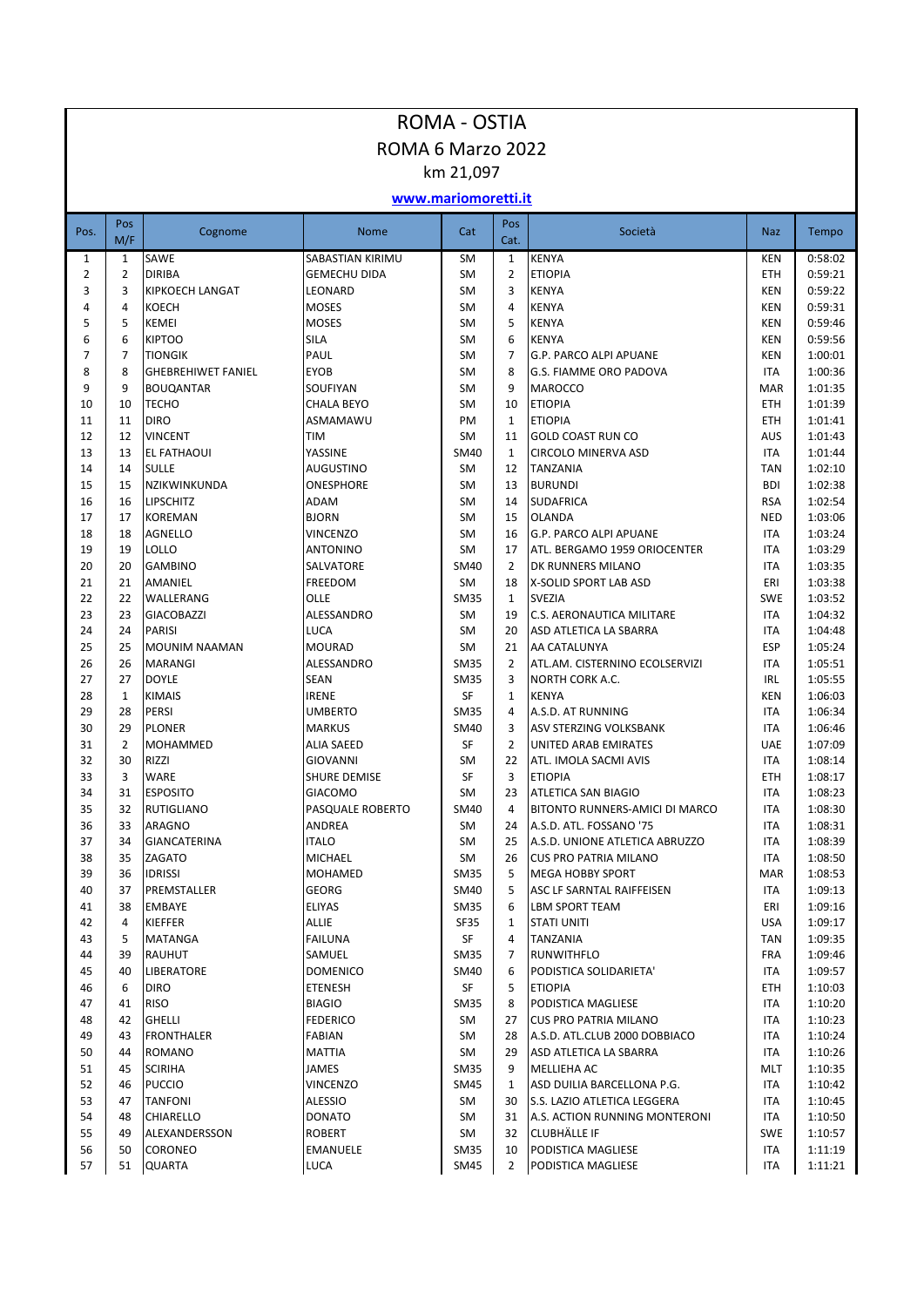| 58  | 52             | <b>MARTIN</b>      | DANILO                   | <b>SM45</b> | 3              | <b>GSBR</b>                       | <b>ITA</b> | 1:11:31 |
|-----|----------------|--------------------|--------------------------|-------------|----------------|-----------------------------------|------------|---------|
| 59  | 53             | <b>RUPP</b>        | <b>FEDERICO JOHNNY</b>   | <b>SM40</b> | $\overline{7}$ | <b>ASD ROMATLETICA</b>            | <b>ITA</b> | 1:11:37 |
| 60  | 54             | <b>BORRACCINO</b>  | SAMUEL                   | JM          | $1\,$          | PASSOLOGICO                       | <b>ITA</b> | 1:11:44 |
| 61  | 55             | <b>CARRAROLI</b>   | <b>GABRIELE</b>          | SM          | 33             | A.S.D. CENTRO FITNESS MONTELLO    | <b>ITA</b> | 1:11:48 |
|     |                |                    |                          |             |                |                                   |            |         |
| 62  | 56             | CARLONI            | <b>EMILIANO</b>          | <b>SM40</b> | 8              | A.S.D. PIANO MA ARRIVIAMO         | <b>ITA</b> | 1:12:06 |
| 63  | 57             | LAMIRI             | MOHAMMED                 | SM50        | $\mathbf{1}$   | A.S.D. RUNNERS AVEZZANO           | <b>MAR</b> | 1:12:06 |
| 64  | 58             | <b>DI STEFANO</b>  | <b>MARIO</b>             | SM          | 34             | G.S. AVEZZANO                     | ITA        | 1:12:10 |
| 65  | 59             | <b>ERRICO</b>      | <b>EDER SERGIO</b>       | <b>SM35</b> | 11             | <b>RUN &amp; SMILE ASD</b>        | ITA        | 1:12:36 |
|     |                |                    |                          |             | 4              |                                   |            |         |
| 66  | 60             | <b>FIORILLO</b>    | MASSIMILIANO             | <b>SM45</b> |                | S.S.D. A.R.L. DYNAMYK FITNESS     | <b>ITA</b> | 1:12:40 |
| 67  | 61             | <b>LA BANCA</b>    | <b>DOMENICO</b>          | <b>SM35</b> | 12             | <b>G.S.IL FIORINO</b>             | <b>ITA</b> | 1:12:41 |
| 68  | 62             | <b>MEOLI</b>       | <b>FABRIZIO</b>          | <b>SM35</b> | 13             | <b>BAIANO RUNNERS</b>             | <b>ITA</b> | 1:12:44 |
| 69  | 63             | DI CICCO           | <b>ANTONELLO</b>         | <b>SM35</b> | 14             | POL. ATLETICA CEPRANO             | ITA        | 1:12:44 |
| 70  | 64             | <b>GIANNINI</b>    | <b>MARCO</b>             | <b>SM35</b> | 15             | A.S.D. AT RUNNING                 | <b>ITA</b> | 1:12:56 |
|     |                |                    |                          |             |                |                                   |            |         |
| 71  | 65             | <b>GRAZIANI</b>    | <b>EMANUELE</b>          | <b>SM35</b> | 16             | U. P.POLICIANO AREZZO ATLETICA    | <b>ITA</b> | 1:13:01 |
| 72  | 66             | <b>DEL BUONO</b>   | LUIGI                    | <b>SM40</b> | 9              | S.E.F. STAMURA ANCONA A.S.D.      | <b>ITA</b> | 1:13:06 |
| 73  | $\overline{7}$ | <b>LONEDO</b>      | REBECCA                  | SF          | 6              | ATL.VICENTINA                     | <b>ITA</b> | 1:13:12 |
| 74  | 67             | <b>CARBOTTI</b>    | PIETRO                   | <b>SM45</b> | 5              | ASD RUNNERS TEAM COLLEFERRO       | <b>ITA</b> | 1:13:13 |
|     |                |                    |                          |             |                |                                   |            |         |
| 75  | 68             | <b>HOFER</b>       | <b>MICHAEL</b>           | <b>SM</b>   | 35             | ASV DEUTSCHNOFEN                  | <b>ITA</b> | 1:13:26 |
| 76  | 69             | <b>CONTI</b>       | <b>EMANUELE</b>          | <b>SM35</b> | 17             | S.S. LAZIO ATLETICA LEGGERA       | <b>ITA</b> | 1:13:27 |
| 77  | 70             | <b>SCARAMUCCI</b>  | LUCA                     | SM40        | 10             | ISOLA SACRA A.S.C.D.              | <b>ITA</b> | 1:13:32 |
| 78  | 71             | <b>OSSANNA</b>     | <b>MARCO</b>             | <b>SM</b>   | 36             | <b>RUNCARD</b>                    | <b>ITA</b> | 1:13:41 |
| 79  | 72             | PRIVITERA          | <b>GIUSEPPE</b>          | <b>SM</b>   | 37             | A.S.D. MONTI ROSSI NICOLOSI       | <b>ITA</b> | 1:13:46 |
|     |                |                    |                          |             |                |                                   |            |         |
| 80  | 73             | <b>MURARO</b>      | <b>MATTEO</b>            | PM          | $\overline{2}$ | A.S.D. TEAM TREVISO               | <b>ITA</b> | 1:13:52 |
| 81  | 74             | ZANONI             | <b>ALVARO</b>            | <b>SM40</b> | 11             | A.S.D. HROBERT RUNNING TEAM       | <b>ITA</b> | 1:13:53 |
| 82  | 75             | <b>NIGRI</b>       | <b>UMBERTO</b>           | <b>SM50</b> | $\overline{2}$ | <b>GSBR</b>                       | <b>ITA</b> | 1:13:53 |
| 83  | 76             | <b>CALCINA</b>     | <b>EUGENIO</b>           | <b>SM35</b> | 18             | <b>GROTTINI TEAM RECANATI ASD</b> | <b>ITA</b> | 1:13:53 |
|     |                |                    |                          |             |                |                                   |            |         |
| 84  | 77             | MÉRILLOT           | <b>SIMON</b>             | SM40        | 12             | <b>RUNWITHFLO</b>                 | <b>FRA</b> | 1:14:01 |
|     |                | <b>FORRESTER</b>   | <b>BRENDAN</b>           | <b>SM35</b> |                | SCOZIA                            | SCT        | 1:14:01 |
| 85  | 8              | <b>CARNICELLI</b>  | SARA                     | SF          | $\overline{7}$ | ATHLETICA VATICANA A.S.D.         | <b>ITA</b> | 1:14:02 |
| 86  | 78             | <b>SPEDICATO</b>   | <b>DAVIDE</b>            | <b>SM35</b> | 19             | <b>ALMOSTHERE ASD</b>             | ITA        | 1:14:03 |
| 87  | 79             | <b>OGGIANO</b>     | <b>EMANUELE</b>          | <b>SM40</b> | 13             | <b>ATL LEGG LURAS</b>             | ITA        | 1:14:11 |
|     |                |                    |                          |             |                |                                   |            |         |
| 88  | 80             | COSSU              | <b>GIUSEPPINO</b>        | <b>SM40</b> | 14             | <b>ALGHERO MARATHON</b>           | <b>ITA</b> | 1:14:13 |
| 89  | 81             | <b>CHIOCCA</b>     | <b>GABRIELE</b>          | <b>SM45</b> | 6              | <b>RUN &amp; SMILE ASD</b>        | <b>ITA</b> | 1:14:16 |
| 90  | 82             | TAMBURLANI         | <b>FILIPPO</b>           | <b>SM</b>   | 38             | S.S. LAZIO ATLETICA LEGGERA       | <b>ITA</b> | 1:14:16 |
| 91  | 83             | <b>CHOBAN</b>      | OLEKSANDR                | <b>SM35</b> | 20             | SPORTISOLA LA MADDALENA ASD       | UKR        | 1:14:22 |
| 92  | 9              | ANDERSSON          | CHARLOTTE                | <b>SF35</b> | $\overline{2}$ | <b>SVEZIA</b>                     | <b>SWE</b> | 1:14:32 |
|     |                |                    |                          |             |                |                                   |            |         |
| 93  | 84             | <b>MARRONE</b>     | LUCA                     | <b>SM35</b> | 21             | A.S.D. CARMAX CAMALDOLESE         | ITA        | 1:14:36 |
| 94  | 85             | <b>PISCOPO</b>     | ANDREA                   | <b>SM35</b> | 22             | E' FIT MULTISPORT ASD             | ITA        | 1:14:36 |
| 95  | 86             | <b>VOLPE</b>       | RICCARDO                 | SM          | 39             | RUNFOREVER APRILIA                | <b>ITA</b> | 1:14:41 |
| 96  | 87             | <b>BRUNELET</b>    | <b>FLORIAN</b>           | <b>SM35</b> | 23             | <b>RUNWITHFLO</b>                 | <b>FRA</b> | 1:14:50 |
| 97  | 88             | <b>SCARCI</b>      | <b>GIUSEPPE</b>          | <b>SM35</b> | 24             | <b>SMART RUNNERS GRAVINA</b>      | <b>ITA</b> | 1:14:50 |
|     |                |                    |                          |             |                |                                   |            |         |
| 98  | 89             | <b>SCATTARELLI</b> | <b>FRANCESCO SAVERIO</b> | SM40        | 15             | S.S.D. A.R.L. DYNAMYK FITNESS     | ITA        | 1:14:51 |
| 99  | 90             | <b>MORETTI</b>     | <b>SERGIO</b>            | <b>SM45</b> | $\overline{7}$ | <b>ATLETICA SALUZZO</b>           | <b>ITA</b> | 1:14:55 |
| 100 | 91             | <b>MARRACINO</b>   | ANTONIO NICOLA           | SM40        | 16             | <b>GSBR</b>                       | ITA        | 1:14:58 |
| 101 | 92             | <b>FRANCO</b>      | FRANCESCO                | SM40        | 17             | ATL. AMATORI CORIGLIANO           | ITA        | 1:14:59 |
| 102 | 93             | <b>BRAGA</b>       | ALESSANDRO               | SM          | 40             | A.S.D. PODISTICA APRILIA          | ITA        | 1:15:00 |
|     |                |                    |                          |             |                |                                   |            |         |
| 103 | 94             | <b>BUCCIGROSSI</b> | <b>FABIO</b>             | <b>SM50</b> | 3              | SPORTS CLUB MELEGNANO             | ITA        | 1:15:18 |
| 104 | 95             | CIARAMELLA         | <b>DAVIDE</b>            | SM          | 41             | A.S.D. AT RUNNING                 | ITA        | 1:15:23 |
| 105 | 96             | <b>ROSSETTO</b>    | <b>NIELS</b>             | SM          | 42             | G.S.ATL.DIL.LIB. PIOMBINO DESE    | ITA        | 1:15:28 |
|     |                | <b>DE VICENTE</b>  | <b>RUBEN</b>             | SM40        |                | SPAGNA                            | <b>ESP</b> | 1:15:32 |
| 106 | 97             | DI SALVO           | LUCALFREDO               | SM          | 43             | S.S. LAZIO ATLETICA LEGGERA       | ITA        | 1:15:34 |
|     |                |                    |                          |             |                |                                   |            |         |
| 107 | 98             | SARACINO           | ANGELO ANTONIO           | <b>SM35</b> | 25             | <b>BITONTO SPORTIVA</b>           | ITA        | 1:15:34 |
| 108 | 99             | <b>DEL NEGRO</b>   | <b>ROBERTO</b>           | <b>SM45</b> | 8              | <b>GSBR</b>                       | ITA        | 1:15:36 |
| 109 | 100            | <b>MUSUMECI</b>    | <b>ISIDORO</b>           | SM45        | 9              | A.S.D. MARATHON CLUB TAORMINA     | ITA        | 1:15:38 |
| 110 | 101            | <b>CHANCHANE</b>   | DIAE ERRAHMANE           | <b>SM40</b> | 18             | S.A. VALCHIESE                    | ITA        | 1:15:42 |
|     |                |                    |                          |             |                |                                   |            |         |
| 111 | 102            | <b>BORG</b>        | <b>JOSEPH</b>            | <b>SM35</b> | 26             | MELLIEHA AC                       | MLT        | 1:15:43 |
| 112 | 103            | PALMERINO          | ALESSANDRO               | SM45        | 10             | HOBBY MARATHON CATANZARO          | ITA        | 1:15:43 |
| 113 | 104            | ANGELONI           | DANIELE                  | SM          | 44             | <b>TIVOLI MARATHON</b>            | ITA        | 1:15:44 |
| 114 | 105            | <b>GARGIULO</b>    | LUCA                     | <b>SM35</b> | 27             | PODISTICA SOLIDARIETA'            | ITA        | 1:15:48 |
| 115 | 106            | <b>DEBOLINI</b>    | <b>COSIMO</b>            | SM40        | 19             | UISP ATLETICA SIENA               | ITA        | 1:15:51 |
|     |                |                    |                          |             |                |                                   |            |         |
| 116 | 107            | <b>VIGLIOTTI</b>   | GIULIANO                 | SM45        | 11             | <b>ASD ROMATLETICA</b>            | ITA        | 1:15:52 |
| 117 | 108            | VARACALLI          | DOMENICO                 | SM          | 45             | ATLETICO CASAL MONASTERO          | ITA        | 1:15:53 |
| 118 | 109            | <b>MICUNCO</b>     | DONATO                   | SM          | 46             | A.S. QUELLI DELLA PINETA          | ITA        | 1:15:58 |
| 119 | 110            | <b>BATTAGLIA</b>   | EMANUELE                 | SM35        | 28             | RUNFOREVER APRILIA                | ITA        | 1:16:03 |
| 120 | 111            | GOZZOLI            | LUCA                     | <b>SM55</b> | $\mathbf{1}$   | A.S. LA FRATELLANZA 1874          | ITA        | 1:16:09 |
|     |                |                    |                          |             |                |                                   |            |         |
| 121 |                | 112 CANINO         | SIMONE ALFIO             | SM          | 47             | A.S.D. MONTI ROSSI NICOLOSI       | ITA        | 1:16:12 |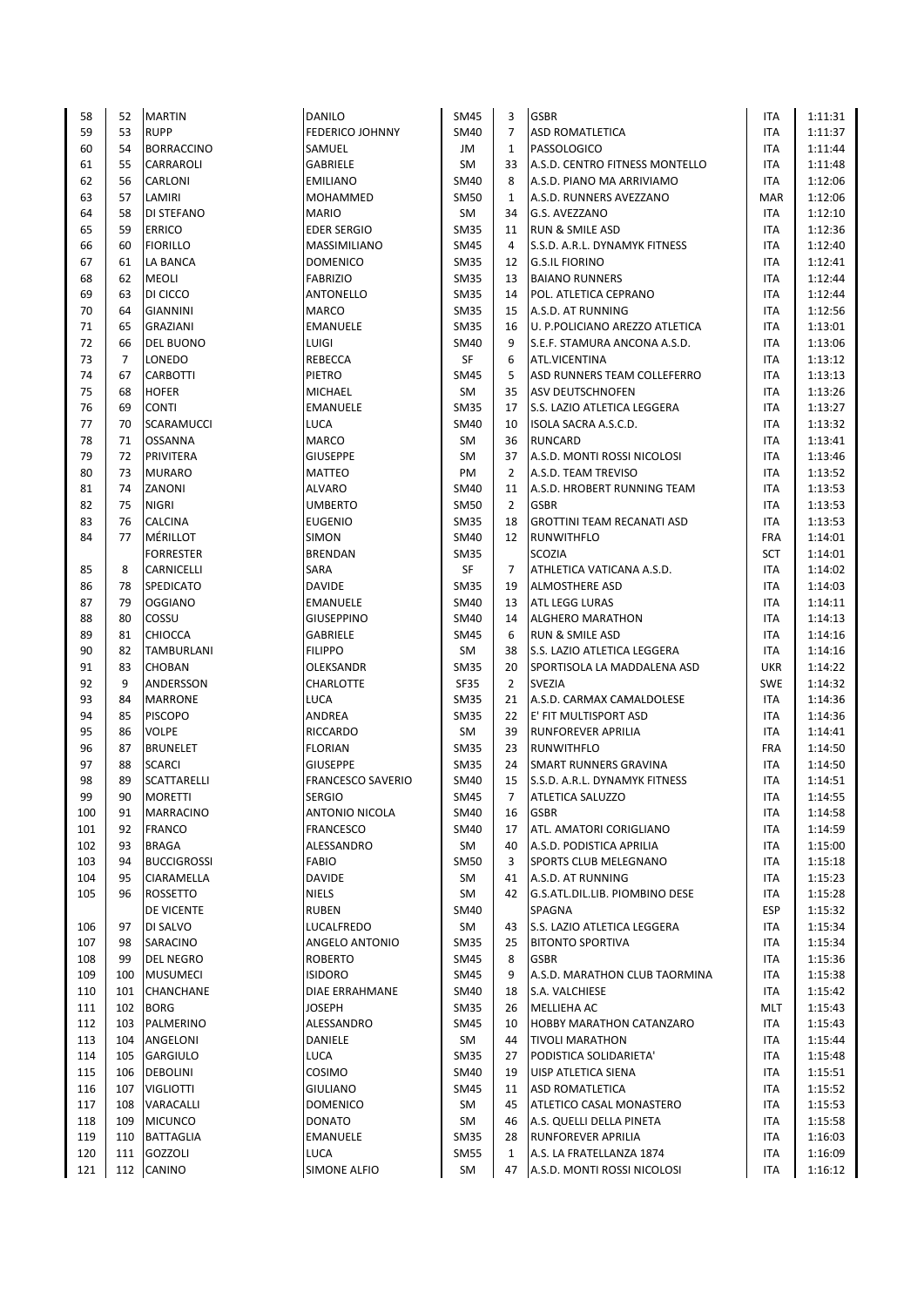| 122 | 113 | <b>PAONE</b>          | <b>GIOVANNI</b>  | <b>SM40</b> | 20             | PUROSANGUE ATHLETICS CLUB       | ITA        | 1:16:17 |
|-----|-----|-----------------------|------------------|-------------|----------------|---------------------------------|------------|---------|
| 123 | 114 | ANGHEL                | <b>ION</b>       | <b>SM35</b> | 29             | ASA ASCOLI PICENO               | ITA        | 1:16:20 |
| 124 | 115 | FABOZZI               | VINCENZO         | SM40        | 21             | <b>LBM SPORT TEAM</b>           | <b>ITA</b> | 1:16:24 |
| 125 | 116 | <b>DODET</b>          | LAURENT          | <b>SM45</b> | 12             | <b>RUNWITHFLO</b>               | <b>FRA</b> | 1:16:27 |
| 126 | 117 | DELL'ASSUNTA          | SAMUELE ANTONIO  | <b>SM45</b> | 13             | <b>GALATLETICA DREAM TEAM</b>   | <b>ITA</b> | 1:16:28 |
| 127 | 118 | CASAGRANDE            | <b>FABRIZIO</b>  | <b>SM55</b> | $\overline{2}$ | <b>CIMAVILLA RUNNING TEAM</b>   | <b>ITA</b> | 1:16:31 |
| 128 | 119 | <b>GALASSI</b>        | <b>FABIANO</b>   | SM45        | 14             | <b>GSBR</b>                     | <b>ITA</b> | 1:16:32 |
|     |     | <b>TOADER</b>         | ANDREI           | <b>SM</b>   |                | ROMANIA                         | ROU        | 1:16:32 |
| 129 | 120 | <b>FERRETTO</b>       | <b>ALBERTO</b>   | SM          | 48             | <b>RUNCARD</b>                  | <b>ITA</b> | 1:16:38 |
| 130 | 121 | <b>CUCCHIARA</b>      | <b>DARIO</b>     | <b>SM35</b> | 30             | <b>ASD AGEX</b>                 | ITA        | 1:16:39 |
| 131 | 122 | <b>ALFANO</b>         | SIMONE           | SM          | 49             | <b>ATLETICA SCIUTO</b>          | ITA        | 1:16:42 |
| 132 | 10  | <b>STEINHAUSER</b>    | VERENA           | SF          | 8              | PASSOLOGICO                     | <b>ITA</b> | 1:16:57 |
| 133 | 123 | <b>GUENZI</b>         | <b>JACOPO</b>    | <b>SM35</b> | 31             | <b>ASD ATLETICA TRECATE</b>     | <b>ITA</b> | 1:17:03 |
|     |     | <b>HODGSON</b>        | <b>KARL</b>      | SM          |                | <b>REGNO UNITO</b>              | <b>GBR</b> | 1:17:03 |
| 134 | 124 | FERRANTE              | DANIELE          | SM          | 50             | S.S. LAZIO ATLETICA LEGGERA     | <b>ITA</b> | 1:17:04 |
|     |     | <b>DUICU</b>          | <b>ADRIAN</b>    | <b>SM</b>   |                | <b>ROMANIA</b>                  | ROU        |         |
|     |     |                       |                  |             |                |                                 |            | 1:17:14 |
| 135 | 125 | DANDOLO               | AURELIANO        | <b>SM35</b> | 32             | E' FIT MULTISPORT ASD           | <b>ITA</b> | 1:17:22 |
| 136 | 126 | <b>SLETTEHAUGH</b>    | <b>NEIL ALAN</b> | SM45        | 15             | A.S.D. CAFFARELLA RUNNERS       | <b>USA</b> | 1:17:23 |
|     |     | SOARES                | <b>NUNO</b>      | SM40        |                | PORTOGALLO                      | <b>POR</b> | 1:17:23 |
|     |     | MIERZLIKIN            | <b>NATALIA</b>   | SF          |                | <b>POLONIA</b>                  | POL        | 1:17:26 |
| 137 | 127 | <b>MANDOLITI</b>      | ALESSANDRO       | SM45        | 16             | ASD TALENTI RUNNING TEAM ROMA   | <b>ITA</b> | 1:17:27 |
| 138 | 128 | <b>MODLIN</b>         | <b>NICHOLAS</b>  | <b>SM</b>   | 51             | <b>RUNCARD</b>                  | <b>USA</b> | 1:17:32 |
| 139 | 129 | <b>BERNARDI</b>       | <b>FABRIZIO</b>  | SM          | 52             | A.S.D. GENZANO MARATHON         | ITA        | 1:17:35 |
| 140 | 130 | LOMBARDI              | <b>FRANCO</b>    | <b>SM50</b> | 4              | A.S.D. AT RUNNING               | <b>ITA</b> | 1:17:37 |
| 141 | 131 | SOUFYANE              | EL FADIL         | SM40        | 22             | ASD RUNNERS TEAM COLLEFERRO     | ITA        | 1:17:38 |
| 142 | 132 | <b>ATTANASIO</b>      | DANIELE          | PM          | 3              | A.S. AMATORI VILLA PAMPHILI     | <b>ITA</b> | 1:17:39 |
| 143 | 133 | <b>TOPPI</b>          | <b>IGOR</b>      | <b>SM40</b> | 23             | <b>ASD ROMATLETICA</b>          | ITA        | 1:17:41 |
| 144 | 134 | <b>BATTISTELLA</b>    | <b>MATTEO</b>    | <b>SM40</b> | 24             | ASD MISTERCAMP CASTELFRENTANO   | <b>ITA</b> | 1:17:43 |
| 145 | 135 | <b>MENNA</b>          | MANUEL           | <b>SM40</b> | 25             | ASD PODISTICA 2007 TORTRETESTE  | ITA        | 1:17:46 |
| 146 | 136 | <b>BARKER</b>         | RICHARD          | <b>SM</b>   | 53             | HALLAMSHIRE HARRIES SHEFFIELD   | GBR        | 1:17:50 |
| 147 | 137 | <b>LUPO</b>           | PASQUALINO       | <b>SM40</b> | 26             | A.S.D. PODISTICA POLLESE        | <b>ITA</b> | 1:17:51 |
| 148 | 138 | <b>DEZIO</b>          | <b>GIOVANNI</b>  | <b>SM35</b> | 33             | ASD NO AL DOPING RAGUSA         | <b>ITA</b> | 1:17:55 |
| 149 | 139 | DI NICOLA             | <b>MATTEO</b>    | <b>SM</b>   | 54             | ATL. MONTE MARIO                | <b>ITA</b> | 1:17:56 |
| 150 | 140 | SALTALAMACCHIA        | DIEGO AMBROGIO   | SM45        | 17             | TORINO ROAD RUNNERS A.S.D.      | ITA        | 1:18:04 |
| 151 | 141 | PAGONE                | <b>NICOLA</b>    | SM40        | 27             | <b>RUN &amp; SMILE ASD</b>      | <b>ITA</b> | 1:18:04 |
| 152 | 142 | <b>GRILLI</b>         | <b>FILIPPO</b>   | SM          | 55             | ATL. MONTE MARIO                | <b>ITA</b> | 1:18:05 |
| 153 | 143 | <b>MORONE</b>         | <b>NICOLA</b>    | SM40        | 28             | <b>BAIANO RUNNERS</b>           | <b>ITA</b> | 1:18:05 |
| 154 | 144 | <b>VITOLO</b>         | <b>MAURIZIO</b>  | SM50        | 5              | A.S.D. JUST RUN                 | ITA        | 1:18:07 |
| 155 | 145 | <b>GALLONE</b>        | <b>ANTONIO</b>   | <b>SM55</b> | 3              | ASD ATLETICA LA SBARRA          | <b>ITA</b> | 1:18:09 |
| 156 | 146 | <b>ANDRIOLO</b>       | <b>LUCA</b>      | <b>SM35</b> | 34             | <b>ATLETICA SAN BIAGIO</b>      | <b>ITA</b> | 1:18:10 |
| 157 | 147 | PAGLIARETTI           | <b>ROBERTO</b>   | <b>SM35</b> | 35             | TIBURTINA RUNNING ROMA A.S.D.   | ITA        | 1:18:15 |
| 158 | 148 | CENGHIALTA            | <b>EMANUELE</b>  | <b>SM</b>   | 56             | <b>TEAM ITALIA ROAD RUNNERS</b> | <b>ITA</b> | 1:18:20 |
| 159 | 149 | MATERAZZI             | <b>GIANCARLO</b> | <b>SM55</b> | 4              | ASD POD.CAVA PIC.COSTA AMALFI   | <b>ITA</b> | 1:18:24 |
| 160 | 150 | <b>BRUTTI</b>         | PIERPAOLO        | SM45        | 18             | <b>ASA ASCOLI PICENO</b>        | ITA        | 1:18:27 |
| 161 | 151 | LUCCA                 | CLAUDIO          | <b>SM45</b> | 19             | A.S.D. FLORIDIA RUNNING         | ITA        | 1:18:28 |
| 162 | 152 | MANZONE               | <b>EMANUELE</b>  | SM45        | 20             | <b>RUNCARD</b>                  | <b>ITA</b> | 1:18:30 |
| 163 | 153 | <b>MARTINO</b>        | LEONE            | <b>SM55</b> | 5              | ASD ATLETICA LA SBARRA          | ITA        | 1:18:31 |
|     |     | <b>MASTROGEORGIOU</b> | <b>KYRIAKOS</b>  | SM50        |                | <b>GRECIA</b>                   | GRE        | 1:18:35 |
| 164 | 154 | <b>GUARNIERI</b>      | LUCA             | <b>SM40</b> | 29             | <b>RUNCARD</b>                  | ITA        | 1:18:36 |
| 165 | 155 | MAGLIANO              | <b>GENNARO</b>   | <b>SM35</b> | 36             | <b>CILENTO RUN</b>              | ITA        | 1:18:37 |
| 166 | 156 | <b>ADRIANI</b>        | VALERIO          | <b>SM35</b> | 37             | 6 IN MOVIMENTO A.S.D.           | <b>ITA</b> |         |
|     |     |                       |                  |             |                | <b>LBM SPORT TEAM</b>           |            | 1:18:37 |
| 167 | 157 | <b>VITALE</b>         | <b>GAETANO</b>   | <b>SM35</b> | 38             |                                 | ITA        | 1:18:38 |
| 168 | 158 | NAGLIERI              | <b>SERGIO</b>    | SM45        | 21             | <b>ASD 'VINI FANTINI'</b>       | ITA        | 1:18:40 |
| 169 | 159 | SCARAMUZZA            | ANDREA           | <b>SM35</b> | 39             | RUNNING CLUB VENEZIA A.S.D.     | ITA        | 1:18:47 |
| 170 | 160 | ZAMPARELLI            | <b>UGO</b>       | <b>SM50</b> | 6              | <b>GSBR</b>                     | ITA        | 1:18:47 |
| 171 | 161 | CALVANICO             | <b>VINCENZO</b>  | <b>SM50</b> | 7              | A.R.C.U.S.                      | ITA        | 1:18:49 |
| 172 | 162 | VALENTINI             | <b>DIEGO</b>     | SM          | 57             | ASD LAZIO OLIMPIA RUNNERS TEAM  | ITA        | 1:18:49 |
| 173 | 163 | SEVERINO              | <b>VIRGINIO</b>  | SM40        | 30             | ASD POD.CAVA PIC.COSTA AMALFI   | <b>ITA</b> | 1:18:51 |
| 174 | 164 | MATTACCHIONI          | DARIO            | <b>SM40</b> | 31             | <b>ATL. MONTE MARIO</b>         | ITA        | 1:18:51 |
| 175 | 165 | <b>BRAICO</b>         | PAOLO            | <b>SM45</b> | 22             | DUE PONTI SRL                   | ITA        | 1:18:55 |
| 176 | 166 | SCARSELLA             | <b>EMILIANO</b>  | SM45        | 23             | A.S.D. GO RUNNING               | ITA        | 1:18:57 |
| 177 | 167 | <b>TALDONE</b>        | LORENZO          | SM45        | 24             | AMATORI ATL. ACQUAVIVA          | <b>ITA</b> | 1:19:00 |
| 178 | 168 | <b>MIDDEI</b>         | <b>MASSIMO</b>   | SM50        | 8              | NUOVA ATLETICA CISTERNA ASD     | ITA        | 1:19:03 |
| 179 | 11  | <b>TAPPATÀ</b>        | DENISE           | <b>SF40</b> | $\mathbf{1}$   | S.E.F. STAMURA ANCONA A.S.D.    | ITA        | 1:19:10 |
| 180 | 169 | CORONGIU              | <b>ENRICO</b>    | <b>SM35</b> | 40             | ALL TRI SPORTS A.S.D.           | ITA        | 1:19:11 |
| 181 | 12  | SALVATORI             | PAOLA            | SF50        | $\mathbf{1}$   | U.S. ROMA 83                    | <b>ITA</b> | 1:19:16 |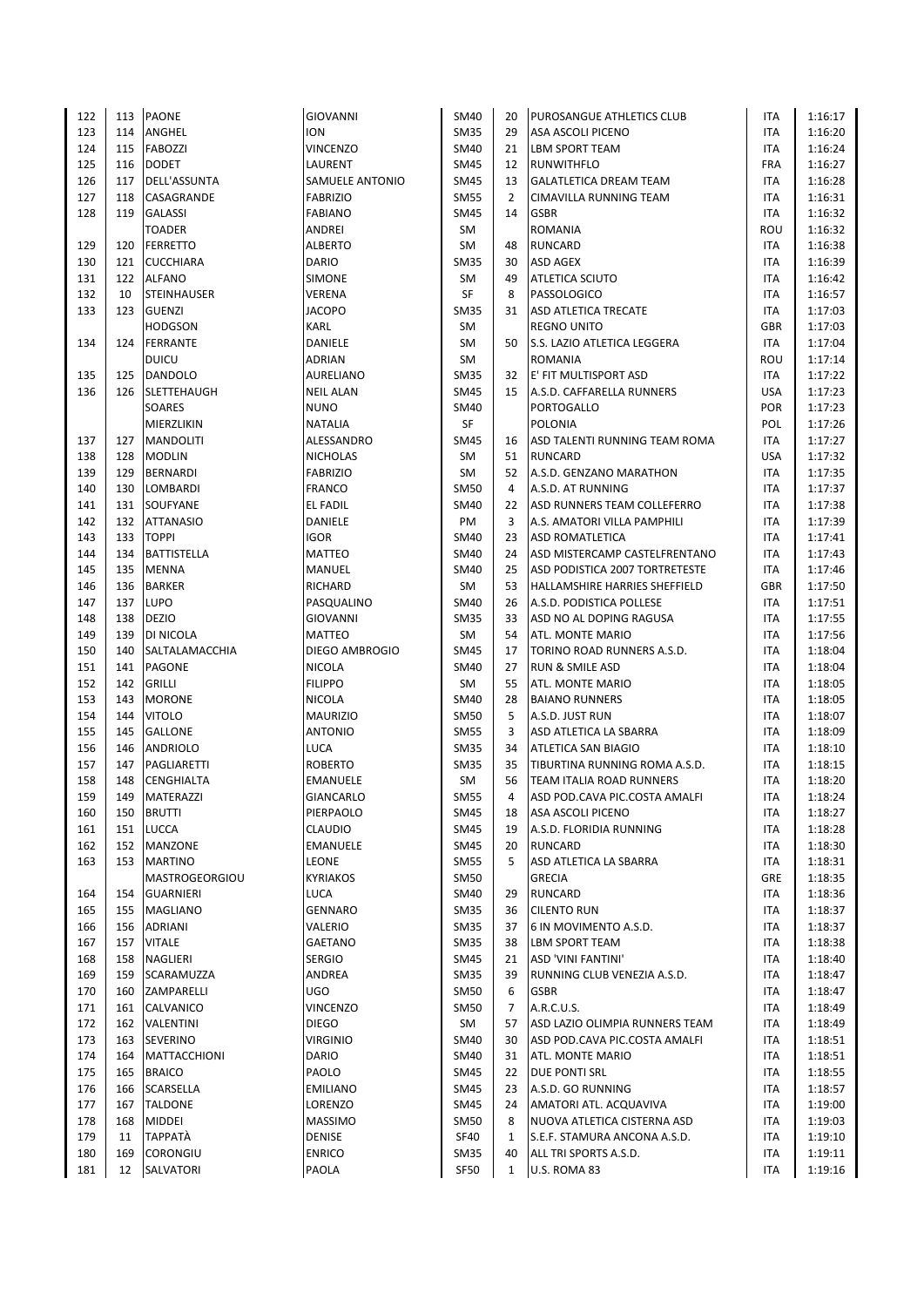| 182 | 170 | <b>PORCELLI</b>    | <b>STEFANO</b>          | <b>SM35</b> | 41 | PODISTICA SOLIDARIETA'           | <b>ITA</b> | 1:19:17 |
|-----|-----|--------------------|-------------------------|-------------|----|----------------------------------|------------|---------|
| 183 | 171 | <b>PORELLO</b>     | <b>UMBERTO DOMENICO</b> | <b>SM45</b> | 25 | ASS. DILET. CANAVESE 2005        | ITA        | 1:19:20 |
| 184 | 172 | <b>MORANI</b>      | <b>MATTEO</b>           | <b>SM</b>   | 58 | <b>ASD ATLETICA TRECATE</b>      | <b>ITA</b> | 1:19:21 |
| 185 | 173 | <b>VERRA</b>       | LIVIO                   | SM          | 59 | <b>RUNCARD</b>                   | ITA        | 1:19:23 |
| 186 | 174 | <b>TOCCHETTO</b>   | <b>OSCAR</b>            | <b>SM45</b> | 26 | A.S.D. HROBERT RUNNING TEAM      | <b>ITA</b> | 1:19:24 |
| 187 | 175 |                    | <b>CHRISTIAN</b>        | <b>SM45</b> | 27 | A.S.D. HROBERT RUNNING TEAM      | <b>ITA</b> | 1:19:25 |
|     |     | <b>CENEDESE</b>    |                         |             |    |                                  |            |         |
| 188 | 176 | <b>GERMANO</b>     | PIERPAOLO               | <b>SM45</b> | 28 | A.S.D. ATHLON KAMARINA           | ITA        | 1:19:25 |
| 189 | 177 | <b>VITALIANO</b>   | <b>FRANCO</b>           | <b>SM50</b> | 9  | ASD FIAMMA ATL.CATANZARO         | <b>ITA</b> | 1:19:25 |
| 190 | 178 | <b>SCANNICCHIO</b> | <b>GIUSEPPE</b>         | <b>SM45</b> | 29 | A.S. QUELLI DELLA PINETA         | <b>ITA</b> | 1:19:27 |
| 191 | 179 | PETRONI            | <b>PIETRO</b>           | <b>SM50</b> | 10 | A.S. QUELLI DELLA PINETA         | ITA        | 1:19:28 |
| 192 | 180 | <b>UMANI</b>       | MASSIMILIANO            | <b>SM45</b> | 30 | <b>LBM SPORT TEAM</b>            | ITA        | 1:19:28 |
| 193 | 181 | D'AMICO            | <b>BRUNO</b>            | SM45        | 31 | A.S.D. CAFFARELLA RUNNERS        | ITA        | 1:19:29 |
|     |     |                    |                         |             |    |                                  |            |         |
| 194 | 182 | <b>SCOLLO</b>      | ALESSANDRO              | SM          | 60 | <b>RUNCARD</b>                   | <b>ITA</b> | 1:19:29 |
| 195 | 183 | CARLINI            | <b>ANTONIO</b>          | <b>SM40</b> | 32 | IL CORRIDORE RUNNING CLUB ASD    | <b>ITA</b> | 1:19:34 |
| 196 | 184 | <b>CUOMO</b>       | EMANUELE                | <b>SM35</b> | 42 | A.S.D. CARMAX CAMALDOLESE        | ITA        | 1:19:35 |
| 197 | 185 | <b>DEL DUCA</b>    | MARCELLO                | <b>SM45</b> | 32 | A.S.D. GENZANO MARATHON          | ITA        | 1:19:35 |
| 198 | 186 | <b>MAIELLO</b>     | <b>GIOVANNI</b>         | <b>SM35</b> | 43 | <b>ITALIANA RUNNING A.S.D.</b>   | <b>ITA</b> | 1:19:37 |
| 199 | 187 | <b>MARRO</b>       | CARMINE                 | <b>SM40</b> | 33 | POD. VALLE CAUDINA               | ITA        | 1:19:38 |
| 200 | 188 | <b>FINO</b>        | <b>EMANUELE</b>         | <b>SM45</b> | 33 | ASD PER ASPERA AD ASTRA BARI     | <b>ITA</b> | 1:19:39 |
|     |     |                    |                         |             |    |                                  |            |         |
| 201 | 189 | <b>EGERTON</b>     | <b>JAMES WILLIAM</b>    | SM          | 61 | S.S. LAZIO ATLETICA LEGGERA      | <b>ITA</b> | 1:19:41 |
| 202 | 190 | <b>BELVISI</b>     | <b>GIAMBATTISTA</b>     | SM          | 62 | A.S.D. PODISTICA APRILIA         | <b>ITA</b> | 1:19:41 |
| 203 | 191 | <b>SAMBUCHI</b>    | <b>MIRCO</b>            | <b>SM45</b> | 34 | G.P.D. FANO CORRE L.TONELLI      | <b>ITA</b> | 1:19:41 |
| 204 | 192 | <b>GRECO</b>       | SALVATORE MATTEO        | SM          | 63 | A.S.DIL. PALERMO H. 13,30        | ITA        | 1:19:41 |
| 205 | 193 | POZZI              | <b>GIORGIO</b>          | <b>SM40</b> | 34 | <b>RUNCARD</b>                   | ITA        | 1:19:44 |
| 206 | 194 | DI GIAMBERARDINO   | <b>NICOLA</b>           | SM          | 64 | <b>RUNCARD</b>                   | <b>ITA</b> | 1:19:44 |
| 207 | 195 | <b>VISCUSO</b>     | ANDREA                  | <b>SM50</b> | 11 | A.S.D. NISSOLINO SAL CATANIA     | ITA        | 1:19:45 |
|     |     |                    |                         |             |    |                                  |            |         |
| 208 | 196 | ANCHESI            | <b>ZIVAGO</b>           | <b>SM45</b> | 35 | G.P. PARCO ALPI APUANE           | ITA        | 1:19:47 |
| 209 | 197 | <b>TURRINI</b>     | <b>GIAMPAOLO</b>        | <b>SM50</b> | 12 | <b>LBM SPORT TEAM</b>            | <b>ITA</b> | 1:19:48 |
| 210 | 198 | MAGRELLI           | <b>FRANCESCO</b>        | <b>SM50</b> | 13 | <b>LBM SPORT TEAM</b>            | <b>ITA</b> | 1:19:48 |
| 211 | 199 | SARCHESE           | CHRISTIAN               | <b>SM45</b> | 36 | A.S.D. VILLA ADA                 | <b>ITA</b> | 1:19:49 |
| 212 | 200 | MARTELLA           | <b>GIORGIO</b>          | SM45        | 37 | ASD RUNNING CORSANO              | ITA        | 1:19:50 |
| 213 | 201 | KIRIELEISON        | <b>EMANUELE</b>         | <b>SM45</b> | 38 | X-SOLID SPORT LAB ASD            | <b>ITA</b> | 1:19:58 |
| 214 | 202 |                    | <b>FABIO</b>            | <b>SM45</b> | 39 | <b>STAR RUN</b>                  | <b>ITA</b> | 1:19:59 |
|     |     | SCARSELLA          |                         |             |    |                                  |            |         |
| 215 | 203 | <b>COCCHIA</b>     | DOMENICO ALESSANDR      | <b>SM45</b> | 40 | <b>RUN &amp; SMILE ASD</b>       | <b>ITA</b> | 1:19:59 |
| 216 | 204 | LAMBERTI           | <b>FRANCESCO</b>        | SM40        | 35 | ASD POD.CAVA PIC.COSTA AMALFI    | <b>ITA</b> | 1:20:02 |
| 217 | 205 | SALATINO           | CHRISTIAN               | SM          | 65 | <b>ASD ATLETICA TRECATE</b>      | <b>ITA</b> | 1:20:05 |
| 218 | 206 | <b>GENESI</b>      | LUCA                    | SM          | 66 | <b>RUNCARD</b>                   | ITA        | 1:20:05 |
| 219 | 207 | SAU                | ANDREA                  | SM45        | 41 | <b>GSBR</b>                      | ITA        | 1:20:06 |
| 220 | 208 | DI VICO            | GABRIELE                | SM45        | 42 | A.S.D. NISSOLINO SAL CATANIA     | ITA        | 1:20:07 |
| 221 | 209 | <b>MORANI</b>      | <b>DAVIDE</b>           | <b>SM35</b> | 44 | ASD ATLETICA TRECATE             | ITA        | 1:20:12 |
|     |     |                    |                         |             |    | <b>RUNWITHFLO</b>                |            |         |
| 222 | 210 | LOUALI             | <b>YOUNES</b>           | <b>SM35</b> | 45 |                                  | <b>FRA</b> | 1:20:13 |
| 223 | 211 | <b>TKACZYK</b>     | LUKASZ                  | <b>SM35</b> | 46 | ATHLETICA VATICANA A.S.D.        | POL        | 1:20:24 |
| 224 |     | 212 CAPALBO        | AMILCARE                | <b>SM50</b> | 14 | <b>LA MICHETTA</b>               | <b>ITA</b> | 1:20:25 |
| 225 | 213 | <b>PALAIA</b>      | CLAUDIO                 | SM35        | 47 | <b>RUN FOR CATANZARO</b>         | ITA        | 1:20:29 |
| 226 | 214 | <b>TROYLI</b>      | MARCO                   | SM          | 67 | <b>LBM SPORT TEAM</b>            | ITA        | 1:20:29 |
| 227 | 215 | <b>FIASCHETTI</b>  | CHRISTIAN               | PM          | 4  | <b>RUNFOREVER APRILIA</b>        | ITA        | 1:20:31 |
| 228 | 216 | PARATORE           | <b>GIUSEPPE</b>         | SM45        | 43 | A.S.D. PODISTICA MESSINA         | ITA        | 1:20:32 |
| 229 | 217 | <b>VILLANI</b>     | MATTEO                  |             | 68 | BLUE TRIBUNE S.R.L. SOCIETA SP   | ITA        | 1:20:34 |
|     |     |                    |                         | SM          |    |                                  |            |         |
| 230 | 218 | RINALDI            | <b>ANTONIO</b>          | SM50        | 15 | <b>RUNCARD</b>                   | ITA        | 1:20:36 |
| 231 | 219 | <b>BASILE</b>      | <b>ROBERTO</b>          | SM          | 69 | <b>ATLETICA CEGLIE MESSAPICA</b> | ITA        | 1:20:37 |
| 232 | 220 | <b>GARRISI</b>     | <b>STEFANO</b>          | <b>SM35</b> | 48 | A.S.D. TRE CASALI                | ITA        | 1:20:38 |
| 233 | 221 | PACIONI            | PIERPAOLO               | <b>SM35</b> | 49 | POD. MORETTI CORVA               | ITA        | 1:20:41 |
| 234 | 13  | CARDUCCI           | SARA                    | <b>SF40</b> | 2  | ATL. CASONE NOCETO               | ITA        | 1:20:43 |
| 235 | 222 | <b>TRONO</b>       | <b>ISMAELE</b>          | <b>SM35</b> | 50 | ASD LAZIO OLIMPIA RUNNERS TEAM   | ITA        | 1:20:44 |
|     | 223 |                    |                         |             |    |                                  |            |         |
| 236 |     | ATZENI             | PAOLO                   | SM40        | 36 | <b>RUNCARD</b>                   | ITA        | 1:20:49 |
| 237 |     | 224  ILARDO        | <b>ROBERTO</b>          | SM40        | 37 | A.S.D. PIANO MA ARRIVIAMO        | ITA        | 1:20:50 |
| 238 | 225 | MACALE             | <b>UMBERTO</b>          | SM45        | 44 | <b>LBM SPORT TEAM</b>            | ITA        | 1:20:57 |
| 239 | 226 | <b>TESONE</b>      | <b>STEFANO</b>          | SM45        | 45 | ASD USA SPORTING CLUB AVEZZANO   | ITA        | 1:20:58 |
| 240 | 227 | MACRI'             | <b>DOMENICO</b>         | SM          | 70 | ATL.GIOIA TAURO                  | ITA        | 1:20:58 |
| 241 | 228 | LABATE             | <b>ANTONIO</b>          | SM45        | 46 | <b>CIRCOLO CANOTTIERI ANIENE</b> | ITA        | 1:20:59 |
| 242 | 229 | <b>LIPPI</b>       | ANDREA                  | PM          | 5  | LBM SPORT TEAM                   | ITA        | 1:21:04 |
|     |     |                    |                         |             |    |                                  |            |         |
| 243 | 230 | LAVECCHIA          | FRANCESCO               | SM40        | 38 | ATLETICA CECCHINA AL.PA. ASD     | ITA        | 1:21:09 |
| 244 | 231 | <b>CAPOCCI</b>     | <b>ALESSIO</b>          | SM40        | 39 | VILLA AURELIA SPORTING CLUB      | ITA        | 1:21:09 |
| 245 | 232 | <b>PROCOPIO</b>    | <b>GIUSEPPE</b>         | SM40        | 40 | <b>GSBR</b>                      | ITA        | 1:21:15 |
| 246 | 233 | <b>CERESATTO</b>   | CRISTIANO               | SM40        | 41 | PODISTICA SOLIDARIETA'           | ITA        | 1:21:15 |
| 247 |     | 234 CAZZELLA       | <b>FABIO</b>            | SM35        | 51 | <b>ALMOSTHERE ASD</b>            | ITA        | 1:21:17 |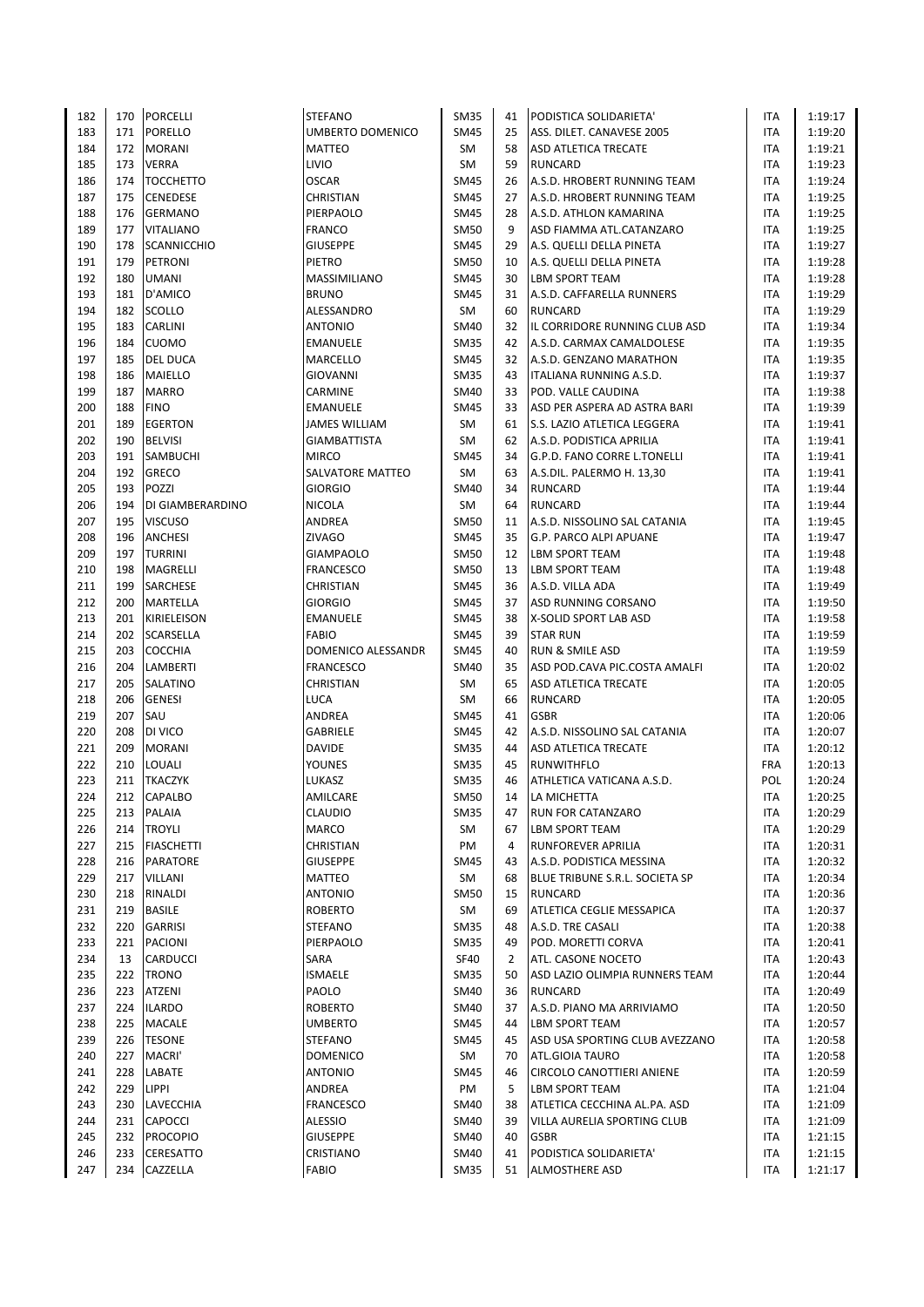| 248 | 235 | <b>BARBATI</b>        | <b>ANTONIO ANIELLO</b> | SM45        | 47           | <b>LBM SPORT TEAM</b>            | <b>ITA</b> | 1:21:18 |
|-----|-----|-----------------------|------------------------|-------------|--------------|----------------------------------|------------|---------|
| 249 |     | 236 BERTACCINI        | <b>LUCA</b>            | <b>SM35</b> | 52           | <b>GSBR</b>                      | <b>ITA</b> | 1:21:19 |
| 250 | 237 | <b>TRAPLETTI</b>      | <b>ROBIN</b>           | SM40        | 42           | <b>LBM SPORT TEAM</b>            | <b>ITA</b> | 1:21:21 |
| 251 | 238 | <b>TISBO</b>          | <b>GIUSEPPE ANDREA</b> | SM          | 71           | <b>RUNCARD</b>                   | ITA        | 1:21:23 |
|     |     |                       |                        |             |              |                                  |            |         |
| 252 | 14  | <b>CASCIOTTI</b>      | <b>MARIA</b>           | <b>SF35</b> | 3            | PODISTICA SOLIDARIETA'           | <b>ITA</b> | 1:21:27 |
| 253 | 239 | SANTOZZI              | <b>MARCO</b>           | SM40        | 43           | PASSOLOGICO                      | ITA        | 1:21:29 |
| 254 | 240 | <b>ROMEO</b>          | <b>GIUSEPPE</b>        | SM          | 72           | C.U.S. VERONA SEZ. ATLETICA      | ITA        | 1:21:32 |
| 255 | 241 | <b>DE BRASI</b>       | <b>VINCENZO</b>        | SM40        | 44           | ATLETICA CECCHINA AL.PA. ASD     | ITA        | 1:21:33 |
| 256 | 15  | <b>MANIACI</b>        | <b>FRANCESCA</b>       | <b>SF45</b> | $\mathbf{1}$ | <b>CAIVANO RUNNERS</b>           | <b>ITA</b> | 1:21:33 |
| 257 | 242 | LO RE                 | CORRADO                | SM45        | 48           | ASD USA SPORTING CLUB AVEZZANO   | <b>ITA</b> | 1:21:34 |
| 258 | 243 | <b>RADINO</b>         | SANDRO                 | <b>SM45</b> | 49           | A.S.D. FLORIDIA RUNNING          | <b>ITA</b> | 1:21:34 |
| 259 | 244 | <b>FORMAI</b>         | <b>RICCARDO</b>        | SM50        | 16           | <b>GSBR</b>                      | ITA        | 1:21:34 |
| 260 | 245 | <b>POMPEI</b>         | <b>CRISTIAN</b>        | <b>SM45</b> | 50           | <b>RUNCARD</b>                   | <b>ITA</b> | 1:21:37 |
|     |     | MIGUEL CALVO          | <b>ALFREDO</b>         | <b>SM35</b> |              | SPAGNA                           | <b>ESP</b> | 1:21:37 |
|     |     |                       | <b>MARCO</b>           |             |              |                                  |            |         |
| 261 | 246 | <b>TORNARI</b>        |                        | <b>SM50</b> | 17           | A.S.D. RINCORRO                  | ITA        | 1:21:38 |
| 262 |     | 247 AGOSTINI          | <b>FILIPPO</b>         | <b>SM45</b> | 51           | <b>CORSA DEI SANTI</b>           | ITA        | 1:21:43 |
| 263 |     | 248   DE ANGELIS      | <b>GIULIO</b>          | SM40        | 45           | ATL. COLLEFERRO SEGNI            | ITA        | 1:21:47 |
| 264 | 249 | <b>COVUCCIA</b>       | <b>MANUEL MICHELE</b>  | <b>SM35</b> | 53           | A.S. ROMA ROAD R.CLUB            | ITA        | 1:21:48 |
| 265 | 250 | DI COCCO              | ANDREA                 | SM50        | 18           | <b>LBM SPORT TEAM</b>            | ITA        | 1:21:49 |
| 266 |     | 251 <b>DE SANTIS</b>  | GASPARE                | SM          | 73           | RUN & SMILE ASD                  | ITA        | 1:21:49 |
|     |     | <b>MOREIRA</b>        | <b>ANTONIO</b>         | SM45        |              | <b>PORTOGALLO</b>                | <b>POR</b> | 1:21:50 |
|     |     | YUM                   | LEON                   | SM          |              | <b>FRANCIA</b>                   | <b>FRA</b> | 1:21:50 |
| 267 | 252 | BANZI                 | GIANFRANCESCO          | SM45        | 52           | S.E.F. STAMURA ANCONA A.S.D.     | ITA        | 1:21:51 |
| 268 |     | 253 <b>DE STEFANI</b> | <b>FLAVIO</b>          | <b>SM35</b> | 54           | FORUM SPORT CENTER SSD SRL       | <b>ITA</b> | 1:21:54 |
| 269 |     | 254 BORNETI           | <b>MARCO</b>           | SM          | 74           | S.S. LAZIO ATLETICA LEGGERA      | <b>ITA</b> | 1:21:55 |
|     |     |                       |                        |             |              | <b>SVIZZERA</b>                  |            |         |
|     |     | <b>PETSCHEN</b>       | <b>ADRIAN</b>          | SM          |              |                                  | SUI        | 1:21:55 |
| 270 | 255 | <b>COSIMO</b>         | PIETRO                 | SM60        | $\mathbf{1}$ | ASD FIAMMA ATL.CATANZARO         | <b>ITA</b> | 1:21:55 |
| 271 |     | 256 GIANNATTASIO      | <b>GIOVANNI</b>        | <b>SM</b>   | 75           | <b>CIRCOLO CANOTTIERI ANIENE</b> | <b>ITA</b> | 1:21:57 |
| 272 |     | 257 ZALABRA           | DANIELE                | PM          | 6            | A.S.D. ATLETICA NEPI             | <b>ITA</b> | 1:21:59 |
| 273 | 258 | <b>ABIS</b>           | <b>MARCO</b>           | SM40        | 46           | DK RUNNERS MILANO                | <b>ITA</b> | 1:21:59 |
| 274 | 259 | <b>COIANIZ</b>        | ALESSANDRO             | <b>SM55</b> | 6            | A.S.D. PIANO MA ARRIVIAMO        | ITA        | 1:22:00 |
| 275 | 260 | <b>MORESCHINI</b>     | SAVERIO                | SM40        | 47           | ASD PODISTICA 2007 TORTRETESTE   | <b>ITA</b> | 1:22:01 |
| 276 |     | 261 MESSINA           | LUCA                   | <b>SM50</b> | 19           | <b>PROMO RUN TRIESTE</b>         | <b>ITA</b> | 1:22:03 |
|     |     | <b>LE GALL</b>        | <b>FRANCK</b>          | SM45        |              | <b>FRANCIA</b>                   | <b>FRA</b> | 1:22:03 |
| 277 | 262 | <b>COSTANTINI</b>     | <b>GIULIO</b>          | <b>SM50</b> | 20           | A.S.D. FREE RUNNERS              | ITA        | 1:22:04 |
| 278 |     | 263 ZUFFRANIERI       | <b>FABIO</b>           | SM50        | 21           | A.S. ROMA ROAD R.CLUB            | <b>ITA</b> | 1:22:06 |
|     |     |                       |                        |             |              |                                  |            |         |
| 279 | 264 | <b>GALLUZZO</b>       | <b>ANTONIO</b>         | SM          | 76           | VIRTUS VILLA ADA FASHION SPORT   | ITA        | 1:22:17 |
| 280 | 265 | MARUTA                | <b>MORENO</b>          | SM40        | 48           | ASD ATLETICO MONTEROTONDO        | ITA        | 1:22:21 |
| 281 | 266 | <b>PAVIA</b>          | <b>MATTEO</b>          | SM35        | 55           | PODISTICA SOLIDARIETA'           | ITA        | 1:22:21 |
| 282 | 267 | <b>GRANATA</b>        | ANDREAS                | SM          | 77           | <b>RUNCARD</b>                   | ITA        | 1:22:22 |
| 283 | 268 | <b>GIROLAMI</b>       | MARCO                  | SM40        | 49           | <b>RUNCARD</b>                   | <b>ITA</b> | 1:22:22 |
| 284 | 269 | PERRINO               | DANIELE                | SM          | 78           | <b>ITALIANA RUNNING A.S.D.</b>   | ITA        | 1:22:27 |
| 285 |     | 270 CAMPISI           | SALVATORE              | <b>SM</b>   | 79           | A.S.D. VEGAN POWER TEAM          | <b>ITA</b> | 1:22:32 |
| 286 |     | 271 STOPPOLONI        | <b>FABRIZIO</b>        | <b>SM55</b> | 7            | A.S.D. PPRTEAM RUNNING           | ITA        | 1:22:32 |
| 287 |     | 272 BOSCO             | FRANCESCO MARIANO      | <b>SM35</b> | 56           | <b>ASD SPARTAN SPORT ACADEMY</b> | ITA        | 1:22:32 |
| 288 |     | 273 CANDELISE         | LUIGI                  | SM45        | 53           | <b>ATLETICA AMATORI BRINDISI</b> | ITA        | 1:22:33 |
| 289 |     | 274 BASILE            | ALESSANDRO             | SM45        | 54           | ASD RUNNERS TEAM COLLEFERRO      | ITA        | 1:22:33 |
| 290 |     | 275 GRILLO            |                        | SM45        | 55           | ASD LAZIO OLIMPIA RUNNERS TEAM   | ITA        | 1:22:36 |
|     |     |                       | MANUELE                |             |              |                                  |            |         |
| 291 |     | 276 BENIGNO           | <b>RUBEN</b>           | SM40        | 50           | <b>ATLETICA AMATORI BRINDISI</b> | ITA        | 1:22:38 |
| 292 |     | 277 MURATORE          | ANDREA                 | SM          | 80           | <b>ASD RUNNER TRAINER</b>        | ITA        | 1:22:38 |
| 293 |     | 278 FANTAUZZI         | COSTANTINO             | SM45        | 56           | A.S.D. RUNNERS AVEZZANO          | ITA        | 1:22:38 |
| 294 |     | 279 COVUCCIA          | <b>RENZO</b>           | SM45        | 57           | A.S. ROMA ROAD R.CLUB            | ITA        | 1:22:39 |
|     |     | CORAZZARI             | ANDREA                 | <b>SF40</b> |              | <b>COSTA RICA</b>                | <b>CRC</b> | 1:22:39 |
| 295 | 280 | <b>MAFRICA</b>        | DARIO                  | SM          | 81           | <b>ATLETICA BARBAS</b>           | ITA        | 1:22:41 |
| 296 | 281 | <b>CONTI</b>          | MATTEO                 | <b>SM35</b> | 57           | ASD PODISTICA MEDICEA            | ITA        | 1:22:41 |
| 297 | 282 | <b>GALATI</b>         | <b>GIOVANNI</b>        | SM40        | 51           | A.S.D. RINCORRO                  | ITA        | 1:22:42 |
| 298 | 283 | <b>TRONCARELLI</b>    | FABIO                  | SM50        | 22           | ALTO LAZIO A.S.D.                | ITA        | 1:22:42 |
| 299 |     | 284 SOCCOL            | MARCO                  | SM          | 82           | <b>ASD RUNNER TRAINER</b>        | ITA        | 1:22:43 |
| 300 |     |                       |                        |             | 52           |                                  | <b>ITA</b> |         |
|     |     | 285 CORNACCHIA        | ANGELO                 | SM40        |              | <b>AVIS ASCOLI MARATHON</b>      |            | 1:22:43 |
| 301 |     | 286 MATERA            | ANGELO MASSIMO         | SM50        | 23           | G.S.D. 5 TORRI FIAMME CREMISI    | ITA        | 1:22:46 |
| 302 | 287 | DI ROMANO             | GIANLUIGI              | <b>SM35</b> | 58           | ATL. MONTE MARIO                 | ITA        | 1:22:46 |
| 303 | 288 | <b>LUCCI</b>          | VALERIO                | SM          | 83           | A.S.D. GO RUNNING                | ITA        | 1:22:47 |
| 304 |     |                       |                        | SM45        | 58           | A.S. AMATORI VILLA PAMPHILI      | ITA        | 1:22:47 |
|     | 289 | PASCUCCI              | FABIO                  |             |              |                                  |            |         |
| 305 | 290 | <b>URSITTI</b>        | <b>ALESSIO</b>         | SM          | 84           | <b>ASD RUNNER TRAINER</b>        | <b>ITA</b> | 1:22:50 |
| 306 | 291 | <b>URBANI</b>         | LUCA                   | SM40        | 53           | ASS.ATL.LIBERTAS ORVIETO         | ITA        | 1:22:50 |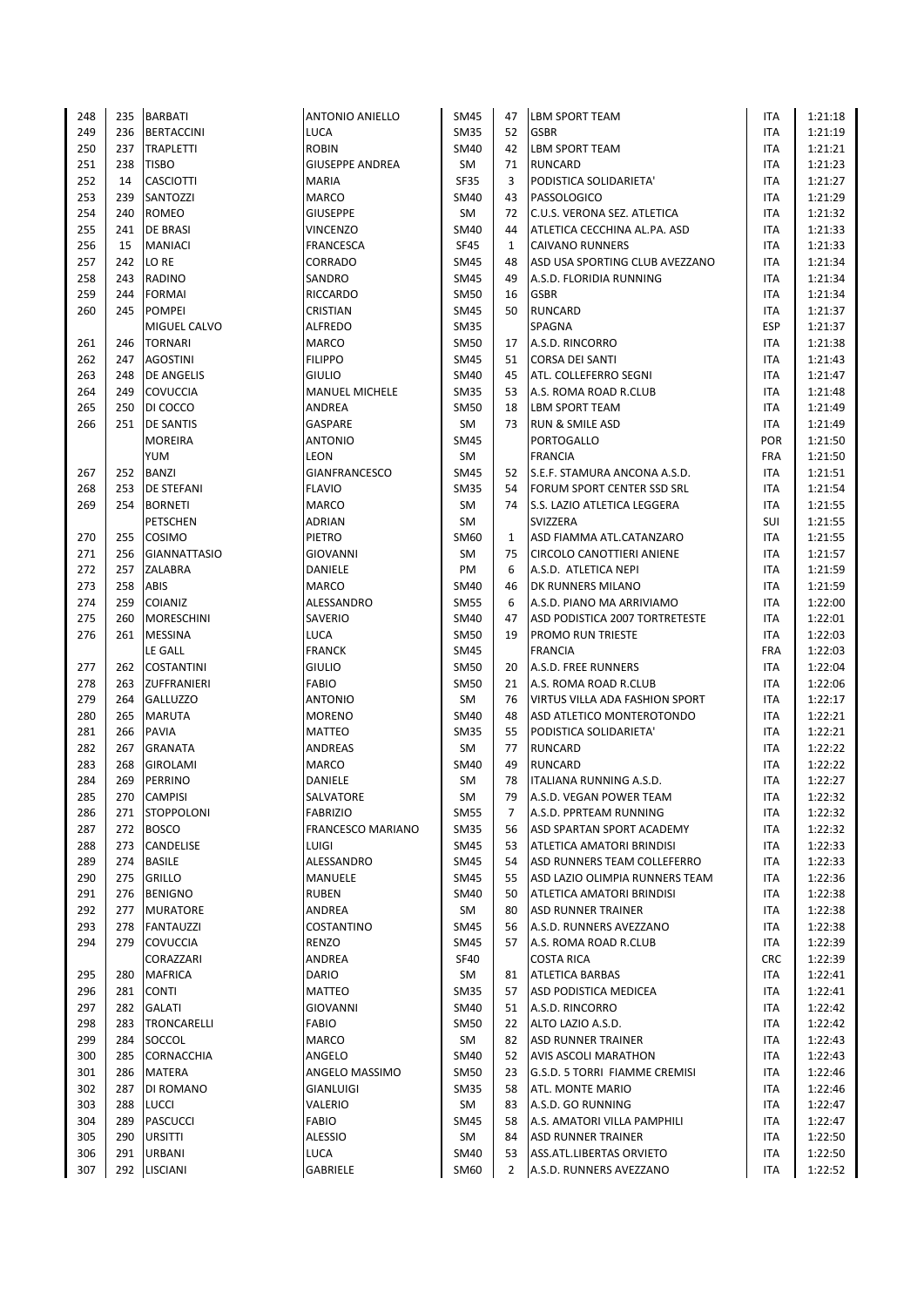| 308 | 293 | <b>DE PAOLA</b>   | <b>FABIO</b>           | <b>SM50</b> | 24             | PODISTICA SOLIDARIETA'           | <b>ITA</b> | 1:22:53 |
|-----|-----|-------------------|------------------------|-------------|----------------|----------------------------------|------------|---------|
| 309 | 294 | <b>CRISCIONE</b>  | <b>VINCENZO</b>        | <b>SM55</b> | 8              | A.S. DIL. ATLETICA PADUA RG      | <b>ITA</b> | 1:22:56 |
| 310 | 295 | <b>AMABRINI</b>   | <b>FABIO</b>           | <b>SM50</b> | 25             | <b>GSBR</b>                      | ITA        | 1:22:56 |
| 311 | 296 | <b>GIORGI</b>     | <b>FEDERICO</b>        | SM50        | 26             | PODISTICA SOLIDARIETA'           | ITA        | 1:22:57 |
| 312 | 297 | <b>ROSELLI</b>    | <b>FRANZI</b>          | <b>SM50</b> | 27             | <b>ALMOSTHERE ASD</b>            | <b>ITA</b> | 1:22:58 |
|     |     | <b>FOLESCU</b>    | CONSTANTIN             | <b>SM35</b> |                | <b>ROMANIA</b>                   | ROU        | 1:22:58 |
| 313 | 298 | PETRUZZELLI       | <b>EMANUELE</b>        | <b>SM35</b> | 59             | ASD POD.CAVA PIC.COSTA AMALFI    | ITA        | 1:22:59 |
| 314 | 299 | <b>FARGIONE</b>   | VINCENZO               | <b>SM55</b> | 9              | <b>GSBR</b>                      | ITA        | 1:23:00 |
| 315 | 16  | <b>FLORI</b>      | <b>CECILIA</b>         | <b>SF40</b> | 3              | A.S.D. ATL. VILLA GUGLIELMI      | <b>ITA</b> | 1:23:00 |
| 316 | 300 | <b>DEL BONO</b>   | <b>FABRIZIO</b>        | <b>SM50</b> | 28             | NUOVA ATLETICA CISTERNA ASD      | <b>ITA</b> | 1:23:00 |
| 317 | 301 | <b>PUCILLI</b>    | <b>MARCO</b>           | <b>SM35</b> | 60             | <b>RUNCARD</b>                   | <b>ITA</b> | 1:23:01 |
| 318 | 302 | <b>VISCONTI</b>   | <b>FABIO SALVATORE</b> | SM40        | 54             | A.S.D. MONTI ROSSI NICOLOSI      | <b>ITA</b> | 1:23:02 |
| 319 | 303 | <b>VOLPE</b>      | <b>GIANLUCA</b>        | SM40        | 55             | A.S.D. ATLETICA MESAGNE - AVIS   | <b>ITA</b> | 1:23:02 |
| 320 | 304 | <b>FONTANETO</b>  | <b>FABIO</b>           | SM60        | 3              | LUCIANI SPORT TEAM               | <b>ITA</b> | 1:23:02 |
|     | 305 |                   |                        |             |                |                                  |            |         |
| 321 |     | <b>CANTERANI</b>  | <b>ENRICO</b>          | <b>SM55</b> | 10             | PFIZER ITALIA RUNNING TEAM       | <b>ITA</b> | 1:23:02 |
| 322 | 306 | <b>VENTURI</b>    | <b>BERNARDO</b>        | SM          | 85             | <b>ASD ATLETICA PRATO</b>        | <b>ITA</b> | 1:23:06 |
| 323 | 17  | DI CARLO          | ANNALISA               | SF          | 9              | <b>MEGA HOBBY SPORT</b>          | <b>ITA</b> | 1:23:08 |
| 324 | 307 | <b>TERMINI</b>    | <b>EMILIO</b>          | <b>SM45</b> | 59             | <b>COSENZA K42</b>               | <b>ITA</b> | 1:23:08 |
| 325 | 308 | DI ROCCO          | DANIELE                | <b>SM40</b> | 56             | ASD ATLETICA LA SBARRA           | <b>ITA</b> | 1:23:09 |
| 326 | 309 | <b>GATTAMORTA</b> | ALESSANDRO             | <b>SM50</b> | 29             | <b>ALMOSTHERE ASD</b>            | <b>ITA</b> | 1:23:10 |
| 327 | 310 | CAMMARATA         | <b>FABIO</b>           | <b>SM35</b> | 61             | <b>ASD AGEX</b>                  | <b>ITA</b> | 1:23:11 |
| 328 | 311 | <b>CURCI</b>      | <b>CLAUDIO</b>         | <b>SM45</b> | 60             | PODISTICA OSTIA                  | <b>ITA</b> | 1:23:11 |
| 329 | 312 | CAVALIERE         | DANIELE                | SM40        | 57             | PODISTICA SOLIDARIETA'           | ITA        | 1:23:11 |
| 330 | 313 | <b>CELLUCCI</b>   | <b>FEDERICO</b>        | SM          | 86             | AMATORI TOP RUNNERS CAST. ROM.   | <b>ITA</b> | 1:23:12 |
| 331 | 314 | <b>GRAZIOSO</b>   | <b>MICHELE</b>         | <b>SM40</b> | 58             | A.S.D. FLORIDIA RUNNING          | <b>ITA</b> | 1:23:12 |
| 332 | 18  | <b>PICCINI</b>    | MANUELA                | <b>SF45</b> | $\overline{2}$ | <b>#ILOVERUN ATHLETIC TERNI</b>  | ITA        | 1:23:12 |
| 333 | 315 | <b>SANTI</b>      | <b>NICO</b>            | SM50        | 30             | G.S. ORECCHIELLA GARFAGNANA      | <b>ITA</b> | 1:23:13 |
| 334 | 316 | DI BENEDETTO      | <b>SERGIO</b>          | <b>SM45</b> | 61             | A.S.D. PIANO MA ARRIVIAMO        | <b>ITA</b> | 1:23:14 |
| 335 | 317 | <b>SORDI</b>      | <b>FABIO</b>           | <b>SM45</b> | 62             | LBM SPORT TEAM                   | ITA        | 1:23:14 |
| 336 | 318 | DELL'OLIO         | <b>MAURIZIO</b>        | SM45        | 63             | A.S.D. ATL. VILLA GUGLIELMI      | ITA        | 1:23:17 |
| 337 | 319 | <b>REA</b>        | <b>MAURO</b>           | <b>SM55</b> | 11             | POL. CIOCIARA ANTONIO FAVA       | ITA        | 1:23:17 |
| 338 | 320 | <b>FONTANA</b>    | <b>MARIO</b>           | <b>SM45</b> | 64             | <b>RUNCARD</b>                   | <b>ITA</b> | 1:23:18 |
| 339 | 321 | <b>DI IELSI</b>   | <b>STEFANO</b>         | <b>SM45</b> | 65             | <b>RUNCARD</b>                   | ITA        | 1:23:19 |
| 340 | 322 | <b>DE FRANCO</b>  | ALESSANDRO             | SM40        | 59             | ATL. COLLEFERRO SEGNI            | ITA        | 1:23:20 |
| 341 | 323 | <b>MENICHELLI</b> | <b>STEFANO</b>         | <b>SM55</b> | 12             | X-SOLID SPORT LAB ASD            | ITA        | 1:23:20 |
| 342 | 324 | CASI              | <b>ALESSIO</b>         | <b>SM35</b> | 62             | PODISTICA IL CAMPINO             | <b>ITA</b> | 1:23:22 |
| 343 | 325 | <b>RIGGIONE</b>   | <b>ADRIANO</b>         | <b>SM55</b> | 13             | <b>RUNCARD</b>                   | <b>ITA</b> | 1:23:22 |
| 344 | 326 | <b>ROCCA</b>      | PIERLUCA               | SM40        | 60             | <b>HOBBY MARATHON CATANZARO</b>  | ITA        | 1:23:23 |
| 345 | 327 | <b>GENNARELLI</b> | <b>FEDERICO</b>        | SM40        | 61             | <b>ROAD RUNNERS CLUB MILANO</b>  | <b>ITA</b> | 1:23:23 |
| 346 | 328 | VASSALLO          | SALVATORE              | <b>SM40</b> | 62             | A.S.D. RINCORRO                  | <b>ITA</b> | 1:23:23 |
| 347 | 329 | CAPANNOLO         | VALERIO                | SM40        | 63             | <b>LBM SPORT TEAM</b>            | <b>ITA</b> | 1:23:24 |
|     |     | VAGNER            | <b>FABIEN</b>          | SM          |                | <b>FRANCIA</b>                   | <b>FRA</b> | 1:23:25 |
| 348 | 330 | <b>CAROSELLA</b>  | <b>NATALINO</b>        | <b>SM50</b> | 31             | ASD I LUPI D'ABRUZZO             | <b>ITA</b> | 1:23:25 |
| 349 | 331 | <b>VALENTE</b>    | COSTANTINO             | SM          | 87             | <b>LBM SPORT TEAM</b>            | ITA        | 1:23:26 |
| 350 | 332 | PISU              | DANIELE                | <b>SM45</b> | 66             | <b>GSBR</b>                      | ITA        | 1:23:28 |
| 351 | 333 | <b>STRANIERI</b>  | <b>FABRIZIO</b>        | SM45        | 67             | ASD METALFER POD. BRIENZA 2000   | ITA        | 1:23:29 |
| 352 | 334 | MARIANI           | PAOLO                  | SM40        | 64             | <b>RUNCARD</b>                   | ITA        | 1:23:30 |
| 353 | 335 | <b>MANSUETI</b>   | RENZO                  | <b>SM55</b> | 14             | <b>DUE PONTI SRL</b>             | ITA        | 1:23:31 |
| 354 | 336 | CANNELLA          | <b>GIUSEPPE</b>        | <b>SM35</b> | 63             | <b>ATHLETIC CLUB TERMOLI ASD</b> | ITA        | 1:23:31 |
| 355 | 337 | MASTRANGELO       | <b>VITTORIO</b>        | SM45        | 68             | <b>RUNCARD</b>                   | ITA        | 1:23:32 |
| 356 |     | 338 LOMBARDI      | ANTONIO                | SM          | 88             | ASD INTERNATIONAL SECURITY S.    | ITA        |         |
|     |     |                   |                        |             |                |                                  |            | 1:23:33 |
| 357 | 339 | PELLEGRINI        | CARLO                  | <b>SM50</b> | 32             | ATHLETICA VATICANA A.S.D.        | ITA        | 1:23:33 |
| 358 | 340 | <b>GHIDORZI</b>   | FRANCESCO              | SM          | 89             | <b>RUNCARD</b>                   | ITA        | 1:23:33 |
| 359 | 19  | CAPPELLI          | GIULIA                 | JF          | 1              | PUROSANGUE ATHLETICS CLUB        | ITA        | 1:23:33 |
| 360 | 341 | <b>VITRANO</b>    | <b>GIOVANNI</b>        | <b>SM55</b> | 15             | A.S.D. MARATHON MONREALE         | ITA        | 1:23:34 |
| 361 | 342 | D'ANGELO          | <b>GIOVANNI</b>        | <b>SM55</b> | 16             | A.S.D. PODISTICA MESSINA         | ITA        | 1:23:34 |
| 362 | 343 | D'OFFIZI          | ANDREA                 | SM          | 90             | PODISTICA SOLIDARIETA'           | ITA        | 1:23:34 |
| 363 | 344 | SPIEZIA           | LUCA PIETRO            | SM45        | 69             | ASD INTERNATIONAL SECURITY S.    | ITA        | 1:23:35 |
| 364 | 345 | <b>CAMILLI</b>    | <b>LUCA</b>            | SM50        | 33             | ASD ATL.CITTA' DEI PAPI ANAGNI   | ITA        | 1:23:36 |
| 365 | 346 | LONGO             | MATTEO                 | <b>SM35</b> | 64             | LBM SPORT TEAM                   | ITA        | 1:23:36 |
| 366 | 347 | <b>CAPARRUCCI</b> | MAURO                  | SM50        | 34             | POD. FORMIGINESE                 | ITA        | 1:23:37 |
| 367 | 348 | <b>BRANCA</b>     | SALVATORE              | SM50        | 35             | PFIZER ITALIA RUNNING TEAM       | ITA        | 1:23:40 |
| 368 | 349 | PEROTTA           | MARCELLO               | SM50        | 36             | <b>PUROSANGUE ATHLETICS CLUB</b> | ITA        | 1:23:40 |
| 369 | 350 | PIAZZA            | SALVATORE              | <b>SM35</b> | 65             | <b>RUNCARD</b>                   | ITA        | 1:23:40 |
| 370 | 351 | VASSALLO          | <b>ANTONIO</b>         | SM50        | 37             | ASD POD.CAVA PIC.COSTA AMALFI    | ITA        | 1:23:41 |
| 371 | 352 | VANZO             | MAURO                  | <b>SM35</b> | 66             | ITALIANA RUNNING A.S.D.          | <b>ITA</b> | 1:23:41 |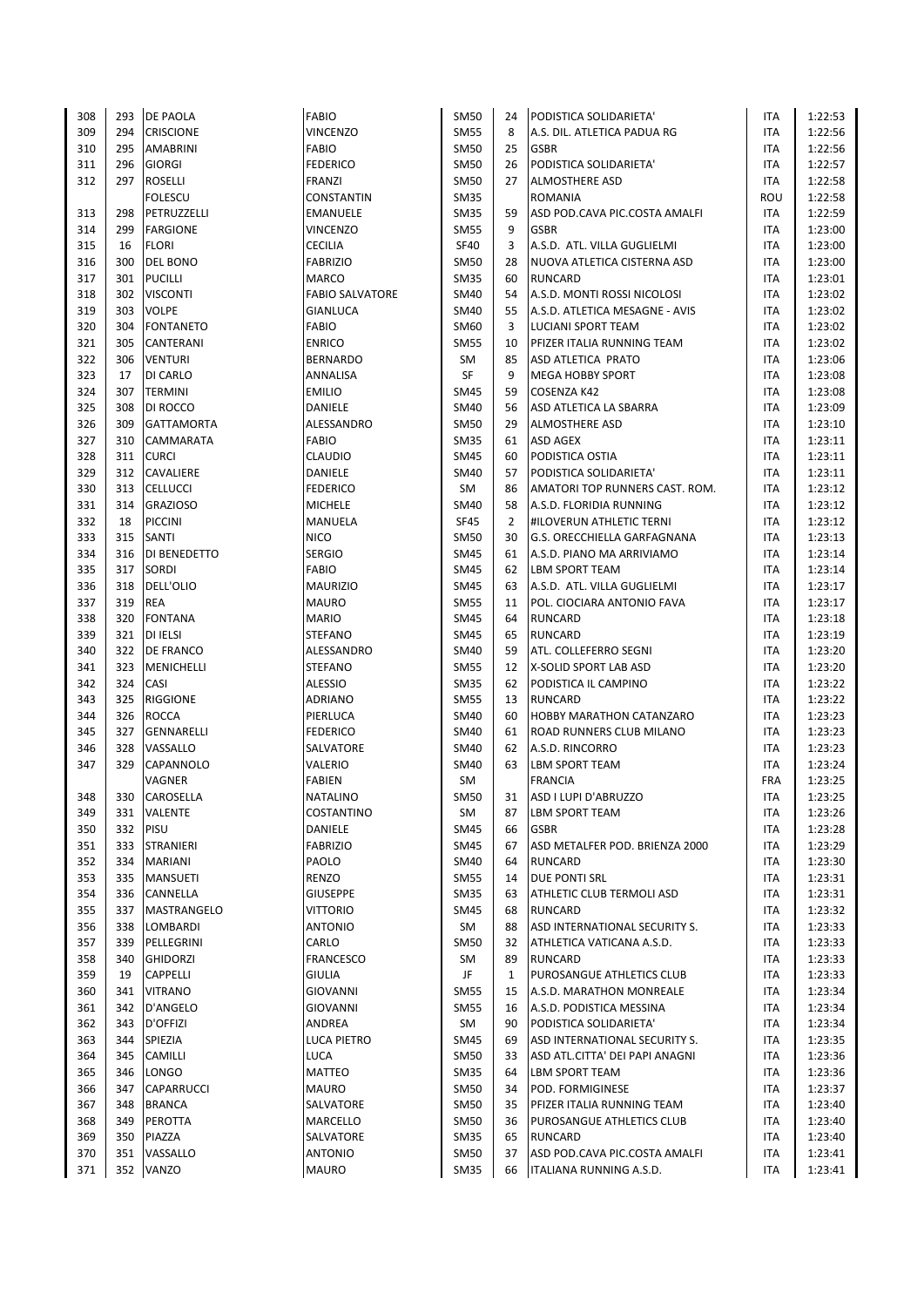| 372 | 353 | <b>SCAVO</b>        | <b>ANTONINO</b>       | SM45        | 70 | A.S.D. TRINACRIA PALERMO            | ITA        | 1:23:42 |
|-----|-----|---------------------|-----------------------|-------------|----|-------------------------------------|------------|---------|
| 373 | 354 | <b>DELFINO</b>      | <b>NICOLA</b>         | <b>SM45</b> | 71 | TEAM CAMELOT A.S.D.                 | <b>ITA</b> | 1:23:43 |
| 374 | 355 | PARLAPIANO          | <b>FABIO</b>          | <b>SM35</b> | 67 | <b>GSBR</b>                         | ITA        | 1:23:43 |
| 375 | 356 | <b>MEDUGNO</b>      | CRISTIAN              | SM40        | 65 | PODISTICA SAMMARITANA A.S.D.        | ITA        | 1:23:46 |
| 376 | 20  | <b>ROCCO</b>        | <b>MARTINA</b>        | <b>SF35</b> | 4  | <b>IRON WILL</b>                    | <b>ITA</b> | 1:23:47 |
|     |     |                     |                       |             |    |                                     |            |         |
| 377 | 357 | LORELLO             | <b>MARIO</b>          | SM          | 91 | <b>GSBR</b>                         | <b>ITA</b> | 1:23:47 |
| 378 | 358 | <b>VITULANO</b>     | <b>MATTEO</b>         | SM45        | 72 | ASD LAZIO OLIMPIA RUNNERS TEAM      | ITA        | 1:23:48 |
| 379 | 359 | <b>LOPRETE</b>      | <b>NICOLA</b>         | <b>SM40</b> | 66 | <b>RUN FOR CATANZARO</b>            | ITA        | 1:23:51 |
| 380 | 360 | <b>BIANCHINI</b>    | GIANLUIGI             | <b>SM40</b> | 67 | RUNFOREVER APRILIA                  | <b>ITA</b> | 1:23:52 |
| 381 | 361 | <b>NECCIA</b>       | <b>MIRCO</b>          | SM          | 92 | ATL. COLLEFERRO SEGNI               | ITA        | 1:23:53 |
| 382 | 362 | <b>TARDIO</b>       | <b>GIUSEPPE</b>       | <b>SM50</b> | 38 | A.S. TEAM FRANCAVILLA               | ITA        | 1:23:53 |
| 383 | 363 | <b>CRISCI</b>       | <b>GIUSEPPE</b>       | <b>SM35</b> | 68 | <b>LBM SPORT TEAM</b>               | <b>ITA</b> | 1:23:54 |
| 384 | 364 | <b>CORLIANO'</b>    | <b>ETTORE STEFANO</b> | SM50        | 39 | PODISTICA POMEZIA A.S.D.            | <b>ITA</b> | 1:23:54 |
| 385 | 365 | <b>NATALI</b>       | <b>GIULIANO</b>       | <b>SM40</b> | 68 | TIRRENO ATLETICA CIVITAVECCHIA      | <b>ITA</b> | 1:23:56 |
| 386 | 366 | <b>SETTEMBRE</b>    | CARMINE               | <b>SM35</b> | 69 | A.S.D. RUNNING SAVIANO              | <b>ITA</b> | 1:23:56 |
| 387 | 367 | <b>DE SANTIS</b>    | MATTEO                | SM          | 93 | A.S.D. RUNNERS SAN GEMINI           | <b>ITA</b> | 1:23:59 |
| 388 | 368 | <b>PUGLISI</b>      | PAOLO                 | <b>SM35</b> | 70 | RUNNING EMOTION A.S.D.              | <b>ITA</b> | 1:24:03 |
|     |     |                     |                       |             |    |                                     |            |         |
| 389 | 369 | <b>CASTALDI</b>     | <b>GIOVANNI</b>       | <b>SM50</b> | 40 | A.S.D.MARATH.CLUB IS. D'ISCHIA      | ITA        | 1:24:05 |
| 390 | 370 | CARATOZZOLO         | <b>MARIO</b>          | SM40        | 69 | <b>ASD RUNNER TRAINER</b>           | ITA        | 1:24:06 |
| 391 | 371 | <b>CARLINI</b>      | <b>GUIDO LUZIO</b>    | <b>SM50</b> | 41 | <b>G.S. AVIS AIDO URBINO</b>        | <b>ITA</b> | 1:24:07 |
| 392 | 372 | <b>FERRARA</b>      | <b>BORIS</b>          | <b>SM45</b> | 73 | ASD TALENTI RUNNING TEAM ROMA       | <b>ITA</b> | 1:24:07 |
| 393 | 373 | <b>CARDINI</b>      | PAOLO                 | <b>SM45</b> | 74 | ATLETICA CECCHINA AL.PA. ASD        | <b>ITA</b> | 1:24:07 |
| 394 |     | 374 FAILLA          | <b>FEDERICO</b>       | <b>SM35</b> | 71 | <b>RUNCARD</b>                      | ITA        | 1:24:08 |
| 395 | 375 | <b>DI LIBERTO</b>   | <b>FILIPPO</b>        | PM          | 7  | <b>ACSI CAMPIDOGLIO PALATINO</b>    | <b>ITA</b> | 1:24:09 |
| 396 | 376 | <b>RIZZO</b>        | <b>ANTONINO PAOLO</b> | <b>SM40</b> | 70 | A.S. DIL. MARATHON ALTOFONTE        | ITA        | 1:24:10 |
| 397 | 377 | CARDELLINI          | <b>NICOLA</b>         | SM45        | 75 | <b>GSBR</b>                         | ITA        | 1:24:10 |
| 398 | 378 | <b>SILVESTRI</b>    | ANDREA                | SM40        | 71 | <b>GRIFO RUNNERS PERUGIA ASD</b>    | ITA        | 1:24:14 |
| 399 | 379 | MASSERIZZI          | <b>MARCO</b>          | SM          | 94 | <b>ASD RUNNER TRAINER</b>           | ITA        | 1:24:14 |
| 400 | 380 | <b>CEGLIA</b>       | <b>LUCA</b>           | SM40        | 72 | PODISTICA SOLIDARIETA'              | ITA        | 1:24:15 |
|     |     | NIELSEN             | RENÉ ANDA             | <b>SM35</b> |    | DANIMARCA                           | <b>DEN</b> | 1:24:15 |
|     |     | <b>PICCA</b>        |                       |             |    |                                     |            |         |
| 401 | 381 |                     | <b>MAURIZIO</b>       | SM60        | 4  | <b>GSBR</b>                         | ITA        | 1:24:16 |
| 402 | 382 | AHMED               | ABBAS                 | <b>SM35</b> | 72 | <b>GLENIC SPORT NATURE</b>          | IRQ        | 1:24:17 |
| 403 | 383 | <b>RUGGERI</b>      | ARCANGELO             | <b>SM50</b> | 42 | POLISPORTIVA ROCCA PRIORA           | <b>ITA</b> | 1:24:18 |
| 404 | 384 | <b>BERIONNE</b>     | <b>STEFANO</b>        | <b>SM40</b> | 73 | ASD LAZIO OLIMPIA RUNNERS TEAM      | ITA        | 1:24:19 |
| 405 | 385 | TREVISAN            | <b>MATTEO</b>         | SM40        | 74 | G.S.ATL.DIL.LIB. PIOMBINO DESE      | ITA        | 1:24:20 |
| 406 | 386 | <b>CAPONE</b>       | <b>IVAN</b>           | <b>SM35</b> | 73 | <b>ASD RUNNERS CHIETI</b>           | <b>ITA</b> | 1:24:21 |
| 407 | 387 | PECORA              | <b>GIOVANNI</b>       | <b>SM45</b> | 76 | G.P. AVIS SPINETOLI PAGLIARE        | ITA        | 1:24:21 |
| 408 | 388 | <b>DAL MONTE</b>    | CRISTIANO             | SM45        | 77 | <b>RUNCARD</b>                      | ITA        | 1:24:22 |
| 409 | 389 | <b>GIORDANO</b>     | PASQUALE              | <b>SM35</b> | 74 | <b>LBM SPORT TEAM</b>               | <b>ITA</b> | 1:24:24 |
| 410 | 390 | <b>GAGLIARDINI</b>  | <b>MAURO</b>          | <b>SM55</b> | 17 | <b>ATLETICA CRAL BANCO POPOLARE</b> | <b>ITA</b> | 1:24:25 |
| 411 | 391 | <b>DE SANTIS</b>    | <b>GIUSEPPE</b>       | <b>SM40</b> | 75 | <b>GRUPPO MARCIATORI SIMBRUINI</b>  | <b>ITA</b> | 1:24:26 |
| 412 | 392 | REALI               | ALESSANDRO            | SM40        | 76 | A.S.D. PIANO MA ARRIVIAMO           | <b>ITA</b> | 1:24:26 |
| 413 | 393 | <b>OTTAVIANELLI</b> | ODDO                  | <b>SM40</b> | 77 | ALTO LAZIO A.S.D.                   | <b>ITA</b> | 1:24:28 |
| 414 | 394 | <b>PISTELLA</b>     | VANNI                 | SM          | 95 | A.S.D. GENZANO MARATHON             | ITA        | 1:24:29 |
| 415 | 395 | <b>MASTROPIETRO</b> | <b>FLAVIO</b>         | SM40        | 78 | OLIBANUM OVERRUNNERS ASD            | ITA        | 1:24:29 |
| 416 | 396 | <b>MARTINOLI</b>    | <b>MAURIZIO</b>       | SM40        | 79 | ASD RUNNERS FOR EMERGENCY           | ITA        | 1:24:30 |
|     |     |                     |                       |             |    |                                     |            |         |
| 417 | 397 | LULLI               | ALESSIO               | <b>SM35</b> | 75 | TERNANA MARATHON CLUB A.S.D.        | ITA        | 1:24:34 |
| 418 | 398 | ORLANDI             | <b>MICHELE</b>        | <b>SM35</b> | 76 | <b>ASD SUBBIANO MARATHON</b>        | ITA        | 1:24:35 |
| 419 | 399 | <b>BRIGUGLIA</b>    | FRANCESCO PAOLO       | <b>SM45</b> | 78 | LA MICHETTA                         | ITA        | 1:24:37 |
| 420 | 400 | SOARES              | CARLO                 | SM50        | 43 | PODISTICA SOLIDARIETA'              | ITA        | 1:24:37 |
| 421 | 401 | <b>RESTUCCIA</b>    | PAOLO                 | SM45        | 79 | ASD POL. ALBATROS MESSINA 2.0       | ITA        | 1:24:38 |
| 422 | 402 | LORIA               | <b>ANTONIO</b>        | <b>SM50</b> | 44 | A.S.D. MARATHON CLUB MESSINA        | ITA        | 1:24:39 |
| 423 | 403 | <b>LUMICISI</b>     | VINCENZO              | SM55        | 18 | <b>VIOLETTACLUB</b>                 | ITA        | 1:24:39 |
| 424 | 404 | <b>FERRANTE</b>     | SANTO                 | SM45        | 80 | A.S.D. TRINACRIA SPORT              | ITA        | 1:24:40 |
| 425 | 405 | <b>CRISAFULLI</b>   | GIOVANNI              | <b>SM55</b> | 19 | A.S.D. PODISTICA MESSINA            | ITA        | 1:24:41 |
|     |     | CANDESCU            | <b>COSMIN MARIUS</b>  | SM40        |    | <b>ROMANIA</b>                      | ROU        | 1:24:41 |
| 426 | 406 | SPADANO             | ANGELO                | SM50        | 45 | <b>ASD PODISTI FRENTANI</b>         | ITA        | 1:24:41 |
| 427 | 407 | PANDOLFO            | <b>GIORGIO</b>        | SM50        | 46 | A.S.D. NISSOLINO SAL CATANIA        | ITA        | 1:24:41 |
| 428 | 408 | <b>PRATO</b>        | ALESSANDRO            | <b>SM45</b> | 81 | A.S.D PAM MONDOVI-CHIUSA PESIO      | ITA        | 1:24:42 |
| 429 | 409 | CAPONERA            | ALESSANDRO            | SM40        | 80 | <b>RCF ROMA SUD</b>                 | ITA        | 1:24:42 |
|     |     |                     |                       |             |    |                                     |            |         |
| 430 | 410 | <b>TALIANI</b>      | <b>MIRKO</b>          | SM45        | 82 | ATHLETICA VATICANA A.S.D.           | ITA        | 1:24:45 |
| 431 | 411 | GELANGA             | <b>STEFANO</b>        | SM50        | 47 | ALTO LAZIO A.S.D.                   | ITA        | 1:24:45 |
| 432 | 412 | PIGNATONE           | <b>STEFANO</b>        | SM50        | 48 | ASD LAZIO OLIMPIA RUNNERS TEAM      | ITA        | 1:24:48 |
| 433 | 413 | MASTROLEMBO BARNA   | SANDRO FRANCESCO      | <b>SM35</b> | 77 | <b>LBM SPORT TEAM</b>               | ITA        | 1:24:49 |
| 434 | 414 | <b>GAMBONINI</b>    | <b>DAVIDE</b>         | SM50        | 49 | <b>RUNCARD</b>                      | SUI        | 1:24:51 |
| 435 | 415 | PARADISI            | <b>EMILIANO</b>       | <b>SM50</b> | 50 | <b>LBM SPORT TEAM</b>               | <b>ITA</b> | 1:24:51 |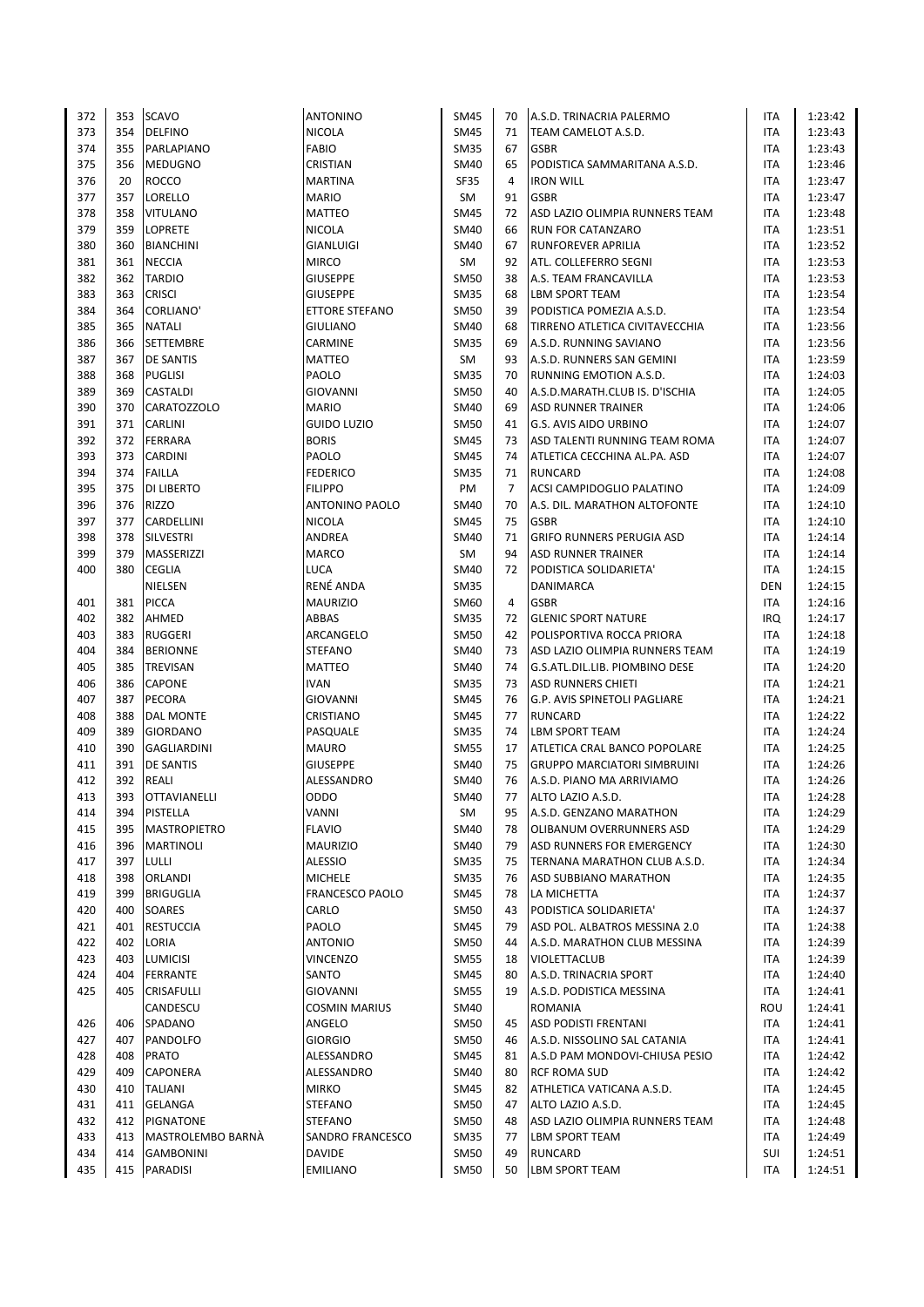| 436 | 416 | LO RE                | SIMONE                  | <b>SM40</b> | 81             | A.S.D. MARATHON MONREALE           | ITA        | 1:24:51 |
|-----|-----|----------------------|-------------------------|-------------|----------------|------------------------------------|------------|---------|
| 437 | 417 | <b>AMATINO</b>       | DANIELE                 | <b>SM</b>   | 96             | ASD ATL.CITTA' DEI PAPI ANAGNI     | <b>ITA</b> | 1:24:56 |
| 438 | 418 | PALMIZI              | <b>DAVIDE</b>           | <b>SM50</b> | 51             | <b>RUNCARD</b>                     | ITA        | 1:24:58 |
| 439 | 419 | CANZONIERI           | SALVATORE               | <b>SM35</b> | 78             | A.S.D. BAROCCO RUNNING RAGUSA      | <b>ITA</b> | 1:24:59 |
| 440 | 420 | <b>SERRA</b>         | <b>MATTEO</b>           | <b>SM35</b> | 79             | <b>RUNCARD</b>                     | <b>ITA</b> | 1:24:59 |
|     |     |                      |                         |             |                |                                    |            |         |
| 441 | 421 | <b>CERINO</b>        | <b>GERARDO</b>          | <b>SM40</b> | 82             | ASD POD.CAVA PIC.COSTA AMALFI      | <b>ITA</b> | 1:25:03 |
| 442 | 422 | <b>GEMINI</b>        | ANDREA                  | <b>SM50</b> | 52             | <b>RUNCARD</b>                     | <b>ITA</b> | 1:25:03 |
| 443 | 423 | <b>FUSARO</b>        | <b>ALESSIO</b>          | <b>SM40</b> | 83             | ASD CALABRIA YOUNG                 | <b>ITA</b> | 1:25:04 |
| 444 | 424 | <b>ALBERTINI</b>     | ALESSANDRO              | <b>SM45</b> | 83             | <b>RUNCARD</b>                     | <b>ITA</b> | 1:25:05 |
| 445 | 21  | <b>UNGANIA</b>       | GIOVANNA                | <b>SF50</b> | $\overline{2}$ | O.S.O. OLD STARS OSTIA             | <b>ITA</b> | 1:25:05 |
| 446 | 425 | <b>SMITH</b>         | <b>ORAZIO</b>           | <b>SM40</b> | 84             | ATL.STUD. RIETI ANDREA MILARDI     | <b>ITA</b> | 1:25:06 |
| 447 | 426 | SARDELLI             | <b>MARCO</b>            | SM40        | 85             | A.S.D. FLORIDIA RUNNING            | <b>ITA</b> | 1:25:06 |
| 448 | 427 | <b>COLELLI</b>       | <b>MATTEO</b>           | SM40        | 86             | <b>ASD RUNNERS TEAM COLLEFERRO</b> | <b>ITA</b> | 1:25:08 |
| 449 | 22  | CAMALI               | ELENA                   | <b>SF35</b> | 5              | ATLETICA RIVIERA DEL BRENTA        | <b>ITA</b> | 1:25:08 |
| 450 | 428 | <b>TADDEI</b>        | <b>ALESSIO</b>          | <b>SM50</b> | 53             | <b>RUNCARD</b>                     | <b>ITA</b> | 1:25:08 |
| 451 | 429 | ROSSANO              | MICHELANGELO            | <b>SM50</b> | 54             | <b>HOBBY MARATHON CATANZARO</b>    | <b>ITA</b> | 1:25:09 |
| 452 | 430 | <b>MORRETTA</b>      | SABATO                  | SM          | 97             | ASD METALFER POD. BRIENZA 2000     | <b>ITA</b> | 1:25:16 |
|     |     |                      |                         |             |                |                                    |            |         |
| 453 | 431 | RIZZA                | <b>MARCO</b>            | <b>SM40</b> | 87             | <b>RUNCARD</b>                     | <b>ITA</b> | 1:25:16 |
| 454 | 432 | <b>BRAVETTI</b>      | <b>MARCO</b>            | SM45        | 84             | ASD LAZIO OLIMPIA RUNNERS TEAM     | ITA        | 1:25:17 |
| 455 | 433 | <b>MANCINI</b>       | <b>TULLIO</b>           | <b>SM55</b> | 20             | S.S. LAZIO ATLETICA LEGGERA        | <b>ITA</b> | 1:25:17 |
| 456 | 434 | <b>INNOCENTI</b>     | <b>VITTORIO</b>         | <b>SM40</b> | 88             | <b>ATLETICOM ASD</b>               | ITA        | 1:25:18 |
| 457 | 435 | MAFFEI               | DANIELE                 | SM50        | 55             | <b>LBM SPORT TEAM</b>              | ITA        | 1:25:19 |
| 458 | 436 | PIZZOLA              | <b>MAURO</b>            | SM40        | 89             | <b>RUNCARD</b>                     | <b>ITA</b> | 1:25:26 |
| 459 | 437 | <b>BASSOTTO</b>      | CRISTIAN                | PM          | 8              | A.S.D. TEAM TREVISO                | ITA        | 1:25:27 |
| 460 | 438 | <b>BELLOTTI</b>      | <b>TIBERIO</b>          | SM40        | 90             | <b>RUNCARD</b>                     | ITA        | 1:25:28 |
| 461 | 23  | <b>BRAVETTI</b>      | ANNALAURA               | <b>SF45</b> | 3              | PODISTICA SOLIDARIETA'             | ITA        | 1:25:29 |
| 462 | 439 | <b>BOZZETTO</b>      | MANUEL                  | SM          | 98             | <b>GRUPPO SPORTIVO MERCURYUS</b>   | ITA        | 1:25:29 |
| 463 | 440 | <b>MANCUSO</b>       | FABIO                   | <b>SM45</b> | 85             | A.S.D. PIANO MA ARRIVIAMO          | <b>ITA</b> | 1:25:31 |
| 464 | 441 | <b>DRAGHI</b>        | <b>GIOVANNI</b>         | <b>SM35</b> | 80             | <b>G.S. CAT SPORT ROMA</b>         | ITA        | 1:25:32 |
|     | 442 |                      |                         |             | 99             |                                    |            |         |
| 465 |     | GONZALEZ-HERNANDEZ   | <b>BRAYAN</b>           | SM          |                | <b>GSBR</b>                        | <b>COL</b> | 1:25:34 |
| 466 | 443 | <b>NATALE</b>        | <b>ALFONSO</b>          | <b>SM35</b> | 81             | ANGRI RUNNER CLUB                  | <b>ITA</b> | 1:25:35 |
| 467 | 444 | <b>ROSSI</b>         | <b>GIANLUCA</b>         | SM          | 100            | A.S.D. RUNNING EVOLUTION           | <b>ITA</b> | 1:25:35 |
| 468 | 445 | ANGELETTI            | <b>GIANMARCO</b>        | <b>SM</b>   | 101            | <b>DK RUNNERS MILANO</b>           | <b>ITA</b> | 1:25:40 |
| 469 | 446 | SALERNI              | <b>DARIO</b>            | <b>SM35</b> | 82             | X-SOLID SPORT LAB ASD              | ITA        | 1:25:42 |
| 470 | 24  | MICHIELAN            | ERIKA                   | <b>SF35</b> | 6              | ATLETICA RIVIERA DEL BRENTA        | <b>ITA</b> | 1:25:42 |
| 471 | 447 | CARBOTTA             | <b>LUCA</b>             | SM          | 102            | <b>PUROSANGUE ATHLETICS CLUB</b>   | ITA        | 1:25:44 |
| 472 | 448 | FARRELLI             | <b>GIACOMO</b>          | SM40        | 91             | <b>HOBBY MARATHON CATANZARO</b>    | ITA        | 1:25:47 |
| 473 | 449 | BALDINI              | <b>STEFANO</b>          | <b>SM50</b> | 56             | <b>GSBR</b>                        | ITA        | 1:25:48 |
| 474 | 450 | <b>KETTUNEN</b>      | KIMMO PEKKA OLAV        | <b>SM35</b> | 83             | <b>RUNCARD</b>                     | <b>FIN</b> | 1:25:48 |
| 475 | 451 | <b>BALDINI</b>       | <b>FABRIZIO</b>         | SM45        | 86             | <b>GSBR</b>                        | <b>ITA</b> | 1:25:48 |
|     |     | <b>FIALA</b>         | <b>NIK</b>              | <b>SM</b>   |                | SVIZZERA                           | SUI        | 1:25:50 |
| 476 | 452 | <b>GABELLONE</b>     | <b>MARCO</b>            | SM50        | 57             | ASD SEVENTIES RUNNING TEAM LUC     | <b>ITA</b> | 1:25:51 |
| 477 | 25  | <b>VINCENTI</b>      | <b>CLAUDIA</b>          | SF          | 10             | ASD TRACK & FIELD MASTER GROSS     | <b>ITA</b> | 1:25:54 |
|     |     |                      |                         |             |                |                                    |            |         |
| 478 | 453 | PAGLIONE             | CLAUDIO                 | SM60        | 5              | PUROSANGUE ATHLETICS CLUB          | ITA        | 1:25:55 |
| 479 | 454 | <b>CHIODI</b>        | <b>ANTONIO</b>          | <b>SM35</b> | 84             | <b>ATLETICA VENAFRO</b>            | ITA        | 1:25:57 |
| 480 | 455 | <b>TROYSI</b>        | FRANCESCO               | SM45        | 87             | <b>BITONTO SPORTIVA</b>            | ITA        | 1:25:58 |
| 481 | 456 | <b>FACIN</b>         | <b>EMILIANO</b>         | PM          | 9              | A.S.D. TEAM TREVISO                | ITA        | 1:25:59 |
| 482 | 457 | CELENTANO            | PIERO                   | SM40        | 92             | ASD ATLETICO MONTEROTONDO          | ITA        | 1:26:00 |
| 483 | 458 | CASTELLANI           | GIOVANNI                | SM          | 103            | ASD ATLETICO MONTEROTONDO          | ITA        | 1:26:05 |
| 484 | 459 | PANZAVOLTA           | CESARE                  | <b>SM55</b> | 21             | PODISTICA SOLIDARIETA'             | ITA        | 1:26:05 |
| 485 | 460 | <b>ARICO</b>         | FABIO                   | SM          | 104            | ATL.GIOIA TAURO                    | ITA        | 1:26:07 |
| 486 | 461 | SOMMA                | <b>FILIPPO</b>          | <b>SM45</b> | 88             | A.S.D. AT RUNNING                  | ITA        | 1:26:08 |
| 487 | 462 | CAPASSO              | <b>GIUSEPPE</b>         | <b>SM55</b> | 22             | A.S.D. PODISTICA APRILIA           | ITA        | 1:26:08 |
| 488 | 463 | LIONETTI             | <b>STEFANO</b>          | SM50        | 58             | <b>ASD RUNNERS FOR EMERGENCY</b>   | ITA        | 1:26:09 |
| 489 | 464 | <b>BEN ABDESSLEM</b> | ABDESSLEM               | SM40        | 93             | <b>RUNCARD</b>                     | <b>TUN</b> | 1:26:10 |
| 490 | 465 | <b>ESPOSTO</b>       | <b>ROBERTO</b>          | <b>SM55</b> | 23             | G.P.D. FANO CORRE L.TONELLI        | ITA        | 1:26:10 |
| 491 | 466 | <b>MUSSO</b>         | <b>GIACOMO VITTORIO</b> | SM40        | 94             | A.S.D. PODISTICA MESSINA           | ITA        | 1:26:10 |
|     |     |                      |                         |             |                |                                    |            |         |
| 492 | 467 | SABATO               | FABIO                   | <b>SM40</b> | 95             | S.S.D. A.R.L. DYNAMYK FITNESS      | <b>ITA</b> | 1:26:12 |
|     |     | ARGHIRI              | LUCIAN                  | <b>SM35</b> |                | <b>ROMANIA</b>                     | ROU        | 1:26:13 |
| 493 | 468 | <b>AGOSTINO</b>      | <b>GIUSEPPE</b>         | <b>SM40</b> | 96             | PODISTICA POMEZIA A.S.D.           | ITA        | 1:26:15 |
| 494 | 469 | VENDOLA              | FABIO                   | SM50        | 59             | <b>RUNCARD</b>                     | ITA        | 1:26:15 |
| 495 | 470 | SALVATORI            | <b>DAVID</b>            | <b>SM50</b> | 60             | ASD NISSOLINO INTESATLETICA        | <b>ITA</b> | 1:26:17 |
| 496 | 471 | <b>GIACOMETTI</b>    | <b>FABRIZIO</b>         | SM50        | 61             | <b>RUNCARD</b>                     | ITA        | 1:26:18 |
| 497 | 26  | <b>CHECCHI</b>       | CRISTINA                | SF35        | $\overline{7}$ | ITALIANA RUNNING A.S.D.            | ITA        | 1:26:18 |
| 498 | 472 | RAFFAELE             | ANDREA                  | SM50        | 62             | PODISTICA SOLIDARIETA'             | ITA        | 1:26:20 |
| 499 | 473 | PRESUTTI             | FRANCESCO               | SM60        | 6              | <b>RUNCARD</b>                     | <b>ITA</b> | 1:26:24 |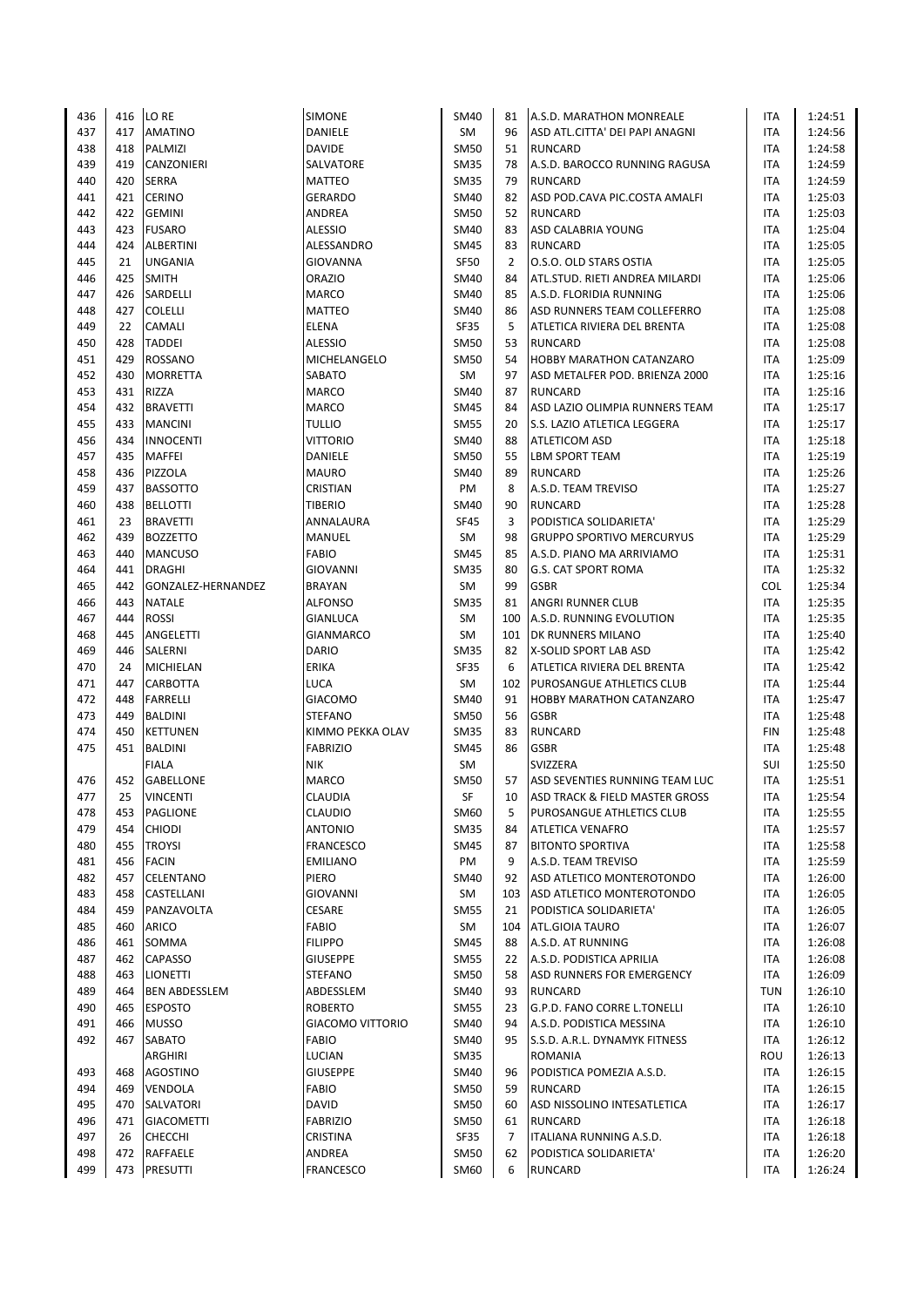| 500        | 474 | <b>MANZO</b>              | <b>ENRICO</b>            | SM45        | 89             | A.S.D. ATLETICA CAIVANO            | ITA        | 1:26:24 |
|------------|-----|---------------------------|--------------------------|-------------|----------------|------------------------------------|------------|---------|
| 501        | 475 | PANEBIANCO                | <b>RICCARDO</b>          | SM40        | 97             | A.S.D. NISSOLINO SAL CATANIA       | <b>ITA</b> | 1:26:25 |
| 502        | 476 | <b>VIRGILI</b>            | <b>PATRIZIO</b>          | <b>SM45</b> | 90             | A.S.D. PODISTICA VEIO              | ITA        | 1:26:26 |
| 503        | 477 | FERRARI                   | <b>MAURIZIO</b>          | <b>SM50</b> | 63             | A.S.D. ATLETICA SABAUDIA           | ITA        | 1:26:27 |
| 504        | 478 | <b>GUTIERREZ CARRILLO</b> | SAUL ALEJANDRO           | SM          | 105            | ATHLETICA VATICANA A.S.D.          | <b>MEX</b> | 1:26:29 |
| 505        | 479 | <b>FORESTIERE</b>         | DANIELE                  | <b>SM55</b> | 24             | ATL. MONTE MARIO                   | ITA        | 1:26:29 |
| 506        | 480 | <b>CAPUTI</b>             | <b>GAETANO</b>           | <b>SM55</b> | 25             | <b>GSBR</b>                        | ITA        | 1:26:31 |
| 507        | 481 | <b>CORCIULO</b>           | <b>MARIO</b>             | <b>SM35</b> | 85             | A.S.D. ATLETICA GALLIPOLI          | <b>ITA</b> | 1:26:32 |
| 508        | 482 | <b>DRAGANI</b>            | <b>LUCA</b>              | <b>SM35</b> | 86             | <b>RUNCARD</b>                     | ITA        | 1:26:34 |
| 509        | 483 | <b>TAMBURRIELLO</b>       | RAFFAELE                 | <b>SM</b>   | 106            | A.S.D. SPORT360                    | ITA        | 1:26:35 |
| 510        | 27  | <b>MONTANERA</b>          | <b>CARLOTTA FEDERICA</b> | <b>SF40</b> | 4              | A.S.D. PODISTICA TORINO            | ITA        | 1:26:35 |
| 511        | 484 | <b>NOTARIANNI</b>         | <b>DOMENICO</b>          | SM50        | 64             | ASD GIANNONERUNNING CIRCUIT        | <b>ITA</b> | 1:26:36 |
| 512        | 485 | <b>ICAZA LARA</b>         | CARLOS                   | SM45        | 91             | <b>RUNCARD</b>                     | <b>ITA</b> | 1:26:37 |
| 513        | 486 | <b>PATANE</b>             | <b>GIANLUCA</b>          | <b>SM35</b> | 87             | A.S.D. RUNNERS AVEZZANO            | <b>ITA</b> | 1:26:37 |
|            | 487 |                           |                          |             | 65             |                                    |            |         |
| 514        |     | <b>LOTRIGLIO</b>          | <b>ANTONIO</b>           | SM50        | 8              | A.S. QUELLI DELLA PINETA           | <b>ITA</b> | 1:26:37 |
| 515        | 28  | <b>DEL GROSSO</b>         | <b>VERONICA</b>          | <b>SF35</b> |                | ASD USA SPORTING CLUB AVEZZANO     | <b>ITA</b> | 1:26:38 |
| 516        | 488 | CAPODACQUA                | <b>GIAMPIETRO</b>        | <b>SM55</b> | 26             | A.S.D. RUNNERS AVEZZANO            | <b>ITA</b> | 1:26:39 |
| 517        | 489 | <b>RUGGIERO</b>           | PASQUALE                 | SM40        | 98             | <b>S.S.D. TELESIA RUNNING TEAM</b> | ITA        | 1:26:39 |
| 518        | 490 | CARNEMOLLA                | FABIO                    | <b>SM45</b> | 92             | ASD NO AL DOPING RAGUSA            | ITA        | 1:26:40 |
| 519        | 491 | <b>GALLOT LAVALLEE</b>    | <b>SIMON</b>             | SM          | 107            | <b>RUNCARD</b>                     | <b>ITA</b> | 1:26:40 |
| 520        | 492 | DI RE                     | <b>ANTONINO</b>          | <b>SM45</b> | 93             | <b>G.S. CAT SPORT ROMA</b>         | <b>ITA</b> | 1:26:40 |
| 521        | 493 | <b>CINELLI</b>            | <b>TOMMASO</b>           | SM40        | 99             | <b>RUNCARD</b>                     | ITA        | 1:26:42 |
| 522        | 494 | <b>GOTTARDELLI</b>        | <b>MARCO</b>             | SM          | 108            | <b>RUNCARD</b>                     | ITA        | 1:26:43 |
| 523        | 495 | <b>CUCCAGNA</b>           | <b>SIMONE</b>            | SM          | 109            | LYCEUM ROMA XIII A.P.D.            | <b>ITA</b> | 1:26:44 |
| 524        | 496 | YOSRY MOHAMED ALY         | <b>NABIL</b>             | SM40        | 100            | RUNNING CLUB LATINA                | <b>ITA</b> | 1:26:44 |
| 525        | 497 | ROMANELLO                 | <b>MATTEO</b>            | <b>SM</b>   | 110            | A.S.D. TRE CASALI                  | ITA        | 1:26:44 |
| 526        | 498 | <b>BIZZARRI</b>           | <b>NICOLA</b>            | SM45        | 94             | <b>GSBR</b>                        | ITA        | 1:26:45 |
| 527        | 499 | <b>CELESTE</b>            | PAOLO                    | <b>SM45</b> | 95             | <b>GSBR</b>                        | <b>ITA</b> | 1:26:45 |
| 528        | 500 | <b>CLAUDI</b>             | FABIO                    | <b>SM45</b> | 96             | ASD SPARTAN SPORT ACADEMY          | <b>ITA</b> | 1:26:46 |
| 529        | 501 | <b>PINTUCCI</b>           | <b>STEFANO</b>           | <b>SM45</b> | 97             | <b>LBM SPORT TEAM</b>              | ITA        | 1:26:47 |
| 530        | 502 | DALESSANDRO               | <b>GUGLIELMO</b>         | <b>SM45</b> | 98             | PODISTICA SOLIDARIETA'             | ITA        | 1:26:48 |
| 531        | 29  | LEONARDI                  | <b>VIRGINIA</b>          | <b>SF35</b> | 9              | U. P.POLICIANO AREZZO ATLETICA     | <b>ITA</b> | 1:26:50 |
|            |     | <b>CATANIA</b>            | <b>CLAUDIO</b>           | SM40        |                | FORUM SPORT CENTER SSD SRL         | ITA        | 1:26:52 |
| 532        | 30  | <b>BELLITTO</b>           | ANTONELLA                | <b>SF40</b> | 5              | ASS.ATL.LIBERTAS ORVIETO           | ITA        | 1:26:54 |
| 533        | 503 | ZINNA                     | SALVATORE                | SM55        | 27             | PODISTICA SOLIDARIETA'             | ITA        | 1:26:55 |
| 534        | 504 | <b>TUMMOLO</b>            | DANIELE                  | SM45        | 99             | <b>GSBR</b>                        | <b>ITA</b> | 1:26:56 |
| 535        | 31  | <b>SUKHARYNA</b>          | <b>NADIYA</b>            | <b>SF45</b> | 4              | A.S. DIL. TORREBIANCA              | UKR        | 1:26:56 |
| 536        | 505 | <b>BENCIVENNI</b>         | <b>MARCO</b>             | SM40        | 101            | A.S.D. PODISTICA APRILIA           | ITA        | 1:26:57 |
| 537        | 506 | <b>CERRONE</b>            | MASSIMILIANO             | <b>SM55</b> | 28             | A.S.D. RUNNING EVOLUTION           | ITA        | 1:26:57 |
| 538        | 507 | ORSINI                    | <b>ANDREA</b>            | SM45        | 100            | <b>2S ATLETICA SPOLETO</b>         | <b>ITA</b> | 1:26:58 |
| 539        | 508 | <b>PASSETTI</b>           | <b>ALBERTO</b>           | <b>SM50</b> | 66             | <b>CAGLIARI MARATHON CLUB</b>      | ITA        | 1:26:58 |
| 540        | 509 | <b>AZZOLINI</b>           | <b>FRANCESCO</b>         | SM50        | 67             | <b>RUNCARD</b>                     | <b>ITA</b> | 1:27:01 |
| 541        | 510 | <b>BRUNO</b>              | CARLO                    | SM60        | $\overline{7}$ | <b>ASDP ATLETICA PINEROLO</b>      | <b>ITA</b> | 1:27:02 |
| 542        | 511 | <b>SMERA</b>              | <b>SERGIO</b>            | SM45        | 101            | ALTO LAZIO A.S.D.                  | ITA        | 1:27:03 |
| 543        | 512 | ARGIENTO                  | PIERO                    | SM40        | 102            | <b>CLUB AUSONIA ASD</b>            | ITA        | 1:27:03 |
| 544        | 513 | <b>GANCIA</b>             | FLAVIO DOMENICO          | SM50        | 68             | A.S.D PAM MONDOVI-CHIUSA PESIO     | ITA        | 1:27:03 |
|            |     | <b>WILLETTS</b>           | <b>STEVEN</b>            | SM          |                | <b>REGNO UNITO</b>                 | <b>GBR</b> | 1:27:04 |
| 545        | 514 | <b>BELOTTI</b>            | <b>CLAUDIO</b>           | <b>SM45</b> | 102            | LUIVAN SETTIGNANO                  | ITA        | 1:27:04 |
|            | 515 | SANNA                     | DARIO                    | SM          | 111            | WORKOUTGYM A.S.D.                  | ITA        | 1:27:04 |
| 546<br>547 | 516 | SPERANZA                  | VALERIO                  | SM35        | 88             | A.S.D. RUNNERS AVEZZANO            | ITA        |         |
|            |     |                           |                          |             |                |                                    |            | 1:27:04 |
| 548        | 517 | <b>MERCURI</b>            | MARCO                    | <b>SM55</b> | 29             | A.S.D. PIANO MA ARRIVIAMO          | ITA        | 1:27:05 |
| 549        | 518 | <b>ALTOBELLI</b>          | <b>CLAUDIO</b>           | SM45        | 103            | LATINA RUNNERS                     | ITA        | 1:27:06 |
| 550        | 519 | PEZZELLA                  | <b>FRANCESCO</b>         | <b>SM35</b> | 89             | <b>ASD PODISTICA FRATTESE</b>      | ITA        | 1:27:07 |
| 551        | 520 | <b>COSTANTINI</b>         | <b>TOMMASO</b>           | SM40        | 103            | VALORE SALUTE, FORTI E VELOCI      | ITA        | 1:27:08 |
| 552        |     | 521 BUCRA                 | ANDREA                   | <b>SM45</b> | 104            | A.S.D. PIANO MA ARRIVIAMO          | ITA        | 1:27:09 |
| 553        |     | 522 PATTARA               | ANTONELLO                | <b>SM50</b> | 69             | <b>ASD RUNNERS PESCARA</b>         | ITA        | 1:27:09 |
| 554        | 523 | <b>PROFITA</b>            | <b>ANTONIO</b>           | SM45        | 105            | G.S. ORECCHIELLA GARFAGNANA        | ITA        | 1:27:09 |
| 555        | 524 | PADULA                    | <b>TULLIO</b>            | SM          | 112            | <b>IDEATLETICA AURORA</b>          | ITA        | 1:27:12 |
| 556        | 525 | ARMETI                    | PIERLUIGI                | <b>SM45</b> | 106            | A.S.D. PIANO MA ARRIVIAMO          | ITA        | 1:27:12 |
| 557        | 526 | <b>LOLI</b>               | ANDREA                   | SM45        | 107            | <b>GSBR</b>                        | ITA        | 1:27:13 |
| 558        | 527 | <b>BELLAVITE</b>          | <b>LUCA</b>              | SM45        | 108            | X-SOLID SPORT LAB ASD              | ITA        | 1:27:13 |
| 559        | 528 | <b>POLES</b>              | <b>FERRUCCIO</b>         | <b>SM50</b> | 70             | A.S.D. NAPOLI NORD MARATHON        | ITA        | 1:27:16 |
| 560        | 529 | <b>GIANNINI</b>           | DANIELE                  | <b>SM50</b> | 71             | <b>GSBR</b>                        | ITA        | 1:27:20 |
| 561        | 530 | <b>SCIUTO</b>             | ALESSANDRO               | <b>SM50</b> | 72             | A.S. AMATORI VILLA PAMPHILI        | ITA        | 1:27:20 |
| 562        | 531 | <b>GUBINELLI</b>          | MATTEO                   | SM          | 113            | <b>GSBR</b>                        | ITA        | 1:27:21 |
| 563        |     | 532 DI MASCIO             | DANIELE                  | <b>SM45</b> | 109            | <b>RUNCARD</b>                     | ITA        | 1:27:21 |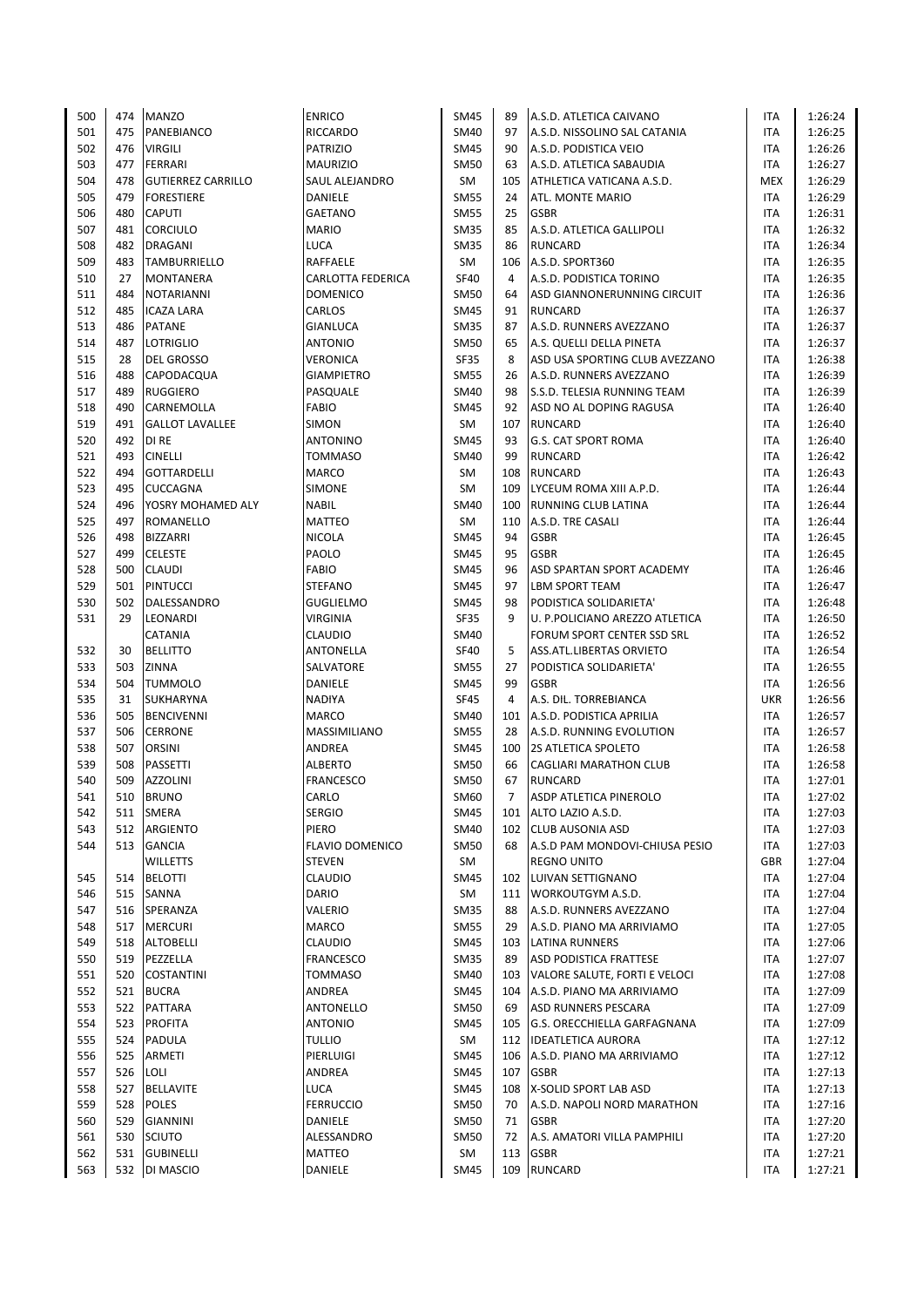| 564 | 533 | <b>GRECO</b>         | <b>ETTORE</b>       | SM60        | 8            | AS.TRA. ROMA                        | ITA        | 1:27:24 |
|-----|-----|----------------------|---------------------|-------------|--------------|-------------------------------------|------------|---------|
| 565 | 534 | CAPPELLA             | EMANUELE            | SM45        | 110          | S.S. LAZIO ATLETICA LEGGERA         | ITA        | 1:27:25 |
| 566 | 535 | <b>RAMLER</b>        | <b>CHRISTOPH</b>    | SM40        | 104          | POL. UNICREDIT                      | AUT        | 1:27:25 |
| 567 | 536 | PALMA                | <b>MASSIMO</b>      | SM40        | 105          | <b>GSBR</b>                         | ITA        | 1:27:26 |
| 568 | 537 | <b>PALLANTE</b>      | <b>FRANCESCO</b>    | <b>SM35</b> | 90           | <b>RUNCARD</b>                      | ITA        | 1:27:28 |
| 569 | 538 | GIANCARLI            | <b>FABIO</b>        | <b>SM50</b> | 73           | ASD ATLETICA LA SBARRA              | ITA        | 1:27:29 |
| 570 | 539 | PANNOZZO             | SAMUELE             | PM          | 10           | <b>LBM SPORT TEAM</b>               | ITA        | 1:27:30 |
| 571 | 540 | <b>CIRELLI</b>       | <b>GIUSEPPE</b>     | <b>SM50</b> | 74           | PODISTICA POMEZIA A.S.D.            | ITA        | 1:27:30 |
| 572 | 541 | <b>BOTTOMEI</b>      | <b>MARCO</b>        | <b>SM50</b> | 75           | A.S.D. RUNNING EVOLUTION            | ITA        | 1:27:32 |
| 573 | 542 | PIERALISI            | MASSIMILIANO        | <b>SM50</b> | 76           | ALTO LAZIO A.S.D.                   | ITA        | 1:27:32 |
| 574 | 543 | <b>CORRADI ROLLA</b> | <b>NICOLO</b>       | <b>SM35</b> | 91           | <b>ASD ZENA RUNNERS</b>             | ITA        | 1:27:32 |
| 575 | 544 | D'APOLITO            | <b>VINCENZO</b>     | <b>SM35</b> | 92           | PODISTICA SOLIDARIETA'              | ITA        | 1:27:34 |
| 576 | 545 | CARTA                | <b>GIORGIO</b>      | <b>SM35</b> | 93           | <b>LBM SPORT TEAM</b>               | <b>ITA</b> | 1:27:34 |
| 577 | 546 | <b>OLIVIERI</b>      | <b>ALESSIO</b>      | <b>SM45</b> | 111          | ALTO LAZIO A.S.D.                   | ITA        | 1:27:36 |
| 578 | 547 | CAMUSO               | <b>TOMMASO</b>      | SM55        | 30           | <b>TIGER SPORT RUNNING TEAM ASD</b> | ITA        | 1:27:38 |
| 579 | 548 | <b>MORILLON</b>      | <b>SIMONE</b>       | <b>SM45</b> |              | 112 RUNCARD                         | <b>ITA</b> | 1:27:39 |
| 580 | 549 | <b>TOZZI</b>         | <b>MARCO</b>        | <b>SM45</b> | 113          | <b>GRUPPO MARCIATORI SIMBRUINI</b>  | <b>ITA</b> | 1:27:39 |
| 581 | 550 | <b>MORICONI</b>      | <b>MARZIO</b>       | <b>SM40</b> | 106          | NUOVA ATLETICA CISTERNA ASD         | ITA        | 1:27:39 |
|     |     |                      |                     |             |              |                                     |            |         |
| 582 | 551 | D'EUSTACCHIO         | <b>STEFANO</b>      | SM40        | 107          | LBM SPORT TEAM                      | ITA        | 1:27:40 |
| 583 | 552 | LO GIUDICE           | <b>GIOVANNI</b>     | SM40        | 108          | G.S.D. 5 TORRI FIAMME CREMISI       | <b>ITA</b> | 1:27:40 |
| 584 | 553 | LANZILOTTI           | <b>ANTONIO</b>      | <b>SM50</b> | 77           | <b>ECOLSERVIZI RUNNERS</b>          | <b>ITA</b> | 1:27:40 |
| 585 | 554 | <b>FUSCO</b>         | <b>CLAUDIO</b>      | <b>SM50</b> | 78           | PODISTICA SOLIDARIETA'              | ITA        | 1:27:42 |
| 586 | 555 | <b>DIARIO</b>        | ANGELO              | SM40        | 109          | <b>G.S. CAT SPORT ROMA</b>          | ITA        | 1:27:42 |
| 587 | 556 | <b>CASTALDI</b>      | <b>STEFANO</b>      | <b>SM35</b> | 94           | <b>RUNCARD</b>                      | <b>ITA</b> | 1:27:43 |
| 588 | 557 | <b>CUNEO</b>         | ANDREA              | <b>SM50</b> | 79           | <b>DUE PONTI SRL</b>                | ITA        | 1:27:44 |
| 589 | 558 | SERPELLA             | <b>DOMENICO</b>     | <b>SM45</b> | 114          | ATL. ROMA ACQUACETOSA               | ITA        | 1:27:46 |
| 590 | 559 | CHIERUZZI            | LEONARDO            | SM          | 114          | <b>ASD ATHLETIC AMELIA</b>          | ITA        | 1:27:47 |
| 591 | 560 | <b>SICA</b>          | ALESSANDRO          | <b>SM35</b> | 95           | <b>RUNCARD</b>                      | <b>ITA</b> | 1:27:47 |
|     |     | WALENCIK             | <b>MARCIN</b>       | <b>SM35</b> |              | <b>POLONIA</b>                      | POL        | 1:27:48 |
| 592 | 561 | <b>BIANCHI</b>       | DANILO              | <b>SM50</b> | 80           | PUROSANGUE ATHLETICS CLUB           | ITA        | 1:27:49 |
| 593 | 562 | <b>BENEDETTI</b>     | ALESSANDRO          | <b>SM55</b> | 31           | ATLETICA CECCHINA AL.PA. ASD        | ITA        | 1:27:50 |
|     |     | AMBLE                | <b>JOHN</b>         | <b>SM40</b> |              | <b>STATI UNITI</b>                  | <b>USA</b> | 1:27:52 |
| 594 | 563 | <b>SIMONINI</b>      | ANDREA              | <b>SM35</b> | 96           | <b>POLISPORTIVA BPP</b>             | ITA        | 1:27:52 |
| 595 | 564 | <b>RUSSO</b>         | DANIELE             | <b>SM45</b> | 115          | <b>GSBR</b>                         | ITA        | 1:27:53 |
| 596 | 565 | <b>ORLANDO</b>       | <b>ALBERTO</b>      | <b>SM45</b> | 116          | <b>ANGRI RUNNER CLUB</b>            | ITA        | 1:27:53 |
| 597 | 566 | QUADRELLI            | <b>DAVIDE</b>       | SM          | 115          | <b>RUNCARD</b>                      | <b>ITA</b> | 1:27:53 |
| 598 | 567 | <b>PATRIZI</b>       | ANGELO              | <b>SM50</b> | 81           | ALTO LAZIO A.S.D.                   | <b>ITA</b> | 1:27:54 |
| 599 | 568 | VADALA'              | <b>MARIO</b>        | <b>SM50</b> | 82           | A.S. DIL. ATL.AUGUSTA CLUB S.       | ITA        | 1:27:54 |
| 600 | 569 | <b>FRISCIA</b>       | <b>MICHELE</b>      | <b>SM55</b> | 32           | A.S. AMATORI VILLA PAMPHILI         | <b>ITA</b> | 1:27:55 |
| 601 | 570 | <b>BONINI</b>        | LEONARDO            | <b>SM35</b> | 97           | <b>#ILOVERUN ATHLETIC TERNI</b>     | <b>ITA</b> | 1:27:58 |
| 602 | 571 | <b>MULAS</b>         | PIERLUIGI           | SM45        | 117          | <b>CAGLIARI MARATHON CLUB</b>       | ITA        | 1:27:59 |
| 603 | 32  | PRANTEDA             | <b>GIULIA</b>       | SF35        | 10           | <b>GSBR</b>                         | <b>ITA</b> | 1:27:59 |
| 604 | 572 | <b>CENFI</b>         | <b>EMILIANO</b>     | <b>SM</b>   | 116          | <b>RUNCARD</b>                      | <b>ITA</b> | 1:28:00 |
| 605 | 573 | FERRAMOLA            | DANIELE             | SM50        | 83           | <b>LBM SPORT TEAM</b>               | ITA        | 1:28:02 |
| 606 | 574 | <b>TISCIONE</b>      | <b>GIOVANNI</b>     | <b>SM50</b> | 84           | PODISTICA SOLIDARIETA'              | ITA        | 1:28:02 |
| 607 | 33  | CAVALERI             | ANGELINA            | SF45        | 5            | PODISTICA SOLIDARIETA'              | ITA        | 1:28:03 |
| 608 | 34  | PAONESSA             | <b>MARIA CARMEN</b> | <b>SF40</b> | 6            | <b>HOBBY MARATHON CATANZARO</b>     | ITA        | 1:28:04 |
| 609 | 575 | ADINOLFI             | PAOLO               | SM          | 117          | <b>RUNCARD</b>                      | ITA        | 1:28:04 |
| 610 | 35  | GATTO                | <b>GIULIA</b>       | <b>SF35</b> | 11           | <b>RUNCARD</b>                      | ITA        | 1:28:05 |
| 611 | 576 | PODRINI              | <b>FEDERICO</b>     | SM55        | 33           | PUROSANGUE ATHLETICS CLUB           | ITA        | 1:28:06 |
| 612 | 577 | <b>CARLETTI</b>      | <b>MAURIZIO</b>     | <b>SM55</b> | 34           | S.S. LAZIO ATLETICA LEGGERA         | ITA        | 1:28:07 |
| 613 | 578 | <b>ROSSI</b>         | DANILO              | <b>SM35</b> | 98           | AMATORI TOP RUNNERS CAST. ROM.      | ITA        | 1:28:07 |
| 614 | 579 | <b>FARALDO</b>       | SALVATORE           | SM          | 118          | ATL. COLOSSEO 2000                  | ITA        | 1:28:08 |
| 615 | 580 | <b>FARINA</b>        | ANDREA              | SM55        | 35           | G.S.D. 5 TORRI FIAMME CREMISI       | ITA        | 1:28:09 |
| 616 | 581 | PORCHIANELLO         | MARCO               | <b>SM35</b> | 99           | TIRRENO ATLETICA CIVITAVECCHIA      | ITA        | 1:28:10 |
| 617 | 582 | <b>DI MURRO</b>      | MARCO               | SM40        | 110          | AMATORI TOP RUNNERS CAST. ROM.      | ITA        | 1:28:10 |
| 618 | 583 | PIERRI               | PASQUALE            | SM50        | 85           | ASDATL. ISAURA VALLE DELL'IRNO      | ITA        | 1:28:10 |
| 619 | 584 | VALERI               | LUCIANO             | SM65        | $\mathbf{1}$ | A.S.D. DAUNIA RUNNING               | ITA        | 1:28:12 |
| 620 | 36  | <b>RAPONI</b>        | VALENTINA           | SF35        | 12           | TIBURTINA RUNNING ROMA A.S.D.       | ITA        | 1:28:12 |
| 621 | 585 | SANTOVINCENZO        | <b>MAURIZIO</b>     | <b>SM50</b> | 86           | <b>TENNIS CLUB PARIOLI</b>          | ITA        | 1:28:14 |
| 622 | 586 | <b>RUSSO</b>         | <b>ROBERTO</b>      | SM40        | 111          | <b>TARANTO SPORTIVA</b>             | ITA        | 1:28:14 |
| 623 | 587 | <b>CREA</b>          | <b>LUCA</b>         | SM50        | 87           | <b>ATLETICA SAN BIAGIO</b>          | ITA        | 1:28:15 |
| 624 | 588 | <b>GIROTTI</b>       | MATTEO              | SM          | 119          | <b>RUNCARD</b>                      | ITA        | 1:28:16 |
| 625 | 589 | CELOZZI              | <b>MAURIZIO</b>     | <b>SM45</b> | 118          | <b>ATLETICA FIANO ROMANO</b>        | ITA        | 1:28:16 |
| 626 | 590 | LO VERDE             | SANDRO              | SM40        | 112          | <b>SPORT TEAM TRIGORIA ASD</b>      | ITA        | 1:28:18 |
| 627 |     | 591 ACCARDO          | <b>ANTONIO</b>      | <b>SM45</b> |              | 119 ASS. POL. DIL. PLACEOLUM        | ITA        | 1:28:19 |
|     |     |                      |                     |             |              |                                     |            |         |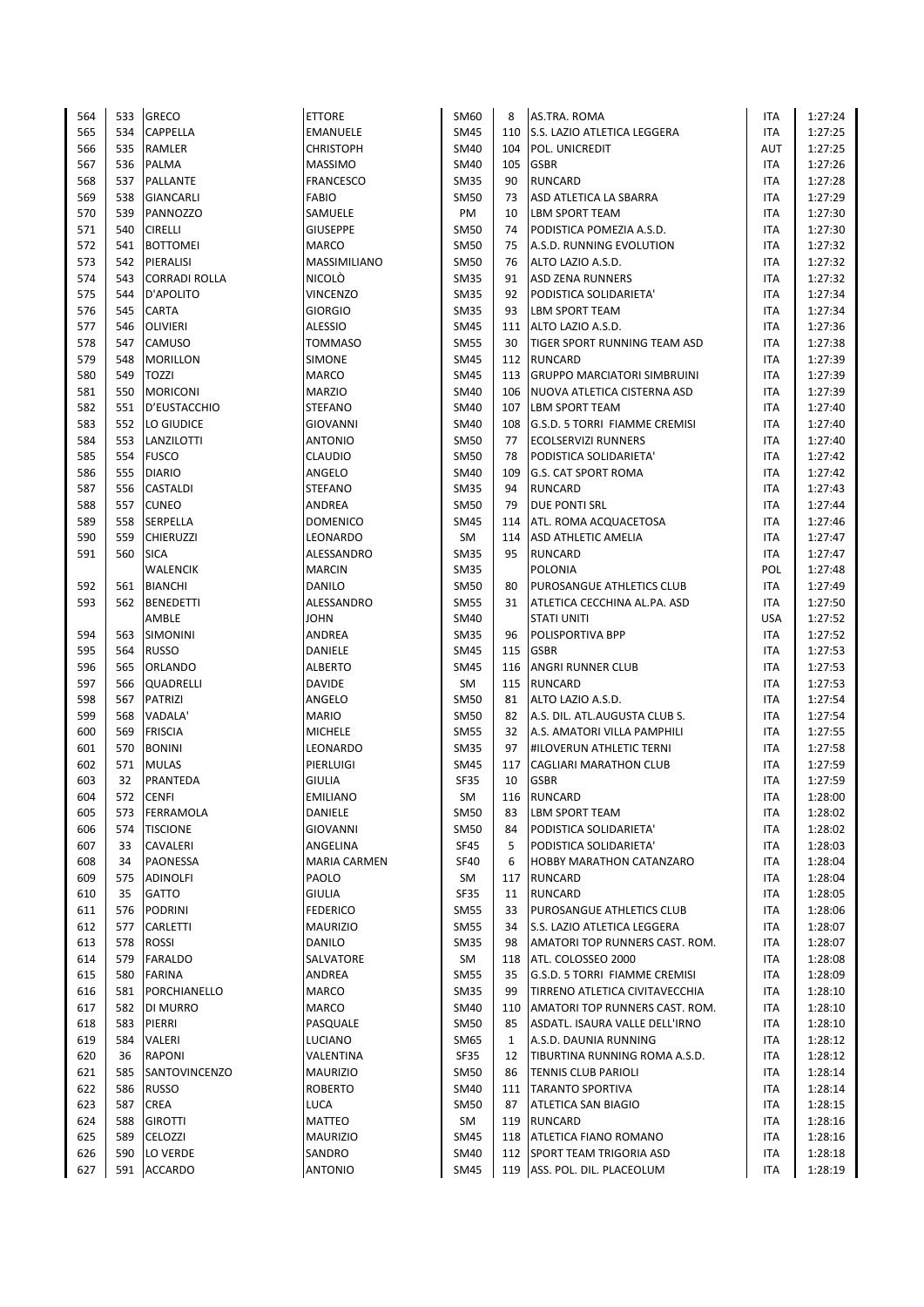| 628 | 592 | <b>DE PACE</b>        | <b>GABRIELE</b>   | SM          |     | 120 RUNCARD                       | ITA        | 1:28:20 |
|-----|-----|-----------------------|-------------------|-------------|-----|-----------------------------------|------------|---------|
| 629 | 593 | <b>CANNATA</b>        | <b>ANTONINO</b>   | <b>SM45</b> | 120 | A.S.D.POL. ATLETICA HYBLA         | <b>ITA</b> | 1:28:21 |
| 630 | 594 | <b>CIGNITTI</b>       | MASSIMILIANO      | <b>SM45</b> | 121 | <b>ITALIANA RUNNING A.S.D.</b>    | <b>ITA</b> | 1:28:22 |
|     |     | <b>SCHILLING</b>      | <b>DOROTA</b>     | <b>SF40</b> |     | <b>GERMANIA</b>                   | <b>GER</b> | 1:28:22 |
| 631 | 595 | <b>ALBA</b>           | <b>GIANLUCA</b>   | <b>SM50</b> | 88  | PODISTICA SOLIDARIETA'            | <b>ITA</b> | 1:28:22 |
| 632 | 37  | CARDARELLI            | <b>FABIOLA</b>    | <b>SF45</b> | 6   | <b>#ILOVERUN ATHLETIC TERNI</b>   | <b>ITA</b> | 1:28:23 |
|     |     | <b>MATAS AGUILERA</b> | <b>FRANCISCO</b>  | SM45        |     | <b>SPAGNA</b>                     | <b>ESP</b> | 1:28:23 |
| 633 | 596 | <b>FRITTELLA</b>      | GINO              | <b>SM55</b> | 36  | S.S. LAZIO ATLETICA LEGGERA       | <b>ITA</b> | 1:28:24 |
| 634 |     | 597 GAUDENZI          | LORENZO MARIA     | SM50        | 89  | A.S.D. ATL. ENERGIA ROMA          | <b>ITA</b> | 1:28:25 |
|     |     | KREUTZMANN            | <b>INUNNGUAQ</b>  | <b>SM35</b> |     | <b>DANIMARCA</b>                  | <b>DEN</b> | 1:28:25 |
|     |     | <b>HONIN</b>          | <b>MARIE</b>      | SF          |     | <b>BELGIO</b>                     | BEL        | 1:28:25 |
| 635 | 598 | ZARDETTO              | <b>MASSIMO</b>    | SM40        | 113 | E20RUN                            | <b>ITA</b> | 1:28:27 |
| 636 | 599 | <b>MORESI</b>         | ALESSANDRO        | SM40        | 114 | A.S.D. ATLETICA ZAGAROLO          | <b>ITA</b> | 1:28:28 |
| 637 | 600 | <b>NATILI</b>         | UGO               | <b>SM45</b> | 122 | ALTO LAZIO A.S.D.                 | <b>ITA</b> | 1:28:28 |
| 638 | 601 | SCODANIBBIO           | CARLO             | <b>SM55</b> | 37  | ASD LAZIO OLIMPIA RUNNERS TEAM    | <b>ITA</b> | 1:28:30 |
| 639 | 602 | <b>FOIS</b>           | <b>PLACIDO</b>    | <b>SM50</b> | 90  | ATHLETICA VATICANA A.S.D.         | <b>ITA</b> | 1:28:30 |
| 640 |     | <b>BOSI</b>           | <b>CHRISTIAN</b>  |             |     | <b>RUNCARD</b>                    | <b>ITA</b> |         |
|     | 603 |                       |                   | <b>SM50</b> | 91  |                                   |            | 1:28:30 |
| 641 | 604 | PIZZICANNELLA         | <b>LUCA</b>       | <b>SM55</b> | 38  | A.S. ATL. ROCCA DI PAPA           | ITA        | 1:28:30 |
| 642 | 605 | CALZOLI               | <b>GIUSEPPE</b>   | SM55        | 39  | <b>GS ATL. SIGNA</b>              | <b>ITA</b> | 1:28:31 |
| 643 | 606 | <b>FERRARO</b>        | <b>RICCARDO</b>   | SM          | 121 | ATL. ALTA VALTELLINA              | <b>ITA</b> | 1:28:32 |
| 644 | 607 | <b>DUSSONI</b>        | <b>DARIO</b>      | SM40        | 115 | A.S.D. PI8 RUNNING                | <b>ITA</b> | 1:28:34 |
| 645 | 608 | <b>MARTINELLI</b>     | <b>ALESSIO</b>    | <b>SM40</b> | 116 | OLGIATA 20.12 S.S.D.R.L.          | <b>ITA</b> | 1:28:35 |
| 646 | 609 | <b>COMANDINI</b>      | MANUEL            | <b>SM35</b> | 100 | A.S.D. VEGAN POWER TEAM           | <b>ITA</b> | 1:28:36 |
| 647 | 610 | <b>GAMMELLA</b>       | <b>DOMENICO</b>   | <b>SM45</b> | 123 | <b>GSBR</b>                       | <b>ITA</b> | 1:28:38 |
| 648 | 611 | <b>TAMBONE</b>        | <b>AUGUSTO</b>    | SM60        | 9   | <b>TENNIS CLUB PARIOLI</b>        | <b>ITA</b> | 1:28:40 |
| 649 | 612 | CASTAGNA              | ANDREA            | <b>SM45</b> | 124 | G.S.D. LITAL                      | ITA        | 1:28:41 |
| 650 | 613 | <b>DANDINI</b>        | VALERIO           | <b>SM35</b> | 101 | ASD ATL.CITTA' DEI PAPI ANAGNI    | <b>ITA</b> | 1:28:41 |
| 651 | 614 | <b>CAPASSO</b>        | <b>DANIELE</b>    | SM          |     | 122 GROTTINI TEAM RECANATI ASD    | <b>ITA</b> | 1:28:44 |
| 652 | 615 | <b>PONTILLO</b>       | <b>VINCENZO</b>   | <b>SM55</b> | 40  | <b>TIFATA RUNNERS CASERTA</b>     | <b>ITA</b> | 1:28:45 |
| 653 | 616 | <b>FOCARDI</b>        | GABRIELE          | SM          | 123 | A.S.D. PIANO MA ARRIVIAMO         | <b>ITA</b> | 1:28:46 |
| 654 | 617 | <b>ARCERI</b>         | <b>RICCARDO</b>   | SM40        | 117 | A.S.D. VILLA DE SANCTIS           | <b>ITA</b> | 1:28:47 |
| 655 | 618 | PAREGIANI             | <b>GIANLUCA</b>   | <b>SM50</b> | 92  | A.S. ROMA ROAD R.CLUB             | <b>ITA</b> | 1:28:47 |
| 656 | 619 | <b>CORSI</b>          | <b>DANIELE</b>    | SM40        |     | 118 FORUM SPORT CENTER SSD SRL    | <b>ITA</b> | 1:28:48 |
| 657 | 620 | <b>FOGGIA</b>         | MASSIMILIANO      | <b>SM50</b> | 93  | <b>FORUM SPORT CENTER SSD SRL</b> | <b>ITA</b> | 1:28:49 |
| 658 | 621 | <b>D'OTTAVI</b>       | ALESSANDRO        | <b>SM45</b> | 125 | POL. CIOCIARA ANTONIO FAVA        | <b>ITA</b> | 1:28:51 |
| 659 | 622 | <b>STERBINI</b>       | ANDREA            | SM50        | 94  | <b>LBM SPORT TEAM</b>             | <b>ITA</b> | 1:28:51 |
|     |     | GRUZA                 | <b>MARCIN</b>     | SM40        |     | ROME 21 KM                        | POL        | 1:28:52 |
|     |     |                       |                   |             |     |                                   |            |         |
| 660 | 623 | ARIGONI               | ALESSANDRO        | <b>SM50</b> | 95  | <b>GSBR</b>                       | ITA        | 1:28:52 |
| 661 | 624 | <b>GROPPA</b>         | <b>STEFANO</b>    | SM45        | 126 | <b>DUE PONTI SRL</b>              | <b>ITA</b> | 1:28:53 |
| 662 | 625 | <b>CALISI</b>         | <b>LUCA</b>       | <b>SM55</b> | 41  | <b>LBM SPORT TEAM</b>             | <b>ITA</b> | 1:28:53 |
| 663 | 626 | <b>RINALDI TUFI</b>   | <b>FRANCESCO</b>  | <b>SM40</b> | 119 | S.S. LAZIO ATLETICA LEGGERA       | <b>ITA</b> | 1:28:54 |
|     |     | <b>MOUHOUN</b>        | AIMEN             | SM          |     | <b>FRANCIA</b>                    | <b>FRA</b> | 1:28:54 |
| 664 | 627 | <b>CECCONI</b>        | <b>MARCO</b>      | <b>SM35</b> |     | 102 LBM SPORT TEAM                | <b>ITA</b> | 1:28:54 |
| 665 | 628 | MICARELLI             | DANIELE           | <b>SM35</b> | 103 | RUNCARD                           | ITA        | 1:28:55 |
| 666 | 629 | PAGLIONE              | <b>GUIDO</b>      | <b>SM40</b> | 120 | <b>LBM SPORT TEAM</b>             | ITA        | 1:29:00 |
| 667 | 630 | <b>GALLOZZI</b>       | <b>EMANUELE</b>   | SM45        | 127 | <b>ALMOSTHERE ASD</b>             | ITA        | 1:29:00 |
|     |     | DAUGEARD              | MAXIME            | SM          |     | <b>FRANCIA</b>                    | <b>FRA</b> | 1:29:01 |
| 668 | 631 | DI GIOVINE            | <b>ANTONIO</b>    | SM50        | 96  | <b>ASD ATLETICA TRECATE</b>       | ITA        | 1:29:01 |
| 669 | 632 | <b>CURTARELLO</b>     | PAOLO             | SM45        | 128 | <b>ATL. MONTE MARIO</b>           | ITA        | 1:29:02 |
| 670 | 633 | PALMA                 | NICOLA            | <b>SM45</b> | 129 | <b>RUNCARD</b>                    | ITA        | 1:29:03 |
| 671 | 634 | ZANNA                 | <b>SIMONE</b>     | <b>SM45</b> | 130 | <b>RUNCARD</b>                    | ITA        | 1:29:03 |
| 672 | 635 | <b>CITTADINO</b>      | GABRIELE          | <b>SM50</b> | 97  | ATLETICA CECCHINA AL.PA. ASD      | ITA        | 1:29:04 |
| 673 | 636 | PIERSANTI             | ANGELO            | <b>SM55</b> | 42  | <b>RUNNERS CANINO ASD</b>         | ITA        | 1:29:06 |
| 674 | 637 | CARILLO               | ANDREA            | <b>SM50</b> | 98  | <b>LBM SPORT TEAM</b>             | ITA        | 1:29:08 |
| 675 | 638 | <b>SERAPIGLIA</b>     | <b>DEREK</b>      | <b>SM35</b> | 104 | <b>RUNCARD</b>                    | ITA        | 1:29:08 |
| 676 | 639 | DI IACOVO             | <b>ROBERTO</b>    | SM          | 124 | ATLETICA CORREREPOLLINO           | ITA        | 1:29:08 |
| 677 | 640 | <b>MAGGINI</b>        | <b>MATTEO</b>     | SM40        | 121 | <b>GSBR</b>                       | ITA        | 1:29:09 |
| 678 | 641 | SANTORO               | NICOLA            | SM45        | 131 | <b>LBM SPORT TEAM</b>             | <b>ITA</b> | 1:29:10 |
| 679 |     | 642 SANTORO           | <b>FRANCO</b>     | <b>SM50</b> | 99  | A.S.D. ATHLON KAMARINA            | <b>ITA</b> | 1:29:11 |
|     |     |                       |                   |             |     |                                   |            |         |
| 680 | 643 | <b>ROSAVINI</b>       | GIOVANNI          | <b>SM35</b> | 105 | <b>RUNCARD</b>                    | ITA        | 1:29:12 |
| 681 | 644 | <b>FILIZZOLA</b>      | GIOSUE'           | <b>SM45</b> | 132 | ATLETICA CORREREPOLLINO           | ITA        | 1:29:14 |
| 682 | 645 | PITTALA'              | PAOLO             | SM40        | 122 | PODISTICA SOLIDARIETA'            | ITA        | 1:29:14 |
| 683 | 646 | <b>SCAMARCIO</b>      | <b>MARIANO</b>    | SM60        | 10  | PODISTICA SOLIDARIETA'            | ITA        | 1:29:14 |
| 684 | 647 | <b>PITTORE</b>        | PIER DAMIANO      | <b>SM45</b> | 133 | A.S.D. FREE RUNNERS               | ITA        | 1:29:14 |
| 685 | 648 | DA COSTA              | <b>RUI MANUEL</b> | SM60        | 11  | ASD ATLETICA TRECATE              | ITA        | 1:29:14 |
| 686 | 649 | <b>MAROCCA</b>        | <b>MATTIA</b>     | SM          | 125 | <b>ATL. COLLEFERRO SEGNI</b>      | ITA        | 1:29:16 |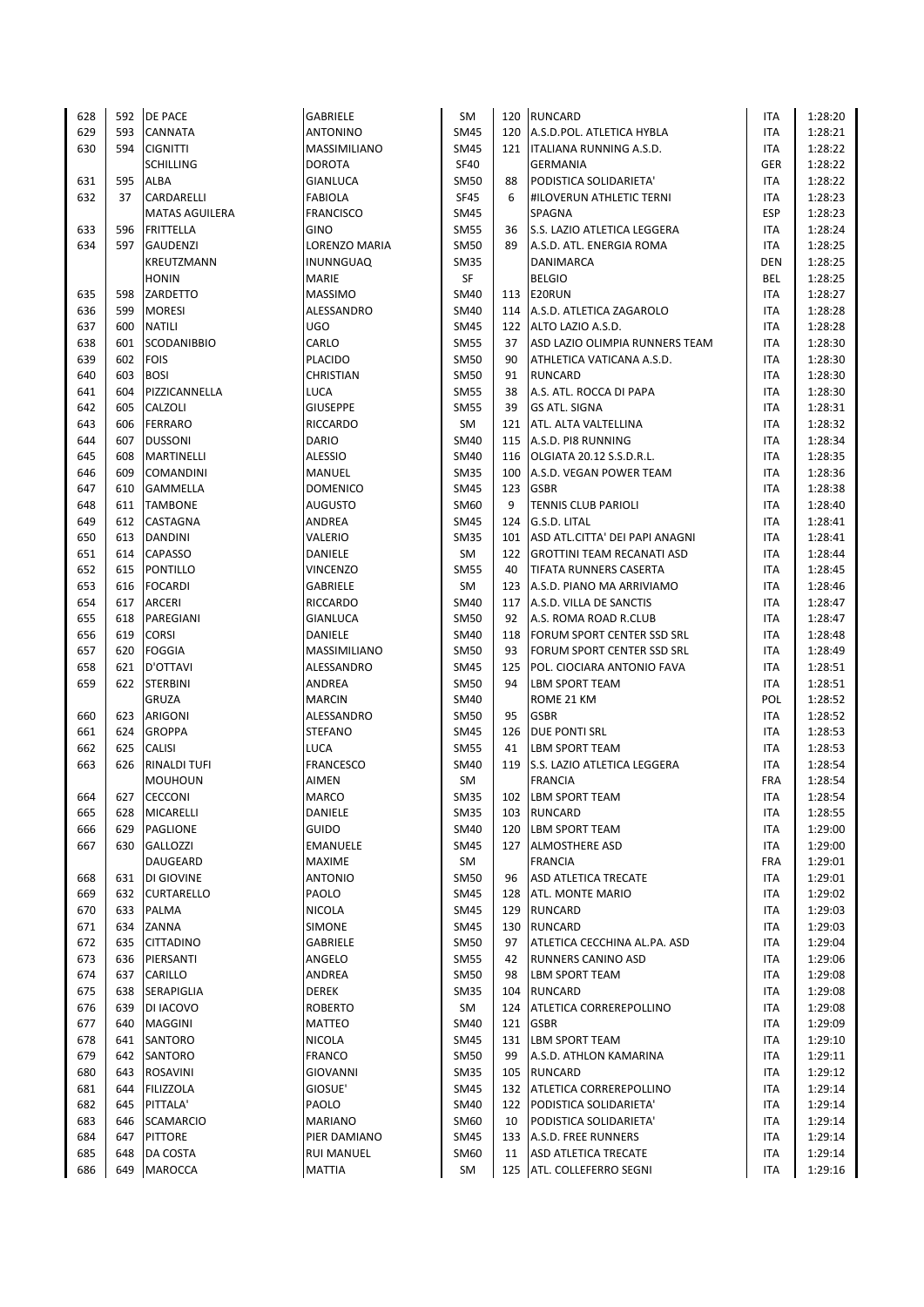| 687 | 650 | <b>D'IPPOLITO</b>   | <b>FRANCESCO</b>       | <b>SM35</b> | 106            | <b>RUNCARD</b>                      | <b>ITA</b> | 1:29:16 |
|-----|-----|---------------------|------------------------|-------------|----------------|-------------------------------------|------------|---------|
| 688 | 651 | LENTINI             | GIOVANNI               | <b>SM50</b> | 100            | A.S.D. FLORIDIA RUNNING             | <b>ITA</b> | 1:29:19 |
|     |     |                     |                        |             |                |                                     |            |         |
| 689 | 652 | DI DOMENICO         | <b>GIANCARLO</b>       | <b>SM45</b> | 134            | MARA' AVIS MARATHON                 | ITA        | 1:29:21 |
| 690 | 653 | <b>FABBRICATORE</b> | ALESSANDRO             | SM40        | 123            | <b>TIGER SPORT RUNNING TEAM ASD</b> | <b>ITA</b> | 1:29:25 |
| 691 | 654 | <b>MASTROIANNI</b>  | <b>MARIO</b>           | <b>SM45</b> | 135            | <b>RUNCARD</b>                      | <b>ITA</b> | 1:29:27 |
| 692 | 655 | ANSELMI             | ALESSANDRO             | <b>SM50</b> | 101            | <b>RUNNING CLUB LATINA</b>          | <b>ITA</b> | 1:29:28 |
| 693 | 656 | PEZZOPANE           | ALESSANDRO             | <b>SM45</b> | 136            | <b>LBM SPORT TEAM</b>               | <b>ITA</b> | 1:29:28 |
| 694 | 38  | <b>TIRELLI</b>      | <b>CECILIA</b>         | <b>SF40</b> | $\overline{7}$ | A.S. LA FRATELLANZA 1874            | <b>ITA</b> | 1:29:30 |
| 695 | 657 | <b>BELVISO</b>      | MARCELLO               | SM40        | 124            | ASD POLISPORTIVA PEGASO ATHLET      | <b>ITA</b> | 1:29:31 |
|     |     |                     |                        |             |                |                                     |            |         |
| 696 | 658 | <b>PATTACINI</b>    | <b>ROBERTO</b>         | SM45        | 137            | <b>RUNCARD</b>                      | <b>ITA</b> | 1:29:35 |
| 697 | 39  | CORRADINI           | ELEONORA RACHELE       | SF          | 11             | <b>GROTTINI TEAM RECANATI ASD</b>   | ITA        | 1:29:35 |
| 698 | 659 | <b>URSO</b>         | <b>DOMENICO</b>        | <b>SM50</b> | 102            | ASD RUNNERS FOR EMERGENCY           | <b>ITA</b> | 1:29:36 |
| 699 | 660 | <b>GALOTTA</b>      | <b>MARCO SALVATORE</b> | <b>SM45</b> |                | 138 A.S.D. VEGAN POWER TEAM         | ITA        | 1:29:36 |
| 700 | 661 | <b>CELIENTO</b>     | PIETRO                 | <b>SM40</b> | 125            | A.S.D. ATLETICA CAIVANO             | ITA        | 1:29:38 |
| 701 | 662 | <b>ADORNETTO</b>    | GIANLUCA               | <b>SM50</b> |                | 103 RUNCARD                         | <b>ITA</b> | 1:29:39 |
| 702 | 663 | <b>BELLOCCO</b>     |                        | SM40        |                | ASD PODISTICA 2007 TORTRETESTE      | <b>ITA</b> |         |
|     |     |                     | DANILO                 |             | 126            |                                     |            | 1:29:39 |
| 703 | 664 | <b>CAPONERI</b>     | <b>MARCO</b>           | <b>SM50</b> | 104            | <b>GSBR</b>                         | <b>ITA</b> | 1:29:41 |
| 704 | 665 | <b>CINA</b>         | <b>STEFANO</b>         | SM50        | 105            | <b>GSBR</b>                         | ITA        | 1:29:41 |
| 705 | 666 | <b>BARRALE</b>      | <b>GIORGIO</b>         | SM          | 126            | <b>ATLETICA CECCANO</b>             | ITA        | 1:29:43 |
| 706 | 667 | <b>ROMANO</b>       | <b>ANTONINO</b>        | SM60        | 12             | A.S.D. FLORIDIA RUNNING             | ITA        | 1:29:43 |
| 707 | 668 | <b>TAFUNI</b>       | GABRIELE               | SM          | 127            | <b>RUNCARD</b>                      | <b>ITA</b> | 1:29:44 |
| 708 | 669 | <b>CICCOTELLI</b>   | <b>MICHELE</b>         | <b>SM50</b> | 106            | <b>ASD PODISTI FRENTANI</b>         | ITA        | 1:29:45 |
| 709 | 670 | <b>CIURLEO</b>      | <b>VINCENZO</b>        | <b>SM50</b> | 107            | <b>GSBR</b>                         | <b>ITA</b> | 1:29:45 |
|     |     |                     |                        |             |                |                                     |            |         |
| 710 | 671 | <b>MARTINI</b>      | ANDREA                 | <b>SM50</b> | 108            | ASD TALENTI RUNNING TEAM ROMA       | <b>ITA</b> | 1:29:47 |
| 711 | 672 | <b>CAPPELLOTTO</b>  | ALESSANDRO             | <b>SM45</b> | 139            | <b>GSBR</b>                         | <b>ITA</b> | 1:29:48 |
| 712 | 673 | CAREDDA             | <b>LUCIANO</b>         | <b>SM45</b> | 140            | <b>GSBR</b>                         | <b>ITA</b> | 1:29:49 |
| 713 | 674 | SQUILLANTE          | <b>MAURIZIO</b>        | SM65        | $\overline{2}$ | GIOVANNI SCAVO 2000 ATL.            | <b>ITA</b> | 1:29:52 |
| 714 | 675 | <b>MANCINI</b>      | <b>MIRCO</b>           | <b>SM40</b> | 127            | <b>FORHANS TEAM</b>                 | <b>ITA</b> | 1:29:53 |
| 715 | 676 | <b>MICHELI</b>      | PIERLUIGI              | <b>SM35</b> | 107            | ATLETICA CECCANO                    | <b>ITA</b> | 1:29:54 |
| 716 | 677 | <b>DE TOMA</b>      | ANDREA                 | <b>SM35</b> | 108            | <b>RUNCARD</b>                      | ITA        | 1:29:54 |
|     |     |                     |                        |             |                |                                     |            |         |
| 717 | 678 | <b>CASINI</b>       | ALESSANDRO             | <b>SM50</b> | 109            | LYCEUM ROMA XIII A.P.D.             | <b>ITA</b> | 1:29:56 |
| 718 | 679 | <b>SOTTILE</b>      | SALVATORE              | <b>SM35</b> | 109            | <b>RUN FOR CATANZARO</b>            | ITA        | 1:29:57 |
| 719 | 40  | SALVATORE           | <b>CLAUDIA</b>         | <b>SF40</b> | 8              | <b>ASD RUNNER TRAINER</b>           | <b>ITA</b> | 1:29:57 |
| 720 | 680 | <b>DEL ROSSI</b>    | <b>MARCO</b>           | <b>SM45</b> | 141            | <b>RUNCARD</b>                      | ITA        | 1:29:59 |
| 721 | 681 | <b>COSTA</b>        | <b>NICO</b>            | <b>SM55</b> | 43             | ASD ATL.CITTA' DEI PAPI ANAGNI      | <b>ITA</b> | 1:30:02 |
| 722 | 682 | INGLETTI            | DANIELE                | <b>SM35</b> | 110            | <b>GSBR</b>                         | ITA        | 1:30:03 |
| 723 | 683 | <b>FABBRONI</b>     | <b>FILIPPO</b>         | SM40        | 128            | G.S.AMATORI POD. AREZZO             | <b>ITA</b> | 1:30:04 |
| 724 |     |                     |                        |             | 44             |                                     |            |         |
|     | 684 | <b>MORGANTE</b>     | PIETRO                 | <b>SM55</b> |                | A.S. DIL. TORREBIANCA               | ITA        | 1:30:05 |
| 725 | 685 | <b>MITIDIERI</b>    | <b>GIUSEPPE</b>        | <b>SM55</b> | 45             | ATLETICA CORREREPOLLINO             | <b>ITA</b> | 1:30:05 |
| 726 | 686 | <b>NAPOLI</b>       | <b>FILIPPO</b>         | <b>SM65</b> | 3              | PODISTICA POMEZIA A.S.D.            | ITA        | 1:30:06 |
| 727 | 687 | <b>MAURIELLO</b>    | <b>GIUSEPPE</b>        | SM60        | 13             | DK RUNNERS MILANO                   | <b>ITA</b> | 1:30:07 |
| 728 | 688 | <b>VISCHETTI</b>    | ALESSANDRO             | <b>SM35</b> | 111            | A.S.D. PIANO MA ARRIVIAMO           | ITA        | 1:30:08 |
| 729 | 689 | <b>SCASCITELLI</b>  | <b>LUCIANO</b>         | <b>SM35</b> |                | 112 GSBR                            | <b>ITA</b> | 1:30:09 |
| 730 | 690 | RINALDI             | CARLO                  | SM          | 128            | A.S.D. PI8 RUNNING                  | ITA        | 1:30:12 |
| 731 | 691 | <b>GUGLIELMI</b>    | <b>MICHELE</b>         | SM50        | 110            | A.S. AMATORI VILLA PAMPHILI         | ITA        | 1:30:13 |
|     |     |                     |                        |             |                |                                     |            |         |
| 732 | 692 | DI MARZIO           | <b>LUCA</b>            | SM          | 129            | <b>RUNCARD</b>                      | ITA        | 1:30:13 |
| 733 | 693 | DI GIAMMARCO        | ANGELO                 | SM40        | 129            | <b>GSBR</b>                         | ITA        | 1:30:16 |
| 734 | 694 | <b>ATTANASIO</b>    | <b>FRANCESCO</b>       | SM45        | 142            | A.S. AMATORI VILLA PAMPHILI         | ITA        | 1:30:16 |
| 735 | 695 | SALOMONE            | PAOLO                  | SM40        | 130            | A.O.C. TEAM - ASD                   | ITA        | 1:30:17 |
| 736 | 696 | <b>MARZANO</b>      | ANDREA                 | <b>SM35</b> |                | 113 LBM SPORT TEAM                  | <b>ITA</b> | 1:30:17 |
| 737 | 697 | <b>PACIELLO</b>     | <b>VINCENZO</b>        | <b>SM45</b> |                | 143 POL. CITTA' MERCATO S.SEVERINO  | ITA        | 1:30:18 |
| 738 | 698 | <b>SCALORA</b>      | PAOLO                  | <b>SM35</b> | 114            | A.S.D. FLORIDIA RUNNING             | ITA        | 1:30:18 |
| 739 | 699 | <b>GIORGIO</b>      | ROBERTO                | <b>SM50</b> |                | 111 ASD LAZIO OLIMPIA RUNNERS TEAM  | ITA        | 1:30:19 |
|     |     |                     |                        |             |                |                                     |            |         |
| 740 | 700 | <b>GIUSTI</b>       | RAFFAELE               | <b>SM40</b> |                | 131   A.S.D. GO RUNNING             | ITA        | 1:30:22 |
| 741 | 701 | <b>LIGUORI</b>      | SALVATORE              | SM40        |                | 132 FORUM SPORT CENTER SSD SRL      | ITA        | 1:30:22 |
| 742 | 41  | <b>BOCCHETTO</b>    | <b>GIORGIA</b>         | <b>SF55</b> | 1              | RUNNING CLUB VENEZIA A.S.D.         | ITA        | 1:30:24 |
| 743 | 702 | D'ADDARIO           | LUIGI                  | <b>SM55</b> | 46             | <b>CALCATERRA SPORT ASD</b>         | ITA        | 1:30:25 |
| 744 | 703 | D'ACCICO            | <b>DIEGO</b>           | SM          | 130            | A.S.D. ATLETICA MESAGNE - AVIS      | ITA        | 1:30:26 |
| 745 | 704 | VALEAU              | <b>STEFANO</b>         | SM65        | 4              | <b>LBM SPORT TEAM</b>               | ITA        | 1:30:26 |
| 746 | 705 | <b>CAMBRIA</b>      | ANTONINO               | <b>SM45</b> | 144            | A.S. DIL. TORREBIANCA               | ITA        | 1:30:28 |
|     |     |                     |                        |             |                |                                     |            |         |
| 747 | 706 | <b>ROGO</b>         | ALESSANDRO             | SM50        | 112            | RUNNERS CANINO ASD                  | ITA        | 1:30:30 |
| 748 | 707 | GALEAZZI            | ALESSANDRO             | <b>SM55</b> | 47             | PODISTICA SOLIDARIETA'              | ITA        | 1:30:34 |
| 749 | 708 | <b>VITA</b>         | <b>MARCO</b>           | SM55        | 48             | <b>RUNCARD</b>                      | ITA        | 1:30:34 |
| 750 | 709 | <b>GRAZIANO</b>     | PIETRO                 | SM45        | 145            | <b>RUNCARD</b>                      | ITA        | 1:30:38 |
| 751 | 710 | <b>GALLINA</b>      | ALESSANDRO             | SM35        | 115            | A.S.D. ATLETICA CAIVANO             | ITA        | 1:30:38 |
| 752 | 711 | <b>LICITO</b>       | RAFFAELE               | PM          | 11             | A.S.D. ATLETICA CAIVANO             | ITA        | 1:30:40 |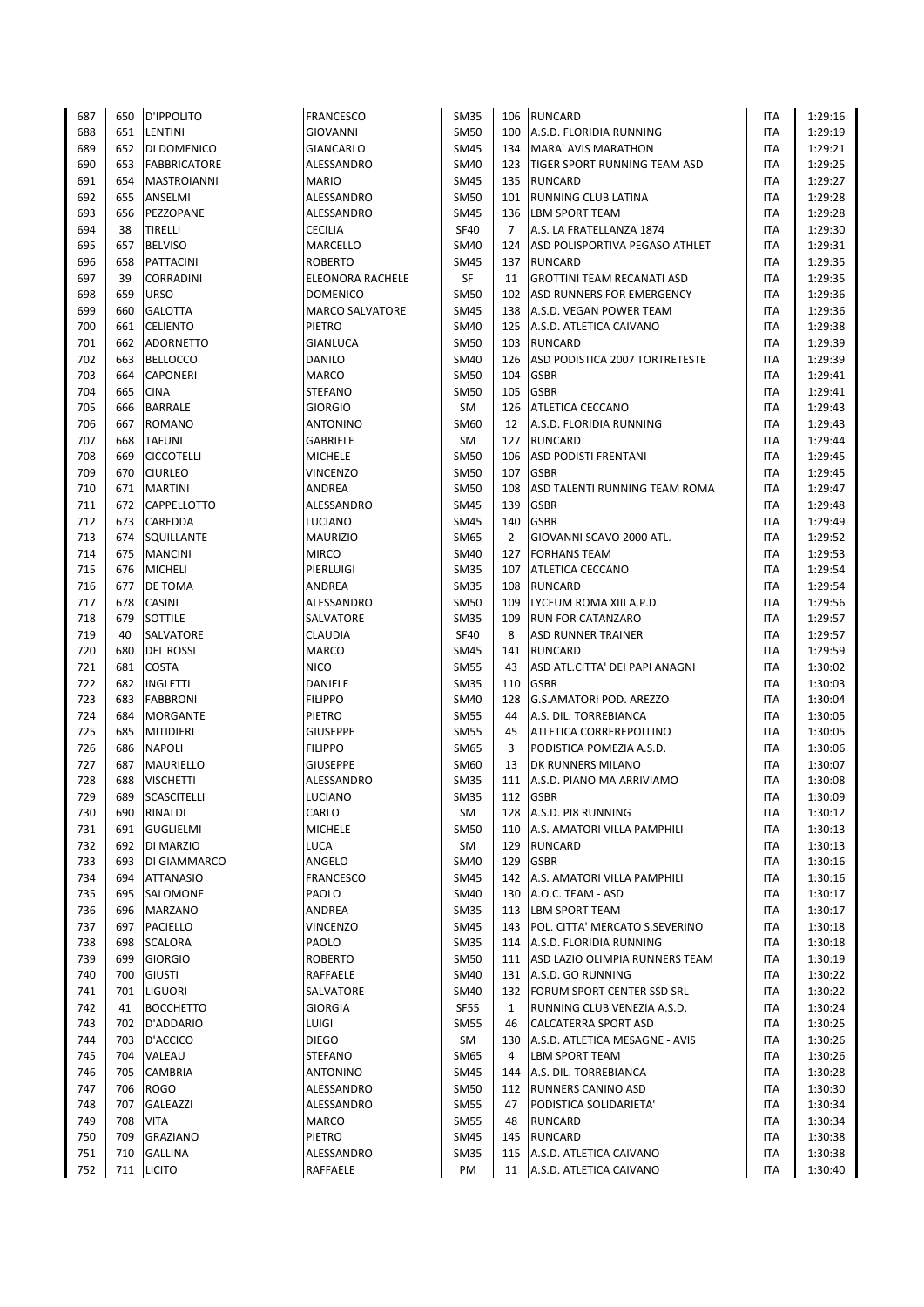| 753 | 712 | <b>CARAVASSILIS</b>       | <b>MARCO</b>          | <b>SM50</b> | 113            | <b>PFIZER ITALIA RUNNING TEAM</b>   | <b>ITA</b> | 1:30:40 |
|-----|-----|---------------------------|-----------------------|-------------|----------------|-------------------------------------|------------|---------|
| 754 | 713 | DI VICO                   | <b>ANTONIO</b>        | <b>SM45</b> |                | 146 A.S.D. CENTRO FITNESS MONTELLO  | <b>ITA</b> | 1:30:41 |
|     |     | <b>BERISTAIN CARDENAS</b> | <b>TANNIA</b>         | SF          |                | <b>MESSICO</b>                      | <b>MEX</b> | 1:30:41 |
| 755 | 714 | <b>CIARDI</b>             | PIERLUIGI             | <b>SM40</b> | 133            | <b>GSBR</b>                         | <b>ITA</b> | 1:30:42 |
| 756 | 715 | <b>PREZIOSO</b>           | ALESSANDRO            | <b>SM45</b> | 147            | <b>SAI FRECCE BIANCHE TRIATHLON</b> | <b>ITA</b> | 1:30:43 |
|     | 716 |                           |                       |             |                |                                     |            |         |
| 757 |     | BELLAPADRONA              | RINO ALBERTO          | <b>SM50</b> | 114            | ATHLETICA VATICANA A.S.D.           | <b>ITA</b> | 1:30:43 |
| 758 | 717 | DI MAIO                   | PASQUALE              | <b>SM50</b> | 115            | <b>PUROSANGUE ATHLETICS CLUB</b>    | <b>ITA</b> | 1:30:44 |
| 759 | 42  | <b>GIORGIANNI</b>         | GIOVANNA              | <b>SF45</b> | $\overline{7}$ | A.S.D. NISSOLINO SAL CATANIA        | <b>ITA</b> | 1:30:44 |
| 760 | 718 | VALLESE                   | <b>GIANLUCA</b>       | SM45        | 148            | MARA' AVIS MARATHON                 | <b>ITA</b> | 1:30:46 |
| 761 | 719 | <b>SIMONETTI</b>          | <b>ANTONIO</b>        | SM          | 131            | ASD ATLETICA LA SBARRA              | <b>ITA</b> | 1:30:46 |
| 762 | 720 | <b>WANG</b>               | SHENGQIANG            | <b>SM55</b> | 49             | <b>RUNCARD</b>                      | <b>CHN</b> | 1:30:46 |
| 763 | 721 | <b>RUGGHIA</b>            | <b>DOMENICO</b>       | <b>SM45</b> | 149            | ASD USA SPORTING CLUB AVEZZANO      | <b>ITA</b> | 1:30:47 |
| 764 | 722 | <b>CITRO</b>              | <b>ANTONIO</b>        | <b>SM45</b> | 150            | LA BOTTEGA CASINALBO ASD            | <b>ITA</b> | 1:30:47 |
| 765 | 723 | <b>TESSA</b>              | <b>YURI</b>           | <b>SM50</b> | 116            | <b>RUNCARD</b>                      | <b>ITA</b> | 1:30:47 |
| 766 | 724 | SALI                      | <b>EMILIANO MARIA</b> | <b>SM45</b> |                | 151 RUNCARD                         | <b>ITA</b> | 1:30:48 |
| 767 | 725 | LENZI                     | <b>GIULIO</b>         | SM          | 132            | <b>GSBR</b>                         | <b>ITA</b> | 1:30:49 |
|     |     |                           |                       |             |                |                                     |            |         |
| 768 | 726 | <b>CONTI</b>              | <b>GIANLUCA</b>       | <b>SM50</b> | 117            | UISP ABBADIA SAN SALVATORE          | ITA        | 1:30:49 |
| 769 | 727 | <b>VERDOLOTTI</b>         | ANDREA                | <b>SM45</b> | 152            | <b>LBM SPORT TEAM</b>               | ITA        | 1:30:50 |
| 770 | 728 | <b>MASSARO</b>            | <b>MICHELE</b>        | <b>SM35</b> | 116            | <b>RUNCARD</b>                      | <b>ITA</b> | 1:30:50 |
| 771 | 729 | PAOLOTTI                  | SIMONE                | <b>SM35</b> | 117            | <b>CLUB AUSONIA ASD</b>             | <b>ITA</b> | 1:30:51 |
| 772 | 730 | LAZZARI                   | <b>FABRIZIO</b>       | <b>SM50</b> |                | 118 RUNCARD                         | <b>ITA</b> | 1:30:52 |
| 773 | 731 | <b>PALMA</b>              | ANDREA                | <b>SM40</b> | 134            | PODISTICA SOLIDARIETA'              | ITA        | 1:30:53 |
| 774 | 732 | <b>ESPOSTO</b>            | <b>FRANCESCO</b>      | SM          |                | 133 RUNCARD                         | ITA        | 1:30:54 |
| 775 | 733 | <b>CARUSO</b>             | <b>GIULIANO</b>       | <b>SM50</b> |                | 119 RUNCARD                         | <b>ITA</b> | 1:30:56 |
|     |     | <b>URIBE ISADO</b>        | MAIDER                | SF          |                | SPAGNA                              | <b>ESP</b> | 1:30:59 |
| 776 | 734 | SAVOLDI                   | CRISTIAN              | SM40        | 135            | <b>FREE-ZONE</b>                    | <b>ITA</b> | 1:30:59 |
| 777 | 735 |                           | <b>OTTAVIO</b>        |             | 153            |                                     | ITA        | 1:30:59 |
|     |     | NUNZIANTE CESARO          |                       | SM45        |                | RUNCARD                             |            |         |
|     |     | <b>AGIRRE REBANAL</b>     | <b>XABIER</b>         | SM          |                | SPAGNA                              | <b>ESP</b> | 1:31:00 |
| 778 | 43  | PICCHIANTI GIORDANI       | VERA                  | <b>SF40</b> | 9              | ASD ATLETICA TRECATE                | ITA        | 1:31:00 |
| 779 | 736 | <b>FALLARINI</b>          | <b>STEFANO</b>        | <b>SM55</b> | 50             | ASD ATLETICA TRECATE                | ITA        | 1:31:00 |
| 780 | 737 | <b>BRUTI</b>              | <b>EMILIANO</b>       | SM45        | 154            | <b>RUNCARD</b>                      | <b>ITA</b> | 1:31:01 |
| 781 | 738 | <b>MENDOLA</b>            | DANILO SALVATORE      | SM45        | 155            | ASD PALERMO RUNNING                 | <b>ITA</b> | 1:31:01 |
| 782 | 739 | <b>DANESE</b>             | <b>ERNESTO</b>        | <b>SM45</b> | 156            | <b>G.S. CAT SPORT ROMA</b>          | <b>ITA</b> | 1:31:02 |
| 783 | 740 | <b>PISANU</b>             | LUIGI                 | <b>SM50</b> | 120            | <b>ALGHERO MARATHON</b>             | <b>ITA</b> | 1:31:02 |
| 784 | 741 | <b>CERIOLA</b>            | LUCA                  | <b>SM45</b> | 157            | <b>RUNCARD</b>                      | <b>ITA</b> | 1:31:04 |
| 785 | 742 | <b>CHILLEMI</b>           | <b>FABIO</b>          | <b>SM55</b> | 51             | A.S. DIL. TORREBIANCA               | ITA        | 1:31:04 |
| 786 | 743 | <b>VIRGILIO</b>           | FABIO                 | <b>SM50</b> | 121            | <b>RUNCARD</b>                      | <b>ITA</b> | 1:31:04 |
| 787 | 744 | <b>ELIA</b>               | DANIELE               | <b>SM45</b> | 158            | A.S. ROMA ROAD R.CLUB               | <b>ITA</b> | 1:31:05 |
| 788 | 745 | <b>MATERA</b>             | SIMONE                | SM          | 134            | G.S.D. 5 TORRI FIAMME CREMISI       | <b>ITA</b> |         |
|     |     |                           |                       |             |                |                                     |            | 1:31:05 |
| 789 | 746 | <b>MARTINELLI</b>         | <b>GIUSEPPE</b>       | <b>SM55</b> | 52             | 6 IN MOVIMENTO A.S.D.               | <b>ITA</b> | 1:31:07 |
| 790 | 747 | CASINI                    | <b>GIOVANNI</b>       | <b>SM55</b> | 53             | <b>ATL. MONTE MARIO</b>             | <b>ITA</b> | 1:31:09 |
| 791 | 748 | <b>BRACAGLIA MORANTE</b>  | <b>GIANLUCA</b>       | <b>SM50</b> | 122            | <b>ATLETICA CECCANO</b>             | <b>ITA</b> | 1:31:12 |
| 792 | 749 | <b>MARTORANA</b>          | PAOLO FRANCESCO       | SM50        |                | 123 RUNCARD                         | <b>ITA</b> | 1:31:12 |
| 793 | 750 | <b>BANDINI</b>            | <b>FRANCESCO</b>      | SM35        | 118            | A.S.D. ATL. ENERGIA ROMA            | ITA        | 1:31:13 |
| 794 | 751 | <b>BERNARD</b>            | <b>MAURIZIO</b>       | <b>SM45</b> | 159            | LEPROTTI DI VILLA ADA               | ITA        | 1:31:13 |
| 795 | 752 | <b>METRANGOLO</b>         | <b>ANTONIO</b>        | <b>SM55</b> | 54             | <b>FORHANS TEAM</b>                 | ITA        | 1:31:13 |
| 796 | 753 | <b>FERRARA</b>            | <b>ROBERTO</b>        | <b>SM35</b> | 119            | RM041                               | ITA        | 1:31:13 |
| 797 | 754 | RINZIVILLO                | SIMONE                | SM40        | 136            | TIBURTINA RUNNING ROMA A.S.D.       | ITA        | 1:31:14 |
| 798 | 755 | CARIANNI                  | PAOLO                 | <b>SM55</b> | 55             | A.S.D. TRINACRIA SPORT              | ITA        | 1:31:15 |
| 799 |     | 756 RICCITELLI            | <b>FABIO</b>          | SM60        | 14             | ASD TALENTI RUNNING TEAM ROMA       | ITA        | 1:31:16 |
| 800 |     | 757 BARRALE               | GASPARE               | <b>SM45</b> | 160            |                                     | ITA        |         |
|     |     |                           |                       |             |                | ASD RUNNERS ELITE CECCANO           |            | 1:31:17 |
| 801 | 758 | <b>LICITRA</b>            | SALVATORE             | SM40        |                | 137 A.S.D. BAROCCO RUNNING RAGUSA   | ITA        | 1:31:18 |
| 802 | 759 | <b>FASCETTI</b>           | FABIO                 | <b>SM35</b> | 120            | <b>LBM SPORT TEAM</b>               | ITA        | 1:31:18 |
| 803 | 760 | <b>CORTELLINI</b>         | <b>DENIS</b>          | SM50        | 124            | <b>ASD PODISTICA VASTO</b>          | ITA        | 1:31:19 |
| 804 | 761 | PRESTIANNI                | MARCELLO              | SM          |                | 135 A.S.D.GR.ATL.POL.CASTELBUONESE  | ITA        | 1:31:20 |
| 805 | 762 | CASO                      | DAMIANO               | SM40        |                | 138   ATL. COLLEFERRO SEGNI         | ITA        | 1:31:21 |
| 806 | 763 | <b>CASTIGLIONE</b>        | ANDREA                | SM45        |                | 161 G.S. CAT SPORT ROMA             | ITA        | 1:31:21 |
|     |     | ÁLVARES                   | <b>TIAGO</b>          | SM          |                | PORTOGALLO                          | POR        | 1:31:21 |
| 807 | 764 | <b>MARGHERITO</b>         | ANDREA                | SM35        |                | 121 RUNCARD                         | ITA        | 1:31:21 |
| 808 |     | 765 BLANDINI              | PAOLO ANGELO MARIA    | <b>SM55</b> | 56             | G.S. AVEZZANO                       | ITA        | 1:31:23 |
| 809 | 766 | <b>QUATTROMINI</b>        | CARLO                 | SM50        | 125            | <b>HAPPY RUNNERS ALTAMURA</b>       | ITA        | 1:31:23 |
| 810 | 767 | <b>TESSICINI</b>          | <b>FEDERICO</b>       | <b>SM35</b> |                | 122 ASD ATLETICO MONTEROTONDO       | <b>ITA</b> | 1:31:23 |
|     |     |                           |                       |             |                |                                     |            |         |
| 811 | 768 | <b>GODDARD</b>            | <b>TIMOTHY</b>        | SM          |                | 136 RUNCARD                         | GBR        | 1:31:24 |
| 812 | 769 | ALOE                      | SALVATORE             | SM50        | 126            | <b>PODISTI VALMONTONE</b>           | ITA        | 1:31:24 |
| 813 | 770 | <b>SCARCELLA</b>          | VITO                  | SM50        | 127            | <b>ATLETICA AMATORI BRINDISI</b>    | ITA        | 1:31:24 |
| 814 | 771 | <b>POGGI</b>              | RICCARDO              | <b>SM35</b> |                | 123 S.S. LAZIO ATLETICA LEGGERA     | <b>ITA</b> | 1:31:25 |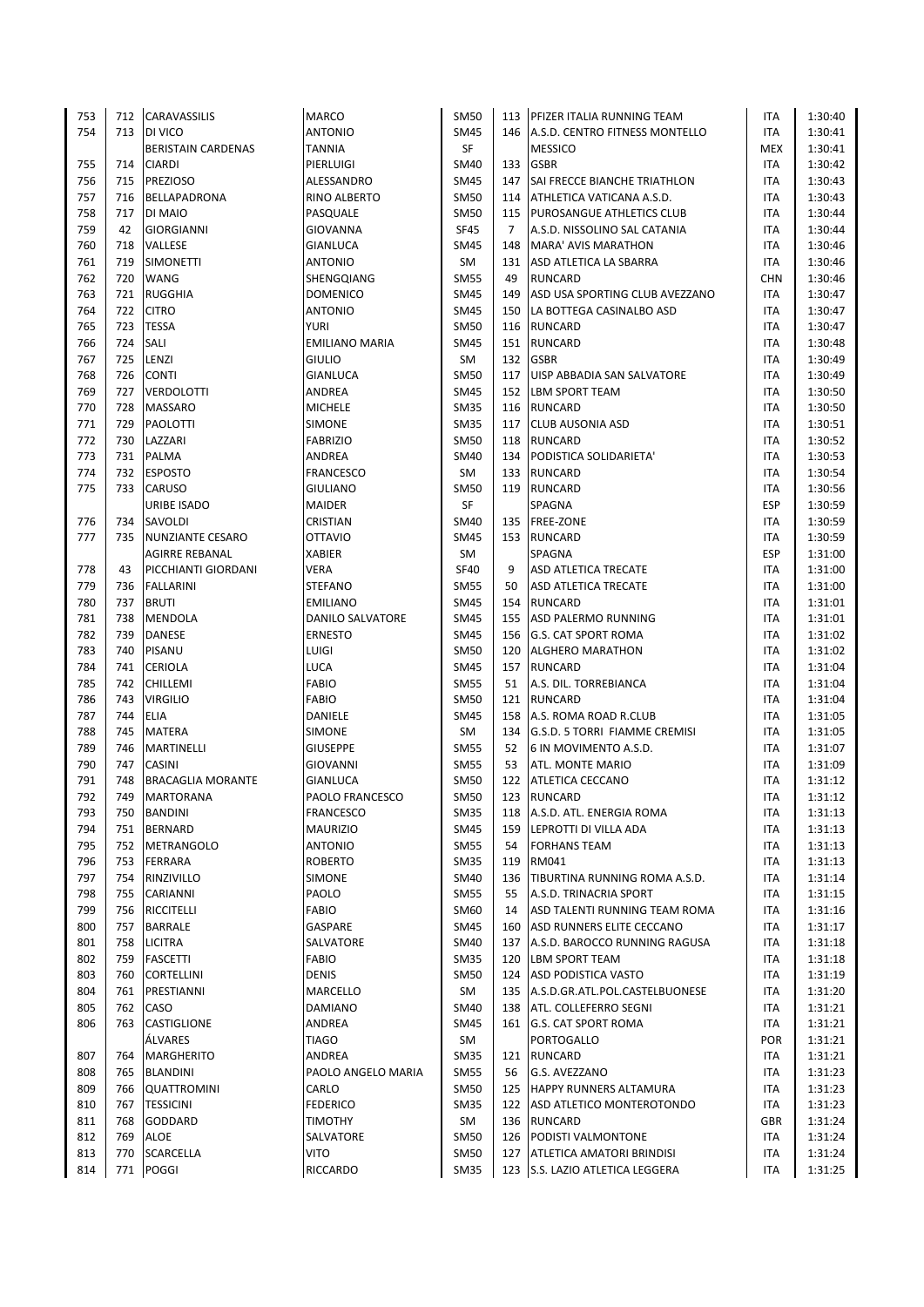| 815 |     | 772 LA MOTTA           | <b>ANTONIO</b>          | SM40                     | 139          | A.S.D. ATLETICA CAIVANO          | ITA        | 1:31:26 |
|-----|-----|------------------------|-------------------------|--------------------------|--------------|----------------------------------|------------|---------|
| 816 | 773 | <b>SETTI</b>           | ANDREA                  | <b>SM40</b>              | 140          | O.S.O. OLD STARS OSTIA           | <b>ITA</b> | 1:31:26 |
| 817 | 774 | <b>DE BENEDETTIS</b>   | <b>ANTONIO</b>          | SM40                     | 141          | <b>GSBR</b>                      | ITA        | 1:31:27 |
| 818 | 44  | <b>PORCU</b>           | ANTONELLA               | <b>SF50</b>              | 3            | <b>GSBR</b>                      | ITA        | 1:31:28 |
| 819 | 775 | PAOLA                  | <b>FRANCESCO</b>        | SM45                     | 162          | ASD NISSOLINO INTESATLETICA      | <b>ITA</b> | 1:31:29 |
| 820 | 776 | <b>FELICISSIMO</b>     | SANDRO                  | SM40                     | 142          | ASD MAGIC RUNNERS TAGLIACOZZO    | <b>ITA</b> | 1:31:29 |
| 821 | 777 | SALERNO                | LUIGI                   | <b>SM45</b>              | 163          | A.S. TEAM FRANCAVILLA            | ITA        | 1:31:31 |
| 822 | 778 | SALIERNO               | <b>FRANCESCO</b>        | <b>SM45</b>              | 164          | PODISTICA SOLIDARIETA'           | ITA        | 1:31:31 |
| 823 | 45  | D'IGNAZIO              | LUCIA                   | <b>SF45</b>              | 8            | G.S. AVEZZANO                    | ITA        | 1:31:31 |
|     |     | VARGAS MUÑOZ           | <b>JEFFRY</b>           | SM40                     |              | <b>COSTA RICA</b>                | <b>CRC</b> | 1:31:31 |
| 824 | 779 | <b>NANNI</b>           | <b>SIMONE</b>           | SM40                     | 143          | <b>ATLETICOM ASD</b>             | ITA        | 1:31:33 |
| 825 | 780 | <b>PROIETTI</b>        | PAOLO                   | SM45                     | 165          | ASD RUNNERS TEAM COLLEFERRO      | <b>ITA</b> | 1:31:34 |
| 826 |     | 781 FUSCO              | <b>ELIO</b>             | SM45                     | 166          | <b>GSBR</b>                      | <b>ITA</b> | 1:31:34 |
| 827 | 782 | <b>TEDESCO</b>         | <b>LUCIANO</b>          | SM40                     | 144          | <b>ATLETICA AMATORI BRINDISI</b> | <b>ITA</b> | 1:31:34 |
| 828 | 783 |                        | <b>MARCO</b>            | SM40                     | 145          | <b>LBM SPORT TEAM</b>            | ITA        |         |
|     |     | <b>FANELLA</b>         |                         |                          |              |                                  |            | 1:31:35 |
| 829 | 784 | <b>LENTINI</b>         | <b>GIRLANDO</b>         | <b>SM45</b>              | 167          | RUNNING EMOTION A.S.D.           | <b>ITA</b> | 1:31:35 |
| 830 | 785 | <b>FAORO</b>           | <b>FABIO</b>            | <b>SM50</b>              | 128          | <b>RUNCARD</b>                   | ITA        | 1:31:35 |
| 831 | 786 | <b>TRAMONTI</b>        | GABRIELE                | SM40                     | 146          | <b>ASD RUNNER TRAINER</b>        | ITA        | 1:31:36 |
| 832 | 787 | PERNICIANO             | PAOLO                   | SM40                     | 147          | <b>ATL. MONTE MARIO</b>          | ITA        | 1:31:37 |
| 833 | 788 | CALENDA                | <b>ANTONGIULIO</b>      | SM                       | 137          | <b>LBM SPORT TEAM</b>            | <b>ITA</b> | 1:31:38 |
| 834 | 789 | SANELLI                | <b>MARIO</b>            | SM40                     | 148          | ATHLETICA VATICANA A.S.D.        | <b>ITA</b> | 1:31:39 |
| 835 | 790 | <b>CHEN</b>            | PANDENG                 | SM40                     | 149          | <b>LBM SPORT TEAM</b>            | ITA        | 1:31:41 |
|     |     | <b>BURNS</b>           | <b>PATRICK</b>          | SM                       |              | <b>REGNO UNITO</b>               | <b>GBR</b> | 1:31:41 |
| 836 | 791 | <b>DE IORIO</b>        | <b>EDOARDO</b>          | <b>SM50</b>              | 129          | CAMBIASO RISSO RUNNING TEAM GE   | <b>ITA</b> | 1:31:41 |
| 837 | 792 | GENNARETTI             | DANIELE                 | <b>SM35</b>              | 124          | <b>ASD RUNNER TRAINER</b>        | <b>ITA</b> | 1:31:41 |
|     |     | <b>REITOR DIAS</b>     | <b>TIAGO</b>            | <b>SM35</b>              |              | PORTOGALLO                       | <b>POR</b> | 1:31:42 |
| 838 | 793 | <b>SCIURTI</b>         | ANDREA                  | <b>SM45</b>              | 168          | <b>ATLETICA AMATORI BRINDISI</b> | ITA        | 1:31:43 |
| 839 | 794 | <b>DI PAOLO</b>        | <b>FRANCESCO</b>        | <b>SM55</b>              | 57           | ASD US ACLI MARATHON CHIETI      | <b>ITA</b> | 1:31:44 |
| 840 | 795 | <b>IMIANITOFF</b>      | MANUEL                  | SM50                     | 130          | <b>RUNWITHFLO</b>                | <b>FRA</b> | 1:31:44 |
| 841 | 46  | <b>ALBERTINI</b>       | <b>GIOVANNA ANTONIA</b> | <b>SF45</b>              | 9            | <b>ATLETICA PEGASO</b>           | ITA        | 1:31:44 |
| 842 | 796 | DI CRISTINA            | <b>FABIO</b>            | SM35                     | 125          | A.S. AMATORI VILLA PAMPHILI      | ITA        | 1:31:44 |
| 843 | 797 |                        |                         | $\overline{\phantom{a}}$ | $\mathbf{1}$ |                                  | ITA        | 1:31:44 |
| 844 | 798 | <b>OTTAVIANI</b>       | VALERIO                 | <b>SM45</b>              | 169          | <b>PUROSANGUE ATHLETICS CLUB</b> | ITA        | 1:31:46 |
| 845 | 799 | <b>INEGITO</b>         | GIMMI                   | SM40                     | 150          | A.S.D. PODISTICA AVIS FABRIANO   | ITA        | 1:31:47 |
| 846 | 800 | DI MAIO                | <b>MICHELE</b>          | <b>SM50</b>              | 131          | VALORE SALUTE, FORTI E VELOCI    | ITA        | 1:31:47 |
| 847 | 801 | <b>VIRLINZI</b>        | <b>FRANCESCO</b>        | <b>SM50</b>              | 132          | A.S. DIL. ATL.AUGUSTA CLUB S.    | <b>ITA</b> | 1:31:47 |
| 848 | 802 | <b>VESPA</b>           | <b>MATTEO</b>           | <b>SM35</b>              | 126          | ASD LAZIO OLIMPIA RUNNERS TEAM   | <b>ITA</b> | 1:31:50 |
| 849 | 803 | SPADARO                | EMANUELE                | <b>SM45</b>              | 170          | A.S.D. ATL. LENTINI              | ITA        | 1:31:53 |
| 850 | 804 | CAVALLO                | <b>FEDERICO</b>         | SM45                     | 171          | ATHLETICA VATICANA A.S.D.        | <b>ITA</b> | 1:31:53 |
| 851 | 805 | <b>KIPFER</b>          | <b>THOMAS</b>           | SM40                     |              | 151 RUNWITHFLO                   | <b>FRA</b> | 1:31:54 |
| 852 | 806 | <b>GIACOMINI</b>       | <b>GIORGIO</b>          | SM                       | 138          | <b>RUNCARD</b>                   | ITA        | 1:31:54 |
| 853 | 807 | <b>ALUNNI</b>          | DANIELE                 | SM                       | 139          | TERNANA MARATHON CLUB A.S.D.     | <b>ITA</b> | 1:31:54 |
| 854 | 808 | SANGIOVANNI            | <b>FABIO</b>            | <b>SM50</b>              |              | 133 PFIZER ITALIA RUNNING TEAM   | <b>ITA</b> | 1:31:55 |
| 855 | 809 | <b>ANTONIOZZI</b>      | <b>EMILIANO</b>         | SM45                     | 172          | <b>GSBR</b>                      | ITA        | 1:31:55 |
| 856 | 810 | CATALDI                | <b>SIMONE</b>           | <b>SM55</b>              | 58           | <b>ATLETICA ARCE</b>             | ITA        | 1:31:56 |
| 857 | 811 | <b>SVALUTO MOREOLO</b> | MATTEO                  | SM                       | 140          | LBM SPORT TEAM                   | ITA        | 1:31:57 |
| 858 |     | 812 FASOLI             | <b>YORICK</b>           | <b>SM35</b>              | 127          | <b>BOSCAINI RUNNERS</b>          | ITA        | 1:31:57 |
| 859 | 813 |                        | RICCARDO                | SM50                     | 134          | ASD TRACK & FIELD MASTER GROSS   | ITA        |         |
|     |     | <b>MILILOTTI</b>       |                         |                          |              |                                  |            | 1:31:58 |
| 860 | 814 | SCAMPAMORTE            | DANIELE                 | <b>SM35</b>              | 128          | <b>ASD ATLETICA LA SBARRA</b>    | ITA        | 1:31:59 |
| 861 | 815 | LORENZINI              | RENZO                   | SM55                     | 59           | S.S. LAZIO ATLETICA LEGGERA      | ITA        | 1:32:02 |
| 862 |     | 816 STAMPACCHIA        | <b>FEDERICO</b>         | SM45                     | 173          | <b>ATLETICA PEGASO</b>           | ITA        | 1:32:03 |
| 863 |     | 817 BORGOGNONI         | MARCO                   | SM45                     | 174          | <b>RUNNERS CANINO ASD</b>        | ITA        | 1:32:03 |
| 864 | 818 | <b>GURRIERI</b>        | PETER                   | SM45                     | 175          | A.S.D. ATHLON KAMARINA           | ITA        | 1:32:04 |
| 865 | 819 | MACERONI               | <b>LUCA</b>             | SM45                     | 176          | A.S.D. RUNNERS AVEZZANO          | ITA        | 1:32:07 |
| 866 |     | 820 SCARANARI          | ANDREA                  | <b>SM45</b>              | 177          | PODISTICA MARE DI ROMA           | ITA        | 1:32:09 |
| 867 | 821 | <b>MEROLLI</b>         | <b>ITALO</b>            | <b>SM55</b>              | 60           | PODISTICA SOLIDARIETA'           | ITA        | 1:32:10 |
| 868 | 822 | <b>ROSSINI</b>         | <b>MICHELE</b>          | SM50                     | 135          | A.S.D. LIRI RUNNERS              | ITA        | 1:32:10 |
| 869 | 823 | MASTRACCHIO            | <b>UGO</b>              | SM50                     | 136          | <b>ATL. TREVIGLIO</b>            | ITA        | 1:32:11 |
| 870 | 824 | <b>BEZERRA</b>         | LAERCIO                 | <b>SM45</b>              | 178          | A.S.D. PIANO MA ARRIVIAMO        | <b>BRA</b> | 1:32:11 |
| 871 | 825 | <b>MONTEMURRO</b>      | LUIGI                   | SM40                     | 152          | A.S. AMATORI VILLA PAMPHILI      | ITA        | 1:32:11 |
| 872 | 826 | <b>CAVALLINI</b>       | SALVATORE               | SM45                     | 179          | <b>S.S.D. FERRATELLA SRL</b>     | ITA        | 1:32:11 |
| 873 | 827 | <b>FERRONI</b>         | SAMUELE                 | SM                       | 141          | ATLETICA CECCHINA AL.PA. ASD     | ITA        | 1:32:12 |
| 874 | 828 | <b>MANCINI</b>         | LAMBERTO                | SM60                     | 15           | PODISTICA SOLIDARIETA'           | ITA        | 1:32:12 |
| 875 | 47  | LUNGU                  | LUMINITA                | <b>SF50</b>              | 4            | <b>GSBR</b>                      | ITA        | 1:32:13 |
| 876 | 829 | CALZINI                | <b>STEFANO</b>          | <b>SM55</b>              | 61           | <b>RUNCARD</b>                   | ITA        | 1:32:13 |
| 877 |     | 830 PACHELLA           | <b>FABRIZIO</b>         | SM50                     | 137          | <b>ASD RUNNNER TEAM</b>          | <b>ITA</b> | 1:32:15 |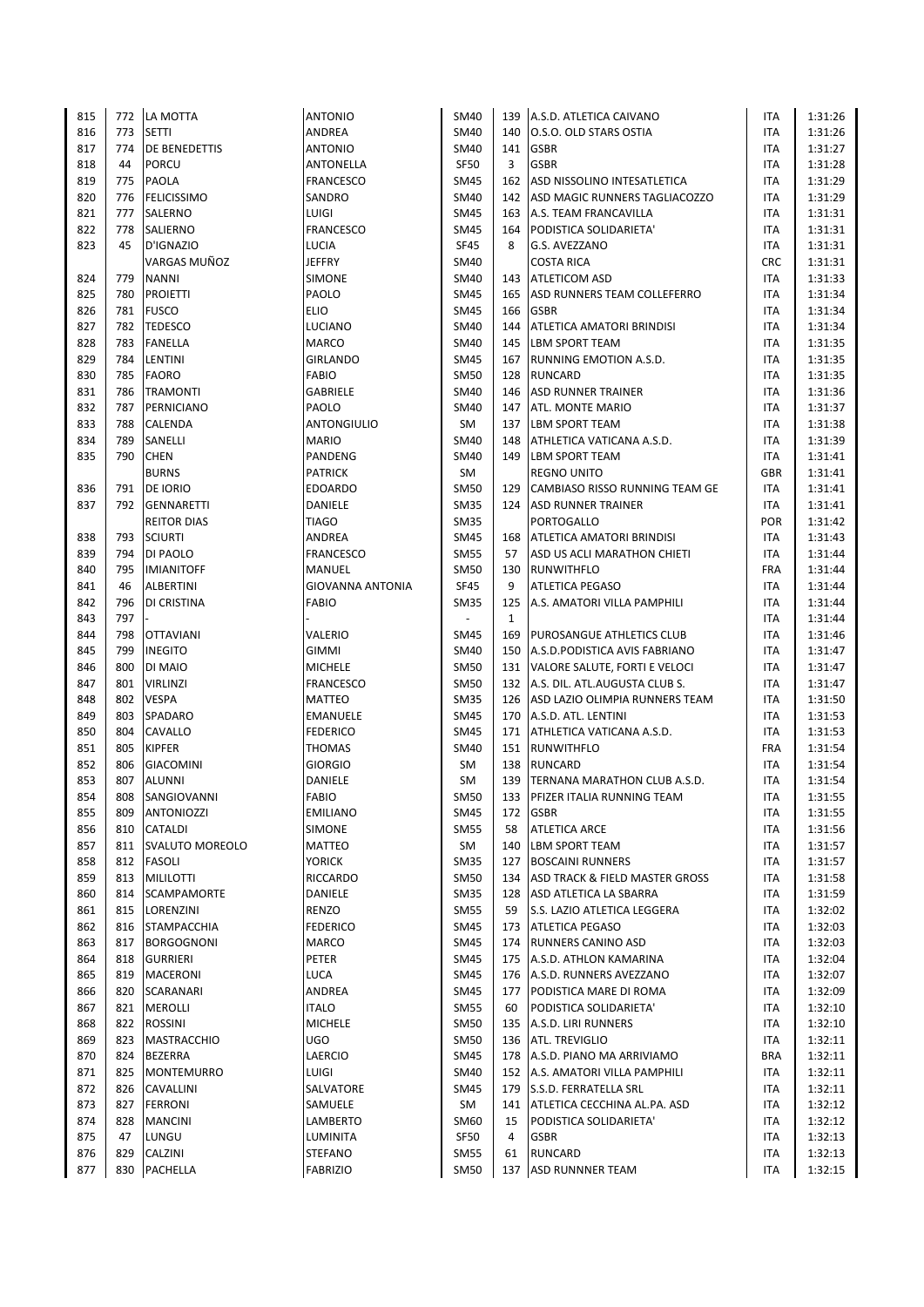|     |     | <b>PERROTTE</b>         | OLEG                   | SM40        |     | <b>FRANCIA</b>                        | <b>FRA</b> | 1:32:15 |
|-----|-----|-------------------------|------------------------|-------------|-----|---------------------------------------|------------|---------|
| 878 | 48  | <b>AGNETTI</b>          | <b>FEDERICA</b>        | <b>SF35</b> | 13  | ATL. MALNATE                          | <b>ITA</b> | 1:32:15 |
|     |     | COLOM                   | <b>ANTHONY</b>         | SM35        |     | <b>RUNWITHFLO</b>                     | <b>FRA</b> | 1:32:16 |
| 879 | 831 | <b>JIRITANO</b>         | <b>TONI</b>            | <b>SM50</b> | 138 | <b>HOBBY MARATHON CATANZARO</b>       | <b>ITA</b> | 1:32:17 |
| 880 | 832 | <b>MOSTORINO RIVERA</b> | <b>WILLIAM ALFREDO</b> | SM45        | 180 | <b>G.S. CAT SPORT ROMA</b>            | <b>ITA</b> | 1:32:20 |
| 881 | 833 | <b>FONTANETO</b>        | <b>ALESSIO</b>         | SM          | 142 | <b>LUCIANI SPORT TEAM</b>             | <b>ITA</b> | 1:32:20 |
| 882 | 834 | <b>RIZZO</b>            | ANDREA                 | <b>SM45</b> | 181 | A.S.D. MARATHON MONREALE              | ITA        | 1:32:20 |
| 883 | 835 | CAMPANELLA              | <b>MAURIZIO</b>        | <b>SM35</b> | 129 | <b>BASE RUNNING</b>                   | <b>ITA</b> | 1:32:20 |
| 884 | 836 | <b>ALOTTO</b>           | <b>OLIVIERO</b>        | <b>SM35</b> | 130 | ASD GIANNONERUNNING CIRCUIT           | <b>ITA</b> | 1:32:21 |
| 885 | 837 | <b>COSTANTINI</b>       | LUCA                   | <b>SM35</b> | 131 | <b>LBM SPORT TEAM</b>                 | ITA        | 1:32:21 |
| 886 | 838 | FERRARA                 | ANDREA                 | SM35        | 132 | <b>RUNCARD</b>                        | <b>ITA</b> | 1:32:22 |
| 887 | 839 | <b>GIULIANO</b>         | ROMEO                  | <b>SM45</b> | 182 | PODISTICA SOLIDARIETA'                | <b>ITA</b> | 1:32:23 |
| 888 | 840 | <b>MARRA</b>            | <b>GIOVANNI</b>        | <b>SM35</b> | 133 | A.S. ACTION RUNNING MONTERONI         | <b>ITA</b> | 1:32:23 |
| 889 | 841 | <b>TEMPERONI</b>        | <b>MAURO</b>           | <b>SM35</b> | 134 | <b>HILOVERUN ATHLETIC TERNI</b>       | <b>ITA</b> | 1:32:23 |
| 890 | 842 | <b>ALFONZI</b>          | <b>MARCO</b>           | SM40        | 153 | <b>ATL. MONTE MARIO</b>               | <b>ITA</b> | 1:32:24 |
| 891 | 843 | ANGELLOTTI              | LUCA                   | <b>SM35</b> | 135 | <b>GSBR</b>                           | <b>ITA</b> | 1:32:24 |
| 892 | 844 | <b>PERRONE</b>          | <b>ANTONIO</b>         | SM60        | 16  | A.S.D. ATLETICA GALLIPOLI             | <b>ITA</b> | 1:32:25 |
| 893 | 845 | <b>FAIA</b>             | ARMANDO                | <b>SM55</b> | 62  | ALMAVIVA RUNNERS CLUB A.S.D.          | <b>ITA</b> | 1:32:25 |
| 894 | 846 | <b>GERMANI</b>          | <b>GIUSEPPE</b>        | SM45        | 183 | <b>ATL. COLLEFERRO SEGNI</b>          | <b>ITA</b> | 1:32:28 |
| 895 | 847 | LAMBERTI                | <b>ALDO</b>            | <b>SM50</b> | 139 | PODISTICA SOLIDARIETA'                | <b>ITA</b> | 1:32:28 |
| 896 | 848 | DE VINCENTIS            | <b>MANRICO</b>         | SM          | 143 | A.S. AMATORI VILLA PAMPHILI           | <b>ITA</b> | 1:32:28 |
| 897 | 849 | POGGI                   | PIETRO                 | <b>SM45</b> | 184 | <b>ASD SIENARUNNERS</b>               | ITA        | 1:32:29 |
| 898 | 850 | CALCATERRA              | <b>GIANFRANCO</b>      | SM60        | 17  | <b>ASD ATLETICA TRECATE</b>           | <b>ITA</b> | 1:32:31 |
| 899 | 851 | <b>ALFONZI</b>          | <b>FABRIZIO</b>        | SM45        | 185 | <b>ATL. MONTE MARIO</b>               | <b>ITA</b> | 1:32:31 |
|     | 852 |                         |                        |             | 63  | PODISTICA SOLIDARIETA'                | <b>ITA</b> | 1:32:32 |
| 900 |     | <b>SCHIVARDI</b>        | <b>FABIANO</b>         | <b>SM55</b> |     |                                       |            |         |
|     |     | <b>HAMBLY</b>           | WILLIAM                | <b>SM35</b> |     | <b>REGNO UNITO</b>                    | <b>GBR</b> | 1:32:32 |
| 901 | 853 | NISTICO'                | <b>FORTUNATO</b>       | <b>SM55</b> | 64  | <b>G.S. CAT SPORT ROMA</b>            | <b>ITA</b> | 1:32:35 |
| 902 | 854 | <b>LEONE</b>            | <b>GIANLUCA</b>        | SM45        | 186 | <b>LBM SPORT TEAM</b>                 | <b>ITA</b> | 1:32:36 |
| 903 | 855 | <b>DE MARTIN</b>        | ANDREA                 | <b>SM50</b> | 140 | <b>ATL. LEONE SAN MARCO PORDENONE</b> | <b>ITA</b> | 1:32:36 |
|     |     | <b>MARTÍNEZ VALLEJO</b> | JESÚS                  | SM40        |     | SPAGNA                                | <b>ESP</b> | 1:32:37 |
| 904 | 856 | <b>BISULCA</b>          | <b>DAVIDE</b>          | SM40        | 154 | ATL. MALNATE                          | <b>ITA</b> | 1:32:38 |
| 905 | 857 | <b>TARULLI</b>          | RICCARDO STEFANO       | SM45        | 187 | ATLETICA CECCHINA AL.PA. ASD          | <b>ITA</b> | 1:32:38 |
| 906 | 858 | <b>CATANESE</b>         | <b>GUGLIELMO</b>       | <b>SM35</b> | 136 | <b>ASD ATLETICA TRECATE</b>           | <b>ITA</b> | 1:32:39 |
| 907 | 859 | <b>BIANCHI</b>          | ANDREA                 | SM          | 144 | <b>RUNCARD</b>                        | <b>ITA</b> | 1:32:40 |
| 908 | 860 | <b>CAPRIOTTI</b>        | <b>GIANFILIPPO</b>     | <b>SM50</b> | 141 | <b>FORUM SPORT CENTER SSD SRL</b>     | <b>ITA</b> | 1:32:41 |
| 909 | 861 | <b>AGOSTINELLI</b>      | CRISTIANO              | <b>SM55</b> | 65  | <b>GSBR</b>                           | <b>ITA</b> | 1:32:42 |
| 910 | 862 | LUCENTE                 | <b>VITTORIO</b>        | SM45        | 188 | POL. PORTA SARAGOZZA                  | <b>ITA</b> | 1:32:43 |
| 911 | 863 | LANZA                   | CARLO                  | SM50        | 142 | RARI NANTES TORINO S.S.D.A R.L        | <b>ITA</b> | 1:32:44 |
| 912 | 864 | <b>COSTANTINO</b>       | PAOLO                  | SM          | 145 | <b>RUNCARD</b>                        | <b>ITA</b> | 1:32:45 |
| 913 | 865 | <b>SILVESTRI</b>        | PASQUALE               | <b>SM50</b> | 143 | ASD TALENTI RUNNING TEAM ROMA         | <b>ITA</b> | 1:32:45 |
| 914 | 866 | <b>BARBIERO</b>         | <b>VITTORIO</b>        | <b>SM35</b> | 137 | A.S. QUELLI DELLA PINETA              | ITA        | 1:32:46 |
| 915 | 867 | DE CARVALHO             | <b>ANTONIO CARLOS</b>  | SM60        | 18  | AS.TRA. ROMA                          | <b>BRA</b> | 1:32:46 |
| 916 | 868 | <b>MOLLO</b>            | CATALDO                | <b>SM45</b> | 189 | <b>ASD CORRICASTROVILLARI</b>         | <b>ITA</b> | 1:32:46 |
| 917 | 869 | ARDIZZONE               | ANDREA                 | <b>SM45</b> | 190 | A.S.D. JUST RUN                       | ITA        | 1:32:47 |
| 918 | 870 | SELVAGGINI              | RAFFAELE               | SM40        | 155 | <b>ASD RUNNNER TEAM</b>               | ITA        | 1:32:47 |
| 919 | 871 | <b>TROIANI</b>          | <b>BENEDETTO</b>       | SM60        | 19  | <b>GRUPPO MARCIATORI SIMBRUINI</b>    | <b>ITA</b> | 1:32:47 |
| 920 | 872 | <b>CAMPANI</b>          | LINO                   | <b>SM50</b> | 144 | <b>GRUPPO MARCIATORI SIMBRUINI</b>    | ITA        | 1:32:48 |
| 921 | 873 | <b>ROMEO</b>            | ALESSANDRO             | SM45        | 191 | <b>RUNCARD</b>                        | ITA        | 1:32:48 |
| 922 | 874 | DELLA ROCCA             | <b>VINCENZO</b>        | <b>SM55</b> | 66  | ASD POD.CAVA PIC.COSTA AMALFI         | ITA        | 1:32:49 |
| 923 | 875 | FRANCO                  | RODRIGO ALEJANDRO      | SM40        | 156 | <b>PUROSANGUE ATHLETICS CLUB</b>      | ITA        | 1:32:50 |
| 924 |     | 876 LUCCHETTI           | <b>SERGIO</b>          | SM50        |     | 145 LBM SPORT TEAM                    | <b>ITA</b> | 1:32:50 |
| 925 | 877 | <b>OCCHINEGRO</b>       | <b>ANTONIO</b>         | SM45        |     | 192 LBM SPORT TEAM                    | ITA        | 1:32:51 |
| 926 | 878 | <b>SCARANO</b>          | <b>ANTONIO</b>         | SM40        | 157 | UNIONE SPORTIVA NAVE ASD              | ITA        | 1:32:52 |
| 927 | 879 | <b>CASALICCHIO</b>      | <b>EMILIANO</b>        | SM45        | 193 | A.S. ROMA ROAD R.CLUB                 | ITA        | 1:32:53 |
| 928 | 880 | <b>IACOVACCI</b>        | <b>FILIPPO</b>         | SM45        | 194 | 101 RUNNING ASD                       | ITA        | 1:32:54 |
| 929 | 881 | <b>PETRONI</b>          | <b>GIANLUCA</b>        | <b>SM50</b> | 146 | <b>GSBR</b>                           | ITA        | 1:32:56 |
| 930 | 882 | VONA                    | <b>GINO</b>            | SM50        | 147 | A.S.D. LIRI RUNNERS                   | <b>ITA</b> | 1:32:57 |
| 931 | 883 | <b>COLUCCIELLO</b>      | ANGELO                 | SM60        | 20  | A.S.D. FREE RUNNERS                   | ITA        | 1:32:59 |
| 932 | 884 | PIERI                   | MATTEO                 | SM          |     | 146 LBM SPORT TEAM                    | ITA        | 1:33:00 |
| 933 | 49  | RINALDI                 | CATERINA               | SF          | 12  | <b>LBM SPORT TEAM</b>                 | ITA        | 1:33:01 |
| 934 | 885 | <b>OCCHIOGROSSO</b>     | <b>DAVIDE</b>          | SM40        | 158 | <b>RUNCARD</b>                        | ITA        | 1:33:02 |
| 935 | 886 | <b>MIRINORI</b>         | VALERIO                | <b>SM45</b> | 195 | A.S. ROMA ROAD R.CLUB                 | ITA        | 1:33:04 |
| 936 | 887 | PATERNOSTRO             | PAOLO                  | SM          | 147 | RUNCARD                               | <b>ITA</b> | 1:33:04 |
| 937 | 50  | PANTANO                 | ARIANNA                | SF          | 13  | A.S.D. JUST RUN                       | ITA        | 1:33:06 |
| 938 | 888 | D'AQUARO                | <b>DIEGO</b>           | SM40        | 159 | ASD POD.CAVA PIC.COSTA AMALFI         | ITA        | 1:33:07 |
| 939 | 889 | PICICCI                 | <b>FRANCESCO</b>       | <b>SM50</b> |     | 148 A.S.D. VITERBO RUNNERS            | <b>ITA</b> | 1:33:08 |
|     |     |                         |                        |             |     |                                       |            |         |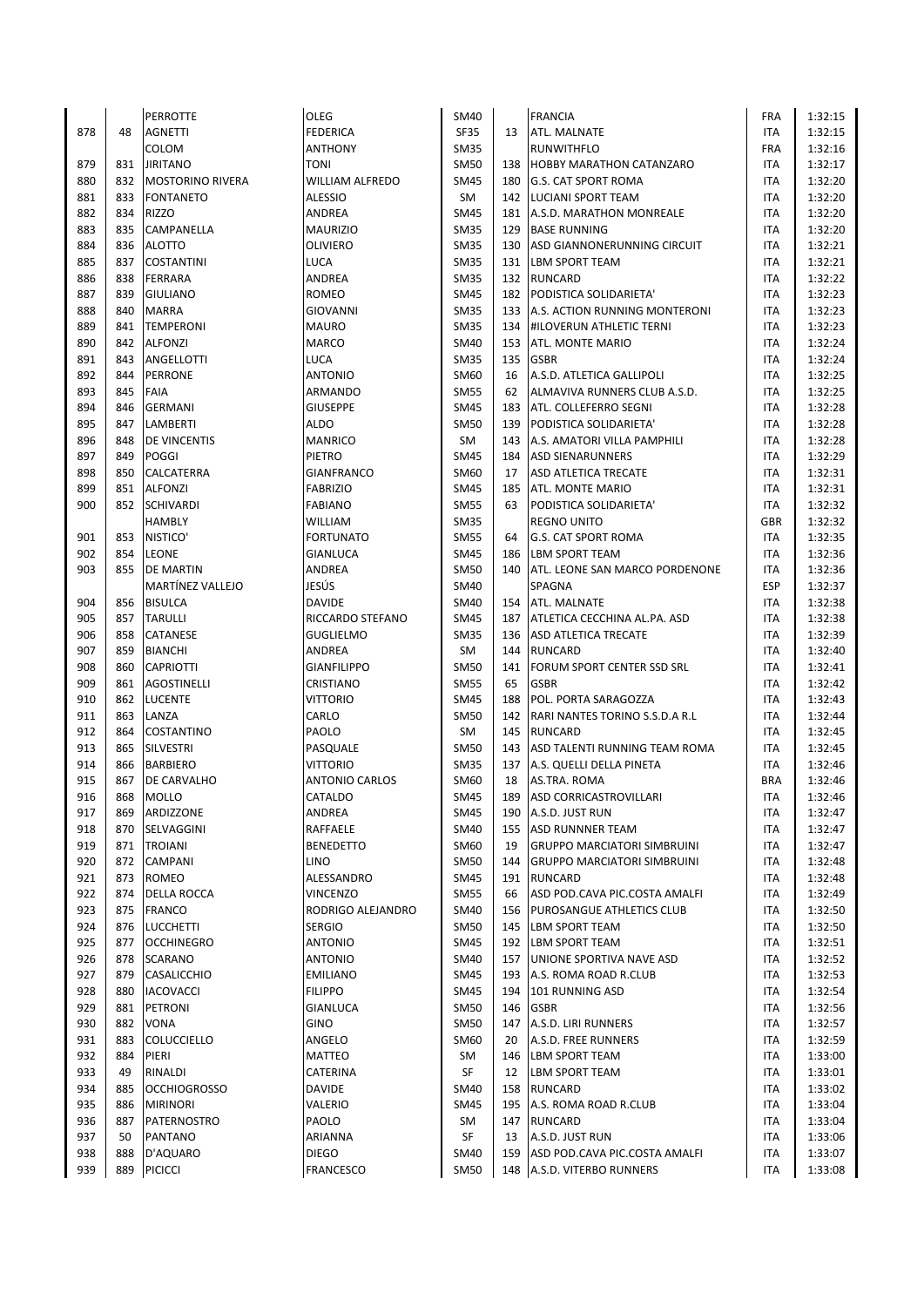| 940  | 890 | <b>DE SANTIS</b>  | DANIELE                | <b>SM45</b> |                | 196 RUNCARD                        | ITA        | 1:33:08 |
|------|-----|-------------------|------------------------|-------------|----------------|------------------------------------|------------|---------|
| 941  | 891 | <b>ALBERTINI</b>  | LUCA                   | SM40        | 160            | <b>RUNCARD</b>                     | <b>ITA</b> | 1:33:10 |
| 942  | 892 | <b>FRAU</b>       | <b>SIMONE GIUSEPPE</b> | <b>SM40</b> | 161            | SORESINA RUNNING CLUB              | ITA        | 1:33:10 |
| 943  | 893 | DI MASSIMO        | <b>ANTONIO</b>         | <b>SM55</b> | 67             | <b>GSBR</b>                        | <b>ITA</b> | 1:33:10 |
| 944  | 894 | CASSESE           | WALTER                 | <b>SM40</b> | 162            | A.S.D. CENTRO FITNESS MONTELLO     | <b>ITA</b> | 1:33:10 |
|      |     |                   |                        |             |                |                                    |            |         |
| 945  | 895 | MARESCA           | <b>FRANCO</b>          | <b>SM50</b> | 149            | A.S. ROMA ROAD R.CLUB              | <b>ITA</b> | 1:33:10 |
| 946  | 896 | <b>RACO</b>       | <b>GIORGIO</b>         | <b>SM</b>   | 148            | <b>GSBR</b>                        | <b>ITA</b> | 1:33:11 |
| 947  | 897 | VALENTINO         | <b>GIUSEPPE</b>        | <b>SM50</b> | 150            | <b>FRECCE RUNNING CLUB SAVIANO</b> | <b>ITA</b> | 1:33:11 |
| 948  | 898 | <b>DAL PIAZ</b>   | <b>ENRICO</b>          | SM          | 149            | <b>RUNCARD</b>                     | <b>ITA</b> | 1:33:12 |
| 949  | 899 | ZAGO              | <b>SIMONE</b>          | <b>SM45</b> | 197            | <b>ASSINDUSTRIA SPORT</b>          | ITA        | 1:33:13 |
| 950  | 900 | <b>MAGRO</b>      | <b>RICCARDO</b>        | <b>SM40</b> | 163            | <b>TEAM ITALIA ROAD RUNNERS</b>    | ITA        | 1:33:14 |
| 951  | 901 | <b>ACHILLE</b>    | <b>GIANLUCA</b>        | <b>SM50</b> |                | 151 A.S.D. PIANO MA ARRIVIAMO      | ITA        | 1:33:14 |
| 952  | 902 | <b>MERCIER</b>    | <b>FABRICE</b>         | <b>SM45</b> | 198            | <b>RUNWITHFLO</b>                  | <b>FRA</b> | 1:33:15 |
| 953  | 51  | <b>MIDEI</b>      | <b>FEDERICA</b>        | <b>SF45</b> | 10             | 6 IN MOVIMENTO A.S.D.              | ITA        | 1:33:17 |
| 954  | 903 | <b>RUSSO</b>      | VINCENZO MARIANO       | <b>SM35</b> | 138            | <b>GSBR</b>                        | ITA        | 1:33:18 |
| 955  | 904 | <b>CROCESI</b>    | <b>SIMONE</b>          | <b>SM45</b> | 199            | <b>GSBR</b>                        | <b>ITA</b> |         |
|      |     |                   |                        |             |                |                                    |            | 1:33:18 |
| 956  | 905 | <b>IULIANO</b>    | PIERLUIGI              | SM40        | 164            | <b>RUN FOR CATANZARO</b>           | ITA        | 1:33:18 |
| 957  | 906 | <b>FARAGLIA</b>   | DANIELE                | <b>SM45</b> | 200            | <b>LBM SPORT TEAM</b>              | ITA        | 1:33:18 |
| 958  | 907 | <b>ANTONIOLI</b>  | ANDREA                 | <b>SM50</b> | 152            | A.S.D. RUNNING EVOLUTION           | <b>ITA</b> | 1:33:19 |
| 959  | 908 | <b>MADONNA</b>    | <b>GENNARO</b>         | <b>SM55</b> | 68             | ATL. COLLEFERRO SEGNI              | ITA        | 1:33:21 |
| 960  | 909 | NAZZARRO          | <b>FRANCESCO</b>       | <b>SM50</b> | 153            | RUNCARD                            | <b>ITA</b> | 1:33:22 |
| 961  | 910 | <b>FERRI</b>      | <b>FABRIZIO</b>        | <b>SM45</b> | 201            | <b>GRUPPO MILLEPIEDI</b>           | ITA        | 1:33:23 |
| 962  | 911 | <b>GUIDA</b>      | <b>ANTONIO</b>         | <b>SM45</b> | 202            | A.S.D. ATL. AGROPOLI               | ITA        | 1:33:24 |
| 963  | 912 | <b>GENOVESE</b>   | <b>GERMANO</b>         | <b>SM40</b> |                | 165 A.S.D. VILLA DE SANCTIS        | <b>ITA</b> | 1:33:26 |
| 964  | 913 | <b>CEPPITELLI</b> | AGOSTINO               | <b>SM45</b> |                | 203 RUNNERS CANINO ASD             | ITA        | 1:33:27 |
| 965  | 914 |                   |                        | <b>SM50</b> | 154            | A.S.D. CENTRO FITNESS MONTELLO     | ITA        | 1:33:27 |
|      |     | GANGEMI           | ALESSANDRO             |             |                |                                    |            |         |
| 966  | 915 | <b>MUSILLI</b>    | <b>CLAUDIO</b>         | <b>SM50</b> | 155            | <b>GSBR</b>                        | ITA        | 1:33:27 |
| 967  | 916 | <b>CELIENTO</b>   | <b>VINCENZO</b>        | SM60        | 21             | A.S.D. ATLETICA CAIVANO            | <b>ITA</b> | 1:33:27 |
| 968  | 917 | TRINGALI          | <b>DOMENICO</b>        | <b>SM50</b> |                | 156 LBM SPORT TEAM                 | ITA        | 1:33:28 |
| 969  | 52  | <b>DECANINI</b>   | <b>VICTORIA ISABEL</b> | <b>SF45</b> | 11             | <b>RUNCARD</b>                     | ITA        | 1:33:28 |
| 970  | 918 | PEPE              | DANIELE                | SM60        | 22             | A.S. DILETT. G.S.ATL.MAZARA        | <b>ITA</b> | 1:33:33 |
| 971  | 53  | <b>BOINEGA</b>    | LAURA                  | <b>SF35</b> | 14             | ATL. URBANIA                       | <b>ITA</b> | 1:33:33 |
| 972  | 919 | CARLONI           | <b>CLAUDIO</b>         | <b>SM</b>   | 150            | <b>RUNCARD</b>                     | <b>ITA</b> | 1:33:34 |
| 973  | 920 | PUGLIESE          | <b>MARCO</b>           | <b>SM40</b> | 166            | MARATHON ROMA CASTELFUSANO         | <b>ITA</b> | 1:33:34 |
| 974  | 921 | <b>ROMAGNOLI</b>  | <b>MICHELE</b>         | <b>SM50</b> | 157            | S.E.F. STAMURA ANCONA A.S.D.       | <b>ITA</b> | 1:33:34 |
| 975  | 922 | <b>DIMONTE</b>    | SAVINO                 | <b>SM50</b> |                | 158 BARLETTA SPORTIVA              | ITA        | 1:33:35 |
| 976  | 54  |                   |                        | <b>SF45</b> | 12             |                                    |            | 1:33:35 |
|      |     | CASTALDI          | SONIA                  |             |                | A.S.D. NAPOLI NORD MARATHON        | ITA        |         |
| 977  | 923 | <b>BUSATO</b>     | PAOLO                  | <b>SM50</b> | 159            | <b>SABINA MARATHON CLUB</b>        | ITA        | 1:33:36 |
| 978  | 55  | <b>KNIGHTS</b>    | SARAH                  | <b>SF55</b> | $\overline{2}$ | <b>RUNCARD</b>                     | <b>GBR</b> | 1:33:37 |
| 979  | 924 | <b>TESTA</b>      | <b>FERDINANDO</b>      | <b>SM50</b> | 160            | A.S.D. NAPOLI NORD MARATHON        | ITA        | 1:33:37 |
| 980  | 925 | PALUMBO           | SALVATORE              | <b>SM45</b> | 204            | S.E.F. STAMURA ANCONA A.S.D.       | ITA        | 1:33:39 |
| 981  | 926 | <b>FASOLI</b>     | ALESSANDRO             | <b>SM55</b> | 69             | A.S.D. RUNNING EVOLUTION           | ITA        | 1:33:40 |
| 982  | 927 | <b>CESETTI</b>    | <b>ROBERTO</b>         | <b>SM55</b> | 70             | A.S.D. IL CAMPANILE                | <b>ITA</b> | 1:33:41 |
| 983  | 928 | <b>GUERRERA</b>   | WALTER                 | <b>SM55</b> | 71             | A.S.D. PIANO MA ARRIVIAMO          | ITA        | 1:33:41 |
| 984  | 929 | <b>ERAMO</b>      | <b>HERMES</b>          | <b>SM50</b> | 161            | G.S. AVEZZANO                      | ITA        | 1:33:41 |
| 985  | 930 | <b>GREGORI</b>    | LORENZO                | <b>SM35</b> | 139            | A.S.D. PIANO MA ARRIVIAMO          | ITA        | 1:33:42 |
| 986  | 931 | <b>FANTUZ</b>     | <b>IGOR</b>            | SM45        | 205            | <b>CIMAVILLA RUNNING TEAM</b>      | ITA        | 1:33:42 |
| 987  | 932 | <b>GUERANI</b>    | WALTER                 | <b>SM35</b> | 140            | <b>GSBR</b>                        | ITA        | 1:33:43 |
|      |     |                   |                        |             |                |                                    |            |         |
| 988  | 56  | LAZZARO           | LAURA                  | SF50        | 5              | ASD ATLETICO MONTEROTONDO          | ITA        | 1:33:44 |
| 989  | 933 | <b>CICALINI</b>   | PAOLO                  | SM45        | 206            | <b>SSD NISSOLINO SPORT SRL ASU</b> | ITA        | 1:33:44 |
| 990  |     | 934 SUMMA         | ANDREA                 | <b>SM45</b> | 207            | <b>RUNNERS TEAM ZANE'</b>          | ITA        | 1:33:45 |
| 991  | 935 | DENNI             | RICCARDO               | <b>SM55</b> | 72             | <b>PUROSANGUE ATHLETICS CLUB</b>   | ITA        | 1:33:45 |
| 992  | 936 | BENI              | DANIELE                | SM45        | 208            | <b>RUNCARD</b>                     | ITA        | 1:33:45 |
| 993  | 937 | GAMBACORTA        | <b>FRANCESCO</b>       | PM          | 12             | <b>GSBR</b>                        | ITA        | 1:33:46 |
| 994  | 938 | <b>GIANNI</b>     | LORENZO                | SM50        | 162            | <b>PUROSANGUE ATHLETICS CLUB</b>   | ITA        | 1:33:46 |
| 995  | 57  | <b>MOGLIONI</b>   | SILVIA                 | <b>SF40</b> | 10             | <b>GRUPPO MILLEPIEDI</b>           | ITA        | 1:33:48 |
| 996  | 939 | <b>PRATESI</b>    | GIANLUCA               | SM50        | 163            | A.S.D. PIANO MA ARRIVIAMO          | ITA        | 1:33:48 |
| 997  | 940 | GALLELLI          | <b>VINCENZO</b>        | SM40        | 167            | <b>LBM SPORT TEAM</b>              | ITA        | 1:33:48 |
|      |     |                   |                        |             |                |                                    |            |         |
| 998  | 941 | <b>BOLGÈ</b>      | <b>EDOARDO</b>         | SM          |                | 151 RUNCARD                        | ITA        | 1:33:49 |
|      |     | ROSADO            | LUIS                   | <b>SM45</b> |                | <b>PORTOGALLO</b>                  | <b>POR</b> | 1:33:50 |
| 999  | 942 | <b>FLORENZI</b>   | <b>MASSIMO</b>         | <b>SM40</b> | 168            | A.S. AMATORI VILLA PAMPHILI        | ITA        | 1:33:50 |
| 1000 | 943 | ANACLERICO        | FRANCESCO              | SM40        | 169            | <b>PUROSANGUE ATHLETICS CLUB</b>   | ITA        | 1:33:51 |
| 1001 | 944 | <b>CASTELLI</b>   | CRISTIANO              | <b>SM50</b> | 164            | <b>ASD RUNNERS FOR EMERGENCY</b>   | ITA        | 1:33:51 |
| 1002 | 58  | FORESTA           | MANUELA                | <b>SF40</b> | 11             | <b>HOBBY MARATHON CATANZARO</b>    | ITA        | 1:33:51 |
| 1003 | 945 | CRUCIANI          | <b>GIUSEPPE</b>        | SM55        | 73             | PODISTICA CIAMPINO                 | ITA        | 1:33:52 |
| 1004 | 946 | NARDECCHIA        | ANSELMO                | <b>SM55</b> | 74             | <b>RUNCARD</b>                     | ITA        | 1:33:52 |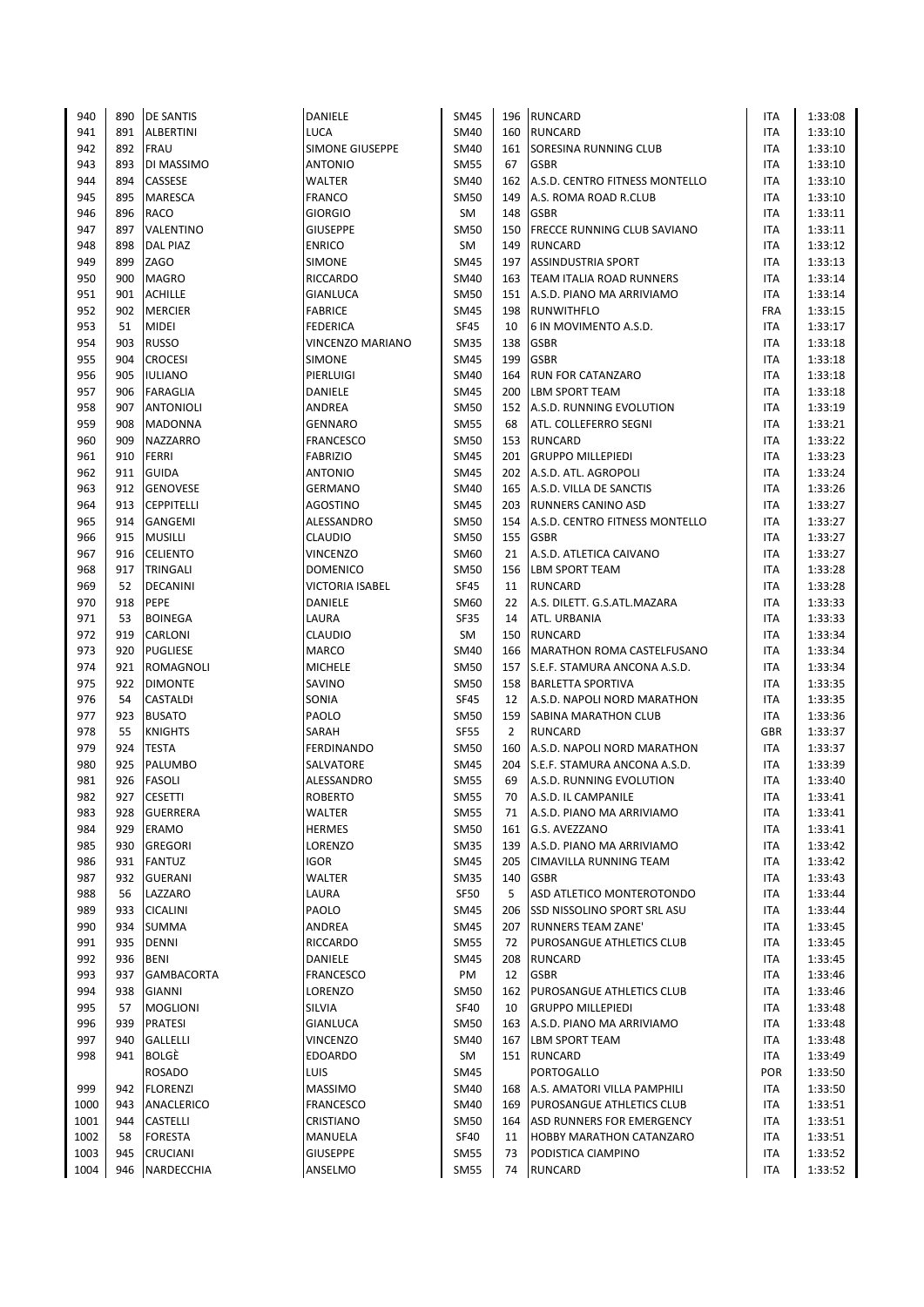| 1005 | 947  | <b>CAMPO</b>        | <b>MARIANO</b>           | <b>SM55</b> | 75             | A.S. DIL. TORREBIANCA              | <b>ITA</b> | 1:33:53 |
|------|------|---------------------|--------------------------|-------------|----------------|------------------------------------|------------|---------|
| 1006 | 948  | <b>RUGGIERO</b>     | <b>GIOVANNI</b>          | SM40        | 170            | <b>GSBR</b>                        | ITA        | 1:33:53 |
| 1007 | 949  | <b>ROSSI</b>        | <b>GIUSEPPE</b>          | <b>SM45</b> | 209            | <b>RUNCARD</b>                     | ITA        | 1:33:54 |
| 1008 | 950  | <b>SAMMARCO</b>     | AMEDEO                   | <b>SM35</b> | 141            | <b>LBM SPORT TEAM</b>              | <b>ITA</b> | 1:33:54 |
| 1009 | 59   | <b>FIORE</b>        | CHIARA                   | <b>SF45</b> | 13             | G.S. GABBI ASD                     | ITA        | 1:33:55 |
| 1010 | 951  | <b>TROPEA</b>       | ALESSANDRO               | SM          |                | 152 RUNCARD                        | ITA        | 1:33:56 |
| 1011 | 952  | <b>BENEFICO</b>     | <b>FRANCESCO</b>         | <b>SM50</b> | 165            | <b>RUN FOR CATANZARO</b>           | ITA        | 1:33:56 |
| 1012 | 953  | CARUSO              | CLAUDIO                  | <b>SM35</b> |                | 142 RUNCARD                        | <b>ITA</b> | 1:33:56 |
| 1013 | 954  | <b>BAJMA PICIT</b>  | <b>MASSIMO</b>           | <b>SM40</b> | 171            | NEW RUN T.                         | <b>ITA</b> | 1:33:57 |
| 1014 | 955  | DI SEVO             | FRANCESCO                | SM60        | 23             | A.S. ROMA ROAD R.CLUB              | <b>ITA</b> | 1:33:58 |
| 1015 | 956  | LAMBERTI            | <b>MICHELE</b>           | SM60        | 24             | A.S.D. ATLETICA SALERNO            | ITA        | 1:33:58 |
| 1016 | 957  | SOSPIZIO            | ALESSANDRO               | <b>SM50</b> | 166            | ASD RUNNERS FOR EMERGENCY          | <b>ITA</b> | 1:33:59 |
| 1017 | 958  | <b>ROSSINI</b>      | <b>STEFANO</b>           | <b>SM45</b> | 210            | POLIGOLFO                          | ITA        | 1:33:59 |
| 1018 | 60   | <b>HONIN</b>        | <b>SOPHIE</b>            | SF          | 14             | <b>VITALITRI</b>                   | BEL        | 1:33:59 |
| 1019 | 959  | <b>BELMONTE</b>     | CALOGERO                 |             | 76             | A.S.D. MARATHON TEAM CANICATTI     | <b>ITA</b> | 1:34:00 |
|      |      |                     |                          | <b>SM55</b> | 77             |                                    |            |         |
| 1020 | 960  | <b>DEL BORRELLO</b> | <b>VINCENZO</b>          | <b>SM55</b> |                | <b>GSBR</b>                        | <b>ITA</b> | 1:34:00 |
| 1021 | 961  | <b>ARRABITO</b>     | ANDREA                   | SM          | 153            | <b>ATLETICA CECCANO</b>            | ITA        | 1:34:00 |
| 1022 | 962  | CANTARESSI          | PIETRO                   | <b>SM45</b> | 211            | <b>RUNCARD</b>                     | ITA        | 1:34:01 |
| 1023 | 963  | <b>CORRADI</b>      | MARIO                    | SM60        | 25             | <b>GRIFO RUNNERS PERUGIA ASD</b>   | ITA        | 1:34:02 |
| 1024 | 964  | <b>FANTASIA</b>     | ANGELO                   | SM40        |                | 172 RUNCARD                        | <b>ITA</b> | 1:34:03 |
| 1025 | 965  | <b>D'ATTORRE</b>    | ALFREDO                  | <b>SM45</b> |                | 212 GSBR                           | ITA        | 1:34:04 |
| 1026 | 966  | AQUILINO            | ALESSANDRO               | <b>SM45</b> |                | 213 RUNCARD                        | ITA        | 1:34:06 |
| 1027 | 967  | DI GIOIA            | PASQUALE                 | <b>SM35</b> |                | 143 RUNCARD                        | <b>ITA</b> | 1:34:07 |
| 1028 | 968  | <b>FRANCISCI</b>    | <b>FABIO</b>             | SM60        | 26             | <b>GSBR</b>                        | <b>ITA</b> | 1:34:10 |
| 1029 | 969  | <b>MANCINI</b>      | <b>VINCENZO</b>          | <b>SM50</b> | 167            | ASD SPARTAN SPORT ACADEMY          | ITA        | 1:34:11 |
| 1030 | 970  | <b>BERNARDI</b>     | <b>DAVIDE</b>            | <b>SM45</b> | 214            | ASD ATLETICA TRECATE               | ITA        | 1:34:12 |
| 1031 | 971  | <b>VICALVI</b>      | GIANLUCA                 | SM40        | 173            | LBM SPORT TEAM                     | ITA        | 1:34:12 |
| 1032 | 972  | <b>MIGIANI</b>      | <b>DOMENICO</b>          | <b>SM35</b> | 144            | A.S.D. OLIMPIA GROTTAGLIE          | <b>ITA</b> | 1:34:12 |
| 1033 | 973  | LA FARINA           | RICCARDO                 | <b>SM40</b> |                | 174   PODISTICA SOLIDARIETA'       | ITA        | 1:34:13 |
| 1034 | 974  | LUSTRO              | <b>JACOPO</b>            | SM40        | 175            | X-SOLID SPORT LAB ASD              | ITA        | 1:34:13 |
| 1035 | 975  | <b>MOSCAROLI</b>    | <b>GUIDO</b>             | <b>SM55</b> | 78             | A.S.D. VITERBO RUNNERS             | <b>ITA</b> | 1:34:14 |
| 1036 | 976  | EL JAZOULI          | HASSAN                   | <b>SM45</b> | 215            | <b>RUNWITHFLO</b>                  | <b>FRA</b> | 1:34:14 |
| 1037 | 977  | DE IULIS            | <b>STEFANO</b>           | <b>SM55</b> | 79             | <b>GSBR</b>                        | ITA        | 1:34:19 |
| 1038 | 978  | <b>FOSSATELLI</b>   | <b>EMILIANO</b>          | <b>SM45</b> | 216            | <b>GSBR</b>                        | ITA        | 1:34:19 |
| 1039 | 61   | VENDETTI            | <b>ERIKA</b>             | <b>SF50</b> | 6              | PUROSANGUE ATHLETICS CLUB          | <b>ITA</b> | 1:34:20 |
| 1040 | 979  | PAPI                | <b>FABRIZIO</b>          | <b>SM50</b> | 168            | ASD RUNNERS ELITE CECCANO          | ITA        | 1:34:20 |
| 1041 | 980  | CARONTE             | <b>ALBERTO</b>           | <b>SM55</b> | 80             | <b>RUNCARD</b>                     | ITA        | 1:34:22 |
| 1042 | 981  | CORTESE             | PAOLO                    | <b>SM50</b> | 169            | <b>GSBR</b>                        | ITA        | 1:34:22 |
| 1043 | 982  | <b>FELICI</b>       | PIERLUIGI                | <b>SM40</b> | 176            | <b>LBM SPORT TEAM</b>              | <b>ITA</b> | 1:34:23 |
| 1044 | 983  | <b>BATTISTELLI</b>  | <b>STEFANO</b>           | <b>SM50</b> | 170            | <b>GSBR</b>                        | ITA        | 1:34:23 |
| 1045 | 984  | DEMOLA              | <b>DOMENICO</b>          | SM40        | 177            | ASD ATL.CITTA' DEI PAPI ANAGNI     | <b>ITA</b> | 1:34:24 |
| 1046 | 62   | PLACENZA            | <b>STEFANIA</b>          | <b>SF50</b> | $\overline{7}$ | A.S.D. PODISTICA TORINO            | ITA        | 1:34:24 |
| 1047 | 985  | <b>BLANDINO</b>     | ANDREA                   | <b>SM45</b> |                | 217   ITALIANA RUNNING A.S.D.      | <b>ITA</b> | 1:34:25 |
| 1048 | 986  | <b>FERRARO</b>      | <b>ANTONIO</b>           | <b>SM35</b> |                | 145 A.S.D. MARATHON TEAM CANICATTI | ITA        | 1:34:25 |
| 1049 | 987  | ROSA                | GABRIELE                 | SM40        | 178            | A.S.D. VILLA DE SANCTIS            | ITA        | 1:34:27 |
| 1050 | 988  | DI BARI             | ANTONIO                  | SM45        |                | 218 A.S.D. ATL. PADRE PIO S.G.R.   | ITA        | 1:34:28 |
| 1051 | 989  | SARALLI             | <b>MAURIZIO</b>          | <b>SM35</b> |                | 146 RUNCARD                        | ITA        | 1:34:29 |
| 1052 | 990  | <b>TAMUSSIN</b>     | <b>ANTONIO</b>           | <b>SM45</b> |                | 219 S.S. LAZIO ATLETICA LEGGERA    | ITA        | 1:34:29 |
| 1053 | 991  | <b>MASSARO</b>      | <b>GIUSEPPE</b>          | SM35        | 147            | A.S.D. OLIMPIA GROTTAGLIE          | ITA        | 1:34:29 |
| 1054 | 992  | ZUCCONI             | <b>FEDERICO</b>          | <b>SM55</b> | 81             | <b>GSBR</b>                        | ITA        |         |
|      | 993  |                     |                          |             |                |                                    |            | 1:34:30 |
| 1055 |      | DE BENEDICTIS       | ANGELO                   | <b>SM40</b> | 179            | <b>GSBR</b>                        | ITA        | 1:34:31 |
| 1056 | 994  | <b>MILILLO</b>      | <b>DOMENICO GIUSEPPE</b> | <b>SM50</b> | 171            | A.S.D. GO RUNNING                  | ITA        | 1:34:32 |
| 1057 | 995  | <b>FRUSTAGLI</b>    | PASQUALE                 | <b>SM55</b> | 82             | A.S.D. GO RUNNING                  | ITA        | 1:34:32 |
| 1058 | 996  | CAPUANO             | <b>ANTONIO</b>           | <b>SM55</b> | 83             | PODISTICA SOLIDARIETA'             | ITA        | 1:34:33 |
| 1059 | 997  | <b>VECCHIA</b>      | LUCA                     | <b>SM45</b> | 220            | VIRTUS VILLA ADA FASHION SPORT     | ITA        | 1:34:33 |
| 1060 | 998  | DE MATTEIS          | SALVATORE                | <b>SM35</b> |                | 148 A.S.D. ATLETICA GALLIPOLI      | ITA        | 1:34:33 |
| 1061 | 999  | <b>CIARDO</b>       | GIANLUCA                 | <b>SM45</b> |                | 221 A.S. ATLETICA TRICASE          | ITA        | 1:34:34 |
| 1062 | 1000 | <b>BIONDOLILLO</b>  | MAXIMILIAN               | SM40        | 180            | PODISTICA POMEZIA A.S.D.           | ITA        | 1:34:34 |
| 1063 |      | 1001 MONTESANO      | <b>ANTONIO</b>           | <b>SM50</b> |                | 172 LUCANI FREE RUNNERS            | ITA        | 1:34:35 |
| 1064 | 1002 | <b>ALOGNA</b>       | DANIELE DOMENICO         | <b>SM35</b> |                | 149 RUNCARD                        | ITA        | 1:34:36 |
| 1065 | 1003 | <b>GENOVESE</b>     | <b>ROBERTO</b>           | SM40        | 181            | A.S.D. PODISTICA MESSINA           | ITA        | 1:34:36 |
| 1066 | 1004 | <b>ALBANESI</b>     | <b>STEFANO</b>           | SM          | 154            | <b>ASD PICCHIORUNNING</b>          | ITA        | 1:34:36 |
| 1067 | 1005 | <b>FOTI</b>         | LUCIANO                  | <b>SM55</b> | 84             | A.S. ROMA ROAD R.CLUB              | ITA        | 1:34:37 |
| 1068 | 1006 | <b>ECKER</b>        | ALESSANDRO               | <b>SM35</b> | 150            | LBM SPORT TEAM                     | ITA        | 1:34:39 |
| 1069 | 1007 | DI MASCIO           | GIANLUCA                 | SM40        | 182            | A.S.D. JUST RUN                    | ITA        | 1:34:39 |
| 1070 |      | 1008 D'AGOSTINO     | <b>CLAUDIO MARIA</b>     | <b>SM45</b> |                | 222 RUNCARD                        | <b>ITA</b> | 1:34:39 |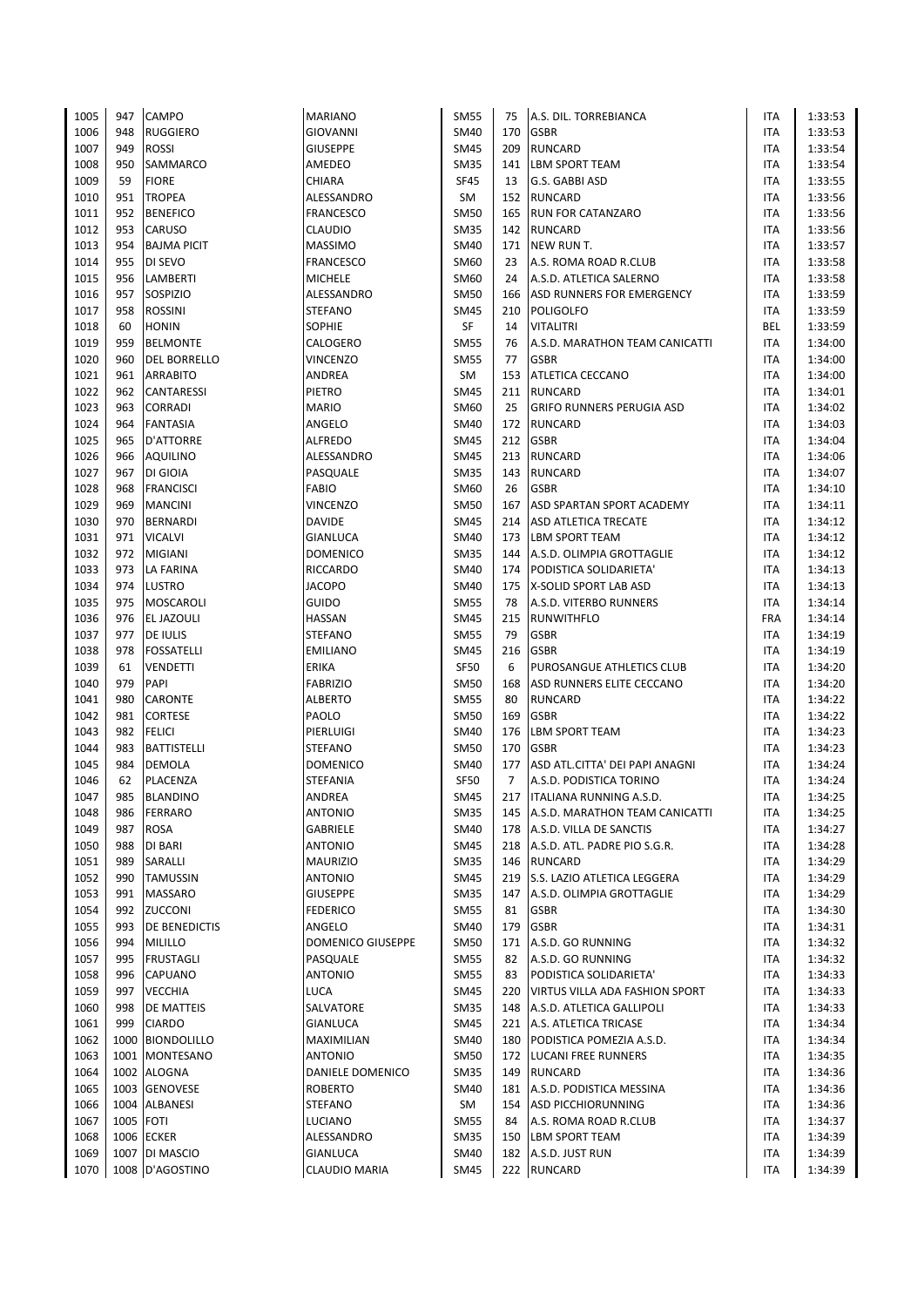|      |      | <b>BOUFFARD</b>    | <b>JEROME</b>          | <b>SM40</b> |              | <b>FRANCIA</b>                   | <b>FRA</b> | 1:34:39 |
|------|------|--------------------|------------------------|-------------|--------------|----------------------------------|------------|---------|
| 1071 | 1009 | <b>MIGNANI</b>     | <b>MARCO</b>           | <b>SM40</b> |              | 183 WORLD RUNNING ACADEMY        | <b>ITA</b> | 1:34:41 |
| 1072 | 1010 | <b>CONTE</b>       | MARCO PIO              | SM          | 155          | VALORE SALUTE, FORTI E VELOCI    | ITA        | 1:34:41 |
| 1073 | 1011 | <b>ATZENI</b>      | <b>MAURO</b>           | SM60        | 27           | PUROSANGUE ATHLETICS CLUB        | ITA        | 1:34:43 |
| 1074 |      | 1012 PIZZATO       | PIERLUIGI              | <b>SM50</b> | 173          | <b>VENICEMARATHON SSD A R.L.</b> | ITA        | 1:34:43 |
|      |      |                    |                        |             |              |                                  |            |         |
| 1075 | 1013 | <b>SANTONI</b>     | <b>SESTO</b>           | <b>SM55</b> | 85           | PODISTICA SOLIDARIETA'           | ITA        | 1:34:44 |
| 1076 | 1014 | <b>TOSELLI</b>     | <b>ENZO</b>            | <b>SM70</b> | $\mathbf{1}$ | ATL. ANZIO                       | ITA        | 1:34:44 |
| 1077 | 1015 | <b>ANGIUS</b>      | <b>GIUSEPPE</b>        | <b>SM50</b> | 174          | G.S.D. 5 TORRI FIAMME CREMISI    | ITA        | 1:34:45 |
| 1078 |      | 1016 MELIS         | <b>ANTONIO</b>         | SM60        | 28           | ASD PODISTICA 2007 TORTRETESTE   | <b>ITA</b> | 1:34:45 |
| 1079 | 1017 | <b>CASACCIA</b>    | <b>MASSIMILIANO</b>    | <b>SM45</b> |              | 223 S.E.F. STAMURA ANCONA A.S.D. | ITA        | 1:34:45 |
| 1080 | 1018 | <b>UBALDI</b>      | ALDO                   | <b>SM40</b> | 184          | <b>RUNCARD</b>                   | ITA        | 1:34:46 |
| 1081 | 1019 | <b>CESCA</b>       | <b>MASSIMO</b>         | <b>SM45</b> | 224          | <b>CIMAVILLA RUNNING TEAM</b>    | <b>ITA</b> | 1:34:46 |
| 1082 | 1020 | <b>CACIOLA</b>     | <b>MARCO</b>           | <b>SM45</b> | 225          | <b>ASD RUNNNER TEAM</b>          | ITA        | 1:34:48 |
| 1083 | 1021 | <b>SCALIA</b>      | <b>ANTONIO</b>         | <b>SM50</b> | 175          | PFIZER ITALIA RUNNING TEAM       | ITA        | 1:34:48 |
| 1084 | 1022 | <b>PAOLETTI</b>    | PAOLO                  | <b>SM45</b> | 226          | <b>LBM SPORT TEAM</b>            | ITA        | 1:34:49 |
| 1085 |      | 1023 DI LORENZO    | <b>MATTEO</b>          | SM40        | 185          | PODISTICA SOLIDARIETA'           | <b>ITA</b> | 1:34:51 |
| 1086 | 63   | PAIANO             | <b>STEFANIA</b>        | <b>SF35</b> | 15           | ATLETICA AMATORI BRINDISI        | ITA        | 1:34:52 |
| 1087 | 1024 | <b>MARINI</b>      | ANDREA                 | <b>SM50</b> | 176          | ASD ATLETICO MONTEROTONDO        | ITA        | 1:34:53 |
| 1088 | 1025 | DE ROSA            | FILIPPO MARIA          | <b>SM35</b> | 151          | <b>BRITISH FEDERATION</b>        | ITA        | 1:34:53 |
|      |      |                    |                        | <b>SM35</b> |              |                                  | <b>ITA</b> |         |
| 1089 |      | 1026 NOVIELLO      | FRANCESCO              |             | 152          | RUNNING CLUB LATINA              |            | 1:34:54 |
| 1090 |      | 1027 PIRANI        | <b>MASSIMO</b>         | <b>SM55</b> | 86           | A.S.D. GENZANO MARATHON          | ITA        | 1:34:54 |
| 1091 | 1028 | <b>BRUGNONI</b>    | ANDREA                 | SM          | 156          | A.S.D. RUNNING EVOLUTION         | ITA        | 1:34:55 |
| 1092 | 1029 | <b>BASILI</b>      | <b>GIOVANNI ANDREA</b> | <b>SM45</b> | 227          | <b>RUNCARD</b>                   | <b>ITA</b> | 1:34:55 |
| 1093 | 1030 | <b>CICCONE</b>     | <b>ALESSIO</b>         | <b>SM35</b> |              | 153 RUNCARD                      | ITA        | 1:34:55 |
| 1094 | 1031 | <b>RICCA</b>       | <b>ANTONIO</b>         | <b>SM50</b> | 177          | <b>POLIGOLFO</b>                 | <b>ITA</b> | 1:34:55 |
| 1095 | 1032 | <b>STELLA</b>      | <b>MARIO</b>           | SM50        | 178          | A.S.D. GO RUNNING                | ITA        | 1:34:56 |
| 1096 | 1033 | <b>GUALTIERI</b>   | <b>ETTORE</b>          | SM50        | 179          | <b>RUN FOR CATANZARO</b>         | ITA        | 1:34:56 |
| 1097 |      | 1034 DAMIANI       | DAVIDE                 | <b>SM35</b> | 154          | WORKOUTGYM A.S.D.                | ITA        | 1:34:56 |
| 1098 |      | 1035 SOLDATI       | <b>MARCO</b>           | <b>SM50</b> | 180          | PODISTICA SOLIDARIETA'           | ITA        | 1:34:57 |
| 1099 | 1036 | <b>GIANNINI</b>    | <b>EUGENIO</b>         | <b>SM45</b> | 228          | ATL. MONTE MARIO                 | ITA        | 1:34:57 |
| 1100 | 1037 | <b>VERARDI</b>     | <b>MICHELE</b>         | SM          |              | 157 RUNCARD                      | ITA        | 1:34:58 |
| 1101 | 1038 | <b>PIOLI</b>       | LAMBERTO               | SM          | 158          | <b>RUNCARD</b>                   | ITA        | 1:34:58 |
| 1102 | 1039 | CASO               | <b>GAETANO</b>         | SM65        | 5            | ATL. COLLEFERRO SEGNI            | ITA        | 1:34:58 |
| 1103 | 1040 | <b>DI NUCCI</b>    | <b>ANTONINO</b>        | <b>SM45</b> | 229          | PODISTICA SOLIDARIETA'           | ITA        | 1:34:59 |
| 1104 | 1041 | <b>AGOSTINI</b>    | MASSIMILIANO           |             | 87           | <b>RUNCARD</b>                   | ITA        |         |
|      |      |                    |                        | <b>SM55</b> |              |                                  |            | 1:34:59 |
| 1105 | 1042 | <b>LOCCI</b>       | GIANLUCA               | SM          | 159          | <b>RUNCARD</b>                   | ITA        | 1:34:59 |
| 1106 | 1043 | LUCARINI           | MAURO                  | <b>SM50</b> | 181          | <b>RUNCARD</b>                   | ITA        | 1:34:59 |
| 1107 | 1044 | <b>CIOCCHETTI</b>  | <b>MASSIMO</b>         | <b>SM35</b> | 155          | <b>RUNCARD</b>                   | ITA        | 1:35:00 |
| 1108 | 1045 | <b>SECONDO</b>     | GIANCARLO              | <b>SM50</b> |              | 182   ATLETICA SETTIMESE         | <b>ITA</b> | 1:35:00 |
| 1109 | 1046 | <b>OTTAVIANI</b>   | <b>CLAUDIO</b>         | <b>SM45</b> |              | 230 ITALIANA RUNNING A.S.D.      | <b>ITA</b> | 1:35:01 |
| 1110 | 1047 | <b>DE PASCALIS</b> | PASQUALE               | <b>SM50</b> | 183          | ASD SPARTAN SPORT ACADEMY        | <b>ITA</b> | 1:35:02 |
| 1111 | 1048 | <b>FERRETTI</b>    | <b>SIMONE</b>          | <b>SM45</b> | 231          | <b>RUNCARD</b>                   | <b>ITA</b> | 1:35:03 |
| 1112 |      | 1049 MERLINO       | <b>ANTONINO</b>        | <b>SM55</b> | 88           | <b>RUNCARD</b>                   | <b>ITA</b> | 1:35:03 |
| 1113 |      | 1050 AVELLA        | <b>MARCO</b>           | <b>SM50</b> | 184          | ASD POD.CAVA PIC.COSTA AMALFI    | ITA        | 1:35:03 |
| 1114 | 1051 | <b>MONTAGNINO</b>  | DARIO                  | SM60        | 29           | A.S. AMATORI VILLA PAMPHILI      | ITA        | 1:35:04 |
| 1115 |      | 1052 VOLPICELLI    | ALFREDO                | <b>SM45</b> | 232          | <b>RUNCARD</b>                   | ITA        | 1:35:04 |
| 1116 |      | 1053 TIMPONE       | GIANLUCA               | <b>SM45</b> |              | 233 PUROSANGUE ATHLETICS CLUB    | ITA        | 1:35:05 |
| 1117 | 1054 | <b>GAMBADORI</b>   | <b>GIANLUCA</b>        | <b>SM50</b> | 185          | <b>LBM SPORT TEAM</b>            | ITA        | 1:35:06 |
| 1118 | 1055 | <b>CAIBUCATTI</b>  | EDOARDO                | <b>SM45</b> | 234          | TEAM OTC SSD ARL                 | ITA        | 1:35:06 |
| 1119 |      | 1056 FUSARO        | MARCO                  | SM45        | 235          | <b>THE PRISON ASD</b>            | ITA        | 1:35:06 |
| 1120 | 64   | <b>JACOROSSI</b>   | RAFFAELA               | SF55        | 3            | ASD TALENTI RUNNING TEAM ROMA    | ITA        | 1:35:06 |
| 1121 | 1057 | MEZZABARBA         | <b>FRANCO</b>          | <b>SM55</b> | 89           | ASD ATLETICA LA SBARRA           | ITA        | 1:35:06 |
| 1122 | 65   | <b>BALWAS</b>      |                        |             | 14           | <b>GRUPPO MILLEPIEDI</b>         | POL        |         |
|      |      |                    | WIOLETTA               | SF45        |              |                                  |            | 1:35:06 |
| 1123 | 1058 | <b>MANGANO</b>     | SANTI                  | <b>SM50</b> | 186          | A.S. DIL. TORREBIANCA            | ITA        | 1:35:08 |
| 1124 | 1059 | PASSIATORE         | <b>ANTONIO IVAN</b>    | SM40        | 186          | RUNCARD                          | ITA        | 1:35:08 |
| 1125 | 1060 | <b>CORRADO</b>     | <b>OVIDIO</b>          | <b>SM50</b> | 187          | <b>GSBR</b>                      | ITA        | 1:35:08 |
| 1126 | 1061 | <b>GESSI</b>       | CARLO                  | <b>SM55</b> | 90           | <b>RUNCARD</b>                   | ITA        | 1:35:09 |
| 1127 | 66   | COLONNELLI         | <b>ILARIA</b>          | SF40        | 12           | PODISTICA CIAMPINO               | ITA        | 1:35:09 |
| 1128 | 1062 | <b>DIGIACOMO</b>   | DAMIANO                | <b>SM35</b> |              | 156 ASD NO AL DOPING RAGUSA      | ITA        | 1:35:09 |
|      |      | <b>BRIX</b>        | <b>ROMAIN</b>          | SM          |              | <b>FRANCIA</b>                   | <b>FRA</b> | 1:35:09 |
| 1129 | 1063 | <b>BERSANI</b>     | AMEDEO                 | <b>SM50</b> | 188          | <b>RUNCARD</b>                   | ITA        | 1:35:10 |
| 1130 | 1064 | LAURITANO          | RAFFAELE               | SM40        | 187          | A.S.D. PODISTICA MARCIANISE      | ITA        | 1:35:10 |
| 1131 |      | 1065 SANTANGELO    | SAVINO                 | SM40        | 188          | POLISPORTIVA ROCCA PRIORA        | ITA        | 1:35:11 |
| 1132 |      | 1066 NOVELLI       | ANDREA                 | SM40        | 189          | PODISTICA SOLIDARIETA'           | ITA        | 1:35:12 |
| 1133 |      | 1067 MUCCICHINI    | FRANCESCO              | <b>SM35</b> | 157          | <b>GSBR</b>                      | ITA        | 1:35:13 |
| 1134 |      | 1068 DI PIETRO     | <b>FABRIZIO</b>        | <b>SM55</b> | 91           | ATLETICA FIANO ROMANO            | <b>ITA</b> | 1:35:13 |
|      |      |                    |                        |             |              |                                  |            |         |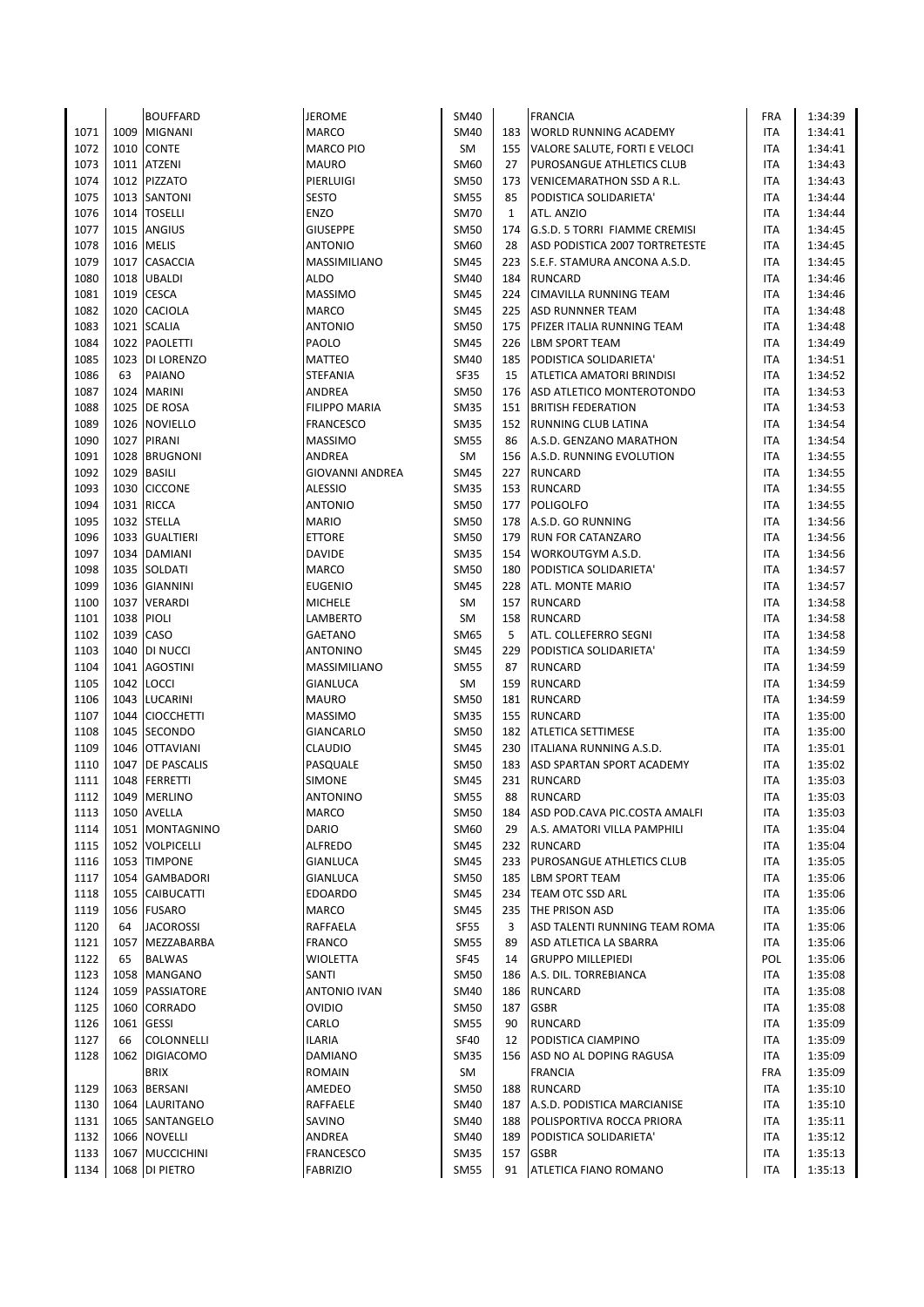| 1135 |          | 1069 TAROZZI        | PAOLO                | <b>SM45</b> | 236 | PODISTICA SOLIDARIETA'             | <b>ITA</b> | 1:35:13 |
|------|----------|---------------------|----------------------|-------------|-----|------------------------------------|------------|---------|
| 1136 | 1070     | <b>GRAZIOSI</b>     | <b>FELICE</b>        | SM60        | 30  | MARATHON ROMA CASTELFUSANO         | <b>ITA</b> | 1:35:14 |
| 1137 | 1071     | <b>SORBINI</b>      | PAOLO                | SM          | 160 | <b>STAR RUN</b>                    | ITA        | 1:35:14 |
| 1138 | 1072     | SARNELLI            | RICCARDO             | SM40        | 190 | RUNCARD                            | ITA        | 1:35:14 |
| 1139 | 67       | <b>GAFFI</b>        | SILVIA               | SF          | 15  | <b>ASD RUNNER TRAINER</b>          | ITA        | 1:35:15 |
| 1140 | 1073     | <b>COLAROSSI</b>    | <b>FABIO</b>         | <b>SM35</b> | 158 | PODISTICA POMEZIA A.S.D.           | ITA        | 1:35:15 |
| 1141 | 68       | PIGNA               | <b>EVA</b>           | SF          | 16  | <b>RUNCARD</b>                     | ITA        | 1:35:15 |
| 1142 | 1074     | <b>LUPI</b>         | <b>JORGE ANTONIO</b> | <b>SM35</b> | 159 | ATL. COLLEFERRO SEGNI              | ITA        | 1:35:16 |
| 1143 |          | 1075 DELL'ARSO      | <b>FRANCESCO</b>     | <b>SM45</b> | 237 | LIB. ROMA XV CIRC.NE               | <b>ITA</b> | 1:35:18 |
| 1144 |          | 1076   IACOVACCI    | <b>ELIO</b>          | <b>SM50</b> |     | 189 RUNCARD                        | <b>ITA</b> | 1:35:18 |
| 1145 |          | 1077 D'ANNIBALE     | <b>STEFANO</b>       | SM60        | 31  | AMATORI TOP RUNNERS CAST. ROM.     | <b>ITA</b> | 1:35:19 |
| 1146 |          | 1078 CAPPELLI       | ANDREA               | <b>SM40</b> | 191 | <b>RUNCARD</b>                     | <b>ITA</b> | 1:35:22 |
| 1147 |          | 1079 BENETTI        | <b>MASSIMO</b>       | <b>SM50</b> | 190 | <b>G.S. CAT SPORT ROMA</b>         | <b>ITA</b> | 1:35:23 |
| 1148 | 69       | <b>MARCOZZI</b>     | <b>ALESSIA</b>       | <b>SF40</b> | 13  | <b>RUNCARD</b>                     | <b>ITA</b> | 1:35:24 |
| 1149 | 1080     | <b>VALICCHIA</b>    | <b>MASSIMO</b>       | <b>SM45</b> | 238 | ATHLETICA VATICANA A.S.D.          | <b>ITA</b> | 1:35:24 |
| 1150 | 70       | <b>BARTOLI</b>      | <b>ANTONIETTA</b>    | <b>SF40</b> | 14  | PODISTICA SOLIDARIETA'             | <b>ITA</b> | 1:35:25 |
| 1151 | 1081     | D'AGOSTINO          | <b>MAURO</b>         | <b>SM45</b> | 239 | A.S.D. PIANO MA ARRIVIAMO          | ITA        | 1:35:25 |
| 1152 | 1082     | <b>BUCCIOLI</b>     | <b>MARCO</b>         | <b>SM55</b> | 92  | ATLETICA CECCHINA AL.PA. ASD       | <b>ITA</b> | 1:35:25 |
| 1153 | 1083     | <b>SCHIRRIPA</b>    | <b>ROBERTO</b>       | <b>SM50</b> | 191 | <b>GSBR</b>                        | ITA        | 1:35:26 |
| 1154 | 1084     | <b>MANCUSO</b>      | FRANCESCO            | SM40        | 192 | <b>LBM SPORT TEAM</b>              | <b>ITA</b> | 1:35:27 |
| 1155 |          | 1085 SPACCAROTELLA  | <b>FRANCESCO</b>     | <b>SM50</b> |     | 192 G.S. CAT SPORT ROMA            | ITA        | 1:35:27 |
| 1156 | 1086     | <b>MELONI</b>       | <b>SIMONE</b>        | <b>SM45</b> | 240 | PODISTICA SOLIDARIETA'             | <b>ITA</b> | 1:35:27 |
| 1157 | 1087     | PENNACCHIA          | <b>FRANCESCO</b>     | SM50        |     | 193 HAPPY RUNNERS ALTAMURA         | ITA        | 1:35:28 |
| 1158 | 1088     | <b>BAGNATI</b>      | ALESSANDRO           | <b>SM35</b> | 160 | <b>ASD ATHLETIC AMELIA</b>         | ITA        | 1:35:29 |
| 1159 | 1089     | <b>CAPASSO</b>      | RAFFAELE             | <b>SM45</b> |     | 241 FORUM SPORT CENTER SSD SRL     | <b>ITA</b> | 1:35:30 |
| 1160 | 1090     | <b>CERVONE</b>      | <b>DOMENICO</b>      | SM50        | 194 | A.S.D. ATLETICA CAIVANO            | ITA        | 1:35:32 |
| 1161 | 1091     | URBANI              | GIOVANNI             | SM40        |     | 193 ASS.ATL.LIBERTAS ORVIETO       | ITA        | 1:35:33 |
|      |          | CARDOSO ROCHA ALVES | <b>EDGAR MANUEL</b>  | SM          |     | PORTOGALLO                         | <b>POR</b> | 1:35:33 |
| 1162 |          | 1092 MEROLA         | <b>GIANLUCA</b>      | <b>SM50</b> | 195 | A.S.D. VILLA DE SANCTIS            | ITA        | 1:35:34 |
| 1163 | 1093     | <b>BIDDECI</b>      | PIETRO               | <b>SM50</b> | 196 | <b>GOOD RACE TEAM</b>              | ITA        | 1:35:34 |
| 1164 | 1094     | <b>ATZENI</b>       | PIETRO               | <b>SM55</b> | 93  | A.S. AMATORI VILLA PAMPHILI        | ITA        | 1:35:36 |
| 1165 | 1095     | <b>RICCI</b>        | PAOLO                | <b>SM55</b> | 94  | <b>ASD RUNNNER TEAM</b>            | <b>ITA</b> | 1:35:37 |
| 1166 | 1096     | <b>QUARANTA</b>     | <b>ALFREDO</b>       | <b>SM50</b> |     | 197 A.S.D. ATLETICA CAIVANO        | ITA        | 1:35:39 |
| 1167 | 1097     | PICCHI              | ANDREA               | SM          | 161 | TEAM CAMELOT A.S.D.                | ITA        | 1:35:39 |
| 1168 | 1098     | <b>MICCIO</b>       | PIERLUIGI            | <b>SM45</b> |     | 242 A.S.D. RINCORRO                | ITA        | 1:35:40 |
| 1169 |          | 1099 QUACQUARELLI   | <b>FABIO MASSIMO</b> | <b>SM50</b> |     | 198 RUN & SMILE ASD                | <b>ITA</b> | 1:35:40 |
| 1170 | 1100     | <b>POLVERINI</b>    | ANDREA               | <b>SM50</b> | 199 | <b>GSBR</b>                        | <b>ITA</b> | 1:35:42 |
| 1171 | 1101     | COLOMBU             | EMANUELE             | <b>SM45</b> | 243 | TIBURTINA RUNNING ROMA A.S.D.      | ITA        | 1:35:44 |
| 1172 | 1102     | <b>RICCIOTTI</b>    | PAOLO                | <b>SM40</b> | 194 | TEAM CAMELOT A.S.D.                | <b>ITA</b> | 1:35:45 |
| 1173 |          | 1103 PIZZICHELLI    | DAVIDE               | <b>SM45</b> | 244 | ASD ATLETICO MONTEROTONDO          | <b>ITA</b> | 1:35:46 |
| 1174 | 71       | <b>CAPITANI</b>     | <b>FLAVIA</b>        | SF          | 17  | <b>POSTSPORTVEREIN</b>             | <b>ITA</b> | 1:35:46 |
| 1175 | 1104     | <b>FERRARA</b>      | MARCELLO             | <b>SM45</b> | 245 | A.S.D. GO RUNNING                  | <b>ITA</b> | 1:35:47 |
| 1176 | 1105 BIZ |                     | <b>GIOVANNI</b>      | <b>SM45</b> |     | 246 CIMAVILLA RUNNING TEAM         | <b>ITA</b> | 1:35:47 |
| 1177 |          | 1106 FARO           | <b>FRANCESCO</b>     | <b>SM50</b> | 200 | A.S.D. PASSIONE CORSA RIBERA       | ITA        | 1:35:47 |
| 1178 | 1107     | <b>TROCCHIA</b>     | RAFFAELE             | <b>SM45</b> | 247 | <b>RUNCARD</b>                     | ITA        | 1:35:48 |
| 1179 | 1108     | <b>VORIA</b>        | <b>GIUSEPPE</b>      | <b>SM45</b> | 248 | A.S.D. RUNNING EVOLUTION           | ITA        | 1:35:49 |
| 1180 | 1109     | <b>FUSCHILLO</b>    | <b>ANTONIO</b>       | <b>SM35</b> |     | 161 RUNCARD                        | ITA        | 1:35:49 |
| 1181 |          | 1110 SAPONARO       | GIOVANNI             | SM40        |     | 195 HAPPY RUNNERS ALTAMURA         | ITA        | 1:35:50 |
| 1182 | 1111     | <b>BRUNO</b>        | <b>GIACOMO</b>       | <b>SM50</b> | 201 | <b>HAPPY RUNNERS ALTAMURA</b>      | ITA        | 1:35:51 |
| 1183 | 72       | <b>MARCHESINI</b>   | ARIANNA              | SF40        | 15  | ATLETICA CORRIFERRARA              | ITA        | 1:35:51 |
| 1184 |          | 1112 ACCARINO       | <b>FRANCESCO</b>     | <b>SM50</b> | 202 | A.S.D. VILLA DE SANCTIS            | ITA        | 1:35:51 |
| 1185 |          | 1113 CASTIGLIONI    | LORENZO              | SM40        |     | 196 <b>DUE PONTI SRL</b>           | ITA        | 1:35:52 |
| 1186 | 1114     | <b>ROCCHI</b>       | FABIO                | <b>SM55</b> | 95  | TEAM CAMELOT A.S.D.                | ITA        | 1:35:53 |
| 1187 | 1115     | <b>ROSSI</b>        | <b>PINO</b>          | SM45        | 249 | A.S.D. PODISTICA APRILIA           | ITA        | 1:35:56 |
| 1188 |          | 1116 VELTRO         | <b>COSIMO</b>        | <b>SM35</b> |     | 162 CIRCOLO ATL.GUARDIA DI FINANZA | ITA        | 1:35:57 |
| 1189 | 1117     | <b>LEMBO</b>        | ALESSIO              | <b>SM35</b> |     | 163 RUNCARD                        | ITA        | 1:35:57 |
| 1190 | 1118     | PARLAVECCHIO        | <b>ANTONIO</b>       | <b>SM45</b> | 250 | A.S. DIL. TORREBIANCA              | ITA        | 1:35:58 |
| 1191 | 73       | PALA                | ANNA PAOLA           | SF40        | 16  | <b>ALGHERO MARATHON</b>            | ITA        | 1:35:59 |
| 1192 |          | 1119 PULICHINO      | GIOVANNI             | <b>SM45</b> |     | 251 A.S.D. ATHLON KAMARINA         | ITA        | 1:35:59 |
| 1193 | 1120     | <b>LEMBO</b>        | <b>JACOPO</b>        | SM          |     | 162 RUNCARD                        | ITA        | 1:35:59 |
| 1194 | 1121     | <b>PROSPERI</b>     | DANIELE              | <b>SM35</b> | 164 | PODISTICA SOLIDARIETA'             | ITA        | 1:36:00 |
| 1195 | 1122     | <b>RUSSO</b>        | <b>BIAGIO</b>        | SM45        | 252 | ASD PODISMO E SPORT SARACE         | ITA        | 1:36:00 |
| 1196 | 1123     | <b>ROSA</b>         | GIANLUCA             | <b>SM50</b> | 203 | <b>PUROSANGUE ATHLETICS CLUB</b>   | ITA        | 1:36:02 |
| 1197 | 1124     | CALLEGARO           | <b>GIOVANNI</b>      | SM          | 163 | A.S.D. GO RUNNING                  | ITA        | 1:36:03 |
| 1198 | 74       | <b>BENINI</b>       | CLAUDIA              | SF35        | 16  | G.P. ENDAS CESENA                  | ITA        | 1:36:04 |
| 1199 | 75       | <b>ALFANO</b>       | <b>MONICA</b>        | <b>SF45</b> | 15  | ASD POD.CAVA PIC.COSTA AMALFI      | <b>ITA</b> | 1:36:04 |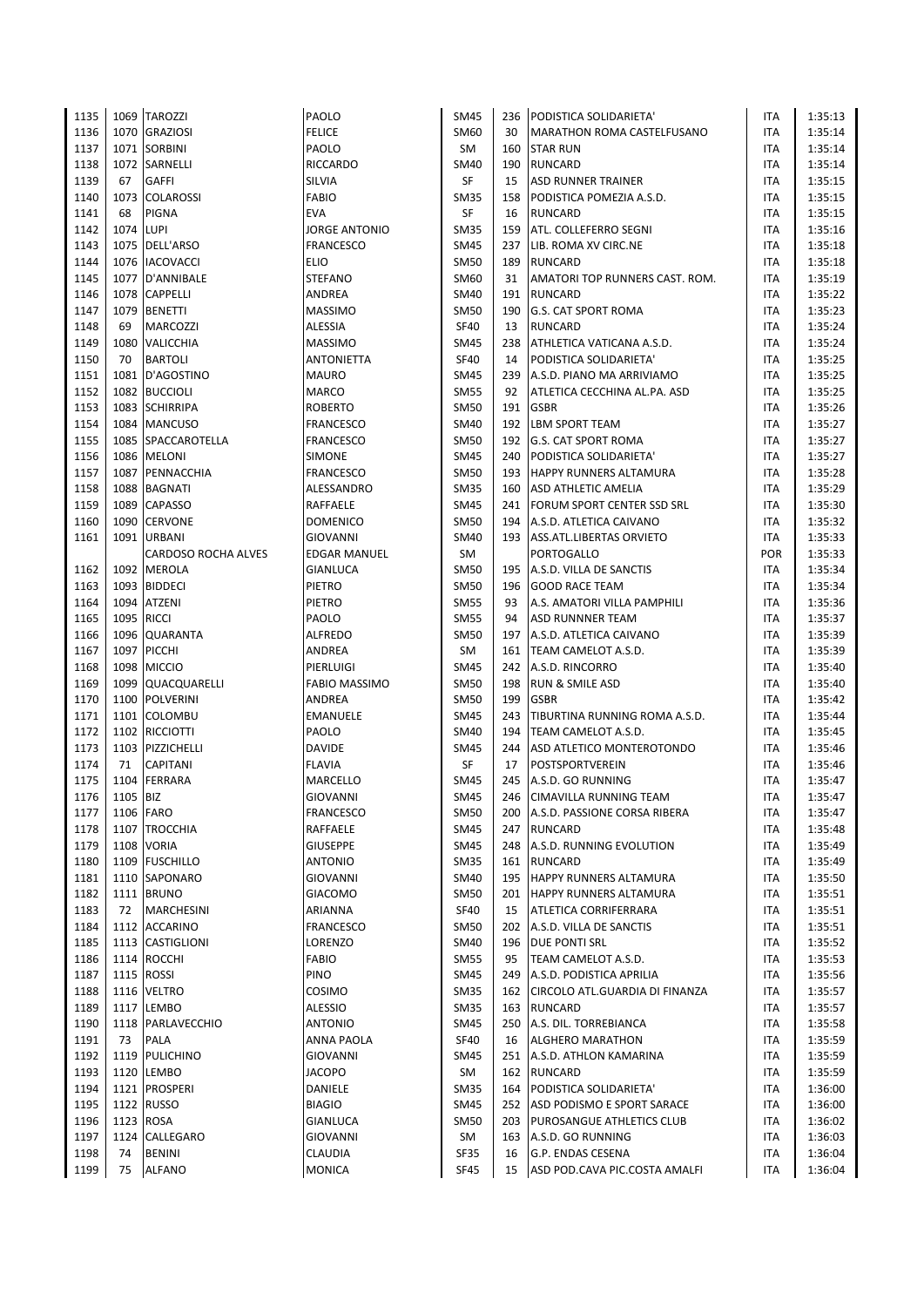| 1200 |           | 1125 CASABURI         | <b>IVAN</b>          | SM40        | 197 | <b>GSBR</b>                           | <b>ITA</b> | 1:36:04 |
|------|-----------|-----------------------|----------------------|-------------|-----|---------------------------------------|------------|---------|
| 1201 |           | 1126 SCIPPA           | <b>EUGENIO</b>       | <b>SM50</b> | 204 | PODISTICA SOLIDARIETA'                | ITA        | 1:36:05 |
| 1202 |           | 1127 CIRILLO          | GIORGIO              | SM40        | 198 | PODISTICA SOLIDARIETA'                | ITA        | 1:36:06 |
| 1203 |           | 1128 CALISTI          | <b>MARCO</b>         | SM40        | 199 | PODISTICA SOLIDARIETA'                | ITA        | 1:36:08 |
| 1204 |           | 1129 GIACOMELLI       | <b>MARCO</b>         | SM50        | 205 | <b>LBM SPORT TEAM</b>                 | ITA        | 1:36:08 |
| 1205 |           | 1130 CASTELLANO       | <b>GIUSEPPE</b>      | <b>SM35</b> | 165 | <b>GSBR</b>                           | ITA        | 1:36:09 |
| 1206 | 1131 FABI |                       | <b>ANTONIO</b>       | <b>SM55</b> | 96  | <b>ASD ATLETICA TAINO</b>             | ITA        | 1:36:09 |
| 1207 | 1132 IORI |                       | ROBERTO              | SM45        | 253 | A.S. ROMA ROAD R.CLUB                 | ITA        | 1:36:09 |
| 1208 |           | 1133 PROIETTI CHECCHI | <b>SIMONE</b>        | <b>SM35</b> | 166 | <b>G.S. CAT SPORT ROMA</b>            | ITA        | 1:36:09 |
| 1209 |           | 1134 MARANO           | <b>IVANO</b>         | <b>SM45</b> | 254 | A.S. CULTURALE POD. S. STEFANO        | ITA        | 1:36:10 |
| 1210 |           | 1135 ELIFANI          | <b>FRANCESCO</b>     | SM50        | 206 | <b>ATLETICA SETTIMESE</b>             | ITA        | 1:36:11 |
| 1211 |           | 1136 DE LUCIA         | <b>GIORGIO</b>       | SM40        | 200 | <b>RUNCARD</b>                        | <b>ITA</b> | 1:36:11 |
| 1212 | 1137 CREO |                       | <b>ALESSIO</b>       | SM          |     | 164 A.S.D. PODISTICA APRILIA          | <b>ITA</b> | 1:36:11 |
| 1213 |           | 1138 GARGANO          | MICHELANGELO         | <b>SM55</b> | 97  | <b>POLIGOLFO</b>                      | ITA        | 1:36:12 |
| 1214 |           | 1139 SICILIANO        | <b>IVAN</b>          | SM45        | 255 | PODISTICA SOLIDARIETA'                | ITA        | 1:36:12 |
|      |           | <b>HEESEN</b>         | <b>PATRICK</b>       | SM40        |     | <b>PAESI BASSI</b>                    | <b>NED</b> | 1:36:12 |
| 1215 | 76        | <b>SIGNORINI</b>      | GAIA                 | SF          | 18  | <b>RUNNERS TEAM ZANE</b>              | ITA        | 1:36:13 |
| 1216 | 1140      | <b>SACCO</b>          | SALVATORE            | <b>SM55</b> | 98  | <b>ASD RUNNERS FOR EMERGENCY</b>      | ITA        | 1:36:14 |
| 1217 |           | 1141 MAZZEI           | <b>MARCO</b>         | SM40        | 201 | <b>RUNCARD</b>                        | <b>ITA</b> | 1:36:14 |
| 1218 |           | 1142 RIEFOLO          | LUIGI                | SM60        | 32  | <b>ATLETICA TOMMASO ASSI TRANI</b>    | <b>ITA</b> | 1:36:14 |
| 1219 |           | 1143 COMITOGIANNI     | SALVATORE            | <b>SM35</b> | 167 | <b>U.S. DOLOMITICA ASD</b>            | ITA        | 1:36:15 |
| 1220 |           | 1144 IMBIMBO          | ANDREA               | <b>SM35</b> | 168 | 6 IN MOVIMENTO A.S.D.                 | ITA        | 1:36:17 |
| 1221 |           | 1145 D'ANGELO         |                      |             | 33  | <b>ATLETIC CLUB ALTAMURA</b>          | ITA        |         |
|      |           |                       | LUIGI                | SM60        |     |                                       |            | 1:36:17 |
| 1222 |           | 1146 MONGELLUZZO      | LUIGI                | <b>SM35</b> | 169 | A.S. AMATORI VILLA PAMPHILI           | <b>ITA</b> | 1:36:18 |
| 1223 |           | 1147 CAIAFA           | SALVATORE            | <b>SM45</b> |     | 256 RUNCARD                           | <b>ITA</b> | 1:36:19 |
| 1224 |           | 1148 PATRIZI          | LORENZO              | SM40        | 202 | <b>GSBR</b>                           | <b>ITA</b> | 1:36:20 |
| 1225 |           | 1149 LO VOI           | <b>CLAUDIO</b>       | SM50        | 207 | ASD SICILIA RUNNING TEAM              | ITA        | 1:36:21 |
| 1226 |           | 1150 ESPOSITO         | <b>DOMENICO</b>      | SM35        | 170 | A.S.D. NAPOLI NORD MARATHON           | ITA        | 1:36:21 |
| 1227 |           | 1151 CARBONE          | <b>MASSIMO</b>       | <b>SM50</b> | 208 | ASD RUN LIFE                          | ITA        | 1:36:23 |
| 1228 |           | 1152 MASELLA          | LUIGI                | SM60        | 34  | PODISTI VALMONTONE                    | ITA        | 1:36:23 |
| 1229 |           | 1153 FORTE            | ALESSANDRO           | SM45        | 257 | A.S.D. MEDITERRANEA                   | ITA        | 1:36:24 |
| 1230 |           | 1154 COLANTONI        | <b>SERGIO</b>        | SM60        | 35  | PODISTICA SOLIDARIETA'                | ITA        | 1:36:25 |
| 1231 |           | 1155 MAGRINI          | <b>STEFANO</b>       | <b>SM55</b> | 99  | ASD ATLETICO MONTEROTONDO             | ITA        | 1:36:25 |
| 1232 | 1156      | <b>ETTORRE</b>        | <b>BIAGIO</b>        | SM50        | 209 | ASD ATLETICA ABRUZZO L'AQUILA         | ITA        | 1:36:25 |
| 1233 |           | 1157 CANALI           | <b>FRANCESCO</b>     | SM50        | 210 | IL CORRIDORE RUNNING CLUB ASD         | ITA        | 1:36:26 |
|      |           | FERNANDEZ CABALLERO   | <b>ROBERTO</b>       | SM45        |     | SPAGNA                                | <b>ESP</b> | 1:36:27 |
| 1234 |           | 1158   MAURIELLO      | <b>MICHELE</b>       | SM40        | 203 | <b>GSBR</b>                           | <b>ITA</b> | 1:36:29 |
| 1235 |           | 1159 TALAMONTI        | ALESSANDRO           | SM35        | 171 | <b>RUNCARD</b>                        | ITA        | 1:36:29 |
| 1236 |           | 1160 ADAMO            | <b>ANTONIO</b>       | SM45        | 258 | <b>RUN FOR CATANZARO</b>              | <b>ITA</b> | 1:36:30 |
| 1237 |           | 1161 HUZA             | <b>MARIUS RAZVAN</b> | SM40        | 204 | <b>GSBR</b>                           | ROU        | 1:36:31 |
| 1238 |           | 1162 PALLINI          | CARLO                | <b>SM50</b> | 211 | PODISTICA SOLIDARIETA'                | ITA        | 1:36:31 |
| 1239 |           | 1163 ODOARDI          | <b>IVANO</b>         | SM55        | 100 | <b>ASD ATLETICA TRECATE</b>           | ITA        | 1:36:31 |
| 1240 |           | 1164 ANTONELLI        | <b>STEFANO</b>       | <b>SM45</b> | 259 | <b>G.S. CAT SPORT ROMA</b>            | <b>ITA</b> | 1:36:32 |
| 1241 |           | 1165 SCALABRIN        | SANDRO               | SM60        | 36  | <b>GSBR</b>                           | ITA        | 1:36:32 |
| 1242 |           | 1166 MANARA           | FEDERICO             | SM45        | 260 | PODISTICA SOLIDARIETA'                | ITA        | 1:36:32 |
| 1243 |           | 1167 TRAPANESE        | <b>GIUSEPPE</b>      | <b>SM50</b> | 212 | ASD POD.CAVA PIC.COSTA AMALFI         | ITA        | 1:36:33 |
| 1244 |           | 1168 ANNIGLIATO       | <b>ANTONIO</b>       | <b>SM50</b> | 213 | <b>PUROSANGUE ATHLETICS CLUB</b>      | ITA        | 1:36:36 |
| 1245 |           | 1169 BRIGHETTI        | PIETRO               | SM60        | 37  | <b>GRUPPO MARCIATORI SIMBRUINI</b>    | ITA        | 1:36:36 |
| 1246 |           | 1170 TOSO             | <b>LUCA</b>          | <b>SM40</b> | 205 | <b>ASD ROMATLETICA</b>                | ITA        | 1:36:37 |
| 1247 |           | 1171 LUCIANI          | SIMONE               | <b>SM35</b> | 172 | <b>STRIDERS OF CROYDON</b>            | ITA        | 1:36:37 |
| 1248 |           | 1172 MANCINI          | DANIELE              | SM45        |     | 261 UISP ABBADIA SAN SALVATORE        | ITA        | 1:36:38 |
| 1249 |           | 1173 VENTOLA          | <b>FRANCESCO</b>     | SM          |     | 165 GSBR                              | ITA        | 1:36:39 |
| 1250 |           | 1174 RUSCIO BEVIVINO  | GIOVANNI             | SM45        |     | 262 LBM SPORT TEAM                    | ITA        | 1:36:39 |
| 1251 |           | 1175 PATUSSO          | SILVANO              | SM          | 166 | RUNCARD                               | <b>ITA</b> | 1:36:40 |
| 1252 |           | 1176   DI GIACOMO     | ALESSIO              | SM40        | 206 | PODISTICA SOLIDARIETA'                | ITA        | 1:36:42 |
| 1253 |           | 1177 GIUTTARI         | <b>GIUSEPPE</b>      | SM55        | 101 | A.S. DIL. TORREBIANCA                 | ITA        | 1:36:43 |
| 1254 |           | 1178 FRAGANO          | FRANCESCO            | SM50        | 214 | <b>URBAN RUNNERS</b>                  | ITA        | 1:36:44 |
| 1255 |           | 1179 FIRMANI          | <b>IVAN</b>          | SM40        | 207 | <b>GRUPPO POD. AMATORI TERAMO SSD</b> | ITA        | 1:36:44 |
| 1256 |           | 1180 MINOPOLI         | <b>STEFANO</b>       | SM40        | 208 | ASD ENTERPRISE SPORT & SERVICE        | ITA        | 1:36:44 |
| 1257 |           | 1181 GIANNETTI        | LUIGI                | SM45        |     | 263 ATLETICA ARCE                     | ITA        | 1:36:44 |
| 1258 |           | 1182 VALERI           | <b>ENRICO</b>        | <b>SM35</b> | 173 | TRAIL RUNNING TORINO A.S.D.           | ITA        | 1:36:44 |
| 1259 | 77        | RAGGI                 | ELEONORA             | SF40        | 17  | TERNANA MARATHON CLUB A.S.D.          | ITA        | 1:36:46 |
| 1260 |           | 1183 D'ORIA           | <b>NICOLA</b>        | SM40        | 209 | PODISTICA SOLIDARIETA'                | ITA        | 1:36:47 |
| 1261 | 78        | DI BIAGIO             | DANIELA              | SF45        | 16  | A.S.D. GO RUNNING                     | ITA        | 1:36:47 |
| 1262 |           | 1184 LISTA            | <b>ANTONIO</b>       | SM40        | 210 | <b>RUNCARD</b>                        | ITA        | 1:36:47 |
| 1263 |           | 1185 ROSSI            | LUCA                 | SM50        |     | 215 ATL. PRESEZZO                     | <b>ITA</b> | 1:36:48 |
|      |           |                       |                      |             |     |                                       |            |         |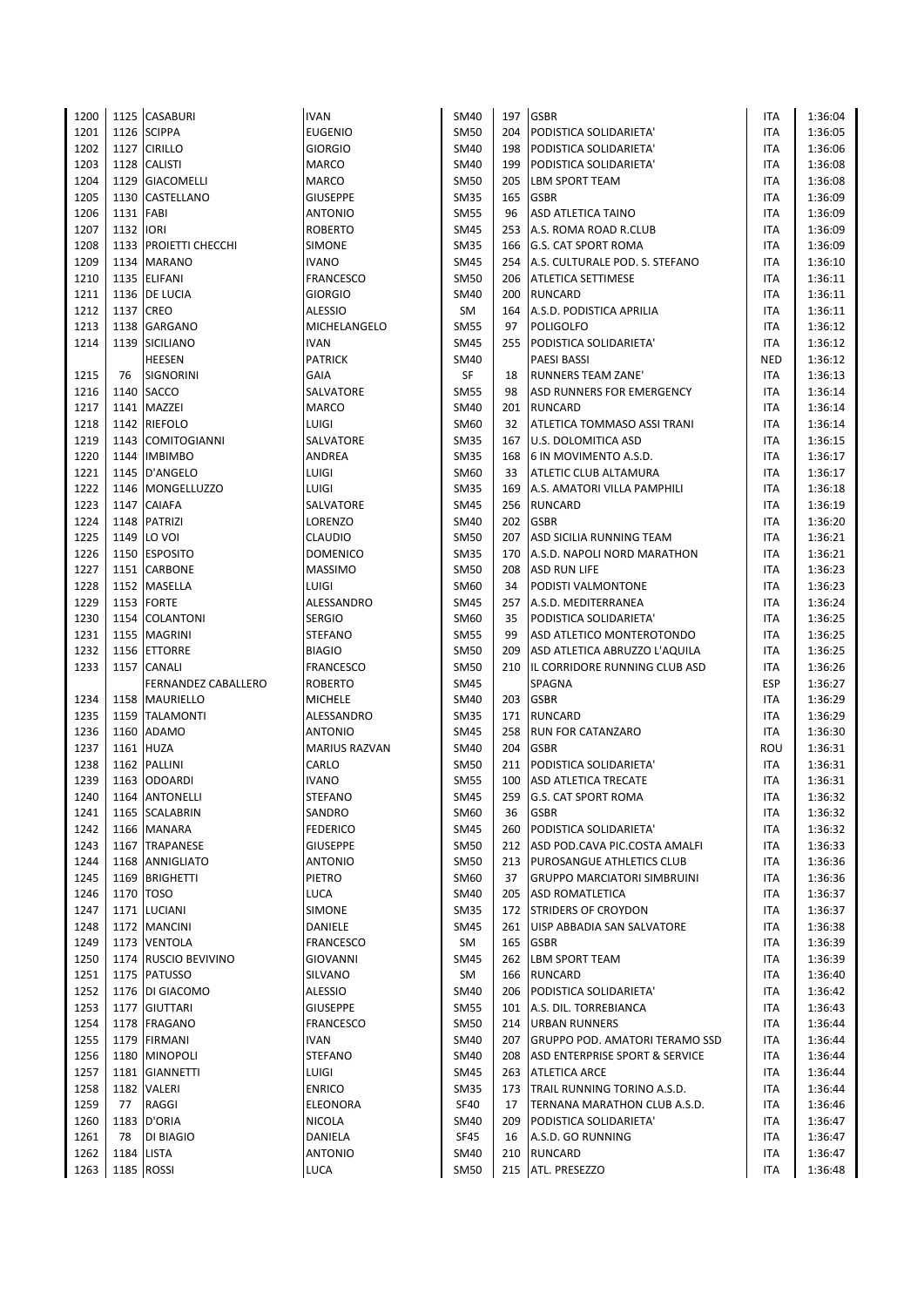| 1264 | 79   | CARDINALI            | <b>REBECCA</b>   | PF          | 1   | <b>SSD NISSOLINO SPORT SRL ASU</b> | ITA        | 1:36:48 |
|------|------|----------------------|------------------|-------------|-----|------------------------------------|------------|---------|
| 1265 | 1186 | <b>NISCOLA</b>       | <b>MAURIZIO</b>  | <b>SM45</b> | 264 | <b>RUNCARD</b>                     | <b>ITA</b> | 1:36:51 |
|      |      | VAN DER STEEG        | TIJL             | SM40        |     | <b>PAESI BASSI</b>                 | <b>NED</b> | 1:36:52 |
|      |      | <b>MEYER</b>         | CONRAD           | <b>SM35</b> |     | <b>GERMANIA</b>                    | GER        | 1:36:52 |
| 1266 |      | 1187 LUCARINI        | <b>MIRCO</b>     | SM50        |     | 216 S.E.F. STAMURA ANCONA A.S.D.   | ITA        | 1:36:52 |
| 1267 | 1188 | <b>BONANNO</b>       | <b>RICCARDO</b>  | SM          | 167 | <b>RUNCARD</b>                     | ITA        | 1:36:53 |
| 1268 | 1189 | <b>VERDI</b>         | DANIELE          | <b>SM55</b> | 102 | A.S.D. TEAM KM SPORT               | ITA        | 1:36:53 |
| 1269 |      | 1190 PALMIERI        | ANDREA           | <b>SM50</b> | 217 | <b>LBM SPORT TEAM</b>              | <b>ITA</b> | 1:36:55 |
| 1270 |      | 1191   PASCUCCI      | <b>MIRKO</b>     | <b>SM40</b> |     | 211 RUNCARD                        | ITA        | 1:36:55 |
|      |      | DU PRÉ DE SAINT MAUR | FRÉDÉRIC         | SM          |     | <b>FRANCIA</b>                     | <b>FRA</b> | 1:36:55 |
| 1271 |      | 1192 MAZZONI         | GIANCARLO        | <b>SM55</b> | 103 | <b>RUNCARD</b>                     | <b>ITA</b> | 1:36:55 |
| 1272 |      | 1193 CIOTOLA         | SIMONE           | SM          | 168 | <b>RUNFOREVER APRILIA</b>          | <b>ITA</b> | 1:36:55 |
| 1273 |      | 1194 CARNEVALE       | DANIELE          | SM40        |     | 212 GSBR                           | <b>ITA</b> | 1:36:56 |
| 1274 | 1195 | <b>DEL SETTE</b>     | RAIMONDO         | <b>SM50</b> |     | 218 RUNCARD                        | ITA        | 1:36:57 |
| 1275 |      | 1196 SCORPO          | DAVIDE           | <b>SM45</b> |     | 265 A.S.D. ATL. VILLA GUGLIELMI    | <b>ITA</b> | 1:36:58 |
| 1276 |      | 1197 FELIZIANI       |                  | <b>SM45</b> |     | 266 PUROSANGUE ATHLETICS CLUB      | <b>ITA</b> |         |
|      | 1198 | <b>TROISI</b>        | MARCO            | <b>SM35</b> |     |                                    |            | 1:36:58 |
| 1277 |      |                      | PAOLO            |             |     | 174 PODISTICA OSTIA                | ITA        | 1:36:58 |
| 1278 | 1199 | <b>MIOZZI</b>        | ANNIBALE         | <b>SM45</b> |     | 267 A.S.D. CENTRO FITNESS MONTELLO | ITA        | 1:36:58 |
| 1279 | 1200 | D'ISA                | GIOVANNI         | <b>SM50</b> |     | 219 A.S.D. ATLETICA CAIVANO        | ITA        | 1:36:59 |
| 1280 |      | 1201 CASSANDRA       | <b>STEFANO</b>   | <b>SM40</b> |     | 213 RUNNING CLUB LATINA            | ITA        | 1:37:00 |
| 1281 | 1202 | <b>ANGIUS</b>        | MATTEO           | <b>SM40</b> | 214 | <b>GSBR</b>                        | ITA        | 1:37:00 |
| 1282 | 1203 | <b>VITABILE</b>      | <b>GUIDO</b>     | <b>SM40</b> | 215 | <b>RUNCARD</b>                     | ITA        | 1:37:01 |
| 1283 |      | 1204 FIOCCHETTI      | MARCO            | <b>SM35</b> |     | 175 RUNCARD                        | <b>ITA</b> | 1:37:02 |
| 1284 |      | 1205 DI DIEGO        | CLAUDIO          | <b>SM35</b> |     | 176 RUNCARD                        | <b>ITA</b> | 1:37:02 |
| 1285 |      | 1206 SAETTA          | LUIGI            | <b>SM55</b> |     | 104 PODISTICA SOLIDARIETA'         | <b>ITA</b> | 1:37:03 |
| 1286 | 1207 | <b>FERRARINI</b>     | <b>FEDERICO</b>  | <b>SM50</b> | 220 | G.S. ORECCHIELLA GARFAGNANA        | <b>ITA</b> | 1:37:04 |
| 1287 |      | 1208 SPADANO         | <b>DOMENICO</b>  | SM60        | 38  | <b>ASD PODISTI FRENTANI</b>        | <b>ITA</b> | 1:37:04 |
| 1288 |      | 1209 CHESSA          | PAOLO            | <b>SM45</b> | 268 | <b>FORHANS TEAM</b>                | <b>ITA</b> | 1:37:04 |
| 1289 | 1210 | <b>BALZERANI</b>     | <b>LUCA</b>      | <b>SM45</b> | 269 | PODISTICA SOLIDARIETA'             | <b>ITA</b> | 1:37:05 |
| 1290 |      | 1211 BAROCCI         | MASSIMILIANO     | <b>SM50</b> | 221 | ASD TALENTI RUNNING TEAM ROMA      | ITA        | 1:37:06 |
| 1291 |      | 1212 BARONE          | MANUEL           | <b>SM35</b> | 177 | <b>RUNCARD</b>                     | <b>ITA</b> | 1:37:06 |
| 1292 |      | 1213 GIANNATTASIO    | LUCA             | <b>SM35</b> | 178 | <b>PASSO CAPPONI ASD</b>           | ITA        | 1:37:07 |
| 1293 | 1214 | <b>MARCUCCI</b>      | <b>GIANLUCA</b>  | <b>SM50</b> |     | 222 S.E.F. STAMURA ANCONA A.S.D.   | <b>ITA</b> | 1:37:07 |
| 1294 | 1215 | <b>GIONFRIDDO</b>    | <b>MATTEO</b>    | SM          | 169 | PODISTICA SOLIDARIETA'             | ITA        | 1:37:08 |
| 1295 |      | 1216 RANFONE         | GIOVANNI         | SM60        | 39  | A.S.D. RUNNERS AVEZZANO            | <b>ITA</b> | 1:37:08 |
| 1296 |      | 1217 MARTINO         | <b>FRANCESCO</b> | <b>SM55</b> | 105 | A.S.D. GO RUNNING                  | <b>ITA</b> | 1:37:09 |
| 1297 |      | 1218 D'ETTORE        | <b>EMILIO</b>    | <b>SM45</b> | 270 | <b>RUNCARD</b>                     | ITA        | 1:37:09 |
| 1298 |      | 1219 SCATENA         | FERNANDO         | <b>SM45</b> | 271 | A.S.D. RUNNERS AVEZZANO            | ITA        | 1:37:09 |
| 1299 |      | 1220 TASCIOTTI       | ANDREA           | SM40        |     | 216 POL. CIOCIARA ANTONIO FAVA     | ITA        | 1:37:10 |
| 1300 |      | 1221 RONDINELLI      | <b>ROBERTO</b>   | <b>SM50</b> |     | 223 A.S.D. GO RUNNING              | <b>ITA</b> | 1:37:10 |
| 1301 | 1222 | <b>ALBERTO</b>       | LORENZO          | SM40        |     | 217 MARATHON ROMA CASTELFUSANO     | ITA        | 1:37:10 |
| 1302 |      | 1223 MORANO          | SIMONE           | SM45        |     | 272 ASD ATL.CITTA' DEI PAPI ANAGNI | ITA        | 1:37:10 |
| 1303 |      | 1224 BAROZZI         | GIANLUCA         | <b>SM55</b> |     | 106 RUNCARD                        | <b>ITA</b> | 1:37:12 |
| 1304 |      | 1225 GAROFALO        | <b>LIBORIO</b>   | <b>SM50</b> |     | 224 ASD SPARTAN SPORT ACADEMY      | ITA        | 1:37:12 |
| 1305 | 1226 | <b>CIRELLI</b>       | <b>FELICE</b>    | <b>SM45</b> |     | 273 A.S.D. PIANO MA ARRIVIAMO      | ITA        | 1:37:12 |
| 1306 |      | 1227 PARENTI         | <b>MAURO</b>     | <b>SM55</b> |     | 107 A.S.D. FREE RUNNERS            | ITA        | 1:37:13 |
| 1307 |      | 1228 IACOPONI        | LUCA             | <b>SM50</b> |     | 225 A.S.D. ATL. VILLA GUGLIELMI    | ITA        | 1:37:13 |
| 1308 | 1229 | MARZIALI             | ALESSANDRO       | <b>SM35</b> |     | 179 RUNCARD                        | ITA        | 1:37:13 |
| 1309 | 1230 | <b>MICHELONI</b>     | ANDREA           | <b>SM45</b> | 274 | <b>RUNCARD</b>                     | ITA        | 1:37:13 |
| 1310 |      | 1231 BARALE          | PIERLUIGI        | <b>SM45</b> |     | 275 RUNCARD                        | ITA        | 1:37:14 |
| 1311 | 80   | SPESCHA              | LAURA            | <b>SF50</b> | 8   | PODISTICA SOLIDARIETA'             | ITA        | 1:37:14 |
| 1312 | 1232 | PERILLI              | <b>BIAGIO</b>    | <b>SM45</b> |     | 276   MARATHON ROMA CASTELFUSANO   | ITA        | 1:37:15 |
| 1313 | 81   | DE BLASIS            | VALENTINA        | <b>SF40</b> | 18  | PUROSANGUE ATHLETICS CLUB          | ITA        | 1:37:15 |
|      |      | 1233 GUARNIERO       |                  | <b>SM45</b> | 277 | <b>ATLETICA MACASPORT ASD</b>      |            |         |
| 1314 |      |                      | <b>ROBERTO</b>   |             |     |                                    | ITA        | 1:37:15 |
| 1315 |      | 1234 DILILLO         | <b>GIOVANNI</b>  | <b>SM40</b> |     | 218 TEAM CAMELOT A.S.D.            | ITA        | 1:37:15 |
| 1316 | 1235 | <b>CENCI</b>         | MARCO            | <b>SM35</b> | 180 | ASD PALESTRINA RUNNING             | ITA        | 1:37:15 |
| 1317 | 1236 | <b>REDA</b>          | FRANCESCO        | SM50        | 226 | <b>RUNCARD</b>                     | ITA        | 1:37:16 |
| 1318 |      | 1237 GENNARI         | LORENZO          | SM          | 170 | <b>GSBR</b>                        | ITA        | 1:37:16 |
| 1319 |      | 1238 BANDINI         | <b>FILIPPO</b>   | SM40        | 219 | 6 IN MOVIMENTO A.S.D.              | ITA        | 1:37:16 |
|      |      | RICHTER              | <b>TOBIAS</b>    | SM          |     | <b>GERMANIA</b>                    | GER        | 1:37:17 |
| 1320 | 1239 | ARGENTIERO           | PIETRO           | <b>SM55</b> | 108 | A.S. TEAM FRANCAVILLA              | ITA        | 1:37:17 |
| 1321 |      | 1240 GRECO           | LORENZO          | <b>SM45</b> |     | 278 A.S.D. JUST RUN                | ITA        | 1:37:17 |
| 1322 |      | 1241 UBEZIO          | <b>FLAVIO</b>    | <b>SM50</b> |     | 227   ASD ATLETICA TRECATE         | ITA        | 1:37:18 |
| 1323 |      | 1242 BUCCHERI        | ANDREA           | SM35        | 181 | <b>FORUM SPORT CENTER SSD SRL</b>  | ITA        | 1:37:18 |
| 1324 |      | 1243 GENTILE         | SANTINO          | SM55        | 109 | LBM SPORT TEAM                     | ITA        | 1:37:18 |
| 1325 |      | 1244 FASTELLI        | <b>FABRIZIO</b>  | <b>SM35</b> |     | 182 POL. DIL. SANTA LUCIA          | <b>ITA</b> | 1:37:18 |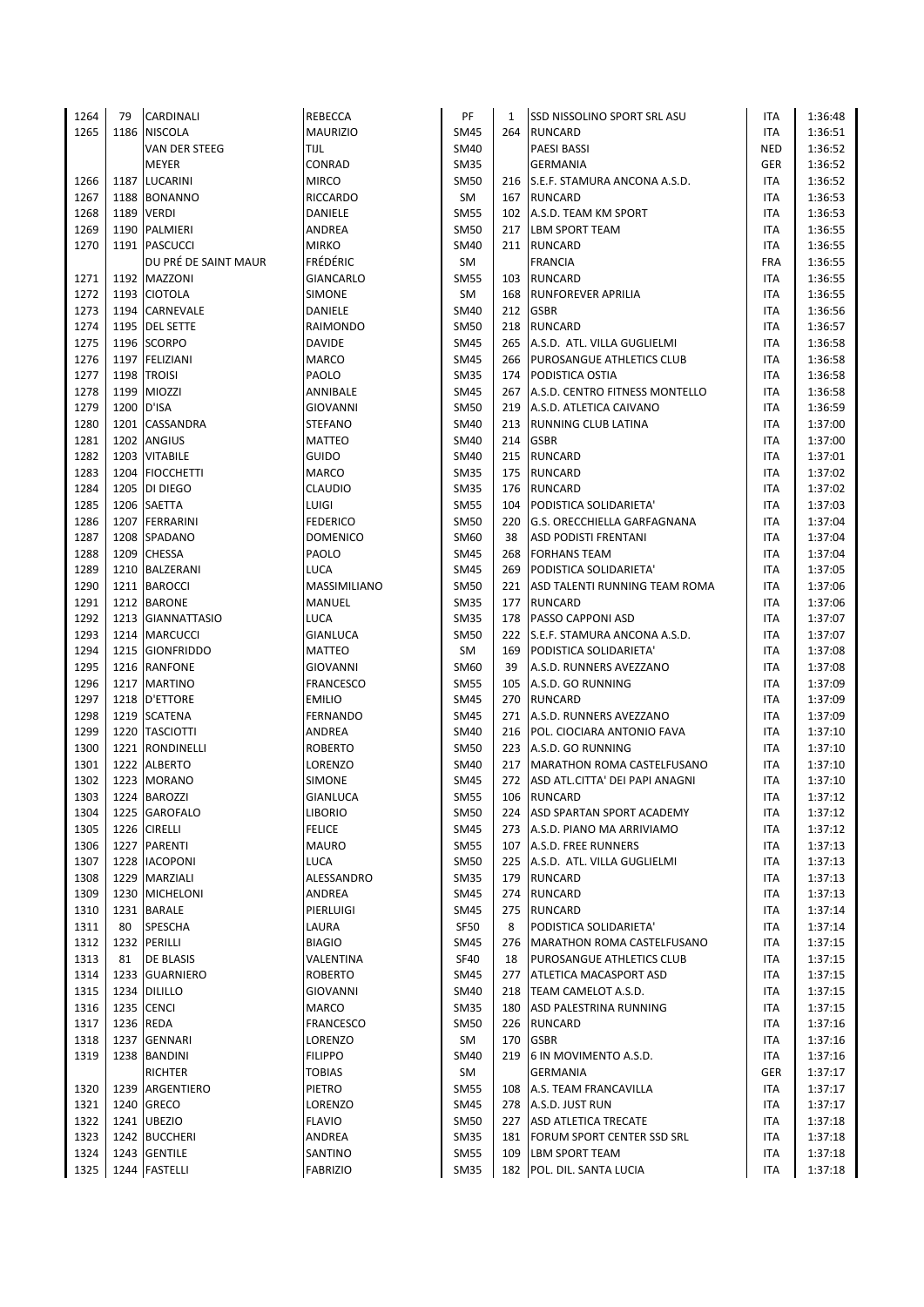| 1326 | 82   | <b>DALLA LONGA</b>             | CHIARA                | SF          | 19  | <b>ASD ATLETICA TRECATE</b>         | ITA        | 1:37:18 |
|------|------|--------------------------------|-----------------------|-------------|-----|-------------------------------------|------------|---------|
| 1327 |      | 1245 BABBONE                   | CARMINE               | SM60        | 40  | A.S.D. ATL. SPORTING CALORE         | ITA        | 1:37:19 |
| 1328 |      | 1246 TONCHI                    | <b>STEFANO</b>        | <b>SM55</b> | 110 | ASD GUIDA SICURA                    | ITA        | 1:37:19 |
| 1329 |      | 1247 BORRI                     | <b>MARCO</b>          | <b>SM50</b> | 228 | POL. RINASCITA MONTEVARCHI          | <b>ITA</b> | 1:37:20 |
| 1330 |      | 1248 SILVESTRI                 | MASSIMILIANO          | <b>SM45</b> | 279 | <b>ASD RUNNNER TEAM</b>             | <b>ITA</b> | 1:37:20 |
| 1331 |      | 1249 CARTIERI                  | <b>FLAVIO</b>         | <b>SM</b>   | 171 | <b>RUNCARD</b>                      | ITA        | 1:37:22 |
| 1332 |      | 1250   MARIORENZI              | <b>ANTONIO</b>        | <b>SM50</b> | 229 | POLIGOLFO                           | ITA        | 1:37:22 |
| 1333 |      | 1251 SANCAMILLO                | ALESSANDRO            | <b>SM50</b> | 230 | <b>ASD RUNNERS FOR EMERGENCY</b>    | <b>ITA</b> | 1:37:24 |
| 1334 |      | 1252 MOZZILLI                  | DANIELE               | <b>SM55</b> |     | 111 RUNCARD                         | <b>ITA</b> | 1:37:24 |
| 1335 | 1253 | <b>FORNI</b>                   | LORENZO               | <b>SM50</b> | 231 | <b>RUNCARD</b>                      | ITA        | 1:37:24 |
| 1336 |      | 1254 MALTESE                   | <b>VINCENZO</b>       | <b>SM50</b> | 232 | VALORE SALUTE, FORTI E VELOCI       | ITA        | 1:37:24 |
| 1337 |      | 1255 GORELLI                   | <b>LUCA</b>           | <b>SM40</b> | 220 | <b>RUNCARD</b>                      | ITA        | 1:37:24 |
| 1338 | 83   | <b>SCHIANO</b>                 | <b>MARIA GIUSEPPA</b> | <b>SF45</b> | 17  | VALORE SALUTE, FORTI E VELOCI       | ITA        | 1:37:24 |
| 1339 | 84   |                                | <b>IVANA</b>          | <b>SF45</b> | 18  |                                     | ITA        | 1:37:25 |
|      |      | <b>RUGGIERI</b><br>1256 TOTARO |                       | <b>SM40</b> |     | LIBERTAS ATLETICA 88 ACERRA         |            |         |
| 1340 |      |                                | SALVATORE             |             | 221 | LIBERTAS ATLETICA 88 ACERRA         | ITA        | 1:37:25 |
| 1341 |      | 1257 ARGELLANI                 | CARMINE               | <b>SM40</b> | 222 | ASD TALENTI RUNNING TEAM ROMA       | ITA        | 1:37:26 |
| 1342 |      | 1258 FRASCA                    | LEANDRO               | SM60        | 41  | POL. CIOCIARA ANTONIO FAVA          | ITA        | 1:37:27 |
| 1343 | 1259 | <b>DE PORZI</b>                | <b>FAUSTO</b>         | <b>SM55</b> |     | 112 RUNCARD                         | ITA        | 1:37:27 |
| 1344 | 1260 | <b>AMICI</b>                   | ALESSANDRO            | SM40        | 223 | <b>ATLETICA PEGASO</b>              | ITA        | 1:37:28 |
| 1345 |      | 1261 CARLUCCI                  | <b>FRANCESCO</b>      | <b>SM55</b> | 113 | A.S. AMATORI VILLA PAMPHILI         | ITA        | 1:37:28 |
| 1346 |      | 1262 FIORASO                   | <b>ENRICO</b>         | <b>SM35</b> | 183 | <b>GSBR</b>                         | ITA        | 1:37:28 |
| 1347 |      | 1263 DELLA VALLE               | <b>GIANLUCA</b>       | SM45        | 280 | A.S.D. JUST RUN                     | ITA        | 1:37:29 |
| 1348 | 85   | DI MAURO                       | SIMONA                | <b>SF50</b> | 9   | POL. CIOCIARA ANTONIO FAVA          | ITA        | 1:37:29 |
| 1349 |      | 1264 CAMPANELLA                | <b>STEFANO</b>        | <b>SM45</b> | 281 | PODISTICA SOLIDARIETA'              | ITA        | 1:37:29 |
| 1350 | 1265 | <b>LOGIOTATOS</b>              | COSTANTINO            | SM60        | 42  | <b>RUNCARD</b>                      | ITA        | 1:37:30 |
| 1351 | 1266 | <b>GALLITELLI</b>              | SEBASTIANO            | SM50        | 233 | <b>PUROSANGUE ATHLETICS CLUB</b>    | ITA        | 1:37:30 |
| 1352 |      | 1267 TEDESCO                   | CARLO                 | <b>SM50</b> | 234 | <b>PUROSANGUE ATHLETICS CLUB</b>    | ITA        | 1:37:30 |
| 1353 |      | 1268 NATALE                    | <b>MICHELE</b>        | <b>SM55</b> | 114 | <b>LBM SPORT TEAM</b>               | <b>ITA</b> | 1:37:30 |
| 1354 | 1269 | <b>GIACINTI</b>                | <b>MARCO</b>          | <b>SM45</b> |     | 282 S.E.F. STAMURA ANCONA A.S.D.    | ITA        | 1:37:31 |
| 1355 |      | 1270 DIONISI                   | <b>TIZIANO</b>        | <b>SM</b>   |     | 172 RUNCARD                         | ITA        | 1:37:32 |
| 1356 |      | 1271 COSTANTINI                | PIER GIORGIO          | <b>SM50</b> | 235 | <b>LBM SPORT TEAM</b>               | ITA        | 1:37:32 |
| 1357 |      | 1272 BENEDETTI                 | MASSIMILIANO          | <b>SM35</b> |     | 184 ISOLA SACRA A.S.C.D.            | <b>ITA</b> | 1:37:32 |
| 1358 |      | 1273 MARANO                    | <b>EMANUELE</b>       | <b>SM45</b> | 283 | X-SOLID SPORT LAB ASD               | ITA        | 1:37:32 |
| 1359 |      | 1274 BIONDI                    | <b>ANTONIO</b>        | <b>SM45</b> | 284 | A.S.D. ATL. MARANO                  | ITA        | 1:37:33 |
| 1360 |      | 1275 TODINI MANZOCCHI          | SIMONE                | <b>SM35</b> | 185 | <b>RUNCARD</b>                      | <b>ITA</b> | 1:37:34 |
| 1361 |      | 1276 SANTINI                   | <b>ROBERTO</b>        | SM60        | 43  | <b>ATL. MONTE MARIO</b>             | ITA        | 1:37:35 |
| 1362 |      | 1277 SCIALLA                   | <b>FRANCESCO</b>      | <b>SM50</b> | 236 | <b>GSBR</b>                         | ITA        | 1:37:35 |
| 1363 |      | 1278 VALENTINI                 | ANDREA                | SM40        | 224 | A.S.D. RUNNERS AVEZZANO             | ITA        | 1:37:35 |
| 1364 |      | 1279 ABATE                     | <b>DOMENICO</b>       | <b>SM45</b> | 285 | <b>G.S. CAT SPORT ROMA</b>          | ITA        | 1:37:35 |
| 1365 | 1280 | <b>VIVARELLI</b>               | <b>FRANCESCO</b>      | <b>SM40</b> | 225 | PODISTICA POMEZIA A.S.D.            | ITA        | 1:37:36 |
| 1366 | 1281 | CICCAGLIONE                    | ALESSANDRO            | <b>SM55</b> | 115 | <b>URBAN RUNNERS</b>                | ITA        | 1:37:38 |
| 1367 | 1282 | <b>CASCIO</b>                  | <b>VINCENZO</b>       | <b>SM40</b> | 226 | A.S.D. MONTI ROSSI NICOLOSI         | ITA        | 1:37:38 |
| 1368 | 86   | <b>MAGNALDI</b>                | <b>GIULIA</b>         | SF          | 20  | PODISTICA SAVONESE                  | <b>ITA</b> | 1:37:38 |
| 1369 |      | 1283 RANIOLO                   | ROSARIO               | <b>SM55</b> |     | 116   A.S.D. BAROCCO RUNNING RAGUSA | ITA        | 1:37:39 |
| 1370 |      | 1284 TEDDE                     | <b>ROBERTO</b>        | <b>SM50</b> | 237 | <b>CESENA TRIATHLON ASD</b>         | ITA        | 1:37:39 |
| 1371 |      | 1285 MENTA                     | MARCO                 | SM          |     | 173 A.S.D. CAFFARELLA RUNNERS       | <b>ITA</b> | 1:37:39 |
| 1372 |      | 1286 GIOVANNINI                | VINCENZO              | <b>SM55</b> | 117 | A.S.D. PODISTICA APRILIA            | ITA        | 1:37:39 |
| 1373 |      | 1287 BELLI                     | LORENZO               | <b>SM45</b> |     | 286 RUNCARD                         | ITA        | 1:37:40 |
|      |      | 1288 DE SOSSI                  |                       |             |     |                                     |            |         |
| 1374 |      | 1289 CORTI                     | ARMANDO               | <b>SM55</b> | 118 | <b>GSBR</b>                         | ITA        | 1:37:40 |
| 1375 |      |                                | <b>LUCA</b>           | SM45        | 287 | <b>GSBR</b>                         | ITA        | 1:37:41 |
| 1376 | 87   | LORATI                         | ELENA GIOVANNA        | <b>SF55</b> | 4   | A.S.D. PIANO MA ARRIVIAMO           | ITA        | 1:37:43 |
| 1377 |      | 1290 GIANNETTA                 | <b>ELIO</b>           | <b>SM40</b> | 227 | A.S. CULTURALE POD. S. STEFANO      | ITA        | 1:37:43 |
| 1378 |      | 1291 NAPOLEONI                 | OTTAVIO               | SM50        | 238 | <b>GIOVANNI SCAVO VELLETRI</b>      | ITA        | 1:37:43 |
| 1379 |      | 1292 BIANCHI                   | <b>ANTONIO</b>        | SM40        | 228 | RUNCARD                             | ITA        | 1:37:43 |
| 1380 |      | 1293 ROSSI                     | ALESSANDRO            | SM          |     | 174 RUNCARD                         | ITA        | 1:37:44 |
| 1381 |      | 1294 ANGELUCCI                 | <b>MARCO</b>          | SM45        | 288 | <b>RUNCARD</b>                      | ITA        | 1:37:45 |
| 1382 |      | 1295 BARBARULO                 | <b>FABIO</b>          | <b>SM55</b> | 119 | <b>ATL. TUSCULUM</b>                | ITA        | 1:37:45 |
| 1383 |      | 1296 DI MARCO                  | PIERO                 | <b>SM50</b> | 239 | A.S.D. RUNNING EVOLUTION            | ITA        | 1:37:46 |
| 1384 |      | 1297 GUIDI                     | <b>GIULIO</b>         | <b>SM45</b> |     | 289 S.E.F. STAMURA ANCONA A.S.D.    | ITA        | 1:37:47 |
| 1385 |      | 1298 PERNASELCI                | SAMUELE               | SM          |     | 175 RUNCARD                         | ITA        | 1:37:48 |
| 1386 |      | 1299 CESARONI                  | MASSIMILIANO          | SM50        | 240 | <b>RUNCARD</b>                      | ITA        | 1:37:49 |
| 1387 |      | 1300 COLABUCCI                 | ANDREA                | <b>SM50</b> | 241 | <b>RUNCARD</b>                      | ITA        | 1:37:49 |
| 1388 |      | 1301 PASINI                    | PABLO ANDRES          | SM          |     | 176 RUNCARD                         | ITA        | 1:37:50 |
| 1389 |      | 1302 CARIOTI                   | <b>MASSIMO</b>        | <b>SM35</b> |     | 186 CONOSCERE JONADI                | ITA        | 1:37:50 |
| 1390 |      | 1303 AUGUSTO                   | <b>MASSIMO</b>        | SM50        | 242 | ITALIANA RUNNING A.S.D.             | ITA        | 1:37:51 |
| 1391 |      | 1304 TRAMENTOZZI               | CLAUDIO               | SM40        |     | 229 A.S.D. CENTRO FITNESS MONTELLO  | ITA        | 1:37:53 |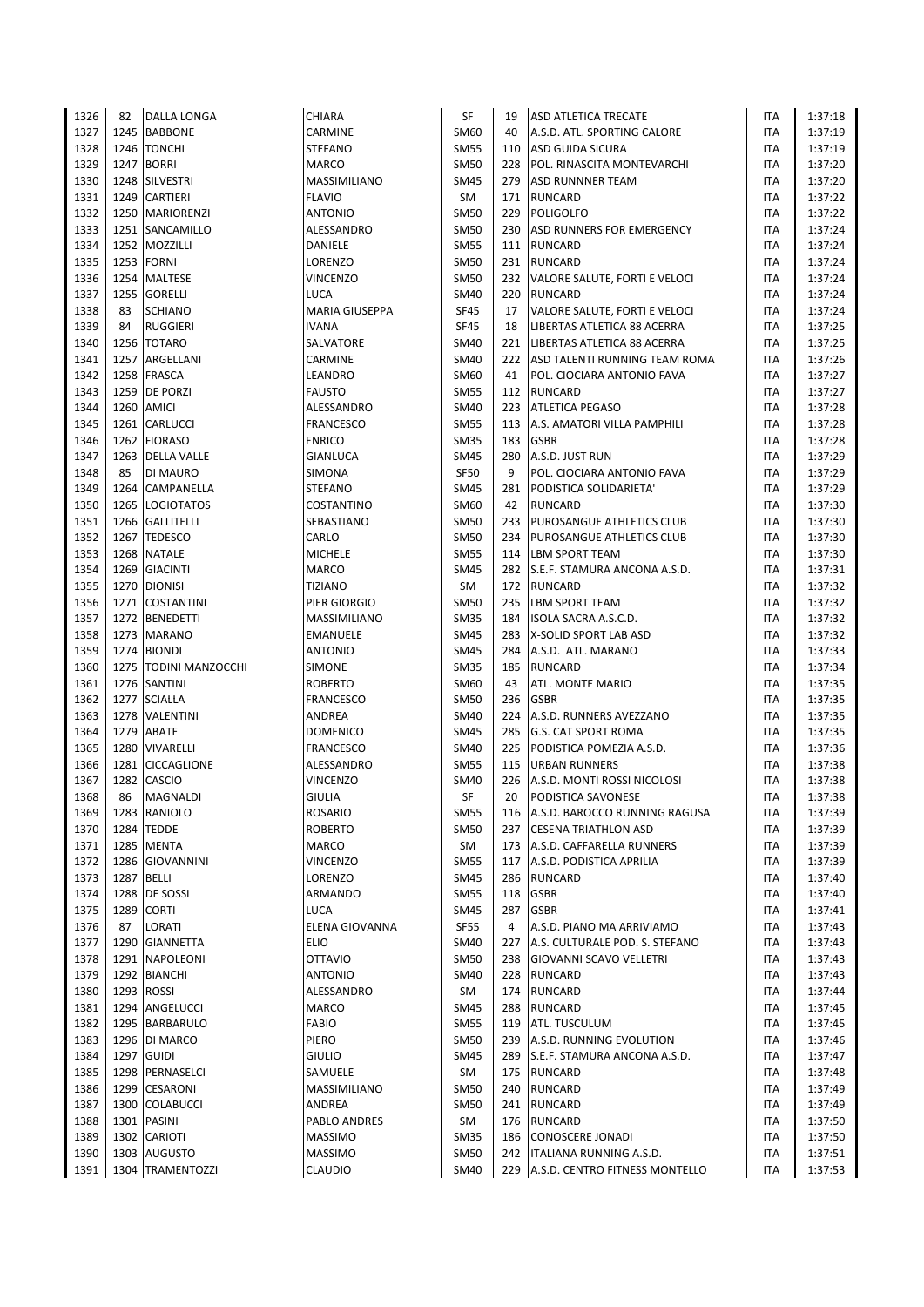| 1392 |            | 1305 DI GENNARO   | <b>MAURIZIO</b>         | <b>SM50</b> |                | 243 RUNCARD                           | <b>ITA</b> | 1:37:53 |
|------|------------|-------------------|-------------------------|-------------|----------------|---------------------------------------|------------|---------|
| 1393 |            | 1306 SEGATORI     | CHRISTIAN               | <b>SM35</b> |                | 187 RUNCARD                           | <b>ITA</b> | 1:37:54 |
| 1394 |            | 1307 PAGLIOTTO    | <b>SIMONE</b>           | SM          | 177            | 1 TO RUN A.S.D.                       | ITA        | 1:37:54 |
| 1395 |            | 1308 DELLA VALLE  | <b>MASSIMO</b>          | <b>SM55</b> | 120            | <b>RUNCARD</b>                        | <b>ITA</b> | 1:37:54 |
| 1396 |            | 1309 BEVILACQUA   | TONI                    | <b>SM45</b> | 290            | ASD ATL.CITTA' DEI PAPI ANAGNI        | ITA        | 1:37:56 |
|      |            |                   |                         |             |                |                                       |            |         |
| 1397 |            | 1310 FARANDA      | PAOLO                   | <b>SM45</b> | 291            | <b>GSBR</b>                           | ITA        | 1:37:57 |
| 1398 |            | 1311   POSSEMATO  | PIERLUIGI               | SM          | 178            | <b>GRUPPO PODISTICO ROSSINI</b>       | ITA        | 1:37:57 |
| 1399 |            | 1312 TRUCCHIA     | <b>STEFANO</b>          | SM65        | 6              | A.S. ATL. ROCCA DI PAPA               | <b>ITA</b> | 1:37:57 |
| 1400 |            | 1313 ROSSI        | LUCA                    | <b>SM35</b> | 188            | <b>RUNCARD</b>                        | <b>ITA</b> | 1:37:57 |
| 1401 |            | 1314 LEONETTI     | <b>FABIO</b>            | <b>SM50</b> | 244            | A.S.D. AVIS NARNI                     | ITA        | 1:37:57 |
| 1402 |            | 1315   IANNICCARI | <b>FEDERICO</b>         | <b>SM</b>   | 179            | <b>VIRTUS VILLA ADA FASHION SPORT</b> | <b>ITA</b> | 1:37:58 |
| 1403 |            | 1316 VERNINI      | <b>GIUSEPPE</b>         | <b>SM45</b> |                | 292 A.S.D. ATLETICA ZAGAROLO          | <b>ITA</b> | 1:37:58 |
| 1404 |            | 1317 SAPORITI     | <b>MARIO</b>            | <b>SM50</b> |                | 245 ASD ATLETICA TRECATE              | <b>ITA</b> | 1:37:58 |
| 1405 |            | 1318 PIETROLUCCI  | <b>STEFANO</b>          | <b>SM45</b> |                | 293 WORKOUTGYM A.S.D.                 | <b>ITA</b> | 1:37:58 |
| 1406 |            | 1319 PARISI       | <b>IVAN</b>             | <b>SM50</b> | 246            | A.S.D. JUST RUN                       | ITA        | 1:37:59 |
| 1407 | 88         | <b>CRISCUOLO</b>  | <b>TERESA</b>           | <b>SF50</b> | 10             | <b>RUNCARD</b>                        | <b>ITA</b> | 1:38:00 |
| 1408 | 89         | <b>BATTOCCHIO</b> | CHIARA                  | <b>SF45</b> | 19             | PODISTICA SOLIDARIETA'                | ITA        | 1:38:01 |
| 1409 | 1320       | <b>CRISTOFORI</b> | ANDREA                  | <b>SM40</b> | 230            | <b>LBM SPORT TEAM</b>                 | ITA        | 1:38:01 |
|      |            |                   |                         |             |                |                                       |            |         |
| 1410 | 1321       | <b>ALFANI</b>     | PAOLO                   | <b>SM50</b> | 247            | <b>RUNCARD</b>                        | <b>ITA</b> | 1:38:01 |
| 1411 |            | 1322 GERMINARIO   | <b>NICOLA</b>           | <b>SM45</b> |                | 294 FREE RUNNERS MOLFETTA             | <b>ITA</b> | 1:38:02 |
| 1412 |            | 1323 CLEMENTI     | ALESSANDRO              | <b>SM45</b> |                | 295 RUNCARD                           | ITA        | 1:38:03 |
| 1413 |            | 1324 DI GRAZIA    | <b>IVAN DANIEL</b>      | <b>SM40</b> |                | 231 PODISTICA SOLIDARIETA'            | ITA        | 1:38:03 |
| 1414 |            | 1325 CASONI       | <b>MORENO</b>           | <b>SM45</b> |                | 296   POL ACLI MACERATA               | <b>ITA</b> | 1:38:03 |
| 1415 |            | 1326 CANALI       | DANILO                  | <b>SM50</b> | 248            | A.S.D. CENTRO FITNESS MONTELLO        | <b>ITA</b> | 1:38:04 |
| 1416 |            | 1327 PUGLISI      | CORRADO                 | SM60        | 44             | A.S.D. TRINACRIA SPORT                | <b>ITA</b> | 1:38:05 |
| 1417 | 1328       | <b>ARNI</b>       | CRISTIANO               | <b>SM50</b> | 249            | <b>RUNCARD</b>                        | ITA        | 1:38:05 |
| 1418 |            | 1329 ZEGA         | <b>FABRIZIO</b>         | SM40        | 232            | <b>ATL. MONTE MARIO</b>               | <b>ITA</b> | 1:38:05 |
| 1419 |            | 1330 DE BENEDETTI | <b>FRANCESCO</b>        | <b>SM55</b> |                | 121 LBM SPORT TEAM                    | <b>ITA</b> | 1:38:06 |
| 1420 |            | 1331 CERULLI      | <b>SIMONE</b>           | <b>SM35</b> |                | 189 RUNCARD                           | <b>ITA</b> | 1:38:06 |
| 1421 |            | 1332 MARIOTTI     | <b>MARIO</b>            | <b>SM55</b> | 122            | PIETRALUNGA RUNNERS A.S.D.            | ITA        | 1:38:06 |
| 1422 | 90         | <b>VICIDOMINI</b> | <b>MARIA</b>            | SF          | 21             | <b>CAIVANO RUNNERS</b>                | <b>ITA</b> | 1:38:07 |
| 1423 |            | 1333 GRANELLI     | <b>MARCO</b>            | <b>SM45</b> |                | 297 A.S.D. GO RUNNING                 | <b>ITA</b> | 1:38:07 |
|      | 1334 SASSI |                   | <b>MARIO</b>            | <b>SM55</b> |                |                                       |            |         |
| 1424 |            |                   |                         |             |                | 123 PODISTICA SOLIDARIETA'            | <b>ITA</b> | 1:38:07 |
| 1425 |            | 1335 LICATA       | <b>ANTONIO VINCENZO</b> | <b>SM</b>   | 180            | PODISTICA SOLIDARIETA'                | <b>ITA</b> | 1:38:08 |
| 1426 |            | 1336 STERLINI     | <b>MAURO</b>            | SM40        |                | 233 RUNCARD                           | <b>ITA</b> | 1:38:08 |
| 1427 |            | 1337 STOLZI       | ANDREA                  | <b>SM45</b> | 298            | A.S. AMATORI VILLA PAMPHILI           | <b>ITA</b> | 1:38:08 |
| 1428 | 91         | POLIZZI           | VALENTINA               | <b>SF40</b> | 19             | A.S.D. NISSOLINO SAL CATANIA          | <b>ITA</b> | 1:38:09 |
| 1429 |            | 1338 TAVOLETTA    | VALENTINO               | <b>SM55</b> | 124            | <b>ASD RUNNERS PESCARA</b>            | ITA        | 1:38:09 |
| 1430 |            | 1339 SERGI        | <b>SERGIO</b>           | <b>SM50</b> | 250            | <b>HOBBY MARATHON CATANZARO</b>       | <b>ITA</b> | 1:38:09 |
| 1431 | 92         | <b>SENATORE</b>   | SARA                    | <b>SF40</b> | 20             | ASD POD.CAVA PIC.COSTA AMALFI         | <b>ITA</b> | 1:38:10 |
| 1432 | 1340       | <b>CUPO</b>       | <b>VLADIMIRO</b>        | <b>SM35</b> |                | 190 A.S.D. CARMAX CAMALDOLESE         | <b>ITA</b> | 1:38:10 |
|      |            | NIELSEN           | <b>JAKOB</b>            | <b>SM35</b> |                | <b>DANIMARCA</b>                      | <b>DEN</b> | 1:38:11 |
| 1433 |            | 1341 DE CERCHIO   | <b>GABRIELE</b>         | <b>SM50</b> |                | 251 ASD PODISTI FRENTANI              | <b>ITA</b> | 1:38:11 |
| 1434 |            | 1342 ROSCIOLI     | <b>MAURO</b>            | <b>SM50</b> |                | 252 A.S.D. RUNNING EVOLUTION          | ITA        | 1:38:11 |
| 1435 |            | 1343 DI NICOLA    | MAURO                   | SM65        | $\overline{7}$ | ATL. MONTE MARIO                      | ITA        | 1:38:11 |
| 1436 |            | 1344 CARBONE      | ADAMO                   | <b>SM45</b> | 299            | <b>GSBR</b>                           | ITA        | 1:38:12 |
| 1437 |            | 1345 ACRISIO      | LORENZO                 | SM40        |                | 234 ATLETICOM ASD                     | ITA        | 1:38:12 |
| 1438 | 93         | ABBONDANZA        | ANTONELLA               | <b>SF40</b> | 21             | PODISTICA SOLIDARIETA'                | ITA        | 1:38:12 |
|      |            |                   |                         |             | 253            |                                       |            |         |
| 1439 |            | 1346 RICCIO       | <b>FABIO GRAZIANO</b>   | <b>SM50</b> |                | ATL. SAN MARCO U.S. ACLI              | ITA        | 1:38:12 |
| 1440 |            | 1347 RACALBUTO    | <b>GIUSEPPE</b>         | <b>SM45</b> | 300            | A.S.D. MARATHON TEAM CANICATTI        | ITA        | 1:38:13 |
| 1441 |            | 1348 CACCHIONI    | <b>BENEDETTO</b>        | SM60        | 45             | <b>GRUPPO MARCIATORI SIMBRUINI</b>    | ITA        | 1:38:13 |
| 1442 |            | 1349 CALLIAN      | <b>IVAN</b>             | <b>SM40</b> |                | 235 GSBR                              | ITA        | 1:38:14 |
|      |            | <b>SEGERS</b>     | JULIE                   | SF          |                | <b>BELGIO</b>                         | BEL        | 1:38:16 |
| 1443 |            | 1350 SALVUCCI     | <b>ROBERTO</b>          | <b>SM50</b> | 254            | <b>GSBR</b>                           | ITA        | 1:38:18 |
| 1444 | 94         | <b>MANCO</b>      | <b>STEFANIA</b>         | SF45        | 20             | <b>STRARUNNERS BARI</b>               | ITA        | 1:38:19 |
| 1445 |            | 1351 OROPALLO     | <b>FRANCO</b>           | <b>SM55</b> | 125            | <b>LBM SPORT TEAM</b>                 | ITA        | 1:38:19 |
| 1446 |            | 1352 SPINELLA     | ANTONIO                 | <b>SM50</b> |                | 255 RUNCARD                           | ITA        | 1:38:20 |
| 1447 |            | 1353 MELONI       | LUCIANO                 | <b>SM55</b> |                | 126   ITALIANA RUNNING A.S.D.         | ITA        | 1:38:20 |
| 1448 |            | 1354 MAGGI        | LORENZO                 | SM          |                | 181 RUNCARD                           | ITA        | 1:38:20 |
| 1449 |            | 1355 PRETE        | DAVIDE                  | SM          |                | 182 RUNCARD                           | ITA        | 1:38:21 |
| 1450 |            | 1356 VITULLI      | CARLO                   | <b>SM50</b> |                | 256 AMATORI ATL. ACQUAVIVA            | ITA        | 1:38:21 |
| 1451 |            | 1357 MANGANELLI   | DOMENICO                | <b>SM45</b> |                | 301 PUROSANGUE ATHLETICS CLUB         | ITA        | 1:38:21 |
| 1452 |            | 1358 MIRTO        | <b>DOMENICO</b>         | <b>SM55</b> |                |                                       | ITA        | 1:38:22 |
|      |            |                   |                         |             |                | 127 RUNCARD                           |            |         |
| 1453 |            | 1359 MAGGI        | SEBASTIANO              | <b>SM55</b> |                | 128 HAPPY RUNNERS ALTAMURA            | ITA        | 1:38:23 |
| 1454 |            | 1360 CESCHEL      | <b>FEDERICO</b>         | <b>SM40</b> |                | 236 ASD RUNNER TRAINER                | ITA        | 1:38:23 |
| 1455 |            | 1361 BONGIOVANNI  | ALDO                    | <b>SM40</b> |                | 237 ATL. MONDOVI'-ACQUA S.BERNARDO    | <b>ITA</b> | 1:38:24 |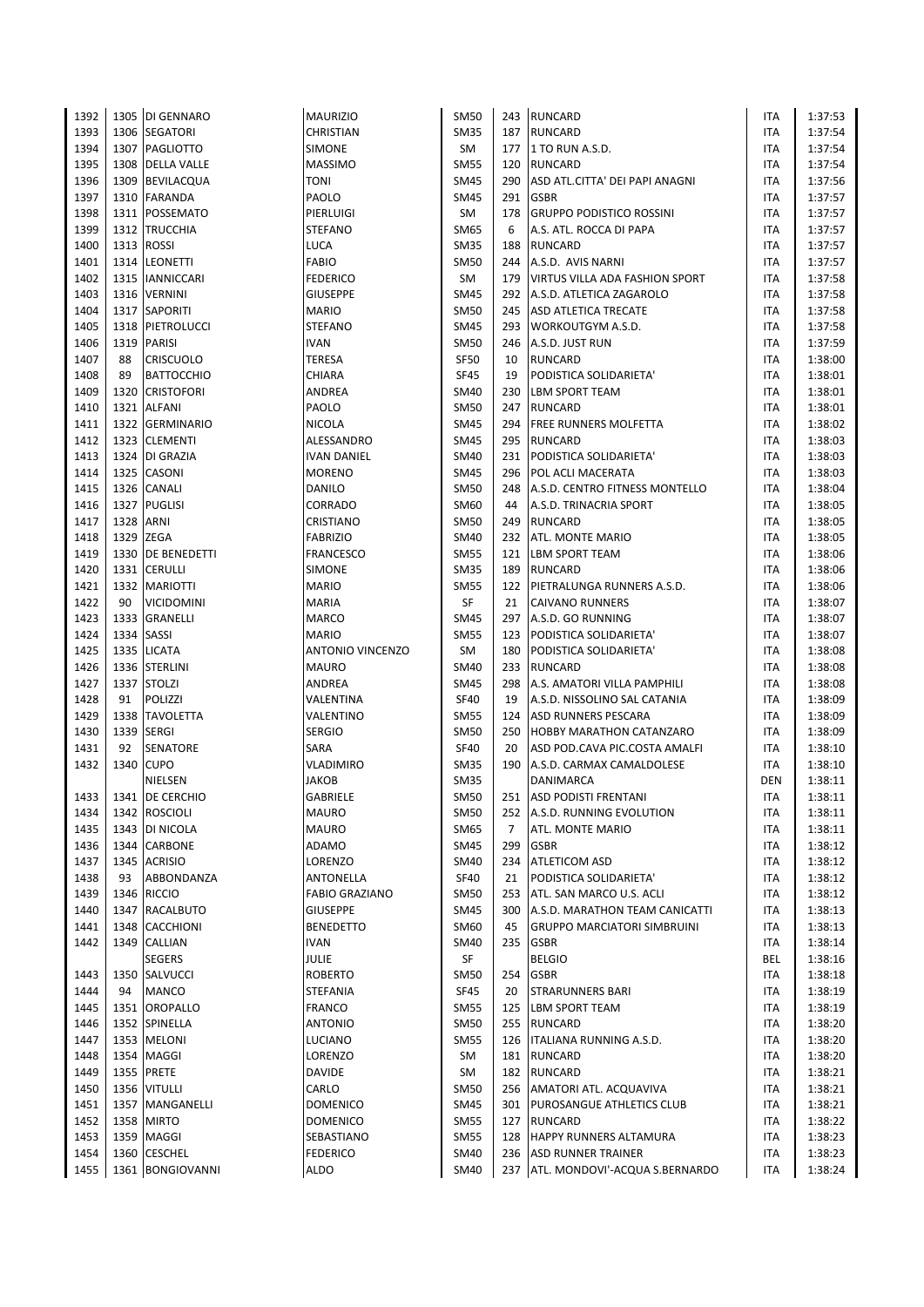| 1456 |           | 1362 PASQUA            | FRANCESCO          | SM          |     | 183 RUNCARD                       | ITA        | 1:38:24 |
|------|-----------|------------------------|--------------------|-------------|-----|-----------------------------------|------------|---------|
| 1457 | 1363      | <b>BOREA</b>           | PROSPERO           | <b>SM45</b> | 302 | A.S. AMATORI VILLA PAMPHILI       | <b>ITA</b> | 1:38:25 |
| 1458 | 1364      | <b>OLIVIERI</b>        | ENRICO             | <b>SM45</b> | 303 | RUNCARD                           | <b>ITA</b> | 1:38:25 |
| 1459 |           | 1365 TENAGLIA          | <b>FABRIZIO</b>    | <b>SM50</b> | 257 | <b>LBM SPORT TEAM</b>             | <b>ITA</b> | 1:38:26 |
| 1460 |           | 1366 PEZZOLATO         | FEDERICO           | <b>SM35</b> | 191 | ASD GRUPPO PODISTI PORTO TOLLE    | <b>ITA</b> | 1:38:28 |
| 1461 | 1367      | <b>PETRUCCI</b>        | ALDO               | <b>SM45</b> | 304 | <b>LBM SPORT TEAM</b>             | ITA        | 1:38:28 |
| 1462 | 1368      | LENTINI                | <b>MASSIMO</b>     | <b>SM55</b> | 129 | <b>ITALIA MARATHON CLUB SSDRL</b> | ITA        | 1:38:28 |
| 1463 | 1369      | <b>BRISIGOTTI</b>      | MASSIMO            | <b>SM50</b> | 258 | PODISTICA SOLIDARIETA'            | ITA        | 1:38:28 |
| 1464 | 1370      | <b>CAGLIOTI</b>        | STEFANO            | <b>SM35</b> |     | 192 RUNCARD                       | ITA        | 1:38:28 |
| 1465 | 1371      | <b>VANTAGGIO</b>       | GABRIELE           | <b>SM45</b> | 305 | <b>PODISTICA SOLIDARIETA'</b>     | ITA        | 1:38:29 |
| 1466 | 1372      | <b>MILAN</b>           | IVAN               | <b>SM50</b> | 259 | ASD ATLETICA TRECATE              | ITA        | 1:38:29 |
| 1467 |           | 1373 BUCCIOLI          | <b>ENRICO</b>      | <b>SM50</b> | 260 | MARATHON ROMA CASTELFUSANO        | ITA        | 1:38:30 |
| 1468 |           | 1374 FRANZESE          | ANIELLO            | <b>SM40</b> |     | 238 FRECCE RUNNING CLUB SAVIANO   | ITA        | 1:38:30 |
| 1469 | 1375      | <b>DESTRO</b>          | ALESSANDRO         | <b>SM55</b> | 130 | <b>ATLETICA SETTIMESE</b>         | ITA        | 1:38:30 |
| 1470 |           | 1376 TOPPANO           | ANDREA             | <b>SM55</b> | 131 | <b>GSBR</b>                       | <b>ITA</b> | 1:38:31 |
| 1471 |           | 1377 IMPERIOLI         | MATTEO             | SM          | 184 | <b>GSBR</b>                       | ITA        | 1:38:31 |
| 1472 | 1378      | <b>ALBERTI</b>         | PAOLO              | <b>SM50</b> |     | 261 RUNCARD                       | ITA        | 1:38:31 |
|      |           |                        |                    |             |     |                                   |            |         |
| 1473 | 1379      | <b>MAFFEZZONI</b>      | LUCA               | <b>SM35</b> |     | 193 A.S.D. ATLETICA SABAUDIA      | ITA        | 1:38:31 |
| 1474 | 1380 ELIA |                        | ZEUSI              | <b>SM40</b> |     | 239 RUNCARD                       | <b>ITA</b> | 1:38:32 |
| 1475 |           | 1381 BALDASSARRE       | <b>ANTONIO</b>     | <b>SM55</b> |     | 132 NUOVA PODISTICA LATINA        | <b>ITA</b> | 1:38:32 |
| 1476 |           | 1382 VAZZANO           | <b>SERGIO</b>      | <b>SM40</b> | 240 | A.S.D. ORTIGIA MARCIA             | <b>ITA</b> | 1:38:32 |
| 1477 | 1383      | MAZZUCA                | <b>VINCENZO</b>    | SM60        | 46  | ASD PODISMO E SPORT SARACE        | ITA        | 1:38:33 |
| 1478 |           | 1384 MESSINA           | PAOLO              | SM60        | 47  | AS.TRA. ROMA                      | ITA        | 1:38:33 |
| 1479 |           | 1385 PEDICO            | MARCO              | <b>SM40</b> | 241 | <b>PUROSANGUE ATHLETICS CLUB</b>  | ITA        | 1:38:34 |
| 1480 | 1386      | <b>COSTABILE</b>       | RAIMONDO           | <b>SM50</b> | 262 | ASD ATLETICA TRECATE              | ITA        | 1:38:34 |
| 1481 | 1387      | <b>VISCONTI</b>        | SIMONE             | SM          | 185 | A.S. ROMA ROAD R.CLUB             | ITA        | 1:38:34 |
| 1482 | 1388      | <b>RUSSO</b>           | SALVATORE          | <b>SM60</b> | 48  | ASD PODISMO E SPORT SARACE        | ITA        | 1:38:35 |
| 1483 | 1389      | FRANGELLA              | ALESSANDRO         | <b>SM35</b> | 194 | <b>GSBR</b>                       | ITA        | 1:38:36 |
| 1484 | 1390      | CALI'                  | <b>SERGIO</b>      | <b>SM50</b> | 263 | A.S.D. MONTI ROSSI NICOLOSI       | ITA        | 1:38:36 |
| 1485 | 1391      | <b>VANOGLIO</b>        | IVANO ANGELO       | <b>SM55</b> | 133 | ATL. PRESEZZO                     | ITA        | 1:38:36 |
| 1486 |           | 1392 CAFORA            | DANIELE            | <b>SM40</b> | 242 | <b>GSBR</b>                       | ITA        | 1:38:37 |
| 1487 | 1393      | <b>CICERONE</b>        | PIER LUIGI         | <b>SM50</b> | 264 | PODISTICA SOLIDARIETA'            | ITA        | 1:38:38 |
| 1488 | 1394      | DE LUCA                | DAVIDE             | <b>SM35</b> | 195 | U.S. DOLOMITICA ASD               | ITA        | 1:38:40 |
| 1489 | 1395      | DE BENEDICTIS          | NICOLA             | SM40        | 243 | A.S.D. PIANO MA ARRIVIAMO         | ITA        | 1:38:40 |
| 1490 | 1396      | <b>VICINI</b>          | ANDREA             | <b>SM35</b> | 196 | PODISTICA SOLIDARIETA'            | ITA        | 1:38:41 |
| 1491 |           | 1397 MEZZACANE         | VINCENZO           | <b>SM45</b> | 306 | RUNCARD                           | ITA        | 1:38:41 |
| 1492 | 1398      | <b>DILIBERTO</b>       | FABIO              | <b>SM45</b> | 307 | <b>GSBR</b>                       | ITA        | 1:38:41 |
| 1493 | 1399      | <b>VELLEI</b>          | MATTEO             | PM          | 13  | <b>RUNCARD</b>                    | ITA        | 1:38:42 |
| 1494 | 1400      | <b>GAMBITTA</b>        | ANTONIO            | SM60        | 49  | A.S.D. VILLA DE SANCTIS           | ITA        | 1:38:42 |
| 1495 | 1401      | CASSIANI               | ANDREA             | <b>SM50</b> | 265 | A.S.D. PIANO MA ARRIVIAMO         | ITA        | 1:38:42 |
| 1496 | 1402      | SBORDONI               | <b>FULVIO</b>      | <b>SM50</b> | 266 | ATLETICA CECCHINA AL.PA. ASD      | ITA        | 1:38:42 |
| 1497 | 1403      | ARCANGELI              | MAURO              | <b>SM55</b> |     | 134 A.S.D. GENZANO MARATHON       | ITA        | 1:38:42 |
| 1498 |           | 1404 SALAMONE          | <b>GIUSEPPE</b>    | <b>SM45</b> |     | 308 ASD NO AL DOPING RAGUSA       | <b>ITA</b> | 1:38:42 |
| 1499 |           | 1405 FRENI             | <b>GIUSEPPE</b>    | <b>SM55</b> | 135 | ESERCITO 62° REGGIMENTO FANTE     | ITA        | 1:38:42 |
| 1500 | 95        | CAMOZZI                | CHIARA             | <b>SF40</b> | 22  | RUNNING CLUB LATINA               | ITA        | 1:38:43 |
| 1501 |           | 1406 PALMERINI         | ALESSANDRO         | <b>SM45</b> | 309 | <b>LBM SPORT TEAM</b>             | ITA        | 1:38:44 |
| 1502 |           | 1407 BRACACCIA         | MATTEO             | SM40        | 244 | <b>ASD SPARTAN SPORT ACADEMY</b>  | ITA        | 1:38:44 |
| 1503 | 1408      | POLLI                  | <b>GIOVANNI</b>    | <b>SM65</b> | 8   | <b>GSBR</b>                       | ITA        | 1:38:44 |
| 1504 | 1409      | DI CRECCHIO            | RENATO             | <b>SM55</b> | 136 | <b>GSBR</b>                       | ITA        | 1:38:46 |
| 1505 |           | 1410 MARGOTTI          | PAOLO              | <b>SM55</b> | 137 | <b>RUN &amp; SMILE ASD</b>        | <b>ITA</b> | 1:38:46 |
| 1506 | 96        | <b>GRIPPO</b>          | CARMELA LUCIA ANNA | <b>SF50</b> | 11  | A.S.D. ATL. SPORTING CALORE       | ITA        | 1:38:46 |
| 1507 | 1411      | <b>MILIACCA</b>        |                    | <b>SM45</b> | 310 | <b>RUNCARD</b>                    | ITA        | 1:38:47 |
|      |           |                        | EMANUELE           |             |     |                                   |            |         |
| 1508 | 1412      | <b>BATTIATO</b>        | GIAN PIERO         | <b>SM50</b> | 267 | <b>RUNCARD</b>                    | ITA        | 1:38:47 |
| 1509 |           | 1413 MINATI            | PRIMO              | <b>SM50</b> | 268 | RUNCARD                           | ITA        | 1:38:48 |
| 1510 | 1414      | POLSINELLI             | GIANNI             | <b>SM45</b> |     | 311 GSBR                          | ITA        | 1:38:49 |
| 1511 | 1415      | <b>CAMPAGNA</b>        | YARI               | SM45        |     | 312 PODISTICA SOLIDARIETA'        | ITA        | 1:38:49 |
| 1512 |           | 1416 CERESA            | LIBERO             | <b>SM45</b> |     | 313 RUNCARD                       | ITA        | 1:38:49 |
| 1513 |           | 1417 GIUSSANI SAAVEDRA | LUIS MARIA         | <b>SM35</b> | 197 | <b>ASD RUNNER TRAINER</b>         | ARG        | 1:38:50 |
| 1514 | 1418      | <b>PICA</b>            | PAOLO              | SM65        | 9   | LBM SPORT TEAM                    | ITA        | 1:38:50 |
| 1515 | 1419      | <b>MORLUPI</b>         | ALESSANDRO         | SM50        | 269 | <b>G.S. CAT SPORT ROMA</b>        | ITA        | 1:38:50 |
|      |           | <b>BORISLAVOV</b>      | MARTIN             | SM          |     | SPAGNA                            | <b>ESP</b> | 1:38:50 |
| 1516 |           | 1420 FLORIO            | FABIO              | <b>SM55</b> | 138 | PODISTICA SOLIDARIETA'            | ITA        | 1:38:50 |
| 1517 | 97        | D'ANNA                 | LARA               | SF45        | 21  | JUVENIA SSD A.R.L.                | ITA        | 1:38:51 |
| 1518 | 1421      | <b>LOMBARDO</b>        | ANDREA             | <b>SM35</b> | 198 | RUNCARD                           | ITA        | 1:38:51 |
| 1519 |           | 1422 RUGGERI           | STEFANO            | <b>SM55</b> | 139 | <b>PASSO CAPPONI ASD</b>          | ITA        | 1:38:51 |
| 1520 |           | 1423 CALUORI           | MARIO GABRIELE     | SM          |     | 186 RUNCARD                       | ITA        | 1:38:51 |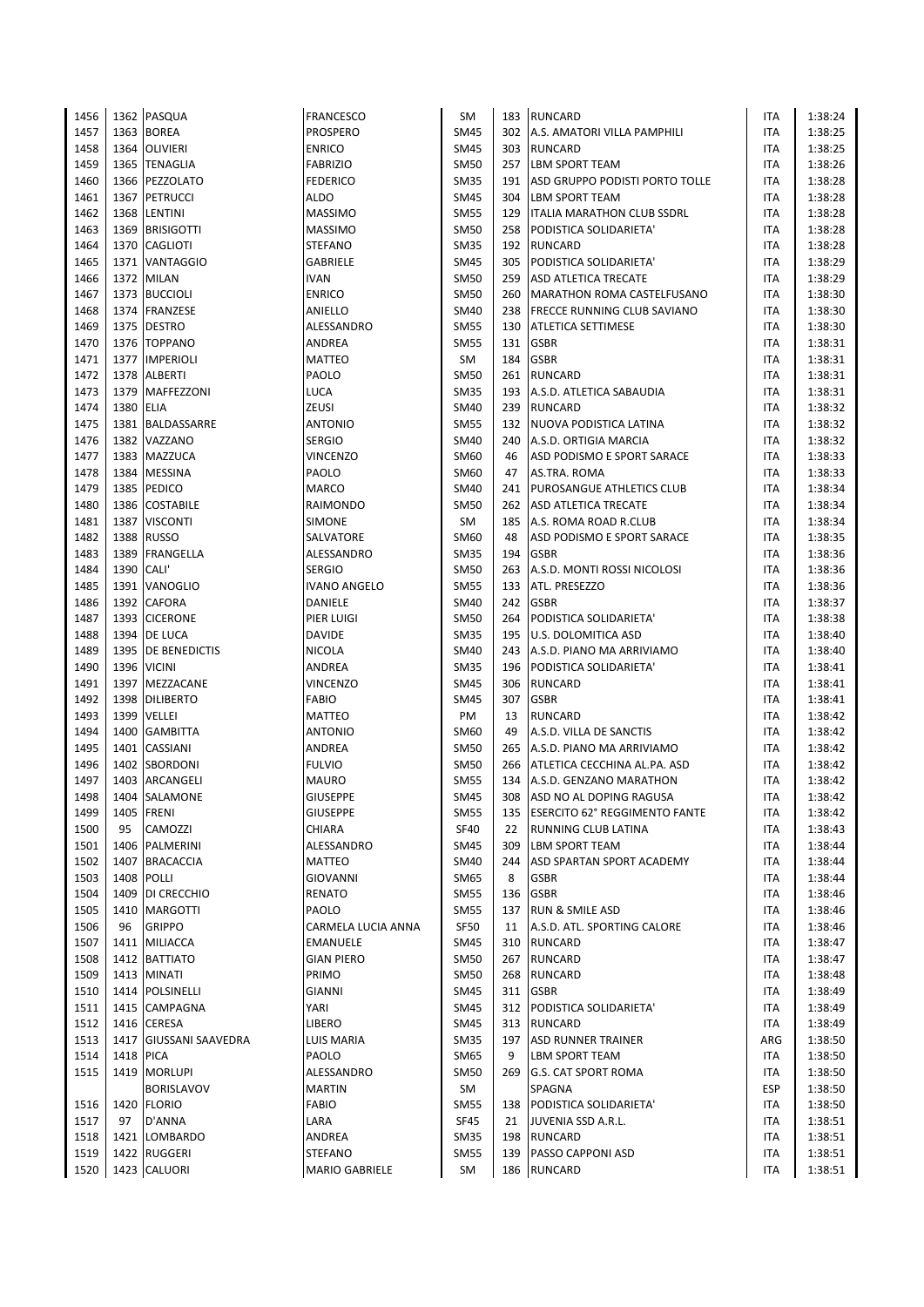| 1521 |      | 1424 VITALE         | <b>STEFANO</b>            | <b>SM50</b> | 270            | A.S. ATL. ROCCA DI PAPA               | ITA        | 1:38:51 |
|------|------|---------------------|---------------------------|-------------|----------------|---------------------------------------|------------|---------|
| 1522 | 1425 | <b>ROSSI</b>        | PIERLUIGI                 | SM60        | 50             | PODISTICA SOLIDARIETA'                | <b>ITA</b> | 1:38:52 |
| 1523 | 1426 | <b>CIRILLO</b>      | RAFFAELE                  | <b>SM50</b> | 271            | <b>GSBR</b>                           | ITA        | 1:38:52 |
| 1524 | 1427 | ALPIGIANI           | MARCO                     | <b>SM45</b> | 314            | ATHLETICA VATICANA A.S.D.             | ITA        | 1:38:53 |
| 1525 | 98   | <b>CORINALDESI</b>  | <b>FEDERICA</b>           | <b>SF45</b> | 22             | A.S. AMATORI VILLA PAMPHILI           | ITA        | 1:38:53 |
| 1526 | 1428 | PARLATI             | <b>EMANUELE</b>           | <b>SM45</b> |                | 315 RUNCARD                           | ITA        | 1:38:54 |
| 1527 | 1429 | <b>SICO</b>         | <b>NICOLA</b>             | <b>SM55</b> | 140            | A.S.D. ATL. SPORTING CALORE           | ITA        | 1:38:55 |
| 1528 |      | 1430 MONTONI        | <b>AUGUSTO</b>            | <b>SM35</b> | 199            | U.S. DOLOMITICA ASD                   | ITA        | 1:38:55 |
| 1529 |      | 1431 COLAVECCHI     | <b>ROBERTO</b>            | <b>SM35</b> | 200            | U.S. DOLOMITICA ASD                   | <b>ITA</b> | 1:38:55 |
| 1530 |      | 1432 GABRIELLI      | ADRIANO                   | <b>SM55</b> |                | 141 RUNCARD                           | ITA        | 1:38:55 |
| 1531 | 1433 | <b>BELLI</b>        | <b>ROBERTO</b>            | SM65        | 10             | <b>RUNCARD</b>                        | ITA        | 1:38:56 |
| 1532 |      | 1434 DI FONZO       | <b>ADOLFO</b>             | <b>SM50</b> |                | 272 A.S.D. GO RUNNING                 | <b>ITA</b> | 1:38:57 |
| 1533 | 99   | <b>COLLATINA</b>    | CHIARA                    | SF          | 22             |                                       | <b>ITA</b> |         |
|      |      |                     |                           |             |                | PODISTICA SOLIDARIETA'                |            | 1:38:57 |
| 1534 | 1435 | VALENTINI           | LORENZO EMMANUELE         | <b>SM45</b> |                | 316 CALCATERRA SPORT ASD              | <b>ITA</b> | 1:38:57 |
| 1535 | 1436 | DE MEO              | <b>DENNIS</b>             | <b>SM50</b> | 273            | PODISTICA AGLIANESE 1980              | <b>ITA</b> | 1:38:57 |
| 1536 |      | 1437 VENTURINO      | <b>MARIO</b>              | <b>SM70</b> | $\overline{2}$ | <b>CUS CASSINO</b>                    | <b>ITA</b> | 1:38:58 |
| 1537 | 1438 | <b>SIFANNO</b>      | GAETANO                   | <b>SM65</b> | 11             | A.S. QUELLI DELLA PINETA              | ITA        | 1:38:58 |
| 1538 | 1439 | <b>MASSI</b>        | JONATHAN                  | SM          | 187            | <b>RUNCARD</b>                        | ITA        | 1:38:58 |
| 1539 | 1440 | LATELLA             | EMANUELE                  | <b>SM55</b> | 142            | <b>LBM SPORT TEAM</b>                 | ITA        | 1:38:59 |
| 1540 |      | 1441 RUSSO          | FABIO                     | <b>SM40</b> | 245            | A.S.D. RUNNING EVOLUTION              | <b>ITA</b> | 1:39:01 |
| 1541 | 1442 | PERUCCO             | <b>GIORGIO</b>            | SM          | 188            | <b>RUNCARD</b>                        | ITA        | 1:39:01 |
| 1542 | 1443 | <b>FONTECCHIO</b>   | <b>STEFANO</b>            | <b>SM55</b> | 143            | <b>ASD PODISTI FRENTANI</b>           | <b>ITA</b> | 1:39:02 |
|      |      | <b>ANTHONY</b>      | SUZANNE                   | <b>SF40</b> |                | <b>STATI UNITI</b>                    | <b>USA</b> | 1:39:03 |
| 1543 | 1444 | <b>JACCHIA</b>      | <b>MATTEO MARIO LUIGI</b> | SM          | 189            | <b>RUNCARD</b>                        | <b>ITA</b> | 1:39:03 |
| 1544 | 100  | <b>MELONE</b>       | <b>TECLA</b>              | <b>SF50</b> | 12             | X-SOLID SPORT LAB ASD                 | ITA        | 1:39:03 |
| 1545 | 1445 | <b>BELLOMI</b>      | STEFANO                   | SM40        | 246            | <b>RUNCARD</b>                        | <b>ITA</b> | 1:39:04 |
| 1546 | 1446 | <b>CESTI</b>        | TOMMASO                   | SM          | 190            | <b>ASD ATLETICA TRECATE</b>           | ITA        | 1:39:05 |
| 1547 | 1447 | <b>DI GIORGI</b>    | FABIO MASSIMO             | <b>SM40</b> | 247            | PODISTICA SOLIDARIETA'                | <b>ITA</b> | 1:39:05 |
| 1548 | 101  | <b>SCHIESARO</b>    | SARA                      | SF          | 23             | <b>RUNCARD</b>                        | ITA        | 1:39:05 |
| 1549 | 1448 | <b>DE ANGELIS</b>   | <b>ALBERTO</b>            | <b>SM50</b> | 274            | A.S.D. TRA LE RIGHE                   | ITA        | 1:39:05 |
| 1550 | 1449 | PIANCATELLI         | <b>ROBERTO</b>            | <b>SM40</b> |                | 248 A.S.D. VILLA DE SANCTIS           | ITA        | 1:39:06 |
| 1551 | 102  | <b>GIULIANI</b>     | SARA                      | <b>SF40</b> | 23             | A.S.D. PIANO MA ARRIVIAMO             | <b>ITA</b> | 1:39:06 |
| 1552 | 1450 | LUCARELLI           | ANDREA                    | <b>SM45</b> | 317            | AMATORI TOP RUNNERS CAST. ROM.        | ITA        | 1:39:06 |
| 1553 | 1451 | <b>PREITE</b>       | PIER SILVESTRO            | SM40        | 249            | PUROSANGUE ATHLETICS CLUB             | ITA        | 1:39:07 |
| 1554 | 1452 | <b>SCHINA</b>       | MASSIMILIANO              | <b>SM50</b> | 275            | PODISTICA SOLIDARIETA'                | ITA        | 1:39:07 |
| 1555 |      | 1453 PICCIONI       | ALESSANDRO                | <b>SM55</b> | 144            | <b>RUNCARD</b>                        | <b>ITA</b> | 1:39:07 |
| 1556 | 1454 | <b>BARRELLA</b>     | NICOLA                    | SM40        | 250            | ASDATL. ISAURA VALLE DELL'IRNO        | <b>ITA</b> | 1:39:08 |
| 1557 | 1455 | <b>IORIO</b>        | <b>ALDO</b>               | <b>SM65</b> | 12             | PODISTICA OSTIA                       | ITA        | 1:39:09 |
| 1558 |      | 1456 GIORGI         | <b>FLAVIO</b>             | SM          | 191            | <b>GSBR</b>                           | <b>ITA</b> | 1:39:10 |
| 1559 |      | 1457 SIMONELLI      | <b>FLAVIO</b>             | SM60        | 51             | A.S.D. GO RUNNING                     | <b>ITA</b> | 1:39:11 |
| 1560 | 103  | <b>SAITTA</b>       | <b>GIUSEPPA VALENTINA</b> | <b>SF35</b> | 17             | <b>ASD RUNNER TRAINER</b>             | <b>ITA</b> | 1:39:11 |
| 1561 | 1458 | <b>VICINI</b>       | <b>EMANUELE</b>           | SM          | 192            | <b>VIRTUS VILLA ADA FASHION SPORT</b> | <b>ITA</b> | 1:39:11 |
| 1562 |      | 1459 RUSSO          | <b>ROBERTO</b>            | <b>SM45</b> |                | 318 ASD RUNNERS FOR EMERGENCY         | <b>ITA</b> | 1:39:13 |
| 1563 |      | 1460 TAFUTO         | <b>MAURIZIO</b>           | <b>SM45</b> | 319            | <b>FRECCE RUNNING CLUB SAVIANO</b>    | ITA        | 1:39:13 |
| 1564 | 1461 | <b>MARCHI</b>       | <b>GIULIO</b>             | <b>SM50</b> |                | 276 RUNCARD                           | ITA        | 1:39:13 |
|      | 1462 | <b>ORLANDI</b>      |                           |             |                |                                       |            |         |
| 1565 |      | KOCHETKOVA          | <b>FABRIZIO</b>           | SM45        |                | 320 A.S.D. TEAM ATLETICA UISP         | ITA        | 1:39:14 |
|      |      |                     | <b>MARIA</b>              | SF35        |                | <b>RUSSIA</b>                         | <b>RUS</b> | 1:39:14 |
| 1566 | 104  | <b>GALEOTTI</b>     | FRANCESCA                 | SF40        | 24             | ATL. MONTE MARIO                      | ITA        | 1:39:15 |
| 1567 | 1463 | <b>MICOZZI</b>      | ALESSANDRO                | SM50        | 277            | <b>GRUPPO MARCIATORI SIMBRUINI</b>    | ITA        | 1:39:15 |
| 1568 | 1464 | <b>FORNARI</b>      | <b>ANTONIO</b>            | <b>SM55</b> |                | 145 A.S.D. PIANO MA ARRIVIAMO         | ITA        | 1:39:15 |
| 1569 |      | 1465 MERCURI        | TIZIANO                   | SM60        | 52             | A.S.D. PIANO MA ARRIVIAMO             | ITA        | 1:39:17 |
| 1570 |      | 1466 PALLOTTA       | LUCA                      | SM45        | 321            | A.S.D. GO RUNNING                     | ITA        | 1:39:17 |
| 1571 | 105  | REA                 | <b>FRANCESCA</b>          | SF          | 24             | ASD RUNNERS FOR EMERGENCY             | ITA        | 1:39:17 |
| 1572 | 1467 | <b>DE FELICE</b>    | MASSIMILIANO              | SM45        |                | 322 PODISTICA SOLIDARIETA'            | ITA        | 1:39:18 |
| 1573 |      | 1468   DI SILVESTRE | MASSIMILIANO              | <b>SM50</b> |                | 278 PODISTICA SOLIDARIETA'            | ITA        | 1:39:18 |
| 1574 |      | 1469   D'ALESSANDRO | DANILO                    | <b>SM50</b> |                | 279 RUNCARD                           | ITA        | 1:39:19 |
| 1575 |      | 1470 ZANCHE'        | LUCA                      | SM45        | 323            | ASD ATLETICO MONTEROTONDO             | ITA        | 1:39:20 |
|      |      | HOLLAND             | <b>JACK</b>               | SM          |                | <b>REGNO UNITO</b>                    | <b>GBR</b> | 1:39:20 |
| 1576 |      | 1471 CIRIGLIANO     | DANIELE MARIO             | <b>SM50</b> | 280            | <b>ASD CORRICASTROVILLARI</b>         | ITA        | 1:39:20 |
| 1577 |      | 1472 MAFFETTONE     | ANGELO                    | SM40        | 251            | PODISTICA POMEZIA A.S.D.              | ITA        | 1:39:21 |
| 1578 | 1473 | <b>GALIENI</b>      | LORENZO                   | <b>SM35</b> |                | 201 A.S.D. MEDITERRANEA               | ITA        | 1:39:21 |
| 1579 |      | 1474 CUSIMANO       | RENATO                    | <b>SM45</b> |                | 324 LBM SPORT TEAM                    | ITA        | 1:39:22 |
| 1580 |      | 1475 DI VENTURA     | GIOVANNI                  | SM65        | 13             | A.S.D. PODISTICA VEIO                 | ITA        | 1:39:22 |
| 1581 |      | 1476 VENTURINI      | TIZIANO                   | <b>SM45</b> | 325            | A.S.D. RUNNERS AVEZZANO               | ITA        | 1:39:23 |
| 1582 |      | 1477 MARCOZZI       | ADRIANO                   | <b>SM45</b> |                | 326 S.ATL. SENIGALLIA                 | ITA        | 1:39:23 |
| 1583 |      | 1478 NUOVAVIA       | <b>UMBERTO</b>            | <b>SM35</b> |                | 202 ASD PODISTI FRENTANI              | <b>ITA</b> | 1:39:24 |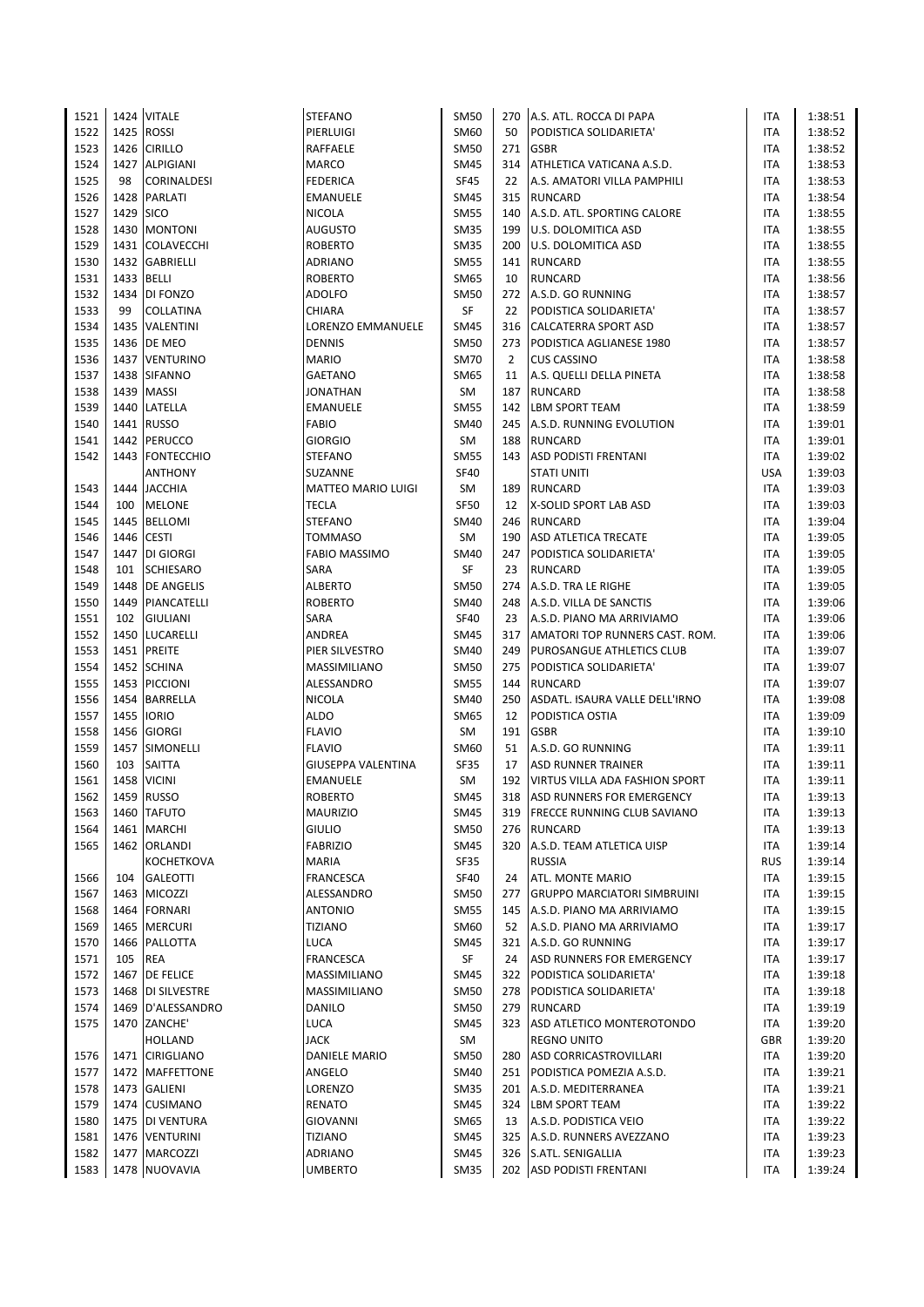| 1584 |          | 1479 GIANNONE      | <b>MATTEO</b>     | SM35        |     | 203 ASD PALERMO RUNNING               | ITA        | 1:39:25 |
|------|----------|--------------------|-------------------|-------------|-----|---------------------------------------|------------|---------|
| 1585 | 1480     | <b>MICHETTI</b>    | ANDREA            | <b>SM45</b> |     | 327 A.S.D. RUNNERS AVEZZANO           | ITA        | 1:39:25 |
| 1586 | 1481     | <b>GARGIULO</b>    | NICOLA            | <b>SM50</b> |     | 281 PODISTICA SOLIDARIETA'            | ITA        | 1:39:27 |
| 1587 |          | 1482 GIRGENTI      | DANILO            | <b>SM50</b> |     | 282 ASD PALERMO RUNNING               | <b>ITA</b> | 1:39:27 |
| 1588 |          | 1483 DI BERNARDO   | LUCA              | <b>SM35</b> |     | 204 LBM SPORT TEAM                    | <b>ITA</b> | 1:39:28 |
|      |          |                    |                   |             |     |                                       |            |         |
| 1589 | 1484     | <b>BELLOTTO</b>    | LUCA              | SM          |     | 193 ATL-ETICA SAN VENDEMIANO          | ITA        | 1:39:28 |
| 1590 |          | 1485 FRANCHI       | FABIO             | <b>SM35</b> | 205 | ASD ATLETICA ABRUZZO L'AQUILA         | ITA        | 1:39:29 |
| 1591 | 106      | <b>BOIARDI</b>     | CATERINA          | <b>SF35</b> | 18  | <b>RUNCARD</b>                        | <b>ITA</b> | 1:39:29 |
| 1592 | 1486     | <b>CARA</b>        | ANGELO            | SM65        | 14  | MARATHON ROMA CASTELFUSANO            | ITA        | 1:39:29 |
| 1593 | 1487     | DE ROSA            | DANIELE           | <b>SM50</b> | 283 | <b>G.S. CAT SPORT ROMA</b>            | ITA        | 1:39:29 |
| 1594 | 1488     | PAZIENZA           | ANDREA            | SM45        | 328 | <b>RUNNING CLUB LATINA</b>            | ITA        | 1:39:31 |
| 1595 | 1489     | <b>FORCINITI</b>   | GIOVANNI          | <b>SM55</b> | 146 | <b>MARATHON CS</b>                    | ITA        | 1:39:31 |
| 1596 |          | 1490 CARLETTI      | LEONARDO          | <b>SM35</b> | 206 | <b>WORKOUTGYM A.S.D.</b>              | ITA        | 1:39:31 |
| 1597 |          | 1491 DELLO VICARIO | <b>FERDINANDO</b> | <b>SM50</b> | 284 | <b>POLIGOLFO</b>                      | ITA        | 1:39:31 |
|      |          |                    |                   |             |     |                                       |            |         |
| 1598 | 1492     | <b>NAPOLI</b>      | CONSOLATO         | SM65        | 15  | <b>DUE PONTI SRL</b>                  | ITA        | 1:39:32 |
| 1599 |          | 1493 MAMERTI       | DARIO             | <b>SM55</b> | 147 | PUROSANGUE ATHLETICS CLUB             | ITA        | 1:39:33 |
| 1600 |          | 1494 SACCHI        | <b>FILIPPO</b>    | <b>SM55</b> | 148 | <b>TEAM OTC SSD ARL</b>               | <b>ITA</b> | 1:39:33 |
| 1601 | 1495     | <b>FRAZZICA</b>    | LUCA              | SM45        | 329 | RUNCARD                               | ITA        | 1:39:34 |
| 1602 | 1496     | ANZALONE           | <b>FRANCESCO</b>  | <b>SM55</b> | 149 | <b>ITALIA MARATHON CLUB SSDRL</b>     | ITA        | 1:39:34 |
| 1603 |          | 1497 COLLETTA      | FRANCESCO         | <b>SM55</b> | 150 | <b>LBM SPORT TEAM</b>                 | ITA        | 1:39:34 |
| 1604 | 107      | <b>SCAGNELLI</b>   | VITTORIA          | SF          | 25  | <b>ASD ATLETICA TRECATE</b>           | ITA        | 1:39:35 |
| 1605 | 1498     | <b>DE BONIS</b>    | ANDREA            | SM45        | 330 | <b>RUNCARD</b>                        | ITA        | 1:39:35 |
| 1606 |          | 1499 COLASANTI     | <b>ROBERTO</b>    | SM50        | 285 | <b>RUNCARD</b>                        | <b>ITA</b> | 1:39:36 |
|      |          | 1500 SPATOLA       |                   |             |     | A.S.D. BAROCCO RUNNING RAGUSA         |            |         |
| 1607 |          |                    | ANTONINO          | SM60        | 53  |                                       | ITA        | 1:39:36 |
| 1608 |          | 1501 BIONDO        | PIERLUIGI         | SM          | 194 | <b>RUNCARD</b>                        | ITA        | 1:39:36 |
| 1609 | 108      | <b>GRAVANTE</b>    | VALERIA           | <b>SF40</b> | 25  | X-SOLID SPORT LAB ASD                 | ITA        | 1:39:36 |
| 1610 | 1502 ENA |                    | MASSIMILIANO      | <b>SM55</b> |     | 151 RUNCARD                           | <b>ITA</b> | 1:39:37 |
| 1611 |          | 1503 SANTAMARIA    | <b>SERGIO</b>     | SM50        | 286 | <b>WORKOUTGYM A.S.D.</b>              | ITA        | 1:39:38 |
| 1612 |          | 1504 DE FILIPPIS   | <b>GIUSEPPE</b>   | <b>SM40</b> |     | 252 TEAM PIANETA SPORT MASSAFRA       | ITA        | 1:39:39 |
| 1613 |          | 1505 PAOLONE       | ALFREDO           | SM40        |     | 253 RUNCARD                           | ITA        | 1:39:40 |
| 1614 |          | 1506 DE SIMONI     | <b>MASSIMO</b>    | <b>SM40</b> | 254 | <b>RUNCARD</b>                        | <b>ITA</b> | 1:39:40 |
| 1615 |          | 1507 GINESTRA      | EMANUEL           | <b>SM45</b> |     | 331 ASD ATLETICA LA SBARRA            | ITA        | 1:39:41 |
| 1616 |          | 1508 CASAZZA       | PATRIZIO          | <b>SM50</b> | 287 | PODISTICA SOLIDARIETA'                | ITA        | 1:39:42 |
|      |          |                    |                   |             |     |                                       |            |         |
| 1617 | 1509     | <b>LEONE</b>       | ANTONIO           | <b>SM55</b> | 152 | <b>LBM SPORT TEAM</b>                 | ITA        | 1:39:42 |
| 1618 |          | 1510 LAURANO       | <b>MICHELE</b>    | <b>SM50</b> | 288 | <b>RUNCARD</b>                        | ITA        | 1:39:42 |
| 1619 |          | 1511 IMPERATORE    | LEONARDO          | SM          |     | 195 RUNCARD                           | ITA        | 1:39:42 |
| 1620 |          | 1512 CHIRICO       | LUIGI             | <b>SM35</b> | 207 | <b>ATLETICA CEGLIE MESSAPICA</b>      | ITA        | 1:39:44 |
| 1621 |          | 1513 SORRENTI      | LUIGI             | SM45        | 332 | A.S. AMATORI VILLA PAMPHILI           | ITA        | 1:39:44 |
| 1622 |          | 1514 FABRINI       | VALENTINO         | <b>SM40</b> |     | 255 ASD ROMATLETICA                   | ITA        | 1:39:44 |
| 1623 |          | 1515 DE PASCALE    | PASQUALINO        | <b>SM40</b> |     | 256 GSBR                              | ITA        | 1:39:44 |
| 1624 | 1516     | <b>CORTESE</b>     | <b>MAURIZIO</b>   | <b>SM55</b> | 153 | <b>RUN &amp; SMILE ASD</b>            | ITA        | 1:39:44 |
| 1625 | 1517     | <b>GALLO</b>       | EMANUELE          | SM45        | 333 | S.S. LAZIO ATLETICA LEGGERA           | ITA        | 1:39:44 |
| 1626 | 109      | PEZZATINI          | CLAUDIA           | <b>SF45</b> | 23  | <b>RUN &amp; SMILE ASD</b>            | <b>ITA</b> | 1:39:44 |
|      |          |                    |                   |             |     |                                       |            |         |
| 1627 |          | 1518 GHASSEM       | HAMID             | SM60        | 54  | <b>RUNCARD</b>                        | IRI        | 1:39:45 |
| 1628 | 110      | LEUZZI             | CATERINA          | <b>SF40</b> | 26  | ATL. COLLEFERRO SEGNI                 | ITA        | 1:39:45 |
| 1629 |          | 1519 CARBONE       | ROBERTO           | SM45        | 334 | PODISTICA SOLIDARIETA'                | ITA        | 1:39:45 |
| 1630 |          | 1520 DI CARLO      | <b>ENRICO</b>     | <b>SM55</b> | 154 | <b>GRUPPO POD. AMATORI TERAMO SSD</b> | ITA        | 1:39:46 |
| 1631 |          | 1521 FORNARIO      | CARLO             | <b>SM45</b> | 335 | <b>GSBR</b>                           | ITA        | 1:39:46 |
| 1632 |          | 1522 TADDEI        | MARCO             | <b>SM55</b> | 155 | PODISTICA SOLIDARIETA'                | ITA        | 1:39:47 |
| 1633 |          | 1523   MORANTI     | MATTIA            | SM          | 196 | <b>RUNFOREVER APRILIA</b>             | <b>ITA</b> | 1:39:47 |
| 1634 |          | 1524 FUSARI        | PAOLO             | SM40        | 257 | <b>LBM SPORT TEAM</b>                 | ITA        | 1:39:48 |
| 1635 |          | 1525 FIORAVANTI    | MARCO             | <b>SM55</b> | 156 | PODISTICA SOLIDARIETA'                | ITA        | 1:39:48 |
|      |          | <b>MYLNIKOV</b>    | PAVEL             | SM          |     | <b>RUSSIA</b>                         | <b>RUS</b> | 1:39:48 |
|      |          |                    |                   |             |     |                                       |            |         |
| 1636 |          | 1526 DE MARCHI     | <b>STEFANO</b>    | SM45        | 336 | <b>ATL. DUE TORRI SPORTING NOALE</b>  | <b>ITA</b> | 1:39:49 |
| 1637 |          | 1527 TULLIO        | LUCA              | <b>SM45</b> | 337 | RUNCARD                               | ITA        | 1:39:49 |
| 1638 |          | 1528 TESTOLIN      | LUCA              | SM60        | 55  | AS.TRA. ROMA                          | <b>ITA</b> | 1:39:51 |
| 1639 |          | 1529 QUARTO        | NICOLA            | SM50        | 289 | ATLETICA PRO CANOSA                   | ITA        | 1:39:51 |
| 1640 |          | 1530 SCIPINOTTI    | PAOLO             | <b>SM50</b> | 290 | <b>LBM SPORT TEAM</b>                 | ITA        | 1:39:52 |
| 1641 |          | 1531 VINCENTI      | <b>MIRKO</b>      | <b>SM35</b> | 208 | <b>GSBR</b>                           | ITA        | 1:39:53 |
| 1642 |          | 1532 FISICHELLA    | DANIELE           | <b>SM45</b> | 338 | A.S.D. PIANO MA ARRIVIAMO             | ITA        | 1:39:53 |
| 1643 |          | 1533 PASSA         | DANILO            | SM45        | 339 | NUOVA ATLETICA CISTERNA ASD           | ITA        | 1:39:53 |
| 1644 |          | 1534 ABBATE        | GIANLUCA          | <b>SM45</b> | 340 | ASD ATLETICA LA SBARRA                | ITA        | 1:39:53 |
|      |          |                    |                   |             |     |                                       |            |         |
| 1645 |          | 1535 PAONE         | DAVIDE            | SM          |     | 197 RUNCARD                           | ITA        | 1:39:56 |
| 1646 |          | 1536 MANCINI       | <b>EMANUELE</b>   | SM45        | 341 | A.S.D. PIANO MA ARRIVIAMO             | ITA        | 1:39:56 |
| 1647 |          | 1537   MALMUSI     | CARLO             | SM40        | 258 | VALORE SALUTE, FORTI E VELOCI         | ITA        | 1:39:56 |
| 1648 |          | 1538 YIAKOUMI      | <b>MARIOS</b>     | SM40        |     | 259 RUNCARD                           | <b>CYP</b> | 1:39:57 |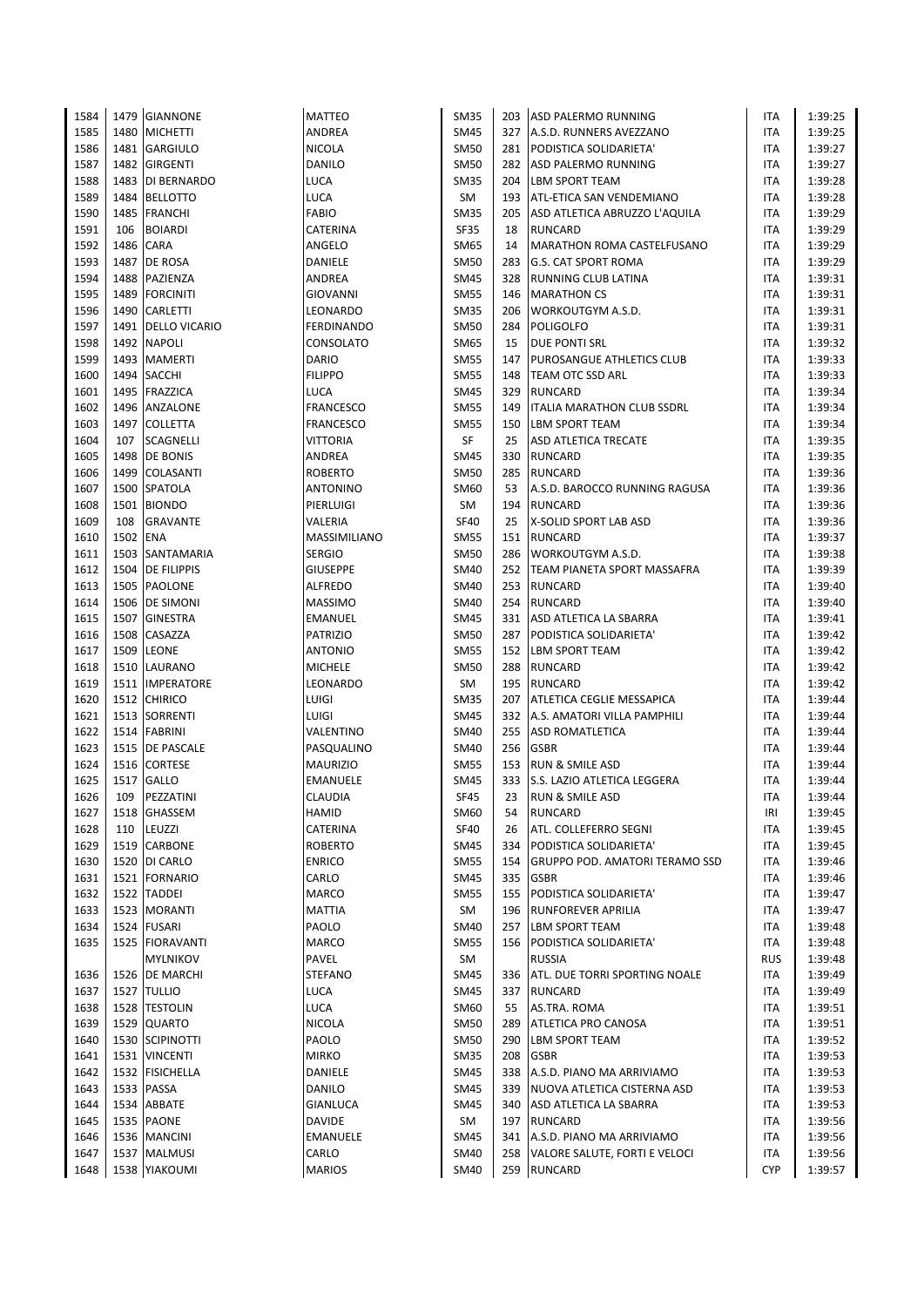| 1649 |           | 1539 CARUSO        | DANILO            | SM45        |     | 342   ATLETICOM ASD                | ITA        | 1:39:57 |
|------|-----------|--------------------|-------------------|-------------|-----|------------------------------------|------------|---------|
| 1650 | 111       | <b>ZERBINI</b>     | FEDERICA          | SF55        | 5   | <b>RUNCARD</b>                     | <b>ITA</b> | 1:39:57 |
| 1651 |           | 1540 PASTORE       | <b>EGIDIO</b>     | <b>SM55</b> | 157 | ATL. SAN NICANDRO GARGANICO        | <b>ITA</b> | 1:39:58 |
| 1652 |           | 1541 CHIACCHIERINI | <b>MARCO</b>      | SM          | 198 | <b>GSBR</b>                        | <b>ITA</b> | 1:39:58 |
| 1653 |           | 1542 D'ANNA        | <b>ANTONIO</b>    | SM60        | 56  | PUROSANGUE ATHLETICS CLUB          | <b>ITA</b> | 1:39:58 |
| 1654 |           | 1543 FEDELI        | <b>IRENEO</b>     | SM65        | 16  | ASD RUNNERS FOR EMERGENCY          | <b>ITA</b> | 1:39:58 |
| 1655 | 1544      | <b>DE GIACOMO</b>  | LUCA              | SM45        | 343 | <b>FORUM SPORT CENTER SSD SRL</b>  | <b>ITA</b> | 1:39:58 |
|      |           | <b>VON WALTER</b>  | <b>MARTIN</b>     | <b>SM</b>   |     | <b>GERMANIA</b>                    | <b>GER</b> | 1:39:58 |
| 1656 |           | 1545 LOMBARDI      | <b>MANUEL</b>     | <b>SM45</b> | 344 | A.S.D. ATL. ENERGIA ROMA           | <b>ITA</b> | 1:39:58 |
| 1657 | 112       | <b>MACAUDA</b>     | LUCIA             | <b>SF45</b> | 24  | A.S.D. ELORO RUNNING               | ITA        | 1:40:00 |
| 1658 |           | 1546 VERRE         | <b>ANTONIO</b>    | <b>SM35</b> | 209 | <b>RUN FOR CATANZARO</b>           | ITA        | 1:40:00 |
| 1659 |           | <b>1547 IUELE</b>  | <b>ANTONIO</b>    | <b>SM45</b> | 345 | RUNCARD                            | <b>ITA</b> | 1:40:01 |
|      |           | HANTZINIKOLAS      | ANASTASIOS        | SM55        |     | <b>CANADA</b>                      | GRE        | 1:40:03 |
| 1660 | 113       | <b>MAGNAGO</b>     | LISA              | <b>SF45</b> | 25  | A.S.D. PIANO MA ARRIVIAMO          | ITA        | 1:40:03 |
| 1661 | 1548      | <b>ASCENZI</b>     | MASSIMILIANO      | SM40        | 260 | A.S.D. PI8 RUNNING                 | <b>ITA</b> | 1:40:04 |
|      |           |                    | CARLO             | SM60        |     | <b>RUNCARD</b>                     | <b>ITA</b> |         |
| 1662 |           | 1549 CAROZZONI     |                   |             | 57  |                                    |            | 1:40:05 |
| 1663 |           | 1550 DE SANCTIS    | PAOLO             | SM45        | 346 | <b>GSBR</b>                        | ITA        | 1:40:05 |
| 1664 |           | 1551 FERRETTI      | <b>MARCO</b>      | SM40        | 261 | RUNCARD                            | <b>ITA</b> | 1:40:05 |
| 1665 |           | 1552   DI MARCELLO | <b>BERARDO</b>    | <b>SM70</b> | 3   | ATLETICA FIANO ROMANO              | <b>ITA</b> | 1:40:05 |
| 1666 |           | 1553 OLANDESI      | UMBERTO           | SM35        | 210 | CALCATERRA SPORT ASD               | ITA        | 1:40:06 |
| 1667 |           | 1554 DI CAPUA      | <b>ALESSIO</b>    | SM40        |     | 262 RUNCARD                        | <b>ITA</b> | 1:40:08 |
| 1668 |           | 1555 SPLENDIANI    | LIVIO             | <b>SM55</b> | 158 | <b>RUNCARD</b>                     | ITA        | 1:40:08 |
| 1669 |           | 1556 NICOLELLI     | ADRIANO           | <b>SM55</b> | 159 | <b>ATLETICA SETTIMESE</b>          | ITA        | 1:40:08 |
| 1670 |           | 1557 AMBROSI       | <b>MICHELE</b>    | <b>SM35</b> | 211 | <b>U.S. DOLOMITICA ASD</b>         | ITA        | 1:40:10 |
| 1671 |           | 1558 COLAFIGLI     | PAOLO             | <b>SM55</b> | 160 | <b>SABINA MARATHON CLUB</b>        | ITA        | 1:40:10 |
| 1672 |           | 1559 MEDULLI       | MASSIMO           | SM45        | 347 | <b>RUNCARD</b>                     | <b>ITA</b> | 1:40:10 |
| 1673 | 114       | DI GIOVAN PAOLO    | <b>FRANCESCA</b>  | SF50        | 13  | PUROSANGUE ATHLETICS CLUB          | <b>ITA</b> | 1:40:10 |
| 1674 |           | 1560 PASTORE       | <b>LUCA</b>       | <b>SM55</b> | 161 | ATL. ANZIO                         | <b>ITA</b> | 1:40:11 |
| 1675 |           | 1561 MENNA         | ALESSANDRO        | SM          | 199 | RUNCARD                            | <b>ITA</b> | 1:40:13 |
| 1676 |           | 1562 LOMBARDO      | DAVIDE            | SM40        | 263 | I FRICATI I CAPU A.S.D.            | ITA        | 1:40:13 |
| 1677 |           | 1563 DE NARDI      | <b>STEFANO</b>    | <b>SM50</b> | 291 | <b>CIMAVILLA RUNNING TEAM</b>      | ITA        | 1:40:13 |
| 1678 |           | 1564 CITTADINO     | <b>ROBERTO</b>    | <b>SM50</b> |     | 292 LBM SPORT TEAM                 | <b>ITA</b> | 1:40:13 |
| 1679 |           | 1565 REGATTIN      | <b>ROBERTO</b>    | <b>SM</b>   | 200 | ATHLETICA VATICANA A.S.D.          | <b>ITA</b> | 1:40:14 |
| 1680 |           | 1566 LA MARCA      | SALVATORE         | <b>SM50</b> | 293 | <b>FRECCE RUNNING CLUB SAVIANO</b> | ITA        | 1:40:15 |
| 1681 |           | 1567 NARDUCCI      | <b>MASSIMO</b>    | <b>SM45</b> | 348 | <b>RUNCARD</b>                     | <b>ITA</b> | 1:40:15 |
| 1682 |           | 1568 MERLINO       | CARMELO           | SM50        | 294 | RUNCARD                            | <b>ITA</b> | 1:40:16 |
| 1683 | 1569      | <b>CATTANI</b>     | RICCARDO          | <b>SM45</b> | 349 | <b>ATL. CASTIGLIONESE</b>          | <b>ITA</b> | 1:40:17 |
| 1684 |           | 1570 NOLFO         | <b>GAETANO</b>    | SM40        | 264 | PODISTICA SOLIDARIETA'             | ITA        | 1:40:18 |
| 1685 |           | 1571 FIORITA       | ANDREA            | <b>SM40</b> | 265 | <b>GSBR</b>                        | ITA        | 1:40:18 |
| 1686 |           | 1572 ANTONELLI     | <b>LORIS</b>      | SM45        | 350 | <b>ASD RUNNER TRAINER</b>          | ITA        | 1:40:18 |
| 1687 |           | 1573 ZERMO         | COSIMO DAMIANO    | SM50        | 295 | <b>HAPPY RUNNERS ALTAMURA</b>      | ITA        | 1:40:18 |
| 1688 | 115       | <b>PREZIOSI</b>    | AMBRA             | SF          | 26  | <b>GSBR</b>                        | <b>ITA</b> | 1:40:19 |
| 1689 |           | 1574 LATINI        | <b>PATRIZIO</b>   | <b>SM55</b> |     | 162 A.S.D. PODISTICA APRILIA       | <b>ITA</b> | 1:40:20 |
| 1690 |           | 1575 IANNICCA      | PIERANGELO        | <b>SM35</b> |     | 212 RUNCARD                        | ITA        | 1:40:20 |
|      |           | <b>LECOMPTE</b>    | PHILIPPE          | <b>SM55</b> |     | <b>RUNWITHFLO</b>                  | <b>FRA</b> | 1:40:20 |
| 1691 |           | 1576 FRATINI       | <b>ROBERTO</b>    | SM50        | 296 | S.S. LAZIO ATLETICA LEGGERA        | <b>ITA</b> | 1:40:20 |
| 1692 |           | 1577 PALMERIO      | <b>FERDINANDO</b> | SM          |     | 201 ASD RUNNERS PESCARA            | ITA        | 1:40:21 |
| 1693 |           | 1578 SALEMI        | SANTO             | SM65        | 17  | <b>RUNCARD</b>                     | <b>ITA</b> | 1:40:22 |
| 1694 |           | 1579 AVOLIO        | <b>GIUSEPPE</b>   | <b>SM55</b> | 163 | <b>FORUM SPORT CENTER SSD SRL</b>  | ITA        | 1:40:22 |
| 1695 |           | 1580 MASALA        | SALVATORE         | SM40        | 266 | RUNCARD                            | ITA        | 1:40:22 |
| 1696 |           | 1581 BERTACCINI    |                   | SM65        |     |                                    |            |         |
|      |           |                    | <b>MASSIMO</b>    |             | 18  | A.S.D. ATL. VILLA GUGLIELMI        | ITA        | 1:40:23 |
| 1697 |           | 1582 ROVITO        | FRANCESCO         | <b>SM50</b> | 297 | VALORE SALUTE, FORTI E VELOCI      | ITA        | 1:40:23 |
| 1698 |           | 1583 CIUFFOLETTI   | <b>ANTONIO</b>    | SM50        | 298 | NUOVA ATLETICA CISTERNA ASD        | ITA        | 1:40:24 |
|      |           | ZREIHAN            | SHAY              | SM55        |     | <b>ISRAELE</b>                     | ISR        | 1:40:24 |
| 1699 |           | 1584 DANDINI       | ANGELO            | <b>SM40</b> | 267 | ASD ATL.CITTA' DEI PAPI ANAGNI     | ITA        | 1:40:24 |
| 1700 |           | 1585 DI RUZZA      | RENATO            | SM40        | 268 | PODISTICA SOLIDARIETA'             | ITA        | 1:40:24 |
| 1701 |           | 1586 D'AMORE       | <b>ANTONIO</b>    | SM          | 202 | E' FIT MULTISPORT ASD              | ITA        | 1:40:25 |
| 1702 |           | 1587 AMICIZIA      | <b>ENRICO</b>     | <b>SM55</b> | 164 | <b>ATL. TUSCULUM</b>               | <b>ITA</b> | 1:40:26 |
| 1703 |           | 1588 HUSSAIN       | KHALIL            | <b>SM40</b> | 269 | <b>ITALIA MARATHON CLUB SSDRL</b>  | <b>ITA</b> | 1:40:26 |
| 1704 | 1589 USAI |                    | PAOLO             | <b>SM40</b> | 270 | POLIGOLFO                          | ITA        | 1:40:26 |
| 1705 |           | 1590 MARCELLINI    | MARCELLO          | SM60        | 58  | <b>SABINA MARATHON CLUB</b>        | ITA        | 1:40:28 |
| 1706 |           | 1591 D'ANGELI      | <b>FEDERICO</b>   | SM          | 203 | <b>U.S. DOLOMITICA ASD</b>         | <b>ITA</b> | 1:40:29 |
| 1707 |           | 1592 RAMPELLO      | <b>ALESSIO</b>    | SM          | 204 | PODISTICA SOLIDARIETA'             | ITA        | 1:40:29 |
| 1708 |           | 1593 MORISI        | ALESSANDRO        | <b>SM50</b> | 299 | G.P. I CAGNON                      | ITA        | 1:40:29 |
| 1709 |           | 1594 BOLDORINI     | DANIELE           | SM40        | 271 | PODISTICA SOLIDARIETA'             | ITA        | 1:40:30 |
| 1710 |           | 1595 MONTESANTO    | <b>MICHELE</b>    | SM          |     | 205 RUNCARD                        | <b>ITA</b> | 1:40:31 |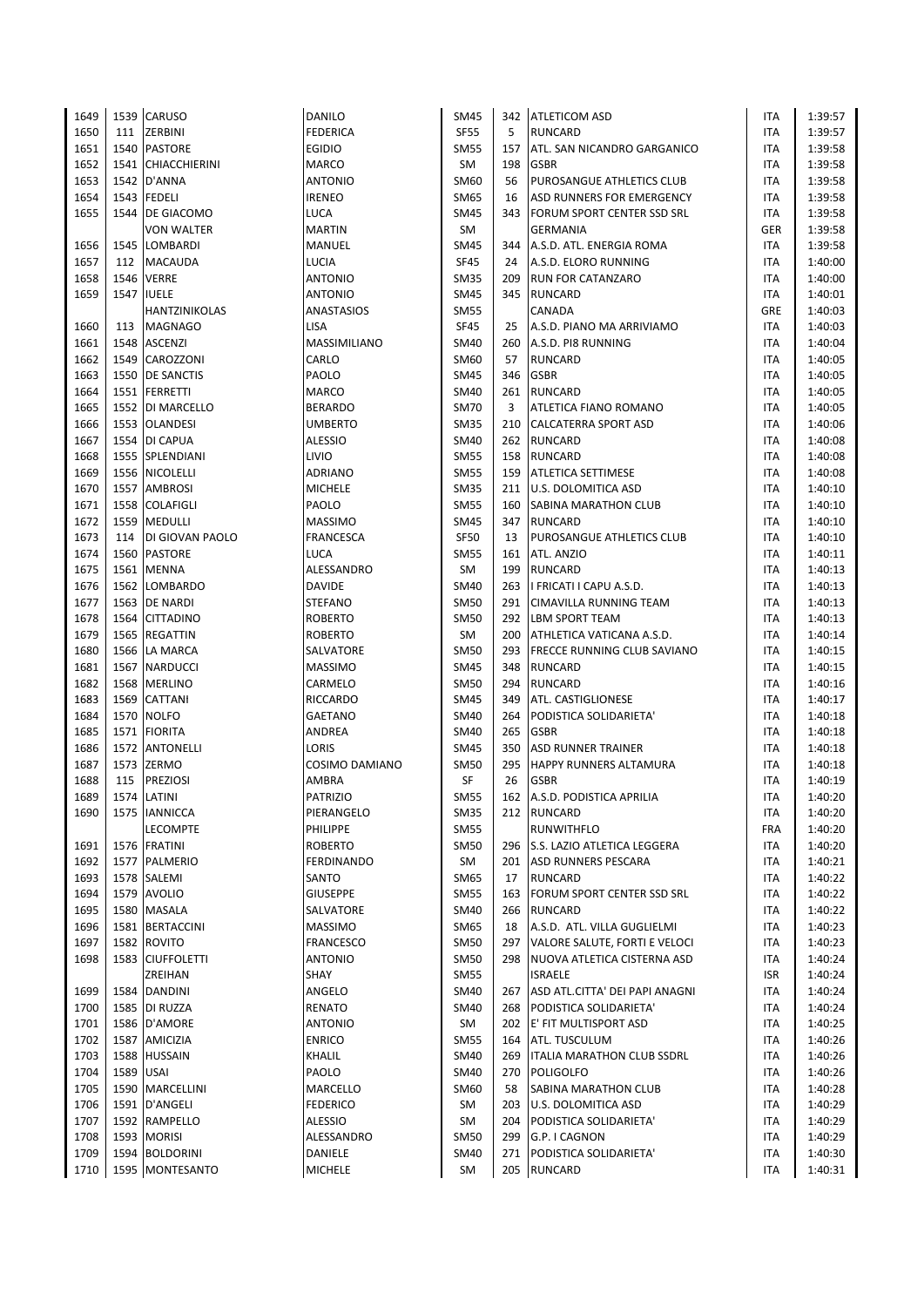| 1711 | 1596 LEO  |                         | <b>GIUSEPPE</b>    | <b>SM55</b> | 165 | RUNCARD                            | ITA        | 1:40:32 |
|------|-----------|-------------------------|--------------------|-------------|-----|------------------------------------|------------|---------|
| 1712 |           | 1597 ACUNZO             | PASQUALE           | <b>SM55</b> |     | 166   ATL. MONTE MARIO             | <b>ITA</b> | 1:40:32 |
| 1713 |           | 1598 RANUCCI            | FABIO              | SM          |     | 206 ASD RUNNNER TEAM               | ITA        | 1:40:32 |
| 1714 |           | 1599 DE SANTIS          | ALESSANDRO         | SM          | 207 | ATLETICA CECCANO                   | ITA        | 1:40:32 |
| 1715 |           | 1600 GOTTI              | STEFANO            | SM          | 208 | <b>RUNCARD</b>                     | ITA        | 1:40:33 |
| 1716 |           | 1601 FERRARO            | MAURIZIO           | <b>SM50</b> | 300 | POLIGOLFO                          | ITA        | 1:40:34 |
| 1717 | 1602      | <b>COSTANZI FANTINI</b> | EDOARDO            | <b>SM40</b> | 272 | <b>LBM SPORT TEAM</b>              | <b>ITA</b> | 1:40:34 |
| 1718 |           | 1603 BENVENUTI          | ANDREA             | SM          | 209 | <b>LBM SPORT TEAM</b>              | <b>ITA</b> | 1:40:34 |
| 1719 |           | 1604 CHIERUZZI          | SANDRO             | SM65        | 19  | ASD ATHLETIC AMELIA                | <b>ITA</b> | 1:40:35 |
| 1720 | 1605      | TOFANACCHIO             | GIANLUCA           | <b>SM50</b> | 301 | ALTO LAZIO A.S.D.                  | <b>ITA</b> | 1:40:35 |
| 1721 |           | 1606 FLORINI            | <b>ALBERTO</b>     | <b>SM50</b> | 302 | CALCATERRA SPORT ASD               | ITA        | 1:40:35 |
| 1722 |           | 1607 ORLANDO            | STEFANO            | <b>SM40</b> |     | 273 PODISTICA SOLIDARIETA'         | <b>ITA</b> | 1:40:35 |
| 1723 |           | 1608 REALE              | <b>VINCENZO</b>    | <b>SM50</b> |     | 303 RUNCARD                        | <b>ITA</b> | 1:40:35 |
| 1724 |           | 1609 SPALVIERI          | PAOLO              | <b>SM40</b> |     | 274 S.S. LAZIO ATLETICA LEGGERA    | <b>ITA</b> | 1:40:36 |
|      |           | <b>ERWERTH</b>          | DENNY              | SM          |     | <b>GERMANIA</b>                    | <b>GER</b> | 1:40:37 |
|      |           |                         |                    |             |     |                                    |            |         |
| 1725 | 116       | <b>BRUSTENGHI</b>       | CHIARA             | <b>SF50</b> | 14  | <b>RUNCARD</b>                     | <b>ITA</b> | 1:40:37 |
| 1726 |           | 1610 RIZZO              | SALVATORE MARIA    | SM50        | 304 | <b>GSBR</b>                        | <b>ITA</b> | 1:40:40 |
|      |           | <b>WOELLNER</b>         | LUKAS              | PM          |     | <b>GERMANIA</b>                    | GER        | 1:40:40 |
| 1727 |           | 1611 TARANTINO          | ALESSANDRO         | <b>SM50</b> | 305 | <b>GSBR</b>                        | ITA        | 1:40:41 |
| 1728 | 1612 SAIU |                         | <b>NICOLA</b>      | <b>SM45</b> | 351 | OLGIATA 20.12 S.S.D.R.L.           | <b>ITA</b> | 1:40:41 |
| 1729 |           | 1613 GAMBERA            | SALVATORE LUCA     | <b>SM35</b> |     | 213 RUNCARD                        | <b>ITA</b> | 1:40:42 |
| 1730 |           | 1614 NOBILI             | LUCIANO            | SM60        | 59  | ASD ATLETICO MONTEROTONDO          | <b>ITA</b> | 1:40:43 |
| 1731 |           | 1615 MENNA              | RENATO             | <b>SM55</b> | 167 | ASD I LUPI D'ABRUZZO               | ITA        | 1:40:43 |
| 1732 |           | 1616 BUSCEMA            | MARCO              | <b>SM45</b> |     | 352 RUNCARD                        | <b>ITA</b> | 1:40:43 |
| 1733 |           | 1617 SPECCHIO           | ANGELO             | <b>SM50</b> |     | 306 A.S. CULTURALE POD. S. STEFANO | <b>ITA</b> | 1:40:45 |
| 1734 |           | 1618 MUNYESHYAKA        | JEAN MARIE VIANNEY | <b>SM45</b> | 353 | <b>RUNCARD</b>                     | <b>RWA</b> | 1:40:45 |
| 1735 | 117       | <b>SCHLICHT</b>         | CLAUDIA SUSANN     | SF45        | 26  | ASS. POD. DIL. PONTE FELCINO       | ITA        | 1:40:46 |
| 1736 |           | 1619 MAUGINI            | MARIO              | <b>SM55</b> | 168 | <b>ATLETICA DEI GELSI</b>          | ITA        | 1:40:47 |
| 1737 |           | 1620 LUCA'              | DANILO             | <b>SM50</b> |     | 307 ATL. MONTE MARIO               | ITA        | 1:40:48 |
| 1738 |           | 1621 CARLUCCI           | <b>GIUSEPPE</b>    | <b>SM45</b> |     | 354 RUNCARD                        | ITA        | 1:40:48 |
| 1739 |           | 1622 FRANCAVILLA        | <b>SERGIO</b>      | <b>SM45</b> |     | 355 RUN & SMILE ASD                | ITA        | 1:40:48 |
| 1740 |           | 1623 GELLI              | ALESSANDRO         | <b>SM55</b> | 169 | <b>ATL. MONTE MARIO</b>            | <b>ITA</b> | 1:40:49 |
| 1741 |           | 1624 CUCINELLI          | FRANCESCO          | SM          | 210 | <b>LBM SPORT TEAM</b>              | ITA        | 1:40:49 |
| 1742 | 1625      | <b>VALLI</b>            | FRANCESCO          | SM          | 211 | <b>RUNCARD</b>                     | ITA        | 1:40:50 |
| 1743 | 118       | SOPRANZETTI             | DILETTA            | <b>SF40</b> | 27  | S.E.F. STAMURA ANCONA A.S.D.       | <b>ITA</b> | 1:40:50 |
| 1744 |           | 1626 SIMONINI           | LORENZO            | SM          |     | 212 RUNCARD                        | ITA        | 1:40:51 |
| 1745 |           | 1627 TARDIOLO           | DANIELE            | SM40        |     | 275 WORKOUTGYM A.S.D.              | <b>ITA</b> | 1:40:51 |
| 1746 |           | 1628 PERRONE            | <b>GIOVANNI</b>    | <b>SM50</b> | 308 | <b>RUNCARD</b>                     | ITA        | 1:40:51 |
| 1747 |           | 1629 LAMANUZZI          | DOMENICO           | <b>SM45</b> |     | 356 ASD SEMPRE DI CORSA TEAM       | <b>ITA</b> | 1:40:51 |
| 1748 |           | 1630 MAGNO MAZZOTTA     | FABIO              | <b>SM35</b> |     | 214   LBM SPORT TEAM               | <b>ITA</b> | 1:40:53 |
| 1749 |           | 1631 PROIETTI           | SANDRO             | <b>SM50</b> |     | 309 RUNCARD                        | <b>ITA</b> | 1:40:53 |
| 1750 |           | 1632 CARTELLA           | <b>ANDREA</b>      | <b>SM40</b> | 276 | LIBERTAS ATL.LAMEZIA               | <b>ITA</b> | 1:40:53 |
| 1751 |           | 1633 TORZETTI           | <b>FABRIZIO</b>    | <b>SM50</b> |     | 310 FORUM SPORT CENTER SSD SRL     | <b>ITA</b> | 1:40:53 |
| 1752 |           | 1634   D'AMICO          | GABRIELE           | SM60        | 60  | <b>RUNCARD</b>                     | ITA        | 1:40:53 |
| 1753 |           | 1635 DEL GAVIO          | <b>CIRO</b>        | <b>SM50</b> | 311 | PODISTICA POMEZIA A.S.D.           | ITA        | 1:40:53 |
| 1754 | 119       | <b>ROTOLO</b>           | CARMELA            | SF55        | 6   | A.S. DIL. ATL.MONDELLO             | <b>ITA</b> | 1:40:54 |
| 1755 |           | 1636 PAVESI             | LORENZO            | <b>SM55</b> |     | 170 A.S.D. AMICI STRADA DEL TESORO | ITA        | 1:40:56 |
| 1756 |           | 1637 ZORDAN             | LUCA               | <b>SM50</b> |     | 312 VICENZA MARATHON               | ITA        | 1:40:56 |
| 1757 |           | 1638 PAOLETTI           | FABIO              | <b>SM50</b> |     | 313 PODISTICA POMEZIA A.S.D.       | ITA        | 1:40:56 |
| 1758 |           | 1639 FRISONE            | DAVIDE             | SM35        |     | 215 GSBR                           | ITA        | 1:40:57 |
| 1759 |           | 1640 DE MICHELI         | <b>ENRICO</b>      | <b>SM50</b> | 314 | <b>GSBR</b>                        | ITA        | 1:40:57 |
| 1760 |           | 1641 CONSALVO           | GENNARO            | <b>SM45</b> |     | 357 A.S.D. ATL. LIB. AGROPOLI      | ITA        | 1:40:57 |
| 1761 | 1642      | <b>CICCHINELLI</b>      | MARCELLO           | SM60        | 61  | <b>ITALIANA RUNNING A.S.D.</b>     | ITA        | 1:40:58 |
|      |           |                         |                    |             |     |                                    |            |         |
| 1762 | 120       | AL QARYOUTI             | BEISSAN            | SF45        | 27  | <b>G.S. CAT SPORT ROMA</b>         | ITA        | 1:40:59 |
| 1763 | 121       | <b>CIPOLLA</b>          | VALENTINA          | SF35        | 19  | <b>G.S. CAT SPORT ROMA</b>         | ITA        | 1:40:59 |
| 1764 | 1643      | <b>TOMARCHIO</b>        | SERGIO GIOVANNI    | <b>SM45</b> |     | 358 A.S.D. PODISTICA JONIA GIARRE  | ITA        | 1:41:00 |
| 1765 | 1644      | LUGINI                  | MARIO              | <b>SM35</b> |     | 216 SABINA MARATHON CLUB           | ITA        | 1:41:00 |
| 1766 |           | 1645 D'AGOSTINO         | MARCO              | <b>SM35</b> |     | 217 RUNCARD                        | <b>ITA</b> | 1:41:00 |
| 1767 |           | 1646 RUGGIERO           | CIRO FRANCESCO     | SM          |     | 213   WORKOUTGYM A.S.D.            | <b>ITA</b> | 1:41:01 |
| 1768 | 1647      | <b>RE</b>               | STEFANO            | <b>SM55</b> | 171 | <b>RUNCARD</b>                     | ITA        | 1:41:03 |
| 1769 |           | 1648 SORANNO            | PAOLO              | <b>SM55</b> |     | 172 RUNCARD                        | ITA        | 1:41:03 |
| 1770 |           | 1649 DE NAPOLI          | ANTONIO            | SM65        | 20  | A.S.D. VILLA DE SANCTIS            | <b>ITA</b> | 1:41:03 |
| 1771 | 122       | <b>VUONO</b>            | FABIANA            | SF35        | 20  | <b>G.S. INTERFORZE TORINO</b>      | ITA        | 1:41:03 |
| 1772 |           | 1650 CARRETTA           | SALVATORE          | SM45        | 359 | A.S.D. ATLETICA GALLIPOLI          | ITA        | 1:41:04 |
| 1773 | 123       | <b>WOJTAL</b>           | AGNIESZKA MALGORZA | <b>SF40</b> | 28  | A.S.D. CENTRO FITNESS MONTELLO     | POL        | 1:41:05 |
| 1774 |           | 1651 DUCA               | MARCO              | <b>SM45</b> |     | 360 RUNCARD                        | <b>ITA</b> | 1:41:05 |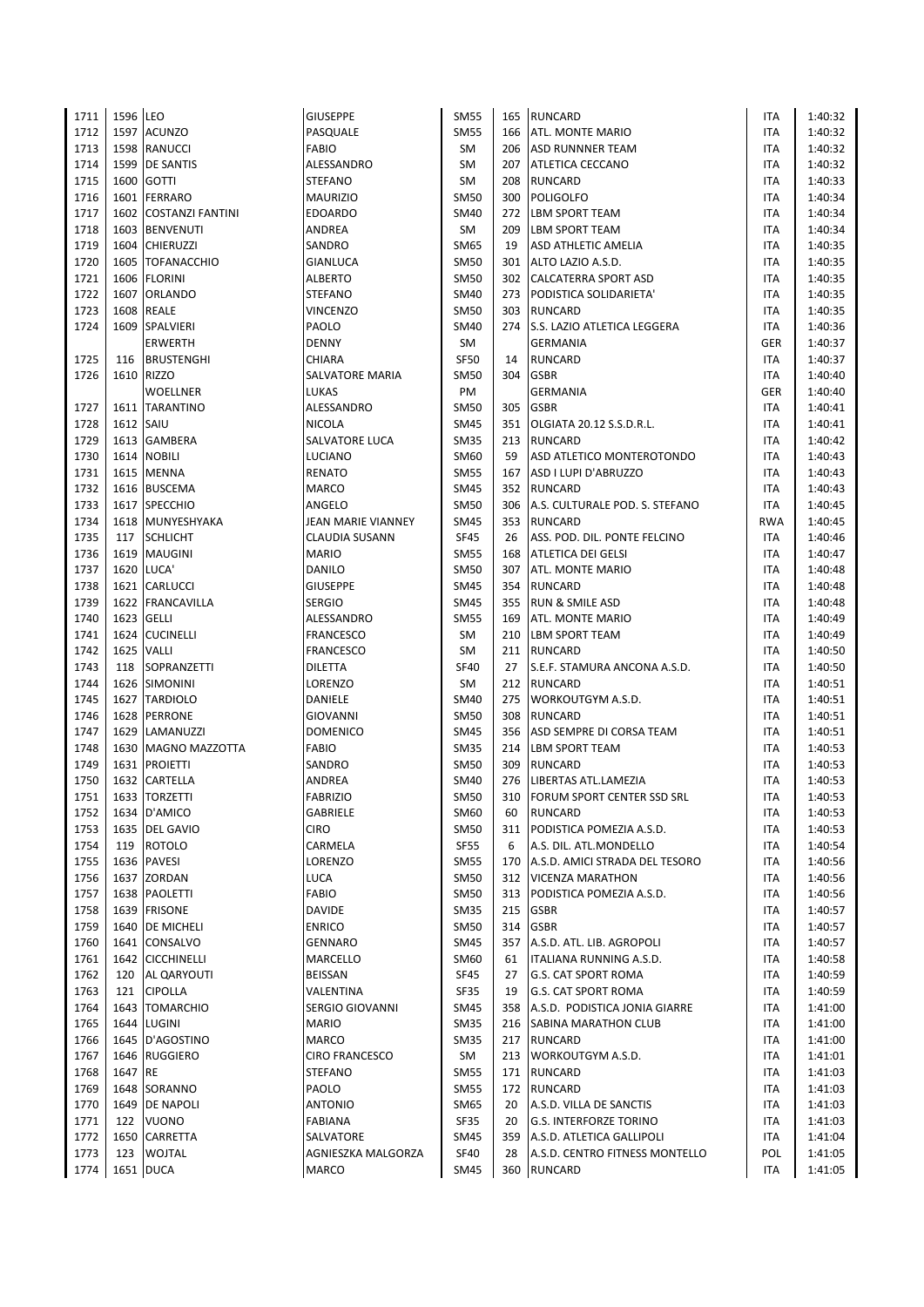| 1775         |           | 1652 RAMUNDO                    | <b>MAURIZIO</b>          | SM45                       |           | 361 RUNCARD                                      | <b>ITA</b>               | 1:41:06            |
|--------------|-----------|---------------------------------|--------------------------|----------------------------|-----------|--------------------------------------------------|--------------------------|--------------------|
| 1776         |           | 124 MIGLIORI                    | SILVIA MARIA             | <b>SF50</b>                | 15        | ATLETICA CECCHINA AL.PA. ASD                     | <b>ITA</b>               | 1:41:08            |
|              |           | RAZMJOOEI                       | SABER                    | <b>SM40</b>                |           | <b>REGNO UNITO</b>                               | <b>GBR</b>               | 1:41:08            |
| 1777         |           | 1653 PALLADINO                  | GIANLUCA                 | SM40                       | 277       | <b>GRUPPO POD. AMATORI TERAMO SSD</b>            | ITA                      | 1:41:08            |
| 1778         |           | 1654 TRINGALI                   | LORENZO                  | SM                         |           | 214 PODISTICA SOLIDARIETA'                       | ITA                      | 1:41:08            |
| 1779         |           | 1655 DICECCA                    | <b>GIUSEPPE</b>          | <b>SM40</b>                |           | 278 A.S.D. ATL. ENERGIA ROMA                     | <b>ITA</b>               | 1:41:09            |
| 1780         |           | 1656 MARINO                     | ROBERTO                  | <b>SM55</b>                | 173       | PODISTICA SOLIDARIETA'                           | ITA                      | 1:41:09            |
|              |           | PÉREZ                           | DANIEL                   | <b>SM35</b>                |           | SPAGNA                                           | ESP                      | 1:41:09            |
| 1781         |           | 1657 BIANCHI                    | AMEDEO                   | <b>SM55</b>                |           | 174 A.S.D. ATLETICA SABAUDIA                     | <b>ITA</b>               | 1:41:09            |
| 1782         |           | 1658 PATETE                     | <b>ENRICO</b>            | <b>SM55</b>                |           | 175 ATLETICA MOLISE AMATORI                      | <b>ITA</b>               | 1:41:10            |
| 1783         |           | 1659 BARBIERI                   | <b>VINCENZO</b>          | <b>SM55</b>                |           | 176 A.S.D. PIANO MA ARRIVIAMO                    | ITA                      | 1:41:11            |
| 1784         | 125       | <b>TOGNON</b>                   | <b>GIOVANNA</b>          | <b>SF45</b>                | 28        | <b>LBM SPORT TEAM</b>                            | <b>ITA</b>               | 1:41:11            |
| 1785         |           | 1660 PICCARDI                   | <b>MATTEO</b>            | SM                         |           | 215 RUNCARD                                      | <b>ITA</b>               | 1:41:13            |
| 1786         |           | 1661 NARDI                      | <b>ALBERTO</b>           | <b>SM45</b>                |           | 362 CALCATERRA SPORT ASD                         | <b>ITA</b>               | 1:41:14            |
| 1787         |           | 1662 BONADEO                    | <b>DAVIDE</b>            | <b>SM50</b>                |           | 315   IPPOLIFE S.S.D. A R.L.                     | ITA                      | 1:41:14            |
| 1788         |           | 1663 STRINO                     | GENNARO                  | <b>SM45</b>                |           | 363 RUNCARD                                      | <b>ITA</b>               | 1:41:15            |
| 1789         |           | 1664 TERZULLI                   | MARCELLO                 | SM40                       |           | 279 RUNCARD                                      | ITA                      | 1:41:15            |
| 1790         |           | 1665 LA MALFA<br>1666 GRASSO    | <b>GIUSEPPE</b>          | <b>SM55</b>                | 177       | A.S. DIL. TORREBIANCA                            | <b>ITA</b>               | 1:41:15            |
| 1791<br>1792 | 126       | ANGELETTI                       | LUIGI<br><b>FEDERICA</b> | <b>SM55</b><br><b>SF45</b> | 178<br>29 | <b>POLISPORTIVA BPP</b><br>ALTO LAZIO A.S.D.     | <b>ITA</b><br><b>ITA</b> | 1:41:15<br>1:41:15 |
| 1793         |           | 1667 PISTORINO                  | <b>MASSIMO</b>           | <b>SM55</b>                | 179       | A.S. DIL. TORREBIANCA                            | ITA                      | 1:41:16            |
| 1794         | 1668      | <b>COSTANTINI</b>               | <b>MARCO</b>             | <b>SM45</b>                |           | 364 S.S.D.S. MENS SANA 1871                      | ITA                      | 1:41:16            |
| 1795         |           | 1669 POMPA                      | NICOLA                   | SM40                       | 280       | <b>ATLETICA PRO CANOSA</b>                       | ITA                      | 1:41:18            |
| 1796         |           | 1670 NAPOLEONI                  | ANDREA                   | <b>SM45</b>                |           | 365 ASD NISSOLINO INTESATLETICA                  | ITA                      | 1:41:18            |
| 1797         |           | 1671 WOLTER                     | <b>ELIO HERNAN</b>       | <b>SM40</b>                |           | 281 ASD PROGETTO RUNNING                         | <b>ITA</b>               | 1:41:19            |
| 1798         |           | 1672 BONO                       | GIOVANNI                 | SM60                       | 62        | G.S.D. 5 TORRI FIAMME CREMISI                    | ITA                      | 1:41:21            |
| 1799         |           | 1673 POSTIGLIONE                | LUCA                     | <b>SM50</b>                | 316       | <b>GSBR</b>                                      | <b>ITA</b>               | 1:41:21            |
| 1800         |           | 1674 MUZI                       | <b>FABRIZIO</b>          | <b>SM55</b>                | 180       | ASD CIRCOLO TENNIS EUR                           | ITA                      | 1:41:21            |
| 1801         |           | 1675 CARELLI                    | <b>MAURIZIO</b>          | <b>SM45</b>                |           | 366 LBM SPORT TEAM                               | ITA                      | 1:41:21            |
|              |           | ALUAS                           | <b>IOAN</b>              | <b>SM35</b>                |           | ROMANIA                                          | ROU                      | 1:41:21            |
| 1802         |           | 1676 ALFANI                     | <b>ENRICO</b>            | <b>SM35</b>                |           | 218 PODISTICA SOLIDARIETA'                       | ITA                      | 1:41:22            |
|              |           | PAIXAO                          | <b>MARINA</b>            | SF                         |           | <b>PORTOGALLO</b>                                | <b>POR</b>               | 1:41:22            |
| 1803         |           | 1677 BRASILI                    | LUIGINO                  | <b>SM55</b>                |           | 181 DUE PONTI SRL                                | ITA                      | 1:41:23            |
| 1804         |           | 1678 MUSIO                      | FRANCESCO                | <b>SM50</b>                | 317       | A.S.D. P.U.C. SALENTO                            | ITA                      | 1:41:23            |
| 1805         |           | 1679 MASCARO                    | <b>ANTONIO</b>           | <b>SM55</b>                | 182       | <b>GSBR</b>                                      | <b>ITA</b>               | 1:41:24            |
| 1806         |           | 1680 SCANGA                     | <b>MARIO</b>             | <b>SM55</b>                |           | 183 LBM SPORT TEAM                               | ITA                      | 1:41:24            |
| 1807         |           | 1681 BOZZANO                    | <b>DAVIDE</b>            | <b>SM55</b>                | 184       | <b>RUNCARD</b>                                   | <b>ITA</b>               | 1:41:25            |
| 1808         |           | 1682 D'ARPINO                   | <b>MASSIMILIANO</b>      | <b>SM40</b>                |           | 282 A.S.D. TRA LE RIGHE                          | ITA                      | 1:41:25            |
| 1809         |           | 1683 ZIBELLINI                  | RICCARDO                 | SM                         |           | 216 RUNCARD                                      | <b>ITA</b>               | 1:41:26            |
| 1810         |           | 1684 FORTE                      | <b>VITTORIO</b>          | <b>SM55</b>                |           | 185 PODISTICA SOLIDARIETA'                       | <b>ITA</b>               | 1:41:27            |
| 1811         |           | 1685 LEONE                      | <b>FRANCESCO</b>         | <b>SM</b>                  | 217       | <b>RUNCARD</b>                                   | <b>ITA</b>               | 1:41:27            |
| 1812         |           | 1686 RUGGERI                    | <b>ROBERTO</b>           | <b>SM70</b>                | 4         | <b>G.S. CAT SPORT ROMA</b>                       | <b>ITA</b>               | 1:41:27            |
| 1813         |           | 1687 GABRIELI FRANCESCATO       | <b>MODESTO</b>           | <b>SM45</b>                |           | 367 A.S.D. ATL. ENERGIA ROMA                     | <b>ITA</b>               | 1:41:28            |
| 1814         |           | 1688 MICHELI                    | ANDREA                   | <b>SM50</b>                |           | 318 ATL. MONTE MARIO                             | ITA                      | 1:41:28            |
| 1815         |           | 1689 FILIPPETTI                 | PAOLO                    | <b>SM35</b>                | 219       | <b>RUNCARD</b>                                   | ITA                      | 1:41:28            |
| 1816         |           | 1690 STABILE                    | CARLO                    | SM65                       | 21        | A.S.D. GO RUNNING                                | ITA                      | 1:41:29            |
| 1817         |           | 1691 CUOMO                      | LUCA                     | <b>SM45</b>                | 368       | X-SOLID SPORT LAB ASD                            | ITA                      | 1:41:29            |
| 1818         |           | 1692 MONDELLO<br>1693 DI NICOLA | <b>DINO</b>              | <b>SM55</b>                |           | 186 ATL. MONTE MARIO                             | ITA                      | 1:41:29            |
| 1819<br>1820 |           | 1694 DI CARLO                   | ALESSANDRO               | <b>SM50</b><br><b>SM35</b> | 220       | 319 LBM SPORT TEAM<br><b>G.S. CAT SPORT ROMA</b> | ITA<br>ITA               | 1:41:29            |
| 1821         |           | 1695 SESSA                      | SIMONE<br><b>MICHELE</b> | <b>SM45</b>                |           | 369 ASD RUNNER TRAINER                           | ITA                      | 1:41:30<br>1:41:30 |
|              |           | <b>RUEL</b>                     | <b>BAPTISTE</b>          | <b>SM35</b>                |           | <b>FRANCIA</b>                                   | <b>FRA</b>               | 1:41:30            |
| 1822         |           | 1696 CAPUTO                     | ANDREA                   | <b>SM50</b>                | 320       | <b>WORKOUTGYM A.S.D.</b>                         | ITA                      | 1:41:30            |
| 1823         |           | 1697 ATTISANI                   | LUCA                     | SM45                       | 370       | A.S.D. PIANO MA ARRIVIAMO                        | ITA                      | 1:41:30            |
| 1824         |           | 1698 PIZZUTI                    | MAURO                    | <b>SM55</b>                |           | 187 ATLETICA CECCANO                             | ITA                      | 1:41:31            |
| 1825         |           | 1699 REALE                      | <b>ANTONIO</b>           | <b>SM45</b>                |           | 371 A.S.D. ARCHIMEDE                             | ITA                      | 1:41:32            |
| 1826         |           | 1700 CUGOLA                     | MARCO                    | <b>SM50</b>                |           | 321 PODISTICA SOLIDARIETA'                       | ITA                      | 1:41:32            |
| 1827         |           | 1701 GAROFANO                   | GENNARO                  | <b>SM45</b>                |           | 372 A.S.D. TERZIGNO CORRE                        | ITA                      | 1:41:32            |
| 1828         |           | 1702 IALONGO                    | ANDREA                   | <b>SM45</b>                |           | 373 POLIGOLFO                                    | ITA                      | 1:41:33            |
| 1829         |           | 1703 CAPONE                     | GAETANO                  | <b>SM55</b>                |           | 188   MARATHON ROMA CASTELFUSANO                 | ITA                      | 1:41:33            |
| 1830         | 127       | <b>MOTOROI</b>                  | ALINA                    | SF50                       | 16        | <b>LBM SPORT TEAM</b>                            | ROU                      | 1:41:34            |
| 1831         |           | 1704 GIAMMANCO                  | GIOVANNI                 | SM45                       |           | 374 FORHANS TEAM                                 | ITA                      | 1:41:34            |
| 1832         |           | 1705 RANUCCI                    | MARCELLO                 | <b>SM35</b>                |           | 221 RUNCARD                                      | ITA                      | 1:41:34            |
| 1833         |           | 1706 BALZAMONTI                 | DANIELE                  | SM40                       |           | 283 A.S.D. GO RUNNING                            | ITA                      | 1:41:35            |
| 1834         |           | 1707 MANOLACHE                  | RADU                     | SM40                       | 284       | <b>GSBR</b>                                      | ITA                      | 1:41:37            |
| 1835         | 1708 LISI |                                 | CLAUDIO                  | <b>SM50</b>                |           | 322 ATLETICA FIANO ROMANO                        | <b>ITA</b>               | 1:41:37            |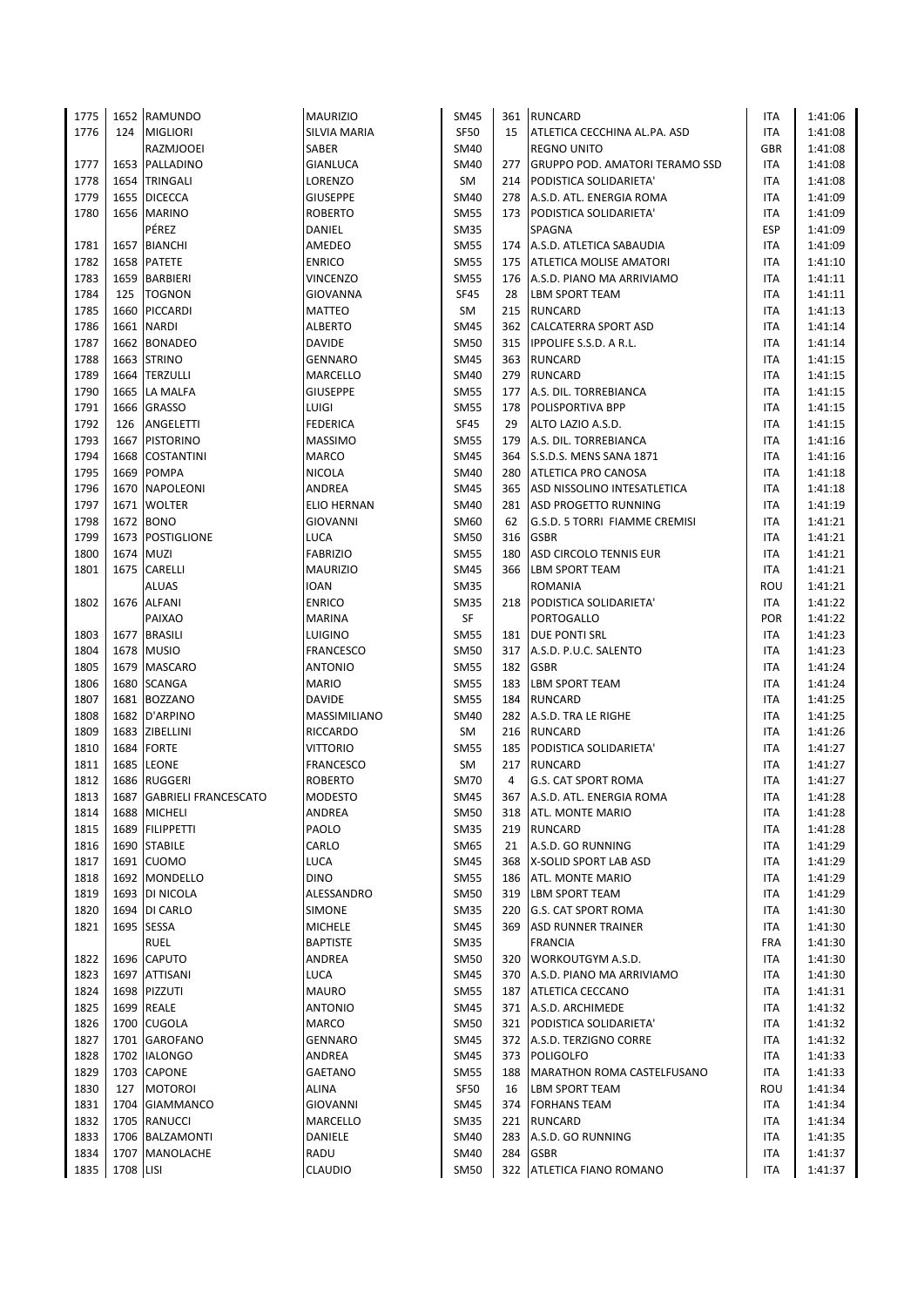| 1836 |            | 1709 BISWAL        | DEBAPRIYA                 | <b>SM40</b> |     | 285 RUNCARD                           | <b>IND</b> | 1:41:37 |
|------|------------|--------------------|---------------------------|-------------|-----|---------------------------------------|------------|---------|
| 1837 |            | 1710 SCARELLI      | <b>STEFANO</b>            | <b>SM45</b> | 375 | <b>RUNCARD</b>                        | <b>ITA</b> | 1:41:38 |
| 1838 |            | 1711   FALCETTA    | LORENZO                   | <b>SM50</b> | 323 | <b>GSBR</b>                           | ITA        | 1:41:39 |
| 1839 |            | 1712 TONTI         | <b>MATTEO</b>             | <b>SM35</b> | 222 | <b>RUNCARD</b>                        | <b>ITA</b> | 1:41:40 |
| 1840 | 128        | <b>CASATI</b>      | STEFANIA                  | <b>SF45</b> | 30  | <b>RUNCARD</b>                        | ITA        | 1:41:40 |
| 1841 |            | 1713 GERMANO       | <b>GABRIELE</b>           | <b>SM50</b> |     | 324 A.S.D. FLORIDIA RUNNING           | ITA        | 1:41:40 |
| 1842 |            | 1714 VOLTERRA      | PIERGIORGIO               | <b>SM45</b> |     | 376 A.S.D. PIANO MA ARRIVIAMO         | ITA        | 1:41:41 |
| 1843 |            | 1715 SCUDERI       | <b>GIUSEPPE</b>           | <b>SM50</b> |     | 325 A.S.D. GO RUNNING                 | <b>ITA</b> | 1:41:41 |
| 1844 |            | 1716 ARGIOLAS      | <b>MASSIMO</b>            | <b>SM45</b> |     | 377 POL LIBERTAS CAMPIDANO            | ITA        | 1:41:42 |
| 1845 |            | 1717 DE ANGELIS    | <b>MARIO</b>              | <b>SM45</b> | 378 | <b>ASD RUNNERS FOR EMERGENCY</b>      | ITA        | 1:41:42 |
| 1846 |            | 1718   PESCHECHERA | <b>MAURIZIO</b>           | <b>SM35</b> |     | 223 GSBR                              | ITA        | 1:41:43 |
|      |            | SATANEK            | MARCEL                    | <b>SM45</b> |     | <b>SLOVACCHIA</b>                     | <b>SVK</b> | 1:41:43 |
| 1847 |            | 1719 BERARDOCCO    | <b>FEDERICO</b>           | <b>SM50</b> |     | 326 PODISTICA SOLIDARIETA'            | ITA        | 1:41:45 |
| 1848 |            | 1720 BAGALINI      | <b>LUCA</b>               | SM40        |     | 286 RUNCARD                           | ITA        | 1:41:46 |
| 1849 |            | 1721 BUCCI         | DANIELE                   | <b>SM45</b> |     | 379 RUNCARD                           | <b>ITA</b> | 1:41:46 |
| 1850 |            | 1722 GRECO         | <b>ROBERTO</b>            | <b>SM50</b> | 327 | A.S.D. ATLETICA GALLIPOLI             | <b>ITA</b> | 1:41:48 |
| 1851 |            | 1723 IACUITTO      | <b>OTTAVIO</b>            | <b>SM50</b> |     | 328 LBM SPORT TEAM                    | ITA        | 1:41:49 |
| 1852 | 1724       | <b>NORCA</b>       | <b>STEFANO</b>            | <b>SM40</b> | 287 | ASD PALESTRINA RUNNING                | ITA        | 1:41:49 |
| 1853 | 129        | <b>CORTESE</b>     | ANTONELLA                 | <b>SF45</b> | 31  | A.S.D. ATLETICA GALLIPOLI             | <b>ITA</b> | 1:41:49 |
| 1854 |            | 1725 DI VASTA      | <b>GIORGIO</b>            | <b>SM40</b> | 288 | <b>ATLETICA ENI</b>                   | ITA        | 1:41:49 |
| 1855 |            | 1726 MICHELI       | <b>FRANCESCO</b>          | <b>SM45</b> | 380 | PODISTICA SOLIDARIETA'                | ITA        | 1:41:50 |
| 1856 |            | 1727 BALESTRA      | COSIMO                    | <b>SM50</b> | 329 | A.S. TEAM FRANCAVILLA                 | ITA        | 1:41:50 |
| 1857 | 1728 CALI' |                    | ANDREA                    | <b>SM45</b> |     | 381 X-SOLID SPORT LAB ASD             | <b>ITA</b> | 1:41:52 |
| 1858 |            | 1729 CARDILLI      | <b>MAURO</b>              | <b>SM45</b> |     | 382   MARATHON ROMA CASTELFUSANO      | ITA        | 1:41:53 |
| 1859 |            | 1730 MARCORIN      | <b>MAURIZIO</b>           | <b>SM55</b> |     | 189 RUNCARD                           | <b>ITA</b> | 1:41:54 |
| 1860 |            | 1731 CAMPUS        | <b>VINCENZO</b>           | <b>SM40</b> | 289 | X-SOLID SPORT LAB ASD                 | ITA        | 1:41:54 |
|      |            |                    | <b>IVANO</b>              | <b>SM50</b> |     | <b>GPDM LECCE</b>                     | <b>ITA</b> |         |
| 1861 |            | 1732 PETRACHI      |                           |             | 330 |                                       |            | 1:41:55 |
| 1862 | 130        | <b>TOTI</b>        | MANUELA                   | <b>SF45</b> | 32  | A.S.D. GO RUNNING                     | <b>ITA</b> | 1:41:55 |
| 1863 |            | 1733 DI ANTONIO    | <b>PATRIZIO</b>           | SM60        | 63  | ASD PODISTICA 2007 TORTRETESTE        | <b>ITA</b> | 1:41:55 |
| 1864 |            | 1734 MURINO        | LUIGI                     | <b>SM50</b> | 331 | A.S.D. ATL. LIB. AGROPOLI             | ITA        | 1:41:57 |
| 1865 |            | 1735 LAURORA       | PAOLO                     | <b>SM50</b> |     | 332   ATLETICA AMATORI BRINDISI       | <b>ITA</b> | 1:41:58 |
| 1866 |            | 1736 MONNI         | <b>STEFANO</b>            | SM60        | 64  | <b>LBM SPORT TEAM</b>                 | ITA        | 1:41:58 |
| 1867 | 1737       | <b>CANONNE</b>     | FRÉDÉRIC                  | <b>SM55</b> | 190 | <b>RUNWITHFLO</b>                     | <b>FRA</b> | 1:41:59 |
| 1868 |            | 1738 FIORINA       | PIERGUIDO                 | SM60        | 65  | A.S.D. U.S. SANFRONT ATLETICA         | ITA        | 1:41:59 |
| 1869 |            | 1739 BIVIGNANI     | GABRIELE                  | <b>SM40</b> | 290 | <b>ATLETICA AVIS SANSEPOLCRO</b>      | <b>ITA</b> | 1:42:00 |
| 1870 |            | 1740 RUSSO         | ANDREA                    | <b>SM45</b> |     | 383 RUNCARD                           | ITA        | 1:42:00 |
| 1871 |            | 1741 BRANCA        | FRANCESCO                 | <b>SM45</b> | 384 | <b>RUNCARD</b>                        | ITA        | 1:42:01 |
|      |            | MALSOT             | <b>TIPHAINE</b>           | SF          |     | <b>FRANCIA</b>                        | <b>FRA</b> | 1:42:01 |
| 1872 |            | 1742 SACCO         | <b>STEFANO</b>            | <b>SM45</b> | 385 | A.S.D. GO RUNNING                     | ITA        | 1:42:02 |
| 1873 |            | 1743 TAMBURRIELLO  | SAVERIO                   | <b>SM50</b> |     | 333   A.S.D. SPORT360                 | ITA        | 1:42:02 |
| 1874 | 1744       | ARTIERI            | OSVALDO                   | SM65        | 22  | <b>GRUPPO POD. AMATORI TERAMO SSD</b> | ITA        | 1:42:02 |
| 1875 |            | 1745 CAPONI        | DANIELE                   | <b>SM45</b> |     | 386 ATLETICA CECCANO                  | ITA        | 1:42:02 |
| 1876 |            | 1746 GUARNIERI     | <b>MARCO</b>              | <b>SM40</b> |     | 291 ATLETICA ROTALIANA                | <b>ITA</b> | 1:42:04 |
| 1877 |            | 1747 QUAGLIONE     | ANDREA                    | SM45        | 387 | TIBURTINA RUNNING ROMA A.S.D.         | ITA        | 1:42:04 |
| 1878 | 1748       | <b>CESETTI</b>     | GIANCARLO                 | SM65        | 23  | ATL. MONTE MARIO                      | ITA        | 1:42:04 |
| 1879 | 131        | DA GRACA FRUTUOSO  | MARIA ALBERTINA           | <b>SF50</b> | 17  | TIBURTINA RUNNING ROMA A.S.D.         | ITA        | 1:42:04 |
| 1880 |            | 1749 OLIVERI       | ROSARIO                   | <b>SM70</b> | 5   | ATL. MONTE MARIO                      | ITA        | 1:42:04 |
| 1881 |            | 1750 LOMBARDO      | ALBERTO                   | <b>SM55</b> | 191 | <b>RUNCARD</b>                        | ITA        | 1:42:04 |
| 1882 |            | 1751 VICKEVORST    | <b>GEOFFREY</b>           | <b>SM35</b> | 224 | <b>VITALITRI</b>                      | BEL        | 1:42:05 |
| 1883 |            | 1752 BRUSCELLA     | <b>VINCENZO</b>           | SM60        | 66  | <b>RUNCARD</b>                        | <b>ITA</b> | 1:42:05 |
| 1884 |            | 1753 CESARINI      | PAOLO                     | <b>SM35</b> | 225 | <b>RUNCARD</b>                        | ITA        | 1:42:06 |
| 1885 |            | 1754 CSURGAI       | <b>MASSIMO</b>            | <b>SM45</b> | 388 | A.S.D. RINCORRO                       | ITA        | 1:42:07 |
| 1886 |            | 1755 POLITI        | ALESSANDRO                | <b>SM50</b> | 334 | A.S.D. CBS ROMA                       | ITA        | 1:42:07 |
| 1887 |            | 1756   DI PASQUALE | VINCENZO                  | <b>SM55</b> |     | 192 CALCATERRA SPORT ASD              | ITA        | 1:42:08 |
| 1888 |            | 132 CIUFFA         | ALESSANDRA                | <b>SF50</b> | 18  | ASD ATLETICA LA SBARRA                | ITA        | 1:42:08 |
| 1889 |            | 1757 MATERA        | LIBERATO                  | <b>SM35</b> | 226 | <b>RUNFOREVER APRILIA</b>             | ITA        | 1:42:09 |
| 1890 | 1758 ZITO  |                    | <b>FRANCO</b>             | <b>SM55</b> | 193 | A.S. ATLETICA TRICASE                 | ITA        | 1:42:10 |
| 1891 |            | 1759 SERRA         | <b>GIUSEPPE MASSIMILI</b> | <b>SM45</b> | 389 | PODISTICA SOLIDARIETA'                | <b>ITA</b> | 1:42:10 |
| 1892 | 133        | <b>ORECCHIA</b>    | SILVIA                    | <b>SF40</b> | 29  | ATL. MONTE MARIO                      | ITA        | 1:42:10 |
| 1893 | 134        | <b>EMINENTE</b>    | CHIARA                    | SF35        | 21  | <b>RUNCARD</b>                        | ITA        | 1:42:10 |
| 1894 | 1760       | <b>DIBENEDETTO</b> | <b>GIOVANNI</b>           | <b>SM45</b> | 390 | <b>WORKOUTGYM A.S.D.</b>              | ITA        | 1:42:11 |
| 1895 | 135        | <b>MARTORANA</b>   | ZAIRA                     | SF          | 27  | A.S.D. MARATHON MONREALE              | ITA        | 1:42:11 |
| 1896 |            | 1761  INGRILLINI   | ANDREA                    | SM          |     | 218 RUNCARD                           | ITA        | 1:42:13 |
| 1897 |            | 1762 PANARESE      | MARCO                     | SM40        |     | 292 A.S.D. GO RUNNING                 | ITA        | 1:42:13 |
| 1898 |            | 1763 CIMARELLI     | <b>MASSIMO</b>            | <b>SM45</b> |     | 391 ALMAVIVA RUNNERS CLUB A.S.D.      | ITA        | 1:42:13 |
| 1899 |            | 1764 CERRA         | <b>GIOVANNI</b>           | <b>SM35</b> |     | 227 RUNCARD                           | <b>ITA</b> | 1:42:14 |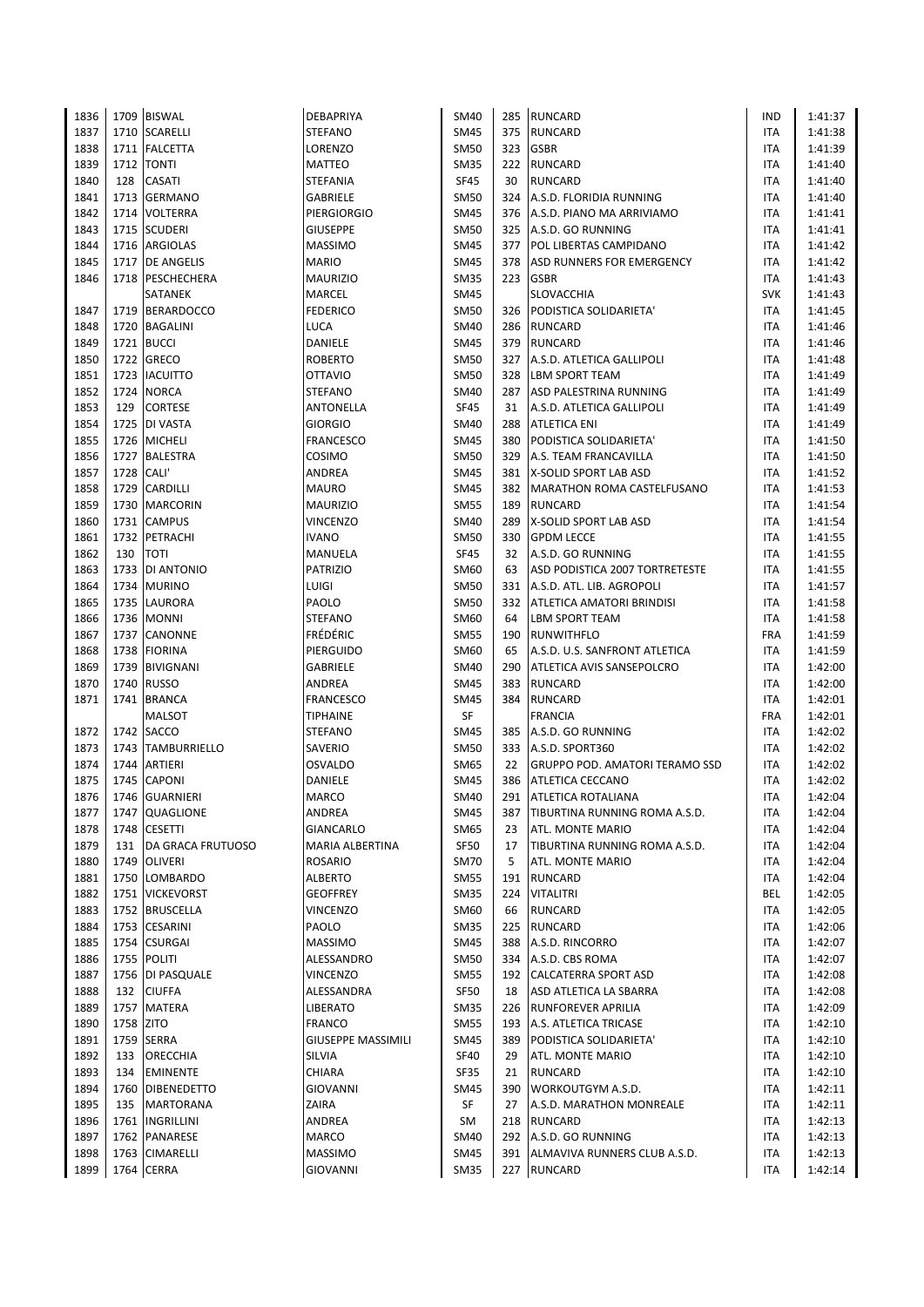| 1900 |           | 1765 MOSCA              | GIOVANNI           | <b>SM45</b> |                | 392 RUNCARD                      | <b>ITA</b> | 1:42:15 |
|------|-----------|-------------------------|--------------------|-------------|----------------|----------------------------------|------------|---------|
| 1901 | 1766      | <b>PIACENTI</b>         | GABRIELE           | <b>SM45</b> |                | 393 TERNANA MARATHON CLUB A.S.D. | <b>ITA</b> | 1:42:16 |
| 1902 | 1767      | <b>CORONAS</b>          | <b>FRANCESCO</b>   | SM40        | 293            | PODISTICA SOLIDARIETA'           | <b>ITA</b> | 1:42:17 |
| 1903 | 136       | <b>SCIOLLA</b>          | ADRIANA            | <b>SF55</b> | $\overline{7}$ | ATL. MONDOVI'-ACQUA S.BERNARDO   | <b>ITA</b> | 1:42:17 |
| 1904 |           | 1768 CUSIMANO           | SEBASTIANO         | <b>SM45</b> | 394            | <b>RUNCARD</b>                   | <b>ITA</b> | 1:42:17 |
| 1905 | 1769      | <b>SCARAMELLA</b>       | <b>GIULIANO</b>    | SM60        | 67             | A.S.D. GO RUNNING                | <b>ITA</b> | 1:42:18 |
| 1906 | 1770      | <b>DRAGANO</b>          | BARTOLOMEO         | <b>SM45</b> | 395            | <b>RUNCARD</b>                   | ITA        | 1:42:19 |
| 1907 |           | 1771 MUCCI              | <b>GIUSEPPE</b>    | SM          |                | 219 RUNCARD                      | <b>ITA</b> | 1:42:19 |
| 1908 |           | 1772 DI GIANNANTONIO    | <b>FABRIZIO</b>    | <b>SM50</b> | 335            | <b>RUNCARD</b>                   | <b>ITA</b> | 1:42:19 |
| 1909 | 1773      | <b>RAINERI</b>          | LUANO              | <b>SM45</b> |                | 396 ASD ATLETICA LATINA          | <b>ITA</b> | 1:42:20 |
| 1910 | 1774      | <b>TALANI</b>           | PIERPAOLO          | <b>SM45</b> | 397            | <b>G.S. CAT SPORT ROMA</b>       | ITA        | 1:42:20 |
| 1911 | 1775 TETI |                         | <b>MICHELE</b>     | SM          | 220            | ASD ATLETICA LA SBARRA           | <b>ITA</b> | 1:42:20 |
| 1912 | 137       | CARLI                   | SIMONA             | <b>SF45</b> | 33             | ASD TALENTI RUNNING TEAM ROMA    | ITA        | 1:42:22 |
| 1913 | 1776      | <b>CALISI</b>           | <b>MARIO</b>       | SM65        | 24             | A.S.D. ATLETICA SABAUDIA         | <b>ITA</b> | 1:42:22 |
| 1914 | 1777      | PALMIERI                | <b>DAVIDE</b>      | <b>SM35</b> | 228            | <b>RUNCARD</b>                   | ITA        | 1:42:22 |
| 1915 | 138       | <b>PENNESE</b>          | CARMELA            | <b>SF50</b> | 19             | A.S.D. GO RUNNING                | <b>ITA</b> | 1:42:24 |
| 1916 |           | 1778 BERNABUCCI         | ANDREA             | <b>SM50</b> |                | 336 A.S.D. JUST RUN              | <b>ITA</b> | 1:42:25 |
| 1917 | 1779      | INGHELMANN              | <b>RICCARDO</b>    | <b>SM45</b> | 398            | PODISTICA SOLIDARIETA'           | ITA        | 1:42:25 |
| 1918 | 1780      | <b>TAFANI</b>           | SANDRO             | SM50        |                | 337 RUNCARD                      | ITA        | 1:42:26 |
| 1919 | 1781      | <b>RICCIO</b>           | <b>RICCARDO</b>    | <b>SM35</b> | 229            | <b>RUNCARD</b>                   | <b>ITA</b> | 1:42:26 |
| 1920 | 1782      | <b>BANDINI</b>          | MATTEO             | <b>SM35</b> | 230            | A.S.D. ATL. ENERGIA ROMA         | <b>ITA</b> | 1:42:26 |
| 1921 | 139       | <b>MELFI</b>            | ROSA SINFOROSA     | SF40        | 30             | <b>RUNCARD</b>                   | ITA        | 1:42:27 |
| 1922 | 1783      | <b>BLANCO ABUAZI</b>    | <b>RUBEN DAVID</b> | <b>SM35</b> |                | 231 RUNCARD                      | <b>VEN</b> | 1:42:27 |
| 1923 | 140       | PEZZOTTA                | LAURA              | <b>SF50</b> | 20             | PUROSANGUE ATHLETICS CLUB        | <b>ITA</b> | 1:42:27 |
| 1924 | 1784      | <b>LUCCHETTI</b>        | <b>ALBERTO</b>     | PM          | 14             | ASD AREA ATLETICA SAN CESAREO    | ITA        | 1:42:28 |
| 1925 | 1785      | CARAFOLI                | <b>ENRICO</b>      | <b>SM50</b> | 338            | <b>RUNCARD</b>                   | ITA        | 1:42:28 |
| 1926 |           | 1786 SCUNGIO            | SIMONE             | SM45        | 399            | ALTO LAZIO A.S.D.                | ITA        | 1:42:31 |
| 1927 |           | 1787 MAZZILLI           | PAOLO              | <b>SM65</b> | 25             | A.S.D. ATL. ENERGIA ROMA         | ITA        | 1:42:31 |
| 1928 | 1788      | <b>SERAFINI</b>         | <b>SIMONE</b>      | <b>SM45</b> | 400            | <b>RUNCARD</b>                   | ITA        | 1:42:32 |
| 1929 | 1789      | <b>GIULIVI</b>          | ANDREA LUCIO       | <b>SM45</b> | 401            | <b>SABINA MARATHON CLUB</b>      | <b>ITA</b> | 1:42:32 |
| 1930 |           | 1790 DELL'ARTE          | <b>ANTONIO</b>     | <b>SM45</b> |                | 402 RUNCARD                      | <b>ITA</b> | 1:42:32 |
| 1931 |           | 1791 PUGLIA             | <b>VITO</b>        | <b>SM45</b> | 403            | A.S.D. PODISTI ALTO SANNIO       | <b>ITA</b> | 1:42:33 |
| 1932 | 1792      | <b>STORARI</b>          | <b>LUCA</b>        | <b>SM50</b> | 339            | <b>ASD FARO FORMIGNANA</b>       | <b>ITA</b> | 1:42:33 |
| 1933 | 1793      | <b>GIUSTI</b>           | ERALDO             | <b>SM35</b> |                | 232 A.S.D. GO RUNNING            | ITA        | 1:42:34 |
| 1934 | 1794      | <b>RIGHI</b>            | ANDREA             | <b>SM35</b> |                | 233 PODISTICA SOLIDARIETA'       | <b>ITA</b> | 1:42:34 |
| 1935 |           | 1795 DE BONIS           | <b>MAURO</b>       | SM40        | 294            | <b>COSENZA K42</b>               | ITA        | 1:42:35 |
| 1936 | 1796      | <b>ADDARI</b>           | PIERLUCA           | <b>SM45</b> | 404            | <b>GSBR</b>                      | ITA        | 1:42:35 |
| 1937 | 1797      | <b>MARINI</b>           | ALESSANDRO         | SM40        | 295            | <b>GSBR</b>                      | ITA        | 1:42:36 |
| 1938 | 1798      | <b>DE STEFANO</b>       | <b>MICHELE</b>     | <b>SM35</b> |                | 234 S.S. LAZIO ATLETICA LEGGERA  | <b>ITA</b> | 1:42:36 |
| 1939 | 1799      | <b>GIANNI</b>           | PASQUALINO         | <b>SM55</b> |                | 194 S.S. LAZIO ATLETICA LEGGERA  | ITA        | 1:42:36 |
| 1940 | 141       | REGANO                  | <b>ARIANNA</b>     | <b>SF50</b> | 21             | LEPROTTI DI VILLA ADA            | ITA        | 1:42:37 |
| 1941 | 1800      | <b>CORSI</b>            | <b>GIOVANNI</b>    | <b>SM50</b> | 340            | <b>RUNCARD</b>                   | <b>ITA</b> | 1:42:37 |
| 1942 |           | 1801 LOMBARDI           | <b>GIUSEPPE</b>    | <b>SM55</b> | 195            | <b>ATLETICA SETTIMESE</b>        | <b>ITA</b> | 1:42:38 |
| 1943 |           | 1802 PELLEGRINO         | <b>ALBERTO</b>     | SM50        | 341            | A.S.D. ATL. VILLA GUGLIELMI      | ITA        | 1:42:39 |
| 1944 | 1803      | <b>BASILIETTI</b>       | ANDREA             | SM50        |                | 342 A.S. ROMA ROAD R.CLUB        | ITA        | 1:42:39 |
| 1945 | 142       | <b>CECCHINI SAULINI</b> | BENEDETTA          | SF          | 28             | PODISTICA SOLIDARIETA'           | ITA        | 1:42:39 |
| 1946 | 1804      | PELUCCHI                | <b>GIAMPAOLO</b>   | <b>SM55</b> |                | 196 PODISTICA SOLIDARIETA'       | ITA        | 1:42:41 |
| 1947 | 1805      | PICARIELLO              | GIOVANNI LUCA      | <b>SM40</b> |                | 296   ATL. BRESSO                | ITA        | 1:42:41 |
| 1948 | 1806      | <b>CONSALVI</b>         | MARCO              | SM40        | 297            | A.S.D. CENTRO FITNESS MONTELLO   | ITA        | 1:42:41 |
| 1949 | 143       | SQUILLANTE              | RAFFAELA           | <b>SF50</b> | 22             | <b>ASD ATLETICA TRECATE</b>      | ITA        | 1:42:41 |
| 1950 | 1807      | <b>IUDICI</b>           | NICOLA             | SM40        | 298            | <b>LBM SPORT TEAM</b>            | ITA        | 1:42:42 |
| 1951 | 1808      | <b>SABATINI</b>         | ANGELO             | <b>SM45</b> | 405            | TIBURTINA RUNNING ROMA A.S.D.    | ITA        | 1:42:42 |
| 1952 | 1809      | <b>BIAGIOLI</b>         | MARCO              | SM50        | 343            | S.S. LAZIO ATLETICA LEGGERA      | ITA        | 1:42:42 |
| 1953 |           | 1810 MARSAN             | <b>GIORGIO</b>     | SM60        | 68             | AS.TRA. ROMA                     | ITA        | 1:42:43 |
| 1954 |           | 1811 TORLIZZI           | MATTEO             | <b>SM35</b> | 235            | <b>ASD RUNNER TRAINER</b>        | ITA        | 1:42:43 |
| 1955 |           | 1812 MILONE             | CARMELO            | <b>SM55</b> | 197            | VILLA AURELIA SPORTING CLUB      | ITA        | 1:42:43 |
| 1956 | 1813      | <b>PROCOPIO</b>         | UBALDO MARIA SALVA | <b>SM50</b> | 344            | PODISTICA SOLIDARIETA'           | ITA        | 1:42:43 |
| 1957 |           | 1814 RANDOLFI           | <b>MAURIZIO</b>    | <b>SM45</b> | 406            | AMICI PARCO CASTELLI ROMANI      | ITA        | 1:42:43 |
| 1958 |           | 1815 ZANCA              | <b>GIUSEPPE</b>    | <b>SM35</b> | 236            | A.S.D. BARBONI DI LUSSO          | ITA        | 1:42:44 |
| 1959 | 144       | LAW                     | GILLIAN DEIRDRE    | SF45        | 34             | <b>ASD RUNNER TRAINER</b>        | AUS        | 1:42:44 |
| 1960 | 1816      | ANSELMI                 | ANDREA             | SM40        | 299            | <b>RUNCARD</b>                   | ITA        | 1:42:44 |
| 1961 |           | 1817 BATTILOCCHIO       | <b>ROBERTO</b>     | SM40        | 300            | <b>GSBR</b>                      | ITA        | 1:42:44 |
| 1962 |           | 1818   DI PIETRO        | <b>ROBERTO</b>     | SM60        | 69             | S.S. LAZIO ATLETICA LEGGERA      | ITA        | 1:42:45 |
| 1963 | 1819      | <b>DIAMANTI</b>         | SIMONE             | <b>SM45</b> | 407            | ATL.'BANCA DI PESARO'C.STORICO   | ITA        | 1:42:46 |
| 1964 | 1820      | CARDANO                 | VINCENZO           | SM45        | 408            | <b>HAPPY RUNNERS ALTAMURA</b>    | ITA        | 1:42:46 |
| 1965 |           | 1821 DI LORETO          | ALESSANDRO         | <b>SM50</b> |                | 345 ASD SPARTAN SPORT ACADEMY    | ITA        | 1:42:48 |
|      |           |                         |                    |             |                |                                  |            |         |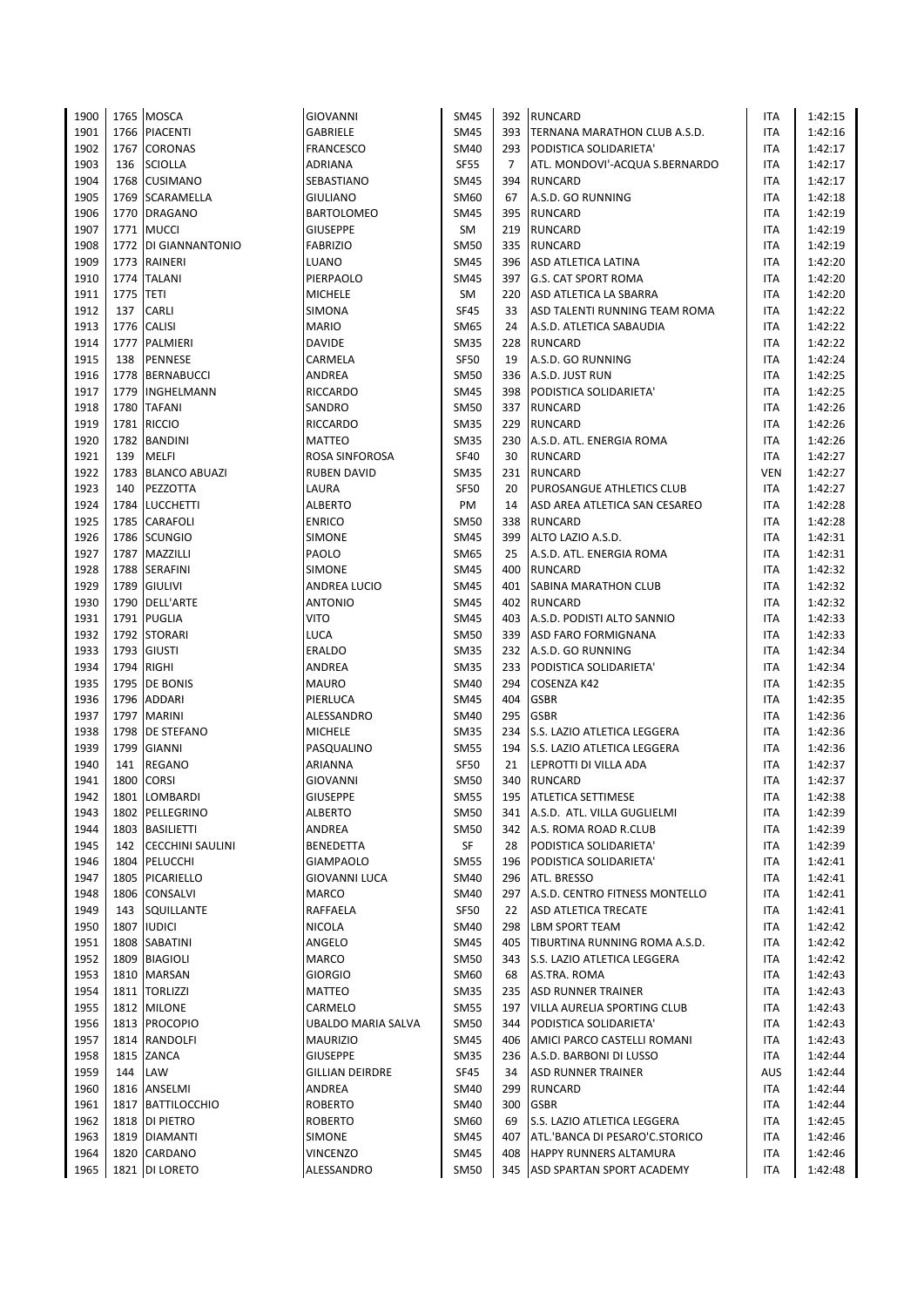| 1966 |            | 1822 MANCINI           | <b>MICHELE</b>              | SM40        |     | 301 RUNCARD                        | ITA        | 1:42:48 |
|------|------------|------------------------|-----------------------------|-------------|-----|------------------------------------|------------|---------|
| 1967 |            | 1823 FERRI             | ANDREA                      | SM40        |     | 302 PODISTICA SOLIDARIETA'         | ITA        | 1:42:49 |
| 1968 |            | 1824 CAPOBIANCO        | <b>FRANCESCO</b>            | SM          | 221 | <b>G.S. POD. PRENESTE</b>          | ITA        | 1:42:49 |
| 1969 |            | 145  LEBORONI PIEROZZI | ELISABETTA                  | <b>SF55</b> | 8   | A.S. ROMA ROAD R.CLUB              | <b>ITA</b> | 1:42:50 |
| 1970 |            | 1825 ACHILLE           | ALEX                        | SM          | 222 | <b>RUNCARD</b>                     | <b>ITA</b> | 1:42:50 |
| 1971 |            | 1826 MAGALE            | <b>MARCO</b>                | SM60        | 70  | A.S.D. PODISTICA MESSINA           | <b>ITA</b> | 1:42:51 |
| 1972 |            | 1827 SIGNORI           | SIMONE                      | <b>SM35</b> | 237 | <b>RUNCARD</b>                     | ITA        | 1:42:51 |
| 1973 |            | 1828 BITTONI           | RICCARDO                    | <b>SM35</b> | 238 | A.S.D. GO RUNNING                  | ITA        | 1:42:51 |
| 1974 |            | 1829 CARLOMAGNO        | <b>DOMENICO</b>             | SM45        | 409 | <b>CLUB ATLETICO LAURIA SEDAS</b>  | <b>ITA</b> | 1:42:52 |
| 1975 | 1830       | <b>SIRCI</b>           | <b>ROBERTO</b>              | SM40        | 303 | <b>GSBR</b>                        | ITA        | 1:42:52 |
| 1976 |            | 1831 ANSELMI           | <b>GIOVANNI</b>             | SM45        | 410 | A.S.D. PIANO MA ARRIVIAMO          | ITA        | 1:42:53 |
| 1977 |            | 1832 RUBINO            | CORRADO                     | SM50        | 346 | <b>RUNCARD</b>                     | ITA        | 1:42:53 |
| 1978 |            | 1833 ROTESI            | <b>RICCARDO</b>             | SM45        | 411 | POL. RINASCITA MONTEVARCHI         | ITA        | 1:42:53 |
| 1979 |            | 1834 ABATE             | <b>FAUSTO</b>               | <b>SM35</b> | 239 | <b>RUNCARD</b>                     | ITA        | 1:42:54 |
| 1980 |            | 1835 LUCIDI            | <b>FABRIZIO</b>             | <b>SM45</b> | 412 | <b>GSBR</b>                        | ITA        | 1:42:54 |
| 1981 |            | 1836 ALOISIO           | ANGELO                      | <b>SM50</b> | 347 | <b>RUNCARD</b>                     | ITA        | 1:42:54 |
| 1982 |            | 1837 EGIDI             | ANDREA                      | <b>SM55</b> | 198 | <b>RUNCARD</b>                     | ITA        | 1:42:54 |
| 1983 |            | 1838 ARDU              | ANDREA                      | SM          | 223 | PODISTICA SOLIDARIETA'             | ITA        | 1:42:54 |
| 1984 |            | 1839 ALIBRANTI         | <b>MAURO</b>                | SM50        | 348 | <b>RUNCARD</b>                     | <b>ITA</b> | 1:42:55 |
| 1985 |            | 1840 VALENTINETTI      | <b>FABRIZIO</b>             | SM          | 224 | <b>GSBR</b>                        | ITA        | 1:42:56 |
| 1986 |            | 1841 BELLIN            | <b>ANTONIO</b>              | SM40        | 304 | <b>ATLETICA VENARIA REALE</b>      | <b>ITA</b> | 1:42:57 |
|      |            | 1842 RASO              |                             |             |     |                                    |            |         |
| 1987 |            | 1843 BATILDE           | AGOSTINO<br><b>GIOVANNI</b> | <b>SM55</b> | 199 | PODISTICA SOLIDARIETA'             | ITA        | 1:42:57 |
| 1988 |            |                        |                             | SM40        | 305 | I FRICATI I CAPU A.S.D.            | ITA        | 1:42:58 |
| 1989 |            | 1844 CANCELLI          | <b>PIERGIORGIO</b>          | SM40        | 306 | <b>GSBR</b>                        | ITA        | 1:42:58 |
| 1990 |            | 1845 BOSCHETTO         | <b>FEDERICO</b>             | <b>SM45</b> | 413 | <b>RUNCARD</b>                     | ITA        | 1:42:59 |
| 1991 | 1846       | <b>PAPA</b>            | PASQUALE                    | <b>SM55</b> | 200 | A.S.D. PODISTICA APRILIA           | ITA        | 1:43:00 |
| 1992 | 146        | SODERO                 | SABINA                      | <b>SF45</b> | 35  | A.S. ATLETICA TRICASE              | ITA        | 1:43:00 |
|      |            | <b>BERRICK</b>         | BENJAMIN                    | SM          |     | <b>REGNO UNITO</b>                 | <b>GBR</b> | 1:43:00 |
| 1993 | 147        | ZONZIN                 | <b>CHIARA</b>               | <b>SF45</b> | 36  | <b>ASSINDUSTRIA SPORT</b>          | ITA        | 1:43:00 |
| 1994 |            | 1847 EPIFANI           | ROMANO                      | <b>SM55</b> | 201 | <b>RUNCARD</b>                     | ITA        | 1:43:01 |
| 1995 |            | 1848   MONTEROSSO      | SIMONE                      | SM40        | 307 | ATLETICO CASAL MONASTERO           | ITA        | 1:43:02 |
| 1996 |            | 1849 QUARTO            | SABINO                      | <b>SM45</b> | 414 | <b>ATLETICA PRO CANOSA</b>         | ITA        | 1:43:03 |
|      |            | <b>DHENNIN</b>         | MARC                        | SM          |     | <b>FRANCIA</b>                     | <b>FRA</b> | 1:43:04 |
| 1997 |            | 1850 COLELLA           | <b>UMBERTO</b>              | <b>SM35</b> | 240 | <b>RUNCARD</b>                     | ITA        | 1:43:04 |
| 1998 |            | 1851 TRIVELLI          | <b>ROBERTO</b>              | <b>SM50</b> | 349 | A.S.D. RUNNING EVOLUTION           | <b>ITA</b> | 1:43:06 |
| 1999 | 148        | <b>COMPETIELLO</b>     | LAURA                       | <b>SF50</b> | 23  | PODISTICA SOLIDARIETA'             | ITA        | 1:43:06 |
| 2000 |            | 1852 BERRINI           | <b>ANTONIO</b>              | SM45        | 415 | <b>LBM SPORT TEAM</b>              | ITA        | 1:43:07 |
| 2001 |            | 1853 BARILE            | <b>VINCENZO</b>             | SM40        | 308 | <b>ASD RUNNER TRAINER</b>          | ITA        | 1:43:08 |
| 2002 |            | 1854 ANGELINO          | ANGELO                      | <b>SM55</b> | 202 | A.S.D. ATLETICA CAIVANO            | ITA        | 1:43:08 |
| 2003 |            | 1855 SERVILI           | ALESSANDRO                  | <b>SM50</b> | 350 | <b>GSBR</b>                        | ITA        | 1:43:10 |
| 2004 |            | 1856 PAOLETTI          | <b>PATRIZIO</b>             | SM40        | 309 | <b>RUNCARD</b>                     | ITA        | 1:43:11 |
| 2005 |            | 1857 BARALDI           | <b>FABIO</b>                | SM          | 225 | <b>GSBR</b>                        | ITA        | 1:43:11 |
| 2006 |            | 1858 DE LUCA           | <b>ROBERTO</b>              | <b>SM40</b> | 310 | A.S. AMATORI VILLA PAMPHILI        | <b>ITA</b> | 1:43:12 |
| 2007 |            | 1859 PECORARO          | <b>GUIDO</b>                | SM60        | 71  | PODISTICA SOLIDARIETA'             | ITA        | 1:43:12 |
| 2008 |            | 1860 GIANGIULIO        | WALTER                      | SM40        | 311 | <b>VILLA AURELIA SPORTING CLUB</b> | ITA        | 1:43:12 |
| 2009 |            | 1861 DE MICHELE        | <b>ROBERTO</b>              | SM45        | 416 | <b>FRECCE RUNNING CLUB SAVIANO</b> | ITA        | 1:43:13 |
| 2010 |            | 1862 REGOLI            | <b>MASSIMO</b>              | <b>SM55</b> | 203 | <b>ATL. TUSCULUM</b>               | ITA        | 1:43:13 |
| 2011 |            | 1863 COCCIANTE         | <b>FRANCESCO</b>            | <b>SM50</b> | 351 | PODISTICA SOLIDARIETA'             | ITA        | 1:43:13 |
| 2012 |            | 1864 FRATTA            | <b>VITTORIO MARIO</b>       | <b>SM55</b> | 204 | <b>G.S. CAT SPORT ROMA</b>         | ITA        | 1:43:15 |
| 2013 |            | 1865 GRIFA             | <b>MICHELE</b>              | SM55        | 205 | A.S.D. CAGLIARI ATLETICA LEGGE     | ITA        | 1:43:16 |
| 2014 |            | 149 POLOPOLI           | ADALGISA                    | SF35        | 22  | A.S.D. MONTI ROSSI NICOLOSI        | ITA        | 1:43:16 |
| 2015 |            | 1866 BITOCCHI          | <b>MIRKO</b>                | SM35        | 241 | <b>TIVOLI MARATHON</b>             |            | 1:43:16 |
| 2016 |            | 1867 MELCHIORRI        |                             |             | 226 | <b>GSBR</b>                        | ITA        |         |
|      |            |                        | <b>CLAUDIO</b>              | SM          |     |                                    | ITA        | 1:43:17 |
| 2017 |            | 1868 BIZZARRI          | <b>GIUSEPPE</b>             | SM60        | 72  | PUROSANGUE ATHLETICS CLUB          | ITA        | 1:43:17 |
| 2018 |            | 1869 SARDONE           | <b>EUSTACHIO</b>            | SM40        | 312 | <b>RUNCARD</b>                     | ITA        | 1:43:18 |
| 2019 |            | 1870 BASTIANELLI       | <b>ENRICO</b>               | SM          | 227 | ATL.'BANCA DI PESARO'C.STORICO     | ITA        | 1:43:18 |
| 2020 |            | 1871 DIMOTTA           | PINO                        | <b>SM35</b> | 242 | RUNCARD                            | ITA        | 1:43:18 |
| 2021 |            | 1872 FERRACCI          | SIMONE                      | SM40        |     | 313 RUNCARD                        | ITA        | 1:43:19 |
| 2022 |            | 1873 PICCOLOMINI       | GAETANO                     | <b>SM55</b> | 206 | PODISTICA SOLIDARIETA'             | ITA        | 1:43:19 |
| 2023 |            | 1874 CANU              | <b>MARCO</b>                | SM40        | 314 | <b>SPIRIDON FRANKFURT</b>          | ITA        | 1:43:22 |
| 2024 |            | 1875 TRIVELLATO        | <b>CLAUDIO</b>              | <b>SM50</b> |     | 352 G.S.ATL.DIL.LIB. PIOMBINO DESE | ITA        | 1:43:23 |
| 2025 |            | 1876 SPERDUTI          | <b>TIERI</b>                | <b>SM55</b> | 207 | <b>RUNCARD</b>                     | ITA        | 1:43:23 |
| 2026 | 1877 LALLI |                        | <b>MIRKO</b>                | SM40        | 315 | <b>RUNCARD</b>                     | ITA        | 1:43:24 |
| 2027 |            | 1878 CHEN              | XIAOSEN                     | SM40        | 316 | RUNCARD                            | <b>CHN</b> | 1:43:26 |
| 2028 | 150        | <b>BARTOLONI</b>       | SARA                        | <b>SF40</b> | 31  | PODISTICA SOLIDARIETA'             | ITA        | 1:43:26 |
| 2029 |            | 1879 GIOVAGNONI        | <b>LUCA</b>                 | SM50        |     | 353 A.S.D. PI8 RUNNING             | ITA        | 1:43:27 |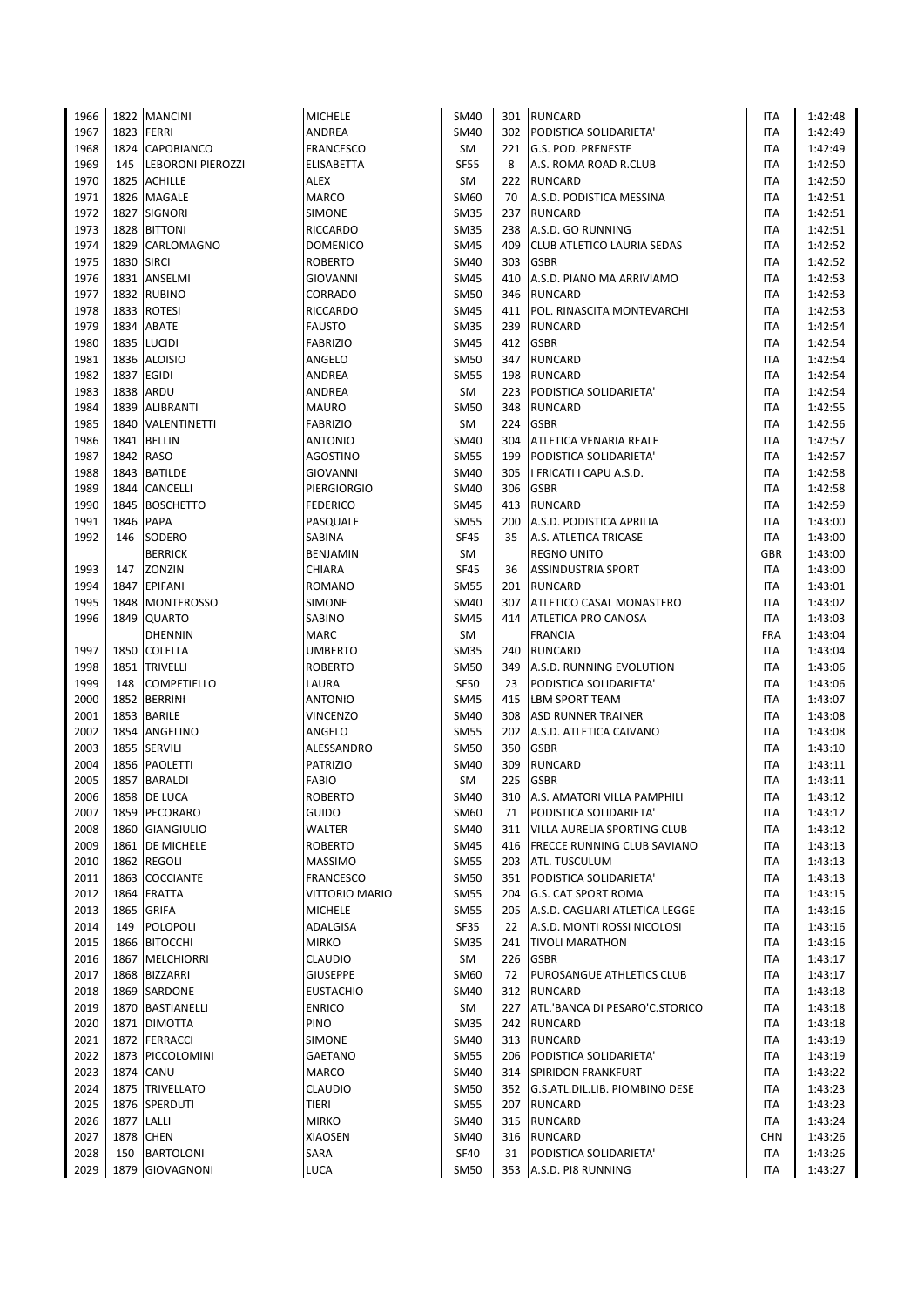| 2030 |      | 1880 BARONE              | <b>MAURIZIO</b>    | SM60        | 73  | A.S.D. IL CAMPANILE                | ITA        | 1:43:27 |
|------|------|--------------------------|--------------------|-------------|-----|------------------------------------|------------|---------|
| 2031 |      | 1881 BASCIANO            | <b>ENRICO</b>      | SM40        |     | 317 A.S.D. CENTRO FITNESS MONTELLO | ITA        | 1:43:27 |
| 2032 |      | 1882 BOZZO               | <b>MASSIMO</b>     | SM60        | 74  | A.S.D. IL CAMPANILE                | ITA        | 1:43:28 |
| 2033 |      | 1883 CALDARELLI          | <b>MICHELE</b>     | <b>SM35</b> |     | 243 A.S.D. TERZIGNO CORRE          | <b>ITA</b> | 1:43:29 |
| 2034 |      | 1884 TRANCHINA           | SALVATORE LUIGI    | SM40        |     | 318   LBM SPORT TEAM               | ITA        | 1:43:29 |
|      |      | <b>KUURU</b>             | <b>TIINA-KAISA</b> | <b>SF</b>   |     | <b>FINLANDIA</b>                   | <b>FIN</b> | 1:43:29 |
| 2035 | 1885 | <b>MACI</b>              | LUCA               | SM40        | 319 | PODISTICA SOLIDARIETA'             | ITA        | 1:43:31 |
| 2036 |      | 1886 ATTANASIO           | SIMONE             | <b>SM40</b> | 320 | ASD ATLETICA LA SBARRA             | <b>ITA</b> | 1:43:31 |
| 2037 |      | 1887 CLARIONI            | ANDREA             | <b>SM50</b> |     | 354 ATL. MONTE MARIO               | <b>ITA</b> | 1:43:31 |
| 2038 | 151  | DI BRACCIO               | ALESSANDRA         | <b>SF40</b> | 32  | <b>ASD RUNNER TRAINER</b>          | ITA        | 1:43:32 |
| 2039 | 1888 | MORGANTI                 | <b>GIUSEPPE</b>    | SM45        | 417 | CALCATERRA SPORT ASD               | ITA        | 1:43:32 |
| 2040 | 1889 | <b>CARUCCI</b>           | <b>MARCO</b>       | <b>SM50</b> | 355 | <b>LBM SPORT TEAM</b>              | ITA        | 1:43:32 |
| 2041 |      | 1890 MURARO              | <b>GIANFRANCO</b>  | SM60        | 75  | <b>RUNCARD</b>                     | ITA        | 1:43:33 |
| 2042 |      | 1891 MASTROPIETRO        | <b>MARCO</b>       | SM40        | 321 | S.S. LAZIO ATLETICA LEGGERA        | ITA        | 1:43:33 |
| 2043 |      | 1892 AMELIO              | LUIGI              | SM40        | 322 | A.S.D. RUNNING SAVIANO             | ITA        | 1:43:33 |
| 2044 |      | 1893 DI GUIDA            |                    | <b>SM55</b> |     | <b>LBM SPORT TEAM</b>              | <b>ITA</b> |         |
|      |      | 1894 FALZOI              | <b>FABRIZIO</b>    |             | 208 |                                    |            | 1:43:34 |
| 2045 |      |                          | <b>MAURIZIO</b>    | <b>SM50</b> |     | 356   LBM SPORT TEAM               | ITA        | 1:43:34 |
| 2046 |      | 1895 TARDITI             | <b>MICHELE</b>     | <b>SM45</b> | 418 | <b>RUNCARD</b>                     | <b>ITA</b> | 1:43:35 |
| 2047 |      | 1896 VENUTI              | MANUEL             | <b>SM35</b> | 244 | AS.TRA. ROMA                       | <b>ITA</b> | 1:43:35 |
| 2048 |      | 1897 GUIDA               | PAOLO              | <b>SM50</b> | 357 | <b>DK RUNNERS MILANO</b>           | <b>ITA</b> | 1:43:36 |
| 2049 |      | 1898 SAMBENEDETTO        | <b>MARCO</b>       | <b>SM45</b> | 419 | <b>ASD RUNNERS PESCARA</b>         | ITA        | 1:43:36 |
| 2050 | 1899 | <b>MIANI</b>             | MASSIMILIANO       | <b>SM50</b> | 358 | <b>ASD RUNNERS PESCARA</b>         | ITA        | 1:43:38 |
| 2051 |      | 1900 ROSCIOLI            | <b>FABIANO</b>     | SM50        | 359 | <b>RUN &amp; SMILE ASD</b>         | ITA        | 1:43:38 |
| 2052 |      | 1901 RANDI               | <b>GIOVANNI</b>    | SM60        | 76  | NUOVA ATLETICA CISTERNA ASD        | ITA        | 1:43:38 |
| 2053 |      | 1902 CECCONI             | <b>FRANCESCO</b>   | <b>SM50</b> | 360 | <b>G.S. CAT SPORT ROMA</b>         | <b>ITA</b> | 1:43:38 |
| 2054 | 1903 | <b>NITTI</b>             | SAVERIO            | SM45        | 420 | A.A.'E. MANZARI' CASAMASSIMA       | ITA        | 1:43:38 |
| 2055 | 152  | VALLE                    | <b>FLORIANA</b>    | <b>SF40</b> | 33  | ASD CITTA' CASTELLI ROMANI         | <b>ITA</b> | 1:43:40 |
| 2056 | 153  | <b>ANCONA</b>            | CARLA              | <b>SF55</b> | 9   | PODISTICA SOLIDARIETA'             | ITA        | 1:43:41 |
| 2057 |      | 1904 LAROTONDA           | PIERPASCAL         | SM45        | 421 | <b>RUNCARD</b>                     | <b>ITA</b> | 1:43:42 |
| 2058 | 154  | <b>GALIMBERTI</b>        | <b>GIORGIA</b>     | <b>SF45</b> | 37  | U.S. BORMIESE ATL.                 | ITA        | 1:43:42 |
| 2059 |      | 1905 GERANI              | <b>DAVID</b>       | <b>SM40</b> |     | 323 IL CORRIDORE RUNNING CLUB ASD  | <b>ITA</b> | 1:43:42 |
| 2060 |      | 1906 IMPERATORI          | <b>FABRIZIO</b>    | <b>SM35</b> |     | 245 RUNCARD                        | <b>ITA</b> | 1:43:42 |
| 2061 |      | 1907 GIACOMETTI          | LORENZO            | <b>SM35</b> | 246 | CRAL ANGELINI ASS.SPORT.DIL.       | ITA        | 1:43:43 |
| 2062 | 1908 | <b>LECCESE</b>           | <b>STEFANO</b>     | SM45        | 422 | <b>U.S. BORMIESE ATL.</b>          | ITA        | 1:43:44 |
| 2063 | 1909 | ARENA                    | PIERGIORGIO        | <b>SM50</b> |     | 361 PODISTICA SOLIDARIETA'         | <b>ITA</b> | 1:43:44 |
| 2064 |      | 1910 CASAVECCHIA         | ANDREA             | SM50        |     | 362 G.S. CAT SPORT ROMA            | <b>ITA</b> | 1:43:44 |
|      |      | VAN DULKEN               | <b>ENRIQUE</b>     | SM40        |     | SPAGNA                             | <b>ESP</b> | 1:43:45 |
| 2065 |      | 1911   MOMBELLI          | <b>MAURIZIO</b>    | SM60        | 77  | <b>ASD RUNNERS PESCARA</b>         | ITA        | 1:43:45 |
| 2066 |      | 1912 GIOMBETTI           | GABRIELE           | <b>SM55</b> | 209 | PIETRALUNGA RUNNERS A.S.D.         | ITA        | 1:43:45 |
| 2067 |      | 1913 BUGLI               | <b>YURI</b>        | <b>SM35</b> | 247 | PODISTICA SOLIDARIETA'             | ITA        | 1:43:46 |
| 2068 |      | 1914 CLEMENTI            | <b>CLAUDIO</b>     | SM40        | 324 | <b>GSBR</b>                        | ITA        | 1:43:46 |
| 2069 |      | 1915 MATTIOLI            | <b>RICCARDO</b>    | <b>SM55</b> | 210 | PODISTICA SOLIDARIETA'             | ITA        | 1:43:46 |
| 2070 |      | 1916 FERRARA             | <b>PARIDE</b>      | <b>SM55</b> |     | 211 CORSA DEI SANTI                | <b>ITA</b> | 1:43:46 |
| 2071 |      | 1917 LAPENNA             | PASQUALE EDUARDO   | SM          | 228 | <b>RUNCARD</b>                     | ITA        | 1:43:46 |
| 2072 |      | 155 BERARDINELLI         | LOREDANA           | <b>SF50</b> | 24  | <b>GSBR</b>                        | <b>ITA</b> | 1:43:47 |
| 2073 |      | 1918 DELL'ARTE           | GIANCARLO          | SM45        | 423 | RUNCARD                            | <b>ITA</b> | 1:43:47 |
| 2074 |      | 1919 PALLINI             | MAURO              | <b>SM50</b> |     | 363 PODISTICA SOLIDARIETA'         | ITA        | 1:43:48 |
| 2075 |      | 1920 ANDORLINI           | <b>LUCA</b>        | SM          |     | 229 ASD ATLETICA TRECATE           | ITA        | 1:43:48 |
| 2076 |      | 1921 AZZARA              | <b>FRANCESCO</b>   | SM40        | 325 | <b>RUNCARD</b>                     | ITA        | 1:43:48 |
| 2077 |      | 1922 LUCANTONIO          | <b>ELIO</b>        | <b>SM50</b> |     | 364 RUNCARD                        | ITA        |         |
| 2078 |      | 1923 FIORUCCI            | <b>ROBERTO</b>     | SM40        |     | 326 RUNCARD                        |            | 1:43:48 |
|      |      |                          |                    |             |     |                                    | ITA        | 1:43:50 |
| 2079 |      | 1924 ANTONELLI           | <b>ARTURO</b>      | SM          | 230 | <b>GSBR</b>                        | ITA        | 1:43:51 |
| 2080 |      | 1925 PASSERELLI          | <b>ANTONIO</b>     | SM55        | 212 | <b>LBM SPORT TEAM</b>              | ITA        | 1:43:51 |
| 2081 |      | 1926 AZZARELLO           | ANDREA             | SM40        | 327 | <b>ASD RUNNER TRAINER</b>          | ITA        | 1:43:51 |
| 2082 |      | 1927 SMARGIASSE          | ANDREA             | <b>SM45</b> |     | 424 LBM SPORT TEAM                 | ITA        | 1:43:51 |
| 2083 |      | 1928   PROIETTI CIGNITTI | MARCO              | SM          |     | 231 RUNCARD                        | ITA        | 1:43:52 |
| 2084 |      | 1929 GAGLIOSTRO          | <b>EMILIO</b>      | SM40        | 328 | A.S. AMATORI VILLA PAMPHILI        | ITA        | 1:43:53 |
| 2085 |      | 1930 D'AMBRUOSO          | <b>MICHELE</b>     | <b>SM75</b> | 1   | <b>SPORT CENTER A.S.D.</b>         | ITA        | 1:43:53 |
| 2086 |      | 1931 PASSARELLI          | <b>TULLIO</b>      | SM60        | 78  | PUROSANGUE ATHLETICS CLUB          | ITA        | 1:43:53 |
| 2087 |      | 1932 AULETTA             | <b>GIUSEPPE</b>    | <b>SM50</b> |     | 365 RUNCARD                        | ITA        | 1:43:54 |
| 2088 |      | 1933 BELLO               | AMALIO             | SM55        | 213 | <b>ASD ATLETICA TRECATE</b>        | ITA        | 1:43:54 |
|      |      | SANTUCCI                 | <b>MATTHEW</b>     | SM          |     | <b>STATI UNITI</b>                 | <b>USA</b> | 1:43:55 |
| 2089 |      | 1934 CIARCIA             | <b>FABIO</b>       | SM45        | 425 | RUNCARD                            | ITA        | 1:43:55 |
| 2090 | 156  | <b>CISTRIANI</b>         | ANGELA             | <b>SF40</b> | 34  | A.S.D. MEDITERRANEA                | ITA        | 1:43:56 |
| 2091 |      | 1935 ATTILI              | <b>MASSIMO</b>     | SM50        | 366 | <b>LBM SPORT TEAM</b>              | ITA        | 1:43:56 |
| 2092 |      | 1936 DONADIO             | <b>GIUSEPPE</b>    | SM60        | 79  | <b>PS ROMANA</b>                   | <b>ITA</b> | 1:43:58 |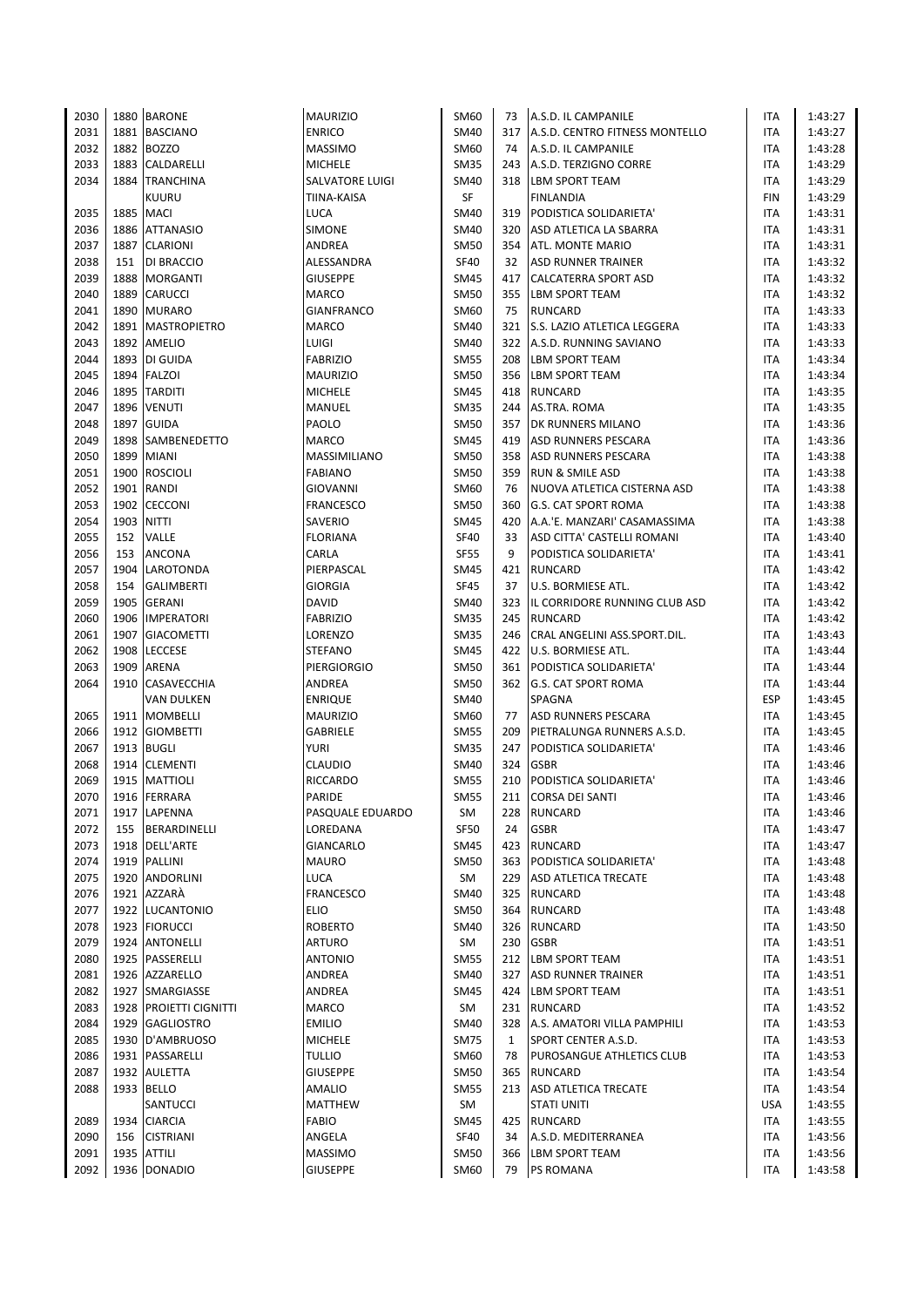| 2093         |            | 1937 DEL MONTE      | CARLO                   | <b>SM55</b>                |     | 214 G.S. POD. PRENESTE                | ITA                      | 1:43:58 |
|--------------|------------|---------------------|-------------------------|----------------------------|-----|---------------------------------------|--------------------------|---------|
| 2094         |            | 1938 DI ROSA        | MASSIMO                 | <b>SM50</b>                |     | 367 A.S.D. CENTRO FITNESS MONTELLO    | <b>ITA</b>               | 1:44:00 |
| 2095         |            | 1939 TRONCA         | ANGELO                  | <b>SM35</b>                | 248 | <b>ATHLETIC CLUB TERMOLI ASD</b>      | ITA                      | 1:44:01 |
| 2096         |            | 1940 COSTANZO       | SILVESTRO               | <b>SM50</b>                | 368 | A.S.D. RINCORRO                       | <b>ITA</b>               | 1:44:02 |
| 2097         |            | 1941 ROSCIOLI       | ANDREA                  | <b>SM50</b>                | 369 | <b>RUNCARD</b>                        | ITA                      | 1:44:02 |
| 2098         |            | 1942 GRANDE         | SAVERIO                 | <b>SM55</b>                |     | 215 RUNCARD                           | ITA                      | 1:44:02 |
| 2099         |            | 1943 DELLA BRUNA    | VALERIO                 | <b>SM45</b>                | 426 | PODISTICA SOLIDARIETA'                | ITA                      | 1:44:03 |
| 2100         |            | 1944 ORLANDO        | ANDREA                  | SM                         |     | 232 ASD RUNNER TRAINER                | <b>ITA</b>               | 1:44:03 |
| 2101         |            | 1945 PAGLIARO       | ORLANDO                 | SM                         |     | 233 PODISTICA POMEZIA A.S.D.          | ITA                      | 1:44:04 |
| 2102         | 1946       | LATINO              | <b>FAUSTINO</b>         | <b>SM50</b>                |     | 370 RUNCARD                           | ITA                      | 1:44:05 |
| 2103         |            | 1947 MANCUSO        | <b>GIUSEPPE</b>         | <b>SM55</b>                | 216 | ASD CORRICASTROVILLARI                | ITA                      | 1:44:05 |
| 2104         |            | 1948   IORIO        | <b>MASSIMO</b>          | <b>SM50</b>                |     | 371 A.S. AMATORI VILLA PAMPHILI       | <b>ITA</b>               | 1:44:06 |
| 2105         | 157        | <b>SABINI</b>       | <b>FLAMINIA</b>         | SF45                       | 38  | <b>CIRCOLO CANOTTIERI ANIENE</b>      | <b>ITA</b>               | 1:44:06 |
| 2106         | 1949       | <b>GUIDARA</b>      | <b>EDOARDO</b>          | SM65                       | 26  | <b>GRUPPO POD. AMATORI TERAMO SSD</b> | ITA                      | 1:44:07 |
| 2107         | 158        | MONGELLUZZO         | <b>MONIA</b>            | SF35                       | 23  | A.S. AMATORI VILLA PAMPHILI           | <b>ITA</b>               | 1:44:07 |
| 2108         | 159        | <b>SUCCU</b>        | <b>FIORENZA</b>         | <b>SF35</b>                | 24  | <b>ISOLARUN</b>                       | <b>ITA</b>               | 1:44:08 |
| 2109         |            | 1950 LISERRA        | SANTINO                 | <b>SM45</b>                | 427 | I FRICATI I CAPU A.S.D.               | ITA                      | 1:44:08 |
| 2110         |            | 1951 CAPPELLI       | MANUEL                  | SM40                       | 329 | <b>RUNCARD</b>                        | ITA                      | 1:44:08 |
| 2111         |            | 1952 BRUNO          | MARCO                   | <b>SM45</b>                | 428 | <b>CILENTO RUN</b>                    | <b>ITA</b>               | 1:44:08 |
| 2112         |            | 1953 SEMENZIN       | SEBASTIAN               | <b>SM40</b>                | 330 | A.S.D. HROBERT RUNNING TEAM           | ITA                      | 1:44:08 |
| 2113         |            | 1954   TOROSANTUCCI | MARCO                   | <b>SM50</b>                |     | 372 DUE PONTI SRL                     | ITA                      | 1:44:09 |
| 2114         |            | 1955 ANGELUCCI      | <b>ADRIANO</b>          | <b>SM50</b>                |     | 373 RUNCARD                           | ITA                      | 1:44:09 |
| 2115         |            | 1956 SCORVO         | PAOLO                   | <b>SM35</b>                | 249 | <b>LBM SPORT TEAM</b>                 | <b>ITA</b>               | 1:44:09 |
| 2116         |            | 160 TOMMASINI       | SARA                    | <b>SF</b>                  | 29  | A.S.D. TEAM TREVISO                   | <b>ITA</b>               | 1:44:09 |
| 2117         |            | 1957 SALVATORI      | <b>FABIO</b>            | <b>SM45</b>                | 429 | <b>GSBR</b>                           | ITA                      | 1:44:09 |
| 2118         | 161        | <b>SERVIDIO</b>     | <b>GIORGIA</b>          | <b>SF50</b>                | 25  | <b>POLIGOLFO</b>                      | <b>ITA</b>               | 1:44:10 |
| 2119         | 162        | <b>LIBRALESSO</b>   | <b>FEDERICA</b>         | <b>SF35</b>                | 25  | <b>RUNCARD</b>                        | ITA                      | 1:44:10 |
| 2120         |            | 1958 GRANATA        | VINCENZO                | <b>SM45</b>                | 430 | <b>POLIGOLFO</b>                      | <b>ITA</b>               | 1:44:10 |
| 2121         |            | 1959 GRASSI         | <b>MAURO FERNANDO</b>   | SM                         | 234 | <b>SPORT TEAM TRIGORIA ASD</b>        | <b>ITA</b>               | 1:44:13 |
|              |            | <b>MCNAMARA</b>     | ADELAIDE                | SF                         |     | <b>STATI UNITI</b>                    | <b>USA</b>               | 1:44:13 |
| 2122         |            | 1960 PRANNO         | <b>NICOLA</b>           | SM                         | 235 | A.S. ROMA ROAD R.CLUB                 | <b>ITA</b>               | 1:44:13 |
| 2123         |            | 1961   D'ANNIBALE   | MASSIMILIANO            | <b>SM50</b>                |     | 374   PODISTICA SOLIDARIETA'          | ITA                      | 1:44:13 |
| 2124         | 1962       | <b>BEFEZZI</b>      | ANGELO                  | <b>SM50</b>                |     |                                       | ITA                      | 1:44:13 |
|              | 1963       |                     |                         | <b>SM55</b>                |     | 375 ASD PODISMO E SPORT SARACE        |                          |         |
| 2125         |            | CECCANO             | ANGELO                  |                            |     | 217   A.S.D. CENTRO FITNESS MONTELLO  | ITA                      | 1:44:13 |
| 2126<br>2127 | 1964 BILLI | 1965 RECCHIA        | STEFANO                 | <b>SM55</b><br><b>SM45</b> | 431 | 218 LEOPODISTICA                      | <b>ITA</b><br><b>ITA</b> | 1:44:14 |
|              |            | 1966 BLEFARI        | <b>FABRIZIO</b>         |                            |     | ASD PALESTRINA RUNNING                |                          | 1:44:14 |
| 2128         |            | 1967 ACQUAROLA      | NORBERTO                | <b>SM40</b>                |     | 331 IL CORRIDORE RUNNING CLUB ASD     | ITA                      | 1:44:15 |
| 2129         |            |                     | <b>EMILIANO</b>         | SM                         |     | 236 ASD PODISTI FRENTANI              | ITA                      | 1:44:15 |
| 2130         |            | 1968 FALCONE        | <b>GIANMARCO</b>        | SM                         | 237 | <b>G.S.IL FIORINO</b>                 | ITA                      | 1:44:15 |
| 2131         | 1969       | <b>BONDI</b>        | MARCO<br><b>ROBERTO</b> | <b>SM35</b>                |     | 250 RUNCARD                           | ITA                      | 1:44:16 |
| 2132         | 1970       | <b>DI FABIO</b>     |                         | <b>SM45</b>                | 432 | <b>PUROSANGUE ATHLETICS CLUB</b>      | ITA                      | 1:44:16 |
| 2133         | 163        | <b>TSYUPKA</b>      | NATALIYA                | SF35                       | 26  | ITALIANA RUNNING A.S.D.               | <b>UKR</b><br><b>ITA</b> | 1:44:16 |
| 2134         |            | 1971 SEMPRINI       | <b>ROBERTO</b>          | <b>SM55</b>                |     | 219 GRUPPO MARCIATORI SIMBRUINI       |                          | 1:44:16 |
| 2135         |            | 1972 MANZO          | <b>FABRIZIO</b>         | SM                         |     | 238 RUNCARD                           | CAY                      | 1:44:18 |
| 2136         |            | 1973 CERRONE        | <b>EMILIANO</b>         | <b>SM45</b>                | 433 | A.S.D. ATL. VILLA GUGLIELMI           | ITA                      | 1:44:18 |
| 2137         |            | 1974   TOCCI        | <b>BIAGIO</b>           | SM60                       | 80  | S.S. LAZIO ATLETICA LEGGERA           | ITA                      | 1:44:20 |
| 2138         | 164        | CARRILLO MIRANDA    | JESSICA                 | SF                         | 30  | <b>RUNCARD</b>                        | <b>MEX</b>               | 1:44:21 |
| 2139         |            | 1975 BRUNORO        | GIANLUCA                | SM50                       |     | 376 PODISTICA POMEZIA A.S.D.          | ITA                      | 1:44:21 |
| 2140         |            | 1976 MESSINEO       | <b>MANUELE</b>          | <b>SM50</b>                | 377 | <b>ASD RUNNER TRAINER</b>             | ITA                      | 1:44:21 |
| 2141         |            | 1977 ROMANO         | <b>ANTONIO</b>          | <b>SM55</b>                |     | 220 A.S. CULTURALE POD. S. STEFANO    | ITA                      | 1:44:22 |
| 2142         |            | 1978 ZUCCA          | PAOLO                   | SM60                       | 81  | <b>ACQUIRUNNERS</b>                   | ITA                      | 1:44:22 |
| 2143         | 1979 DINA  |                     | <b>QUIRINO</b>          | <b>SM45</b>                | 434 | <b>GSBR</b>                           | ITA                      | 1:44:23 |
| 2144         |            | 1980 ALTERNIN       | <b>ALBERTO</b>          | <b>SM45</b>                | 435 | <b>ACQUIRUNNERS</b>                   | ITA                      | 1:44:23 |
| 2145         |            | 1981 PERROTTA       | LUIGI                   | <b>SM50</b>                |     | 378 A.S. CULTURALE POD. S. STEFANO    | <b>ITA</b>               | 1:44:23 |
| 2146         |            | 1982 ORFINI         | MARCO                   | <b>SM50</b>                |     | 379 ASD PODISTICA VASTO               | ITA                      | 1:44:24 |
| 2147         |            | 1983 CIMADON        | ANDREA                  | <b>SM45</b>                |     | 436 PODISTICA POMEZIA A.S.D.          | ITA                      | 1:44:24 |
| 2148         |            | 1984 ABATINO        | <b>ADOLFO</b>           | SM40                       |     | 332 A.S. CULTURALE POD. S. STEFANO    | ITA                      | 1:44:24 |
| 2149         |            | 1985 ROSOLEN        | <b>MAURIZIO</b>         | <b>SM50</b>                |     | 380 CIMAVILLA RUNNING TEAM            | ITA                      | 1:44:26 |
| 2150         | 165        | D'AMORE             | <b>FEDERICA</b>         | <b>SF50</b>                | 26  | G.S. AVEZZANO                         | ITA                      | 1:44:27 |
| 2151         | 1986       | <b>FONTI</b>        | <b>ROBERTO</b>          | <b>SM55</b>                | 221 | A.S. AMATORI VILLA PAMPHILI           | ITA                      | 1:44:27 |
| 2152         | 166        | BINI                | TIZIANA                 | SF45                       | 39  | PODISTICA SOLIDARIETA'                | ITA                      | 1:44:27 |
| 2153         | 1987       | <b>MARCHESE</b>     | SERAFINO                | <b>SM50</b>                |     | 381 COSENZA K42                       | ITA                      | 1:44:28 |
| 2154         | 167        | <b>CURZI</b>        | ELISA                   | <b>SF40</b>                | 35  | CRAL ANGELINI ASS.SPORT.DIL.          | ITA                      | 1:44:29 |
| 2155         | 168        | <b>GALLI</b>        | JURKA                   | SF50                       | 27  | PUROSANGUE ATHLETICS CLUB             | ITA                      | 1:44:29 |
| 2156         | 1988       | <b>VELLINI</b>      | MASSIMO                 | SM55                       | 222 | <b>G.S. CAT SPORT ROMA</b>            | ITA                      | 1:44:30 |
| 2157         |            | 1989 PROIETTI       | ANDREA                  | PM                         | 15  | LBM SPORT TEAM                        | ITA                      | 1:44:30 |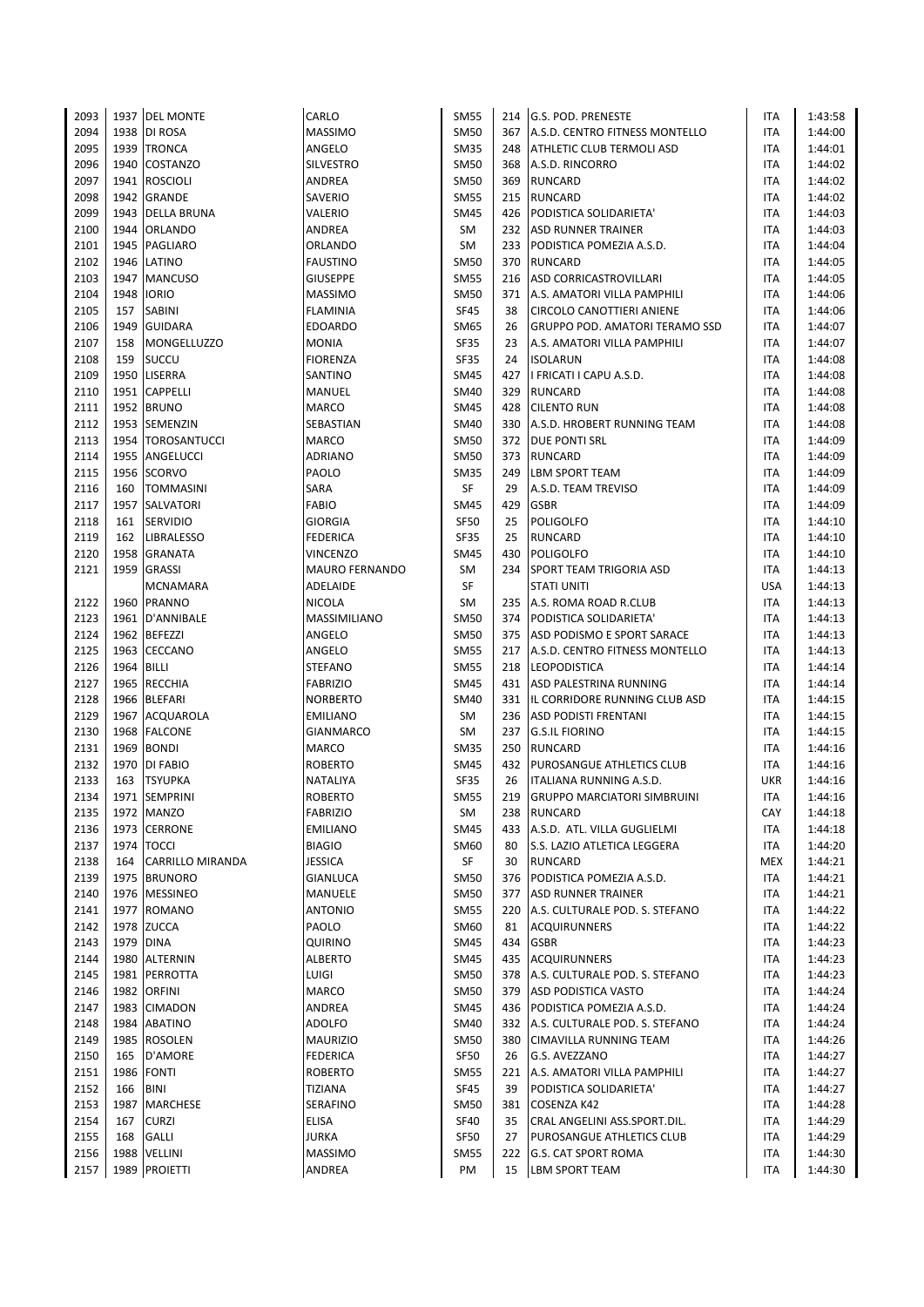| 2158 |      | 1990 GANDOLFO         | PAOLO            | <b>SM50</b> | 382 | <b>ATLETICA SETTIMESE</b>       | ITA        | 1:44:30 |
|------|------|-----------------------|------------------|-------------|-----|---------------------------------|------------|---------|
| 2159 |      | 1991 GIORDANI         | <b>EMILIO</b>    | <b>SM45</b> |     | 437 RUNCARD                     | <b>ITA</b> | 1:44:32 |
|      |      |                       |                  |             |     |                                 |            |         |
| 2160 |      | 1992 DELL'OLIO        | VITALIANO        | SM40        | 333 | <b>GSBR</b>                     | ITA        | 1:44:32 |
| 2161 |      | 1993 RUSSO            | ROBERTO          | SM          | 239 | <b>RUNCARD</b>                  | ITA        | 1:44:32 |
| 2162 | 169  | <b>BUSACCA</b>        | LOREDANA         | <b>SF40</b> | 36  | A.S.D. ATHLON KAMARINA          | ITA        | 1:44:34 |
| 2163 | 170  | CAGLIANI              | VERONICA PALMA   | SF50        | 28  | ATL. MONTE MARIO                | ITA        | 1:44:35 |
| 2164 | 171  | <b>NINI</b>           | SABINA           | <b>SF50</b> | 29  | <b>ASD ATHLETIC AMELIA</b>      | ITA        | 1:44:35 |
| 2165 |      | 1994 TRIOLA           | ROBERTO          | <b>SM50</b> | 383 | ASD LAZIO OLIMPIA RUNNERS TEAM  | <b>ITA</b> | 1:44:37 |
| 2166 |      | 1995 CONFORTI         | CARLO            | <b>SM40</b> | 334 | <b>RUNCARD</b>                  | ITA        | 1:44:37 |
|      |      |                       |                  |             |     |                                 |            |         |
| 2167 | 1996 | <b>BOVENZI</b>        | PIERGIORGIO      | <b>SM35</b> | 251 | <b>GSBR</b>                     | ITA        | 1:44:37 |
| 2168 | 1997 | <b>CELI</b>           | <b>IVAN</b>      | <b>SM45</b> | 438 | <b>RUNCARD</b>                  | ITA        | 1:44:38 |
| 2169 |      | 1998 CRISTOFARI       | PIETRO           | SM60        | 82  | ASD PALESTRINA RUNNING          | <b>ITA</b> | 1:44:39 |
| 2170 |      | 1999 DE ROSA          | <b>MARCO</b>     | SM          | 240 | ASD PALESTRINA RUNNING          | ITA        | 1:44:39 |
| 2171 |      | 2000 MORELLI          | FERNANDO         | SM60        | 83  | <b>GSBR</b>                     | <b>ITA</b> | 1:44:39 |
|      |      | <b>TOCHOWICZ</b>      | <b>BARTOSZ</b>   | <b>SM50</b> |     | <b>POLONIA</b>                  | POL        | 1:44:40 |
| 2172 |      | 2001 CIATTI           | ANDREA           | SM          |     | 241 RUNCARD                     | <b>ITA</b> | 1:44:41 |
|      |      |                       |                  |             |     |                                 |            |         |
| 2173 |      | 2002 MORETTI          | PAOLO            | <b>SM50</b> |     | 384   POL. ATLETICA CEPRANO     | ITA        | 1:44:41 |
| 2174 | 2003 | <b>GILARDI NADIN</b>  | MASSIMILIANO     | <b>SM40</b> |     | 335 A.S.D. GO RUNNING           | ITA        | 1:44:41 |
| 2175 |      | 2004 LOUDHNI          | DJAMAL           | <b>SM55</b> | 223 | <b>LBM SPORT TEAM</b>           | ITA        | 1:44:41 |
| 2176 |      | 2005 PASQUETTI        | MARCO            | SM          |     | 242 RUNCARD                     | ITA        | 1:44:43 |
| 2177 |      | 2006 ACCORSI          | <b>FRANCESCO</b> | SM          |     | 243 A.S.D. VILLA DE SANCTIS     | ITA        | 1:44:43 |
| 2178 |      | 2007 SAUZZI           | PATRIZIO         | <b>SM55</b> |     | 224 A.S.D. PIANO MA ARRIVIAMO   | <b>ITA</b> | 1:44:43 |
| 2179 |      | 2008 REBUZZI          | ALEKOS           | SM          | 244 | <b>LBM SPORT TEAM</b>           | ITA        | 1:44:44 |
|      |      | 2009 VITELLARO        |                  |             |     |                                 | <b>ITA</b> |         |
| 2180 |      |                       | PAOLINO DOMENICO | <b>SM50</b> | 385 | A.S.D. AIRONE CASTELTERMINI     |            | 1:44:44 |
| 2181 |      | 2010 FIGUEROA         | WILFREDO AMADOR  | SM60        | 84  | <b>RUNCARD</b>                  | ITA        | 1:44:46 |
| 2182 | 2011 | <b>CAMMAROTA</b>      | VINCENZO         | <b>SM35</b> | 252 | <b>RUNCARD</b>                  | ITA        | 1:44:46 |
| 2183 |      | 2012 SALVADORI        | DANIELE          | SM45        | 439 | RUNCARD                         | ITA        | 1:44:46 |
| 2184 |      | 2013 PIACENTINI       | GIOVANNI         | <b>SM50</b> |     | 386 FORUM SPORT CENTER SSD SRL  | ITA        | 1:44:47 |
| 2185 |      | 2014 MASA             | <b>GIUSEPPE</b>  | <b>SM55</b> |     | 225   LBM SPORT TEAM            | ITA        | 1:44:48 |
| 2186 |      | 2015 BECCACCIOLI      | <b>ENRICO</b>    | <b>SM45</b> | 440 | <b>RUNCARD</b>                  | ITA        | 1:44:48 |
| 2187 |      | 2016 SRNEC            | MARIO            | <b>SM50</b> | 387 | <b>RUNCARD</b>                  | <b>CRO</b> | 1:44:49 |
|      |      |                       |                  |             |     |                                 |            |         |
| 2188 |      | 172 BACIUCCHI         | LUDOVICA         | SF          | 31  | <b>GSBR</b>                     | <b>ITA</b> | 1:44:49 |
| 2189 | 2017 | <b>MORGIA</b>         | ROMEO            | <b>SM55</b> | 226 | ASD ATL.CITTA' DEI PAPI ANAGNI  | <b>ITA</b> | 1:44:49 |
| 2190 | 2018 | <b>ROTONDO</b>        | PIER LUIGI       | SM50        | 388 | <b>G.S. CAT SPORT ROMA</b>      | ITA        | 1:44:49 |
| 2191 |      | 2019 CAMUSSO          | CLAUDIO          | <b>SM45</b> | 441 | <b>GSBR</b>                     | <b>ITA</b> | 1:44:50 |
| 2192 | 173  | <b>TAMBORRA</b>       | MARIA            | SF50        | 30  | <b>RUNCARD</b>                  | ITA        | 1:44:51 |
| 2193 |      | 2020 RAGONE           | <b>FILIPPO</b>   | <b>SM55</b> | 227 | <b>HAPPY RUNNERS ALTAMURA</b>   | ITA        | 1:44:52 |
| 2194 |      | 2021 ASTORI           | WALTER           | SM40        | 336 | <b>GSBR</b>                     | ITA        | 1:44:52 |
|      |      |                       |                  |             |     |                                 |            |         |
| 2195 |      | 2022 PIRRERA          | ALESSANDRO       | SM40        | 337 | <b>GSBR</b>                     | <b>ITA</b> | 1:44:53 |
| 2196 |      | 2023 RAINERI          | <b>ROBERTO</b>   | SM          | 245 | <b>GSBR</b>                     | ITA        | 1:44:54 |
| 2197 |      | 2024 PAGLIUCA         | <b>ANTONIO</b>   | SM60        | 85  | A.S.D. PODISTICA APRILIA        | ITA        | 1:44:54 |
| 2198 |      | 2025 DI VENDRA        | <b>DAVIDE</b>    | SM40        | 338 | <b>LBM SPORT TEAM</b>           | ITA        | 1:44:55 |
| 2199 |      | 2026 ARESTA           | <b>GIANLUCA</b>  | <b>SM50</b> |     | 389 BARLETTA SPORTIVA           | <b>ITA</b> | 1:44:55 |
| 2200 | 174  | <b>DELLA GIOVANNA</b> | ALLEGRA          | <b>SF50</b> | 31  | <b>DUE PONTI SRL</b>            | ITA        | 1:44:55 |
| 2201 |      | 2027 SECONDINI        | LUCA             | <b>SM50</b> | 390 | MARATHON ROMA CASTELFUSANO      | ITA        | 1:44:55 |
| 2202 |      | 2028 PEREIRA          | <b>FRANCISCO</b> | <b>SM55</b> | 228 | <b>RUNCARD</b>                  | <b>POR</b> | 1:44:56 |
|      |      |                       |                  |             |     |                                 |            |         |
| 2203 |      | 2029 LUBRANO          | ANTONIETTA       | <b>SM45</b> |     | 442 G.S. CAT SPORT ROMA         | ITA        | 1:44:56 |
| 2204 |      | 2030 RUOTOLO          | PAOLO            | <b>SM45</b> |     | 443 RUNCARD                     | ITA        | 1:44:57 |
| 2205 |      | 2031 ROMANO           | ANTONIO          | SM40        | 339 | ASD ATLETICO MONTEROTONDO       | ITA        | 1:44:57 |
| 2206 |      | 2032 NOCE             | MARCO            | SM45        | 444 | IL CORRIDORE RUNNING CLUB ASD   | ITA        | 1:44:58 |
| 2207 |      | 2033 VANNICELLI       | FRANCESCO        | <b>SM55</b> |     | 229 S.S. LAZIO ATLETICA LEGGERA | ITA        | 1:44:58 |
| 2208 |      | 2034 VITELLARO        | FRANCESCO PAOLO  | SM          |     | 246 RUNCARD                     | ITA        | 1:44:59 |
| 2209 | 2035 | <b>DI SCHINO</b>      | ANDREA           | SM50        | 391 | <b>AMATORI PODISTICA TERNI</b>  | ITA        | 1:44:59 |
|      |      |                       |                  |             |     |                                 |            |         |
| 2210 |      | 2036 ESPOSITO         | EMANUELE         | SM35        |     | 253 RUNCARD                     | <b>ITA</b> | 1:44:59 |
|      |      | CARMONA ALGOVIA       | ESTEFANÍA        | SF          |     | SPAGNA                          | <b>ESP</b> | 1:44:59 |
| 2211 |      | 2037 ESPOSITO         | PIETRO           | SM35        | 254 | <b>RUNCARD</b>                  | ITA        | 1:45:00 |
| 2212 |      | 2038 ROMANO           | NICOLA           | SM50        |     | 392 ASD PODISTI FRENTANI        | ITA        | 1:45:00 |
| 2213 |      | 2039 ALBANO           | GIUSEPPE         | <b>SM45</b> |     | 445 RUNCARD                     | ITA        | 1:45:00 |
| 2214 |      | 2040 SICILIANO        | STEFANO          | <b>SM45</b> |     | 446 LBM SPORT TEAM              | <b>ITA</b> | 1:45:00 |
| 2215 |      | 2041 ALBANESI         | <b>IVANO</b>     | SM60        | 86  | A.S.D. VILLA DE SANCTIS         | ITA        | 1:45:00 |
| 2216 |      | 2042 MAIORINO         | ALESSANDRO       | SM60        | 87  | A.S.D. CENTRO FITNESS MONTELLO  | ITA        | 1:45:01 |
|      |      |                       |                  |             |     |                                 |            |         |
| 2217 |      | 2043 TROMBETTA        | GIUSEPPE         | SM          | 247 | <b>RUNCARD</b>                  | <b>ITA</b> | 1:45:01 |
| 2218 |      | 2044 BONA             | ALESSANDRO       | <b>SM50</b> |     | 393 ATLETICO CASAL MONASTERO    | ITA        | 1:45:02 |
| 2219 |      | 2045 FUCCILLO         | FERNANDO         | SM          | 248 | <b>GSBR</b>                     | ITA        | 1:45:02 |
| 2220 |      | 2046 DI RUBBO         | VINCENZO         | <b>SM55</b> | 230 | TIBURTINA RUNNING ROMA A.S.D.   | ITA        | 1:45:03 |
| 2221 |      | 2047 PASSALACQUA      | CLAUDIO          | <b>SM50</b> |     | 394 RUNCARD                     | <b>ITA</b> | 1:45:03 |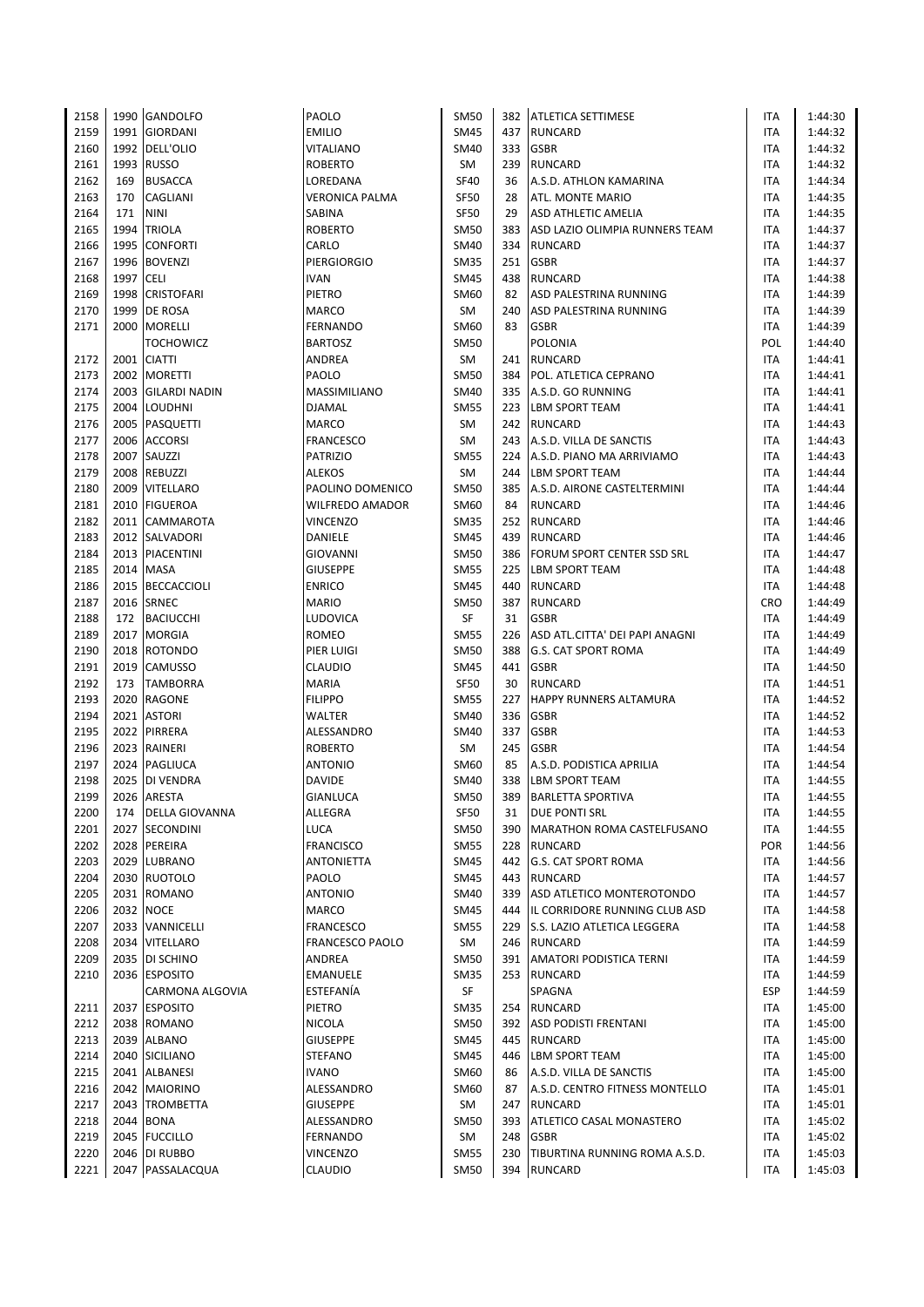| 2222 | 175  | <b>VELTRI</b>              | PATRIZIA           | <b>SF50</b> | 32  | <b>ASD RUNNER TRAINER</b>                        | ITA        | 1:45:03 |
|------|------|----------------------------|--------------------|-------------|-----|--------------------------------------------------|------------|---------|
| 2223 |      | 2048 DI NICOLA             | MASSIMILIANO       | <b>SM45</b> | 447 | TIBURTINA RUNNING ROMA A.S.D.                    | ITA        | 1:45:04 |
| 2224 |      | 2049 VERDINO               | ALESSANDRO         | <b>SM45</b> | 448 | ATLETICA LEGGERA MENTANA ASD                     | ITA        | 1:45:05 |
| 2225 |      | 2050 DONATONE              | <b>SERGIO</b>      | <b>SM50</b> | 395 | ATL. COLOSSEO 2000                               | <b>ITA</b> | 1:45:05 |
| 2226 |      | 2051 PAOLUCCI              | SABATINO           | <b>SM70</b> | 6   | AMICI DELLO SPORT MIGLIANICO                     | <b>ITA</b> | 1:45:05 |
| 2227 |      | 2052 PARENTI               | <b>BENEDETTO</b>   | SM40        | 340 | <b>RUNCARD</b>                                   | ITA        | 1:45:06 |
|      |      | <b>EHN</b>                 | ALEXANDER          | <b>SM55</b> |     | <b>AUSTRIA</b>                                   | AUT        | 1:45:06 |
| 2228 |      | 2053 CHATZIGIANNAKIS       | <b>IOANNIS</b>     | SM45        | 449 | ASD PODISTICA 2007 TORTRETESTE                   | GRE        | 1:45:06 |
| 2229 |      | 176 SCIALANCA              | SONIA              | <b>SF40</b> | 37  | <b>ASD RUNNER TRAINER</b>                        | ITA        | 1:45:07 |
| 2230 |      | 2054 MONTANARI             | PAOLO              | SM60        | 88  | PODISTICA SOLIDARIETA'                           | ITA        | 1:45:07 |
| 2231 |      | 2055 PETRONI               | <b>LUCA</b>        | <b>SM50</b> | 396 | <b>S.S. LAZIO ATLETICA LEGGERA</b>               | ITA        | 1:45:07 |
| 2232 |      | 2056 LAPADULA              | <b>DOMENICO</b>    | SM60        | 89  | AS.TRA. ROMA                                     | ITA        | 1:45:09 |
| 2233 |      | 2057 PROVERA               | <b>BERNARDINO</b>  | SM40        | 341 | <b>RUNCARD</b>                                   | ITA        | 1:45:10 |
| 2234 | 177  | <b>PROVERA</b>             | LUCYE              | <b>SF35</b> | 27  | <b>RUNCARD</b>                                   | <b>USA</b> | 1:45:11 |
| 2235 |      | 2058 TENACE                | <b>DAVIDE</b>      | SM          | 249 | <b>GSBR</b>                                      | ITA        | 1:45:11 |
|      |      |                            |                    |             |     |                                                  |            |         |
| 2236 |      | 2059 OLIVERI               | <b>ADRIANO</b>     | <b>SM40</b> | 342 | <b>GSBR</b>                                      | ITA        | 1:45:11 |
|      |      | <b>ROSA</b>                | <b>ISABELLE</b>    | SF          |     | <b>FRANCIA</b>                                   | <b>FRA</b> | 1:45:11 |
| 2237 | 2060 | GIOVAGNOLI                 | VALERIO            | <b>SM50</b> | 397 | S.S. LAZIO ATLETICA LEGGERA                      | ITA        | 1:45:12 |
|      |      | D'ABBADIE DE NODREST       | <b>VINCENT</b>     | SM          |     | <b>FRANCIA</b>                                   | <b>FRA</b> | 1:45:14 |
| 2238 | 178  | <b>GAMMACURTA</b>          | <b>FABIANA</b>     | <b>SF40</b> | 38  | PODISTICA SOLIDARIETA'                           | ITA        | 1:45:15 |
| 2239 | 179  | <b>BRISTOT</b>             | LAURA              | SF          | 32  | A.S. AMATORI VILLA PAMPHILI                      | <b>ITA</b> | 1:45:15 |
| 2240 | 180  | <b>DE CESARE</b>           | <b>DEBORA</b>      | <b>SF50</b> | 33  | <b>CALCATERRA SPORT ASD</b>                      | ITA        | 1:45:15 |
| 2241 |      | 2061 SCIPIONI              | LORENZO            | SM          | 250 | <b>RUNCARD</b>                                   | ITA        | 1:45:15 |
| 2242 |      | 2062 NARSETE               | <b>STEFANO</b>     | <b>SM55</b> | 231 | PODISTICA SOLIDARIETA'                           | ITA        | 1:45:16 |
| 2243 |      | 2063 PECORARO              | <b>SERGIO</b>      | <b>SM55</b> | 232 | <b>ASD RUNNERS FOR EMERGENCY</b>                 | ITA        | 1:45:17 |
| 2244 | 2064 | <b>CESARI</b>              | <b>MARCO</b>       | <b>SM40</b> | 343 | A.S.D. GENZANO MARATHON                          | ITA        | 1:45:17 |
| 2245 |      | 2065 PRISCHICH             | CARLO              | SM40        | 344 | <b>RUNCARD</b>                                   | ITA        | 1:45:18 |
| 2246 |      | 2066 LOLLOBRIGIDA          | PIO                | SM65        | 27  | <b>GRUPPO MARCIATORI SIMBRUINI</b>               | ITA        | 1:45:18 |
| 2247 | 181  | SALZMAN                    | MICHAELA           | PF          | 2   | <b>RUNCARD</b>                                   | <b>USA</b> | 1:45:18 |
| 2248 |      | 2067 STARTARI              | ANDREA             | <b>SM35</b> | 255 | <b>WORKOUTGYM A.S.D.</b>                         | ITA        | 1:45:18 |
| 2249 |      | 2068 CUPELLARO             | <b>MARIO</b>       | <b>SM50</b> | 398 | LYCEUM ROMA XIII A.P.D.                          | ITA        | 1:45:18 |
| 2250 |      | 2069 CECCARELLI            | <b>FLAVIO</b>      | SM45        | 450 | <b>GSBR</b>                                      | ITA        | 1:45:19 |
| 2251 |      | 2070 SALVATICO             | <b>GIUSEPPE</b>    | <b>SM35</b> | 256 | AS.TRA. ROMA                                     | ITA        | 1:45:19 |
| 2252 |      | 2071 CAPPETTA              | <b>DIEGO</b>       | SM65        | 28  | <b>DUE PONTI SRL</b>                             | ITA        | 1:45:20 |
| 2253 |      | 2072 <b>IDRISSI KANDRI</b> | <b>OUSSAMA</b>     | SM40        | 345 | <b>GSBR</b>                                      | <b>ITA</b> | 1:45:21 |
| 2254 |      | 2073 FIORANI               | <b>LUCA</b>        | <b>SM55</b> | 233 | PODISTICA SOLIDARIETA'                           | ITA        | 1:45:21 |
| 2255 |      | 2074 CHIECHI               | <b>EMANUELE</b>    | <b>SM45</b> | 451 | S.S.D.S. MENS SANA 1871                          | ITA        | 1:45:21 |
| 2256 |      | 2075 STASI                 | <b>MASSIMO</b>     | <b>SM55</b> | 234 | S.S. LAZIO ATLETICA LEGGERA                      | ITA        | 1:45:21 |
|      |      | EL MERROUNI                | HAMZA              | SM40        |     | <b>BELGIO</b>                                    | BEL        | 1:45:21 |
| 2257 |      | 2076 PANCOTTO              | ALESSANDRO         | SM40        | 346 | PODISTICA SOLIDARIETA'                           | ITA        | 1:45:22 |
| 2258 |      | 2077 MUCCI                 | <b>MARIO</b>       | <b>SM50</b> | 399 | A.S. AMATORI VILLA PAMPHILI                      | ITA        | 1:45:22 |
| 2259 |      | 2078 PETRUCCI              | <b>MASSIMO</b>     | SM60        | 90  | <b>G.S. CAT SPORT ROMA</b>                       | ITA        | 1:45:23 |
| 2260 |      | 2079 TREBICIANI            | CARLO              | <b>SM45</b> |     | 452 LBM SPORT TEAM                               | <b>ITA</b> | 1:45:23 |
| 2261 |      | 2080 ALESSANDRELLI         | <b>STEFANO</b>     | <b>SM50</b> | 400 | ASD RUNNERS FOR EMERGENCY                        | ITA        | 1:45:23 |
| 2262 |      | 2081 GUINCI                | <b>GIULIANO</b>    | <b>SM50</b> | 401 | <b>LBM SPORT TEAM</b>                            | ITA        | 1:45:23 |
| 2263 |      | 2082 SISINNI               | <b>MARIO</b>       | SM          | 251 | <b>ATLETICA TOP RUNNERS LECCE</b>                | ITA        | 1:45:24 |
| 2264 |      | 2083 MITRI                 | ANDREA             | <b>SM35</b> | 257 | RUNLAB UDINE A.S.D.                              | ITA        | 1:45:25 |
| 2265 |      | 2084 ZANNINI               | ALESSIO            | SM40        | 347 |                                                  | ITA        |         |
|      |      |                            |                    |             |     | ASD NISSOLINO INTESATLETICA                      |            | 1:45:26 |
| 2266 |      | 2085 DRAGO<br>182 MOIOLI   | PIERO              | <b>SM50</b> | 402 | PODISTICA SOLIDARIETA'<br>PODISTICA SOLIDARIETA' | ITA        | 1:45:26 |
| 2267 |      |                            | ARIANNA            | SF40        | 39  |                                                  | ITA        | 1:45:26 |
| 2268 | 183  | LORI                       | VALERIA            | <b>SF40</b> | 40  | A.S.D. VILLA DE SANCTIS                          | ITA        | 1:45:26 |
| 2269 |      | 2086 BARDUCCI              | <b>AGOSTINO</b>    | SM60        | 91  | <b>RUNCARD</b>                                   | ITA        | 1:45:27 |
| 2270 |      | 2087 MASTROIANNI           | <b>MIRKO</b>       | SM40        | 348 | <b>CLUB ATLETICO LAURIA SEDAS</b>                | ITA        | 1:45:28 |
| 2271 |      | 2088 CARCIOFALO PARISSE    | <b>ROBERTO</b>     | <b>SM55</b> | 235 | ASD OLIMPIA LAZIO                                | ITA        | 1:45:28 |
| 2272 |      | 2089 GARAGIOLA             | <b>GABRIELE</b>    | <b>SM50</b> | 403 | A.S.D. VEGAN POWER TEAM                          | ITA        | 1:45:28 |
| 2273 |      | 2090 BRANCHESI             | VALERIO            | <b>SM45</b> | 453 | PODISTICA SOLIDARIETA'                           | ITA        | 1:45:28 |
| 2274 |      | 2091 LUCENTI               | MARCO              | <b>SM50</b> | 404 | ASD RUNNERS PESCARA                              | ITA        | 1:45:28 |
|      |      | LE BIHAN                   | <b>JONATHAN</b>    | SM          |     | <b>FRANCIA</b>                                   | <b>FRA</b> | 1:45:29 |
|      |      | JAHN                       | <b>CHRISTOPHER</b> | <b>SM35</b> |     | <b>GERMANIA</b>                                  | GER        | 1:45:29 |
| 2275 |      | 2092 PUCCI                 | MARCELLO           | <b>SM50</b> | 405 | <b>PUROSANGUE ATHLETICS CLUB</b>                 | ITA        | 1:45:29 |
| 2276 |      | 2093 CAMILLI               | <b>ALESSIO</b>     | <b>SM50</b> | 406 | A.S.D. JUST RUN                                  | ITA        | 1:45:30 |
| 2277 |      | 2094 GIORDANO              | <b>FRANCESCO</b>   | <b>SM50</b> | 407 | <b>FORUM SPORT CENTER SSD SRL</b>                | ITA        | 1:45:30 |
| 2278 |      | 2095 MANNELLA              | <b>DIEGO</b>       | <b>SM55</b> | 236 | RUNCARD                                          | ITA        | 1:45:30 |
| 2279 |      | 2096 BOCCUNI               | <b>EMANUELE</b>    | SM40        | 349 | <b>RUNCARD</b>                                   | ITA        | 1:45:31 |
| 2280 |      | 2097 PASCIUCCO             | <b>MICHELE</b>     | <b>SM35</b> | 258 | <b>RUNCARD</b>                                   | ITA        | 1:45:31 |
| 2281 |      | 2098 ROSSI                 | <b>MORENO</b>      | SM55        | 237 | <b>GP VILLA VERUCCHIO</b>                        | ITA        | 1:45:32 |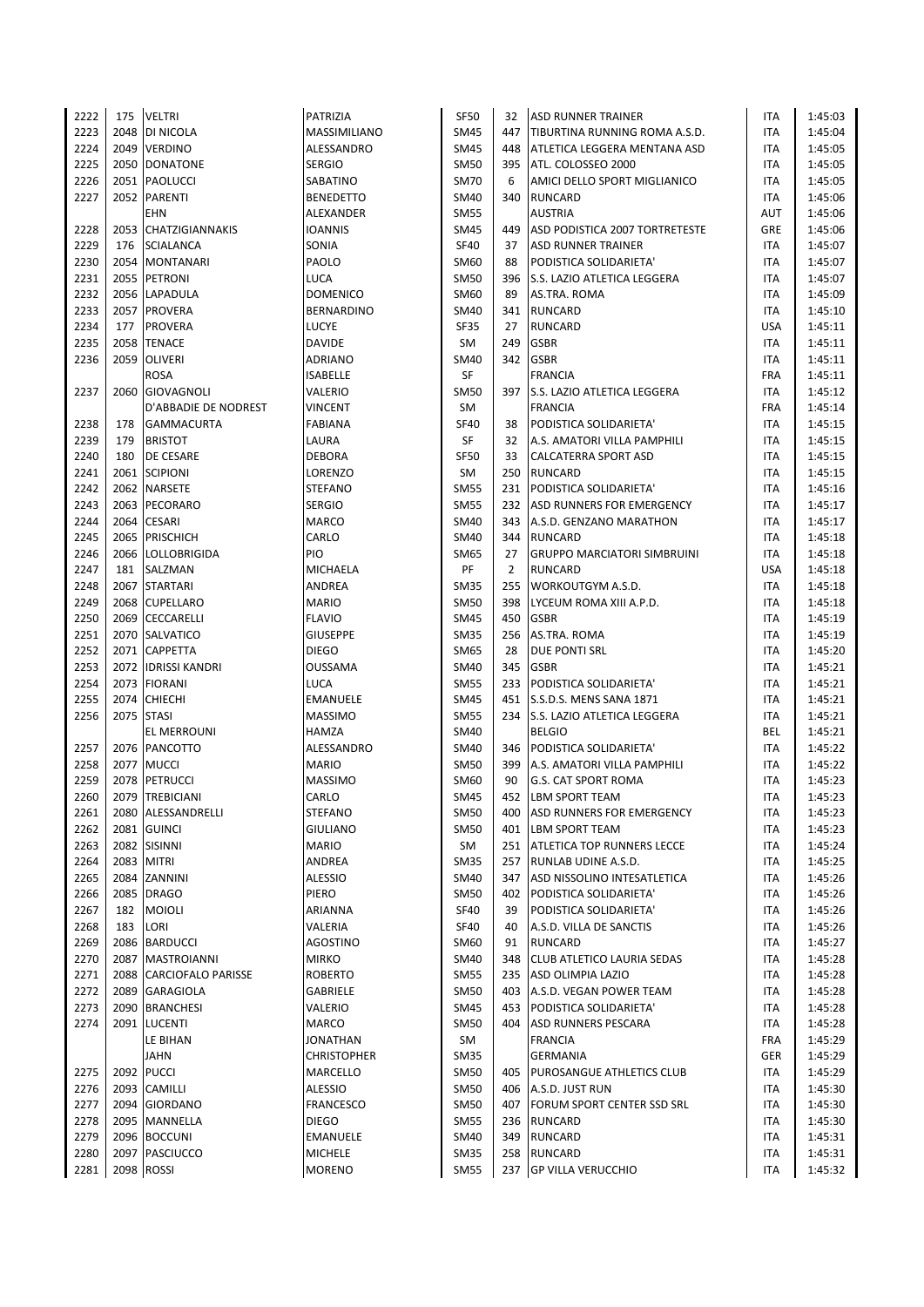| 2282 |            | 2099 CATALANO      | VALERIO            | <b>SM45</b> |     | 454 RUNCARD                         | ITA        | 1:45:33 |
|------|------------|--------------------|--------------------|-------------|-----|-------------------------------------|------------|---------|
|      |            |                    |                    |             |     |                                     |            |         |
| 2283 |            | 2100 PETRUCCI      | FABIO              | <b>SM35</b> |     | 259 TIBURTINA RUNNING ROMA A.S.D.   | <b>ITA</b> | 1:45:34 |
| 2284 |            | 2101 OCELLO        | GIORDANO           | <b>SM40</b> | 350 | <b>RUNCARD</b>                      | ITA        | 1:45:34 |
| 2285 |            | 2102 BRIENZA       | MAURO              | <b>SM50</b> |     | 408 G.S. CAT SPORT ROMA             | <b>ITA</b> | 1:45:34 |
| 2286 |            | 2103 DELICATI      | MARCO              | <b>SM50</b> | 409 | RUNNING CLUB COMACCHIO              | <b>ITA</b> | 1:45:34 |
| 2287 | 2104 LIVI  |                    | MASSIMO            | <b>SM45</b> | 455 | <b>TIVOLI MARATHON</b>              | <b>ITA</b> |         |
|      |            |                    |                    |             |     |                                     |            | 1:45:35 |
| 2288 |            | 2105 DEL GAUDIO    | <b>ENNIO</b>       | SM60        | 92  | <b>GSBR</b>                         | ITA        | 1:45:35 |
| 2289 |            | <b>2106 TUDINI</b> | <b>GIUSEPPE</b>    | <b>SM50</b> | 410 | A.S. ROMA ROAD R.CLUB               | <b>ITA</b> | 1:45:35 |
| 2290 |            | 2107 CASTALDO      | <b>MICHELE</b>     | <b>SM50</b> |     | 411 A.S.D. ATLETICA CAIVANO         | <b>ITA</b> | 1:45:36 |
| 2291 | 2108       | <b>MISSON</b>      | NICOLA             | SM          |     | 252 A.S.D. TRIATHLON LIGNANO SABB.  | ITA        | 1:45:36 |
| 2292 | 2109       | DANIELI            | ITAMAR             | <b>SM45</b> | 456 | <b>GSBR</b>                         | <b>ISR</b> | 1:45:37 |
|      |            |                    |                    |             |     |                                     |            |         |
| 2293 |            | 2110 DE BARTOLO    | MAURIZIO           | SM40        | 351 | <b>ASD RUNNNER TEAM</b>             | <b>ITA</b> | 1:45:37 |
| 2294 | 2111 CELLI |                    | ALESSANDRO         | SM          | 253 | <b>GSBR</b>                         | CAY        | 1:45:37 |
| 2295 |            | 2112 FILLORAMO     | <b>SERGIO</b>      | <b>SM50</b> |     | 412 A.S.D. ATHLON KAMARINA          | <b>ITA</b> | 1:45:37 |
| 2296 |            | 2113 FUCILE        | <b>FABRIZIO</b>    | <b>SM50</b> |     | 413   TERNANA MARATHON CLUB A.S.D.  | ITA        | 1:45:38 |
| 2297 |            | 2114 ISABELLA      | <b>FAUSTO</b>      | <b>SM50</b> |     | 414 AS.TRA. ROMA                    | <b>ITA</b> | 1:45:38 |
|      |            |                    |                    |             |     |                                     |            |         |
| 2298 | 184        | <b>BANFI</b>       | BARBARA            | SF50        | 34  | <b>EMOZIONI SPORT TEAM A.S.D.</b>   | ITA        | 1:45:38 |
| 2299 | 2115       | <b>BOSCHETTI</b>   | MAURO              | <b>SM55</b> | 238 | A.S.D. PIANO MA ARRIVIAMO           | ITA        | 1:45:38 |
| 2300 |            | 2116 BARTOLUCCI    | MARCO              | <b>SM35</b> | 260 | TERNANA MARATHON CLUB A.S.D.        | ITA        | 1:45:38 |
| 2301 |            | 2117 PIERANGELINI  | STEFANO            | <b>SM50</b> |     | 415 RUNCARD                         | ITA        | 1:45:39 |
|      |            | CODAMO             | GIUSEPPE           | SM40        |     | <b>AUSTRALIA</b>                    | AUS        | 1:45:39 |
|      |            |                    |                    |             |     |                                     |            |         |
| 2302 |            | 2118 ANDRELLI      | ALESSANDRO         | <b>SM40</b> |     | 352 ASD ATL.CITTA' DEI PAPI ANAGNI  | <b>ITA</b> | 1:45:39 |
| 2303 |            | 2119 PIERANTONI    | SIMONE             | <b>SM45</b> |     | 457 A.S. AMATORI VILLA PAMPHILI     | ITA        | 1:45:39 |
| 2304 | 185        | CATALANO           | MARIA LUISA        | <b>SF45</b> | 40  | <b>PUROSANGUE ATHLETICS CLUB</b>    | <b>ITA</b> | 1:45:41 |
|      |            | <b>BASTIAN</b>     | DIETER             | <b>SM55</b> |     | <b>GERMANIA</b>                     | GER        | 1:45:41 |
| 2305 | 186        | <b>BAZZICHETTO</b> | MONICA             | <b>SF50</b> | 35  | CIMAVILLA RUNNING TEAM              | ITA        | 1:45:41 |
|      |            |                    |                    |             |     |                                     |            |         |
| 2306 |            | 2120 PALMACCIO     | SANDRO             | <b>SM45</b> | 458 | POLIGOLFO                           | ITA        | 1:45:42 |
| 2307 |            | 2121 ZIJNO         | ANDREA             | SM60        | 93  | <b>RUNCARD</b>                      | ITA        | 1:45:42 |
| 2308 |            | 2122 PIERDOMENICO  | DANIEL             | <b>SM45</b> | 459 | A.S.D. CENTRO FITNESS MONTELLO      | ITA        | 1:45:43 |
| 2309 |            | 2123 ORIENTE       | GIANCARLO          | <b>SM55</b> | 239 | <b>LBM SPORT TEAM</b>               | ITA        | 1:45:44 |
| 2310 |            | 2124 CUBEDDU       | LUCIO AGOSTINO     | <b>SM65</b> | 29  | G.A.U. GIOVANI AMICI UNITI          | <b>ITA</b> | 1:45:44 |
|      |            |                    |                    |             |     |                                     |            |         |
| 2311 |            | 2125 D'EUGENIO     | LUCIANO            | <b>SM50</b> | 416 | <b>ASD RUNNERS CHIETI</b>           | <b>ITA</b> | 1:45:44 |
| 2312 |            | 2126 FIORAVANTI    | ALESSANDRO         | <b>SM50</b> | 417 | <b>ATLETICA AVIS MAGIONE</b>        | <b>ITA</b> | 1:45:45 |
| 2313 |            | 2127 GIAMMATTEO    | GIAN PAOLO         | SM          | 254 | <b>RUNCARD</b>                      | ITA        | 1:45:45 |
| 2314 |            | 2128 IANNACE       | <b>GIORGIO</b>     | SM60        | 94  | <b>TSG - NEUENHAIN</b>              | GER        | 1:45:46 |
| 2315 |            | 2129   SAMMARTINI  | DAMIS              | <b>SM40</b> |     | 353 TRISESSANTA A.S.D.              | ITA        | 1:45:46 |
|      |            | 2130 CASSANDRO     |                    | SM40        |     |                                     |            |         |
| 2316 |            |                    | ANTONIO            |             | 354 | PODISTICA POMEZIA A.S.D.            | ITA        | 1:45:46 |
| 2317 |            | 2131 BRIASCO       | CHRISTIAN          | <b>SM35</b> | 261 | <b>ATLETICA LEVANTE</b>             | ITA        | 1:45:47 |
| 2318 |            | 2132 MICO'         | FABRIZIO           | <b>SM55</b> |     | 240 PODISTICA OSTIA                 | <b>ITA</b> | 1:45:48 |
|      |            | <b>VIEIRA</b>      | PAULO              | SM          |     | <b>LUSSEMBURGO</b>                  | <b>LUX</b> | 1:45:49 |
| 2319 | 187        | <b>SCIPIONI</b>    | PAMELA             | <b>SF45</b> | 41  | G.S. AVEZZANO                       | <b>ITA</b> | 1:45:49 |
|      | 2133       | <b>ROSSI</b>       |                    |             |     | <b>GSBR</b>                         |            | 1:45:49 |
| 2320 |            |                    | STEFANO            | <b>SM35</b> | 262 |                                     | ITA        |         |
| 2321 |            | 2134 PELLICCIONI   | ANDREA             | <b>SM45</b> |     | 460 PODISTICA SOLIDARIETA'          | <b>ITA</b> | 1:45:49 |
| 2322 | 188        | CAMARA             | FATOUMATA          | SF40        | 41  | A.S.D. ATHLON KAMARINA              | ITA        | 1:45:50 |
| 2323 | 189        | <b>DE NICTOLIS</b> | ROSANNA            | <b>SF55</b> | 10  | A.S.D. CAFFARELLA RUNNERS           | ITA        | 1:45:52 |
| 2324 |            | 2135 GURGONE       | GIANLUCA           | SM50        |     | 418   ATL. MASSAROSA AMICI D.MARCIA | ITA        | 1:45:52 |
|      |            | <b>CLAYDON</b>     | MATTHEW            | SM          |     | <b>REGNO UNITO</b>                  | GBR        | 1:45:52 |
|      |            |                    |                    |             |     |                                     |            |         |
| 2325 |            | 2136 CERIONI       | ALESSANDRO         | SM50        |     | 419 ATLETICA FIANO ROMANO           | ITA        | 1:45:52 |
|      |            | <b>WATHIER</b>     | ANTONIN-FITZGERALD | SM          |     | <b>FRANCIA</b>                      | <b>FRA</b> | 1:45:52 |
| 2326 | 190        | <b>MILANO</b>      | MANUELA            | SF40        | 42  | ASD POL. ALBATROS MESSINA 2.0       | ITA        | 1:45:52 |
| 2327 |            | 2137 SCOCCIA       | WALTER             | SM50        |     | 420 RUNCARD                         | ITA        | 1:45:54 |
| 2328 |            | 2138 DI DONNA      | ANDREA             | SM40        |     | 355   WORKOUTGYM A.S.D.             | ITA        | 1:45:56 |
|      |            |                    |                    |             |     |                                     |            |         |
| 2329 | 2139       | <b>GIORI</b>       | PAOLO              | SM65        | 30  | <b>REALE STATO DEI PRESIDI</b>      | ITA        | 1:45:56 |
| 2330 |            | 2140 SAITTA        | MAURIZIO           | SM50        |     | 421 <b>DUE PONTI SRL</b>            | ITA        | 1:45:56 |
|      |            | SAROCH             | JAN                | SM          |     | REPUBBLICA CECA                     | <b>CZE</b> | 1:45:57 |
| 2331 |            | 2141 MAGGI         | ANGELO             | SM40        |     | 356 A.S. AMATORI VILLA PAMPHILI     | ITA        | 1:45:57 |
| 2332 |            | 2142 MARIANI       | SIMONE UMBERTO     | SM          |     | 255 GSBR                            | ITA        | 1:45:57 |
|      |            |                    |                    |             |     |                                     |            |         |
| 2333 |            | 2143 TANTALO       | SILVANO            | SM          |     | 256 X-SOLID SPORT LAB ASD           | <b>ITA</b> | 1:45:58 |
| 2334 |            | 2144   IACOBELLI   | GIORGIO            | <b>SM45</b> |     | 461 PODISTICA SOLIDARIETA'          | ITA        | 1:45:58 |
| 2335 |            | 2145 SPINA         | GIOVANNI           | <b>SM45</b> |     | 462 PODISTICA SAMMARITANA A.S.D.    | ITA        | 1:45:58 |
| 2336 |            | 2146 D'ANGELO      | MARIO              | SM45        |     | 463 CILENTO RUN                     | ITA        | 1:45:58 |
| 2337 |            | 2147 DI LELLA      | VALERIO            | SM40        |     | 357 RUNCARD                         | <b>ITA</b> | 1:45:59 |
|      |            |                    |                    |             |     |                                     |            |         |
|      |            | <b>WILSON</b>      | JENNIFER           | SF          |     | <b>REGNO UNITO</b>                  | GBR        | 1:45:59 |
| 2338 | 191        | DI NARDO           | MARIANNA           | SF40        | 43  | PODISTICA SAMMARITANA A.S.D.        | ITA        | 1:45:59 |
| 2339 | 192        | SACCHETTONI        | LAURA              | SF45        | 42  | X-SOLID SPORT LAB ASD               | ITA        | 1:46:00 |
| 2340 |            | 2148 BERETTA       | MASSIMILIANO       | SM60        | 95  | <b>RUNCARD</b>                      | <b>ITA</b> | 1:46:01 |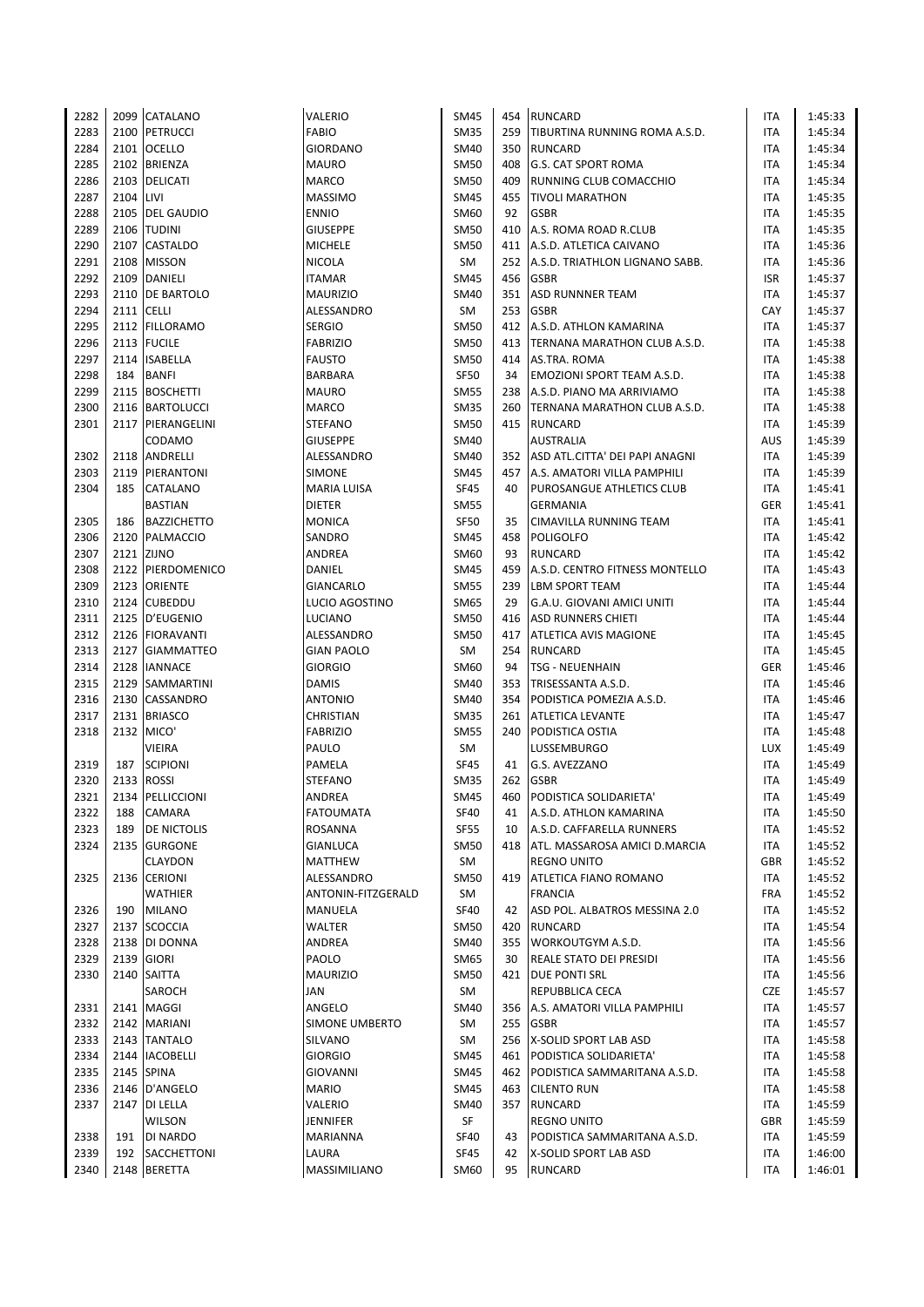| 2341 |            | 2149 COCCHINI     | CARLOS            | <b>SM45</b> | 464 | <b>ASD RUNNERS PESCARA</b>         | ITA        | 1:46:01 |
|------|------------|-------------------|-------------------|-------------|-----|------------------------------------|------------|---------|
| 2342 |            | 2150 MESSINESE    | SALVATORE         | SM          | 257 | <b>ASD RUNNERS CHIETI</b>          | ITA        | 1:46:02 |
| 2343 | 2151 FELLI |                   | <b>MARCO</b>      | SM45        | 465 | <b>RUNFOREVER APRILIA</b>          | ITA        | 1:46:03 |
| 2344 |            | 2152 MIOLO        | <b>MARCO</b>      | <b>SM55</b> | 241 | <b>ASSINDUSTRIA SPORT</b>          | <b>ITA</b> | 1:46:03 |
| 2345 |            | 2153 CONTE        | <b>MARCO</b>      | SM60        | 96  | <b>LBM SPORT TEAM</b>              | <b>ITA</b> | 1:46:03 |
| 2346 |            | 2154 PERUGINI     | <b>MARCO</b>      | <b>SM50</b> | 422 | DOPOLAVORO ATAC MARATHON CLUB      | <b>ITA</b> | 1:46:03 |
| 2347 |            | 2155 VELTRI       | <b>TOMMASO</b>    | <b>SM55</b> | 242 | ASD RUNNER TRAINER                 | ITA        | 1:46:03 |
| 2348 |            | 2156 PIRRI        | PAOLO             | <b>SM50</b> |     | 423 RUNCARD                        | ITA        | 1:46:04 |
| 2349 |            | 2157 SERGI        | <b>BRUNO</b>      | <b>SM45</b> | 466 | G.S.D. LITAL                       | <b>ITA</b> | 1:46:05 |
| 2350 | 2158       | <b>TRANI</b>      | <b>BRUNO</b>      | <b>SM45</b> | 467 | <b>LBM SPORT TEAM</b>              | ITA        | 1:46:05 |
| 2351 | 2159       | <b>BONDANI</b>    | <b>ROBERTO</b>    | <b>SM55</b> | 243 | <b>ATLETICA PEGASO</b>             | ITA        | 1:46:05 |
| 2352 |            | 2160 MARTELLA     | <b>EMANUELE</b>   | <b>SM35</b> | 263 | ASD RUNNERS TEAM COLLEFERRO        | ITA        | 1:46:06 |
| 2353 |            | 2161 GUIDARELLI   | DANIELE           | SM45        | 468 | RUNCARD                            | ITA        | 1:46:06 |
| 2354 | 193        | <b>CUSANO</b>     | DANIELA           | <b>SF50</b> | 36  | ADRIATICO TEAM POLISPORTIVA        | ITA        | 1:46:06 |
| 2355 |            | 2162 IACONO       |                   | <b>SM55</b> | 244 | A.S.D. RUNNING EVOLUTION           | ITA        |         |
|      |            |                   | <b>FEDERICO</b>   |             |     |                                    |            | 1:46:06 |
| 2356 |            | 2163 MAZZOCCHI    | <b>ALBERTO</b>    | SM60        | 97  | <b>RUNCARD</b>                     | ITA        | 1:46:07 |
| 2357 |            | 2164 PANACCIONE   | ALESSANDRO        | <b>SM40</b> | 358 | NUOVA PODISTICA LATINA             | ITA        | 1:46:07 |
| 2358 | 2165       | <b>ADDATI</b>     | MASSIMILIANO      | SM60        | 98  | <b>SPORT TEAM TRIGORIA ASD</b>     | ITA        | 1:46:07 |
| 2359 |            | 2166 MAURO        | CARMINE           | SM45        | 469 | <b>FRECCE RUNNING CLUB SAVIANO</b> | <b>ITA</b> | 1:46:07 |
| 2360 |            | 2167 BATTILOMO    | LIVIO             | SM50        | 424 | RUNCARD                            | ITA        | 1:46:08 |
| 2361 |            | 2168 BEFERA       | <b>MARCO</b>      | SM50        | 425 | <b>ASD RUNNER TRAINER</b>          | <b>ITA</b> | 1:46:08 |
| 2362 | 194        | <b>FONTECEDRO</b> | MARIA CRISTINA    | <b>SF45</b> | 43  | A.S.D. PIANO MA ARRIVIAMO          | ITA        | 1:46:08 |
| 2363 | 2169       | <b>AZZALIN</b>    | <b>GIUSEPPE</b>   | SM50        | 426 | AZALAI A.S.D.                      | ITA        | 1:46:08 |
| 2364 |            | 2170 CORTESE      | <b>EMANUELE</b>   | <b>SM40</b> | 359 | A.S.D. PODISTICA APRILIA           | ITA        | 1:46:08 |
| 2365 |            | 2171 BAJAJ        | <b>HASSAN</b>     | <b>SM55</b> | 245 | AS.TRA. ROMA                       | <b>BEL</b> | 1:46:09 |
| 2366 |            | 2172 PARADISI     | <b>MARCO</b>      | <b>SM55</b> | 246 | PODISTICA SOLIDARIETA'             | ITA        | 1:46:10 |
| 2367 |            | 2173 ANGELETTI    | <b>FLAVIO</b>     | <b>SM35</b> | 264 | <b>DK RUNNERS MILANO</b>           | ITA        | 1:46:10 |
| 2368 |            | 2174 CALICCHIA    | WALTER            | SM60        | 99  | S.S. LAZIO ATLETICA LEGGERA        | ITA        | 1:46:11 |
| 2369 | 195        | LA MONICA         | <b>FRANCESCA</b>  | <b>SF45</b> | 44  | <b>SPORTS CLUB MELEGNANO</b>       | ITA        | 1:46:12 |
| 2370 |            | 2175 GAINO        | GIOVANNI          | SM60        | 100 | <b>ACQUIRUNNERS</b>                | ITA        | 1:46:12 |
| 2371 |            | 2176 SALULINI     | <b>GIAMPAOLO</b>  | <b>SM50</b> | 427 | A.S. AMATORI VILLA PAMPHILI        | ITA        | 1:46:12 |
| 2372 |            | 2177 MAGGI        | <b>TIZIANO</b>    | <b>SM50</b> | 428 | PODISTICA POMEZIA A.S.D.           | ITA        | 1:46:13 |
| 2373 | 2178       | <b>DOCIMO</b>     | <b>VINCENZO</b>   | <b>SM</b>   | 258 | <b>LBM SPORT TEAM</b>              | ITA        | 1:46:13 |
| 2374 | 196        | <b>BARTOLINI</b>  | <b>RITA</b>       | <b>SF55</b> | 11  | A.S.D. RINCORRO                    | ITA        | 1:46:14 |
| 2375 | 197        | SAPIENZA          | ANNA              | <b>SF50</b> | 37  | <b>GSBR</b>                        | <b>ITA</b> | 1:46:14 |
|      |            | <b>MUNGUIRA</b>   | <b>CECILIA</b>    | SF          |     | SPAGNA                             | <b>ESP</b> | 1:46:14 |
| 2376 | 2179       | <b>CORNACCHIA</b> | ALESSIO           | SM          | 259 | A.S.D. ATLETICA GALLIPOLI          | ITA        | 1:46:15 |
| 2377 | 198        | <b>CENCI</b>      | LAURA             | <b>SF45</b> | 45  | <b>ASD CORRERE PER SEMPRE</b>      | ITA        | 1:46:15 |
| 2378 | 199        | <b>BIANCHINI</b>  | VALENTINA         | SF          | 33  | <b>ASD RUNNER TRAINER</b>          | ITA        | 1:46:15 |
| 2379 |            | 2180 RICALZONE    | <b>RICCARDO</b>   | SM50        | 429 | <b>RUNCARD</b>                     | ITA        | 1:46:15 |
| 2380 | 2181       | <b>CERULLI</b>    | <b>RICCARDO</b>   | <b>SM45</b> | 470 | A.S.D. GO RUNNING                  | ITA        | 1:46:15 |
| 2381 |            | 2182 MAMMOLA      | <b>GIANMARCO</b>  | SM45        | 471 | <b>ASD CORRERE PER SEMPRE</b>      | ITA        | 1:46:15 |
| 2382 |            | 2183 CHIRONNA     | EVANGELISTA       | <b>SM55</b> |     | 247 HAPPY RUNNERS ALTAMURA         | <b>ITA</b> | 1:46:15 |
| 2383 | 2184 SOLE  |                   | <b>MAURIZIO</b>   | <b>SM55</b> |     | 248 RUNCARD                        | ITA        | 1:46:15 |
| 2384 | 2185       | <b>GERVASI</b>    | <b>EMILIANO</b>   | SM45        |     | 472 LBM SPORT TEAM                 | ITA        | 1:46:16 |
| 2385 |            | 2186 LINEO        | GIOVANNI          | SM50        | 430 | PODISTICA SOLIDARIETA'             | <b>ITA</b> | 1:46:17 |
| 2386 |            | 2187 CERISOLA     | MATTEO            | SM          | 260 | PODISTICA SOLIDARIETA'             | ITA        | 1:46:17 |
| 2387 |            | 2188 MASSIMI      | GIOVANNI          | SM45        | 473 | <b>PUROSANGUE ATHLETICS CLUB</b>   | ITA        | 1:46:18 |
| 2388 |            | 2189 BUGARINI     | <b>GIULIO</b>     | <b>SM55</b> | 249 | A.S. ROMA ROAD R.CLUB              | ITA        | 1:46:18 |
| 2389 |            | 2190 PITONZO      | ANDREA            | SM45        | 474 | RUNCARD                            | ITA        | 1:46:18 |
| 2390 |            | 2191   TOMMASI    | PIERPAOLO         | <b>SM35</b> | 265 | LA MANDRA CALIMERA                 | ITA        | 1:46:20 |
| 2391 |            | 2192 PIZZICONI    | <b>AGOSTINO</b>   | SM45        | 475 | <b>ASD RUNNER TRAINER</b>          |            | 1:46:20 |
|      |            |                   |                   |             |     | A.S.D. GO RUNNING                  | ITA        |         |
| 2392 |            | 2193   MASTROLUCA | MATTEO            | SM45        | 476 |                                    | ITA        | 1:46:20 |
| 2393 |            | 2194 ORAZIO       | <b>ROBERTO</b>    | <b>SM35</b> |     | 266 RUNCARD                        | ITA        | 1:46:21 |
| 2394 |            | 2195 PENTA        | <b>EMANUELE</b>   | <b>SM50</b> |     | 431 A.S. AMATORI VILLA PAMPHILI    | ITA        | 1:46:22 |
| 2395 |            | 2196 LONGO        | PAOLO             | <b>SM45</b> |     | 477 A.S.D. VILLA DE SANCTIS        | ITA        | 1:46:23 |
| 2396 |            | 2197 CIMMINO      | RENATO            | <b>SM55</b> | 250 | A.S.D. FINANZA SPORT CAMPANIA      | ITA        | 1:46:25 |
| 2397 |            | 2198 TEATINI      | LUCA              | SM60        |     | 101 IL CORRIDORE RUNNING CLUB ASD  | ITA        | 1:46:26 |
|      |            | <b>WOJTASIK</b>   | SZYMON            | <b>SM40</b> |     | <b>POLONIA</b>                     | POL        | 1:46:26 |
| 2398 |            | 2199 ATTOMANELLI  | <b>GIOVANNI</b>   | <b>SM45</b> | 478 | PODISTICA SOLIDARIETA'             | ITA        | 1:46:26 |
| 2399 |            | 2200 CIPOLLINI    | CARLO             | SM40        | 360 | RUNCARD                            | ITA        | 1:46:27 |
| 2400 |            | 2201 PANCIANESCHI | LUCA              | SM          | 261 | <b>RUNCARD</b>                     | ITA        | 1:46:30 |
| 2401 |            | 2202 LONGANO      | <b>NICOLA</b>     | <b>SM55</b> |     | 251 PODISTICA SOLIDARIETA'         | ITA        | 1:46:30 |
| 2402 | 2203       | <b>CRUCIANI</b>   | <b>GIUSEPPE</b>   | <b>SM55</b> | 252 | RUNCARD                            | ITA        | 1:46:30 |
| 2403 |            | 2204 DI PIETRO    | FRANCESCO ROSARIO | SM60        | 102 | PODISTICA SOLIDARIETA'             | ITA        | 1:46:31 |
| 2404 |            | 2205 FRANCESCHINI | GIANNI            | <b>SM50</b> |     | 432 TIBURTINA RUNNING ROMA A.S.D.  | ITA        | 1:46:31 |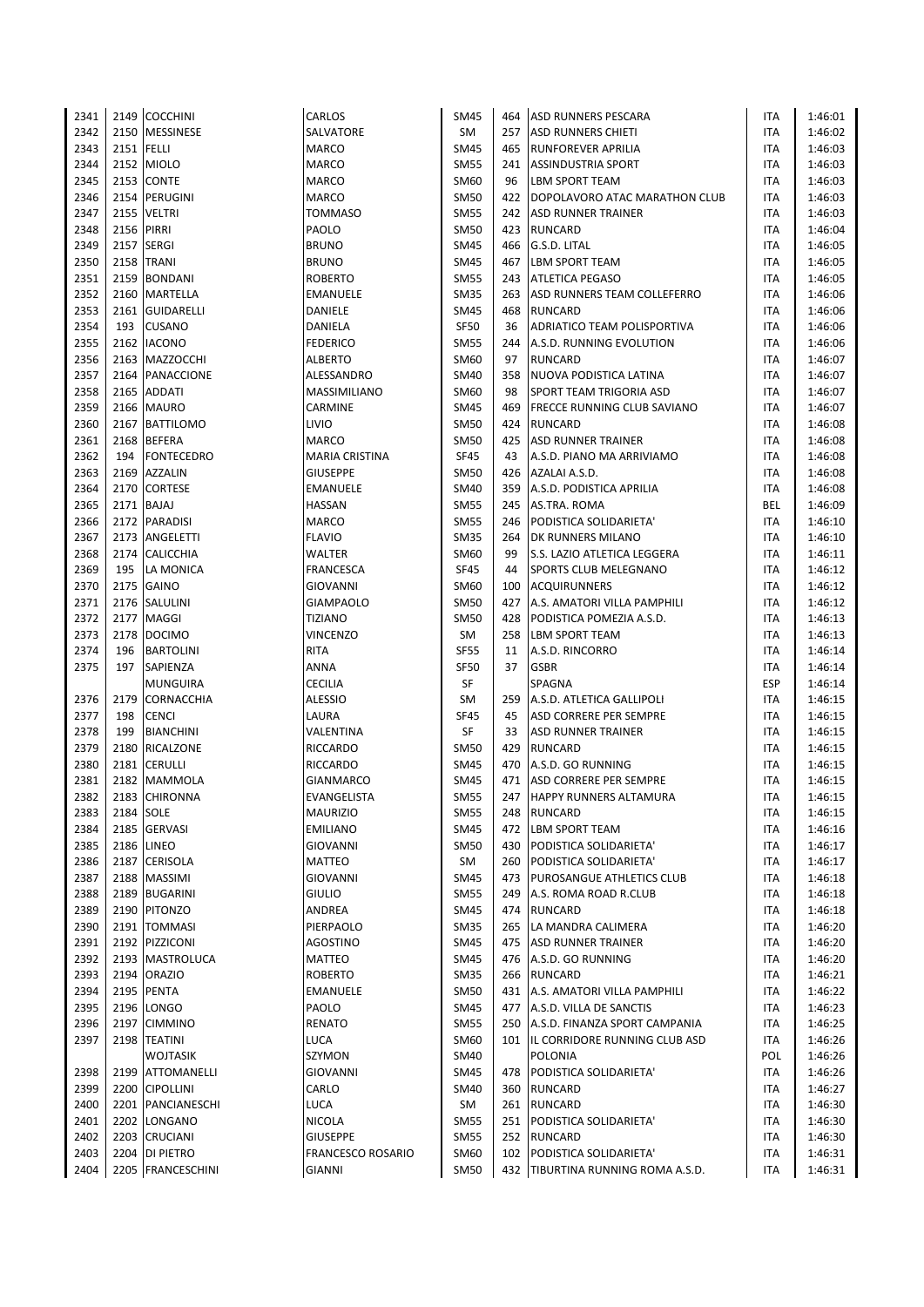| 2405 |            | 2206 CALENNE       | <b>ROLANDO</b>         | <b>SM70</b> | $\overline{7}$ | <b>GSBR</b>                        | ITA        | 1:46:31 |
|------|------------|--------------------|------------------------|-------------|----------------|------------------------------------|------------|---------|
| 2406 |            | 2207 DI VINCENZO   | <b>GIULIANO</b>        | <b>SM50</b> | 433            | <b>LBM SPORT TEAM</b>              | <b>ITA</b> | 1:46:31 |
| 2407 | 2208       | <b>PAVAN</b>       | DANIELE                | <b>SM40</b> |                | 361 EASY FIT PALESTRE SSD A R.L.   | <b>ITA</b> | 1:46:32 |
| 2408 | 2209       | <b>GIORGIANNI</b>  | <b>GIUSEPPE</b>        | <b>SM55</b> |                | 253 POL. MONFORTESE RUNNING        | ITA        | 1:46:32 |
| 2409 |            | 2210 DI EDOARDO    | GIANCARLO              | <b>SM45</b> | 479            | PODISTICA SOLIDARIETA'             | ITA        | 1:46:32 |
| 2410 | 2211       | <b>FUSCO</b>       | <b>ALBERTO</b>         | <b>SM40</b> |                | 362 RUNCARD                        | <b>ITA</b> | 1:46:34 |
| 2411 | 2212       | <b>BUZZI</b>       | <b>BRUNO</b>           | <b>SM45</b> | 480            | RUNCARD                            | ITA        | 1:46:36 |
| 2412 | 2213       | <b>GENTILESCHI</b> | <b>MARIO</b>           | <b>SM40</b> |                | 363 RUNCARD                        | ITA        | 1:46:37 |
| 2413 | 2214       | PINARDI            | VALERIO                | <b>SM35</b> | 267            | G.S. AVEZZANO                      | <b>ITA</b> | 1:46:38 |
| 2414 | 2215       | <b>RIOSA</b>       | <b>GIUSEPPE</b>        | <b>SM50</b> | 434            | <b>GSBR</b>                        | <b>ITA</b> | 1:46:38 |
| 2415 | 200        | <b>GESSINI</b>     | <b>MICHAELA</b>        | <b>SF50</b> | 38             | ITALIA MARATHON CLUB SSDRL         | ITA        | 1:46:39 |
| 2416 |            | 2216 CIRCELLI      | <b>ANGELO RAFFAELE</b> | <b>SM65</b> | 31             | <b>GSBR</b>                        | <b>ITA</b> | 1:46:39 |
| 2417 |            | 2217 MANZIONE      | PIERGIUSEPPE           | <b>SM55</b> | 254            | PODISTICA SOLIDARIETA'             | ITA        | 1:46:39 |
| 2418 |            | 2218 DI SANTO      | ANDREA                 | <b>SM50</b> | 435            | <b>GSBR</b>                        | <b>ITA</b> | 1:46:39 |
| 2419 | 2219       | <b>DE SIMONI</b>   | <b>MARCO</b>           | <b>SM35</b> | 268            | PODISTICA SOLIDARIETA'             | ITA        | 1:46:39 |
| 2420 |            | 2220 GUBELLO       | <b>LUCA</b>            | SM          |                | 262 RUNCARD                        | <b>ITA</b> | 1:46:39 |
| 2421 | 2221       | <b>POLICHETTI</b>  | ALESSANDRO             | SM60        |                | 103 GSBR                           | ITA        | 1:46:40 |
| 2422 | 2222       | ARRIGONI           | SILVIO                 | <b>SM55</b> | 255            | PODISTICA POMEZIA A.S.D.           | <b>ITA</b> | 1:46:41 |
| 2423 | 2223       | <b>FRIZZIERO</b>   | <b>EZIO RICCARDO</b>   | <b>SM55</b> | 256            | <b>RUNNING SARONNO</b>             | ITA        | 1:46:42 |
| 2424 |            | 2224 DOMINICI      | <b>LUCA</b>            | <b>SM50</b> | 436            | RUNCARD                            | ITA        | 1:46:42 |
| 2425 |            | 2225 CAPICOTTO     | <b>ANTONIO</b>         | <b>SM70</b> | 8              | <b>RUN FOR CATANZARO</b>           | ITA        | 1:46:42 |
| 2426 | 201        | <b>FRANCHI</b>     | <b>MOIRA</b>           | <b>SF45</b> | 46             | <b>RUNCARD</b>                     | ITA        | 1:46:43 |
| 2427 | 2226       | <b>COLUCCI</b>     | <b>FABIO</b>           | <b>SM55</b> | 257            | <b>DUE PONTI SRL</b>               | ITA        | 1:46:43 |
| 2428 | 2227       | <b>CARLONI</b>     | LORIS                  | <b>SM45</b> |                | 481 RUN & SMILE ASD                | ITA        | 1:46:43 |
| 2429 | 2228       | DI MARTINO         | <b>LUCA</b>            | <b>SM60</b> |                | 104 G.S. CAT SPORT ROMA            | ITA        | 1:46:43 |
| 2430 | 2229       | <b>SACCO</b>       | <b>GIANFRANCO</b>      | SM60        |                | 105 A.S.D. AT RUNNING              | ITA        | 1:46:45 |
| 2431 |            | 2230 FALVO         | <b>CORRADO</b>         | <b>SM40</b> |                | 364 RUNCARD                        | ITA        | 1:46:45 |
| 2432 |            | 2231   DI NOLA     | <b>GIOVANNI LUCA</b>   | SM40        | 365            | <b>ASD PODISTI FRENTANI</b>        | ITA        | 1:46:46 |
| 2433 |            | 2232 DE STEFANO    | <b>WLADIMIRO</b>       | <b>SM50</b> |                | 437 GSBR                           | ITA        | 1:46:46 |
| 2434 | 2233       | <b>BOCCIA</b>      | <b>STEFANO</b>         | <b>SM55</b> |                | 258 RUNCARD                        | ITA        | 1:46:46 |
|      |            | <b>DUBOIS</b>      | <b>XAVIER</b>          | SM          |                | <b>FRANCIA</b>                     | FRA        | 1:46:47 |
| 2435 |            | 2234   MARCHESE    | <b>GIOVANNI</b>        | <b>SM60</b> | 106            | <b>GSBR</b>                        | ITA        | 1:46:48 |
| 2436 |            | 2235   MONTELEONE  | ALESSANDRO             | <b>SM50</b> |                | 438 A.S.D. TRA LE RIGHE            | ITA        | 1:46:48 |
|      |            | <b>GAISIN</b>      | <b>BENNY</b>           | <b>SM45</b> |                | <b>ISRAELE</b>                     | <b>ISR</b> | 1:46:49 |
| 2437 | 2236 CACI  |                    | <b>VINCENZO</b>        | <b>SM50</b> | 439            | <b>POLIGOLFO</b>                   | ITA        | 1:46:49 |
| 2438 |            | 2237 D'AMORE       | <b>FLAVIO</b>          | <b>SM50</b> |                | 440   ITALIA MARATHON CLUB SSDRL   | ITA        | 1:46:51 |
| 2439 | 2238       | <b>CARUSO</b>      | <b>ANTONIO WALTER</b>  | <b>SM55</b> | 259            | <b>RUNCARD</b>                     | <b>ITA</b> | 1:46:51 |
| 2440 | 2239       | <b>TUFILLI</b>     | <b>GIANPIERO</b>       | <b>SM40</b> | 366            | NUOVA PODISTICA LATINA             | ITA        | 1:46:51 |
| 2441 |            | 2240 CIOCCI        | <b>GIUSEPPE</b>        | <b>SM40</b> | 367            | RUNCARD                            | <b>ITA</b> | 1:46:51 |
| 2442 |            | 2241 BALZINI       | ANDREA LUIGI GUIDO     | <b>SM40</b> |                | 368 NUOVA PODISTICA LATINA         | ITA        | 1:46:52 |
| 2443 | 2242       | <b>ARCHILEI</b>    | DANIELE                | <b>SM35</b> |                | 269 RUNCARD                        | <b>ITA</b> | 1:46:53 |
| 2444 | 2243       | PALMUCCI           | <b>RICCARDO</b>        | SM60        | 107            | <b>GSBR</b>                        | ITA        | 1:46:55 |
| 2445 |            | 2244 MEZEZI        | <b>ELVI</b>            | <b>SM50</b> |                | 441 RUNCARD                        | <b>ITA</b> | 1:46:55 |
| 2446 |            | 2245 CROTTI        | <b>LUCA</b>            | <b>SM50</b> |                | 442 RUNCARD                        | ITA        | 1:46:56 |
| 2447 | 2246       | <b>GIUA</b>        | <b>GIORGIO</b>         | <b>SM65</b> | 32             | ACSI CAMPIDOGLIO PALATINO          | ITA        | 1:46:58 |
| 2448 | 202        | <b>VERNA</b>       | CRISTINA               | <b>SF55</b> | 12             | X-SOLID SPORT LAB ASD              | ITA        | 1:46:58 |
| 2449 | 2247       | <b>MARTORANA</b>   | <b>ROBERTO</b>         | <b>SM50</b> |                | 443 A.S.D. PODISTICA APRILIA       | ITA        | 1:46:58 |
| 2450 | 2248       | MONTAPERTO         | <b>GIUSEPPE SIMONE</b> | SM          |                | 263 RUNCARD                        | ITA        | 1:46:59 |
| 2451 | 203        | <b>FARACE</b>      | MARIA GRAZIA           | <b>SF40</b> | 44             | ASD PODISTICA 2007 TORTRETESTE     | ITA        | 1:47:00 |
| 2452 | 204        | <b>TOZZI</b>       | ROSANNA                | SF40        | 45             | <b>RUNCARD</b>                     | ITA        | 1:47:00 |
| 2453 | 2249       | <b>PAPA</b>        | <b>GIUSEPPE</b>        | <b>SM45</b> | 482            | <b>ADRIATICO TEAM POLISPORTIVA</b> | ITA        | 1:47:01 |
| 2454 | 2250       | <b>ORTOLANI</b>    | <b>FRANCESCO</b>       | SM50        |                | 444 G.S. CAT SPORT ROMA            | ITA        | 1:47:01 |
| 2455 | 205        | CANONICO           | LUISA                  | SF45        | 47             | <b>ATLETICA AVIS PERUGIA</b>       | ITA        | 1:47:01 |
| 2456 | 2251       | <b>MARIZ</b>       | LUCA                   | <b>SM55</b> | 260            | <b>SPORT TEAM TRIGORIA ASD</b>     | ITA        | 1:47:01 |
| 2457 |            | 2252 DALLA MONTÀ   | MARCO                  | <b>SM50</b> |                | 445 RUNCARD                        | ITA        | 1:47:02 |
| 2458 | 206        | <b>CIACCIA</b>     | CHIARA                 | SF45        | 48             | PODISTICA SOLIDARIETA'             | ITA        | 1:47:02 |
| 2459 | 2253       | <b>INDINO</b>      | FERNANDO               | <b>SM55</b> | 261            | A.S. ATLETICA TRICASE              | ITA        | 1:47:03 |
| 2460 | 207        | <b>BIANCHI</b>     | PATRIZIA               | <b>SF55</b> | 13             | A.S.D. RUNNERS AVEZZANO            | ITA        | 1:47:03 |
| 2461 | 2254       | <b>RICCIO</b>      | VINCENZO               | <b>SM45</b> |                | 483 RUNCARD                        | ITA        | 1:47:04 |
| 2462 | 2255       | <b>BOLMIDA</b>     | <b>MARCO</b>           | SM          | 264            | <b>GSBR</b>                        | ITA        | 1:47:04 |
| 2463 | 2256       | GROTTAROLI         | MAURO                  | SM50        | 446            | A.S. AMATORI VILLA PAMPHILI        | ITA        | 1:47:04 |
| 2464 | 2257 RICCI |                    | <b>CLAUDIO</b>         | SM65        | 33             | CALCATERRA SPORT ASD               | ITA        | 1:47:05 |
| 2465 |            | 2258 BIAGIONI      | <b>FABIO</b>           | <b>SM45</b> | 484            | <b>LBM SPORT TEAM</b>              | ITA        | 1:47:05 |
| 2466 | 2259       | PASTORINO          | MATTEO                 | SM40        |                | 369 ACQUIRUNNERS                   | ITA        | 1:47:05 |
| 2467 | 2260       | ANGELI             | <b>FABIO</b>           | <b>SM50</b> |                | 447 PODISTICA SOLIDARIETA'         | ITA        | 1:47:06 |
| 2468 | 208        | PALMISANO          | MANUELA                | <b>SF45</b> | 49             | <b>LBM SPORT TEAM</b>              | <b>ITA</b> | 1:47:06 |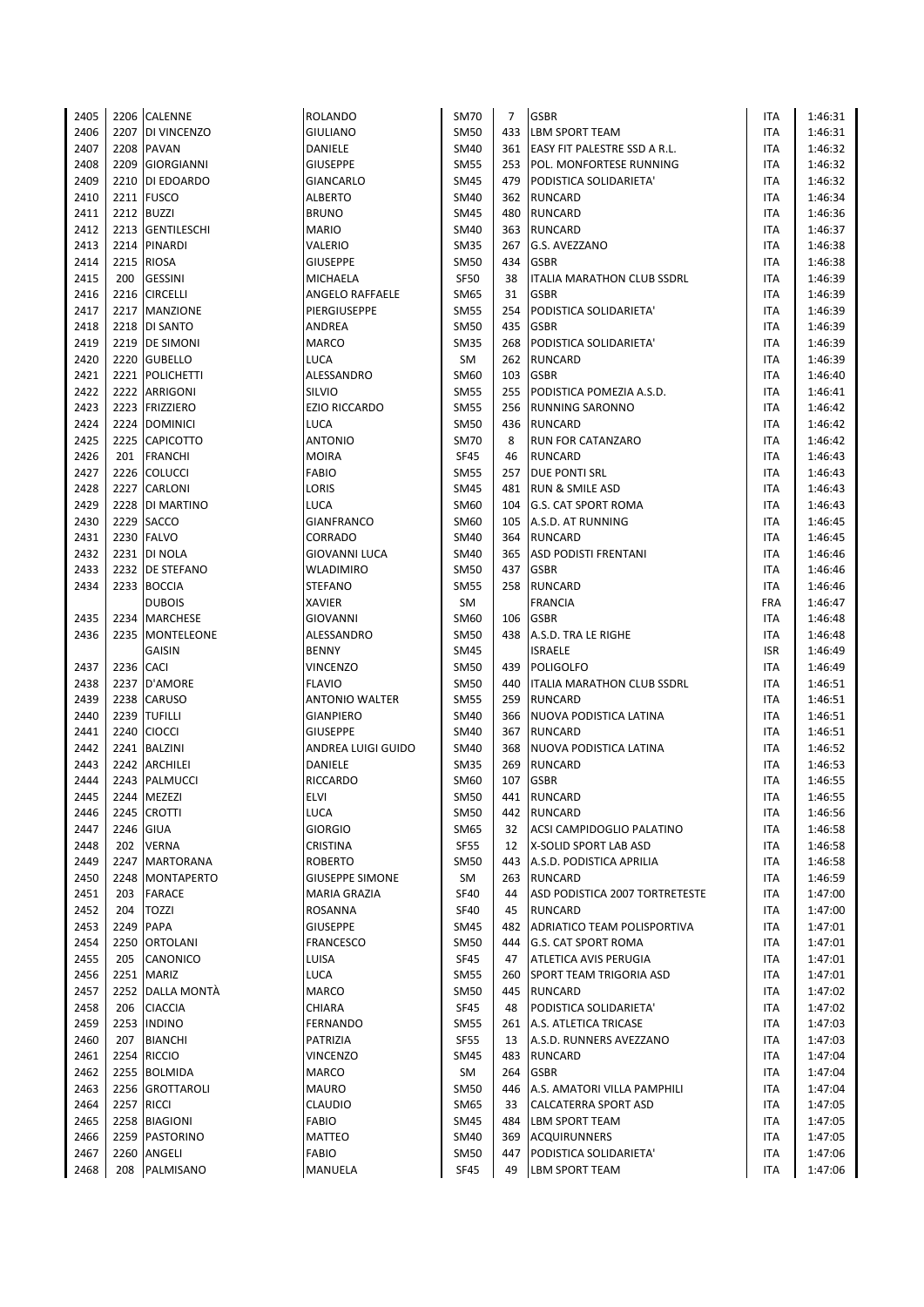|      |      | <b>STIEN</b>        | JULIE                    | <b>SF35</b> |     | <b>RUNWITHFLO</b>                 | <b>FRA</b> | 1:47:07 |
|------|------|---------------------|--------------------------|-------------|-----|-----------------------------------|------------|---------|
| 2469 | 2261 | <b>BASILE</b>       | PIERMARIA                | SM40        | 370 | <b>G.S. FIAMME AZZURRE</b>        | ITA        | 1:47:07 |
| 2470 | 209  | <b>MAURIZI</b>      | SIMONETTA                | <b>SF60</b> | 1   | NUOVA ATLETICA CISTERNA ASD       | ITA        | 1:47:07 |
| 2471 | 210  | <b>COPPI</b>        | <b>STEFANIA</b>          | <b>SF40</b> | 46  | UISP ABBADIA SAN SALVATORE        | <b>ITA</b> | 1:47:08 |
| 2472 |      | 2262 VICARINI       | <b>GIAN FILIPPO</b>      | <b>SM55</b> |     | 262 GSBR                          | <b>ITA</b> | 1:47:09 |
|      |      | <b>FERREIRA</b>     | <b>MATEUS</b>            | SM          |     | <b>BRASILE</b>                    | <b>BRA</b> | 1:47:10 |
| 2473 | 2263 | ZARCONE             | <b>MAURIZIO MARCO</b>    | <b>SM35</b> | 270 | A.S.D. BARBONI DI LUSSO           | ITA        | 1:47:10 |
| 2474 |      | 2264 DI GIROLAMO    | PIETRO                   | SM45        | 485 | <b>RUNCARD</b>                    | <b>ITA</b> | 1:47:10 |
| 2475 |      | 2265 MAGLIARELLA    | GIOVANNI                 | SM45        | 486 | <b>ASD CORRICASTROVILLARI</b>     | <b>ITA</b> | 1:47:10 |
| 2476 | 2266 | <b>RASPANTI</b>     | <b>LUCA</b>              | SM          | 265 | <b>GSBR</b>                       | ITA        | 1:47:11 |
|      |      | <b>GUELTON</b>      | CLÉMENTINE               | SF          |     | <b>BELGIO</b>                     | BEL        | 1:47:11 |
| 2477 | 2267 | <b>FORTE</b>        | ANTONIO                  | <b>SM40</b> |     | 371 9,92 RUNNING ASD              | <b>ITA</b> | 1:47:11 |
| 2478 |      | 2268 PETRUCCI       | PIETRO                   | <b>SM50</b> | 448 | ASD TALENTI RUNNING TEAM ROMA     | <b>ITA</b> | 1:47:11 |
|      |      | <b>BOCCART</b>      | <b>MAXIME</b>            | SM          |     | <b>BELGIO</b>                     | BEL        | 1:47:11 |
| 2479 | 211  | PAGLIARDINI         | CINZIA                   | <b>SF45</b> | 50  |                                   | ITA        | 1:47:13 |
|      |      |                     |                          |             |     | A.S.D. TEAM MISANO                |            |         |
| 2480 | 2269 | <b>TOMASSINI</b>    | <b>ALESSIO</b>           | <b>SM50</b> | 449 | <b>LBM SPORT TEAM</b>             | ITA        | 1:47:14 |
| 2481 | 212  | SACCOL              | <b>MARTINA</b>           | SF          | 34  | ATL.MONTEBELLUNA                  | ITA        | 1:47:14 |
| 2482 | 2270 | <b>BOTTIN</b>       | MATTEO                   | SM          | 266 | <b>GSBR</b>                       | ITA        | 1:47:14 |
|      |      | <b>CYBULSKI</b>     | TOMASZ                   | SM45        |     | POLONIA                           | POL        | 1:47:14 |
| 2483 |      | 2271 HUANG          | <b>HAINING</b>           | <b>SM55</b> | 263 | <b>RUNCARD</b>                    | <b>CHN</b> | 1:47:16 |
| 2484 |      | 2272 CEGLIE         | <b>FRANCESCO</b>         | <b>SM40</b> |     | 372 9,92 RUNNING ASD              | ITA        | 1:47:16 |
| 2485 | 2273 | <b>BIANCHI</b>      | EDOARDO CORRADO          | SM65        | 34  | A.S.D. ATL. POMEZIA               | ITA        | 1:47:16 |
| 2486 |      | 2274 MAMMOLITI      | GIANMARCO                | SM35        | 271 | PODISTICA SOLIDARIETA'            | ITA        | 1:47:17 |
| 2487 |      | 2275   MONTECCHIANI | <b>NIKO</b>              | <b>SM45</b> | 487 | <b>AMATORI PODISTICA TERNI</b>    | ITA        | 1:47:18 |
| 2488 |      | 2276 GELARDI        | <b>FABRIZIO</b>          | <b>SM40</b> | 373 | <b>RUNCARD</b>                    | ITA        | 1:47:18 |
| 2489 | 2277 | <b>CARBONE</b>      | <b>EMILIANO</b>          | SM45        | 488 | <b>RUNCARD</b>                    | ITA        | 1:47:18 |
| 2490 |      | 2278 LUCIANI        | CLAUDIO                  | <b>SM50</b> | 450 | <b>RUNCARD</b>                    | ITA        | 1:47:19 |
| 2491 |      | 2279 TOMASSINI      | FABIO                    | SM40        | 374 | <b>GSBR</b>                       | ITA        | 1:47:20 |
| 2492 | 2280 | <b>MARINACCI</b>    | GIOVANNI PIO DOMEN       | <b>SM45</b> | 489 | <b>RUNCARD</b>                    | <b>ITA</b> | 1:47:20 |
|      |      | CAILLET             | <b>HERVE</b>             | SM45        |     | <b>FRANCIA</b>                    | <b>FRA</b> | 1:47:20 |
| 2493 |      | 2281 FAMULARO       | VITTORIO EDOARDO         | SM40        | 375 | <b>PUROSANGUE ATHLETICS CLUB</b>  | <b>ITA</b> | 1:47:20 |
| 2494 |      | 2282 DI FEDE        | ROCCO                    | <b>SM55</b> | 264 | <b>RUNFOREVER APRILIA</b>         | <b>ITA</b> | 1:47:21 |
| 2495 | 2283 | <b>GRAVANTE</b>     | <b>RUBEN</b>             | SM          | 267 | <b>RUNCARD</b>                    | <b>ITA</b> | 1:47:21 |
| 2496 | 213  | <b>GIUDICE</b>      | <b>MARIA ROSA</b>        | <b>SF55</b> | 14  | <b>RUNCARD</b>                    | ITA        | 1:47:21 |
| 2497 | 214  | <b>PISTONE</b>      | <b>MARIA</b>             | <b>SF50</b> | 39  | A.S.D. MARATHON CLUB MESSINA      | <b>ITA</b> | 1:47:22 |
| 2498 | 215  | <b>BATTISTONI</b>   | PAOLA                    | <b>SF50</b> | 40  | G.S. AVEZZANO                     | ITA        | 1:47:23 |
| 2499 | 2284 | PELINO              | MASSIMO                  | SM60        | 108 | <b>ITALIA MARATHON CLUB SSDRL</b> | ITA        | 1:47:24 |
| 2500 | 2285 | LIPARI              | <b>MARCO</b>             | SM60        | 109 | <b>ASD ROMATLETICA</b>            | ITA        | 1:47:24 |
| 2501 |      | 2286 MAGISTRO       | <b>MICHELE</b>           | <b>SM45</b> | 490 | ASD ATL.CITTA' DEI PAPI ANAGNI    | ITA        | 1:47:24 |
| 2502 | 2287 | <b>POPPA</b>        | RAFFAELE                 | <b>SM55</b> | 265 | A.S.D. VILLA DE SANCTIS           | ITA        | 1:47:25 |
| 2503 | 2288 | <b>LUPIDI</b>       | LUIGI                    | SM65        | 35  | <b>LBM SPORT TEAM</b>             | ITA        | 1:47:25 |
| 2504 | 2289 | CACCIAPAGLIA        | LEONARDO                 | SM40        | 376 | <b>DUE PONTI SRL</b>              | <b>ITA</b> | 1:47:25 |
| 2505 |      | 2290 CALVARESE      | <b>MARCO</b>             | <b>SM45</b> |     | 491   ATHLETICA VATICANA A.S.D.   | <b>ITA</b> | 1:47:26 |
| 2506 |      | 2291 PERILLO        | FRANCESCO                | SM50        | 451 | <b>GSBR</b>                       | ITA        | 1:47:26 |
| 2507 |      | 2292 VALENTE        | MARCO                    | <b>SM45</b> | 492 | POL. RINASCITA MONTEVARCHI        | ITA        | 1:47:26 |
| 2508 |      | 2293 BIANCO         | GIUSEPPE                 | <b>SM55</b> |     | 266 G.S. CAT SPORT ROMA           | <b>ITA</b> | 1:47:26 |
| 2509 | 216  | <b>BRIGANTI</b>     | EMANUELA                 | SF40        | 47  | ATL. COLLEFERRO SEGNI             | ITA        | 1:47:27 |
| 2510 |      | 2294 CIANFRIGLIA    | FRANCESCO                | SM60        | 110 | A.S.D. PEDAGNALONGA               | <b>ITA</b> | 1:47:27 |
|      |      |                     |                          |             |     |                                   |            |         |
| 2511 | 2295 | <b>PEDUTO</b>       | <b>FAUSTO</b><br>ANTONIO | SM35        |     | 272 RUNCARD                       | ITA        | 1:47:27 |
| 2512 |      | 2296 PISACANE       |                          | <b>SM35</b> |     | 273 PODISTICA POMIGLIANO A.S.D    | ITA        | 1:47:27 |
|      |      | <b>SCHRÖDER</b>     | PHILIPP                  | SM          |     | <b>GERMANIA</b>                   | GER        | 1:47:27 |
| 2513 |      | 2297 CARUCCI        | NICOLA                   | <b>SM50</b> | 452 | <b>PFIZER ITALIA RUNNING TEAM</b> | ITA        | 1:47:28 |
| 2514 | 217  | <b>NORI</b>         | VERBANA                  | <b>SF40</b> | 48  | ATL. COLLEFERRO SEGNI             | ITA        | 1:47:28 |
| 2515 | 218  | <b>ROSATO</b>       | ANITA                    | SF45        | 51  | <b>RUNCARD</b>                    | ITA        | 1:47:28 |
| 2516 | 219  | CHECCARELLI         | SARA                     | SF45        | 52  | A.S.D. CENTRO FITNESS MONTELLO    | ITA        | 1:47:28 |
| 2517 |      | 2298 FUMIENTO       | DANILO                   | SM50        |     | 453 DUE PONTI SRL                 | <b>ITA</b> | 1:47:28 |
|      |      | <b>NOWICKI</b>      | <b>PIOTR</b>             | SM45        |     | POLONIA                           | POL        | 1:47:29 |
| 2518 |      | 2299 STELLA         | <b>GIULIANO</b>          | <b>SM45</b> | 493 | S.S. LAZIO ATLETICA LEGGERA       | ITA        | 1:47:29 |
| 2519 |      | 2300 TARSITANI      | <b>STEFANO</b>           | <b>SM45</b> |     | 494 LBM SPORT TEAM                | ITA        | 1:47:30 |
| 2520 | 220  | LONGI               | <b>ROBERTA</b>           | <b>SF55</b> | 15  | FORUM SPORT CENTER SSD SRL        | ITA        | 1:47:31 |
| 2521 | 2301 | <b>BOZZARI</b>      | <b>FEDERICO</b>          | SM45        | 495 | <b>RUNCARD</b>                    | ITA        | 1:47:31 |
| 2522 |      | 2302 SPUNTARELLI    | VALERIO                  | <b>SM50</b> | 454 | <b>RUNCARD</b>                    | ITA        | 1:47:31 |
| 2523 | 2303 | <b>LOLLI</b>        | LUIGI                    | SM60        |     | 111 A.S.D. ATL. ENERGIA ROMA      | ITA        | 1:47:32 |
| 2524 | 2304 | REALI               | PAOLO                    | <b>SM55</b> | 267 | <b>FORUM SPORT CENTER SSD SRL</b> | ITA        | 1:47:33 |
| 2525 | 221  | <b>GASBARRO</b>     | CARMELA                  | SF50        | 41  | A.S.D. PODISTICA MESSINA          | ITA        | 1:47:33 |
| 2526 |      | 2305 FENAROLI       | <b>VITTORIO</b>          | <b>SM70</b> | 9   | A.S.D. ATL. ENERGIA ROMA          | ITA        | 1:47:34 |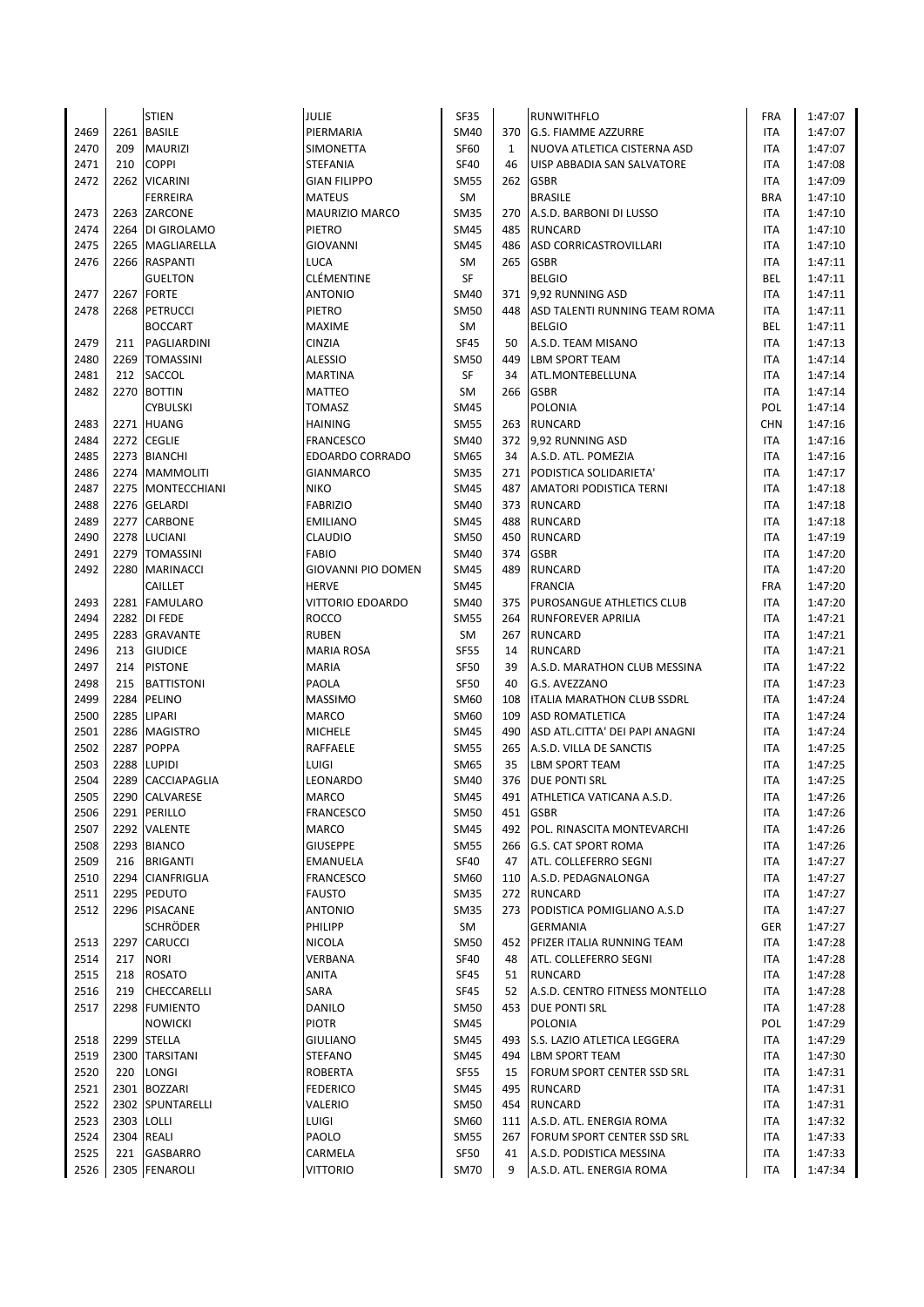| 2527 |            | 2306 AVANCINI    | <b>GIANMATTEO</b>    | <b>SM55</b> | 268            | <b>ASD RUNNER TRAINER</b>          | ITA        | 1:47:34 |
|------|------------|------------------|----------------------|-------------|----------------|------------------------------------|------------|---------|
| 2528 |            | 2307 RUOTOLO     | AGOSTINO             | <b>SM55</b> | 269            | ASD IRPINIA ITALIA                 | <b>ITA</b> | 1:47:35 |
| 2529 |            | 2308 DE LAZZARO  | <b>FRANCESCO</b>     | SM40        | 377            | RUNCARD                            | ITA        | 1:47:35 |
| 2530 | 222        | SORIANI          | <b>FEDERICA</b>      | <b>SF50</b> | 42             | A.S.D. RINCORRO                    | ITA        | 1:47:36 |
| 2531 |            | 2309 GIAMMARIA   | <b>FRANCESCO</b>     | SM50        | 455            | PODISTICA SOLIDARIETA'             | ITA        | 1:47:36 |
| 2532 | 223        | JOHNSON-MOTTOLA  | ELIZABETH            | <b>SF40</b> | 49             | <b>G.S. CAT SPORT ROMA</b>         | <b>USA</b> | 1:47:36 |
| 2533 |            | 2310 GAGLIARDI   | <b>FRANCESCO</b>     | SM65        | 36             | AS.TRA. ROMA                       | ITA        | 1:47:36 |
| 2534 |            | 2311 BELTRAME    | <b>FRANCESCO</b>     | SM35        | 274            | <b>RUNCARD</b>                     | <b>ITA</b> | 1:47:36 |
| 2535 |            | 2312 COCO        | <b>TOMMASO</b>       | <b>SM35</b> | 275            | RUNCARD                            | ITA        | 1:47:37 |
| 2536 |            | 2313 FEOLA       | ARMANDO              | <b>SM40</b> |                | 378 LBM SPORT TEAM                 | ITA        | 1:47:38 |
|      |            | <b>AVILA</b>     | <b>MONICA</b>        | SF          |                | SPAGNA                             | <b>ESP</b> | 1:47:38 |
| 2537 |            | 2314 LUZZI       | CONCETTO             | <b>SM55</b> |                | 270 ASD LAZIO OLIMPIA RUNNERS TEAM | <b>ITA</b> | 1:47:38 |
| 2538 |            | 2315 VILLA       | <b>ANTONIO MARIA</b> | SM50        |                | 456 AGOS 4 RUNNING                 | <b>ITA</b> | 1:47:39 |
| 2539 | 224        | <b>IEGIANI</b>   | <b>RAMONA</b>        | <b>SF35</b> | 28             | <b>GRUPPO MILLEPIEDI</b>           | <b>ITA</b> | 1:47:39 |
| 2540 |            | 2316 LAMEDICA    | <b>GIUSEPPE</b>      | SM45        | 496            | <b>GSBR</b>                        | ITA        | 1:47:39 |
| 2541 |            | 2317 NATALINI    | <b>FABIO</b>         | <b>SM45</b> | 497            | <b>ATLETICA PEGASO</b>             | <b>ITA</b> | 1:47:40 |
| 2542 |            | 225 SACCO BOTTO  | ANNA                 | <b>SF60</b> | $\overline{2}$ | A.S.D.DRAGONERO                    | ITA        | 1:47:40 |
| 2543 |            | 2318 CIANFLONE   | <b>FABIO</b>         | <b>SM50</b> | 457            | <b>RUNCARD</b>                     | ITA        | 1:47:41 |
| 2544 |            | 2319 BRUSCHINI   | ANDREA               | SM50        | 458            | PODISTICA SOLIDARIETA'             | ITA        | 1:47:41 |
| 2545 |            | 2320 FIRMANI     | LUIGI                | <b>SM35</b> | 276            | GRUPPO POD. AMATORI TERAMO SSD     | <b>ITA</b> | 1:47:41 |
| 2546 |            | 2321 BERTI       | <b>ROBERTO</b>       | SM65        | 37             | A.S.D. GO RUNNING                  | <b>ITA</b> | 1:47:41 |
| 2547 | 226        | <b>MORLACCI</b>  | ROBERTA              | <b>SF40</b> | 50             | <b>LBM SPORT TEAM</b>              | <b>ITA</b> | 1:47:42 |
|      |            | <b>DUICU</b>     | <b>CRISTINA</b>      | SF          |                | <b>ROMANIA</b>                     | ROU        | 1:47:42 |
| 2548 |            | 2322 CIVICA      | SANDRO               | SM50        | 459            | A.S.D. PIANO MA ARRIVIAMO          | <b>ITA</b> | 1:47:44 |
| 2549 |            | 2323 D'URSO      | ALESSIO              | <b>SM45</b> |                | 498 CLUB ATL. CENTRALE             | ITA        | 1:47:44 |
| 2550 | 227        | <b>MASSI</b>     | <b>RITA</b>          | <b>SF50</b> | 43             | <b>GRUPPO MILLEPIEDI</b>           | <b>ITA</b> | 1:47:44 |
| 2551 |            | 2324 ELIAS       | <b>RUDOLF</b>        | SM60        | 112            | <b>CLUB ATL. CENTRALE</b>          | <b>NED</b> | 1:47:44 |
| 2552 | 228        | <b>CALAFIORE</b> | LAURA                | <b>SF40</b> | 51             | RUNCARD                            | <b>ITA</b> | 1:47:45 |
| 2553 |            | 2325 LECCE       | PAOLO                | SM          | 268            | I FRICATI I CAPU A.S.D.            | ITA        | 1:47:45 |
| 2554 |            | 2326 BERNONI     | EMILIANO             | SM45        | 499            | <b>RUNCARD</b>                     | ITA        | 1:47:45 |
| 2555 |            | 2327 ROSSI       | <b>ANTONINO</b>      | <b>SM50</b> | 460            | A.S.D. GO RUNNING                  | <b>ITA</b> | 1:47:46 |
| 2556 |            | 2328 D'URSO      | <b>CIRO</b>          | <b>SM50</b> |                | 461 POLIGOLFO                      | ITA        | 1:47:46 |
| 2557 |            | 2329 DEIDDA      | <b>MAURO</b>         | <b>SM45</b> | 500            | <b>GSBR</b>                        | <b>ITA</b> | 1:47:46 |
| 2558 |            | 2330 NADDEO      | LUCA                 | SM45        | 501            | <b>ASD RUNNER TRAINER</b>          | ITA        | 1:47:47 |
| 2559 |            | 2331 TARDITI     | <b>GIULIO</b>        | SM40        | 379            | <b>GSBR</b>                        | ITA        | 1:47:47 |
| 2560 |            | 2332 SCARDA      | <b>STEFANO</b>       | SM50        |                | 462 RUNCARD                        | <b>ITA</b> | 1:47:48 |
| 2561 |            | 2333 ZOCCO       | <b>ROBERTO</b>       | <b>SM55</b> | 271            | A.S. ATLETICA TRICASE              | ITA        | 1:47:49 |
| 2562 | 229        | RASPANTI         | <b>MARIA ROSARIA</b> | SF          | 35             | A.S. AMATORI VILLA PAMPHILI        | ITA        | 1:47:49 |
| 2563 |            | 2334 GENOVA      | <b>FRANCESCO</b>     | SM          | 269            | <b>RUNCARD</b>                     | <b>ITA</b> | 1:47:50 |
| 2564 |            | 2335 FERRAZZA    | <b>FABIO</b>         | SM40        | 380            | ISOLA SACRA A.S.C.D.               | <b>ITA</b> | 1:47:50 |
| 2565 | 230        | <b>CASTALDO</b>  | SARA                 | JF          | $\overline{2}$ | ATL. REGGIO ASD                    | ITA        | 1:47:50 |
| 2566 |            | 2336 TARSITANI   | <b>FILIPPO</b>       | <b>SM50</b> | 463            | <b>LBM SPORT TEAM</b>              | ITA        | 1:47:51 |
| 2567 |            | 2337 BAROCCI     | <b>MAURIZIO</b>      | <b>SM55</b> |                | 272 RUNCARD                        | <b>ITA</b> | 1:47:52 |
| 2568 |            | 2338 PIGLIACAMPO | <b>FABIO</b>         | SM40        |                | 381 A.S.D. ATL. ENERGIA ROMA       | ITA        | 1:47:53 |
| 2569 |            | 2339 DE LELLIS   | <b>MAURIZIO</b>      | SM60        |                | 113 PODISTICA SOLIDARIETA'         | ITA        | 1:47:53 |
| 2570 | 2340 BELLI |                  | VITTORIO             | SM40        | 382            | <b>RUNCARD</b>                     | ITA        | 1:47:54 |
| 2571 |            | 2341 CASTELLANA  | LEONE                | <b>SM70</b> | 10             | <b>GSBR</b>                        | ITA        | 1:47:54 |
| 2572 |            | 2342 NORO        | <b>FLAVIO</b>        | <b>SM55</b> | 273            | PODISTICA SOLIDARIETA'             | ITA        | 1:47:55 |
| 2573 | 231        | <b>LAUDISIO</b>  | MARIACHIARA          | SF          | 36             | <b>RUNCARD</b>                     | ITA        | 1:47:55 |
| 2574 |            | 2343 TABANELLI   | NICCOLO'             | <b>SM55</b> | 274            | <b>PUROSANGUE ATHLETICS CLUB</b>   | ITA        | 1:47:56 |
| 2575 |            | 2344 SPEGNI      |                      | <b>SM50</b> | 464            | PODISTICA SOLIDARIETA'             | ITA        | 1:47:57 |
|      |            | 2345 MAZZILLI    | ANDREA               |             |                |                                    |            |         |
| 2576 |            |                  | <b>ROBERTO</b>       | <b>SM35</b> |                | 277 ATL. MONTE MARIO               | <b>ITA</b> | 1:47:58 |
| 2577 |            | 2346 ROSSETTI    | ALESSIO              | SM40        | 383            | AMATORI TOP RUNNERS CAST. ROM.     | ITA        | 1:47:58 |
| 2578 |            | 2347 BUCCI       | <b>FABRIZIO</b>      | SM40        | 384            | <b>GSBR</b>                        | ITA        | 1:47:58 |
| 2579 |            | 2348 LAMPANI     | <b>GIORGIO</b>       | <b>SM50</b> | 465            | <b>GSBR</b>                        | ITA        | 1:47:58 |
| 2580 |            | 232 VISCILLO     | FABIANA              | <b>SF35</b> | 29             | <b>G.S. CAT SPORT ROMA</b>         | ITA        | 1:47:59 |
| 2581 |            | 2349 BIANCALANA  | EMILIANO             | SM45        |                | 502 PUROSANGUE ATHLETICS CLUB      | ITA        | 1:47:59 |
|      |            | PEAUCELLIER      | <b>GIULIA</b>        | SF          |                | <b>FRANCIA</b>                     | <b>FRA</b> | 1:47:59 |
|      |            | <b>BARDOSSI</b>  | <b>DAVID</b>         | <b>SM50</b> |                | SPAGNA                             | ESP        | 1:48:00 |
| 2582 |            | 2350 DELLA BELLA | <b>DARIO</b>         | <b>SM35</b> |                | 278 GSBR                           | ITA        | 1:48:00 |
| 2583 |            | 2351 BRIZIOLI    | FABIO                | SM45        | 503            | A.S. ROMA ROAD R.CLUB              | ITA        | 1:48:00 |
| 2584 |            | 2352 RICOBENE    | <b>MASSIMO</b>       | <b>SM55</b> |                | 275 A.S.D. GO RUNNING              | ITA        | 1:48:00 |
| 2585 |            | 2353 SCORZELLI   | <b>COSIMO</b>        | <b>SM35</b> |                | 279 RUNCARD                        | ITA        | 1:48:00 |
| 2586 |            | 2354 QUAGLIA     | <b>FRANCESCO</b>     | SM60        | 114            | ASD TALENTI RUNNING TEAM ROMA      | ITA        | 1:48:01 |
| 2587 |            | 2355 GIANGOLINI  | <b>MARCO</b>         | <b>SM35</b> | 280            | <b>RUNCARD</b>                     | ITA        | 1:48:01 |
| 2588 |            | 2356 PATRIZI     | SIMONE               | <b>SM35</b> |                | 281 RUNCARD                        | <b>ITA</b> | 1:48:01 |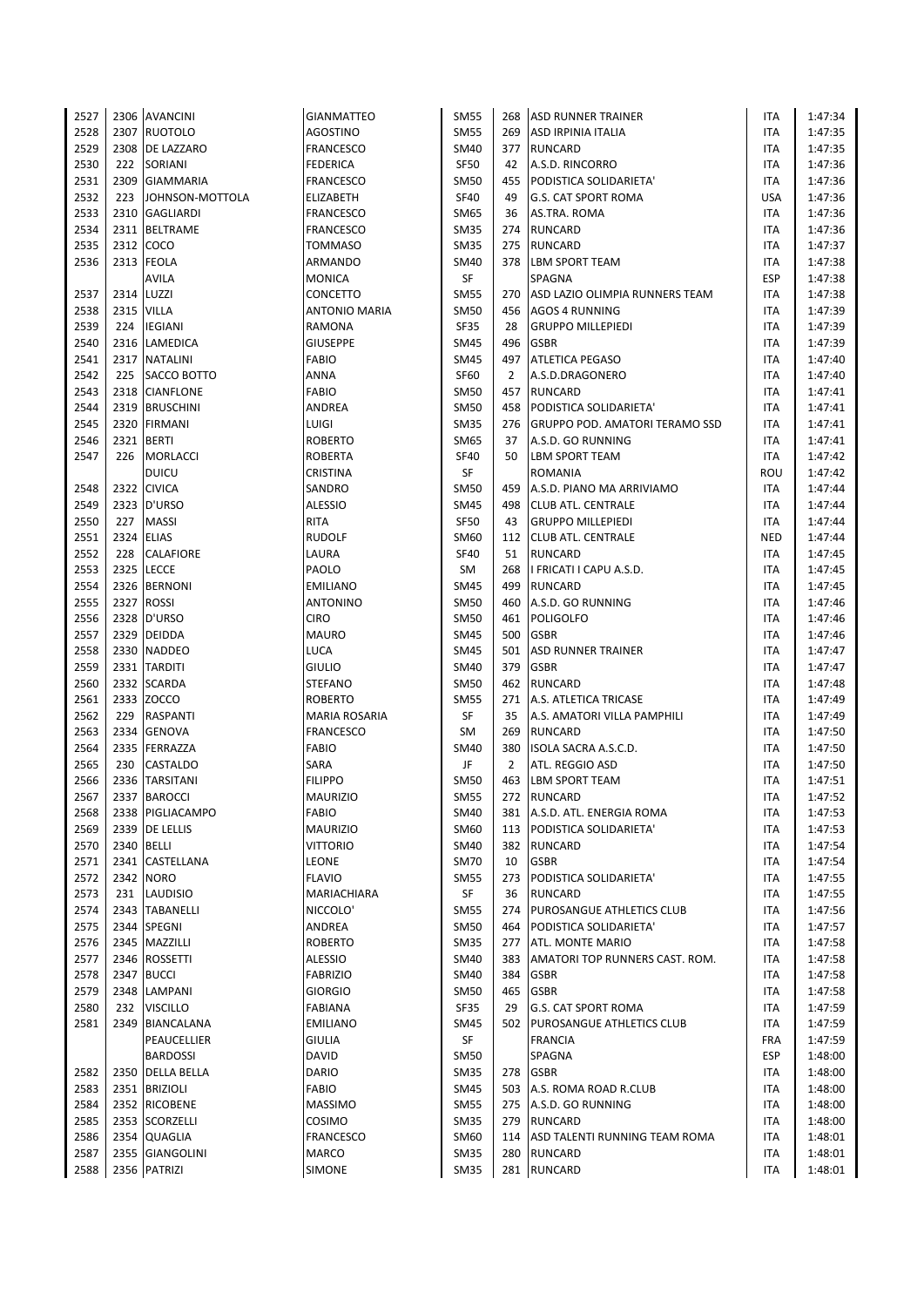| 2589 |      | 2357 BIANCHETTI      | GIOVANNI          | <b>SM</b>   |     | 270 PODISTICA SOLIDARIETA'            | ITA        | 1:48:02 |
|------|------|----------------------|-------------------|-------------|-----|---------------------------------------|------------|---------|
|      |      | <b>GARIGLIA</b>      | MAURICIO          | <b>SM55</b> |     | <b>BRASILE</b>                        | <b>BRA</b> | 1:48:02 |
| 2590 | 2358 | <b>BORSINI</b>       | STEFANO           | SM60        | 115 | <b>GSBR</b>                           | ITA        | 1:48:02 |
| 2591 | 2359 | <b>ELIA</b>          | GAETANO STEFANO   | <b>SM40</b> | 385 | A.S.D. ATL. ENERGIA ROMA              | <b>ITA</b> | 1:48:02 |
| 2592 | 2360 | <b>GERASSIMOV</b>    | GUEORGUI PLAMENOV | <b>SM40</b> |     | 386   A.S.D. CENTRO FITNESS MONTELLO  | <b>BUL</b> | 1:48:03 |
| 2593 | 233  | <b>BUONFANTINO</b>   | <b>CRISTIANA</b>  | SF60        | 3   | A.S. AMATORI VILLA PAMPHILI           | <b>ITA</b> | 1:48:04 |
| 2594 | 2361 | <b>RODOLICO</b>      | MASSIMO           | <b>SM55</b> | 276 | PODISTICA SOLIDARIETA'                | ITA        | 1:48:05 |
|      |      | CASTIBLANCO          | ANA MARIA         | PF          |     | <b>COLOMBIA</b>                       | <b>COL</b> | 1:48:05 |
| 2595 | 2362 | <b>TERIO</b>         | <b>GIORGIO</b>    | <b>SM35</b> | 282 | <b>PUROSANGUE ATHLETICS CLUB</b>      | <b>ITA</b> | 1:48:05 |
| 2596 | 2363 | D'AGOSTINI           | LORENZO           | <b>SM35</b> | 283 | <b>ASD RUNNERS FOR EMERGENCY</b>      | ITA        | 1:48:05 |
| 2597 | 2364 | <b>BUMBACA</b>       | <b>MICHELE</b>    | <b>SM55</b> | 277 | TIBURTINA RUNNING ROMA A.S.D.         | ITA        | 1:48:06 |
| 2598 | 2365 | <b>CRIVELLI</b>      | CORRADO           | SM60        | 116 | TERRA DELLO SPORT A.S.D.              | ITA        | 1:48:06 |
| 2599 | 2366 | <b>AMICI</b>         | ANDREA            | <b>SM35</b> |     | 284 A.S.D. GO RUNNING                 | ITA        | 1:48:06 |
| 2600 | 234  | <b>TISSI</b>         | EMANUELA          | <b>SF45</b> | 53  | <b>RUN &amp; SMILE ASD</b>            | ITA        | 1:48:06 |
| 2601 | 2367 | <b>MARUCA</b>        | ROMANO            | <b>SM55</b> | 278 | <b>RUN FOR CATANZARO</b>              | ITA        | 1:48:06 |
| 2602 |      | 2368 DE SANTIS       | RAFFAELE          | <b>SM50</b> | 466 | <b>RUNFOREVER APRILIA</b>             | <b>ITA</b> | 1:48:06 |
| 2603 |      | 2369 BOTTEGA         | GIANNI            | <b>SM55</b> |     | 279 RUNCARD                           | ITA        | 1:48:07 |
| 2604 | 2370 |                      |                   | <b>SM55</b> | 280 | <b>GRUPPO POD. AMATORI TERAMO SSD</b> | ITA        | 1:48:07 |
|      |      | <b>DE LAURENTIIS</b> | FABRIZIO          |             |     |                                       |            |         |
| 2605 |      | 2371 AMALFITANO      | VITO              | <b>SM50</b> | 467 | VALORE SALUTE, FORTI E VELOCI         | ITA        | 1:48:07 |
| 2606 |      | 2372 RINALDI         | MASSIMO           | <b>SM55</b> | 281 | <b>GSBR</b>                           | <b>ITA</b> | 1:48:08 |
| 2607 |      | 2373 EVANGELISTA     | <b>FABRIZIO</b>   | <b>SM45</b> |     | 504 EINDHOVEN ATLETIEK                | ITA        | 1:48:08 |
| 2608 | 2374 | <b>COSCIONE</b>      | LUIGI             | SM50        | 468 | RUNCARD                               | ITA        | 1:48:08 |
| 2609 |      | 2375 ANTONUCCI       | MARCO             | <b>SM45</b> | 505 | <b>RUNCARD</b>                        | <b>ITA</b> | 1:48:10 |
| 2610 | 235  | <b>BELL SIERRA</b>   | YANET             | <b>SF40</b> | 52  | ASD RUNNERS TEAM COLLEFERRO           | <b>CUB</b> | 1:48:10 |
| 2611 |      | 2376 MAZZURCO        | MAURIZIO          | <b>SM65</b> | 38  | ASD LAZIO OLIMPIA RUNNERS TEAM        | ITA        | 1:48:11 |
| 2612 | 2377 | <b>LOLLI</b>         | ALESSANDRO        | <b>SM45</b> | 506 | <b>G.P. ENDAS CESENA</b>              | ITA        | 1:48:12 |
| 2613 |      | 2378 TRANQUILLI      | LUCA              | <b>SM45</b> | 507 | A.S. ROMA ROAD R.CLUB                 | ITA        | 1:48:13 |
| 2614 |      | 2379 PETTINELLI      | CRISTIANO         | <b>SM45</b> | 508 | A.S.D. PIANO MA ARRIVIAMO             | <b>ITA</b> | 1:48:13 |
| 2615 | 236  | <b>GOTTI</b>         | LORENZA           | <b>SF55</b> | 16  | A.S. AMATORI VILLA PAMPHILI           | <b>ITA</b> | 1:48:14 |
| 2616 | 2380 | <b>ROSSONI</b>       | MARCELLO          | <b>SM45</b> | 509 | <b>ASD RUNNER TRAINER</b>             | ITA        | 1:48:14 |
| 2617 | 237  | <b>TESTA</b>         | ALESSANDRA        | <b>SF55</b> | 17  | <b>GSBR</b>                           | <b>ITA</b> | 1:48:14 |
| 2618 | 2381 | <b>JORIO</b>         | VALERIO           | <b>SM55</b> | 282 | <b>GSBR</b>                           | <b>ITA</b> | 1:48:14 |
| 2619 | 2382 | RONDINELLI           | ALESSANDRO        | <b>SM45</b> | 510 | <b>RUNCARD</b>                        | ITA        | 1:48:14 |
| 2620 | 2383 | <b>POSTIGLIONE</b>   | FEDERICO          | SM          | 271 | <b>LBM SPORT TEAM</b>                 | ITA        | 1:48:14 |
| 2621 | 238  | <b>TOMA</b>          | STEFANIA          | <b>SF40</b> | 53  | <b>RUNCARD</b>                        | ITA        | 1:48:15 |
| 2622 | 2384 | <b>FIORUCCI</b>      | PIERO             | <b>SM40</b> | 387 | PODISTICA SOLIDARIETA'                | ITA        | 1:48:15 |
| 2623 | 2385 | <b>MOLINARO</b>      | SIMONE            | <b>SM40</b> | 388 | RUNCARD                               | ITA        | 1:48:19 |
| 2624 | 239  | <b>VITALI</b>        | CHIARA            | <b>SF45</b> | 54  | <b>RUNCARD</b>                        | ITA        | 1:48:19 |
| 2625 | 2386 | LUCIANI              | ELIA              | <b>SM55</b> | 283 | <b>RUNCARD</b>                        | ITA        | 1:48:19 |
| 2626 |      | 2387 DE VINCENTI     | DOMENICO          | SM40        | 389 | <b>G.S. CAT SPORT ROMA</b>            | ITA        | 1:48:19 |
| 2627 | 2388 | D'ORONZIO            | VINCENZO          | <b>SM55</b> | 284 | <b>LUCANI FREE RUNNERS</b>            | <b>ITA</b> | 1:48:19 |
| 2628 | 2389 | <b>RICCI</b>         | TOMMASO           | SM50        | 469 | <b>RUNCARD</b>                        | ITA        | 1:48:20 |
| 2629 |      | 2390 BAUSANI         | RINALDO           | <b>SM55</b> |     | 285 RUNCARD                           | <b>ITA</b> | 1:48:20 |
| 2630 |      | 2391 ATTANASIO       | FABIO             | <b>SM55</b> | 286 | <b>RUNCARD</b>                        | ITA        | 1:48:20 |
| 2631 | 2392 | <b>CORIROSSI</b>     | MASSIMILIANO      | <b>SM55</b> | 287 | A.S. AMATORI VILLA PAMPHILI           | ITA        | 1:48:20 |
| 2632 |      | 2393 GRECO           | ROBERTO           | <b>SM40</b> | 390 | A.S.D. P.U.C. SALENTO                 | <b>ITA</b> | 1:48:21 |
| 2633 | 2394 | ANZELLOTTI           | DANIELE           | <b>SM50</b> |     | 470 A.S. AMATORI VILLA PAMPHILI       | ITA        | 1:48:22 |
| 2634 | 2395 | <b>NARDI</b>         | ANDREA            | <b>SM50</b> | 471 | PODISTICA SOLIDARIETA'                | ITA        | 1:48:22 |
| 2635 |      | 2396 SAVONA          | MAURIZIO          | <b>SM45</b> |     | 511 A.S.D. ATLETICA SORA              | ITA        | 1:48:22 |
| 2636 |      | 2397 MUCI            | GREGORIO          | <b>SM45</b> |     | 512 A.S.D. PODISTICA VEIO             | ITA        | 1:48:22 |
| 2637 |      | 2398 DI BLASIO       | GIOVANNI          | <b>SM55</b> |     | 288 PODISTICA SOLIDARIETA'            | ITA        | 1:48:23 |
| 2638 | 2399 | RASELLA              | MARCO             | <b>SM55</b> |     | 289 ATLETICA ALTO LARIO               | ITA        | 1:48:24 |
| 2639 | 2400 | <b>BENEDETTI</b>     | MARIO             | <b>SM45</b> | 513 | POLISPORTIVA MONTALTO ASD             | ITA        | 1:48:24 |
|      |      |                      |                   | <b>SM45</b> |     |                                       |            |         |
| 2640 |      | 2401 D'IPPOLITO      | FABIO             |             |     | 514 A.S.D. PIANO MA ARRIVIAMO         | ITA        | 1:48:25 |
| 2641 |      | 2402 BARCA           | SALVATORE         | <b>SM55</b> |     | 290 A.S.D. CENTRO FITNESS MONTELLO    | ITA        | 1:48:25 |
| 2642 | 240  | <b>FIERIMONTE</b>    | CHIARA            | <b>SF40</b> | 54  | <b>RUN &amp; SMILE ASD</b>            | ITA        | 1:48:26 |
| 2643 | 2403 | D'ANGELIS            | SALVATORE         | SM60        | 117 | <b>POLIGOLFO</b>                      | ITA        | 1:48:27 |
| 2644 | 2404 | ANDREOLI             | DANIELE           | <b>SM50</b> |     | 472 RUNCARD                           | ITA        | 1:48:29 |
| 2645 | 2405 | <b>TONI</b>          | SIMONE            | <b>SM45</b> |     | 515 PODISTICA SOLIDARIETA'            | ITA        | 1:48:30 |
| 2646 | 2406 | <b>MATTEUCCI</b>     | <b>GIUSEPPE</b>   | SM65        | 39  | <b>ATLETICA VITA</b>                  | ITA        | 1:48:30 |
| 2647 | 2407 | PATANE'              | FABIO             | SM          | 272 | <b>RUNCARD</b>                        | ITA        | 1:48:30 |
| 2648 |      | 2408 DE ANGELIS      | MICHELE           | <b>SM35</b> | 285 | <b>RUNCARD</b>                        | ITA        | 1:48:30 |
| 2649 |      | 2409 FANTOZZI        | MARIO             | <b>SM40</b> |     | 391 RUNCARD                           | ITA        | 1:48:31 |
| 2650 | 2410 | <b>VERALLO</b>       | SIMONE            | <b>SM45</b> |     | 516 A.S.D. VILLA DE SANCTIS           | ITA        | 1:48:32 |
| 2651 | 2411 | <b>PICCIUTO</b>      | GIOVANNI          | SM          |     | 273 PODISTICA SOLIDARIETA'            | ITA        | 1:48:33 |
|      |      | <b>BASTIAN</b>       | GABRIELE          | <b>SF50</b> |     | GERMANIA                              | GER        | 1:48:33 |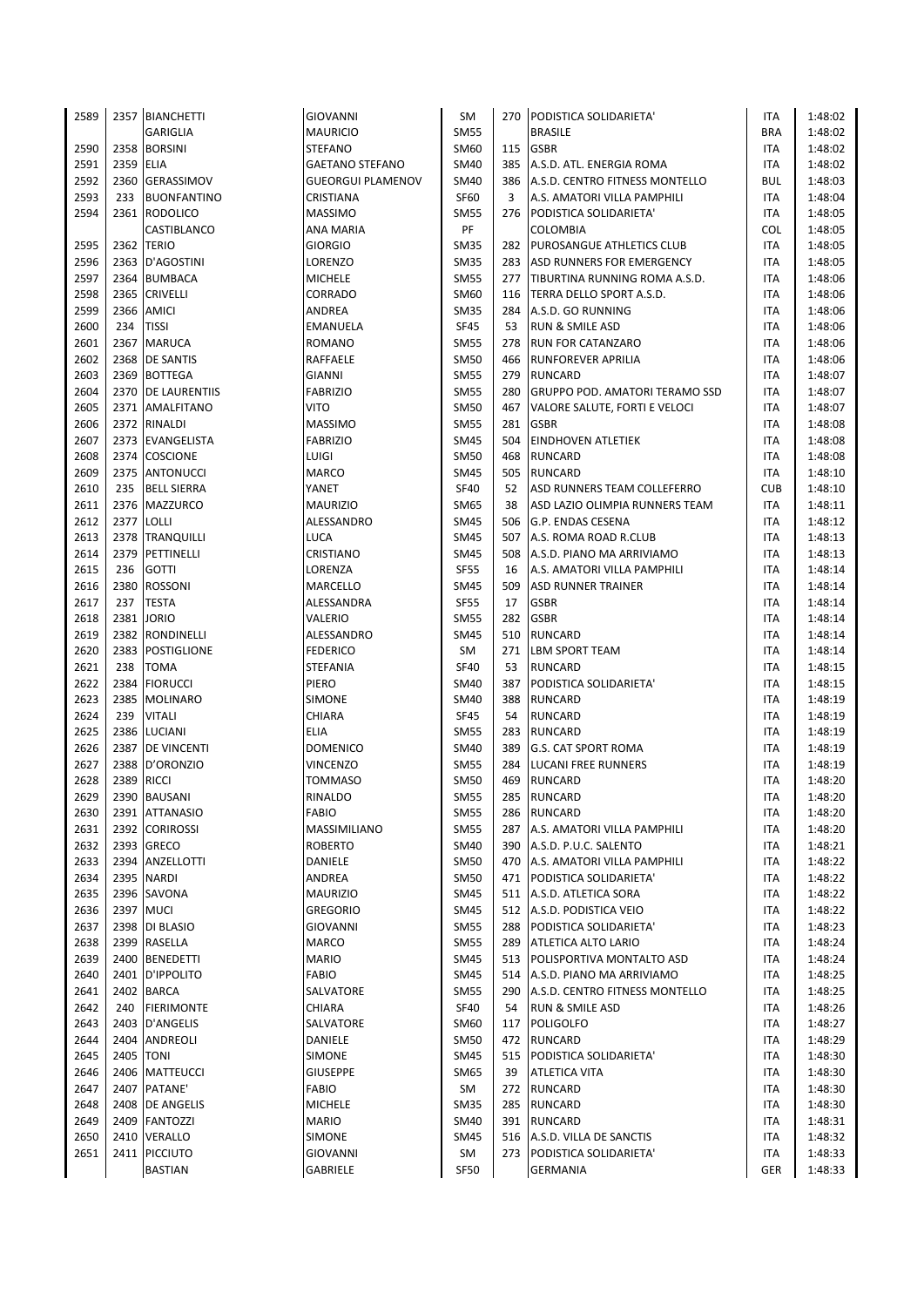| 2652 |      | 2412 POMPEI                    | <b>DAVIDE</b>           | <b>SM40</b>         |     | 392 A.S.D. PODISTICA VEIO               | ITA                      | 1:48:33            |
|------|------|--------------------------------|-------------------------|---------------------|-----|-----------------------------------------|--------------------------|--------------------|
| 2653 |      | 2413 MOLINARI                  | <b>MASSIMO</b>          | <b>SM55</b>         |     | 291 RUNCARD                             | <b>ITA</b>               | 1:48:33            |
| 2654 | 241  | <b>POLIZZOTTO</b>              | LAURA                   | <b>SF55</b>         | 18  | A.S.DIL. PALERMO H. 13,30               | <b>ITA</b>               | 1:48:35            |
| 2655 |      | 2414 CERIANI                   | <b>MAURIZIO</b>         | <b>SM50</b>         | 473 | P.B.M. BOVISIO MASCIAGO                 | <b>ITA</b>               | 1:48:35            |
| 2656 |      | 2415 TARANTINI                 | <b>MARCO</b>            | SM60                |     | 118 PODISTICA SOLIDARIETA'              | ITA                      | 1:48:37            |
| 2657 |      | 2416 GRANIERI                  | <b>DAVID</b>            | <b>SM40</b>         |     | 393 RUNCARD                             | <b>ITA</b>               | 1:48:37            |
| 2658 | 2417 | <b>CANTACESSI</b>              | <b>NICOLA</b>           | SM60                | 119 | A.S. QUELLI DELLA PINETA                | <b>ITA</b>               | 1:48:37            |
| 2659 |      | 2418 EMPLER                    | TOMMASO                 | <b>SM55</b>         | 292 | <b>PUROSANGUE ATHLETICS CLUB</b>        | ITA                      | 1:48:37            |
| 2660 |      | 2419 PULITO                    | <b>CHRISTIANO</b>       | <b>SM50</b>         |     | 474 TIBURTINA RUNNING ROMA A.S.D.       | ITA                      | 1:48:37            |
| 2661 |      | 2420 PAPA                      | <b>GIUSEPPE</b>         | <b>SM60</b>         | 120 | A.S.D. PODISTICA APRILIA                | <b>ITA</b>               | 1:48:37            |
| 2662 |      | 2421 MAROTTA                   | <b>DOMENICO</b>         | <b>SM40</b>         | 394 | AS.TRA. ROMA                            | <b>ITA</b>               | 1:48:37            |
| 2663 | 242  | ONELLI                         | <b>FEDERICA</b>         | <b>SF50</b>         | 44  | <b>GSBR</b>                             | <b>ITA</b>               | 1:48:38            |
| 2664 | 243  | PANI                           | <b>MARA</b>             | <b>SF55</b>         | 19  | <b>RUNCARD</b>                          | ITA                      | 1:48:38            |
| 2665 |      | 2422 GAVASSO                   | SEBASTIANO              | <b>SM40</b>         | 395 | ATL. TUSCULUM                           | ITA                      | 1:48:38            |
| 2666 |      | 2423 NATALE                    | <b>ANTONIO</b>          | <b>SM55</b>         | 293 | LA MANDRA CALIMERA                      | ITA                      | 1:48:39            |
| 2667 |      | 2424 OTTAVIANI                 | GIOVANNI                | <b>SM40</b>         | 396 | <b>RUNCARD</b>                          | <b>ITA</b>               | 1:48:39            |
| 2668 |      | 2425 SEMERARO                  | <b>DENIS</b>            | <b>SM40</b>         |     | 397 A.S.D. EQUILIBRA RUNNING TEAM       | ITA                      | 1:48:41            |
| 2669 | 2426 | MINCHILLO                      | <b>FRANCESCO</b>        | <b>SM45</b><br>SF   | 517 | <b>RUNCARD</b>                          | <b>ITA</b><br><b>FRA</b> | 1:48:41            |
| 2670 |      | <b>FORGET</b><br>2427 SANTILLI | MARGAUX<br>ALESSANDRO   | <b>SM50</b>         | 475 | <b>FRANCIA</b><br>RUNCARD               | <b>ITA</b>               | 1:48:43<br>1:48:43 |
| 2671 |      | 244 LANZARO                    | NATALIE                 | <b>SF35</b>         | 30  | <b>ASD RUNNER TRAINER</b>               | ITA                      | 1:48:44            |
| 2672 |      | 2428 IACONO                    | <b>IVANO</b>            | <b>SM35</b>         | 286 | <b>LBM SPORT TEAM</b>                   | ITA                      | 1:48:44            |
| 2673 |      | 2429 VITALI                    | AMLETO                  | <b>SM50</b>         |     | 476 RUN & SMILE ASD                     | ITA                      | 1:48:44            |
| 2674 |      | 2430 AULICINO                  | SALVATORE               | <b>SM50</b>         | 477 | <b>HOBBY MARATHON CATANZARO</b>         | ITA                      | 1:48:44            |
| 2675 |      | 2431 DE PEPPO                  | VINCENZO                | SM                  |     | 274 VIRTUS VILLA ADA FASHION SPORT      | <b>ITA</b>               | 1:48:45            |
| 2676 |      | 2432 ONOFRI                    | GINO                    | <b>SM45</b>         |     | 518 RUNCARD                             | ITA                      | 1:48:45            |
| 2677 |      | 2433 VADALA                    | <b>EMANUELE</b>         | SM40                |     | 398 RUNCARD                             | ITA                      | 1:48:45            |
| 2678 |      | 2434 BARONI                    | <b>MICHELE</b>          | SM                  | 275 | VIRTUS VILLA ADA FASHION SPORT          | <b>ITA</b>               | 1:48:45            |
| 2679 |      | 2435 PRESTA                    | MASSIMILIANO            | <b>SM50</b>         |     | 478 ASD TALENTI RUNNING TEAM ROMA       | <b>ITA</b>               | 1:48:46            |
|      |      | CHAMPAS                        | TOM                     | SM                  |     | <b>FRANCIA</b>                          | FRA                      | 1:48:46            |
| 2680 |      | 2436   TOMASSI                 | <b>MICHELE</b>          | <b>SM35</b>         | 287 | RUNCARD                                 | <b>ITA</b>               | 1:48:46            |
| 2681 |      | 2437 MACRI                     | <b>MICHELE</b>          | <b>SM50</b>         | 479 | RUNCARD                                 | ITA                      | 1:48:47            |
| 2682 | 2438 | PETTACCIO                      | <b>STEFANO</b>          | <b>SM50</b>         | 480 | <b>RUNCARD</b>                          | ITA                      | 1:48:47            |
| 2683 | 245  | MARTEGIANI                     | SONIA                   | <b>SF55</b>         | 20  | <b>GRUPPO POD. AMATORI TERAMO SSD</b>   | ITA                      | 1:48:48            |
| 2684 | 2439 | ALESSANDRONI                   | <b>ALESSIO</b>          | <b>SM45</b>         | 519 | ASD PODISTICA 2007 TORTRETESTE          | ITA                      | 1:48:48            |
| 2685 |      | 2440 PIERANTOZZI               | ANDREA                  | <b>SM45</b>         |     | 520 RUNCARD                             | ITA                      | 1:48:48            |
|      |      | DANKÓ                          | NÁNDOR                  | SM                  |     | <b>UNGHERIA</b>                         | HUN                      | 1:48:48            |
| 2686 | 2441 | <b>CARDONI</b>                 | PAOLO                   | <b>SM50</b>         | 481 | ATLETICO CASAL MONASTERO                | ITA                      | 1:48:48            |
| 2687 | 2442 | <b>CILLI</b>                   | ANDREA                  | <b>SM</b>           | 276 | <b>RUNCARD</b>                          | <b>ITA</b>               | 1:48:48            |
| 2688 |      | 2443 PIZZONIA                  | ALESSANDRO NICOLA       | <b>SM40</b>         |     | 399 LBM SPORT TEAM                      | <b>ITA</b>               | 1:48:49            |
| 2689 | 2444 | <b>MESSINA</b>                 | <b>VINCENZO</b>         | <b>SM55</b>         |     | 294 ASD PALERMO RUNNING                 | <b>ITA</b>               | 1:48:49            |
| 2690 |      | 2445 ZAPPELLI                  | <b>GIOVANNI</b>         | <b>SM45</b>         |     | 521 RUNCARD                             | <b>ITA</b>               | 1:48:50            |
| 2691 | 246  | <b>FAURE-ROLLAND</b>           | DANIELA                 | <b>SF55</b>         | 21  | A.S.D. BAUDENASCA                       | <b>ITA</b>               | 1:48:51            |
| 2692 |      | 2446 ABRUSCATO                 | LUCIANO VIRGINIO        | <b>SM55</b>         | 295 | MARCIATORI SAN GIORGIO                  | ITA                      | 1:48:51            |
| 2693 | 2447 | <b>FORNARI</b>                 | <b>FEDERICO</b>         | <b>SM35</b>         | 288 | <b>CALCATERRA SPORT ASD</b>             | ITA                      | 1:48:51            |
| 2694 |      | 2448 MEACCI                    | <b>GIORDANO</b>         | <b>SM55</b>         | 296 | <b>GSBR</b><br>400 RUNCARD              | ITA                      | 1:48:52            |
| 2695 |      | 2449 GALLINA                   | <b>CLAUDIO</b>          | <b>SM40</b>         |     |                                         | ITA                      | 1:48:52            |
| 2696 | 2450 | LEBIEZ<br><b>CONSARINO</b>     | ANNE<br><b>UMBERTO</b>  | <b>SF35</b><br>SM60 | 121 | <b>FRANCIA</b><br><b>LBM SPORT TEAM</b> | FRA<br>ITA               | 1:48:52<br>1:48:52 |
| 2697 | 247  | SOMMA                          | ROSA                    | SF35                | 31  | A.S. AMATORI VILLA PAMPHILI             | ITA                      | 1:48:52            |
| 2698 | 248  | <b>GENOVESE</b>                | <b>MERI</b>             | SF45                | 55  | <b>LBM SPORT TEAM</b>                   | ITA                      | 1:48:54            |
|      |      | <b>GREEN</b>                   | LAUREN                  | SF                  |     | <b>REGNO UNITO</b>                      | GBR                      | 1:48:54            |
| 2699 | 2451 | <b>GORI</b>                    | <b>STEFANO</b>          | SM50                | 482 | G.S. POD. PRENESTE                      | ITA                      | 1:48:54            |
| 2700 |      | 2452 FERRINI                   | PAOLO                   | <b>SM55</b>         | 297 | <b>LBM SPORT TEAM</b>                   | ITA                      | 1:48:54            |
| 2701 |      | 2453 DANESE                    | ANDREA                  | <b>SM50</b>         | 483 | <b>GSBR</b>                             | ITA                      | 1:48:56            |
| 2702 |      | 2454 DI CARLO                  | <b>GIUSEPPE</b>         | <b>SM50</b>         | 484 | <b>SPORTS CLUB MELEGNANO</b>            | ITA                      | 1:48:56            |
| 2703 |      | 2455 D'AMATO                   | <b>FEDERICO</b>         | <b>SM45</b>         | 522 | A.S.D. FREE RUNNERS                     | ITA                      | 1:48:57            |
| 2704 | 249  | AGULLI                         | <b>MARIA ANTONIETTA</b> | <b>SF40</b>         | 55  | 6 IN MOVIMENTO A.S.D.                   | ITA                      | 1:48:57            |
| 2705 | 250  | <b>CORSETTI</b>                | AURELIA                 | SF45                | 56  | ASD POLISPORTIVA PEGASO ATHLET          | ITA                      | 1:48:57            |
| 2706 |      | 2456 MORELLI                   | GIANLUCA ROMANO         | <b>SM50</b>         | 485 | RUNCARD                                 | ITA                      | 1:48:58            |
| 2707 |      | 2457 MINICUCCI                 | <b>MASSIMO</b>          | SM50                | 486 | <b>RUNCARD</b>                          | ITA                      | 1:48:58            |
| 2708 |      | 2458 BELLINI                   | MASSIMILIANO            | <b>SM50</b>         | 487 | S.S. LAZIO ATLETICA LEGGERA             | ITA                      | 1:48:59            |
|      |      | <b>FOLESCU</b>                 | MARIA-CRINA             | SF35                |     | <b>ROMANIA</b>                          | ROU                      | 1:48:59            |
| 2709 |      | 2459 BASILE                    | DAVIDE                  | <b>SM40</b>         | 401 | <b>RUNCARD</b>                          | ITA                      | 1:48:59            |
| 2710 | 251  | <b>COLOMBO</b>                 | ANNALISA                | SF45                | 57  | G.A.P. SARONNO                          | ITA                      | 1:49:00            |
| 2711 |      | 2460 CATTANEO                  | <b>MARCO</b>            | <b>SM50</b>         |     | 488 LA MICHETTA                         | <b>ITA</b>               | 1:49:00            |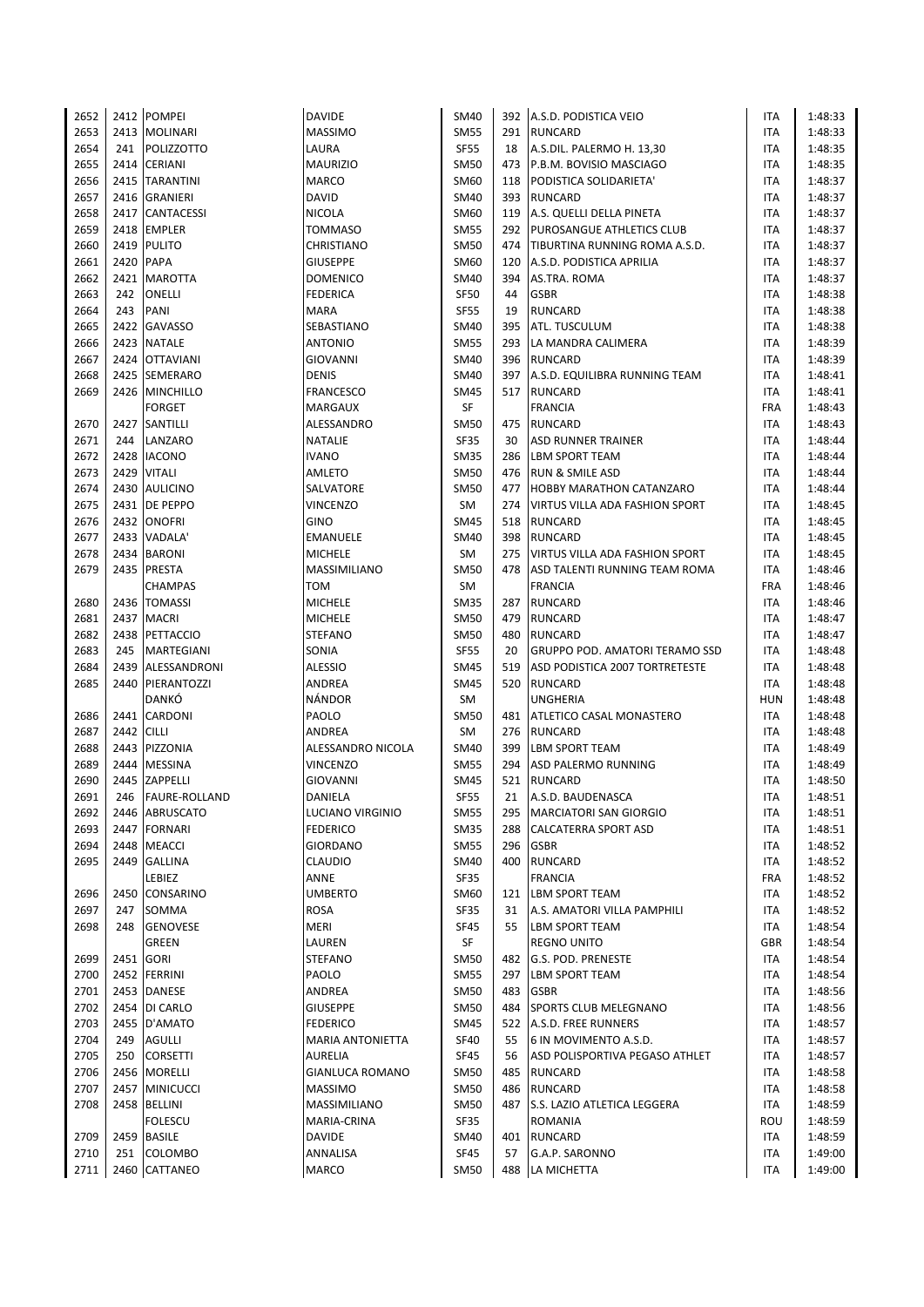| 2712 | 2461 PILO |                   | <b>FRANCESCO</b>     | SM45        | 523 | <b>GSBR</b>                    | ITA        | 1:49:00 |
|------|-----------|-------------------|----------------------|-------------|-----|--------------------------------|------------|---------|
| 2713 |           | 2462 MORETTI      | <b>MIRO</b>          | SM40        | 402 | PODISTICA SOLIDARIETA'         | ITA        | 1:49:01 |
| 2714 |           | 2463 TORNINCASA   | <b>CLEMENTE</b>      | <b>SM35</b> | 289 | <b>GSBR</b>                    | <b>ITA</b> | 1:49:01 |
| 2715 | 252       | <b>RICCARDI</b>   | <b>NADIA</b>         | <b>SF50</b> | 45  | <b>GSBR</b>                    | <b>ITA</b> | 1:49:02 |
| 2716 | 2464      | CAMAGNA           | <b>FABRIZIO</b>      | SM45        | 524 | ASD RUNNERS TEAM COLLEFERRO    | <b>ITA</b> | 1:49:02 |
| 2717 | 2465      | <b>TESTA</b>      | <b>EMILIO</b>        | <b>SM35</b> | 290 | <b>LBM SPORT TEAM</b>          | <b>ITA</b> | 1:49:02 |
| 2718 | 2466      | <b>FRIGO</b>      | DANIELE              | SM          |     | 277 RUNCARD                    | <b>ITA</b> | 1:49:03 |
|      |           | PEAUCELLIER       | PAOLO                | PM          |     | <b>FRANCIA</b>                 | <b>FRA</b> | 1:49:03 |
| 2719 | 253       | <b>VERONA</b>     | <b>BARBARA</b>       | <b>SF55</b> | 22  | GIOVANNI SCAVO 2000 ATL.       | <b>ITA</b> | 1:49:04 |
| 2720 | 2467      | <b>BONDATTI</b>   | <b>ROBERTO</b>       | <b>SM50</b> | 489 | A.S.D. RUNNERS AVEZZANO        | ITA        | 1:49:04 |
| 2721 | 254       | LONOCE            | LUCIA                | <b>SF45</b> | 58  | A.S. TEAM FRANCAVILLA          | ITA        | 1:49:04 |
| 2722 | 2468      | <b>FENNI</b>      | <b>MARCO</b>         | <b>SM40</b> | 403 | <b>GSBR</b>                    | <b>ITA</b> | 1:49:05 |
| 2723 |           | 2469 VALOROSI     | <b>ALBERICO</b>      | <b>SM55</b> | 298 | <b>ATLETICA FIANO ROMANO</b>   | <b>ITA</b> | 1:49:05 |
| 2724 |           | 2470 PAOLUCCI     | <b>MAURIZIO</b>      | SM60        |     | 122 RUNCARD                    | <b>ITA</b> | 1:49:05 |
| 2725 |           | 2471 GALILEA      | GABRIELE             | <b>SM40</b> | 404 | <b>RUNCARD</b>                 | ITA        | 1:49:05 |
| 2726 |           | 2472 DI NINO      |                      | <b>SM55</b> | 299 | PODISTICA POMEZIA A.S.D.       | <b>ITA</b> | 1:49:06 |
|      |           |                   | <b>STEFANO</b>       |             |     |                                |            |         |
| 2727 |           | 2473 ARTUSI       | ANDREA               | <b>SM55</b> | 300 | A.S.D. RUN                     | <b>ITA</b> | 1:49:06 |
| 2728 |           | 2474   PASCUCCI   | <b>MAURIZIO</b>      | <b>SM40</b> | 405 | <b>RUNCARD</b>                 | <b>ITA</b> | 1:49:06 |
| 2729 |           | 2475 CHIARETTI    | ANDREA               | <b>SM55</b> | 301 | A.S.D. TRA LE RIGHE            | <b>ITA</b> | 1:49:06 |
| 2730 |           | 2476 DE ANGELIS   | <b>MATTEO</b>        | SM35        | 291 | PODISTICA SOLIDARIETA'         | ITA        | 1:49:08 |
| 2731 | 255       | LUDU              | <b>DANA VERONICA</b> | <b>SF45</b> | 59  | <b>RUNCARD</b>                 | ITA        | 1:49:08 |
| 2732 | 256       | <b>TORRE</b>      | DONATELLA            | <b>SF45</b> | 60  | FORUM SPORT CENTER SSD SRL     | <b>ITA</b> | 1:49:08 |
| 2733 | 257       | DELL'AQUILA       | <b>ILARIA</b>        | <b>SF40</b> | 56  | X-SOLID SPORT LAB ASD          | ITA        | 1:49:09 |
| 2734 |           | 2477 DI MARIO     | LUIGI                | SM55        |     | 302 CALCATERRA SPORT ASD       | <b>ITA</b> | 1:49:09 |
| 2735 | 2478      | <b>BATTISTIOL</b> | DANIELE              | SM          |     | 278 RUNCARD                    | ITA        | 1:49:09 |
| 2736 | 2479      | <b>MARRA</b>      | ANDREA               | SM55        | 303 | GIOVANNI SCAVO 2000 ATL.       | ITA        | 1:49:12 |
| 2737 | 2480      | <b>UNGARO</b>     | <b>ROBERTO</b>       | SM40        | 406 | A.S.D. ATL. ENERGIA ROMA       | <b>ITA</b> | 1:49:12 |
| 2738 |           | 2481 TULLIO       | LUCIANO              | SM40        | 407 | <b>RUNCARD</b>                 | <b>ITA</b> | 1:49:13 |
| 2739 | 258       | <b>FEBI</b>       | CINZIA               | <b>SF45</b> | 61  | A.S.D. VEGAN POWER TEAM        | ITA        | 1:49:14 |
| 2740 |           | 2482 DELL'AGLIO   | <b>GIAN CARMINE</b>  | SM50        | 490 | <b>RUNCARD</b>                 | <b>ITA</b> | 1:49:15 |
| 2741 |           | 2483 DE CLEMENTE  | <b>GIUSEPPE</b>      | SM60        |     | 123 GSBR                       | <b>ITA</b> | 1:49:15 |
|      |           | <b>OLIVEIRA</b>   | CARLOS               | SM50        |     | <b>PORTOGALLO</b>              | POR        | 1:49:15 |
| 2742 | 259       | SPACCINO          | <b>LOLITA</b>        | <b>SF55</b> | 23  | PODISTI VALMONTONE             | ITA        | 1:49:15 |
| 2743 | 2484      | <b>ROBERTI</b>    | SEBASTIAN            | SM          | 279 | <b>GSBR</b>                    | ITA        | 1:49:16 |
| 2744 |           | 2485 PICCIONI     | <b>AURELIO</b>       | <b>SM35</b> | 292 | PODISTICA SOLIDARIETA'         | <b>ITA</b> | 1:49:16 |
| 2745 |           | 2486 DELL'UOMO    | <b>CLAUDIO</b>       | SM55        | 304 | PODISTICA SOLIDARIETA'         | ITA        | 1:49:17 |
| 2746 | 2487      | <b>VITALITI</b>   | SALVATORE PATRIZIO   | SM65        | 40  | <b>G.S. INTERFORZE TORINO</b>  | <b>ITA</b> | 1:49:18 |
| 2747 | 2488      | PETRACCHIOLA      | DANIELE              | <b>SM35</b> | 293 | <b>RUNCARD</b>                 | <b>ITA</b> | 1:49:18 |
| 2748 | 2489      | <b>CECCARONI</b>  | ANDREA               | <b>SM50</b> | 491 | A.S.D. PODISTICA APRILIA       | <b>ITA</b> | 1:49:18 |
| 2749 | 2490      | <b>VITALITI</b>   | <b>ANDREA</b>        | <b>SM35</b> | 294 | <b>RUNCARD</b>                 | <b>ITA</b> | 1:49:18 |
| 2750 | 2491      | <b>CECCONI</b>    | <b>MAURIZIO</b>      | SM65        | 41  | A.S.D. VILLA DE SANCTIS        | ITA        | 1:49:19 |
| 2751 | 2492      | <b>TALARICO</b>   | <b>MARIANO</b>       | SM40        | 408 | <b>RUNCARD</b>                 | <b>ITA</b> | 1:49:19 |
| 2752 | 260       | <b>BORGATO</b>    | CRISTINA             | <b>SF35</b> | 32  | <b>ASSINDUSTRIA SPORT</b>      | <b>ITA</b> | 1:49:20 |
| 2753 |           | 2493 BARONI       | MATTEO               | SM40        | 409 | <b>RUNCARD</b>                 | <b>ITA</b> | 1:49:20 |
| 2754 |           | 2494 MERANTE      | PASQUALE             | <b>SM40</b> | 410 | ALTO LAZIO A.S.D.              | ITA        | 1:49:20 |
| 2755 |           | 2495 MONTEBELLI   | DANIELE              | SM60        | 124 | A.S.D. GO RUNNING              | <b>ITA</b> | 1:49:20 |
| 2756 |           | 2496 NATALINI     | DANIELE              | SM          | 280 | <b>GSBR</b>                    | <b>ITA</b> | 1:49:21 |
| 2757 |           | 2497 DI BLASIO    | ENZO                 | SM60        | 125 | <b>ATLETICA MOLISE AMATORI</b> | ITA        | 1:49:21 |
| 2758 |           | 2498 SCIPIONI     | <b>ANTONIO</b>       | SM45        | 525 | <b>ASD RUNNER TRAINER</b>      | ITA        | 1:49:22 |
| 2759 |           | 2499 GIANNINI     | EMANUELE             | SM45        | 526 | <b>GSBR</b>                    | <b>ITA</b> | 1:49:23 |
| 2760 |           | 261 CASALINI      | DANIELA              | <b>SF60</b> | 4   | <b>RUNCARD</b>                 | ITA        | 1:49:23 |
| 2761 |           | 2500 PIANGIARELLI | <b>STEFANO</b>       | SM45        | 527 | A.S.D. PIANO MA ARRIVIAMO      | ITA        | 1:49:24 |
| 2762 | 262       | <b>PIVETTA</b>    | DANIELA              | SF60        | 5   | <b>GSBR</b>                    | ITA        | 1:49:25 |
| 2763 |           |                   | <b>UMBERTO</b>       |             |     |                                |            |         |
|      |           | 2501 PONTICELLI   |                      | SM60        | 126 | RUNCARD                        | <b>ITA</b> | 1:49:25 |
| 2764 |           | 2502 CARLUSTI     | <b>MAURIZIO</b>      | <b>SM50</b> | 492 | <b>PODISTI VALMONTONE</b>      | ITA        | 1:49:25 |
| 2765 |           | 263 SACRIPANTI    | PATRIZIA             | <b>SF55</b> | 24  | <b>LBM SPORT TEAM</b>          | ITA        | 1:49:26 |
| 2766 |           | 2503 SANTORELLI   | <b>ANTONIO</b>       | SM40        | 411 | A.S. ROMA ROAD R.CLUB          | ITA        | 1:49:27 |
| 2767 |           | 2504 CONSOLI      | <b>GIACOMO</b>       | <b>SM50</b> |     | 493 RUNCARD                    | ITA        | 1:49:27 |
| 2768 |           | 2505 ARDOINO      | <b>ROBERTO</b>       | <b>SM55</b> | 305 | <b>ATLETICA SETTIMESE</b>      | ITA        | 1:49:27 |
| 2769 |           | 2506 MICCOLO      | <b>ANTONIO</b>       | <b>SM75</b> | 2   | <b>POLIGOLFO</b>               | ITA        | 1:49:28 |
| 2770 | 264       | <b>AGLIATA</b>    | STEFANIA             | <b>SF45</b> | 62  | <b>GSBR</b>                    | ITA        | 1:49:30 |
| 2771 |           | 2507 RINALDI      | ANDREA               | SM45        | 528 | PODISTICA SOLIDARIETA'         | ITA        | 1:49:30 |
| 2772 |           | 2508 MARCONI      | <b>FRANCESCO</b>     | SM          |     | 281 RUNCARD                    | ITA        | 1:49:30 |
| 2773 |           | 2509 VARCA        | SALVATORE            | SM50        | 494 | <b>RUNCARD</b>                 | ITA        | 1:49:31 |
| 2774 |           | 2510 CATANZARO    | CARMELO              | SM50        | 495 | <b>RUNCARD</b>                 | <b>ITA</b> | 1:49:31 |
| 2775 |           | 2511 EUSTACHI     | PAOLO                | <b>SM70</b> |     | 11 A.S.D. LIBERATLETICA        | <b>ITA</b> | 1:49:32 |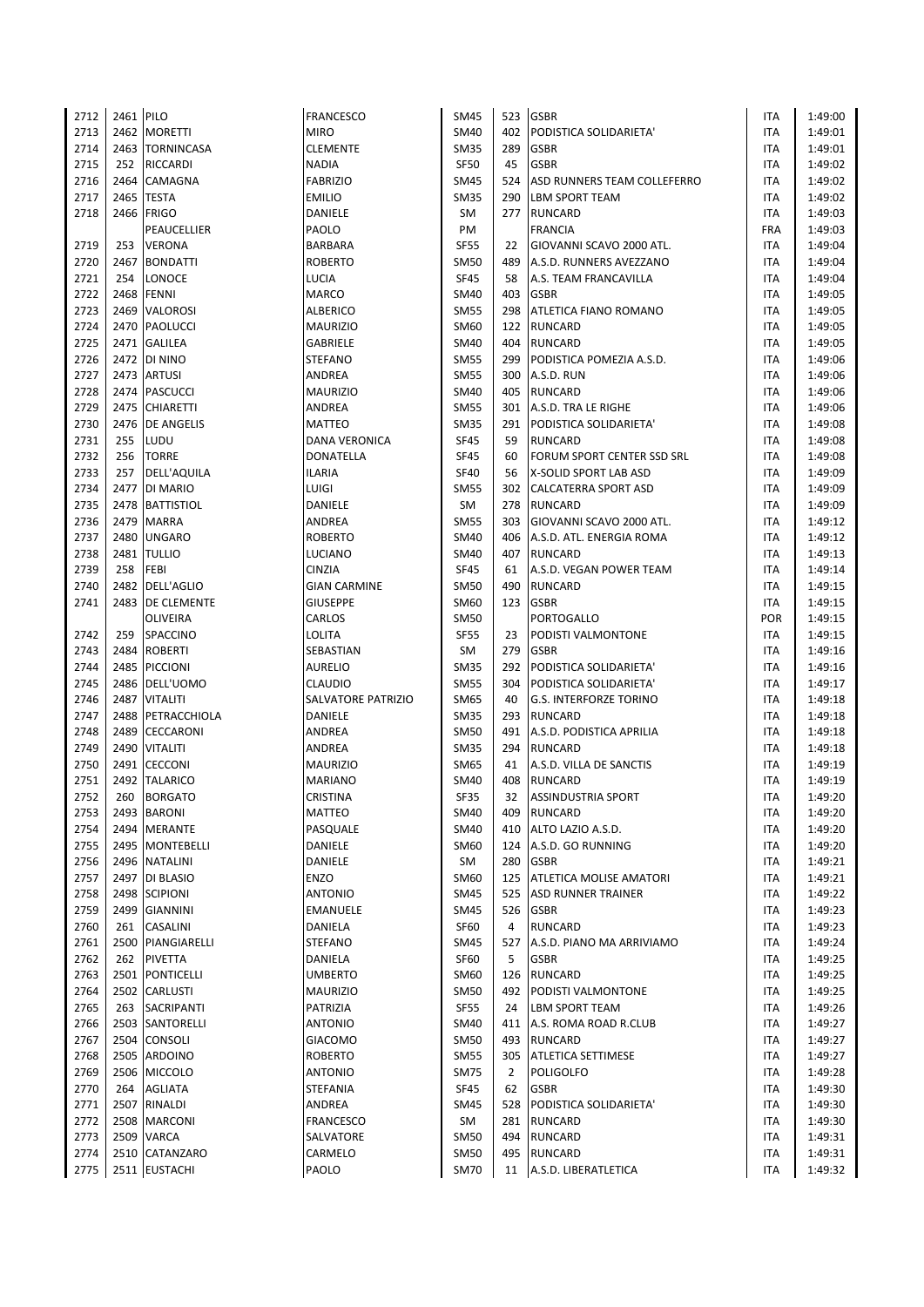| 2776 |          | 2512 SALINI          | <b>ALESSIO</b>  | <b>SM45</b> | 529 | ASD RUNNERS FOR EMERGENCY             | ITA        | 1:49:32 |
|------|----------|----------------------|-----------------|-------------|-----|---------------------------------------|------------|---------|
| 2777 |          | 2513 MALATESTA       | <b>UMBERTO</b>  | <b>SM65</b> | 42  | ALTO LAZIO A.S.D.                     | <b>ITA</b> | 1:49:32 |
|      |          | ACHA GARCÍA-NOBLEJAS | <b>IGNACIO</b>  | SM40        |     | SPAGNA                                | ESP        | 1:49:34 |
| 2778 |          | 2514 BOMBONATI       | PAOLO           | <b>SM50</b> |     | 496 RUNCARD                           | <b>ITA</b> | 1:49:34 |
|      |          | <b>CRAMPHORN</b>     | LEIGH           | <b>SM45</b> |     | <b>REGNO UNITO</b>                    | <b>GBR</b> | 1:49:34 |
| 2779 | 265      | <b>BRENNA</b>        | LAURA           | <b>SF35</b> | 33  | LA MICHETTA                           | ITA        | 1:49:34 |
| 2780 |          | 2515 PIZZOLI         | CARLO ALBERTO   | SM60        | 127 | PUROSANGUE ATHLETICS CLUB             | ITA        | 1:49:34 |
| 2781 |          | 2516 PANIMOLLE       | <b>PATRIZIO</b> | <b>SM65</b> | 43  | ITALIA MARATHON CLUB SSDRL            | <b>ITA</b> | 1:49:36 |
| 2782 |          | 266   DI LUDOVICO    | ALBA            | <b>SF50</b> | 46  | <b>GRUPPO POD. AMATORI TERAMO SSD</b> | ITA        | 1:49:36 |
| 2783 |          | 2517 CALO'           | <b>ELVIS</b>    | SM40        | 412 | A.S.D. GO RUNNING                     | ITA        | 1:49:37 |
| 2784 |          | 2518 BUFOLI          | FRANCESCO       | <b>SM55</b> | 306 | <b>RUNCARD</b>                        | <b>ITA</b> | 1:49:37 |
| 2785 |          | 2519 VINCENTI        | ALESSANDRO      | <b>SM50</b> | 497 | A.S.D. ATLETICA GALLIPOLI             | <b>ITA</b> | 1:49:38 |
| 2786 | 267      | <b>METAJ</b>         | LORINA          | <b>SF40</b> | 57  | <b>GSBR</b>                           | ALB        | 1:49:39 |
| 2787 |          | 2520 LIPARI          | ALESSANDRO      | <b>SM35</b> | 295 | <b>RUNCARD</b>                        | ITA        | 1:49:39 |
| 2788 |          | 2521 SABATINI        | GIANLUCA        | <b>SM55</b> | 307 | A.S. ATL. ROCCA DI PAPA               | <b>ITA</b> | 1:49:39 |
| 2789 |          | 2522 REINKARDT       |                 | <b>SM45</b> | 530 |                                       | ITA        |         |
|      |          | 2523 MANETTA         | ALBERTO         | SM          |     | <b>ASD RUNNNER TEAM</b>               |            | 1:49:39 |
| 2790 |          |                      | ANDREA          |             |     | 282 PODISTICA SOLIDARIETA'            | ITA        | 1:49:41 |
| 2791 |          | 2524 NALIN           | GIOVANNI        | <b>SM45</b> |     | 531 ASSINDUSTRIA SPORT                | ITA        | 1:49:41 |
| 2792 |          | 2525 DI DOMENICO     | <b>TONIO</b>    | <b>SM55</b> | 308 | PODISTICA SOLIDARIETA'                | ITA        | 1:49:41 |
| 2793 |          | 2526 FANTONI         | <b>MASSIMO</b>  | <b>SM65</b> | 44  | PODISTICA SOLIDARIETA'                | ITA        | 1:49:41 |
| 2794 |          | 2527 COLLEONI        | RAFFAELE        | <b>SM55</b> | 309 | <b>RUNCARD</b>                        | ITA        | 1:49:42 |
| 2795 |          | 2528 CARDINALETTI    | ALESSANDRO      | <b>SM55</b> | 310 | MARATHON ROMA CASTELFUSANO            | ITA        | 1:49:42 |
| 2796 |          | 2529 SCIUTO          | LUCA            | <b>SM35</b> |     | 296 RUNCARD                           | <b>ITA</b> | 1:49:42 |
| 2797 |          | 2530 MINCHELLA       | <b>RODOLPH</b>  | <b>SM45</b> |     | 532 ATLETICA CECCANO                  | <b>ITA</b> | 1:49:42 |
| 2798 |          | 2531 DE ICCO         | <b>GIONATAN</b> | <b>SM35</b> |     | 297 A.S.D. P.U.C. SALENTO             | ITA        | 1:49:43 |
| 2799 | 268      | <b>CIARALLO</b>      | <b>TERESA</b>   | <b>SF40</b> | 58  | G.S. AVEZZANO                         | ITA        | 1:49:43 |
| 2800 |          | 2532 PITRUZZELLA     | <b>FABIO</b>    | <b>SM45</b> | 533 | <b>GSBR</b>                           | <b>ITA</b> | 1:49:43 |
| 2801 |          | 2533 FERRARO         | PIETRO          | <b>SM50</b> |     | 498 RUNCARD                           | <b>ITA</b> | 1:49:44 |
|      |          | MARTÍN-VILLA         | SANTIAGO        | SM          |     | SPAGNA                                | <b>ESP</b> | 1:49:44 |
| 2802 |          | 2534 CIRILLO         | <b>GIOVANNI</b> | <b>SM50</b> | 499 | <b>CALCATERRA SPORT ASD</b>           | ITA        | 1:49:44 |
| 2803 | 269      | ZANGARELLI           | LAURA           | <b>SF50</b> | 47  | ASS. POD. DIL. PONTE FELCINO          | ITA        | 1:49:44 |
| 2804 |          | 2535 FIORANI         | <b>RICCARDO</b> | <b>SM75</b> | 3   | GIOVANNI SCAVO 2000 ATL.              | ITA        | 1:49:45 |
| 2805 | 2536     | CADEDDU              | DAMIANO         | <b>SM35</b> | 298 | <b>RUNCARD</b>                        | ITA        | 1:49:45 |
| 2806 |          | 2537 PAROLA          | ALESSANDRO      | <b>SM45</b> | 534 | PODISTICA SOLIDARIETA'                | ITA        | 1:49:45 |
| 2807 | 270      | <b>BASSANI</b>       | <b>ELISA</b>    | SF          | 37  | <b>RUNCARD</b>                        | <b>ITA</b> | 1:49:46 |
| 2808 |          | <b>2538 MACI</b>     | CARLO           | SM65        | 45  | <b>RUNCARD</b>                        | <b>ITA</b> | 1:49:46 |
| 2809 | 2539     | PIETRINI             | MARCO           | SM          | 283 | <b>RUNCARD</b>                        | ITA        | 1:49:47 |
| 2810 | 2540 BAI |                      | KEHU            | SM          |     | 284 RUNCARD                           | <b>CHN</b> | 1:49:47 |
| 2811 |          | 2541 MENICHINI       | AGOSTINO        | <b>SM40</b> |     | 413 RUNCARD                           | <b>ITA</b> | 1:49:48 |
| 2812 |          | 2542 DE LUCA         | <b>MICHELE</b>  | SM          |     | 285 RUNCARD                           | ITA        | 1:49:48 |
| 2813 | 2543     | <b>IRILLI</b>        | LUCIANO         | <b>SM50</b> | 500 | <b>TIVOLI MARATHON</b>                | ITA        | 1:49:48 |
| 2814 | 271      | <b>MACEIRAS</b>      | VALERIA         | SF          | 38  | <b>RUNCARD</b>                        | <b>MEX</b> | 1:49:49 |
| 2815 |          | 2544 CERIONI         | CARLO           | <b>SM50</b> |     | 501 GSBR                              | <b>ITA</b> | 1:49:49 |
| 2816 |          | 2545 LOCALZO         | MARCO           | <b>SM55</b> | 311 | <b>GSBR</b>                           | ITA        | 1:49:49 |
| 2817 | 2546     | <b>CONTU</b>         | CRISTIAN        | <b>SM45</b> | 535 | <b>RUNCARD</b>                        | ITA        | 1:49:49 |
| 2818 | 272      | <b>FIORINI</b>       | PAOLA           | <b>SF40</b> | 59  | ASD RUNNERS TEAM COLLEFERRO           | ITA        | 1:49:50 |
| 2819 |          | 2547 CASELLI         | <b>UMBERTO</b>  | <b>SM45</b> | 536 | RUNCARD                               | ITA        | 1:49:50 |
| 2820 |          | 2548 PASCUCCI        | ALESSANDRO      | SM60        |     | 128 PODISTICA SOLIDARIETA'            | ITA        | 1:49:51 |
| 2821 |          | 2549 POMPONIO        | LUIGI           | <b>SM50</b> | 502 | G.S. AVEZZANO                         | ITA        | 1:49:51 |
|      |          | DAUGEARD             | <b>CLAIRE</b>   | SF          |     | <b>FRANCIA</b>                        | <b>FRA</b> | 1:49:51 |
| 2822 |          | 2550 FERRANTE        | MANUEL          | <b>SM40</b> | 414 | <b>LBM SPORT TEAM</b>                 | ITA        | 1:49:51 |
|      |          |                      |                 |             |     |                                       |            |         |
| 2823 |          | 2551   D'AMBROGIO    | ANDREA          | <b>SM50</b> | 503 | <b>RUNCARD</b>                        | ITA        | 1:49:52 |
| 2824 |          | 2552 COLOSSI         | NICOLA          | <b>SM45</b> | 537 | <b>PODISTICA SOLIDARIETA'</b>         | ITA        | 1:49:52 |
| 2825 |          | 2553 RAGAZZINI       | <b>ETTORE</b>   | SM65        | 46  | <b>RUNCARD</b>                        | ITA        | 1:49:53 |
| 2826 |          | 273 ZAZZERONI        | VALENTINA       | <b>SF40</b> | 60  | G.S. AVIS AIDO URBINO                 | ITA        | 1:49:53 |
| 2827 |          | 2554 TALLUTO         | VINCENZO        | SM50        | 504 | ASD POLISPORTIVA PEGASO ATHLET        | ITA        | 1:49:53 |
| 2828 |          | 2555 BUSSOLOTTI      | <b>MASSIMO</b>  | SM50        | 505 | S.E.F. STAMURA ANCONA A.S.D.          | ITA        | 1:49:53 |
| 2829 |          | 2556 MASTRODDI       | <b>MARCO</b>    | SM40        |     | 415 ASD RUNNER TRAINER                | ITA        | 1:49:55 |
| 2830 |          | 2557 INGRILLINI      | <b>EMIDIO</b>   | <b>SM55</b> |     | 312 GRUPPO PODISTICO PERSOMIL         | ITA        | 1:49:56 |
| 2831 | 2558     | VALENTE              | PAOLO           | <b>SM50</b> |     | 506 PODISTICA SOLIDARIETA'            | ITA        | 1:49:56 |
| 2832 |          | 2559 CAZZALINI       | <b>MASSIMO</b>  | SM50        | 507 | G.S.D. POD. BUSCHESE                  | ITA        | 1:49:56 |
| 2833 |          | 2560 BONFIGLIO       | DOMENICO        | <b>SM50</b> | 508 | PODISTICA SOLIDARIETA'                | ITA        | 1:49:58 |
| 2834 |          | 2561 VOLPES          | <b>FABRIZIO</b> | <b>SM55</b> | 313 | ASD PALERMO RUNNING                   | ITA        | 1:49:58 |
| 2835 |          | 2562 LAURENTI        | MARCO           | SM          | 286 | <b>FFA</b>                            | ITA        | 1:49:58 |
| 2836 | 274      | <b>MEKNI</b>         | NEDRA           | SF          | 39  | ASD PALERMO RUNNING                   | ITA        | 1:50:00 |
| 2837 |          | 2563 MARTINO         | <b>STEFANO</b>  | <b>SM50</b> |     | 509 RUNCARD                           | <b>ITA</b> | 1:50:00 |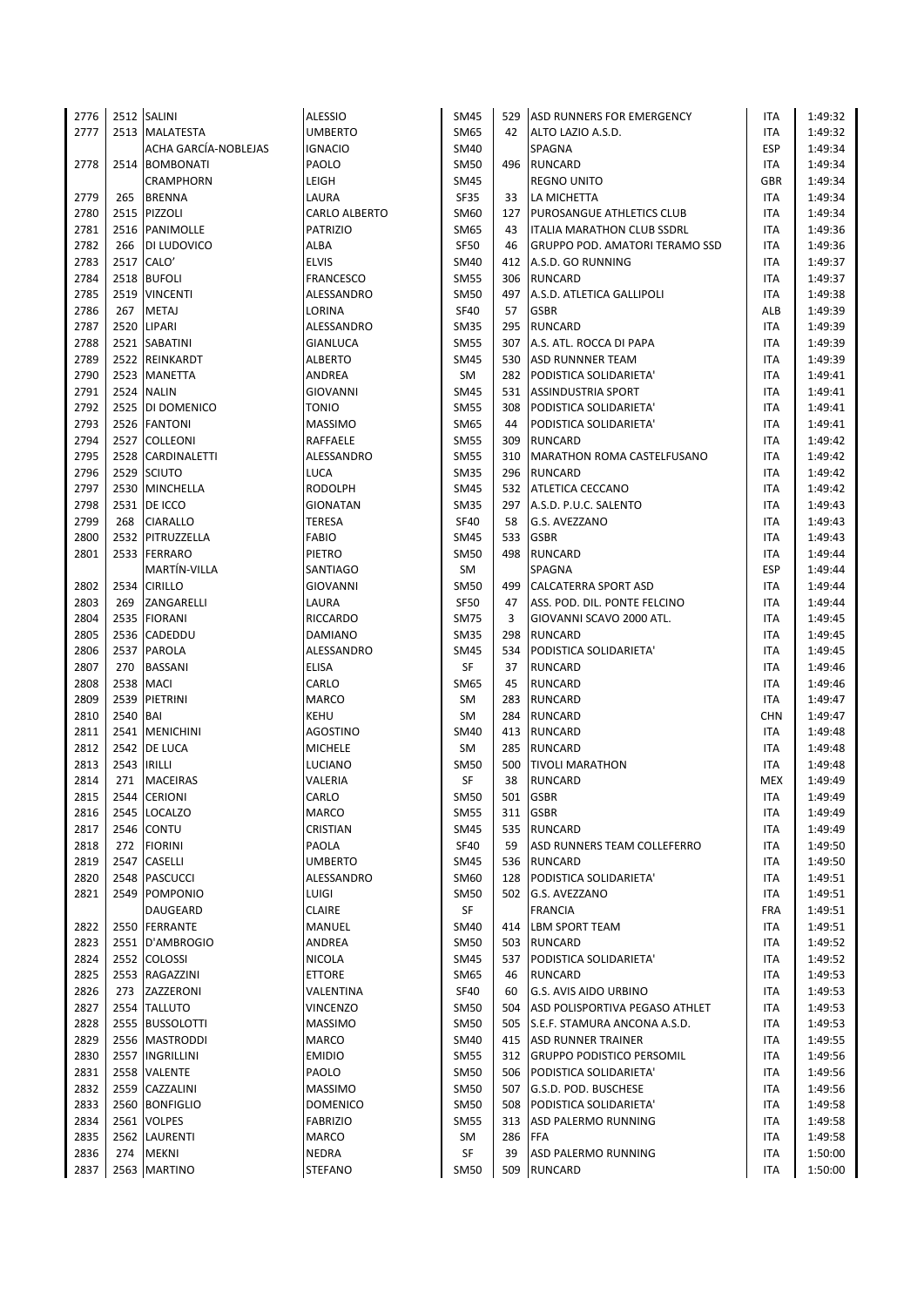| 2838 |      | 2564 MIONE             | <b>MIRCO</b>     | <b>SM50</b> | 510 | <b>SPORT TEAM TRIGORIA ASD</b>   | ITA        | 1:50:01 |
|------|------|------------------------|------------------|-------------|-----|----------------------------------|------------|---------|
| 2839 | 275  | <b>CUCCOLI</b>         | SONIA            | <b>SF50</b> | 48  | S.E.F. VIRTUS EMILSIDER BO       | <b>ITA</b> | 1:50:01 |
| 2840 | 2565 | <b>FRANCHINI</b>       | CHRISTIAN        | <b>SM50</b> | 511 | <b>RUNCARD</b>                   | <b>ITA</b> | 1:50:01 |
| 2841 | 276  | DE NICOLA              | LAURA            | <b>SF50</b> | 49  | <b>RUNCARD</b>                   | <b>ITA</b> | 1:50:01 |
| 2842 |      | 2566 SCOGNAMIGLIO      | MASSIMO          | <b>SM50</b> | 512 | <b>GSBR</b>                      | ITA        | 1:50:01 |
| 2843 |      | 2567 FRASCARELLI       | LUCA             | <b>SM55</b> | 314 | <b>CALCATERRA SPORT ASD</b>      | ITA        | 1:50:02 |
| 2844 | 2568 | <b>ROCCO</b>           | MARIO            | <b>SM35</b> | 299 | <b>RUNCARD</b>                   | ITA        | 1:50:02 |
| 2845 | 2569 | <b>GRIGNOLI</b>        | MARCO            | <b>SM50</b> |     | 513 ASD ATLETICA LA SBARRA       | ITA        | 1:50:02 |
| 2846 | 2570 | <b>RONCO</b>           | GIOVANNI         | <b>SM50</b> | 514 | <b>RUN &amp; SMILE ASD</b>       | <b>ITA</b> | 1:50:03 |
| 2847 | 277  | ANDOLFATTO             | <b>ILARIA</b>    | <b>SF50</b> | 50  | ASD TALENTI RUNNING TEAM ROMA    | <b>ITA</b> | 1:50:04 |
| 2848 | 2571 | PASQUINI               | SIMONE           | <b>SM45</b> | 538 | POL. RINASCITA MONTEVARCHI       | ITA        | 1:50:04 |
| 2849 |      | 2572 TIMPERI           | MAURO            | <b>SM50</b> |     | 515 PODISTICA SOLIDARIETA'       | <b>ITA</b> | 1:50:05 |
| 2850 |      | 2573 SEVERINI          | ALBERTO          | <b>SM55</b> |     | 315 A.S.D. RUNNERS AVEZZANO      | <b>ITA</b> | 1:50:05 |
| 2851 | 278  | <b>GIANNOTTI</b>       | MONICA           | <b>SF55</b> | 25  | AS.TRA. ROMA                     | <b>ITA</b> | 1:50:06 |
| 2852 | 2574 | <b>COVA</b>            | PAOLO ANGELO     | <b>SM45</b> | 539 | <b>GSBR</b>                      | ITA        | 1:50:06 |
| 2853 | 2575 | <b>LUCCHINI</b>        | <b>FEDERICO</b>  | <b>SM55</b> | 316 | ASD RUNNERS FOR EMERGENCY        | <b>ITA</b> | 1:50:07 |
| 2854 | 279  | CASSANDRA              | EUGENIA          | <b>SF45</b> | 63  | A.S.D. CAFFARELLA RUNNERS        | <b>ITA</b> | 1:50:08 |
| 2855 | 2576 | <b>IOZZIA</b>          | CORRADO          | <b>SM55</b> | 317 | FORUM SPORT CENTER SSD SRL       | <b>ITA</b> | 1:50:08 |
| 2856 | 2577 | <b>DI CRISTOFARO</b>   | NINO             | <b>SM45</b> | 540 | A.S.D. TOCCO RUNNER              | <b>ITA</b> | 1:50:08 |
| 2857 |      | 2578 ALIMONTI          | PAOLO            | <b>SM55</b> | 318 | <b>SPORT TEAM TRIGORIA ASD</b>   | <b>ITA</b> | 1:50:08 |
| 2858 | 2579 | <b>SIGNORI</b>         | SAVERIO          | SM60        | 129 | <b>CIRCOLO CANOTTIERI ANIENE</b> | <b>ITA</b> | 1:50:09 |
| 2859 | 2580 | PAPARATTI              | FRANCESCO        | <b>SM45</b> | 541 | <b>PUROSANGUE ATHLETICS CLUB</b> | ITA        | 1:50:09 |
|      |      | GREEN                  | STEPHANIE        | <b>SF35</b> |     | <b>REGNO UNITO</b>               | <b>GBR</b> | 1:50:09 |
| 2860 |      | 2581   DE SIMONE       | MAURO            | <b>SM55</b> | 319 | <b>RUNCARD</b>                   | <b>ITA</b> | 1:50:10 |
| 2861 | 280  | <b>BATTISTA</b>        | SABRINA          | SF45        | 64  | <b>RUNCARD</b>                   | ITA        | 1:50:10 |
| 2862 | 2582 | <b>DIANA</b>           | CARLO            | <b>SM55</b> | 320 | <b>IMPOSSIBLE TARGET</b>         | ITA        | 1:50:11 |
| 2863 | 2583 | <b>SCIORTINO</b>       | <b>GIUSEPPE</b>  | <b>SM45</b> | 542 | <b>LBM SPORT TEAM</b>            | ITA        | 1:50:11 |
| 2864 | 2584 | <b>CHIORAZZI</b>       | ERNESTO          | <b>SM45</b> |     | 543 RUNCARD                      | <b>ITA</b> | 1:50:14 |
| 2865 | 281  | <b>BENINCASA</b>       | ELENA            | <b>SF55</b> | 26  | <b>ASD RUNNERS FOR EMERGENCY</b> | ITA        | 1:50:14 |
| 2866 | 282  | PEDACE                 | ANNA MARIA       | <b>SF55</b> | 27  | A.S.D. VILLA DE SANCTIS          | ITA        | 1:50:14 |
| 2867 | 2585 | <b>DESTRO</b>          | GIUSEPPE         | <b>SM45</b> | 544 | <b>ASD RUNNERS FOR EMERGENCY</b> | ITA        | 1:50:14 |
| 2868 |      | 2586 PROIETTI          | MASSIMO          | SM60        | 130 | <b>G.S. CAT SPORT ROMA</b>       | <b>ITA</b> | 1:50:18 |
| 2869 | 283  | <b>CENSI</b>           | SIMONA           | <b>SF35</b> | 34  | <b>ASSINDUSTRIA SPORT</b>        | ITA        | 1:50:18 |
| 2870 | 2587 | SILENZI                | CRISTIANO        | <b>SM40</b> | 416 | A.S.D. GO RUNNING                | ITA        | 1:50:20 |
| 2871 | 2588 | <b>CROBU</b>           | GIUSEPPINO       | SM65        | 47  | PODISTICA SOLIDARIETA'           | ITA        | 1:50:20 |
| 2872 | 2589 | <b>MAGRO</b>           | <b>MICHELE</b>   | SM          |     | 287 RUNCARD                      | <b>ITA</b> | 1:50:20 |
| 2873 | 2590 | <b>TESTA</b>           | <b>SERGIO</b>    | <b>SM50</b> | 516 | ASD RUNNERS FOR EMERGENCY        | <b>ITA</b> | 1:50:21 |
| 2874 | 2591 | SPINOZZI               | LUCIANO          | <b>SM50</b> |     | 517 LBM SPORT TEAM               | ITA        | 1:50:21 |
| 2875 |      | 2592 PRELLI            | <b>GIUSEPPE</b>  | <b>SM50</b> |     | 518 RUNCARD                      | <b>ITA</b> | 1:50:21 |
| 2876 |      | 2593 RUGGIERI          | <b>RICCARDO</b>  | <b>SM55</b> |     | 321 A.S.DIL. PALERMO H. 13,30    | <b>ITA</b> | 1:50:22 |
| 2877 | 2594 | <b>VENTURI</b>         | DANIELE          | <b>SM50</b> | 519 | <b>LBM SPORT TEAM</b>            | ITA        | 1:50:22 |
| 2878 | 2595 | <b>CABRAS</b>          | ROBERTO          | <b>SM50</b> | 520 | <b>RUNCARD</b>                   | <b>ITA</b> | 1:50:23 |
| 2879 |      | 2596 SOLDINI           | PIETRO           | SM65        | 48  | A.S.D. ATLETICA FUTURA ROMA      | <b>ITA</b> | 1:50:23 |
|      |      | ENGLAND                | TOM              | <b>SM45</b> |     | <b>REGNO UNITO</b>               | GBR        | 1:50:23 |
| 2880 | 2597 | GIRARDI                | MATTEO           | <b>SM40</b> | 417 | <b>PUROSANGUE ATHLETICS CLUB</b> | ITA        | 1:50:24 |
| 2881 | 2598 | <b>PORTA</b>           | EMANUELE         | SM          | 288 | <b>CALCATERRA SPORT ASD</b>      | ITA        | 1:50:25 |
| 2882 | 2599 | PRIMAVERA              | SALVATORE        | <b>SM35</b> |     | 300 RUNCARD                      | ITA        | 1:50:26 |
| 2883 | 2600 | DI CUNTO               | PEPPINO          | <b>SM45</b> |     | 545 A.S.D. LA FENICE             | ITA        | 1:50:27 |
| 2884 | 2601 | CAFASSO                | ALESSANDRO       | SM40        | 418 | <b>RUNCARD</b>                   | ITA        | 1:50:27 |
| 2885 | 2602 | DI LORETO              | GIANLUCA         | SM40        | 419 | LBM SPORT TEAM                   | ITA        | 1:50:28 |
| 2886 |      | 2603 CAVA              | FRANCESCO        | <b>SM55</b> |     | 322 COSENZA K42                  | ITA        | 1:50:28 |
|      |      | <b>LECUIT</b>          | ALICE            | PF          |     | <b>FRANCIA</b>                   | <b>FRA</b> | 1:50:28 |
| 2887 | 2604 | BAZZICHI               | MARCO            | SM60        | 131 | MARATHON ROMA CASTELFUSANO       | ITA        | 1:50:28 |
| 2888 | 2605 | DI MATTEO              | NORBERTO         | <b>SM45</b> |     | 546 A.S.D. LA FENICE             | ITA        | 1:50:29 |
|      |      | <b>BORTOLOT</b>        | ANNA             | SF          |     | <b>FRANCIA</b>                   | <b>FRA</b> | 1:50:29 |
| 2889 | 284  | PALMIERI               | IMMACOLATA       | SF35        | 35  | <b>RUNCARD</b>                   | ITA        | 1:50:30 |
| 2890 | 2606 | <b>MOLINO</b>          | VINCENT LUIGI    | <b>SM35</b> | 301 | <b>RUNCARD</b>                   | ITA        | 1:50:31 |
| 2891 | 2607 | <b>LOSITO</b>          | NICOLA           | <b>SM45</b> | 547 | <b>ATLETICA AMATORI BRINDISI</b> | ITA        | 1:50:32 |
| 2892 |      | 2608 FELICETTI         | GIUSEPPE         | <b>SM60</b> |     | 132 G.S. CAT SPORT ROMA          | ITA        | 1:50:33 |
| 2893 | 2609 | <b>BISEGNA</b>         | MAURIZIO         | SM60        |     | 133 A.S.D. VILLA DE SANCTIS      | ITA        | 1:50:35 |
| 2894 | 2610 | <b>CIPRIANO</b>        | FRANCESCO        | <b>SM50</b> |     | 521 ATLETICA CORREREPOLLINO      | ITA        | 1:50:35 |
| 2895 | 2611 | <b>OLIVIERI</b>        | WILMER           | <b>SM45</b> |     | 548 A.S.D. VILLA DE SANCTIS      | ITA        | 1:50:36 |
| 2896 |      | 2612 COTZA             | CLAUDIO          | SM60        |     | 134 FORUM SPORT CENTER SSD SRL   | ITA        | 1:50:36 |
| 2897 | 2613 | <b>ROSSI DEL MONTE</b> | SIMONE           | <b>SM45</b> | 549 | <b>RUNCARD</b>                   | ITA        | 1:50:36 |
| 2898 | 285  | ZABRAUTANU             | MIHAELA VICTORIA | SF35        | 36  | ASD TALENTI RUNNING TEAM ROMA    | ITA        | 1:50:37 |
| 2899 |      | 2614 LIISTRO           | SALVATORE        | SM60        |     | 135 ASS. POL. DIL. PLACEOLUM     | <b>ITA</b> | 1:50:39 |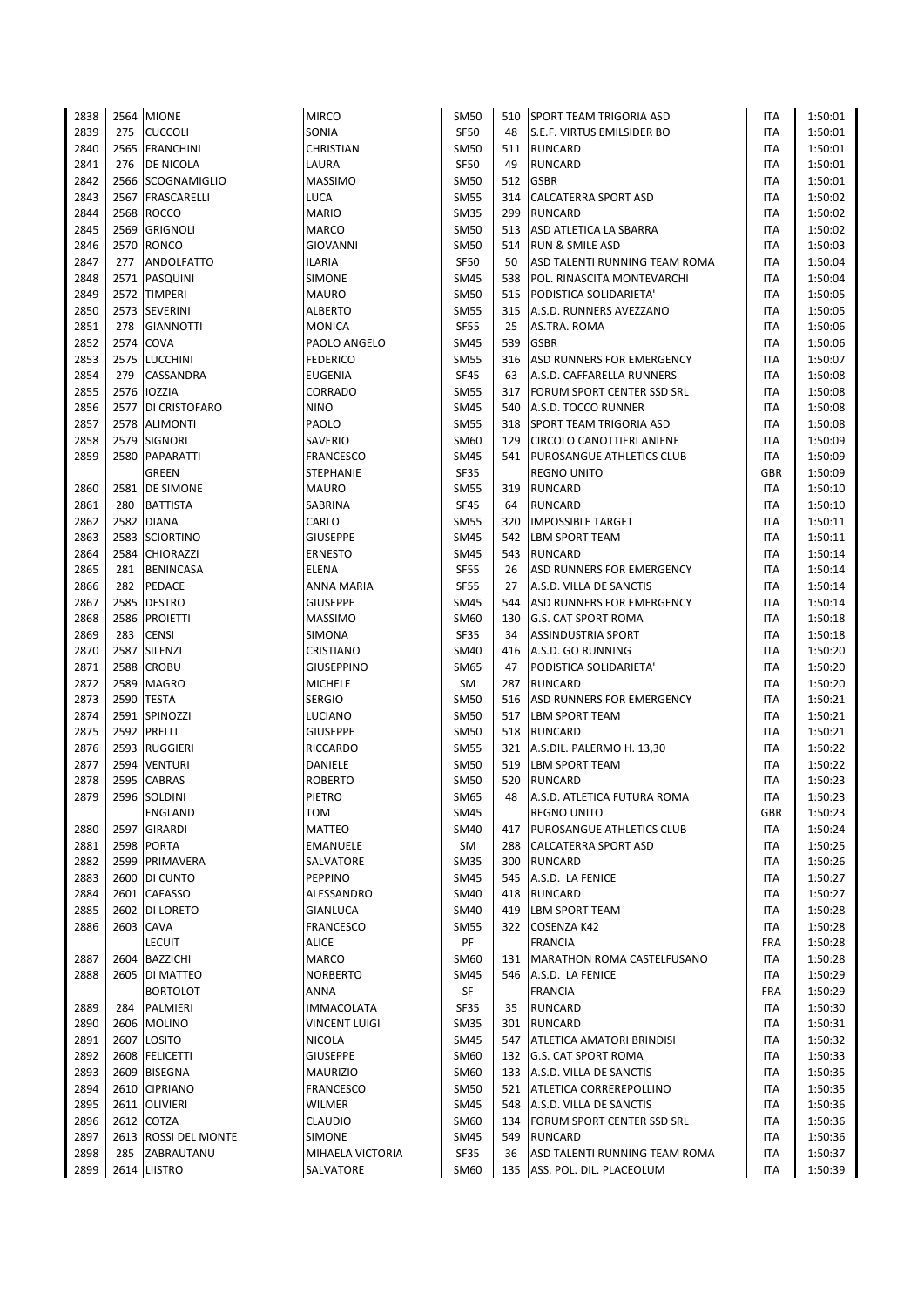|      |           | <b>TUSA</b>              | AKI                   | <b>SM45</b> |     | <b>FINLANDIA</b>                   | FIN        | 1:50:39 |
|------|-----------|--------------------------|-----------------------|-------------|-----|------------------------------------|------------|---------|
| 2900 | 2615      | <b>LAFACE</b>            | <b>ROSARIO</b>        | <b>SM40</b> | 420 | <b>GSBR</b>                        | ITA        | 1:50:40 |
| 2901 | 286       | <b>DE SANTIS</b>         | ELISABETTA            | <b>SF60</b> | 6   | PODISTICA SOLIDARIETA'             | <b>ITA</b> | 1:50:41 |
| 2902 | 287       | <b>DAIDONE</b>           | ARIANNA               | SF40        | 61  | ATL. MONTE MARIO                   | <b>ITA</b> | 1:50:41 |
| 2903 |           | 2616 PATELLI             | ANDREA                | <b>SM50</b> | 522 | <b>S.S. LAZIO ATLETICA LEGGERA</b> | <b>ITA</b> | 1:50:41 |
| 2904 | 2617      | <b>ALFIERI</b>           | LUIGI                 | <b>SM55</b> | 323 | <b>HOBBY MARATHON CATANZARO</b>    | ITA        | 1:50:41 |
| 2905 | 2618      | <b>BENIGNO</b>           | FABIO                 | <b>SM50</b> | 523 | ASD POD.CAVA PIC.COSTA AMALFI      | ITA        | 1:50:41 |
| 2906 | 2619      | LEANDRI                  | LORENZO               | <b>SM45</b> | 550 | S.S. LAZIO ATLETICA LEGGERA        | <b>ITA</b> | 1:50:42 |
| 2907 | 2620      | LANZI                    | PAOLO                 | <b>SM40</b> |     | 421 S.S. LAZIO ATLETICA LEGGERA    | <b>ITA</b> | 1:50:42 |
| 2908 | 2621      | <b>FELEPPA</b>           | DANIELE               | <b>SM40</b> |     | 422 A.S.D. PODISTICA APRILIA       | <b>ITA</b> | 1:50:42 |
| 2909 | 2622      | <b>PELUSI</b>            | ANNINO                | <b>SM55</b> |     | 324 GRUPPO POD. AMATORI TERAMO SSD | ITA        | 1:50:42 |
| 2910 |           | 2623 TROMBETTA           | Silvio                | <b>SM50</b> | 524 | C. MAGISTRATI CORTE DEI CONTI      | <b>ITA</b> | 1:50:43 |
| 2911 |           | 2624 MINCIACCHI          | ANDREA                | <b>SM50</b> |     | 525 ATL. MONTE MARIO               | <b>ITA</b> | 1:50:43 |
| 2912 | 2625      | <b>RUSSO</b>             | CARLO                 | SM          | 289 | <b>RUNCARD</b>                     | <b>ITA</b> | 1:50:43 |
| 2913 | 2626      | <b>ANDREOZZI</b>         | MICHELANGELO          | <b>SM45</b> |     | 551 A.S.D. PODISTICA NORMANNA      | <b>ITA</b> | 1:50:43 |
| 2914 |           | 2627 PEDATA              | MAURO                 | <b>SM50</b> |     | 526 A.S.D. PODISTICA APRILIA       | <b>ITA</b> | 1:50:43 |
| 2915 | 288       | <b>CRUZ DO SOCORRO</b>   | RAMILDES              | <b>SF50</b> | 51  | AS.TRA. ROMA                       | <b>BRA</b> | 1:50:44 |
| 2916 | 2628      | <b>SANTORO</b>           | <b>ANTONIO</b>        | <b>SM50</b> | 527 | A.S.D. PODISTICA NORMANNA          | <b>ITA</b> | 1:50:44 |
| 2917 | 2629      | <b>BOLIVIANI</b>         | <b>MICHELE</b>        | SM40        | 423 | <b>RUNCARD</b>                     | <b>ITA</b> | 1:50:45 |
| 2918 | 289       | ARTEMI                   | MANUELA               | <b>SF55</b> | 28  | PUROSANGUE ATHLETICS CLUB          | <b>ITA</b> | 1:50:45 |
| 2919 | 290       | <b>PAGLIA</b>            | TAMARA                | <b>SF45</b> | 65  | A.S.D. GO RUNNING                  | <b>ITA</b> | 1:50:45 |
| 2920 | 291       | LANZIDEI                 | CLAUDIA MARINA        | SF          | 40  | <b>GSBR</b>                        | ITA        | 1:50:46 |
| 2921 | 292       | GIZZI                    | ELEONORA              | SF35        | 37  | <b>RUN &amp; SMILE ASD</b>         | ITA        | 1:50:46 |
| 2922 | 293       | <b>MATEOS APARICIO</b>   | NATALIA               | <b>SF45</b> | 66  | <b>CIMAVILLA RUNNING TEAM</b>      | ITA        | 1:50:47 |
| 2923 | 2630      | <b>ANICETI</b>           | GIOVANNI              | <b>SM70</b> | 12  | <b>LBM SPORT TEAM</b>              | ITA        | 1:50:48 |
| 2924 | 2631      | <b>STERPETTI</b>         | ELVIO                 | <b>SM45</b> | 552 | <b>RUNCARD</b>                     | <b>ITA</b> | 1:50:49 |
| 2925 | 294       | SACCHINELLI              | NATASCIA              | SF          | 41  | <b>LBM SPORT TEAM</b>              | ITA        | 1:50:49 |
| 2926 | 295       | <b>BOLDRINI</b>          | FRANCESCA             | <b>SF45</b> | 67  | PODISTICA SOLIDARIETA'             | <b>ITA</b> | 1:50:49 |
| 2927 | 2632      | <b>ARMILLOTTA</b>        | ERMENEGILDO           | <b>SM55</b> | 325 | A.S.D. MEDITERRANEA                | <b>ITA</b> | 1:50:50 |
| 2928 | 2633      | <b>ROSATI</b>            | ANDREA                | SM          | 290 | <b>RUNCARD</b>                     | ITA        | 1:50:50 |
| 2929 | 2634      | <b>CIANGOLA</b>          | EMANUELE              | <b>SM45</b> | 553 | ASD RUNNERS TEAM COLLEFERRO        | ITA        | 1:50:50 |
| 2930 | 2635      | <b>TONETTI</b>           | DANIELE               | <b>SM45</b> | 554 | <b>GSBR</b>                        | <b>ITA</b> | 1:50:51 |
| 2931 | 2636      | PIZZUTI                  | ANDREA PAOLO MICHE    | <b>SM55</b> | 326 | ATL. MONTE MARIO                   | <b>ITA</b> | 1:50:51 |
| 2932 | 2637      | <b>SALVATO</b>           | <b>ADRIANO</b>        | <b>SM50</b> | 528 | <b>RUNCARD</b>                     | ITA        | 1:50:52 |
|      |           | <b>BERRICK</b>           | STEVEN                | <b>SM55</b> |     | <b>REGNO UNITO</b>                 | <b>GBR</b> | 1:50:53 |
| 2933 |           | 2638 VANNINI SCATOLI     | ALESSANDRO            | <b>SM55</b> |     | 327 A.S. AMATORI VILLA PAMPHILI    | <b>ITA</b> | 1:50:53 |
| 2934 | 2639      | CARROZZA                 | FRANCESCO             | <b>SM50</b> | 529 | PODISTICA SOLIDARIETA'             | <b>ITA</b> | 1:50:53 |
| 2935 | 2640      | <b>GIGLI</b>             | ALESSIO               | <b>SM50</b> | 530 | PODISTICA SOLIDARIETA'             | ITA        | 1:50:53 |
| 2936 | 2641      | <b>PIANESE</b>           | TOBIA                 | <b>SM60</b> | 136 | A.S. AMATORI VILLA PAMPHILI        | <b>ITA</b> | 1:50:54 |
| 2937 | 2642      | <b>GALLOTTI</b>          | EDOARDO               | <b>SM55</b> |     | 328 PODISTICA SOLIDARIETA'         | <b>ITA</b> | 1:50:55 |
| 2938 | 2643      | <b>AMANTI</b>            | <b>FRANCESCO</b>      | <b>SM55</b> |     | 329 ATL. TUSCULUM                  | <b>ITA</b> | 1:50:56 |
| 2939 | 2644      | <b>COPPOLA</b>           | LUIGI                 | <b>SM45</b> |     | 555 PODISTICA POMIGLIANO A.S.D     | <b>ITA</b> | 1:50:56 |
| 2940 |           | 2645 ANTONINI            | <b>GIANLUCA</b>       | <b>SM35</b> |     | 302 ATL. TUSCULUM                  | <b>ITA</b> | 1:50:56 |
| 2941 |           | 2646 LEONE               | ENRICO                | <b>SM55</b> |     | 330 ASD RUNNERS PESCARA            | ITA        | 1:50:58 |
| 2942 | 2647      | <b>CROVATO</b>           | MASSIMO               | <b>SM50</b> |     | 531 RUNCARD                        | ITA        | 1:50:58 |
| 2943 | 2648      | <b>CAVOLATA</b>          | ANDREA                | <b>SM45</b> |     | 556 RUNCARD                        | ITA        | 1:50:58 |
| 2944 |           | 2649 BENNANI             | LORENZO               | <b>SM40</b> |     | 424 ADIDAS RUNNING TEAM            | ITA        | 1:50:58 |
| 2945 |           | 2650 DELLI SANTI         | LUCA                  | <b>SM40</b> |     | 425 ASD RUNNER TRAINER             | ITA        | 1:50:58 |
| 2946 | 2651      | <b>SIDERI</b>            | AUGUSTO               | SM60        | 137 | PODISTICA SOLIDARIETA'             | ITA        | 1:50:59 |
| 2947 | 296       | D'ARENZO                 | LOREDANA              | <b>SF50</b> | 52  | <b>STRARUNNERS BARI</b>            | ITA        | 1:50:59 |
| 2948 |           | 2652 DEMATTIA            | MASSIMILIANO          | <b>SM50</b> | 532 | <b>G.S. CAT SPORT ROMA</b>         | ITA        | 1:51:00 |
| 2949 |           | 2653 SANFILIPPO          | ANDREA                | <b>SM55</b> |     | 331   ATLETICA PEGASO              | ITA        | 1:51:00 |
| 2950 | 297       | ZANON                    | MONICA                | SF          | 42  | G.S.ATL.DIL.LIB. PIOMBINO DESE     | ITA        | 1:51:01 |
| 2951 | 2654      | CAIAZZO                  | PAOLO                 | <b>SM55</b> |     | 332 RUNCARD                        | ITA        | 1:51:01 |
| 2952 |           | 2655 BONANNI             | MASSIMO               | <b>SM55</b> |     | 333 SPORT TEAM TRIGORIA ASD        |            | 1:51:02 |
| 2953 |           |                          |                       | <b>SM35</b> |     |                                    | ITA        | 1:51:02 |
|      |           | 2656 MORETTI             | FRANCESCO             |             |     | 303 RUNCARD                        | ITA        |         |
| 2954 |           | 2657   MOREIRA RONQUILLO | <b>MARLON TRAJANO</b> | <b>SM45</b> | 557 | <b>RUNCARD</b>                     | ITA        | 1:51:02 |
| 2955 |           | 2658 PAOLETTI            | CARLO                 | <b>SM60</b> | 138 | <b>GSBR</b>                        | ITA        | 1:51:02 |
| 2956 |           | 2659 DIONISI             | MATTEO                | <b>SM35</b> | 304 | RUNCARD                            | ITA        | 1:51:03 |
| 2957 | 2660      | <b>DI VETTA</b>          | FABIO                 | SM60        |     | 139 CALCATERRA SPORT ASD           | ITA        | 1:51:03 |
|      |           | <b>PIGNOT</b>            | <b>AUDE</b>           | SF40        |     | <b>FRANCIA</b>                     | <b>FRA</b> | 1:51:04 |
| 2958 | 2661 GIRI |                          | FRANCESCO             | <b>SM35</b> | 305 | <b>RUNCARD</b>                     | ITA        | 1:51:04 |
| 2959 |           | 2662 PIZZUTI             | GIANCARLO             | <b>SM55</b> |     | 334 RUNCARD                        | ITA        | 1:51:04 |
| 2960 | 298       | <b>DANTE</b>             | FRANCESCA             | <b>SF50</b> | 53  | A.S.D. PIANO MA ARRIVIAMO          | ITA        | 1:51:05 |
| 2961 | 2663      | VULPIANI                 | ANGELO                | SM60        | 140 | PODISTICA SOLIDARIETA'             | ITA        | 1:51:05 |
| 2962 | 2664 SOFI |                          | ALESSANDRO            | <b>SM45</b> |     | 558 G.S. CAT SPORT ROMA            | <b>ITA</b> | 1:51:06 |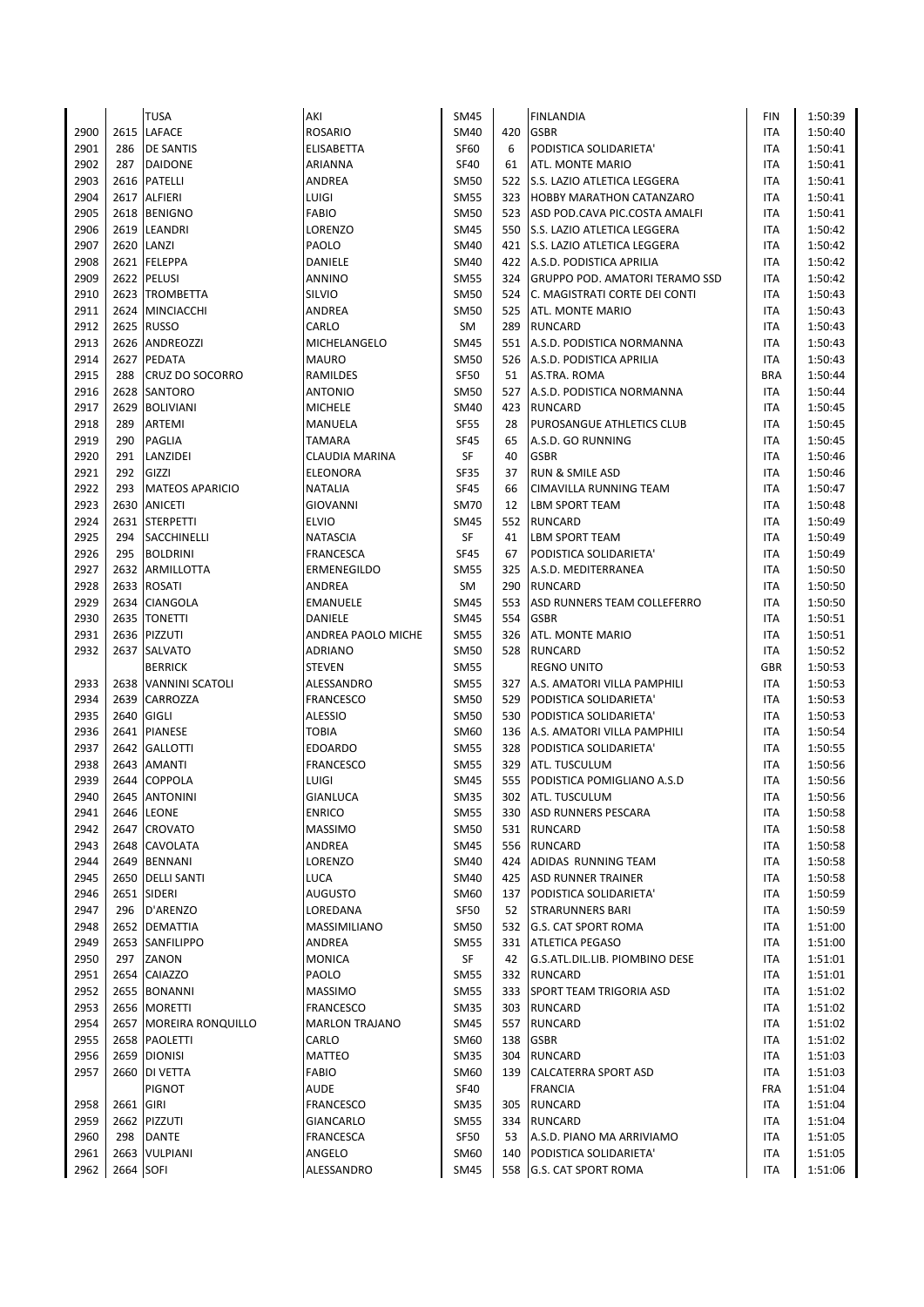| 2963         |           | 2665 BARATTA              | ANDREA                           | <b>SM35</b>                |           | 306 RUNCARD                                          | ITA        | 1:51:06            |
|--------------|-----------|---------------------------|----------------------------------|----------------------------|-----------|------------------------------------------------------|------------|--------------------|
| 2964         |           | 2666 BUCOSSI              | <b>MARCO</b>                     | <b>SM45</b>                | 559       | <b>RUNCARD</b>                                       | ITA        | 1:51:07            |
| 2965         |           | 2667 PAGANO               | SALVATORE                        | SM40                       | 426       | <b>PUGLIA MARATHON</b>                               | ITA        | 1:51:07            |
| 2966         |           | 2668 NOTARANTONIO         | <b>UMBERTO</b>                   | <b>SM55</b>                | 335       | ASD SPARTAN SPORT ACADEMY                            | <b>ITA</b> | 1:51:08            |
| 2967         |           | 2669 DI FUCCIO            | <b>VINCENZO</b>                  | <b>SM45</b>                |           | 560 RUNCARD                                          | <b>ITA</b> | 1:51:09            |
| 2968         |           | 2670 LAAKKONEN            | TEEMU                            | <b>SM35</b>                | 307       | <b>RUNCARD</b>                                       | <b>FIN</b> | 1:51:10            |
| 2969         |           | 2671   MARTINO            | DAVIDE                           | SM40                       | 427       | X-SOLID SPORT LAB ASD                                | ITA        | 1:51:10            |
| 2970         | 299       | <b>OBLAK</b>              | MICAELA                          | <b>SF35</b>                | 38        | <b>PROMO RUN TRIESTE</b>                             | ITA        | 1:51:10            |
| 2971         |           | 2672 RUGGERI              | <b>ANTONIO</b>                   | SM40                       | 428       | <b>RUNCARD</b>                                       | <b>ITA</b> | 1:51:11            |
| 2972         | 2673      | <b>COLOSIMO</b>           | <b>ALBERTO</b>                   | <b>SM50</b>                | 533       | <b>IMPOSSIBLE TARGET</b>                             | ITA        | 1:51:12            |
| 2973         | 2674      | PANTELLARO                | GIOACCHINO                       | <b>SM45</b>                | 561       | <b>RUNCARD</b>                                       | ITA        | 1:51:12            |
| 2974         | 300       | <b>BOZZI</b>              | CONSIGLIA                        | <b>SF50</b>                | 54        | A.S.D. GO RUNNING                                    | ITA        | 1:51:13            |
| 2975         | 301       | <b>MURRAY</b>             | ALEXIA JUSTINE                   | <b>SF50</b>                | 55        | <b>FORHANS TEAM</b>                                  | ITA        | 1:51:13            |
| 2976         | 2675      | <b>UBEZIO</b>             | <b>MARCO</b>                     | SM45                       | 562       | ASD ATLETICA TRECATE                                 | ITA        | 1:51:13            |
| 2977         |           | 2676 FEDELI               | <b>ANTONIO</b>                   | SM60                       |           |                                                      | ITA        |                    |
|              |           |                           |                                  |                            |           | 141 A.S. ROMA ROAD R.CLUB                            |            | 1:51:14            |
|              |           | SOLANO AGUSTIN            | <b>ELENA</b>                     | <b>SF35</b>                |           | SPAGNA                                               | <b>ESP</b> | 1:51:14            |
| 2978         |           | 2677 FERRUCCI             | <b>ANTONIO</b>                   | SM65                       | 49        | A.S.D. ESERCITO CECCHIGNOLA                          | <b>ITA</b> | 1:51:14            |
| 2979         | 2678      | <b>NERI</b>               | ANDREA                           | SM40                       | 429       | <b>GSBR</b>                                          | ITA        | 1:51:14            |
| 2980         | 2679      | <b>CAMBRIANI</b>          | ANDREA                           | <b>SM50</b>                | 534       | <b>ATL. LAMBRO MILANO</b>                            | <b>ITA</b> | 1:51:15            |
| 2981         | 2680      | <b>CHIEFFALLO</b>         | VINCENZO                         | <b>SM55</b>                | 336       | A.S.D. ATL. LIB. AGROPOLI                            | ITA        | 1:51:15            |
| 2982         |           | 2681 LEPORE               | <b>DOMENICO</b>                  | SM45                       | 563       | A.S. DILETT. G.S.INDOMITA                            | <b>ITA</b> | 1:51:18            |
| 2983         | 302       | <b>DE STASI</b>           | LEONORA                          | SF50                       | 56        | LUCANI FREE RUNNERS                                  | ITA        | 1:51:18            |
| 2984         |           | 2682 SALADINO             | <b>GIOVANNI</b>                  | SM60                       | 142       | <b>PASSO CAPPONI ASD</b>                             | ITA        | 1:51:18            |
| 2985         | 303       | SPERANDIO                 | SARA                             | <b>SF40</b>                | 62        | <b>RUNCARD</b>                                       | ITA        | 1:51:20            |
| 2986         | 304       | <b>TESTA</b>              | LAURA                            | <b>SF45</b>                | 68        | <b>RUNCARD</b>                                       | ITA        | 1:51:20            |
| 2987         | 2683      | <b>FANTOZZI</b>           | DOMENICO                         | <b>SM55</b>                | 337       | PODISTICA SOLIDARIETA'                               | ITA        | 1:51:21            |
| 2988         | 2684      | <b>TOGNETTI</b>           | DANIELE                          | SM45                       | 564       | <b>RUNCARD</b>                                       | ITA        | 1:51:21            |
| 2989         | 2685 PEPE |                           | <b>GIUSEPPE</b>                  | <b>SM35</b>                | 308       | ASD 'NOCERA RUNNERS FOLGORE'                         | ITA        | 1:51:22            |
| 2990         | 305       | <b>TEMOFONTE</b>          | MARIALETIZIA                     | <b>SF35</b>                | 39        | X-SOLID SPORT LAB ASD                                | ITA        | 1:51:22            |
| 2991         |           | 2686 MARINOZZI            | GIOVANNI                         | <b>SM55</b>                | 338       | PODISTICA SOLIDARIETA'                               | ITA        | 1:51:22            |
| 2992         |           | 2687 GIOVAGNOLI           | ANDREA                           | <b>SM50</b>                | 535       | S.E.F. STAMURA ANCONA A.S.D.                         | <b>ITA</b> | 1:51:25            |
| 2993         |           | 2688 ANNESSA              | ALESSANDRO                       | <b>SM50</b>                | 536       | <b>ASD RUNNER TRAINER</b>                            | ITA        | 1:51:25            |
| 2994         | 2689      | <b>STRETTI</b>            | <b>MAURO</b>                     | <b>SM50</b>                | 537       | <b>RUNCARD</b>                                       | ITA        | 1:51:26            |
| 2995         | 306       | <b>FRATINI</b>            | <b>FRANCESCA</b>                 | <b>SF45</b>                | 69        | PODISTICA SOLIDARIETA'                               | ITA        | 1:51:26            |
| 2996         |           | 2690 STASI                | <b>GEREMIA</b>                   | <b>SM55</b>                | 339       | A.S.D. PIANO MA ARRIVIAMO                            | <b>ITA</b> | 1:51:27            |
| 2997         |           | 2691 DI PINO              | ANDREA                           | <b>SM55</b>                | 340       | PODISTICA SOLIDARIETA'                               | ITA        | 1:51:27            |
| 2998         | 307       | <b>DE SIMONE</b>          | CHIARA                           | <b>SF35</b>                | 40        | A.S.D. PIANO MA ARRIVIAMO                            | ITA        | 1:51:28            |
| 2999         | 2692      | <b>CIERI</b>              | ANDREA                           | SM45                       | 565       | A.S. AMATORI VILLA PAMPHILI                          | ITA        | 1:51:28            |
| 3000         |           | 2693 MEASSI               | <b>GIAMPIERO</b>                 | <b>SM55</b>                | 341       | <b>RUNNERS CANINO ASD</b>                            | ITA        | 1:51:29            |
| 3001         | 2694      | <b>FERRERA</b>            | <b>MICHELE</b>                   | SM45                       | 566       | A.S.D. BARBONI DI LUSSO                              | ITA        | 1:51:30            |
| 3002         | 2695      | <b>BOZ</b>                | LORENZO                          | <b>SM45</b>                | 567       | <b>RUNCARD</b>                                       | ITA        | 1:51:30            |
| 3003         | 308       | ANGELINI                  | <b>FEDERICA</b>                  | SF                         | 43        | <b>GSBR</b>                                          | ITA        | 1:51:30            |
| 3004         |           | 2696 CAVASIN              | DANIELE                          | <b>SM40</b>                | 430       | <b>GRUPPO ATLETICA VEDELAGO</b>                      | <b>ITA</b> | 1:51:32            |
| 3005         |           | 2697 LO MONACO            | <b>FABRIZIO</b>                  | <b>SM50</b>                | 538       | <b>RUNCARD</b>                                       | ITA        | 1:51:35            |
| 3006         | 2698      | AMATUCCI                  | DANIELE                          | <b>SM50</b>                | 539       | <b>RUNCARD</b>                                       | ITA        | 1:51:35            |
| 3007         |           | 2699 TAMMA                | GAETANO                          | <b>SM55</b>                | 342       | <b>FORUM SPORT CENTER SSD SRL</b>                    | ITA        | 1:51:35            |
| 3008         |           | 2700 GIUDICELLI           | <b>PATRICK</b>                   | <b>SM55</b>                | 343       | <b>RUNWITHFLO</b>                                    | <b>FRA</b> | 1:51:35            |
|              |           |                           |                                  |                            |           |                                                      |            |                    |
| 3009<br>3010 | 309       | DI GIROLAMO<br>2701 PASCA | <b>CRISTINA</b><br>PIERFRANCESCO | <b>SF55</b><br><b>SM50</b> | 29<br>540 | GE-SE.SPORT ASS.I.O.MA.<br>A.S.D. ATL. LIB. AGROPOLI | ITA<br>ITA | 1:51:35<br>1:51:36 |
|              |           |                           |                                  |                            |           |                                                      |            |                    |
| 3011         |           | 2702 CHIARELLA            | <b>GIUSEPPE</b>                  | SM40                       | 431       | <b>RUN FOR CATANZARO</b>                             | ITA        | 1:51:36            |
| 3012         |           | 2703 DI FRANCO            | ANDREA                           | <b>SM45</b>                | 568       | ASD ATLETICO MONTEROTONDO                            | ITA        | 1:51:37            |
| 3013         |           | 2704 ANGELELLI            | <b>GIANLUCA</b>                  | <b>SM45</b>                | 569       | <b>RUNCARD</b>                                       | ITA        | 1:51:38            |
| 3014         | 310       | <b>PURIFICATO</b>         | <b>MONIA</b>                     | SF50                       | 57        | <b>POLIGOLFO</b>                                     | ITA        | 1:51:39            |
| 3015         |           | 2705 NUNNARI              | <b>FEDERICO</b>                  | <b>SM35</b>                | 309       | <b>SSD RCS ACTIVE TEAM A R.L.</b>                    | ITA        | 1:51:39            |
| 3016         |           | 2706 INCHINGOLO           | SAVERIO                          | <b>SM55</b>                | 344       | A.MARATONETI ANDRIESI                                | ITA        | 1:51:39            |
| 3017         | 311       | ALFEI                     | SIMONA                           | <b>SF50</b>                | 58        | ASD AREA ATLETICA SAN CESAREO                        | ITA        | 1:51:40            |
| 3018         |           | 2707 SELLITTO             | RICCARDO                         | SM                         | 291       | RUNCARD                                              | ITA        | 1:51:40            |
| 3019         |           | 2708 MANTOVANI            | <b>PATRIC</b>                    | SM45                       | 570       | A.S.D. CENTRO FITNESS MONTELLO                       | ITA        | 1:51:40            |
| 3020         |           | 2709 DI FALCO             | <b>DOMENICO</b>                  | <b>SM55</b>                | 345       | <b>GSBR</b>                                          | ITA        | 1:51:41            |
| 3021         | 312       | GANZ                      | LARA                             | <b>SF35</b>                | 41        | A.S.D. ATL. ENERGIA ROMA                             | ITA        | 1:51:42            |
| 3022         |           | 2710 FERRANTI             | <b>FEDERICO</b>                  | SM                         | 292       | <b>RUNCARD</b>                                       | ITA        | 1:51:42            |
| 3023         |           | 2711   MARINUCCI          | DANIELE                          | SM40                       |           | 432 PODISTICA SOLIDARIETA'                           | ITA        | 1:51:43            |
|              |           | PRZYCHODZEN               | MATEUSZ                          | SM                         |           | <b>POLONIA</b>                                       | POL        | 1:51:43            |
| 3024         |           | 2712 TACCONI              | LORENZO                          | <b>SM40</b>                | 433       | <b>RUNCARD</b>                                       | ITA        | 1:51:44            |
| 3025         |           | 2713 PILATI               | <b>TIMOTEO</b>                   | SM50                       | 541       | A.S.D. TERZIGNO CORRE                                | ITA        | 1:51:44            |
| 3026         |           | 2714 LA MANNA             | MARCO                            | SM60                       |           | 143 AS.TRA. ROMA                                     | ITA        | 1:51:45            |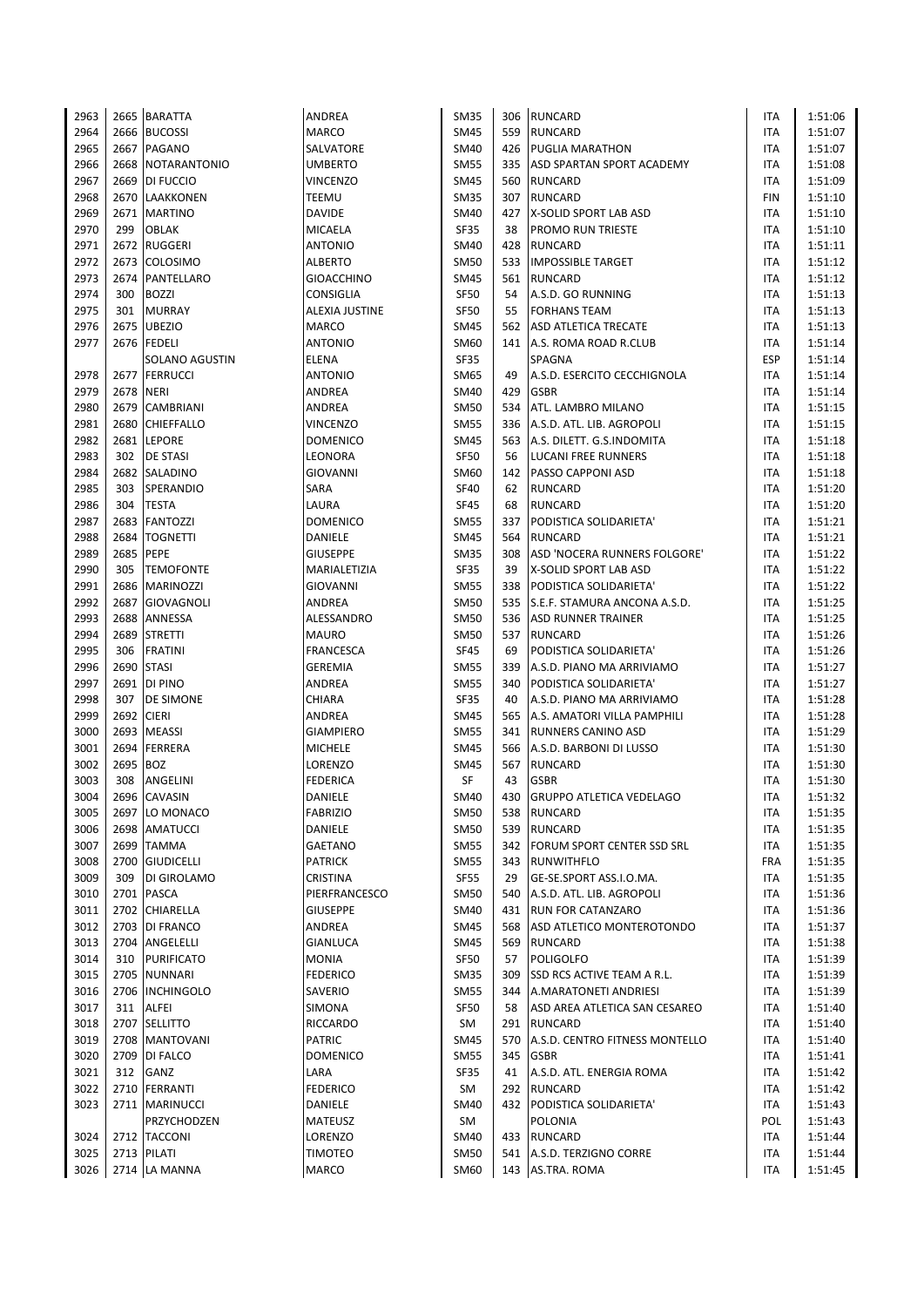|      |      | ŠATANEK                | <b>JOZEF</b>     | <b>SM35</b> |     | SLOVACCHIA                            | <b>SVK</b> | 1:51:46 |
|------|------|------------------------|------------------|-------------|-----|---------------------------------------|------------|---------|
| 3027 |      | 2715 TEMPESTA          | <b>GIUSEPPE</b>  | <b>SM40</b> | 434 | <b>GSBR</b>                           | ITA        | 1:51:47 |
| 3028 | 313  | <b>ROVIS</b>           | ELISABETTA       | <b>SF35</b> | 42  | <b>RUNCARD</b>                        | ITA        | 1:51:47 |
| 3029 |      | 2716 ROMA              | <b>PATRIZIO</b>  | <b>SM50</b> | 542 | <b>PUROSANGUE ATHLETICS CLUB</b>      | <b>ITA</b> | 1:51:47 |
| 3030 |      | 2717 RIMINI            | <b>GUIDO</b>     | <b>SM55</b> | 346 | <b>ALGHERO MARATHON</b>               | <b>ITA</b> | 1:51:48 |
| 3031 | 2718 | <b>ANANIA</b>          | CIRO MARCELLO    | <b>SM55</b> | 347 | RUNCARD                               | ITA        | 1:51:49 |
|      |      | <b>BALSOM</b>          | <b>ESTHER</b>    | <b>SF45</b> |     | <b>REGNO UNITO</b>                    | <b>GBR</b> | 1:51:49 |
| 3032 |      | 2719 D'APRILE          | <b>ALESSIO</b>   | SM40        | 435 | <b>RUNCARD</b>                        | ITA        | 1:51:50 |
| 3033 |      | 2720 PAOLINI           | <b>ALEX</b>      | SM          |     | 293 RUNCARD                           | ITA        | 1:51:50 |
| 3034 |      | 2721 GIULIANO          | <b>DOMENICO</b>  | <b>SM</b>   | 294 | ASD RUTIGLIANO ROAD RUNNERS           | ITA        | 1:51:50 |
| 3035 |      | 2722 GUADAGNO          | <b>FRANCESCO</b> | <b>SM45</b> | 571 | <b>ATLETICA CORREREPOLLINO</b>        | ITA        | 1:51:51 |
| 3036 |      | 2723 GALGANO           | <b>GIUSEPPE</b>  | <b>SM45</b> |     | 572 ATLETICA CORREREPOLLINO           | ITA        | 1:51:52 |
| 3037 |      | 2724 DE FELICIS        | <b>GIUSEPPE</b>  | SM60        |     | 144 PODISTICA SOLIDARIETA'            | ITA        | 1:51:52 |
|      |      | PALLISTER              | <b>OWEN</b>      | SM          |     | <b>REGNO UNITO</b>                    | <b>GBR</b> | 1:51:54 |
| 3038 |      | 2725 LANDI             |                  |             | 348 | <b>RUNCARD</b>                        | ITA        |         |
|      |      |                        | <b>FRANCESCO</b> | <b>SM55</b> |     |                                       |            | 1:51:54 |
| 3039 |      | 2726 MONTERUBBIANO     | ANDREA           | SM          | 295 | <b>GSBR</b>                           | <b>ITA</b> | 1:51:55 |
| 3040 |      | 2727 MARTIRE           | <b>VINCENZO</b>  | SM50        | 543 | <b>COSENZA K42</b>                    | ITA        | 1:51:56 |
| 3041 | 2728 | <b>DODAJ</b>           | ARMAND           | <b>SM</b>   | 296 | <b>GSBR</b>                           | ALB        | 1:51:56 |
| 3042 |      | 2729 PARTESANO         | <b>FLAVIO</b>    | <b>SM55</b> | 349 | PODISTICA SOLIDARIETA'                | ITA        | 1:51:56 |
| 3043 |      | 2730 MOAURO            | VINCENZO         | SM55        | 350 | <b>FORUM SPORT CENTER SSD SRL</b>     | ITA        | 1:51:57 |
| 3044 | 314  | SOLOMBRINO             | SIMONA           | <b>SF40</b> | 63  | SPORT TEAM TRIGORIA ASD               | ITA        | 1:51:57 |
| 3045 |      | 2731 LATINI            | <b>TOMMASO</b>   | SM          | 297 | PODISTICA SOLIDARIETA'                | ITA        | 1:51:58 |
| 3046 |      | 2732 ZACCARI           | PAOLO            | <b>SM55</b> | 351 | <b>GSBR</b>                           | ITA        | 1:51:58 |
| 3047 |      | 2733 SANTILLI          | ALDO             | SM60        | 145 | MARATHON ROMA CASTELFUSANO            | ITA        | 1:52:00 |
| 3048 | 315  | <b>CORSO</b>           | LEILA            | <b>SF40</b> | 64  | <b>RUNCARD</b>                        | ITA        | 1:52:00 |
| 3049 | 2734 | ZANI                   | NICOLA           | SM40        | 436 | 9,92 RUNNING ASD                      | ITA        | 1:52:00 |
| 3050 | 316  | <b>MASTROFRANCESCO</b> | <b>SERENA</b>    | SF50        | 59  | PODISTICA SOLIDARIETA'                | ITA        | 1:52:01 |
| 3051 | 317  | RANIERI                | <b>GIULIA</b>    | <b>SF55</b> | 30  | A.S.D. AMICI STRADA DEL TESORO        | <b>ITA</b> | 1:52:01 |
| 3052 | 318  | <b>BEATO</b>           | <b>MARIA</b>     | <b>SF40</b> | 65  | <b>LBM SPORT TEAM</b>                 | ITA        | 1:52:01 |
| 3053 |      | 2735 VALENTINI         | CORRADO          | SM50        | 544 | <b>RUNCARD</b>                        | ITA        | 1:52:01 |
| 3054 |      | 2736 GIOVANNONE        | RICCARDO         | <b>SM</b>   | 298 | RUNCARD                               | <b>ITA</b> | 1:52:02 |
| 3055 |      | 2737 GRAUSO            | <b>ROBERTO</b>   | <b>SM45</b> | 573 | A.S.D. PI8 RUNNING                    | <b>ITA</b> | 1:52:02 |
| 3056 | 319  | ROSATI                 | SARA             | <b>SF35</b> | 43  | X-SOLID SPORT LAB ASD                 | ITA        | 1:52:04 |
| 3057 | 2738 | GANZ                   | ANDREA           | SM40        | 437 | A.S.D. ATL. ENERGIA ROMA              | ITA        | 1:52:04 |
| 3058 | 320  | DI SALVATORE           | ANNA             | <b>SF55</b> | 31  | <b>PUROSANGUE ATHLETICS CLUB</b>      | <b>ITA</b> | 1:52:05 |
| 3059 | 321  | <b>SALATINI</b>        | ALESSIA          | <b>SF40</b> | 66  | PODISTICA SOLIDARIETA'                | ITA        | 1:52:05 |
| 3060 | 2739 | <b>CENERELLI</b>       | MAURO            | SM40        | 438 | PODISTICA SOLIDARIETA'                | ITA        | 1:52:06 |
| 3061 | 2740 | <b>TERRIN</b>          | <b>MAURIZIO</b>  | SM60        | 146 | <b>RUNCARD</b>                        | ITA        | 1:52:06 |
| 3062 |      | 2741 VELLUCCI          | <b>IVANO</b>     | <b>SM40</b> | 439 | X-SOLID SPORT LAB ASD                 | ITA        | 1:52:07 |
| 3063 |      | 2742 LUCCISANO         | <b>GIUSEPPE</b>  | SM40        | 440 | <b>ITALIANA RUNNING A.S.D.</b>        | ITA        | 1:52:07 |
| 3064 | 2743 | <b>RICCI</b>           | <b>ANTONIO</b>   | <b>SM55</b> | 352 | PODISTICA SOLIDARIETA'                | ITA        | 1:52:08 |
| 3065 | 2744 | <b>GRIMANI</b>         | <b>MAURO</b>     | <b>SM55</b> | 353 | A.S.D. TRA LE RIGHE                   | ITA        | 1:52:09 |
| 3066 |      | 2745 MONTESANO         | <b>STEFANO</b>   | SM          | 299 | <b>RUNCARD</b>                        | <b>ITA</b> | 1:52:10 |
| 3067 |      | 2746 CECCACCI          | <b>MASSIMO</b>   | <b>SM55</b> |     | 354 FILIPPIDE RUNNERS TEAM ASD        | ITA        | 1:52:10 |
| 3068 |      | 2747 BORGIANNI         | STEFANO          | <b>SM55</b> | 355 | RUNCARD                               | ITA        | 1:52:11 |
| 3069 |      | 2748  DI RUGGIERO      | <b>MAURIZIO</b>  | SM60        | 147 | <b>GRUPPO POD. AMATORI TERAMO SSD</b> | ITA        | 1:52:11 |
| 3070 |      | 2749 PAONE             | <b>VINCENZO</b>  | <b>SM50</b> | 545 | <b>RUN FOR CATANZARO</b>              | ITA        | 1:52:11 |
| 3071 |      | 2750 GALLUZZO          | <b>MICHELE</b>   | SM55        | 356 | VIRTUS VILLA ADA FASHION SPORT        | ITA        | 1:52:12 |
| 3072 | 322  | <b>TIBURZI</b>         | ELEONORA         | <b>SF40</b> | 67  | <b>AMATORI PODISTICA TERNI</b>        | ITA        | 1:52:12 |
| 3073 |      | 2751 RIANI             | <b>FOSCO</b>     | SM          | 300 | RUNCARD                               | ITA        | 1:52:12 |
| 3074 |      | 2752 CIPICCIA          | ANDREA           | <b>SM50</b> | 546 | <b>AMATORI PODISTICA TERNI</b>        | ITA        |         |
|      |      |                        |                  |             |     | <b>GSBR</b>                           |            | 1:52:13 |
| 3075 |      | 2753 AGABITI           | <b>MARCO</b>     | <b>SM45</b> | 574 |                                       | ITA        | 1:52:13 |
| 3076 |      | 2754 ANTINARELLI       | <b>MASSIMO</b>   | SM50        | 547 | <b>RUNCARD</b>                        | ITA        | 1:52:14 |
| 3077 | 323  | MORETTI                | DANIELA          | SF55        | 32  | <b>SPORTS CLUB MELEGNANO</b>          | ITA        | 1:52:14 |
| 3078 |      | 2755 SALVATORI         | MARCO            | <b>SM45</b> | 575 | <b>RUNCARD</b>                        | ITA        | 1:52:14 |
| 3079 |      | 2756 BRENIG            | <b>HESTER</b>    | <b>SM50</b> |     | 548 RUNCARD                           | GBR        | 1:52:15 |
| 3080 |      | 2757 LONGO             | <b>STEFANO</b>   | <b>SM55</b> | 357 | <b>GSBR</b>                           | ITA        | 1:52:16 |
| 3081 |      | <b>2758 FULLI</b>      | <b>MARCO</b>     | <b>SM50</b> |     | 549 A.S. AMATORI VILLA PAMPHILI       | ITA        | 1:52:16 |
|      |      | <b>JOHNSON</b>         | PHILIP           | <b>SM35</b> |     | <b>REGNO UNITO</b>                    | <b>GBR</b> | 1:52:16 |
| 3082 |      | 2759 PERRONE CAPANO    | MARCO            | SM60        | 148 | PODISTICA SOLIDARIETA'                | ITA        | 1:52:16 |
| 3083 |      | 2760 GIANFERRO         | <b>EUGENIO</b>   | SM60        | 149 | <b>RUNCARD</b>                        | ITA        | 1:52:17 |
| 3084 |      | 2761 CARRATELLI        | <b>NICCOLO</b>   | SM40        | 441 | <b>RUNCARD</b>                        | ITA        | 1:52:17 |
| 3085 | 324  | <b>BARBERI</b>         | SABINA           | <b>SF45</b> | 70  | <b>HOBBY MARATHON CATANZARO</b>       | ITA        | 1:52:17 |
|      |      | SÁEZ VALERO            | BELÉN            | SM          |     | SPAGNA                                | <b>ESP</b> | 1:52:18 |
| 3086 | 325  | SALVINI                | <b>MARINA</b>    | SF50        | 60  | AS.TRA. ROMA                          | ITA        | 1:52:18 |
|      |      | <b>BARTON</b>          | <b>ALEX</b>      | SM50        |     | <b>REGNO UNITO</b>                    | <b>GBR</b> | 1:52:18 |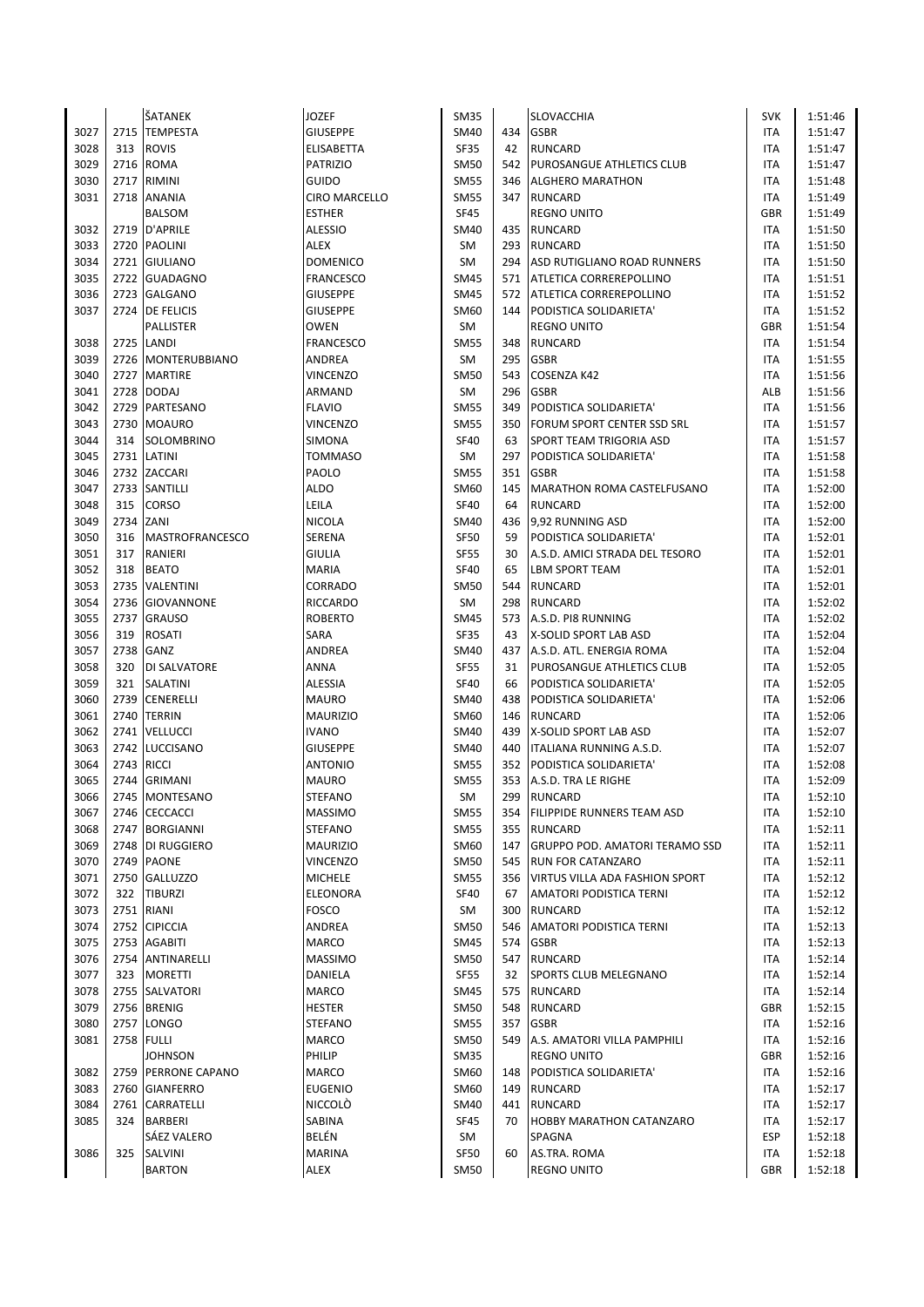| 3087 | 326       | <b>BORATTO</b>              | VALENTINA              | <b>SF40</b> | 68             | <b>RUNCARD</b>                     | <b>ITA</b> | 1:52:19 |
|------|-----------|-----------------------------|------------------------|-------------|----------------|------------------------------------|------------|---------|
| 3088 | 2762      | <b>COLAIACOMO</b>           | <b>STELVIO</b>         | <b>SM75</b> | $\overline{4}$ | ATL. COLLEFERRO SEGNI              | <b>ITA</b> | 1:52:19 |
| 3089 | 2763      | <b>GUALANDI</b>             | MASSIMILIANO           | <b>SM55</b> | 358            | <b>RUNCARD</b>                     | ITA        | 1:52:19 |
| 3090 | 327       | ZERINI                      | ELISABETTA             | <b>SF40</b> | 69             | A.S.D. RUNNERS SAN GEMINI          | <b>ITA</b> | 1:52:21 |
| 3091 | 2764      | <b>ZICCHI</b>               | <b>STEFANO</b>         | <b>SM55</b> | 359            | <b>RUNCARD</b>                     | <b>ITA</b> | 1:52:21 |
| 3092 | 2765      | RINALDUZZI                  | DANIELE                | <b>SM45</b> |                | 576 RUNCARD                        | ITA        | 1:52:22 |
| 3093 | 328       | DE SIMONE                   | ARIANNA                | SF          | 44             | <b>LBM SPORT TEAM</b>              | ITA        | 1:52:23 |
| 3094 | 329       | <b>AIROLDI</b>              | <b>ILARIA</b>          | <b>SF45</b> | 71             | G.S.D. POD. BUSCHESE               | ITA        | 1:52:23 |
| 3095 | 330       | <b>POLETTI</b>              | MARIANGELA             | <b>SF50</b> | 61             | ATL. CASONE NOCETO                 | <b>ITA</b> | 1:52:23 |
| 3096 | 2766      | <b>TIRABASSI</b>            | <b>CLETO NEVIO</b>     | <b>SM55</b> | 360            | <b>RUNCARD</b>                     | <b>RSA</b> | 1:52:24 |
| 3097 | 2767      | <b>SERGI</b>                | GIOVANNI               | <b>SM75</b> | 5              | ASD SEMPRE DI CORSA TEAM           | ITA        | 1:52:24 |
| 3098 | 2768      | <b>OTTAVI</b>               | DANIELE                | <b>SM50</b> | 550            | <b>LBM SPORT TEAM</b>              | <b>ITA</b> | 1:52:24 |
| 3099 |           | 2769 DI BELLO               | ANDREA                 | <b>SM45</b> | 577            | <b>GSBR</b>                        | <b>ITA</b> | 1:52:25 |
| 3100 | 331       | ERCOLANI                    | <b>DORIS LARA</b>      | SF          | 45             | A.S.D. GENZANO MARATHON            | <b>ITA</b> | 1:52:25 |
| 3101 | 332       | PERRICELLI                  | <b>MAGDA</b>           | <b>SF40</b> | 70             | IL CORSO DI CORSA                  | <b>ITA</b> | 1:52:26 |
| 3102 | 2770 CECI |                             | GABRIELE               | SM          |                | 301 RUNCARD                        | <b>ITA</b> | 1:52:26 |
| 3103 |           | 2771 SPACCINI               | <b>FEDERICO</b>        | SM60        | 150            | <b>FORUM SPORT CENTER SSD SRL</b>  | <b>ITA</b> | 1:52:27 |
| 3104 | 2772      | PECCIANTI                   | <b>MARCO</b>           | <b>SM40</b> | 442            | <b>RUNCARD</b>                     | <b>ITA</b> | 1:52:27 |
| 3105 | 2773      | <b>PATRIZI</b>              | FABIO                  | <b>SM40</b> | 443            | <b>RUNCARD</b>                     | ITA        | 1:52:27 |
| 3106 |           | 2774 SANTOLINI              | <b>ROBERTO</b>         | <b>SM55</b> | 361            | <b>GSBR</b>                        | <b>ITA</b> | 1:52:27 |
| 3107 |           | 2775 VEROLLA                | <b>LUCIANO</b>         | SM60        |                | 151 A.S.D. ESERCITO CECCHIGNOLA    | <b>ITA</b> | 1:52:28 |
| 3108 | 2776      | DI TROCCHIO                 | <b>BRUNO</b>           | SM60        |                | 152 RUNCARD                        | <b>ITA</b> | 1:52:28 |
| 3109 | 2777      | <b>BRUSCHETTI</b>           | LEONARDO               | <b>SM50</b> |                | 551   X-SOLID SPORT LAB ASD        | <b>ITA</b> | 1:52:31 |
| 3110 |           | 2778 CARBONI                | GABRIELE               | <b>SM35</b> |                | 310 A.S.D. ATL. VILLA GUGLIELMI    | <b>ITA</b> | 1:52:31 |
|      |           | LAY                         | ERIC                   | <b>SM35</b> |                | <b>GERMANIA</b>                    | GER        | 1:52:32 |
| 3111 | 2779      | D'ANGELO                    | MASSIMILIANO           | <b>SM55</b> |                | 362 S.S. LAZIO ATLETICA LEGGERA    | ITA        | 1:52:32 |
|      | 2780      |                             |                        |             |                |                                    |            |         |
| 3112 |           | <b>CATALDI</b>              | <b>STEFANO</b>         | <b>SM50</b> |                | 552 PODISTICA SOLIDARIETA'         | ITA        | 1:52:33 |
| 3113 | 333       | <b>LUCA</b>                 | <b>MARIA</b>           | SF50        | 62             | ASD SEMPRE DI CORSA TEAM           | ROU        | 1:52:34 |
| 3114 | 2781      | LONATI                      | ALESSANDRO             | <b>SM45</b> |                | 578 RUNCARD                        | ITA        | 1:52:34 |
| 3115 | 334       | D'IGNAZIO                   | <b>MONICA</b>          | <b>SF50</b> | 63             | G.S. AVEZZANO                      | ITA        | 1:52:34 |
| 3116 | 2782      | <b>GRESTA</b>               | PROBO                  | <b>SM45</b> | 579            | A.S.D. IL CAMPANILE                | ITA        | 1:52:34 |
| 3117 | 335       | <b>ZAMBITO</b>              | PAOLA                  | <b>SF35</b> | 44             | ASD PALERMO RUNNING                | <b>ITA</b> | 1:52:35 |
| 3118 | 336       | PINCHERA                    | ANTONELLA              | <b>SF35</b> | 45             | POL. ATLETICA CEPRANO              | ITA        | 1:52:35 |
| 3119 | 337       | <b>PROIETTI</b>             | <b>LINA</b>            | <b>SF60</b> | $\overline{7}$ | PODISTICA POMEZIA A.S.D.           | ITA        | 1:52:35 |
| 3120 | 338       | <b>BOTTA</b>                | DANIELA                | <b>SF50</b> | 64             | <b>RUNCARD</b>                     | ITA        | 1:52:36 |
| 3121 | 2783      | <b>VIGANO</b>               | <b>FEDERICO</b>        | <b>SM50</b> | 553            | VERDE PISELLO GROUP MILANO         | <b>ITA</b> | 1:52:36 |
| 3122 | 339       | <b>CIOTTI</b>               | MARIA LINDA            | <b>SF70</b> | 1              | <b>ASD ROMATLETICA</b>             | <b>ITA</b> | 1:52:37 |
| 3123 | 2784      | <b>SANTINI</b>              | DANIELE                | <b>SM45</b> | 580            | <b>ASD RUNNNER TEAM</b>            | <b>ITA</b> | 1:52:38 |
| 3124 | 340       | <b>TEMPESTINI</b>           | <b>ELISA</b>           | <b>SF60</b> | 8              | PODISTICA SOLIDARIETA'             | <b>ITA</b> | 1:52:39 |
| 3125 | 341       | <b>FRALLICCIARDI</b>        | LOREDANA               | <b>SF60</b> | 9              | <b>DUE PONTI SRL</b>               | <b>ITA</b> | 1:52:39 |
| 3126 | 2785      | <b>MACAGNINO</b>            | <b>ALBERTO</b>         | SM40        | 444            | A.S.D. P.U.C. SALENTO              | <b>ITA</b> | 1:52:39 |
| 3127 | 2786      | <b>MURATORE</b>             | DANILO                 | <b>SM35</b> | 311            | <b>GSBR</b>                        | <b>ITA</b> | 1:52:39 |
| 3128 |           | 2787 MACCIOCCHI             | PIERO                  | SM40        |                | 445 ATLETICA VITA                  | <b>ITA</b> | 1:52:40 |
| 3129 |           | 2788 MAURI                  | ANGELO                 | <b>SM50</b> | 554            | PODISTICA SOLIDARIETA'             | ITA        | 1:52:40 |
| 3130 | 2789      | <b>FOTIA</b>                | <b>VINCENZO</b>        | SM60        |                | 153 ATLETICA SETTIMESE             | ITA        | 1:52:40 |
| 3131 | 2790      | <b>FAZIO</b>                | <b>JACOPO</b>          | SM          | 302            | <b>RUNCARD</b>                     | ITA        | 1:52:41 |
| 3132 |           | 2791 MAGGI                  | <b>FABRIZIO</b>        | SM          |                | 303 RUNCARD                        | ITA        | 1:52:41 |
| 3133 | 342       | VALENTINI                   | VALENTINA              | <b>SF45</b> | 72             | A.S.D. VEGAN POWER TEAM            | ITA        | 1:52:42 |
| 3134 | 2792      | <b>TRAPANI</b>              | FRANCESCO              | <b>SM35</b> |                | 312 ISOLA SACRA A.S.C.D.           | ITA        | 1:52:43 |
| 3135 |           | 2793 CICCIA                 | <b>FABRIZIO</b>        | SM40        |                | 446 A.S.D. JUST RUN                | ITA        | 1:52:43 |
| 3136 |           | 2794 MONACO                 | <b>NICOLA</b>          | <b>SM55</b> |                | 363 TEAM CAMELOT A.S.D.            | ITA        | 1:52:44 |
| 3137 |           | 2795 MANCINELLI             | PIETRO                 | <b>SM50</b> |                | 555 A.S.D. ATLETICA ZAGAROLO       | ITA        | 1:52:44 |
| 3138 | 2796      | ORSI                        | <b>FILIPPO</b>         | <b>SM50</b> |                | 556 RUNCARD                        | ITA        | 1:52:44 |
| 3139 |           | 2797 FERRANTE               | CAMILLO                | <b>SM45</b> |                | 581 ASD PODISTI FRENTANI           | ITA        | 1:52:44 |
| 3140 |           | 2798 ACIERNO                | <b>GIANLUCA</b>        | SM40        | 447            | <b>OLIBANUM OVERRUNNERS ASD</b>    | ITA        | 1:52:44 |
| 3141 |           | 2799 CALCATELLI             | PAOLO                  | <b>SM55</b> |                | 364 S.S. LAZIO ATLETICA LEGGERA    | ITA        | 1:52:44 |
| 3142 | 2800      | VALENTINI                   | ANGELO                 | SM50        | 557            | <b>RUNCARD</b>                     | ITA        | 1:52:46 |
| 3143 | 2801      | <b>BASTA</b>                | <b>DONATO</b>          | <b>SM50</b> |                | 558 A.S.D. GOLFO DEI POETI ARCIGNI | ITA        | 1:52:46 |
| 3144 |           | 2802 RODRIGUES DE ARRUDA UR | <b>GUILHERME RAMON</b> | SM          | 304            | <b>RUNCARD</b>                     | <b>BRA</b> | 1:52:46 |
| 3145 | 2803      | <b>URSO</b>                 | <b>ROBERTO</b>         | <b>SM45</b> |                | 582 CLUB CORRERE GALATINA          | ITA        | 1:52:47 |
| 3146 | 2804      | <b>TRAVERSI</b>             | VERSISTIANO            | SM45        | 583            | <b>RUNCARD</b>                     | ITA        | 1:52:47 |
| 3147 | 2805      | <b>MANCINI</b>              | VALTER                 | SM60        | 154            | <b>ITALIA MARATHON CLUB SSDRL</b>  | ITA        | 1:52:47 |
| 3148 |           | 2806 FILIPPINO              | PAOLO                  | <b>SM50</b> |                | 559 ISOLA SACRA A.S.C.D.           | ITA        | 1:52:48 |
| 3149 | 2807      | <b>LEONE</b>                | <b>FRANCESCO PAOLO</b> | <b>SM40</b> | 448            | PODISTICA SOLIDARIETA'             | ITA        | 1:52:48 |
| 3150 | 2808      | <b>BIZZARRI</b>             | CLAUDIO                | SM          | 305            | U.S. ROMA 83                       | ITA        | 1:52:49 |
| 3151 |           | 2809 GRILLI                 | ANDREA                 | <b>SM35</b> |                | 313 RUNCARD                        | <b>ITA</b> | 1:52:50 |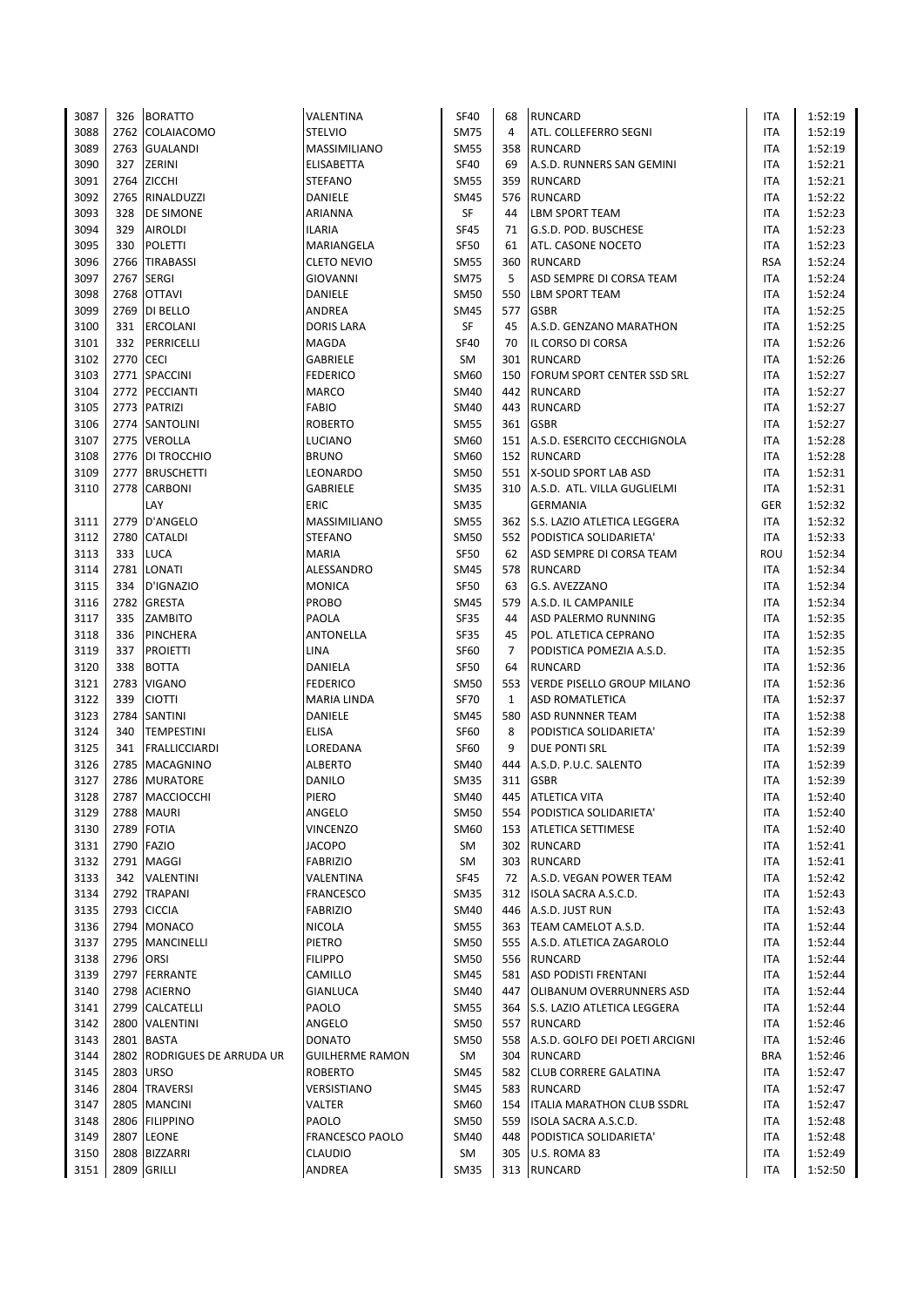| 3152 |           | 2810 BRIGUGLIO     | CLAUDIO                 | SM65        | 50  | <b>RUNNERS BERGAMO</b>           | ITA        | 1:52:51 |
|------|-----------|--------------------|-------------------------|-------------|-----|----------------------------------|------------|---------|
|      |           | <b>CHAYO DICHI</b> | <b>NORMA</b>            | SF          |     | <b>MESSICO</b>                   | MEX        | 1:52:51 |
| 3153 | 2811      | <b>CAIA</b>        | <b>ANTONIO</b>          | <b>SM45</b> | 584 | TIBURTINA RUNNING ROMA A.S.D.    | ITA        | 1:52:51 |
| 3154 | 343       | <b>FLORIS</b>      | SILVIA                  | <b>SF40</b> | 71  | X-SOLID SPORT LAB ASD            | ITA        | 1:52:51 |
|      |           | WEBER              | STEPHANIE               | <b>SF35</b> |     | <b>STATI UNITI</b>               | <b>USA</b> | 1:52:52 |
| 3155 | 344       | <b>DUVAL</b>       | <b>MAIKA</b>            | <b>SF50</b> | 65  | RUNWITHFLO                       | <b>FRA</b> | 1:52:52 |
|      |           | <b>BLANCO</b>      | <b>IRENE</b>            | SF          |     | SPAGNA                           | ESP        | 1:52:52 |
| 3156 | 345       | <b>SCABELLONE</b>  | ANNA MARIA              | SF45        | 73  | <b>RUNCARD</b>                   | ITA        | 1:52:52 |
|      |           | DR. TRAPPE         | PETER                   | SM60        |     | <b>GERMANIA</b>                  | GER        | 1:52:53 |
|      |           | <b>NOVLJAN</b>     | <b>MOJCA</b>            | <b>SF50</b> |     | <b>SLOVENIA</b>                  | <b>SLO</b> | 1:52:53 |
| 3157 | 346       | MASSIMIANI         | <b>FABIOLA</b>          | <b>SF50</b> | 66  | G.S. AVEZZANO                    | ITA        | 1:52:54 |
| 3158 |           | 2812 TROGLIA       | <b>MICHELE</b>          | <b>SM50</b> |     | 560 RUNCARD                      | <b>ITA</b> | 1:52:54 |
|      |           | WARDZYNSKI         | <b>ADRIAN</b>           | SM          |     | <b>POLONIA</b>                   | POL        | 1:52:55 |
| 3159 |           | 2813 FRESA         | <b>GAETANO</b>          | <b>SM35</b> |     | 314 ATL.SANGIOVANNESE 1967       | ITA        | 1:52:55 |
|      | 2814      | <b>MARCHIONNE</b>  | <b>VINCENZO</b>         | <b>SM55</b> |     | 365 PODISTICA SOLIDARIETA'       | <b>ITA</b> |         |
| 3160 |           |                    |                         |             |     |                                  |            | 1:52:55 |
| 3161 |           | 2815 IACCARINO     | <b>MARCO</b>            | SM60        |     | 155 DUE PONTI SRL                | <b>ITA</b> | 1:52:56 |
| 3162 | 347       | <b>TUPINI</b>      | PIERA                   | <b>SF60</b> | 10  | LYCEUM ROMA XIII A.P.D.          | <b>ITA</b> | 1:52:56 |
| 3163 | 2816      | <b>FRAZZETTO</b>   | <b>IVANO</b>            | <b>SM50</b> | 561 | A.S.D. ESERCITO CECCHIGNOLA      | <b>ITA</b> | 1:52:57 |
| 3164 | 348       | ZACCARIA           | <b>NADIA</b>            | <b>SF55</b> | 33  | <b>ATLETICA SETTIMESE</b>        | ITA        | 1:52:57 |
| 3165 |           | 2817 HVARING       | <b>GIACOMO RICCARDO</b> | SM          | 306 | <b>ASD PODISTI FRENTANI</b>      | <b>ITA</b> | 1:52:59 |
| 3166 |           | 2818 DI LEONARDO   | <b>EMILIANO</b>         | <b>SM50</b> |     | 562 GSBR                         | ITA        | 1:52:59 |
| 3167 | 2819      | <b>RECCHIA</b>     | <b>SERGIO</b>           | <b>SM45</b> |     | 585 RUNCARD                      | <b>ITA</b> | 1:53:02 |
| 3168 |           | 2820 MAGGI         | <b>BRUNO</b>            | SM50        |     | 563 G.S. CAT SPORT ROMA          | ITA        | 1:53:03 |
| 3169 |           | 2821 FANTI         | ALESSANDRO              | <b>SM70</b> | 13  | A.S.D. ATLETICA SABAUDIA         | <b>ITA</b> | 1:53:04 |
| 3170 | 2822      | <b>ALTIGIERI</b>   | <b>MASSIMO</b>          | SM60        |     | 156 ALTO LAZIO A.S.D.            | ITA        | 1:53:04 |
| 3171 | 2823      | MORLACCHI          | MARCO                   | <b>SM50</b> | 564 | <b>RUNCARD</b>                   | ITA        | 1:53:04 |
| 3172 | 2824      | <b>FANTI</b>       | <b>SERGIO</b>           | <b>SM55</b> |     | 366 A.S.D. ATLETICA SABAUDIA     | <b>ITA</b> | 1:53:04 |
| 3173 | 349       | DI GIOVANNI        | CLAUDIA                 | SF50        | 67  | MARATHON ROMA CASTELFUSANO       | <b>ITA</b> | 1:53:04 |
| 3174 | 350       | <b>DE STEFANO</b>  | <b>ILARIA</b>           | <b>SF40</b> | 72  | <b>ASD RUNNER TRAINER</b>        | ITA        | 1:53:05 |
| 3175 | 2825      | <b>MARAI</b>       | DANIELE                 | <b>SM35</b> | 315 | <b>RUNCARD</b>                   | ITA        | 1:53:05 |
| 3176 |           | 2826 SEMILIA       | LORENZO                 | SM          | 307 | <b>GSBR</b>                      | ITA        | 1:53:05 |
| 3177 |           | 2827 MELITO        | MASSIMO                 | <b>SM55</b> | 367 | A.S.D. VILLA DE SANCTIS          | <b>ITA</b> | 1:53:06 |
| 3178 | 2828      | <b>POLSELLI</b>    | <b>SIMONE</b>           | <b>SM45</b> |     | 586 PODISTICA SOLIDARIETA'       | ITA        | 1:53:06 |
| 3179 | 2829      | <b>GRICIA</b>      | GIANLUCA                | SM          | 308 | <b>GSBR</b>                      | ITA        | 1:53:07 |
|      |           | <b>MITKOWSKI</b>   | PAWEL                   | <b>SM40</b> |     | POLONIA                          | POL        | 1:53:08 |
| 3180 | 351       | PIZZARI            | <b>FEDERICA</b>         | <b>SF45</b> | 74  | <b>ASD RUNNER TRAINER</b>        | <b>ITA</b> | 1:53:08 |
|      |           | <b>HIRST</b>       | SUSANNAH                | PF          |     | <b>REGNO UNITO</b>               | <b>GBR</b> | 1:53:08 |
| 3181 | 2830      | <b>LIVIDINI</b>    | <b>THOMAS</b>           | <b>SM35</b> | 316 | <b>RUNCARD</b>                   | ITA        | 1:53:08 |
| 3182 | 352       | <b>MARCHETTI</b>   | <b>FEDERICA</b>         | <b>SF40</b> | 73  | <b>GSBR</b>                      | <b>ITA</b> | 1:53:09 |
| 3183 |           | 2831 BEQIRI        | ANIO                    | SM          | 309 | <b>RUNCARD</b>                   | <b>ITA</b> | 1:53:10 |
| 3184 | 2832      | <b>ALTOBELLI</b>   | <b>FILIBERTO</b>        | <b>SM45</b> |     | 587 A.S.D. TRA LE RIGHE          | ITA        | 1:53:10 |
|      |           | <b>SECA</b>        | JOSÉ                    | <b>SM50</b> |     | PORTOGALLO                       | <b>POR</b> |         |
|      |           | 2833 GIORGI        | <b>DAVID</b>            | SM40        |     |                                  | <b>ITA</b> | 1:53:10 |
| 3185 |           |                    |                         |             |     | 449 PODISTICA SOLIDARIETA'       |            | 1:53:11 |
| 3186 |           | 2834 BURRONI       | MATTEO                  | SM          |     | 310 S.E.F. STAMURA ANCONA A.S.D. | ITA        | 1:53:11 |
| 3187 |           | 2835 SODERINI      | <b>MICHELE</b>          | SM40        | 450 | <b>GSBR</b>                      | ITA        | 1:53:12 |
| 3188 | 2836 TETI |                    | <b>GIOVANNI</b>         | <b>SM55</b> | 368 | ASD ATLETICA LA SBARRA           | ITA        | 1:53:12 |
| 3189 | 2837      | INGHELMANN         | ALESSANDRO              | <b>SM50</b> |     | 565 PODISTICA SOLIDARIETA'       | ITA        | 1:53:14 |
| 3190 | 2838      | <b>INNOCENZI</b>   | VALERIO                 | <b>SM35</b> |     | 317 RUNCARD                      | ITA        | 1:53:14 |
| 3191 | 2839      | <b>RUBINO</b>      | CARLO                   | SM60        | 157 | <b>RUNCARD</b>                   | ITA        | 1:53:15 |
| 3192 | 2840      | MAZZEI             | ANTONIO                 | <b>SM35</b> |     | 318 RUNCARD                      | ITA        | 1:53:16 |
| 3193 |           | 2841 DE FRANCESCO  | ADRIANO                 | <b>SM40</b> |     | 451 RUNCARD                      | ITA        | 1:53:16 |
| 3194 | 2842      | <b>GIANUARIO</b>   | <b>ALBERTO</b>          | <b>SM55</b> | 369 | <b>RUNCARD</b>                   | ITA        | 1:53:16 |
| 3195 | 2843      | <b>GRECO</b>       | <b>GIUSEPPE MARIA</b>   | SM50        | 566 | <b>GSBR</b>                      | ITA        | 1:53:17 |
| 3196 | 353       | <b>LEONCINI</b>    | ELEONORA                | SF          | 46  | <b>GSBR</b>                      | ITA        | 1:53:19 |
| 3197 |           | 2844 OTTAVIANI     | <b>FABRIZIO</b>         | <b>SM50</b> | 567 | <b>RUNCARD</b>                   | ITA        | 1:53:19 |
| 3198 |           | 2845 SANTUCCI      | EMANUELE                | SM40        |     | 452 RUNCARD                      | ITA        | 1:53:20 |
| 3199 | 2846      | <b>CHIOVINI</b>    | VALTER                  | SM60        | 158 | PODISTICA SOLIDARIETA'           | ITA        | 1:53:21 |
| 3200 | 2847      | POLLASTRELLI       | ETTORE                  | SM          |     | 311 RUNCARD                      | ITA        | 1:53:22 |
| 3201 | 2848      | <b>ARTUSI</b>      | DAVIDE                  | <b>SM50</b> | 568 | <b>ASSINDUSTRIA SPORT</b>        | ITA        | 1:53:22 |
| 3202 | 2849      | <b>VECCHI</b>      | <b>SIMONE</b>           | <b>SM45</b> | 588 | <b>GSBR</b>                      | ITA        | 1:53:22 |
| 3203 | 354       | <b>BUSTOS</b>      | <b>GABRIELA MARIANA</b> | <b>SF50</b> | 68  | A.S.D. RINCORRO                  | ARG        | 1:53:24 |
| 3204 |           | 2850 PALETTA       | LUCA                    | <b>SM45</b> | 589 | A.S.D. RINCORRO                  | ITA        | 1:53:24 |
| 3205 |           | 2851 RICCHIUTI     | <b>GIUSEPPE</b>         | <b>SM70</b> | 14  | ATLETICA AMATORI BRINDISI        | ITA        | 1:53:24 |
| 3206 |           | 2852 MUNERONI      | VINCENZO                | <b>SM40</b> | 453 | <b>RUNCARD</b>                   | ITA        | 1:53:24 |
| 3207 | 355       | AIST               | REBECCA                 | PF          | 3   | <b>RUNCARD</b>                   | <b>USA</b> | 1:53:25 |
| 3208 |           | 2853 MARCONI       | ALESSANDRO              | SM40        |     | 454 GSBR                         | <b>ITA</b> | 1:53:25 |
|      |           |                    |                         |             |     |                                  |            |         |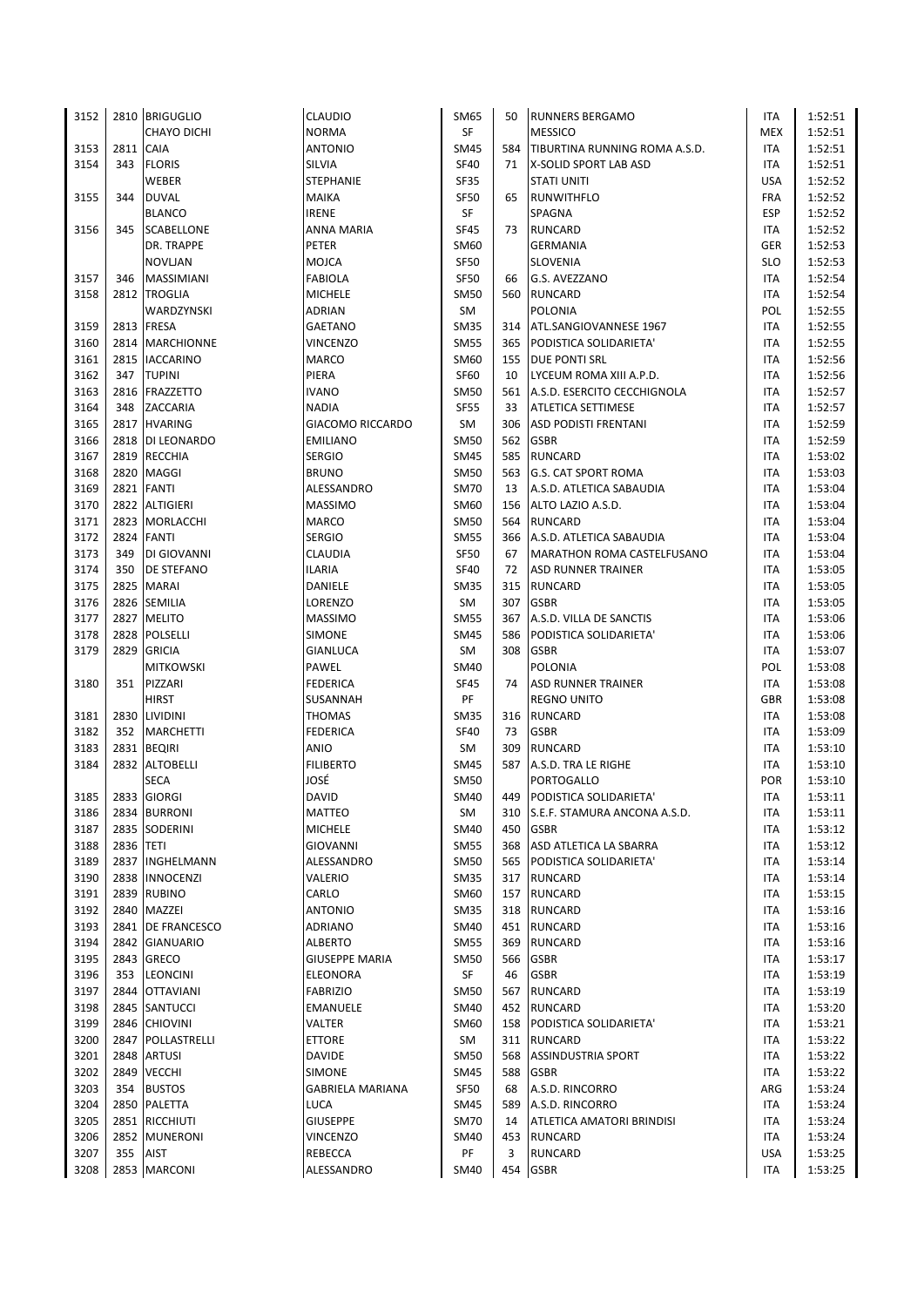| 3209 | 356       | VOLTOLINA            | ANNA                 | <b>SF35</b> | 46  | <b>RUNCARD</b>                 | ITA        | 1:53:25 |
|------|-----------|----------------------|----------------------|-------------|-----|--------------------------------|------------|---------|
| 3210 |           | 2854 LEDDA           | <b>GIANLUCA</b>      | <b>SM50</b> | 569 | <b>RUNCARD</b>                 | ITA        | 1:53:26 |
| 3211 |           | 2855 MANCINI         | <b>MAURIZIO</b>      | <b>SM55</b> | 370 | A.S. ROMA ROAD R.CLUB          | ITA        | 1:53:26 |
| 3212 |           | 2856 STEFANI         | <b>MATTIA</b>        | SM          | 312 | A.S.D. CENTRO FITNESS MONTELLO | <b>ITA</b> | 1:53:26 |
|      |           | DELAPREZ             | YANN                 | SM          |     | <b>FRANCIA</b>                 | <b>FRA</b> | 1:53:26 |
|      |           | <b>GUNDIN MELERO</b> | <b>DAVID</b>         | SM          |     | SPAGNA                         | <b>ESP</b> | 1:53:27 |
|      |           | NOGUERA CORRAL       | IVÁN                 | SM          |     | SPAGNA                         | <b>ESP</b> | 1:53:28 |
| 3213 |           | 2857 CAMPONESCHI     | <b>GIUSEPPE</b>      | <b>SM65</b> | 51  | S.S. LAZIO ATLETICA LEGGERA    | ITA        | 1:53:29 |
| 3214 |           | 2858 BAZZOCCHI       | MASSIMILIANO         | <b>SM55</b> | 371 | A.S.D. TRA LE RIGHE            | ITA        | 1:53:29 |
| 3215 | 357       | LARCINESE            | ROSSELLA             | <b>SF45</b> | 75  | LYCEUM ROMA XIII A.P.D.        | ITA        | 1:53:30 |
|      |           |                      |                      |             |     |                                |            |         |
| 3216 |           | 2859 SORDINI         | LORENZO              | <b>SM55</b> | 372 | <b>RUNCARD</b>                 | ITA        | 1:53:30 |
| 3217 |           | 2860 TOMASSO         | <b>ALESSIO</b>       | <b>SM35</b> | 319 | <b>RUNCARD</b>                 | ITA        | 1:53:30 |
| 3218 |           | 2861 CAPPELLONI      | <b>VITTORIO</b>      | <b>SM40</b> | 455 | A.S.D. RINCORRO                | <b>ITA</b> | 1:53:30 |
| 3219 |           | 2862 SANDRONI        | <b>TIZIANO</b>       | <b>SM45</b> | 590 | POL. RINASCITA MONTEVARCHI     | ITA        | 1:53:30 |
| 3220 |           | 2863 PENNUCCI        | <b>EMILIANO</b>      | SM40        | 456 | A.S.D. RINCORRO                | ITA        | 1:53:31 |
| 3221 |           | 2864 ALBANESE        | <b>STEFANO</b>       | SM65        | 52  | <b>CUS PRO PATRIA MILANO</b>   | ITA        | 1:53:32 |
| 3222 | 2865 CELI |                      | <b>STEFANO</b>       | <b>SM55</b> | 373 | PODISTICA SOLIDARIETA'         | ITA        | 1:53:33 |
| 3223 |           | 2866 GILARDI         | <b>GAETANO</b>       | <b>SM55</b> | 374 | A.S.D. PIANO MA ARRIVIAMO      | ITA        | 1:53:33 |
| 3224 |           | 2867 COSSIO LA ROSA  | PAULO FELIX          | <b>SM55</b> | 375 | A.S.D. PIANO MA ARRIVIAMO      | PER        | 1:53:35 |
| 3225 |           | 2868 RUVOLO          | STEFANO              | <b>SM50</b> | 570 | A.S. ROMA ROAD R.CLUB          | ITA        | 1:53:35 |
|      |           | LEJSEK               | <b>MARKUS</b>        | SM          |     | <b>AUSTRIA</b>                 | AUT        | 1:53:35 |
| 3226 |           | 2869 SINIBALDI       | <b>FRANCESCO</b>     | SM60        | 159 | ATL. COLLEFERRO SEGNI          | ITA        | 1:53:35 |
| 3227 |           | 2870 ESPOSITO        | <b>GIUSEPPE</b>      | <b>SM70</b> | 15  | A.S.D. ATL. LIB. AGROPOLI      | ITA        | 1:53:35 |
| 3228 |           | 2871 ROMITI          | <b>MASSIMO</b>       | <b>SM55</b> | 376 | <b>DUE PONTI SRL</b>           | <b>ITA</b> | 1:53:35 |
| 3229 |           | 2872 MAGNAPANE       | ARNALDO              | <b>SM40</b> | 457 | <b>RUNCARD</b>                 | <b>ITA</b> | 1:53:35 |
| 3230 |           | 2873 LANZI           | DANIELE              | SM40        | 458 | A.S. AMATORI VILLA PAMPHILI    | ITA        | 1:53:36 |
| 3231 |           | 2874 TREGLIA         | PAOLO                | <b>SM45</b> |     | 591 A.S.D. GO RUNNING          | <b>ITA</b> | 1:53:36 |
|      |           | <b>DOWNES</b>        | <b>SIOBHAN</b>       | <b>SF</b>   |     | <b>REGNO UNITO</b>             | <b>GBR</b> | 1:53:36 |
| 3232 |           | 2875 TOCCHI          | <b>GIORGIO</b>       | <b>SM55</b> |     | <b>DUE PONTI SRL</b>           |            | 1:53:37 |
|      |           |                      |                      |             | 377 |                                | ITA        |         |
| 3233 |           | 2876 CARETTI         | ANDREA               | SM40        | 459 | <b>RUNCARD</b>                 | ITA        | 1:53:38 |
|      |           | CAMIÑA               | JOSE                 | SM          |     | SPAGNA                         | <b>ESP</b> | 1:53:39 |
| 3234 |           | 2877 SQUARCIA        | ALESSANDRO           | <b>SM55</b> | 378 | <b>GSBR</b>                    | ITA        | 1:53:39 |
| 3235 |           | 2878 INNOCENTE       | <b>GIANFRANCESCO</b> | <b>SM40</b> | 460 | CRAL ANGELINI ASS.SPORT.DIL.   | ITA        | 1:53:39 |
| 3236 | 358       | <b>PIGLIAPOCO</b>    | LAURA                | <b>SF55</b> | 34  | PODISTICA SOLIDARIETA'         | ITA        | 1:53:40 |
| 3237 | 359       | LEARDI               | <b>DESIRE</b>        | <b>SF45</b> | 76  | <b>RUNCARD</b>                 | ITA        | 1:53:40 |
| 3238 |           | 2879   DE FAZIO      | <b>RICCARDO</b>      | <b>SM55</b> | 379 | <b>RUNCARD</b>                 | ITA        | 1:53:42 |
| 3239 | 360       | <b>BORGOGNONI</b>    | ARIANNA              | <b>SF40</b> | 74  | A.S.D. PODISTICA VEIO          | ITA        | 1:53:42 |
| 3240 |           | 2880 LOSITO          | <b>ALESSIO</b>       | SM40        | 461 | ALMAVIVA RUNNERS CLUB A.S.D.   | ITA        | 1:53:42 |
| 3241 | 361       | <b>OSTUNI</b>        | ANGELA               | <b>SF55</b> | 35  | <b>HAPPY RUNNERS ALTAMURA</b>  | ITA        | 1:53:42 |
| 3242 | 2881      | <b>CELLI</b>         | MASSIMILIANO         | SM50        | 571 | A.S.D. RUNNING EVOLUTION       | ITA        | 1:53:42 |
| 3243 | 2882      | <b>CONTEMORI</b>     | <b>MASSIMO</b>       | <b>SM50</b> | 572 | <b>ATLETICOM ASD</b>           | ITA        | 1:53:43 |
| 3244 | 2883      | <b>MORCONE</b>       | ANDREA               | <b>SM</b>   | 313 | <b>ASD PODISTI FRENTANI</b>    | ITA        | 1:53:43 |
| 3245 |           | 362 ZULLI            | PAOLA                | <b>SF45</b> | 77  | <b>ASD PODISTI FRENTANI</b>    | <b>ITA</b> | 1:53:44 |
| 3246 |           | 2884 GALASSO         | PAOLO                | SM60        | 160 | <b>GSBR</b>                    | ITA        | 1:53:44 |
| 3247 | 363       | <b>RICCI</b>         | ALESSANDRA           | SF45        | 78  | LBM SPORT TEAM                 | ITA        | 1:53:44 |
| 3248 |           | 2885 CAPOBIANCO      | ANGELO               | <b>SM50</b> | 573 | <b>RUNCARD</b>                 | ITA        | 1:53:44 |
| 3249 |           | 2886 PALOMBI         | ANDREA               | <b>SM40</b> | 462 | PODISTICA SOLIDARIETA'         | ITA        | 1:53:45 |
| 3250 |           | 2887 BORRELLI        | GENNARO              | <b>SM40</b> | 463 | RUNCARD                        | ITA        | 1:53:46 |
| 3251 |           | 2888 CAVARRA         | MARCO                | <b>SM50</b> | 574 | <b>GSBR</b>                    | ITA        | 1:53:47 |
| 3252 |           | 2889 MUSCO           | LUIGI                | SM40        | 464 | <b>RUNCARD</b>                 | <b>ITA</b> | 1:53:47 |
| 3253 |           | 2890 VARRIALE        | <b>FRANCESCO</b>     | <b>SM45</b> | 592 | A.S.D. PODISTICA TORINO        | ITA        | 1:53:47 |
| 3254 | 364       | MAGNAGHI             | LAURA                | SF50        | 69  | ASD ATLETICA TRECATE           | ITA        | 1:53:48 |
| 3255 | 365       | <b>BELLACICCO</b>    | <b>ROBERTA</b>       | <b>SF45</b> | 79  | <b>G.S. INTERFORZE TORINO</b>  | ITA        | 1:53:48 |
| 3256 |           | 2891 SBURLINO        | <b>ALBERTO</b>       | <b>SM55</b> | 380 | PODISTICA SOLIDARIETA'         | ITA        | 1:53:48 |
| 3257 |           | 2892 VOLINO          | PIETRO CARMINE       | <b>SM35</b> | 320 | RUNCARD                        | ITA        | 1:53:49 |
| 3258 |           | 2893 PANCI           | CLAUDIO              | <b>SM50</b> | 575 | PODISTICA SOLIDARIETA'         | ITA        | 1:53:49 |
| 3259 |           | 2894 DANNA           | <b>GIORGIO</b>       | <b>SM55</b> | 381 | PODISTICA SOLIDARIETA'         | ITA        | 1:53:49 |
|      |           |                      |                      | SM40        | 465 |                                |            |         |
| 3260 |           | 2895 ORLANDO         | <b>DOMENICO</b>      |             |     | A.S.D. GO RUNNING              | ITA        | 1:53:50 |
| 3261 |           | 2896 ZAGHINI         | ANDREA               | <b>SM50</b> | 576 | PODISTICA SOLIDARIETA'         | ITA        | 1:53:51 |
| 3262 |           | 2897 FANELLI         | <b>ROBERTO</b>       | <b>SM45</b> | 593 | A.S.D. ATL. ENERGIA ROMA       | ITA        | 1:53:52 |
| 3263 |           | 2898 ZANOTTI         | <b>STEFANO</b>       | SM50        | 577 | <b>RUNCARD</b>                 | ITA        | 1:53:52 |
| 3264 |           | 2899 VEGGETTI        | GIANMARCO            | <b>SM50</b> | 578 | ASD RUNNERS FOR EMERGENCY      | ITA        | 1:53:53 |
| 3265 |           | 2900 ZARIATI         | RICCARDO             | SM50        | 579 | <b>ACQUIRUNNERS</b>            | ITA        | 1:53:53 |
| 3266 |           | 2901 PRESCIUTTI      | LEONARDO             | SM          | 314 | <b>RUNCARD</b>                 | ITA        | 1:53:54 |
| 3267 |           | 2902 TIBALDI         | <b>GIANLUCA</b>      | SM50        | 580 | ASD ATLETICA LA SBARRA         | ITA        | 1:53:54 |
| 3268 |           | 2903 BARTOCCI        | SILVIO               | SM50        |     | 581 GSBR                       | ITA        | 1:53:54 |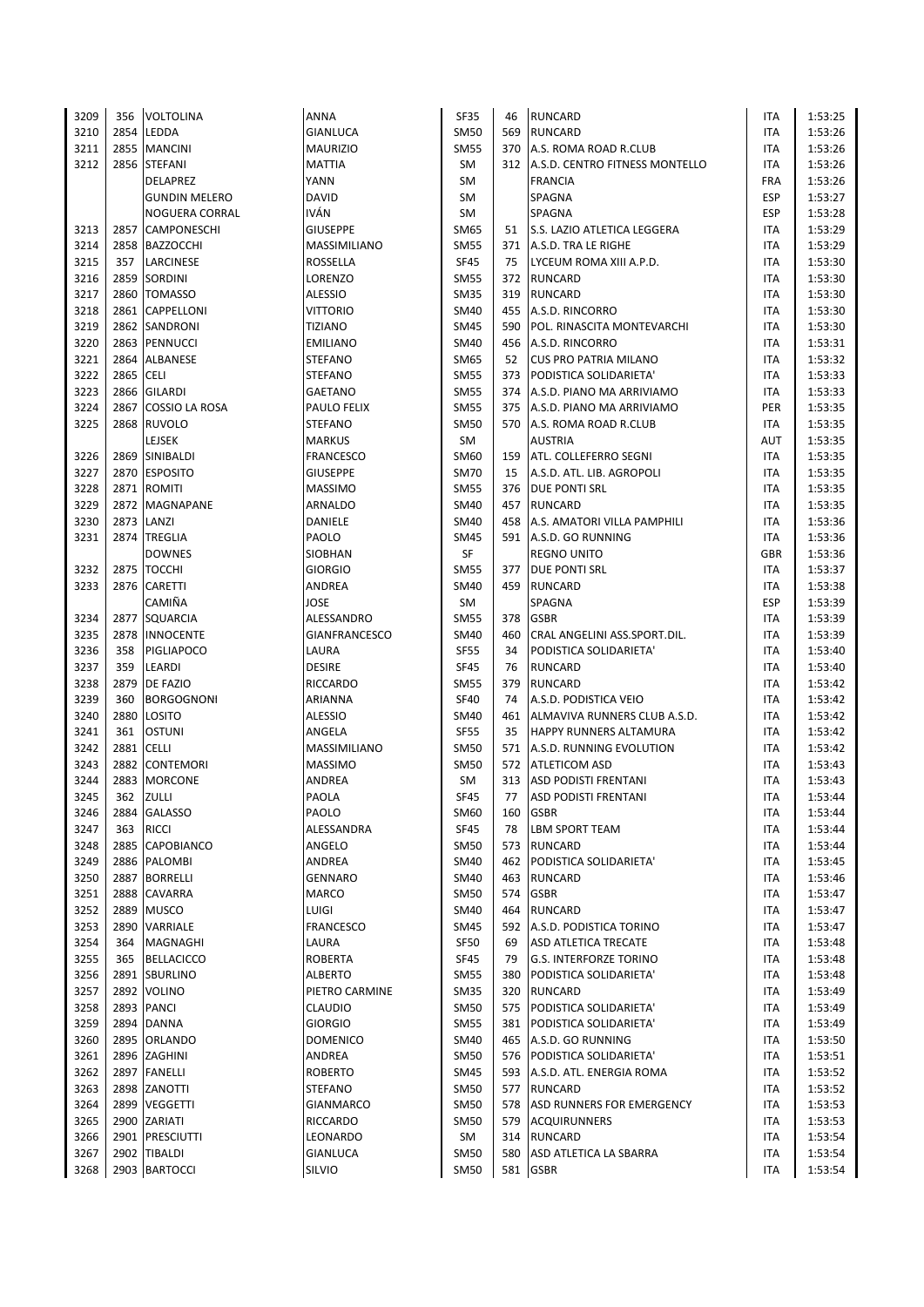| 3269 |           | 2904 AMADEI           | ANDREA                      | <b>SM50</b> |     | 582 X-SOLID SPORT LAB ASD                              | ITA        | 1:53:55 |
|------|-----------|-----------------------|-----------------------------|-------------|-----|--------------------------------------------------------|------------|---------|
| 3270 |           | 2905 ANNINI           | <b>ALAN</b>                 | <b>SM50</b> |     | 583 A.S.D. PIANO MA ARRIVIAMO                          | <b>ITA</b> | 1:53:55 |
|      |           | <b>SZCZUCKI</b>       | <b>PIOTR</b>                | SM40        |     | POLONIA                                                | POL        | 1:53:55 |
| 3271 |           | 2906 STORARI          | PAOLO                       | <b>SM55</b> |     | 382 ASD FARO FORMIGNANA                                | <b>ITA</b> | 1:53:55 |
| 3272 |           | 2907 MARENCO          | YARI                        | <b>SM45</b> |     | 594 RUNCARD                                            | ITA        | 1:53:55 |
| 3273 | 366       | <b>WARTHON LOAIZA</b> | OLINDA                      | <b>SF45</b> | 80  | ISOLA SACRA A.S.C.D.                                   | <b>ITA</b> | 1:53:57 |
| 3274 | 2908 CECI |                       | ANDREA                      | <b>SM40</b> | 466 | <b>RUNCARD</b>                                         | ITA        | 1:53:57 |
| 3275 |           | 2909 VALENZA          | <b>RICCARDO</b>             | <b>SM50</b> | 584 | <b>LBM SPORT TEAM</b>                                  | <b>ITA</b> | 1:53:58 |
| 3276 |           | 2910 COLELLA          | <b>CIRO</b>                 | <b>SM40</b> |     | 467 A.S. AMATORI VILLA PAMPHILI                        | <b>ITA</b> | 1:53:59 |
| 3277 |           | 2911 BRULLO           | SALVATORE LORENZO           | <b>SM45</b> | 595 | A.S.D. ATLETICA ZAGAROLO                               | <b>ITA</b> | 1:54:00 |
|      |           | <b>BALSON</b>         | PAUL                        | SM          |     | <b>FRANCIA</b>                                         | <b>FRA</b> | 1:54:00 |
| 3278 |           | 2912 STABILE          | ANDREA                      | <b>SM45</b> | 596 | <b>GSBR</b>                                            | <b>ITA</b> | 1:54:00 |
| 3279 | 367       | DI GENNARO            | <b>DEBORA</b>               | SF          | 47  | <b>RUNCARD</b>                                         | ITA        | 1:54:01 |
| 3280 |           | 2913 ZANO             | ALESSANDRO                  | SM          | 315 | <b>RUNCARD</b>                                         | ITA        | 1:54:01 |
| 3281 | 368       |                       | SIMONA                      | <b>SF45</b> | 81  | <b>GSBR</b>                                            | ITA        |         |
|      | 369       | <b>CUCULI</b>         |                             |             |     |                                                        |            | 1:54:01 |
| 3282 |           | <b>GIACONIA</b>       | <b>MONICA</b>               | <b>SF40</b> | 75  | PODISTICA SOLIDARIETA'                                 | <b>ITA</b> | 1:54:01 |
| 3283 | 370       | <b>CIFANI</b>         | BARBARA                     | <b>SF55</b> | 36  | <b>GSBR</b>                                            | ITA        | 1:54:02 |
| 3284 |           | 2914 SALANDRA         | GIANLUCA                    | <b>SM55</b> | 383 | <b>G.S. CAT SPORT ROMA</b>                             | ITA        | 1:54:02 |
| 3285 |           | 2915 HARDMAN          | JOEL DANIEL                 | <b>SM35</b> | 321 | <b>RUNCARD</b>                                         | <b>USA</b> | 1:54:03 |
| 3286 |           | 2916 ANDREOTTI        | <b>ENRICO</b>               | <b>SM45</b> | 597 | <b>RUNFOREVER APRILIA</b>                              | <b>ITA</b> | 1:54:03 |
| 3287 |           | 2917 DI GIOVANNI      | PAOLO                       | SM60        |     | 161 A.S.D. POD. 'IL LAGHETTO'                          | ITA        | 1:54:03 |
| 3288 | 371       | <b>MOSSUCCA</b>       | <b>FILOMENA</b>             | SF45        | 82  | <b>RUNFOREVER APRILIA</b>                              | ITA        | 1:54:04 |
| 3289 | 372       | ORRU                  | STEFANIA                    | SF45        | 83  | <b>RUN &amp; SMILE ASD</b>                             | <b>ITA</b> | 1:54:04 |
| 3290 | 373       | <b>VOLA</b>           | VALERIA                     | SF          | 48  | <b>RUNCARD</b>                                         | ITA        | 1:54:05 |
| 3291 |           | 2918 RENZI            | <b>SIMONE RAIMONDO</b>      | <b>SM45</b> | 598 | IL CORRIDORE RUNNING CLUB ASD                          | ITA        | 1:54:05 |
| 3292 |           | 2919 CONTI            | DANIELE                     | <b>SM55</b> | 384 | <b>RUNCARD</b>                                         | <b>ITA</b> | 1:54:05 |
| 3293 |           | 2920 LUPPI            | CRISTIAN                    | <b>SM50</b> | 585 | A.S.D. CENTRO FITNESS MONTELLO                         | ITA        | 1:54:05 |
| 3294 |           | 2921 LONGO            | <b>STEFANO</b>              | <b>SM50</b> | 586 | A.S.D. MEDITERRANEA                                    | <b>ITA</b> | 1:54:06 |
| 3295 |           | 2922 MINGOZZI         | SIMONE                      | SM          |     | 316 GSBR                                               | ITA        | 1:54:06 |
| 3296 |           | 2923 CAVINA           | CLAUDIO                     | <b>SM50</b> |     | 587 RUNCARD                                            | <b>ITA</b> | 1:54:06 |
| 3297 |           | 2924 PASTINA          | <b>GIAMPIERO</b>            | <b>SM35</b> |     | 322 RUNCARD                                            | <b>ITA</b> | 1:54:08 |
| 3298 |           | 2925 FRANCO           | <b>VITTORIO</b>             | <b>SM55</b> |     | 385 RUNCARD                                            | <b>ITA</b> | 1:54:08 |
| 3299 |           | 2926 DEJUA            | <b>FRANCO</b>               | <b>SM55</b> |     | 386 ASD RUNNER TRAINER                                 | <b>ITA</b> | 1:54:08 |
| 3300 |           | 2927 PAGNI            | PAOLO                       | <b>SM50</b> | 588 | <b>RUNCARD</b>                                         | ITA        | 1:54:09 |
| 3301 |           | 2928 AVINO            | ANDREA                      | <b>SM50</b> | 589 | <b>DUE PONTI SRL</b>                                   | <b>ITA</b> | 1:54:10 |
| 3302 |           | 2929 GRACILI          | PIETRO                      | SM65        | 53  | <b>GRUPPO MARCIATORI SIMBRUINI</b>                     | ITA        | 1:54:11 |
| 3303 | 374       | <b>RANDAZZO</b>       | <b>GIUSEPPINA</b>           | <b>SF45</b> | 84  | PUROSANGUE ATHLETICS CLUB                              | ITA        | 1:54:11 |
| 3304 |           | 2930 FEDERICI         | ANGELO                      | SM65        | 54  | <b>GRUPPO MARCIATORI SIMBRUINI</b>                     | ITA        | 1:54:12 |
| 3305 | 375       | <b>STRIPE</b>         | JENNIFER KATE               | <b>SF40</b> | 76  | PUROSANGUE ATHLETICS CLUB                              | <b>ITA</b> | 1:54:12 |
| 3306 |           | 2931 PERRONE          | <b>FRANCO</b>               | SM60        |     | 162 A.S.D. GO RUNNING                                  | ITA        | 1:54:12 |
| 3307 |           | 2932 NICOLARDI        | <b>MARCO</b>                | <b>SM45</b> | 599 | A.S.D. LA FENICE                                       | ITA        | 1:54:13 |
| 3308 |           | 2933 CAVALLO          | PIERLUIGI                   | SM40        | 468 | <b>GSBR</b>                                            | ITA        | 1:54:13 |
| 3309 |           | 376 SALVINI           | PAOLA                       | <b>SF35</b> | 47  | ASS.ATL.LIBERTAS ORVIETO                               | <b>ITA</b> | 1:54:14 |
| 3310 |           | 2934 VATRELLA         | GREGORY                     | <b>SM45</b> | 600 | <b>GSBR</b>                                            | ITA        | 1:54:14 |
| 3311 |           | 2935 SIMEONI          | PASQUALINO                  | SM60        | 163 | <b>G.S. POD. PRENESTE</b>                              | ITA        | 1:54:14 |
| 3312 |           | 2936 SIGNORI          | <b>FRANCESCO</b>            | <b>SM55</b> | 387 | A.S.D. GO RUNNING                                      | <b>ITA</b> | 1:54:15 |
| 3313 |           | 2937 PERSIA           | ALESSANDRO                  | <b>SM45</b> |     | 601 ISOLA SACRA A.S.C.D.                               | ITA        | 1:54:16 |
|      |           | 2938 FRISONI          |                             | <b>SM50</b> |     |                                                        |            |         |
| 3314 |           | 2939 LANDI            | DANIELE<br><b>FRANCESCO</b> |             |     | 590 PODISTICA SOLIDARIETA'<br>PODISTICA POMEZIA A.S.D. | ITA        | 1:54:16 |
| 3315 |           |                       |                             | <b>SM40</b> | 469 |                                                        | ITA        | 1:54:16 |
| 3316 |           | 2940 LIUZZI           | VINCENZO                    | SM50        |     | 591 LUCANI FREE RUNNERS                                | ITA        | 1:54:17 |
| 3317 |           | 2941 DELLE SIDE       | <b>GIULIO</b>               | <b>SM50</b> |     | 592 RUNCARD                                            | ITA        | 1:54:17 |
| 3318 | 377       | <b>FIRPO</b>          | <b>AGOSTINA</b>             | <b>SF50</b> | 70  | <b>RENSEN SPORT TEAM ASD</b>                           | ITA        | 1:54:18 |
| 3319 |           | 2942   DE PASQUALE    | ALESSANDRO                  | SM40        | 470 | A.S.D. ATLETICA ZAGAROLO                               | ITA        | 1:54:19 |
| 3320 | 378       | <b>BUCCARINI</b>      | CLAUDIA                     | SF35        | 48  | ITALIANA RUNNING A.S.D.                                | ITA        | 1:54:19 |
| 3321 |           | 379 LUCIDI            | <b>FLAVIA</b>               | SF40        | 77  | <b>OUTDOOR TRAINING SPORT E BENES</b>                  | ITA        | 1:54:19 |
| 3322 |           | 2943 CAVOLA           | <b>GIUSEPPE</b>             | <b>SM35</b> | 323 | <b>RUNCARD</b>                                         | ITA        | 1:54:19 |
|      |           | OSTERBERG             | ONERVA                      | <b>SF50</b> |     | <b>FINLANDIA</b>                                       | FIN        | 1:54:20 |
| 3323 |           | 2944 MONTEFOSCHI      | <b>MARCO</b>                | <b>SM50</b> | 593 | <b>RUNCARD</b>                                         | ITA        | 1:54:20 |
| 3324 |           | 2945 PIPPAN           | <b>ROBERTO</b>              | <b>SM70</b> | 16  | <b>RUNCARD</b>                                         | ITA        | 1:54:21 |
| 3325 |           | 2946 GIORGI           | <b>FABIO</b>                | SM60        | 164 | G.A.U. GIOVANI AMICI UNITI                             | ITA        | 1:54:23 |
| 3326 |           | 2947 RUSCONI          | <b>ROBERTO</b>              | <b>SM55</b> | 388 | <b>LBM SPORT TEAM</b>                                  | ITA        | 1:54:23 |
| 3327 | 380       | <b>CRUDELE</b>        | ALESSANDRA                  | <b>SF45</b> | 85  | <b>RUN &amp; SMILE ASD</b>                             | <b>ITA</b> | 1:54:23 |
| 3328 | 2948 REA  |                       | <b>FRANCESCO</b>            | <b>SM35</b> | 324 | <b>ASD RUNNER TRAINER</b>                              | ITA        | 1:54:24 |
| 3329 | 381       | ARCELLA               | LAURA                       | SF45        | 86  | <b>LBM SPORT TEAM</b>                                  | ITA        | 1:54:24 |
| 3330 |           | 2949 FIORELLI         | PAOLO                       | SM40        | 471 | <b>GSBR</b>                                            | ITA        | 1:54:24 |
| 3331 |           | 2950 PARISI           | <b>BRUNO</b>                | <b>SM70</b> | 17  | <b>GSBR</b>                                            | <b>ITA</b> | 1:54:24 |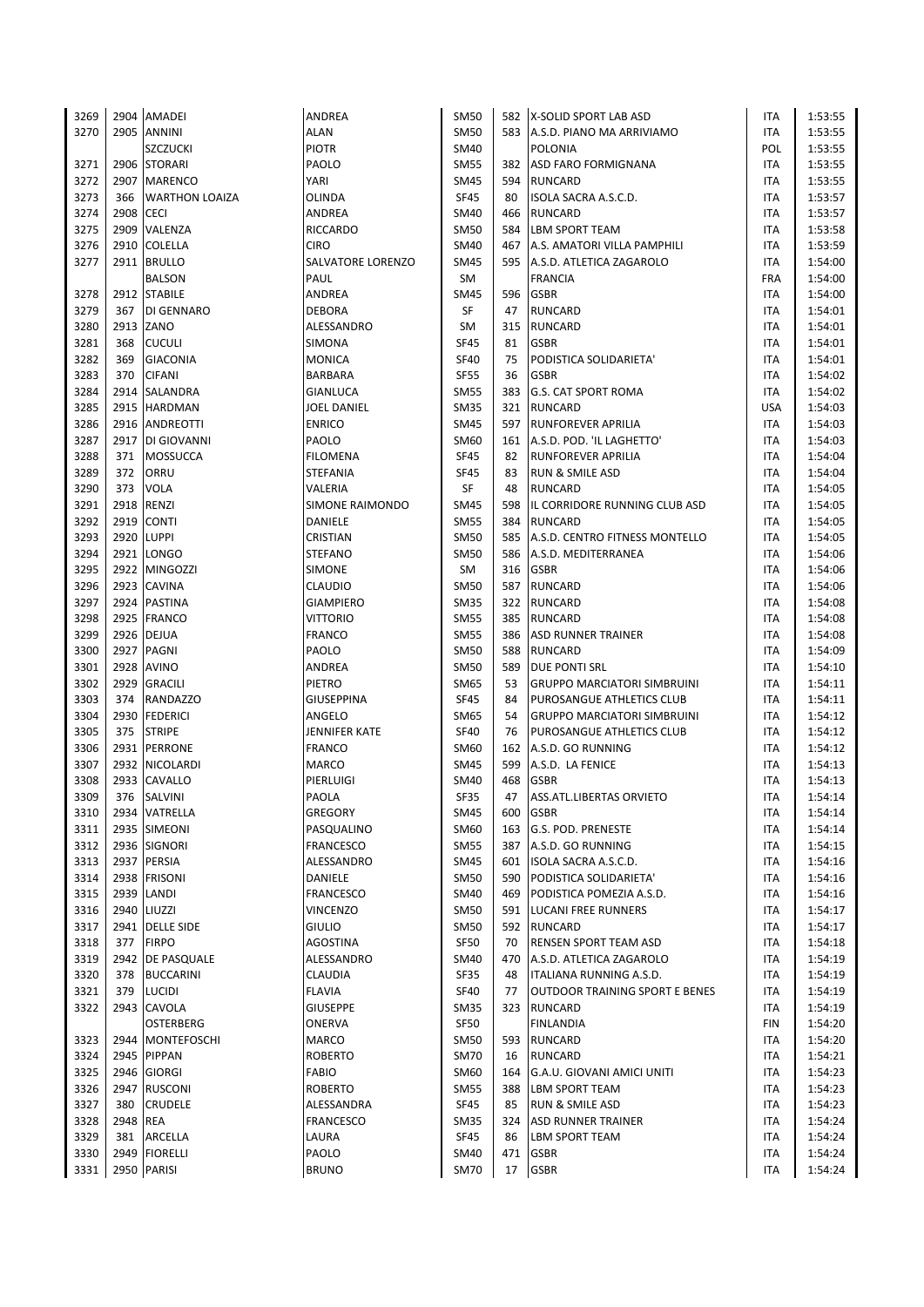| 3332 | 382  | PAGANI            | ROBERTA               | <b>SF55</b> | 37  | <b>RUNCARD</b>                    | ITA        | 1:54:24 |
|------|------|-------------------|-----------------------|-------------|-----|-----------------------------------|------------|---------|
| 3333 | 383  | <b>FERRARESI</b>  | ELISABETTA            | <b>SF35</b> | 49  | <b>LBM SPORT TEAM</b>             | <b>ITA</b> | 1:54:25 |
| 3334 |      | 2951 HERNANDEZ    | JOSEPH JOSE           | <b>SM50</b> | 594 | <b>ITALIA MARATHON CLUB SSDRL</b> | <b>ITA</b> | 1:54:25 |
| 3335 |      | 2952 SIMONITTI    | RICCARDO              | SM          | 317 | <b>RUNCARD</b>                    | ITA        | 1:54:26 |
| 3336 |      | 2953 GUIDOBALDI   | ANDREA                | <b>SM40</b> |     | 472 PODISTICA SOLIDARIETA'        | ITA        | 1:54:26 |
| 3337 | 2954 | <b>MARINI</b>     | <b>STEFANO</b>        | <b>SM55</b> | 389 | <b>LBM SPORT TEAM</b>             | ITA        | 1:54:26 |
| 3338 | 2955 | <b>TIBERI</b>     | ROBERTO               | <b>SM45</b> |     | 602 RUNCARD                       | ITA        | 1:54:27 |
|      |      | <b>SCHULZE</b>    | ANDREAS               | SM60        |     | <b>GERMANIA</b>                   | GER        | 1:54:27 |
| 3339 | 2956 | <b>VILLA</b>      | <b>ANTONIO</b>        | <b>SM65</b> | 55  | ATLETICA CRAL BANCO POPOLARE      | ITA        | 1:54:27 |
| 3340 | 384  | <b>PISCIONERI</b> | SIMONA                | SF40        | 78  | LUCIANI SPORT TEAM                | ITA        | 1:54:27 |
| 3341 | 385  | <b>FACELLI</b>    | ALESSANDRA            | SF          | 49  | <b>RUNCARD</b>                    | ITA        | 1:54:28 |
| 3342 |      | 2957 NOVELLI      | MARCO                 | <b>SM55</b> | 390 | PODISTICA SOLIDARIETA'            | ITA        | 1:54:28 |
| 3343 | 386  | MONELLO           | ADELINA               | <b>SF40</b> | 79  | MARATHON ROMA CASTELFUSANO        | <b>ITA</b> | 1:54:28 |
| 3344 | 2958 | <b>PILATO</b>     | GIOVANNI              | SM          | 318 | <b>GSBR</b>                       | ITA        | 1:54:29 |
| 3345 | 387  | PIETRANTONIO      | FILOMENA              | <b>SF55</b> | 38  | MARATHON ROMA CASTELFUSANO        | ITA        | 1:54:29 |
| 3346 | 2959 | <b>PILATO</b>     | MICHELE               | SM60        | 165 | <b>RUNCARD</b>                    | ITA        | 1:54:29 |
| 3347 | 2960 | <b>MECCIA</b>     | ALESSANDRO            | <b>SM40</b> | 473 | A.S.D. PIANO MA ARRIVIAMO         | ITA        | 1:54:29 |
|      |      |                   |                       |             |     |                                   |            |         |
| 3348 | 2961 | <b>TORTORA</b>    | GIANLUCA              | <b>SM40</b> | 474 | <b>RUNCARD</b>                    | ITA        | 1:54:29 |
| 3349 |      | 2962 GIOLITTI     | GIORGIO               | SM          | 319 | <b>GSBR</b>                       | <b>ITA</b> | 1:54:30 |
| 3350 |      | 2963 CUCCURULLO   | FRANCESCO             | <b>SM55</b> |     | 391 X-SOLID SPORT LAB ASD         | <b>ITA</b> | 1:54:30 |
| 3351 | 2964 | <b>VITELLI</b>    | MARIO                 | <b>SM65</b> | 56  | A.S.D. FREE RUNNERS               | <b>ITA</b> | 1:54:32 |
| 3352 | 2965 | <b>ALPI</b>       | <b>FRANCESCO</b>      | <b>SM50</b> | 595 | <b>LBM SPORT TEAM</b>             | ITA        | 1:54:32 |
| 3353 | 2966 | <b>IACOBELLI</b>  | <b>ANDREA FILIPPO</b> | <b>SM35</b> | 325 | A.S.D. JUST RUN                   | ITA        | 1:54:33 |
| 3354 | 388  | <b>NECCI</b>      | ROSA                  | SF          | 50  | <b>GSBR</b>                       | ITA        | 1:54:34 |
| 3355 | 389  | <b>PANNONE</b>    | CHIARA                | SF          | 51  | <b>PROGETTO FILIPPIDE</b>         | ITA        | 1:54:34 |
| 3356 | 2967 | <b>GALLO</b>      | <b>MIRKO</b>          | SM          | 320 | <b>GSBR</b>                       | ITA        | 1:54:34 |
| 3357 | 2968 | <b>MOGLIANI</b>   | GIANLUCA              | <b>SM</b>   | 321 | <b>PROGETTO FILIPPIDE</b>         | ITA        | 1:54:35 |
| 3358 |      | 2969 MURANO       | RINALDO               | <b>SM50</b> |     | 596 RUNCARD                       | ITA        | 1:54:35 |
| 3359 | 2970 | LAGANA            | <b>FABRIZIO</b>       | <b>SM35</b> | 326 | ATL. TUSCULUM                     | <b>ITA</b> | 1:54:37 |
| 3360 | 2971 | <b>FIASCHETTI</b> | ANDREA                | <b>SM50</b> | 597 | TIBURTINA RUNNING ROMA A.S.D.     | ITA        | 1:54:38 |
| 3361 | 390  | <b>AGIBALOVA</b>  | EVGENIIA              | <b>SF35</b> | 50  | <b>LBM SPORT TEAM</b>             | ITA        | 1:54:38 |
| 3362 | 2972 | <b>CIVITA</b>     | PAOLO                 | <b>SM55</b> |     | 392   LBM SPORT TEAM              | ITA        | 1:54:38 |
| 3363 | 391  | <b>DE SANTIS</b>  | GIULIA                | SF35        | 51  | <b>RUNCARD</b>                    | ITA        | 1:54:39 |
| 3364 | 2973 | <b>BILLI</b>      | FABRIZIO              | <b>SM55</b> | 393 | RUNCARD                           | ITA        | 1:54:39 |
| 3365 | 2974 | <b>GIANNETTI</b>  | MARCO                 | <b>SM40</b> | 475 | VILLA AURELIA SPORTING CLUB       | ITA        | 1:54:40 |
| 3366 | 2975 | <b>GRIMALDI</b>   | <b>ANTONIO</b>        | <b>SM65</b> | 57  | A.P.D. ATLETICA SCAFATI           | ITA        | 1:54:41 |
| 3367 | 2976 | <b>VICENTINI</b>  | MARCO                 | SM          | 322 | <b>GSBR</b>                       | ITA        | 1:54:41 |
| 3368 | 2977 | SCIARPELLETTI     | FABIO                 | <b>SM40</b> | 476 | <b>G.S. CAT SPORT ROMA</b>        | ITA        | 1:54:42 |
| 3369 |      | 2978 ROCCHI       | <b>ROBERTO</b>        | <b>SM60</b> |     | 166 PODISTICA SOLIDARIETA'        | ITA        | 1:54:42 |
| 3370 | 2979 | PIZZI             | LUCIANO               | SM60        |     | 167 AS.TRA. ROMA                  | ITA        | 1:54:43 |
| 3371 | 2980 | <b>ORSINI</b>     | <b>ALFONSO</b>        | SM50        | 598 | <b>RUNCARD</b>                    | ITA        | 1:54:43 |
| 3372 | 2981 | <b>GUMINA</b>     | FRANCESCO             | SM40        | 477 | <b>RUNCARD</b>                    | ITA        | 1:54:44 |
| 3373 |      | 2982 VALENTE      | PIERLUIGI             | SM60        |     | 168 GSBR                          | <b>ITA</b> | 1:54:44 |
| 3374 | 392  | LALA              | ADRIANA JOANNA        | SF40        | 80  | A.S.D. PIANO MA ARRIVIAMO         | POL        | 1:54:45 |
| 3375 | 393  | <b>MATTIAZZO</b>  | FEDERICA              | <b>SF45</b> | 87  | S.E.F. VIRTUS EMILSIDER BO        | ITA        | 1:54:45 |
| 3376 | 2983 | <b>ALFANO</b>     | VINCENZO              | SM65        | 58  | <b>GSBR</b>                       | ITA        | 1:54:45 |
| 3377 | 394  | <b>MASTROLUCA</b> | ALESSANDRA            | <b>SF55</b> | 39  | PUROSANGUE ATHLETICS CLUB         | ITA        | 1:54:47 |
| 3378 | 2984 | <b>PIROZZI</b>    | <b>BRUNO</b>          | <b>SM50</b> | 599 | <b>GSBR</b>                       | ITA        | 1:54:48 |
| 3379 | 2985 | PIMPINELLI        | <b>SIMONE</b>         | SM          | 323 | RM041                             | ITA        | 1:54:48 |
| 3380 | 395  | <b>ROSSI</b>      | BARBARA               | <b>SF50</b> | 71  | <b>ALMOSTHERE ASD</b>             | <b>ITA</b> | 1:54:49 |
|      |      | 2986 GULISANO     |                       |             |     |                                   |            |         |
| 3381 |      |                   | SALVATORE             | <b>SM40</b> | 478 | <b>GSBR</b>                       | ITA        | 1:54:49 |
| 3382 | 2987 | <b>D'ERRICO</b>   | VINCENZO              | <b>SM45</b> | 603 | PODISTICA SOLIDARIETA'            | ITA        | 1:54:50 |
| 3383 | 2988 | <b>SCUTO</b>      | GIUSEPPE              | <b>SM45</b> | 604 | <b>GSBR</b>                       | ITA        | 1:54:50 |
| 3384 | 2989 | <b>TERLIZZI</b>   | GIANCARLO             | <b>SM50</b> | 600 | <b>LBM SPORT TEAM</b>             | <b>ITA</b> | 1:54:51 |
| 3385 | 396  | <b>GRASSO</b>     | GRAZIA MARIA          | <b>SF50</b> | 72  | A.S.D. NISSOLINO SAL CATANIA      | ITA        | 1:54:51 |
| 3386 | 397  | <b>AUTELITANO</b> | SIMONA                | SF45        | 88  | PUROSANGUE ATHLETICS CLUB         | ITA        | 1:54:51 |
| 3387 |      | 2990 MACRI'       | GIUSEPPE              | SM60        | 169 | PODISTICA SOLIDARIETA'            | ITA        | 1:54:51 |
| 3388 |      | 2991 MOSTARDA     | FABIO                 | <b>SM50</b> |     | 601 RUNCARD                       | ITA        | 1:54:51 |
| 3389 | 2992 | DI GIROLAMO       | VALERIO               | <b>SM40</b> | 479 | <b>GSBR</b>                       | ITA        | 1:54:51 |
| 3390 | 398  | DE ROMANIS        | ELISABETTA            | SF45        | 89  | X-SOLID SPORT LAB ASD             | ITA        | 1:54:52 |
| 3391 | 2993 | GALLOZZI          | ANDREA                | SM50        | 602 | <b>DUE PONTI SRL</b>              | ITA        | 1:54:53 |
| 3392 | 2994 | LASAGNA           | MARCO                 | <b>SM55</b> | 394 | <b>RUNCARD</b>                    | ITA        | 1:54:53 |
| 3393 | 399  | <b>CUNDARI</b>    | ALICE                 | PF          | 4   | ASD DUILIA BARCELLONA P.G.        | ITA        | 1:54:53 |
| 3394 | 400  | DI ROCCO          | GIULIA                | SF          | 52  | <b>RUNCARD</b>                    | ITA        | 1:54:53 |
| 3395 | 401  | CATALANI          | CHIARA                | SF45        | 90  | A.S. AMATORI VILLA PAMPHILI       | ITA        | 1:54:54 |
| 3396 |      | 2995 DURANTINI    | PIERSTEFANO           | <b>SM50</b> |     | 603 A.S. AMATORI VILLA PAMPHILI   | ITA        | 1:54:54 |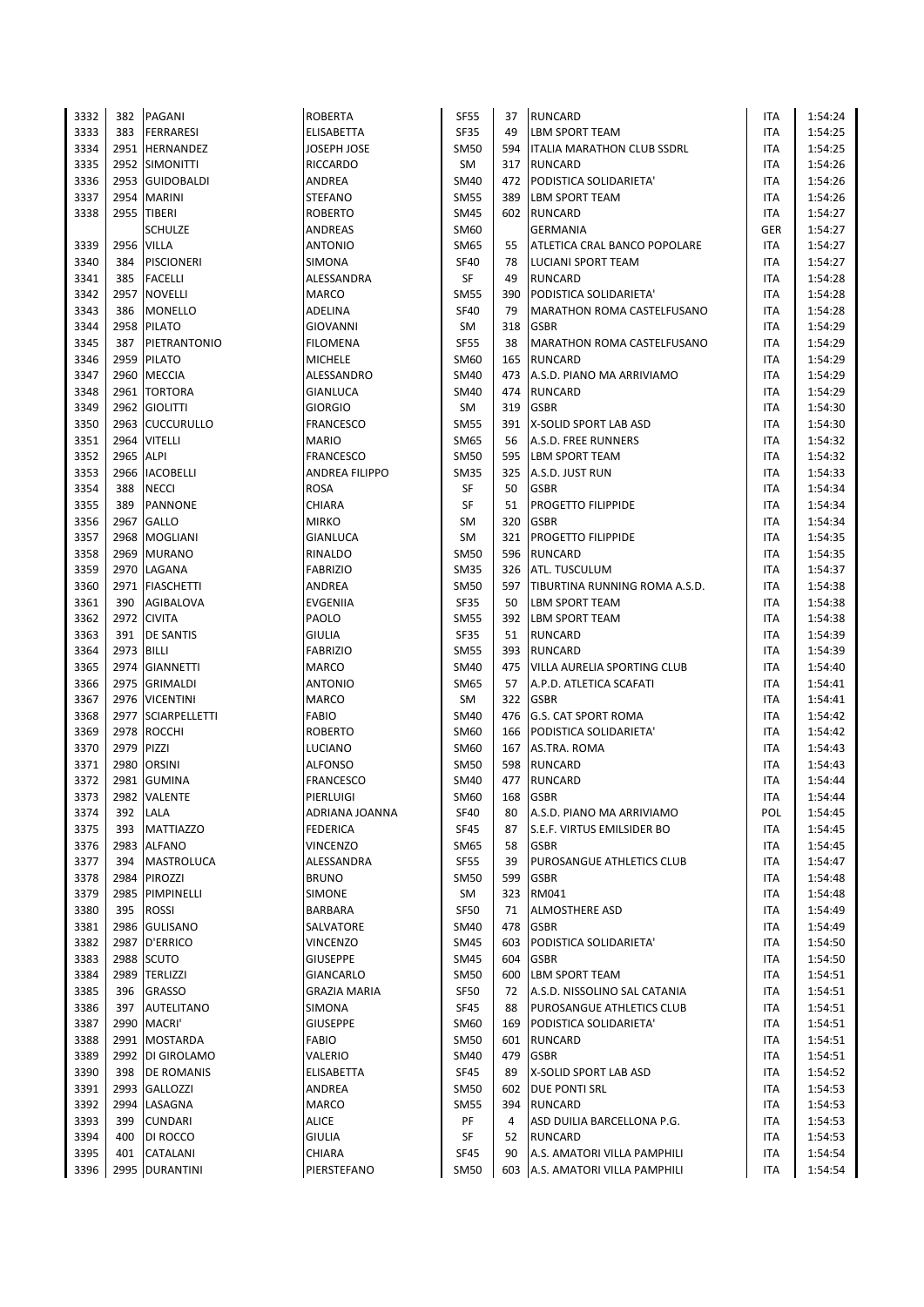| 3397 |          | 2996 LEONZIO        | SANDRO                | SM60        | 170 | <b>ASD RUNNERS PESCARA</b>        | <b>ITA</b> | 1:54:55 |
|------|----------|---------------------|-----------------------|-------------|-----|-----------------------------------|------------|---------|
| 3398 | 2997     | <b>COSTANTINO</b>   | <b>STEFANO</b>        | <b>SM40</b> | 480 | ATHLETICA VATICANA A.S.D.         | <b>ITA</b> | 1:54:55 |
| 3399 | 2998     | <b>BONTEMPI</b>     | ANDREA                | <b>SM50</b> | 604 | <b>RUNCARD</b>                    | ITA        | 1:54:55 |
| 3400 | 402      | <b>CONTI</b>        | <b>ROBERTA</b>        | <b>SF50</b> | 73  | A.S.D. GO RUNNING                 | <b>ITA</b> | 1:54:55 |
| 3401 | 2999     | <b>BISSATTINI</b>   | <b>STEFANO</b>        | SM65        | 59  | <b>GSBR</b>                       | <b>ITA</b> | 1:54:56 |
| 3402 | 3000     | <b>DI FRANCESCO</b> | PIERLUIGI             | <b>SM50</b> | 605 | ASD ATLETICA ABRUZZO L'AQUILA     | ITA        | 1:54:56 |
| 3403 | 3001     | <b>NOCCA</b>        | <b>MAURIZIO</b>       | <b>SM55</b> | 395 | A.S.D. TRA LE RIGHE               | ITA        | 1:54:57 |
| 3404 | 3002     | <b>NELSON</b>       | ALEXANDER             | <b>SM35</b> |     | 327 RM041                         | ITA        | 1:54:58 |
| 3405 | 3003     | <b>VISCONTI</b>     | VALERIO               | <b>SM45</b> | 605 | <b>RUNCARD</b>                    | <b>ITA</b> | 1:54:59 |
| 3406 | 3004     | <b>MANNELLI</b>     | <b>MASSIMO</b>        | SM60        | 171 | <b>ATLETICA PEGASO</b>            | <b>ITA</b> | 1:55:00 |
| 3407 | 3005     | <b>TITA</b>         | <b>VINCENZO</b>       | <b>SM45</b> | 606 | <b>GSBR</b>                       | ITA        | 1:55:00 |
| 3408 | 403      | <b>PROPERSI</b>     | <b>MARIA VITTORIA</b> | <b>SF45</b> | 91  | <b>RUNCARD</b>                    | <b>ITA</b> | 1:55:00 |
| 3409 | 404      | <b>ROMANO</b>       | CAROLINA              | <b>SF40</b> | 81  | <b>SPORT TEAM TRIGORIA ASD</b>    | <b>ITA</b> | 1:55:00 |
| 3410 | 405      | <b>MELIS</b>        | <b>AMANDA</b>         | <b>SF45</b> | 92  | <b>GSBR</b>                       | <b>ITA</b> | 1:55:00 |
|      | 3006     | PEZZI               |                       | <b>SM45</b> | 607 | <b>GSBR</b>                       | <b>ITA</b> |         |
| 3411 |          |                     | <b>ALBERTO</b>        |             |     |                                   |            | 1:55:01 |
| 3412 | 406      | <b>STELLA</b>       | ROSSELLA              | <b>SF45</b> | 93  | <b>LBM SPORT TEAM</b>             | <b>ITA</b> | 1:55:01 |
| 3413 | 3007     | LA MARRA            | RINALDO               | <b>SM55</b> | 396 | A.S. AMATORI VILLA PAMPHILI       | ITA        | 1:55:02 |
| 3414 | 3008     | <b>BORZI</b>        | ALESSANDRO            | <b>SM55</b> | 397 | A.S. AMATORI VILLA PAMPHILI       | <b>ITA</b> | 1:55:02 |
| 3415 | 3009     | <b>TARTAGLIA</b>    | LUIGI                 | <b>SM50</b> | 606 | A.S.D. RUNNERS SAN GEMINI         | ITA        | 1:55:02 |
| 3416 | 3010     | <b>GIGLI</b>        | <b>MICHELE</b>        | <b>SM35</b> |     | 328 RUNCARD                       | <b>ITA</b> | 1:55:02 |
| 3417 |          | 3011 TROBIANI       | <b>GRAZIANO</b>       | <b>SM65</b> | 60  | A.S.D. PODISTICA APRILIA          | ITA        | 1:55:03 |
| 3418 | 3012     | <b>CAVALAGLI</b>    | <b>CLAUDIO</b>        | SM60        | 172 | <b>LBM SPORT TEAM</b>             | <b>ITA</b> | 1:55:03 |
| 3419 | 3013     | <b>CACIC</b>        | <b>DAVOR</b>          | <b>SM50</b> | 607 | <b>GSBR</b>                       | <b>ITA</b> | 1:55:04 |
| 3420 | 407      | <b>BALDONI</b>      | ALESSANDRA            | SF50        | 74  | S.E.F. STAMURA ANCONA A.S.D.      | <b>ITA</b> | 1:55:05 |
| 3421 |          | 3014 CASABLANCA     | ANGELO                | SM60        | 173 | A.S.D. PODISTICA MESSINA          | <b>ITA</b> | 1:55:05 |
| 3422 | 408      | <b>SLOMP</b>        | LUCREZIA              | SF          | 53  | <b>RUNCARD</b>                    | ITA        | 1:55:06 |
| 3423 | 3015     | <b>GIRARDI</b>      | <b>SERGIO</b>         | SM40        | 481 | ASD CITTA' CASTELLI ROMANI        | <b>ITA</b> | 1:55:07 |
| 3424 |          | 3016 PATRIZI        | SANDRO                | <b>SM55</b> |     | 398 A.S.D. ATLETICA CANICATTI     | <b>ITA</b> | 1:55:07 |
| 3425 |          | 3017 FARAONE        | GIOVANNI              | <b>SM50</b> |     | 608   ITALIANA RUNNING A.S.D.     | <b>ITA</b> | 1:55:07 |
| 3426 | 3018     | <b>ALIBARDI</b>     | ANGELO                | <b>SM45</b> | 608 | A.S.D. CENTRO FITNESS MONTELLO    | ITA        | 1:55:07 |
| 3427 |          | 3019 CARPIGO        | ALESSANDRO            | <b>SM50</b> | 609 | <b>RUNCARD</b>                    | ITA        | 1:55:08 |
| 3428 |          | 3020 PREZIOSI       | <b>SIMONE</b>         | <b>SM35</b> | 329 | ITALIANA RUNNING A.S.D.           | <b>ITA</b> | 1:55:08 |
| 3429 | 3021     | <b>FERRARI</b>      | <b>ROBERTO</b>        | <b>SM55</b> | 399 | <b>GSBR</b>                       | ITA        | 1:55:08 |
| 3430 | 3022     | <b>TROIANELLI</b>   | GUIDO                 | <b>SM45</b> | 609 | <b>ITALIANA RUNNING A.S.D.</b>    | ITA        | 1:55:08 |
| 3431 | 3023     | <b>CASELLA</b>      | <b>STEFANO</b>        | <b>SM55</b> | 400 | PUROSANGUE ATHLETICS CLUB         | <b>ITA</b> | 1:55:09 |
| 3432 | 3024     | CANNAZZA            | <b>DARIO</b>          | SM          | 324 | G. POD. LE SBARRE                 | <b>ITA</b> | 1:55:10 |
| 3433 | 409      | <b>GIORDANO</b>     | SARAH ERMA            | <b>SF40</b> | 82  | <b>GSBR</b>                       | <b>ITA</b> | 1:55:10 |
| 3434 | 3025     | <b>GALLO</b>        | <b>VINCENZO</b>       | <b>SM50</b> | 610 | <b>LUCANI FREE RUNNERS</b>        | ITA        | 1:55:11 |
| 3435 | 410      | <b>VITROTTI</b>     | VALERIA               | <b>SF35</b> | 52  | A.S. ROMA ROAD R.CLUB             | <b>ITA</b> | 1:55:11 |
| 3436 | 3026     | <b>FIORITO</b>      | NATALE A. ROBERTO     | <b>SM50</b> |     | 611 PFIZER ITALIA RUNNING TEAM    | <b>ITA</b> | 1:55:11 |
| 3437 | 3027     | <b>ROMANO</b>       | <b>ANTONIO</b>        | <b>SM55</b> | 401 | <b>ASD PODISTI FRENTANI</b>       | <b>ITA</b> | 1:55:13 |
| 3438 | 3028     | <b>D'ACCONE</b>     | SALVATORE             | <b>SM55</b> | 402 | <b>POLIGOLFO</b>                  | <b>ITA</b> | 1:55:13 |
| 3439 |          | 3029 CIOLFI         | <b>ROBERTO</b>        | SM40        |     | 482 A.S.D. VILLA DE SANCTIS       | <b>ITA</b> | 1:55:14 |
| 3440 | 411      | CARRESE             | LAVINIA               | SF          | 54  | <b>GSBR</b>                       | ITA        | 1:55:15 |
| 3441 | 3030     | ORLANDO             | ALESSANDRO            | SM60        | 174 | TIBURTINA RUNNING ROMA A.S.D.     | ITA        | 1:55:15 |
|      |          | LEONIAK             | <b>MARCIN</b>         | SM45        |     | POLONIA                           | POL        | 1:55:16 |
| 3442 |          | 3031 PINNA          | ANTONELLO             | <b>SM50</b> |     | 612 A.S.D. GO RUNNING             | ITA        | 1:55:17 |
| 3443 | 3032 BUA |                     | SALVATORE             | <b>SM40</b> | 483 | <b>SPORT ETNA OUTDOOR</b>         | ITA        | 1:55:18 |
| 3444 | 3033     | PELLEGRINI          | PAOLO                 | <b>SM50</b> | 613 | <b>GSBR</b>                       | ITA        | 1:55:19 |
| 3445 | 412      | <b>TEDESCO</b>      | MANUELA               | <b>SF40</b> | 83  | <b>RUNCARD</b>                    | ITA        |         |
|      |          |                     |                       |             |     |                                   |            | 1:55:20 |
| 3446 | 3034     | <b>GENTILINI</b>    | <b>ROBERTO</b>        | <b>SM75</b> | 6   | AMICI PARCO CASTELLI ROMANI       | ITA        | 1:55:20 |
| 3447 | 3035     | <b>FERRI</b>        | <b>FABRIZIO</b>       | <b>SM50</b> | 614 | LBM SPORT TEAM                    | IRL        | 1:55:24 |
| 3448 | 413      | APETROAEI           | IONELA                | SF45        | 94  | <b>RUNCARD</b>                    | ROU        | 1:55:25 |
| 3449 | 3036     | <b>LIBERATO</b>     | FABIO                 | SM50        | 615 | <b>ASD SFT ACADEMY</b>            | ITA        | 1:55:25 |
| 3450 |          | 3037 GALEOTA        | CORRADO               | <b>SM50</b> |     | 616 A.S. DILETT. POL. MARSALA DOC | ITA        | 1:55:27 |
| 3451 | 3038     | <b>CARLINI</b>      | MARCO                 | <b>SM35</b> |     | 330 RUNCARD                       | ITA        | 1:55:28 |
| 3452 | 3039     | <b>BARBIERI</b>     | GIANLUCA              | SM40        | 484 | PODISTICA SOLIDARIETA'            | ITA        | 1:55:28 |
| 3453 | 3040     | <b>BRECEVICH</b>    | MASSIMILIANO          | <b>SM50</b> | 617 | ISOLA SACRA A.S.C.D.              | ITA        | 1:55:28 |
| 3454 | 414      | <b>CHINNI</b>       | LUCIA                 | SF60        | 11  | <b>PUROSANGUE ATHLETICS CLUB</b>  | ITA        | 1:55:28 |
| 3455 | 415      | ALESSANDRELLI       | MARUSKA               | <b>SF45</b> | 95  | ASD RUNNERS FOR EMERGENCY         | ITA        | 1:55:29 |
| 3456 | 3041     | <b>GIORDANO</b>     | ALESSANDRO            | <b>SM50</b> | 618 | <b>RUNCARD</b>                    | ITA        | 1:55:29 |
| 3457 | 3042     | RIZZARDI            | <b>FLAVIO</b>         | <b>SM55</b> | 403 | <b>GSBR</b>                       | ITA        | 1:55:29 |
| 3458 | 3043     | <b>PORCELLI</b>     | <b>ALFREDO</b>        | <b>SM50</b> | 619 | <b>GSBR</b>                       | ITA        | 1:55:29 |
| 3459 | 3044     | <b>REGINELLI</b>    | FRANCESCO             | PM          | 16  | <b>RUNCARD</b>                    | ITA        | 1:55:32 |
| 3460 | 3045     | <b>KIRSCHNER</b>    | ALESSANDRO            | SM60        | 175 | ATL. MONTE MARIO                  | ITA        | 1:55:32 |
| 3461 | 416      | <b>IONA</b>         | <b>VERONICA</b>       | SF35        | 53  | <b>LBM SPORT TEAM</b>             | <b>ITA</b> | 1:55:33 |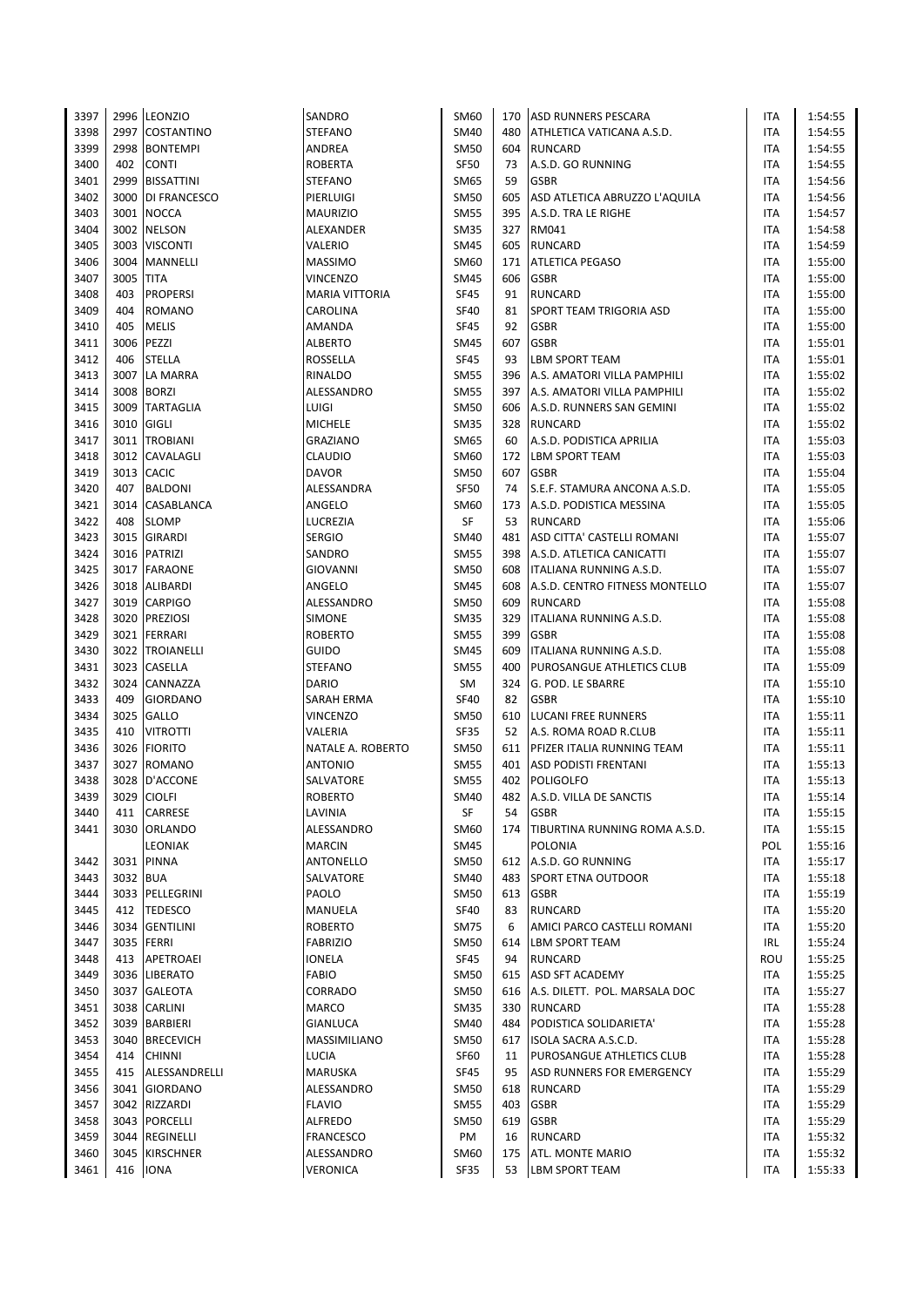| 3462 |           | 3046 MANCINI      | <b>ALESSIO</b>     | <b>SM35</b> |     | 331 LBM SPORT TEAM               | ITA        | 1:55:34 |
|------|-----------|-------------------|--------------------|-------------|-----|----------------------------------|------------|---------|
|      |           |                   |                    |             |     |                                  |            |         |
| 3463 | 417       | <b>NERONI</b>     | <b>MARTINA</b>     | <b>SF40</b> | 84  | ASD PALESTRINA RUNNING           | ITA        | 1:55:34 |
| 3464 |           | 3047 RAUCO        | ALESSANDRO         | <b>SM55</b> | 404 | PODISTICA SOLIDARIETA'           | ITA        | 1:55:34 |
| 3465 | 418       | <b>NATILI</b>     | <b>VITTORIA</b>    | <b>SF45</b> | 96  | PUROSANGUE ATHLETICS CLUB        | <b>ITA</b> | 1:55:35 |
| 3466 |           | 3048 REALDON      | MARCO FABIO        | <b>SM50</b> | 620 | <b>RUNCARD</b>                   | <b>ITA</b> | 1:55:35 |
|      |           |                   |                    |             |     |                                  |            |         |
| 3467 |           | 3049 COMELLI      | MAXIMILIAN         | SM          | 325 | <b>RUNCARD</b>                   | <b>ITA</b> | 1:55:36 |
| 3468 |           | 3050 IACOBONE     | <b>GIUSEPPE</b>    | <b>SM45</b> | 610 | <b>LBM SPORT TEAM</b>            | ITA        | 1:55:36 |
| 3469 |           | 3051 SENATORE     | COSTANTINO         | <b>SM60</b> | 176 | A.S. ROMA ROAD R.CLUB            | <b>ITA</b> | 1:55:36 |
| 3470 | 419       | <b>BEER</b>       | <b>GIOVANNA</b>    | <b>SF50</b> | 75  | S.E.F. STAMURA ANCONA A.S.D.     | <b>ITA</b> | 1:55:38 |
|      |           |                   |                    |             |     |                                  |            |         |
| 3471 |           | 3052 MOSTI        | <b>GIANPAOLO</b>   | <b>SM35</b> | 332 | AMICI PARCO CASTELLI ROMANI      | ITA        | 1:55:39 |
| 3472 | 420       | <b>CUCCIARI</b>   | SILVIA             | <b>SF50</b> | 76  | <b>ASD RUNNER TRAINER</b>        | ITA        | 1:55:40 |
| 3473 |           | 3053 MAGNANI      | <b>SIMONE</b>      | <b>SM50</b> |     | 621 PODISTICA SOLIDARIETA'       | <b>ITA</b> | 1:55:40 |
| 3474 |           | 3054 CAPETOLA     | ALESSANDRO         | <b>SM45</b> |     | 611 ASD RUNNER TRAINER           | ITA        | 1:55:41 |
| 3475 | 3055      | <b>CORAINI</b>    | <b>DENIS</b>       | <b>SM45</b> |     | 612 G.S.D. VALDALPONE DE MEGNI   | ITA        | 1:55:42 |
|      |           |                   |                    |             |     |                                  |            |         |
| 3476 |           | 3056 TOSCANI      | DANIELE            | <b>SM35</b> |     | 333 A.S.D. GO RUNNING            | ITA        | 1:55:42 |
| 3477 |           | 3057 SOTTILE      | <b>FAUSTO</b>      | <b>SM50</b> | 622 | <b>GSBR</b>                      | <b>ITA</b> | 1:55:42 |
| 3478 | 421       | <b>OLIVERIO</b>   | MARIALUISA         | <b>SF50</b> | 77  | "LA CHIANINA"                    | <b>ITA</b> | 1:55:42 |
| 3479 | 3058      | <b>RUSSO</b>      | <b>FRANCESCO</b>   | SM40        | 485 | A.S.D. PIANO MA ARRIVIAMO        | ITA        | 1:55:42 |
| 3480 |           | 3059 PALUZZI      | ANDREA             | <b>SM45</b> |     | 613 PODISTICA SOLIDARIETA'       | <b>ITA</b> | 1:55:42 |
|      |           |                   |                    |             |     |                                  |            |         |
| 3481 |           | 3060 ALAIMO       | LORENZO            | <b>SM50</b> |     | 623 A.S.D. FLORIDIA RUNNING      | ITA        | 1:55:43 |
| 3482 |           | 3061 DI BERARDINO | MARCELLO           | <b>SM50</b> |     | 624 LBM SPORT TEAM               | <b>ITA</b> | 1:55:43 |
| 3483 |           | 3062 TUGLIANI     | EMANUELE           | <b>SM35</b> | 334 | X-SOLID SPORT LAB ASD            | ITA        | 1:55:44 |
| 3484 |           | 3063 BANDINI      | <b>ROBERTO</b>     | SM65        | 61  | A.S.D. ATL. ENERGIA ROMA         | ITA        | 1:55:45 |
| 3485 | 422       | <b>MAI MIHAI</b>  | <b>MONICA</b>      | <b>SF35</b> | 54  | TEAM CAMELOT A.S.D.              | ROU        | 1:55:45 |
|      |           |                   |                    |             |     |                                  |            |         |
| 3486 | 3064      | PULCIANI          | <b>DAVIDE</b>      | <b>SM45</b> | 614 | <b>GSBR</b>                      | ITA        | 1:55:46 |
| 3487 | 423       | LEVI              | MARIATERESA        | <b>SF35</b> | 55  | <b>RUNCARD</b>                   | ITA        | 1:55:46 |
|      |           | ARBAIZA           | IÑIGO              | SM45        |     | SPAGNA                           | <b>ESP</b> | 1:55:47 |
| 3488 |           | 424 RINALDI       | <b>MARTA</b>       | SF          | 55  | <b>GSBR</b>                      | ITA        | 1:55:47 |
| 3489 |           | 3065 D'UFFIZI     | <b>ROBERTO</b>     | SM50        | 625 | A.S. ROMA ROAD R.CLUB            | ITA        | 1:55:47 |
| 3490 | 425       | <b>GARBATI</b>    | ALESSANDRA         | <b>SF55</b> | 40  | <b>RUN &amp; SMILE ASD</b>       | ITA        | 1:55:47 |
|      |           |                   |                    |             |     |                                  |            |         |
| 3491 |           | 3066 MILLUZZI     | FABIO              | <b>SM55</b> | 405 | <b>DUE PONTI SRL</b>             | <b>ITA</b> | 1:55:47 |
| 3492 |           | 426 DI GIOVANNI   | SIMONA             | <b>SF50</b> | 78  | LEPROTTI DI VILLA ADA            | <b>ITA</b> | 1:55:47 |
| 3493 |           | 3067 BOLDRINI     | ALESSANDRO         | <b>SM55</b> | 406 | MARATHON ROMA CASTELFUSANO       | <b>ITA</b> | 1:55:48 |
| 3494 | 427       | <b>SABATINI</b>   | <b>GIORGIA</b>     | <b>SF40</b> | 85  | <b>RUN &amp; SMILE ASD</b>       | ITA        | 1:55:49 |
| 3495 |           | 3068 LUPAIOLI     | <b>LELIO</b>       | <b>SM50</b> |     | 626 PODISTICA SOLIDARIETA'       | <b>ITA</b> | 1:55:49 |
| 3496 |           | 3069 TROISI       | <b>GIANCARLO</b>   | <b>SM50</b> |     | 627 A.S.D. P.U.C. SALENTO        | ITA        | 1:55:49 |
|      |           |                   |                    |             |     |                                  |            |         |
| 3497 |           | 3070 ANDREONI     | DANIELE            | SM          |     | 326 A.S.D. PODISTICA VEIO        | ITA        | 1:55:50 |
| 3498 | 3071      | <b>CRUCIANI</b>   | LORENZO            | <b>SM35</b> |     | 335 RUNCARD                      | ITA        | 1:55:51 |
| 3499 | 3072 ORTI |                   | <b>STEFANO</b>     | <b>SM40</b> | 486 | <b>RUNCARD</b>                   | <b>ITA</b> | 1:55:51 |
| 3500 |           | 3073 CACCIOTTI    | <b>MAURIZIO</b>    | SM60        | 177 | A.S. ROMA ROAD R.CLUB            | ITA        | 1:55:52 |
| 3501 | 428       | <b>LESHCHUK</b>   | <b>MARIYA</b>      | <b>SF35</b> | 56  | A.S.D. VILLA DE SANCTIS          | <b>UKR</b> | 1:55:52 |
| 3502 |           | 3074 FIORI        | <b>MARCO</b>       | SM50        |     | 628 RUNCARD                      | ITA        | 1:55:52 |
|      |           |                   |                    |             |     |                                  |            |         |
| 3503 |           | 3075 COPPOLA      | <b>GIOVANNI</b>    | <b>SM35</b> |     | 336 RUNCARD                      | <b>ITA</b> | 1:55:52 |
| 3504 |           | 3076 TURIANELLI   | <b>MASSIMO</b>     | <b>SM55</b> |     | 407 A.S.D. VILLA DE SANCTIS      | ITA        | 1:55:52 |
| 3505 |           | 3077 PIROLI       | RICCARDO           | SM          | 327 | <b>RUNCARD</b>                   | ITA        | 1:55:53 |
| 3506 |           | 3078 MANCINI      | <b>MICHELE</b>     | <b>SM45</b> |     | 615 ASD PLACENTIA                | ITA        | 1:55:53 |
| 3507 |           | 3079 INTORCIA     | <b>NICOLA</b>      | <b>SM55</b> | 408 | <b>SANNIO RUNNERS</b>            | ITA        | 1:55:53 |
|      |           |                   |                    |             |     |                                  |            |         |
| 3508 |           | 3080 TEDESCHI     | <b>MIRKO</b>       | <b>SM45</b> |     | 616 GSBR                         | ITA        | 1:55:53 |
| 3509 | 429       | CARROZZO          | EMANUELA           | SF45        | 97  | <b>GPDM LECCE</b>                | ITA        | 1:55:53 |
| 3510 | 430       | <b>NAPOLITANO</b> | DANIELA            | SF45        | 98  | <b>SANNIO RUNNERS</b>            | ITA        | 1:55:54 |
| 3511 |           | 3081 FRATTESI     | PAOLO              | <b>SM55</b> | 409 | ITALIANA RUNNING A.S.D.          | ITA        | 1:55:54 |
| 3512 |           | 3082 SGRIGNA      | MARCO              | <b>SM50</b> |     | 629 RUNCARD                      | ITA        | 1:55:54 |
| 3513 |           | 3083 NASUTI       | FRANCESCO          | <b>SM55</b> | 410 | <b>G.S. CAT SPORT ROMA</b>       | ITA        | 1:55:55 |
|      |           |                   |                    |             |     |                                  |            |         |
| 3514 |           | 3084 DE VITA      | <b>LUCIO</b>       | SM60        | 178 | VALORE SALUTE, FORTI E VELOCI    | ITA        | 1:55:55 |
| 3515 |           | 3085 PAGANO       | ANDREA             | <b>SM55</b> |     | 411 RUNCARD                      | ITA        | 1:55:55 |
| 3516 |           | 3086 CRUDO        | FRANCESCO          | <b>SM50</b> |     | 630   ITALIA MARATHON CLUB SSDRL | ITA        | 1:55:56 |
| 3517 | 431       | <b>BUSACCA</b>    | ROSALINDA          | SF45        | 99  | A.S.D. ATHLON KAMARINA           | ITA        | 1:55:56 |
|      |           | OCAÑA CANTON      | MARIA JOSE         | SF50        |     | SPAGNA                           | <b>ESP</b> | 1:55:56 |
|      |           |                   |                    |             |     |                                  |            |         |
| 3518 |           | 3087 GOSTOLI      | <b>GIANCLAUDIO</b> | <b>SM50</b> |     | 631 A.S. AMATORI VILLA PAMPHILI  | ITA        | 1:55:57 |
| 3519 |           | 3088 CECCHINELLI  | <b>FABIO</b>       | <b>SM50</b> |     | 632 RUNCARD                      | ITA        | 1:55:57 |
| 3520 | 432       | MEZZETTI          | PAOLA              | <b>SF50</b> | 79  | PUROSANGUE ATHLETICS CLUB        | ITA        | 1:55:57 |
| 3521 | 433       | <b>CASERTA</b>    | CLAUDIA            | SF55        | 41  | PUROSANGUE ATHLETICS CLUB        | ITA        | 1:55:57 |
| 3522 |           | 3089 BUONAFEDE    | <b>ACHILLE</b>     | SM60        | 179 | MARATHON ROMA CASTELFUSANO       | ITA        | 1:55:57 |
| 3523 |           | 3090 DI BLASIO    | DAVIDE             | <b>SM35</b> | 337 | <b>ASD RUNNERS PESCARA</b>       | ITA        | 1:55:58 |
|      |           |                   |                    |             |     |                                  |            |         |
|      |           | <b>FERMON</b>     | OFIR               | <b>SM45</b> |     | <b>ISRAELE</b>                   | ISR        | 1:55:58 |
| 3524 |           | 3091 MOSETTI      | <b>MARCO</b>       | SM40        |     | 487 GRUPPO MARCIATORI SIMBRUINI  | <b>ITA</b> | 1:55:58 |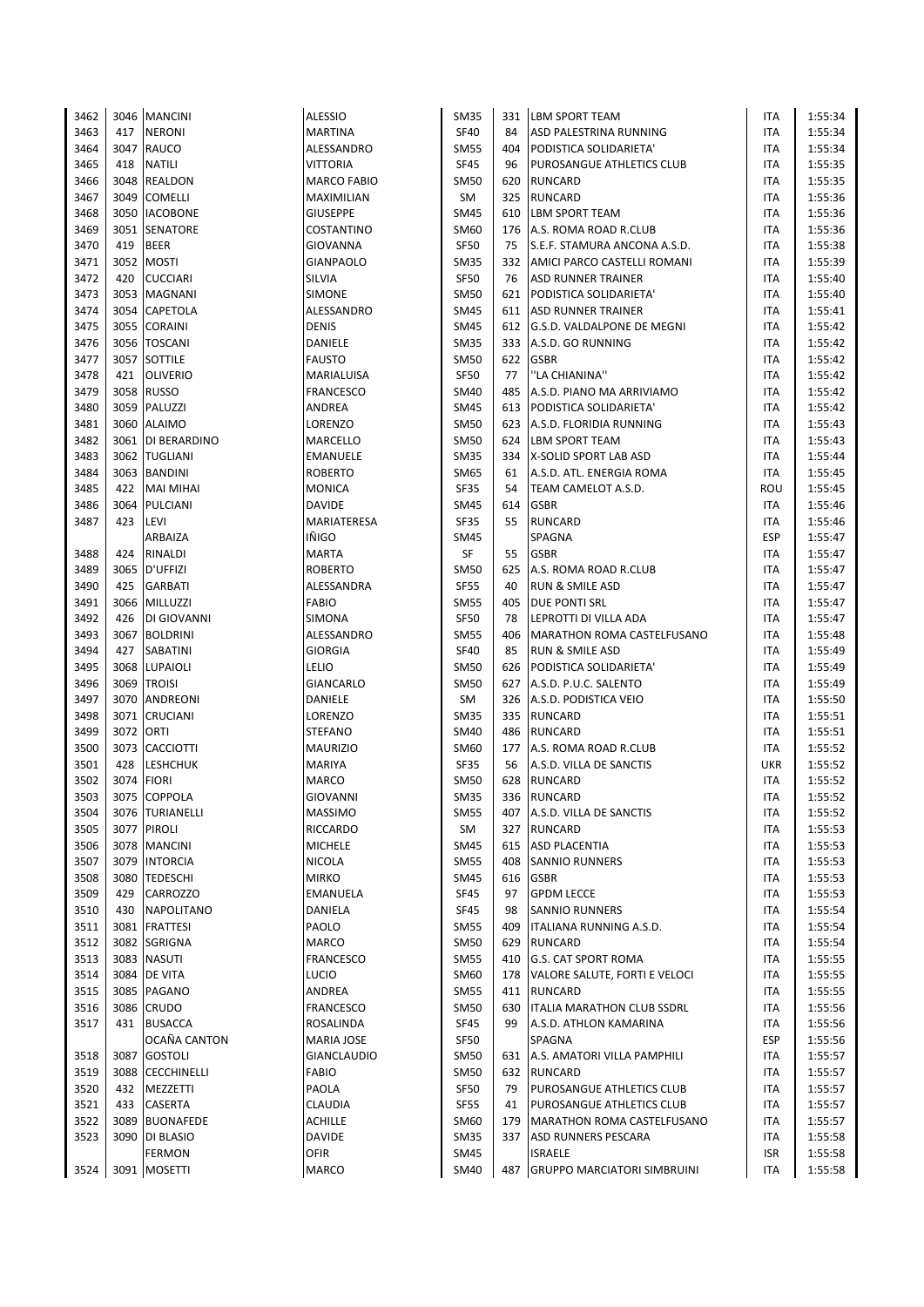| 3525         | 434       | <b>GUIDA</b>                       | <b>MARIA ONORINA</b>         | <b>SF60</b>                | 12  | POLISPORTIVA MONTALTO ASD           | ITA        | 1:55:58            |
|--------------|-----------|------------------------------------|------------------------------|----------------------------|-----|-------------------------------------|------------|--------------------|
| 3526         |           | 3092 BASILE                        | <b>FRANCESCO</b>             | <b>SM55</b>                |     | 412 TRAIL DEI DUE LAGHI A.S.D.      | ITA        | 1:55:58            |
| 3527         | 3093      | <b>FARINA</b>                      | <b>FRANCESCO</b>             | SM60                       | 180 | A.S. AMATORI VILLA PAMPHILI         | ITA        | 1:55:59            |
| 3528         | 435       | <b>BIANCHINI</b>                   | <b>MONICA</b>                | SF50                       | 80  | A.S.D. PIANO MA ARRIVIAMO           | ITA        | 1:56:00            |
|              |           | <b>QUIROZ ZARTA</b>                | SAMUEL                       | PM                         |     | <b>COLOMBIA</b>                     | <b>COL</b> | 1:56:00            |
| 3529         | 3094      | CAPOZZI                            | ANGELO                       | <b>SM50</b>                | 633 | A.S.D. LA FENICE                    | ITA        | 1:56:01            |
| 3530         | 436       | ARCARESE                           | DANIELA                      | SF                         | 56  | RM041                               | ITA        | 1:56:01            |
| 3531         |           | 3095 CARDONE                       | LORENZO                      | SM                         | 328 | <b>ASD RUNNERS PESCARA</b>          | ITA        | 1:56:02            |
| 3532         | 437       | <b>SZOPKA</b>                      | KATARZYNA                    | <b>SF40</b>                | 86  | <b>RUNCARD</b>                      | POL        | 1:56:03            |
| 3533         |           | 3096 ZEDDE                         | <b>FRANCO</b>                | SM65                       | 62  | A.S. AMATORI VILLA PAMPHILI         | ITA        | 1:56:03            |
| 3534         | 3097      | ANZALONE                           | <b>DOMENICO GIUSEPPE</b>     | SM                         | 329 | <b>GSBR</b>                         | ITA        | 1:56:05            |
| 3535         | 3098      | ANTI                               | LORENZO                      | SM40                       | 488 | <b>ASD RUNNER TRAINER</b>           | ITA        | 1:56:06            |
| 3536         | 3099      | <b>TORLETTO</b>                    | <b>STEFANO</b>               | <b>SM55</b>                | 413 | <b>LBM SPORT TEAM</b>               | ITA        | 1:56:07            |
| 3537         | 3100      | LUPI                               | <b>DAVIDE</b>                | SM35                       | 338 | <b>GSBR</b>                         | ITA        | 1:56:07            |
| 3538         | 3101      | PANIMOLLE                          | GIUSEPPE                     | SM40                       | 489 | <b>RUNCARD</b>                      | ITA        | 1:56:08            |
| 3539         | 438       | <b>INCHINGOLO</b>                  | <b>MARTINA</b>               | <b>SF35</b>                | 57  | <b>G.S. CAT SPORT ROMA</b>          | ITA        | 1:56:08            |
| 3540         | 439       | <b>INCHINGOLO</b>                  | CRISTIANA                    | <b>SF35</b>                | 58  | <b>G.S. CAT SPORT ROMA</b>          | <b>ITA</b> | 1:56:08            |
| 3541         | 440       | LENTINI                            | VALENTINA                    | <b>SF35</b>                | 59  | A.S.D. FLORIDIA RUNNING             | ITA        | 1:56:09            |
| 3542         | 441       | <b>FERRO</b>                       | <b>GIUSI</b>                 | <b>SF45</b>                | 100 | PODISTICA SOLIDARIETA'              | ITA        | 1:56:09            |
| 3543         |           | 3102 NUCARA                        | LEONARDO FRANCESCO           | <b>SM55</b>                | 414 | <b>RUNCARD</b>                      | ITA        | 1:56:09            |
| 3544         | 442       | CALCAGNILE                         | ALESSIA                      | <b>SF45</b>                | 101 | PODISTICA SOLIDARIETA'              | <b>ITA</b> | 1:56:10            |
| 3545         |           | 3103 CINQUINI                      | <b>NILO</b>                  | SM40                       | 490 | RUNCARD                             | ITA        | 1:56:10            |
| 3546         | 443       | <b>BRUGNOLI</b>                    | <b>FRANCESCA</b>             | <b>SF50</b>                | 81  | <b>ATLETICA CIVITANOVA</b>          | ITA        | 1:56:10            |
| 3547         | 3104 RITA |                                    | ALESSANDRO                   | SM                         | 330 | RUNCARD                             | ITA        | 1:56:10            |
| 3548         |           | 3105 IACONO                        | <b>GIUSEPPE</b>              | SM60                       |     | 181   VALORE SALUTE, FORTI E VELOCI | ITA        | 1:56:11            |
| 3549         | 3106      | <b>TANCREDI</b>                    | ROSSANO                      | <b>SM45</b>                | 617 | A.S.D. FREE RUNNER                  | ITA        | 1:56:11            |
| 3550         | 444       | PROIA                              | PATRIZIA                     | <b>SF45</b>                | 102 | ASD PALERMO RUNNING                 | ITA        | 1:56:12            |
| 3551         | 3107      | <b>GUERRA</b>                      | PAOLO                        | SM60                       | 182 | ATHLETICA VATICANA A.S.D.           | ITA        | 1:56:14            |
| 3552         |           | 3108 VARONE                        | <b>ROBERTO</b>               | SM65                       | 63  | <b>ATLETICA PEGASO</b>              | ITA        | 1:56:14            |
| 3553         | 3109      | PERRET                             | ANDREA                       | SM35                       | 339 | <b>GSBR</b>                         | ITA        | 1:56:14            |
|              |           | <b>MARTIN</b>                      | SIMON                        | <b>SM35</b>                |     | <b>AUSTRIA</b>                      | AUT        | 1:56:15            |
| 3554         | 445       | <b>FRANCIONI</b>                   | LAURA                        | <b>SF55</b>                | 42  | <b>ATL. TUSCULUM</b>                | ITA        | 1:56:15            |
| 3555         |           | 3110 MEINI                         | <b>ROBERTO</b>               | SM40                       | 491 | RUNNING CLUB LATINA                 | ITA        | 1:56:16            |
| 3556         |           | 3111 NAVA                          | <b>EDOARDO</b>               | <b>SM55</b>                |     | 415 G.S. ZELOFORAMAGNO              | ITA        | 1:56:16            |
| 3557<br>3558 |           | 3112   DI MATTIA<br>3113 LOCATELLI | <b>LUCA</b><br><b>ENRICO</b> | <b>SM55</b><br><b>SM55</b> | 416 | RUNCARD<br>417 G.S. ZELOFORAMAGNO   | ITA<br>ITA | 1:56:16<br>1:56:17 |
| 3559         |           | 3114 LAMANNA                       | SABINO                       | SM40                       |     | 492 ATLETICA PRO CANOSA             | ITA        | 1:56:18            |
| 3560         |           | 3115 MATTINA                       | MASSIMILIANO                 | <b>SM55</b>                | 418 | PODISTICA SOLIDARIETA'              | ITA        | 1:56:18            |
| 3561         |           | 3116 CATENACCI                     | MAXIMILIAN                   | SM50                       | 634 | ASD TALENTI RUNNING TEAM ROMA       | ITA        | 1:56:18            |
| 3562         |           | 3117 LOCATELLI                     | GUIDO                        | <b>SM50</b>                | 635 | RUNCARD                             | ITA        | 1:56:18            |
| 3563         | 3118      | <b>SCACCIA</b>                     | VINCENZO                     | SM40                       | 493 | A.S. ROMA ROAD R.CLUB               | ITA        | 1:56:19            |
| 3564         | 3119      | <b>FANASCA</b>                     | CLAUDIO                      | SM60                       | 183 | A.S. AMATORI VILLA PAMPHILI         | ITA        | 1:56:19            |
| 3565         |           | 446 STRAZZERI                      | <b>ALESSIA</b>               | <b>SF40</b>                | 87  | <b>ASD RUNNER TRAINER</b>           | <b>ITA</b> | 1:56:19            |
| 3566         |           | 3120 TICCONI                       | <b>FLAVIO</b>                | SM45                       |     | 618 RUNCARD                         | ITA        | 1:56:19            |
|              |           | DOMÍNGUEZ RODRÍGUEZ                | <b>JUAN FRANCISCO</b>        | <b>SM35</b>                |     | SPAGNA                              | <b>ESP</b> | 1:56:19            |
| 3567         |           | 3121 ZINNO                         | <b>ANTONIO</b>               | <b>SM50</b>                | 636 | PODISTICA SOLIDARIETA'              | ITA        | 1:56:20            |
| 3568         |           | 3122 D'ONOFRIO                     | SABATO                       | <b>SM55</b>                | 419 | <b>RUNCARD</b>                      | <b>ITA</b> | 1:56:20            |
| 3569         |           | 3123 TOMASSI                       | MASSIMILIANO                 | <b>SM40</b>                | 494 | PODISTICA MARE DI ROMA              | <b>ITA</b> | 1:56:20            |
| 3570         |           | 3124 D'ALTERIO                     | <b>UMBERTO</b>               | <b>SM45</b>                | 619 | <b>GSBR</b>                         | ITA        | 1:56:21            |
| 3571         |           | 3125 NUCCI                         | MARCO                        | <b>SM35</b>                | 340 | <b>GSBR</b>                         | ITA        | 1:56:22            |
| 3572         |           | 3126 ROSSITTO                      | <b>DARIO</b>                 | <b>SM50</b>                | 637 | <b>RUNCARD</b>                      | ITA        | 1:56:23            |
| 3573         |           | 3127 TOSELLI                       | <b>MANRICO</b>               | SM65                       | 64  | S.S. LAZIO ATLETICA LEGGERA         | ITA        | 1:56:23            |
| 3574         |           | 3128 PECORA                        | ANDREA                       | <b>SM50</b>                | 638 | <b>GSBR</b>                         | ITA        | 1:56:23            |
| 3575         |           | 3129 PICCIONI                      | <b>MARCO</b>                 | SM60                       | 184 | <b>ATLETICA VITA</b>                | ITA        | 1:56:23            |
| 3576         |           | 3130 TOMASSI                       | <b>FABRIZIO</b>              | <b>SM50</b>                | 639 | ASD LAZIO OLIMPIA RUNNERS TEAM      | ITA        | 1:56:24            |
|              |           | ZIVCAKOVA                          | MARCELA                      | SF45                       |     | <b>SLOVACCHIA</b>                   | <b>SVK</b> | 1:56:24            |
| 3577         |           | 3131 VENTURINO                     | ALESSIO                      | SM45                       | 620 | A.S.D. PODISTICA VEIO               | ITA        | 1:56:26            |
| 3578         |           | 3132 SAVONE                        | <b>EMILIO</b>                | <b>SM35</b>                | 341 | RUNCARD                             | ITA        | 1:56:26            |
| 3579         |           | 3133 PULLIERO                      | <b>CLAUDIO</b>               | SM40                       |     | 495 RUNCARD                         | ITA        | 1:56:27            |
| 3580         |           | 3134   MASCARO                     | ALESSANDRO                   | <b>SM40</b>                |     | 496   PODISTICA POMEZIA A.S.D.      | ITA        | 1:56:28            |
| 3581         | 447       | <b>PLACIDO</b>                     | RAFFAELLA                    | SF35                       | 60  | IL CORRIDORE RUNNING CLUB ASD       | ITA        | 1:56:28            |
| 3582         |           | 3135 FEDERICO                      | PAOLO                        | <b>SM35</b>                | 342 | RUNCARD                             | ITA        | 1:56:28            |
| 3583         |           | 3136 CENGIA                        | STEFANO                      | <b>SM50</b>                | 640 | <b>RUNCARD</b>                      | ITA        | 1:56:28            |
| 3584         |           | 3137 INFUSI                        | <b>CLAUDIO</b>               | <b>SM75</b>                | 7   | S.S. LAZIO ATLETICA LEGGERA         | ITA        | 1:56:29            |
| 3585         |           | 3138 COCCO                         | ANTONIO                      | SM40                       | 497 | PODISTICA SOLIDARIETA'              | ITA        | 1:56:29            |
| 3586         |           | 3139 GREGORI                       | <b>MAURIZIO</b>              | SM60                       |     | 185 ASD RUN LIFE                    | ITA        | 1:56:30            |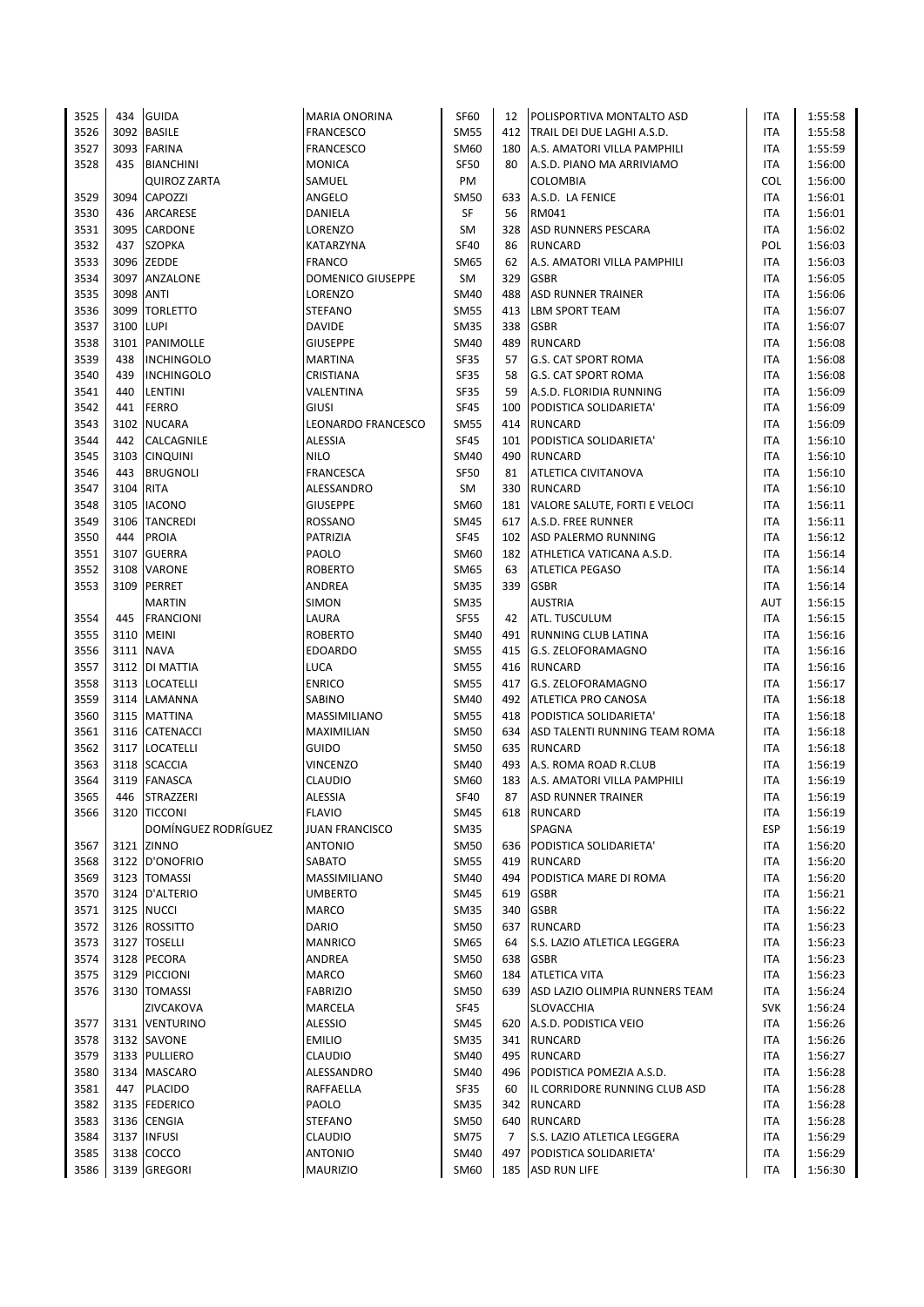| 3587 |      | 3140 COSSOLO            | ERMANNO           | SM50        |     | 641 RUNCARD                        | <b>ITA</b> | 1:56:31 |
|------|------|-------------------------|-------------------|-------------|-----|------------------------------------|------------|---------|
| 3588 | 448  | <b>BARBIERI</b>         | <b>FRANCESCA</b>  | <b>SF45</b> |     | 103 A.S.D. TRA LE RIGHE            | <b>ITA</b> | 1:56:31 |
|      |      | <b>AUZAN</b>            | JEAN              | SM35        |     | <b>FRANCIA</b>                     | <b>FRA</b> | 1:56:32 |
| 3589 | 449  | <b>MACEROLI</b>         | MARIA GIOVANNA    | <b>SF40</b> | 88  | NUOVA PODISTICA LATINA             | <b>ITA</b> | 1:56:32 |
| 3590 |      | 3141 SANTACROCE         | <b>BENEDETTO</b>  | <b>SM55</b> | 420 | <b>GSBR</b>                        | ITA        | 1:56:33 |
| 3591 |      | 3142 COLLETTI           | ALESSANDRO        | <b>SM45</b> | 621 | <b>RUNCARD</b>                     | <b>ITA</b> | 1:56:34 |
| 3592 |      | 3143 COSTANTINI         | <b>FRANCESCO</b>  | <b>SM35</b> | 343 | PODISTICA MARE DI ROMA             | <b>ITA</b> | 1:56:34 |
| 3593 |      | 3144 GRAZIANI           | ALESSANDRO        | <b>SM35</b> | 344 | <b>U.S. DOLOMITICA ASD</b>         | <b>ITA</b> | 1:56:35 |
| 3594 | 450  | <b>VEZZO</b>            | SIMONA            | <b>SF45</b> | 104 | PODISTICA SOLIDARIETA'             | ITA        | 1:56:35 |
| 3595 | 3145 | CARAMANNA               | SALVATORE         | SM55        | 421 | <b>RUNCARD</b>                     | <b>ITA</b> | 1:56:36 |
|      |      | CORREA                  | TARNIE            | SM40        |     | <b>BRASILE</b>                     | <b>BRA</b> | 1:56:36 |
| 3596 |      | 3146 MC ALEESE          | PETER ANTHONY     | SM45        |     | 622 <b>ITALIANA RUNNING A.S.D.</b> | ITA        | 1:56:37 |
| 3597 | 451  | <b>RICHART MARTINEZ</b> | MARIA ILUMINADA   | <b>SF50</b> | 82  | <b>ASD RUNNER TRAINER</b>          | <b>ESP</b> | 1:56:39 |
| 3598 |      | 3147 MARENGO            | LUCA              | SM          |     | 331 RUNCARD                        | <b>ITA</b> | 1:56:39 |
| 3599 |      | 3148 PEZZOTTA           | <b>STEFANO</b>    | <b>SM50</b> | 642 | A.S.D. GO RUNNING                  | <b>ITA</b> | 1:56:40 |
| 3600 |      | 3149 CAVARISCHIA        |                   | <b>SM45</b> | 623 | <b>G.S. CAT SPORT ROMA</b>         | <b>ITA</b> | 1:56:40 |
|      |      |                         | CARMELO           | SM65        | 65  |                                    |            |         |
| 3601 |      | 3150 BUCCELLA           | <b>DOMENICO</b>   |             |     | <b>ASD RUNNERS PESCARA</b>         | ITA        | 1:56:40 |
|      |      | AMIL                    | INÉS              | SF          |     | SPAGNA                             | ESP        | 1:56:41 |
| 3602 |      | 3151 ANTONINI           | DANIELE           | SM40        | 498 | <b>RUNCARD</b>                     | <b>ITA</b> | 1:56:41 |
| 3603 |      | 3152 BARBATO            | PIER GABRIELE     | SM40        | 499 | <b>GSBR</b>                        | <b>ITA</b> | 1:56:42 |
| 3604 |      | 3153 PANARESE           | <b>GIOVANNI</b>   | <b>SM40</b> | 500 | A.S.D. GO RUNNING                  | <b>ITA</b> | 1:56:42 |
| 3605 |      | 3154 FORTIN             | <b>MARIO</b>      | SM65        | 66  | PODISTICA OSTIA                    | ITA        | 1:56:42 |
| 3606 |      | 3155 SERGI              | ANDREA            | <b>SM35</b> |     | 345 A.S.D. ATLETICA GALLIPOLI      | <b>ITA</b> | 1:56:42 |
| 3607 |      | 3156 CRESCENZI          | <b>SIMONE</b>     | <b>SM45</b> |     | 624 RUNCARD                        | <b>ITA</b> | 1:56:42 |
| 3608 |      | 3157 ACCARDO            | GUIDO             | <b>SM40</b> |     | 501 RUNCARD                        | <b>ITA</b> | 1:56:42 |
| 3609 | 452  | <b>ROSSI</b>            | FRANCESCA         | SF          | 57  | A.S.D. GO RUNNING                  | <b>ITA</b> | 1:56:42 |
| 3610 |      | 3158 TEOFILI            | <b>TOMMASO</b>    | SM40        |     | 502 RUNCARD                        | <b>ITA</b> | 1:56:43 |
| 3611 |      | 3159 GENZONE            | <b>ANTONIO</b>    | <b>SM45</b> | 625 | A.S. ROMA ROAD R.CLUB              | <b>ITA</b> | 1:56:43 |
| 3612 |      | 3160 MACALUSO           | <b>FABRIZIO</b>   | <b>SM35</b> | 346 | <b>GSBR</b>                        | <b>ITA</b> | 1:56:43 |
| 3613 |      | 3161 MOSCONI            | <b>GIORGIO</b>    | <b>SM55</b> | 422 | <b>ATLETICA DEI GELSI</b>          | <b>ITA</b> | 1:56:44 |
| 3614 |      | 3162 BIANCO             | <b>ROBERTO</b>    | <b>SM45</b> |     | 626 A.S. AMATORI VILLA PAMPHILI    | <b>ITA</b> | 1:56:45 |
|      |      | <b>RICE</b>             | ANNABEL           | SF          |     | <b>REGNO UNITO</b>                 | <b>GBR</b> | 1:56:45 |
| 3615 | 3163 | POZZATO                 | <b>FILIPPO</b>    | <b>SM40</b> | 503 | <b>ASSINDUSTRIA SPORT</b>          | <b>ITA</b> | 1:56:45 |
|      |      | D'ABATE                 | LIA               | SF          |     | <b>CANADA</b>                      | CAN        | 1:56:45 |
| 3616 | 453  | VASSALLO                | ANNA              | <b>SF45</b> | 105 | ASD POD.CAVA PIC.COSTA AMALFI      | <b>ITA</b> | 1:56:46 |
| 3617 | 454  | MOLTISANTI UCCELLO      | LUCIA             | <b>SF55</b> | 43  | A.S.D. ORTIGIA MARCIA              | ITA        | 1:56:46 |
| 3618 |      | 3164 D'AQUILANTE        | <b>ALFONSO</b>    | SM35        | 347 | <b>GSBR</b>                        | <b>ITA</b> | 1:56:47 |
| 3619 |      | 3165 MARINELLI          | <b>TOMMASO</b>    | SM40        | 504 | PODISTICA SOLIDARIETA'             | ITA        | 1:56:47 |
| 3620 |      | 3166 SULLI              | SANDRO            | SM60        | 186 | <b>RUNCARD</b>                     | <b>ITA</b> | 1:56:47 |
| 3621 | 455  | <b>SECCHI</b>           | SIMONA            | <b>SF50</b> | 83  | <b>ATHLETIC TEAM LARIO</b>         | <b>ITA</b> | 1:56:48 |
| 3622 | 456  | <b>MARRA</b>            | LORENA            | SF50        | 84  | LUCANI FREE RUNNERS                | <b>ITA</b> | 1:56:49 |
| 3623 |      | 3167 PRESTANICOLA       | MANUELE           | SM35        | 348 | X-SOLID SPORT LAB ASD              | ITA        | 1:56:51 |
| 3624 |      | 3168 GIULIETTI          | <b>EMANUELE</b>   | <b>SM</b>   |     | 332 MARATHON ROMA CASTELFUSANO     | <b>ITA</b> | 1:56:51 |
| 3625 |      | 3169 DEFEDILTA          | <b>MASSIMO</b>    | SM50        | 643 | PUROSANGUE ATHLETICS CLUB          | ITA        | 1:56:51 |
| 3626 |      | 3170 DONZELLA           | <b>GIUSEPPE</b>   | <b>SM55</b> | 423 | LA MICHETTA                        | ITA        | 1:56:52 |
| 3627 |      | 3171 RIDOLFI            | CLAUDIO           | <b>SM55</b> | 424 | A.S. AMATORI VILLA PAMPHILI        | ITA        | 1:56:52 |
| 3628 |      | 3172 FISICARO           | PAOLO             | SM40        | 505 | A.S.D. GO RUNNING                  | ITA        | 1:56:52 |
| 3629 |      | 3173 FOFFO              | <b>MARCO</b>      | <b>SM35</b> | 349 | RUNCARD                            | ITA        | 1:56:52 |
| 3630 | 457  | FERRAZZOLI              | <b>FEDERICA</b>   | SF50        | 85  | ASD RUNNERS FOR EMERGENCY          | ITA        | 1:56:53 |
| 3631 |      | 458 SEGHENZI            | GABRIELLA         | <b>SF45</b> | 106 | A.S.D. VILLA DE SANCTIS            | ITA        | 1:56:54 |
| 3632 |      | 3174 PALMIERO           | <b>FRANCESCO</b>  | SM45        |     | 627 FIAMME GIALLE G. SIMONI        | ITA        | 1:56:55 |
| 3633 |      | 3175 SILVESTRINI        | <b>FRANCESCO</b>  | <b>SM55</b> |     | 425 GIOVANNI SCAVO 2000 ATL.       | ITA        | 1:56:56 |
| 3634 |      | 3176 NAPODANO           | ANDREA            | SM55        |     | 426 A.P.D. ATLETICA SCAFATI        | ITA        | 1:56:56 |
|      |      | 3177 MARINO             |                   |             |     |                                    |            |         |
| 3635 |      |                         | <b>ANTONIO</b>    | SM40        |     | 506 ASD AREA ATLETICA SAN CESAREO  | ITA        | 1:56:57 |
| 3636 |      | 3178 ROCCHETTI          | <b>ROBERTO</b>    | <b>SM40</b> |     | 507 RUNCARD                        | ITA        | 1:56:57 |
| 3637 |      | 3179 PIETROSANTI        | MASSIMILIANO      | SM50        | 644 | A.S. ROMA ROAD R.CLUB              | ITA        | 1:56:57 |
| 3638 |      | 3180 ORFEI              | <b>ANTONIO</b>    | <b>SM50</b> | 645 | A.S. ROMA ROAD R.CLUB              | ITA        | 1:56:57 |
| 3639 |      | 3181   DI FAZIO         | <b>GIANFRANCO</b> | <b>SM50</b> |     | 646 RUNCARD                        | ITA        | 1:56:57 |
| 3640 |      |                         |                   | SM65        | 67  | MARATHON ROMA CASTELFUSANO         | ITA        | 1:56:58 |
|      |      | 3182 PACIOTTI           | <b>ENRICO</b>     |             |     |                                    |            |         |
| 3641 |      | 3183 ROMANO             | <b>STEFANO</b>    | <b>SM55</b> | 427 | ASD SEMPRE DI CORSA TEAM           | ITA        | 1:56:58 |
| 3642 |      | 3184 FABRIZIO           | CARLO             | SM40        | 508 | <b>RUNCARD</b>                     | ITA        | 1:56:58 |
| 3643 |      | 3185 TASSONE            | <b>ANTONIO</b>    | SM40        | 509 | <b>RUN FOR CATANZARO</b>           | ITA        | 1:56:58 |
| 3644 |      | 3186 CRIVELLARI         | ARMIDO            | SM65        | 68  | <b>ASSINDUSTRIA SPORT</b>          | <b>ITA</b> | 1:56:59 |
| 3645 |      | 3187 MAINA              | PAOLO             | SM          | 333 | POLIGOLFO                          | ITA        | 1:56:59 |
| 3646 |      | 3188 NIGRELLI           | PAOLO             | SM45        | 628 | RUNCARD                            | <b>ITA</b> | 1:57:00 |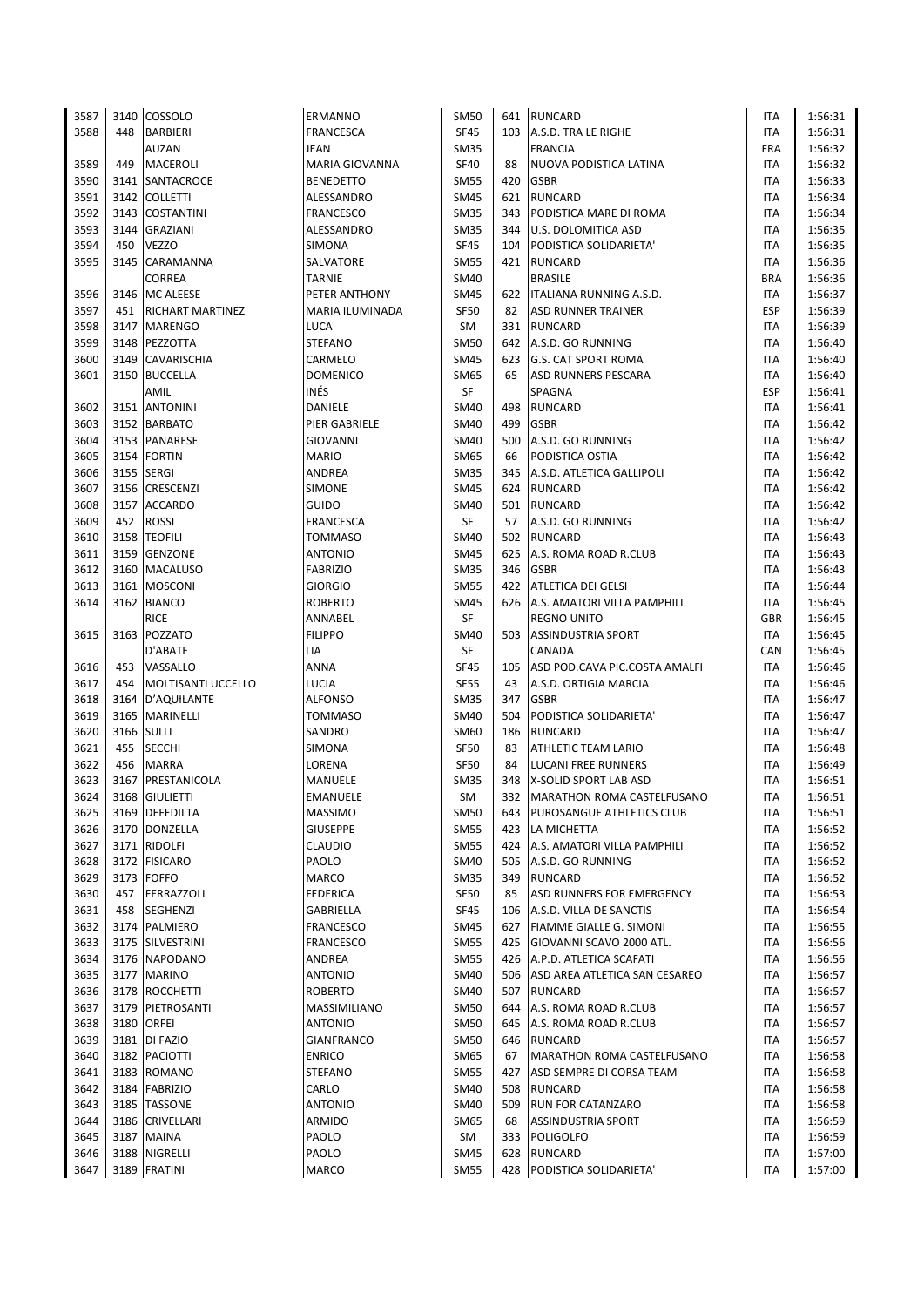| 3648 |           | 3190 DELL'UOMO     | <b>MAURO</b>       | <b>SM55</b> | 429 | A.S.D. VILLA DE SANCTIS          | ITA        | 1:57:00 |
|------|-----------|--------------------|--------------------|-------------|-----|----------------------------------|------------|---------|
| 3649 | 459       | <b>GAMBELLA</b>    | <b>VIRGINIA</b>    | <b>SF40</b> | 89  | <b>RUNCARD</b>                   | ITA        | 1:57:01 |
| 3650 | 460       | <b>D'ACCONE</b>    | <b>ELENA</b>       | SF          | 58  | POLIGOLFO                        | ITA        | 1:57:01 |
|      |           | EL IDRISSI         | <b>IMANE</b>       | SF          |     | <b>FRANCIA</b>                   | <b>FRA</b> | 1:57:02 |
| 3651 |           | 3191 FANTI         | <b>GIANLORENZO</b> | <b>SM40</b> | 510 | PODISTICA SOLIDARIETA'           | ITA        | 1:57:03 |
| 3652 |           | 3192 SERRA         | <b>LUDOVICO</b>    | <b>SM50</b> | 647 | ASD CIRCOLO MIN. AFFARI ESTERI   | ITA        | 1:57:03 |
| 3653 |           | 3193 BRACCIONI     | DANILO             | <b>SM40</b> | 511 | <b>RUNCARD</b>                   | ITA        | 1:57:04 |
| 3654 |           | 3194 MORDANINI     | <b>MAURIZIO</b>    | <b>SM55</b> | 430 | <b>LBM SPORT TEAM</b>            | <b>ITA</b> | 1:57:04 |
| 3655 | 461       | <b>WANG</b>        | <b>ENSHI</b>       | <b>SF</b>   | 59  | <b>GSBR</b>                      | <b>CHN</b> | 1:57:05 |
| 3656 | 3195      | <b>COCCIOLETTI</b> | <b>STEFANO</b>     | SM60        | 187 | <b>GSBR</b>                      | ITA        | 1:57:06 |
|      |           | SOCHACKA           | MAGDALENA          | <b>SF40</b> |     | <b>POLONIA</b>                   | POL        | 1:57:06 |
| 3657 |           | 3196 MAZZOLA       | ANTONELLO          | SM40        | 512 | <b>ATLETICO CASAL MONASTERO</b>  | ITA        | 1:57:06 |
| 3658 |           | 3197 GIZZONIO      | PIERGIUSEPPE       | <b>SM35</b> | 350 | <b>RUNCARD</b>                   | ITA        | 1:57:08 |
| 3659 | 462       | <b>VIVANCO</b>     | LUCIA              | <b>SF45</b> | 107 | <b>RUNCARD</b>                   | PER        | 1:57:08 |
| 3660 |           | 3198 LANDOLINA     | ANDREA             | <b>SM50</b> | 648 | A.S. AMATORI VILLA PAMPHILI      | ITA        | 1:57:08 |
| 3661 |           | 3199 CESARINI      | NICOLA MARIA       | <b>SM40</b> | 513 | <b>LBM SPORT TEAM</b>            | ITA        | 1:57:09 |
| 3662 | 463       | <b>ROSSI</b>       | <b>CHIARA</b>      | SF          | 60  | <b>LBM SPORT TEAM</b>            | ITA        | 1:57:10 |
| 3663 | 3200      | <b>INDELLI</b>     | PIERO              | <b>SM50</b> | 649 | <b>RUNCARD</b>                   | ITA        | 1:57:11 |
|      |           | FELD               | <b>ALONA</b>       | <b>SF40</b> |     | <b>ISRAELE</b>                   | <b>ISR</b> | 1:57:11 |
| 3664 | 3201 FOFI |                    | <b>MARCO</b>       | <b>SM45</b> | 629 | S.E.F. STAMURA ANCONA A.S.D.     | ITA        | 1:57:13 |
|      |           | <b>BOCHE</b>       | <b>ARTHUR</b>      | PM          |     | <b>FRANCIA</b>                   | <b>FRA</b> | 1:57:13 |
| 3665 | 464       | DE LISIO           | <b>ROMINA</b>      | <b>SF50</b> | 86  | A.S. AMATORI VILLA PAMPHILI      | ITA        | 1:57:14 |
| 3666 |           | 3202 VIRGINILLO    | <b>NICOLINO</b>    | <b>SM55</b> | 431 | <b>RUNCARD</b>                   | ITA        | 1:57:14 |
| 3667 | 465       | <b>STABILE</b>     | <b>PAOLA</b>       | <b>SF50</b> | 87  | PUROSANGUE ATHLETICS CLUB        | ITA        | 1:57:14 |
| 3668 | 3203      | GRADILONE          | <b>FRANCESCO</b>   | <b>SM45</b> | 630 | ASD CORRICASTROVILLARI           | ITA        | 1:57:15 |
|      | 466       |                    |                    |             |     |                                  |            |         |
| 3669 |           | <b>BIANCHINI</b>   | <b>EUGENIA</b>     | <b>SF45</b> | 108 | A.S.D. PIANO MA ARRIVIAMO        | ITA        | 1:57:15 |
| 3670 | 3204      | <b>UNFER</b>       | DANIELE            | <b>SM55</b> | 432 | LYCEUM ROMA XIII A.P.D.          | ITA        | 1:57:15 |
| 3671 |           | 3205 SCARABATTOLI  | <b>MASSIMO</b>     | <b>SM45</b> | 631 | <b>ASD RUNNER TRAINER</b>        | ITA        | 1:57:15 |
| 3672 |           | 3206 DOCI          | <b>MARCO</b>       | <b>SM50</b> | 650 | <b>RUNCARD</b>                   | ITA        | 1:57:15 |
| 3673 |           | 3207 IAMPIERI      | LUIGI              | <b>SM55</b> | 433 | A.S.D. CAFFARELLA RUNNERS        | ITA        | 1:57:16 |
| 3674 |           | 3208 CICCIA        | <b>FRANCESCO</b>   | <b>SM45</b> | 632 | ASD NO AL DOPING RAGUSA          | <b>ITA</b> | 1:57:16 |
| 3675 |           | 3209 BALLI         | PAOLO              | <b>SM55</b> | 434 | A.S. AMATORI VILLA PAMPHILI      | <b>ITA</b> | 1:57:16 |
| 3676 | 467       | <b>ANTONESE</b>    | ANGELICA           | <b>SF40</b> | 90  | <b>GSBR</b>                      | ROU        | 1:57:16 |
| 3677 | 3210      | <b>BETTA</b>       | ORESTE             | <b>SM40</b> | 514 | <b>ATLETICA ROTALIANA</b>        | ITA        | 1:57:17 |
| 3678 |           | 3211 CASABLANCA    | <b>ANTONIO</b>     | <b>SM55</b> | 435 | G.P. CASALESE                    | ITA        | 1:57:18 |
| 3679 |           | 3212 FRONGIONE     | MATTEO             | SM40        | 515 | <b>GSBR</b>                      | ITA        | 1:57:19 |
|      |           | SOUSA              | CARLA              | <b>SF45</b> |     | PORTOGALLO                       | POR        | 1:57:19 |
| 3680 | 468       | <b>CHIARELLI</b>   | <b>FRANCESCA</b>   | <b>SF35</b> | 61  | <b>RUNCARD</b>                   | ITA        | 1:57:20 |
| 3681 |           | 3213 FEDELI        | VALERIO            | SM          | 334 | PODISTICA SOLIDARIETA'           | ITA        | 1:57:20 |
| 3682 | 469       | KOLA               | MANUSHAQE          | <b>SF35</b> | 62  | <b>G.S. CAT SPORT ROMA</b>       | ITA        | 1:57:20 |
|      |           | SILVA              | <b>SERGIO</b>      | <b>SM45</b> |     | PORTOGALLO                       | POR        | 1:57:20 |
| 3683 |           | 3214 SAMMARCO      | COSTANTINO         | <b>SM55</b> | 436 | <b>LBM SPORT TEAM</b>            | ITA        | 1:57:21 |
| 3684 |           | 3215 MINNICELLI    | <b>GIUSEPPE</b>    | <b>SM55</b> |     | 437   ITALIA MARATHON CLUB SSDRL | ITA        | 1:57:21 |
| 3685 |           | 3216 ROTUNNO       | <b>ROBERTO</b>     | <b>SM55</b> | 438 | A.S. AMATORI VILLA PAMPHILI      | ITA        | 1:57:21 |
| 3686 |           | 3217 MAISANO       | MARCO              | <b>SM45</b> | 633 | A.S.D. ATLETICA ORTE             | ITA        | 1:57:21 |
| 3687 |           | 3218   DE ANGELIS  | <b>ENRICO</b>      | SM55        | 439 | S.S. LAZIO ATLETICA LEGGERA      | ITA        | 1:57:22 |
| 3688 |           | 3219 CARDONI       | <b>FABRIZIO</b>    | <b>SM45</b> |     | 634 RUNCARD                      | ITA        | 1:57:22 |
|      |           | AKDENIZ            | <b>MERVE</b>       | SF          |     | <b>TURCHIA</b>                   | <b>TUR</b> | 1:57:23 |
| 3689 |           | 3220 PIERALISI     | LUCA               | SM50        | 651 | <b>RUNCARD</b>                   | ITA        | 1:57:23 |
| 3690 |           | 3221 MAGLIOCCA     | <b>NICODEMO</b>    | SM45        | 635 | <b>ACSD FELIX RUNNING</b>        | ITA        | 1:57:24 |
| 3691 |           | 3222 CARIA         | <b>MASSIMO</b>     | <b>SM50</b> | 652 | <b>GSBR</b>                      | ITA        | 1:57:25 |
| 3692 |           | 3223 TREBESCHI     | <b>MASSIMO</b>     | SM45        | 636 | <b>PODISTICA SOLIDARIETA'</b>    | ITA        | 1:57:26 |
| 3693 | 3224 VITA |                    | <b>ALBERTO</b>     | SM          | 335 | <b>RUNCARD</b>                   | ITA        | 1:57:27 |
| 3694 |           | 3225 PAGNUTTI      | <b>FRANCESCO</b>   | SM35        | 351 | A.S.D. MEDITERRANEA              | ITA        | 1:57:27 |
| 3695 |           | 3226 PASIALIS      | <b>DIMITRI</b>     | <b>SM50</b> | 653 | <b>ATLETICA FIANO ROMANO</b>     | ITA        | 1:57:27 |
| 3696 | 470       | <b>MORELLATO</b>   | CHIARA             | <b>SF45</b> | 109 | <b>LBM SPORT TEAM</b>            | ITA        | 1:57:28 |
| 3697 |           | 3227 PIERONI       | SIMONE             | SM40        | 516 | A.S.D. ESERCITO CECCHIGNOLA      | ITA        | 1:57:28 |
| 3698 |           | 3228 TAMBARA       | MARCO              | <b>SM55</b> | 440 | <b>RUNCARD</b>                   | ITA        | 1:57:28 |
| 3699 |           | 3229 CARIOLI       | <b>GIAMPAOLO</b>   | <b>SM45</b> | 637 | TIBURTINA RUNNING ROMA A.S.D.    | ITA        | 1:57:28 |
| 3700 | 471       | <b>ORTISI</b>      | GABRIELLA          | SF55        | 44  | PODISTICA OSTIA                  | ITA        | 1:57:30 |
| 3701 | 472       | <b>CARBONAI</b>    | LAURA              | <b>SF45</b> | 110 | POL. RINASCITA MONTEVARCHI       | ITA        | 1:57:31 |
| 3702 |           | 473 ZUCCARI        | FEDERICA ANITA     | <b>SF50</b> | 88  | ATLETICA WINNER FOLIGNO          | ITA        | 1:57:31 |
| 3703 |           | 474 CUCCIARI       | <b>MARTINA</b>     | SF          | 61  | <b>CORSA DEI SANTI</b>           | ITA        | 1:57:31 |
| 3704 | 475       | MUZYKA             | <b>TETIANA</b>     | SF35        | 63  | ITALIANA RUNNING A.S.D.          | <b>UKR</b> | 1:57:32 |
| 3705 | 476       | FABI               | DALILA             | SF40        | 91  | RUN & SMILE ASD                  | ITA        | 1:57:34 |
| 3706 |           | 3230 SBARDELLA     | <b>GIAMPAOLO</b>   | <b>SM45</b> |     | 638 RUNCARD                      | ITA        | 1:57:34 |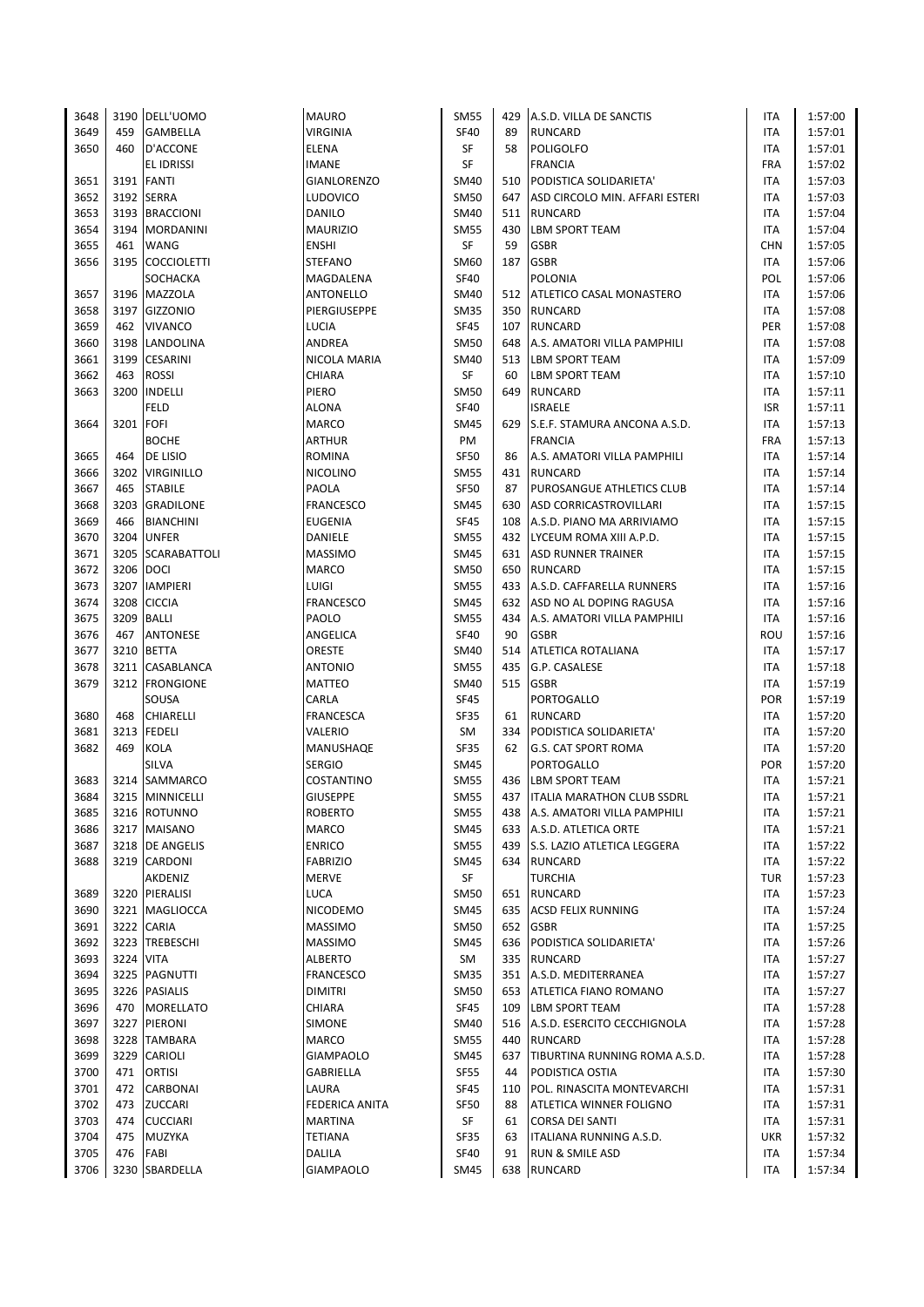| 3707 | 477  | PASQUETTAZ              | <b>GIADA</b>            | SF          | 62  | <b>GSBR</b>                        | <b>ITA</b> | 1:57:35 |
|------|------|-------------------------|-------------------------|-------------|-----|------------------------------------|------------|---------|
| 3708 |      | 3231 ALIOTTA            | <b>DIDIER GIUSEPPE</b>  | <b>SM55</b> | 441 | <b>GSBR</b>                        | <b>ITA</b> | 1:57:35 |
| 3709 | 3232 | <b>GIULIANO</b>         | MARCELLO                | SM60        | 188 | I FRICATI I CAPU A.S.D.            | ITA        | 1:57:35 |
| 3710 | 478  | <b>PIRA</b>             | CLAUDIA                 | SF35        | 64  | <b>RUNCARD</b>                     | <b>ITA</b> | 1:57:37 |
| 3711 | 3233 | DELL'OSPEDALE           | LUCA                    | <b>SM40</b> | 517 | <b>LBM SPORT TEAM</b>              | ITA        | 1:57:38 |
| 3712 | 3234 | <b>RUSSO</b>            | ARMANDO                 | <b>SM45</b> | 639 | <b>ATLETICA SCIUTO</b>             | ITA        | 1:57:39 |
| 3713 | 3235 | <b>SCARPELLINO</b>      | <b>ANTONIO</b>          | SM60        | 189 | <b>POLIGOLFO</b>                   | ITA        | 1:57:39 |
| 3714 |      | 3236 MOSSINI            | ADRIANO                 | <b>SM35</b> | 352 | <b>GSBR</b>                        | ITA        | 1:57:39 |
| 3715 |      | 3237 ABATE              | <b>FABRIZIO</b>         | <b>SM50</b> | 654 | <b>GSBR</b>                        | <b>ITA</b> | 1:57:39 |
| 3716 | 3238 | <b>PROIETTI</b>         | <b>FABRIZIO</b>         | <b>SM55</b> | 442 | <b>RUNCARD</b>                     | <b>ITA</b> | 1:57:40 |
| 3717 | 3239 | <b>GAETA</b>            | GIANCARLO               | <b>SM50</b> | 655 | PODISTICA SOLIDARIETA'             | ITA        | 1:57:41 |
| 3718 | 3240 | <b>DE NEGRI</b>         | VALERIO                 | <b>SM45</b> | 640 | <b>RUNCARD</b>                     | <b>ITA</b> | 1:57:42 |
| 3719 |      | 3241 MORETTI            | <b>ANTONIO</b>          | <b>SM40</b> | 518 | A.S.D. RUNNING EVOLUTION           | <b>ITA</b> | 1:57:42 |
|      |      |                         |                         |             |     |                                    |            |         |
| 3720 | 3242 | <b>PATRIZI</b>          | <b>ROBERTO</b>          | <b>SM55</b> | 443 | A.S. ROMA ROAD R.CLUB              | ITA        | 1:57:43 |
| 3721 | 479  | <b>TROGU</b>            | LUDOVICA                | SF          | 63  | <b>ASD RUNNER TRAINER</b>          | ITA        | 1:57:43 |
| 3722 | 3243 | <b>MARROCCHINI</b>      | ANDREA                  | <b>SM45</b> | 641 | A.S.D. PODISTICA PRIMAVALLE        | ITA        | 1:57:45 |
| 3723 | 3244 | <b>LABRICCIOSA</b>      | <b>MARIO</b>            | SM65        | 69  | <b>ITALIA MARATHON CLUB SSDRL</b>  | <b>ITA</b> | 1:57:45 |
| 3724 | 3245 | <b>MARRA</b>            | ANTONIO MASSIMO         | SM60        | 190 | <b>RUNCARD</b>                     | <b>ITA</b> | 1:57:45 |
| 3725 | 3246 | <b>AQUILI</b>           | ALESSANDRO              | <b>SM55</b> | 444 | A.S.D. CENTRO FITNESS MONTELLO     | ITA        | 1:57:46 |
| 3726 | 480  | VILLANOVA               | <b>MARTINA</b>          | SF          | 64  | <b>GRUPPO ATLETICA VEDELAGO</b>    | <b>ITA</b> | 1:57:47 |
| 3727 | 3247 | <b>TESTOLINA</b>        | SIMONE PIERINO          | <b>SM50</b> | 656 | <b>RUNCARD</b>                     | <b>ITA</b> | 1:57:48 |
| 3728 | 3248 | CRESCENZI               | <b>ROMANO</b>           | <b>SM55</b> | 445 | ATL. TUSCULUM                      | <b>ITA</b> | 1:57:49 |
| 3729 | 3249 | <b>LUCHINI</b>          | <b>MASSIMO</b>          | <b>SM40</b> | 519 | <b>RUNCARD</b>                     | ITA        | 1:57:49 |
| 3730 |      | 3250 BOAZZELLI          | CLAUDIO                 | <b>SM65</b> | 70  | ATL. TUSCULUM                      | <b>ITA</b> | 1:57:50 |
| 3731 |      | 3251 NAVARRA            | ANDREA                  | <b>SM45</b> | 642 | <b>RUNCARD</b>                     | ITA        | 1:57:51 |
|      |      | <b>GARCÍA MARTÍNEZ</b>  | RODOLFO ANTONIO         | <b>SM35</b> |     | <b>MESSICO</b>                     | <b>MEX</b> | 1:57:52 |
| 3732 | 3252 | <b>GREGGIO</b>          | <b>ROBERTO</b>          | <b>SM70</b> | 18  | <b>ASD ROMATLETICA</b>             | ITA        | 1:57:52 |
| 3733 | 3253 | <b>GIUGLIANO</b>        | <b>FRANCESCO</b>        | <b>SM40</b> | 520 | <b>FRECCE RUNNING CLUB SAVIANO</b> | <b>ITA</b> | 1:57:52 |
| 3734 | 481  | <b>SOFRA</b>            | <b>CLOTILDE</b>         | <b>SF45</b> | 111 | NUOVA PODISTICA LATINA             | ITA        | 1:57:53 |
| 3735 | 3254 | <b>ROSSI</b>            | CLAUDIO                 | SM40        | 521 | <b>RUNCARD</b>                     | ITA        | 1:57:53 |
| 3736 | 3255 | <b>SDEI</b>             | <b>GIULIO</b>           | <b>SM45</b> | 643 | <b>GSBR</b>                        | <b>ITA</b> | 1:57:53 |
| 3737 | 482  | <b>VELOCCI</b>          | CHIARA                  | SF35        | 65  | <b>ASD ROMATLETICA</b>             | <b>ITA</b> | 1:57:54 |
| 3738 |      | 3256 D'AGOSTINO         | <b>MASSIMO</b>          | <b>SM50</b> |     | 657 RUNFOREVER APRILIA             | <b>ITA</b> | 1:57:55 |
| 3739 | 3257 | PELLEGRINI              | <b>MAURIZIO</b>         | <b>SM50</b> | 658 | ASD PALESTRINA RUNNING             | ITA        | 1:57:56 |
| 3740 | 3258 | <b>OLIVIERI</b>         | <b>FRANCO</b>           | SM60        | 191 | <b>RUNCARD</b>                     | <b>ITA</b> | 1:57:56 |
| 3741 | 3259 | <b>D'AMELIO BONELLI</b> | <b>SIMONE</b>           | <b>SM40</b> |     | 522 CLUB ATL. CENTRALE             | ITA        | 1:57:56 |
| 3742 | 3260 | <b>TOFANI</b>           | <b>GIAN MARCO</b>       | SM          |     | 336 RUNCARD                        | ITA        | 1:57:56 |
| 3743 | 3261 | <b>ESPOSITO</b>         | <b>GENNARO</b>          | <b>SM45</b> | 644 | <b>RUNCARD</b>                     | ITA        | 1:57:56 |
| 3744 | 3262 | <b>TAZZA</b>            | <b>ROBERTO</b>          | <b>SM50</b> |     | 659 RUNCARD                        | ITA        | 1:57:57 |
|      |      | AMIL                    | CRISTINA                | SF          |     | <b>SPAGNA</b>                      | <b>ESP</b> | 1:57:57 |
| 3745 | 3263 | <b>DEFANT</b>           | DANILO                  | <b>SM45</b> | 645 | PODISTICA SOLIDARIETA'             | ITA        | 1:57:57 |
| 3746 | 3264 | <b>CONSOLI</b>          | LUIGI                   | <b>SM55</b> | 446 | <b>RUNCARD</b>                     | <b>ITA</b> | 1:57:58 |
| 3747 |      | 3265 GERVASONI          | ANGELO                  | <b>SM50</b> |     | 660 RUNCARD                        | <b>ITA</b> | 1:57:58 |
| 3748 | 483  | <b>BARALDI</b>          | <b>GIOVANNA</b>         | <b>SF50</b> | 89  | <b>ASSINDUSTRIA SPORT</b>          | ITA        | 1:57:59 |
| 3749 | 484  | <b>MELCHIOR</b>         | PATRIZIA                | <b>SF55</b> | 45  | A.S.D. RUN FOR FUN                 | <b>ITA</b> | 1:57:59 |
| 3750 | 3266 | <b>LANDUCCIO</b>        | <b>ANTONIO</b>          | <b>SM50</b> | 661 | ASD POD.CAVA PIC.COSTA AMALFI      | ITA        | 1:58:00 |
| 3751 | 3267 | <b>PAGNOTTA</b>         | ALESSANDRO              | SM          |     | 337 RUNCARD                        | <b>ITA</b> | 1:58:00 |
| 3752 | 485  | CAMMARANO               | ALESSIA                 | <b>SF45</b> |     | 112 A.S. ROMA ROAD R.CLUB          | ITA        | 1:58:00 |
| 3753 | 486  | LONGONI                 | ANNA                    | <b>SF50</b> | 90  | <b>RUNCARD</b>                     | ITA        | 1:58:00 |
| 3754 | 487  | PETRELLI                | <b>STEFANIA</b>         | SF45        | 113 | PODISTICA SOLIDARIETA'             | ITA        | 1:58:00 |
|      |      |                         |                         |             |     |                                    |            |         |
|      |      | SHAY                    | SAGIT                   | SF45        |     | <b>ISRAELE</b>                     | <b>ISR</b> | 1:58:01 |
| 3755 | 3268 | <b>FRANGIONI</b>        | RICCARDO                | <b>SM55</b> | 447 | A.S. AMATORI VILLA PAMPHILI        | ITA        | 1:58:01 |
| 3756 | 3269 | VARANI                  | MASSIMILIANO            | SM          | 338 | ATL. MONTE MARIO                   | ITA        | 1:58:02 |
| 3757 | 3270 | PELLEGRINI              | CLAUDIO                 | SM65        | 71  | <b>ATLETICA VITA</b>               | ITA        | 1:58:03 |
| 3758 | 488  | <b>TONUCCI</b>          | ALESSANDRA              | <b>SF55</b> | 46  | A.S. AMATORI VILLA PAMPHILI        | ITA        | 1:58:03 |
| 3759 |      | 3271   MARCODOPPIDO     | <b>TEODOSIO CLAUDIO</b> | <b>SM45</b> |     | 646 RUNCARD                        | ITA        | 1:58:04 |
| 3760 | 3272 | <b>DE SANTIS</b>        | <b>MAURIZIO</b>         | SM60        |     | 192 A.S.D. ATLETICA GALLIPOLI      | ITA        | 1:58:04 |
| 3761 |      | 3273 BUROCCHI           | <b>STEFANO</b>          | <b>SM55</b> |     | 448 ASD PODISTICA 2007 TORTRETESTE | ITA        | 1:58:05 |
| 3762 |      | 3274 SCHIAROLI          | <b>MIRKO</b>            | <b>SM45</b> |     | 647 A.S.D. PODISTICA APRILIA       | ITA        | 1:58:06 |
| 3763 |      | 3275 PERNA              | VINCENZO                | SM60        |     | 193 RUNCARD                        | ITA        | 1:58:06 |
| 3764 | 3276 | DE MIRO                 | GIANCARLO               | SM65        | 72  | <b>RUNCARD</b>                     | ITA        | 1:58:06 |
| 3765 | 489  | <b>MANCINI</b>          | DEBORA                  | <b>SF50</b> | 91  | <b>ASD RUNNER TRAINER</b>          | ITA        | 1:58:06 |
| 3766 | 490  | <b>CAPPELLETTI</b>      | SARA                    | SF45        | 114 | ATL. TUSCULUM                      | ITA        | 1:58:07 |
| 3767 | 3277 | <b>STORNAIUOLO</b>      | MARCO                   | SM40        |     | 523 RUNCARD                        | ITA        | 1:58:07 |
| 3768 | 491  | <b>CLEMA</b>            | <b>LUCIA</b>            | SF45        | 115 | FORUM SPORT CENTER SSD SRL         | ITA        | 1:58:07 |
| 3769 | 492  | SANNIU                  | LUISA                   | <b>SF40</b> | 92  | <b>GSBR</b>                        | ITA        | 1:58:07 |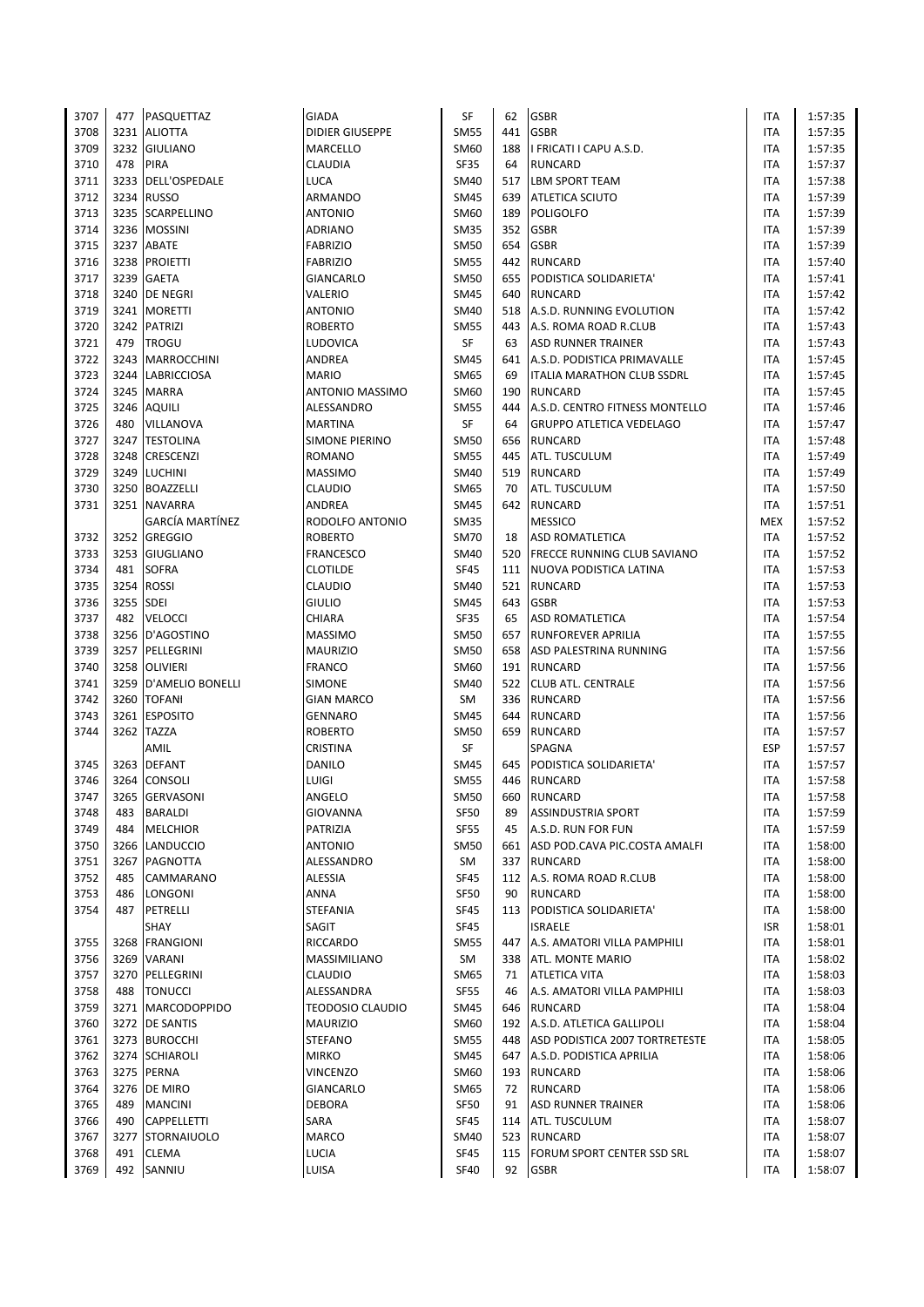| 3770         | 3278 PERU |                                       | ALESSANDRO GIULIAN          | <b>SM50</b>         |           | 662 RUNCARD                              | <b>ITA</b>               | 1:58:08            |
|--------------|-----------|---------------------------------------|-----------------------------|---------------------|-----------|------------------------------------------|--------------------------|--------------------|
| 3771         | 493       | <b>MONTANARI</b>                      | <b>DONATELLA</b>            | <b>SF55</b>         | 47        | S.E.F. STAMURA ANCONA A.S.D.             | <b>ITA</b>               | 1:58:08            |
| 3772         | 3279      | <b>IACOVINO</b>                       | <b>GIUSEPPE EGIDIO</b>      | <b>SM50</b>         | 663       | <b>RUNCARD</b>                           | <b>ITA</b>               | 1:58:09            |
| 3773         | 3280      | <b>TUCCIO</b>                         | MASSIMILIANO                | SM50                | 664       | A.S.D. ATLETICA GALLIPOLI                | <b>ITA</b>               | 1:58:09            |
| 3774         |           | 3281 CASTELLANO                       | <b>VINCENZO</b>             | SM65                | 73        | LBM SPORT TEAM                           | <b>ITA</b>               | 1:58:10            |
| 3775         | 3282      | <b>GUIDOBALDI</b>                     | <b>ALBERTO</b>              | <b>SM55</b>         | 449       | <b>ASD RUNNERS FOR EMERGENCY</b>         | ITA                      | 1:58:10            |
| 3776         | 3283      | PIZZUTI                               | <b>FRANCESCO</b>            | <b>SM50</b>         | 665       | <b>ASD SFT ACADEMY</b>                   | ITA                      | 1:58:10            |
| 3777         | 494       | CALLEGARI                             | <b>CLAUDIA</b>              | <b>SF40</b>         | 93        | <b>G.P.PIOMBINO AVIS</b>                 | ITA                      | 1:58:11            |
| 3778         | 3284      | <b>MANZI</b>                          | DANIELE                     | <b>SM45</b>         | 648       | IL CORRIDORE RUNNING CLUB ASD            | <b>ITA</b>               | 1:58:13            |
| 3779         | 495       | SANTINI                               | <b>NOEMI</b>                | <b>SF45</b>         |           | 116 RUNCARD                              | <b>ITA</b>               | 1:58:13            |
| 3780         | 3285      | <b>GASCON ROCA</b>                    | FERRAN                      | SM45                | 649       | <b>RUNCARD</b>                           | <b>ESP</b>               | 1:58:13            |
| 3781         | 3286      | <b>ANTONELLI</b>                      | <b>CLAUDIO</b>              | SM60                | 194       | <b>ATL. MONTE MARIO</b>                  | <b>FRA</b>               | 1:58:14            |
| 3782         | 496       | <b>SERRA</b>                          | FRANCESCA                   | SF35                | 66        | <b>RUNCARD</b>                           | ITA                      | 1:58:15            |
| 3783         |           | 3287 TROVATO                          | <b>GIANFRANCO</b>           | SM45                | 650       | RUNCARD                                  | <b>ITA</b>               | 1:58:15            |
| 3784         | 3288      | <b>FRANCIONE</b>                      | VALERIO                     | SM45                | 651       | <b>RUNCARD</b>                           | ITA                      | 1:58:16            |
| 3785         | 3289      | ABBRUZZETTI                           | <b>GIORGIO</b>              | SM40                | 524       | DOPOLAVORO ATAC MARATHON CLUB            | ITA                      | 1:58:16            |
| 3786         | 3290      | <b>TERENZI</b>                        | <b>STEFANO</b>              | <b>SM50</b>         | 666       | <b>LBM SPORT TEAM</b>                    | ITA                      | 1:58:16            |
| 3787         |           | 3291 DELLI FICORELLI                  | CRISTIANO                   | <b>SM50</b>         |           | 667 RUNCARD                              | ITA                      | 1:58:17            |
|              |           | <b>COONEY</b>                         | <b>PATRICK</b>              | SM50                |           | <b>IRLANDA</b>                           | <b>IRL</b>               | 1:58:17            |
| 3788         | 497       | <b>BARBAGALLO</b>                     | <b>FEDERICA</b>             | <b>SF45</b>         | 117       | A.S.D. PIANO MA ARRIVIAMO                | ITA                      | 1:58:17            |
| 3789         | 498       | <b>SILVESTRI</b>                      | <b>MALVINA</b>              | <b>SF50</b>         | 92        | <b>LBM SPORT TEAM</b>                    | ITA                      | 1:58:18            |
| 3790         | 499       | <b>CALABRESE</b>                      | FRANCESCA                   | <b>SF40</b>         | 94        | A.S.D. GO RUNNING                        | <b>ITA</b>               | 1:58:18            |
| 3791         | 3292      | <b>CIRIACHI</b>                       | <b>MARCO</b>                | SM40                | 525       | <b>RUNCARD</b>                           | ITA                      | 1:58:18            |
| 3792         |           | 3293 MINOTTI                          | ANGELO ROSARIO              | SM65                | 74        | A.S.D. VILLA DE SANCTIS                  | <b>ITA</b>               | 1:58:19            |
|              |           | <b>BELLOS</b>                         | ALEXANDROS                  | SM                  |           | <b>GRECIA</b>                            | GRE                      | 1:58:19            |
| 3793         |           | 3294 DE ANNUNTIIS                     | <b>GIORGIO</b>              | <b>SM35</b>         |           | 353 A.S. AMATORI VILLA PAMPHILI          | <b>ITA</b>               | 1:58:19            |
| 3794         |           | 3295 LANNA                            | MASSIMILIANO                | SM45                |           | 652 RUNCARD                              | ITA                      | 1:58:19            |
| 3795         | 500       |                                       | <b>ELIDA</b>                | <b>SF40</b>         | 95        | A.S.D. GENZANO MARATHON                  | PAR                      |                    |
|              |           | <b>BENITEZ CORONEL</b><br>3296 SERGIO |                             |                     |           |                                          |                          | 1:58:20            |
| 3796<br>3797 | 3297      | <b>MASUCCI</b>                        | <b>GIANLUCA</b><br>PASQUALE | SM45<br>SM          | 339       | 653 ACSD FELIX RUNNING<br><b>RUNCARD</b> | <b>ITA</b><br>ITA        | 1:58:21<br>1:58:22 |
|              | 3298      |                                       | <b>FELICE</b>               | <b>SM50</b>         |           |                                          |                          |                    |
| 3798         | 501       | SIBILLA<br><b>MENEGUZZO</b>           |                             | SF                  | 668       | <b>RUNFOREVER APRILIA</b>                | <b>ITA</b><br><b>ITA</b> | 1:58:22            |
| 3799         |           |                                       | SIMONA                      | <b>SF50</b>         | 65        | <b>ASSINDUSTRIA SPORT</b>                |                          | 1:58:22<br>1:58:23 |
| 3800         | 502       | <b>MARCHETTI</b>                      | LAURA                       |                     | 93        | A.S.D. PIANO MA ARRIVIAMO                | ITA                      |                    |
| 3801         | 503       | <b>IARUSSI</b>                        | <b>GIORGIA</b>              | <b>SF50</b>         | 94        | <b>GSBR</b>                              | <b>ITA</b>               | 1:58:24            |
| 3802         | 504       | <b>BELLUCCI</b>                       | SILVIA                      | <b>SF50</b>         | 95        | <b>RUNCARD</b>                           | <b>ITA</b>               | 1:58:25            |
| 3803         | 3299      | <b>MOSCA</b>                          | VALERIO                     | SM40                | 526       | PODISTICA SOLIDARIETA'                   | ITA                      | 1:58:25            |
| 3804         | 3300      | <b>RAPONI</b>                         | LUCA                        | <b>SM35</b>         | 354       | ATL. TUSCULUM                            | <b>ITA</b>               | 1:58:26            |
| 3805         | 505       | <b>CATANIA</b>                        | <b>AURORA</b>               | SF35                | 67        | <b>HOBBY MARATHON CATANZARO</b>          | ITA                      | 1:58:26            |
| 3806         | 3301      | <b>SCORTECCI</b>                      | ALESSANDRO                  | SM40                | 527       | <b>GSBR</b>                              | ITA                      | 1:58:26            |
| 3807         |           | 3302 BRUNO                            | DANILO                      | SM50                | 669       | <b>GSBR</b>                              | ITA                      | 1:58:27            |
| 3808         | 506       | PANDEL                                | <b>ANETA</b>                | <b>SF45</b>         | 118       | RUNCARD                                  | POL                      | 1:58:28            |
| 3809         | 507       | 3303 ZONNO                            | LUCA                        | SM50<br><b>SF50</b> | 670<br>96 | <b>GSBR</b>                              | <b>ITA</b><br><b>ITA</b> | 1:58:30            |
| 3810         |           | <b>MANCINELLI</b>                     | LAURA                       |                     |           | S.S. LAZIO ATLETICA LEGGERA              |                          | 1:58:31            |
| 3811         |           | 3304 CASCAPERA                        | SIMONE                      | SM45                |           | 654 RUNCARD                              | ITA                      | 1:58:31            |
| 3812         |           | 3305 FASANO                           | PAOLO                       | <b>SM35</b>         |           | 355 A.S.D. P.U.C. SALENTO                | ITA                      | 1:58:32            |
| 3813         |           | 3306 MENCARELLI                       | CARLO                       | SM65                | 75        | A.S. AMATORI VILLA PAMPHILI              | ITA                      | 1:58:33            |
| 3814         |           | 3307 DE DONNO                         | PASQUALE                    | SM60                | 195       | A.S. PODISTICA PARABITA                  | ITA                      | 1:58:33            |
| 3815         |           | 3308 VONA                             | <b>ANTONIO</b>              | <b>SM50</b>         |           | 671 BRAMEA VULTUR RUNNERS                | ITA                      | 1:58:34            |
| 3816         |           | 3309 NAZZARRO                         | <b>GIULIANO</b>             | <b>SM45</b>         |           | 655 RUNCARD                              | ITA                      | 1:58:35            |
| 3817         |           | 3310 DE ROMANIS                       | <b>ROBERTO</b>              | SM55                |           | 450 RUNCARD                              | ITA                      | 1:58:35            |
| 3818         |           | 3311 VANNIMARTINI                     | ADALBERTO                   | SM60                |           | 196 LBM SPORT TEAM                       | ITA                      | 1:58:35            |
| 3819         | 3312 ROSI |                                       | <b>ANTONIO</b>              | SM60                |           | 197 ASD ATL.CITTA' DEI PAPI ANAGNI       | ITA                      | 1:58:35            |
| 3820         |           | 3313 FERRARI                          | <b>FULVIO</b>               | <b>SM50</b>         |           | 672 GSBR                                 | ITA                      | 1:58:36            |
| 3821         | 508       | <b>BOZZETTO</b>                       | <b>FEDERICA</b>             | SF                  | 66        | <b>LBM SPORT TEAM</b>                    | ITA                      | 1:58:36            |
| 3822         |           | 3314 CIOCCHETTI                       | SIMONE                      | <b>SM40</b>         | 528       | ATHLETICA VATICANA A.S.D.                | <b>ITA</b>               | 1:58:37            |
| 3823         |           | 3315 DIRIENZO                         | VITO                        | <b>SM45</b>         |           | 656 HAPPY RUNNERS ALTAMURA               | ITA                      | 1:58:37            |
| 3824         |           | 3316 RONCA                            | ALESSANDRO                  | <b>SM40</b>         |           | 529 RUNCARD                              | ITA                      | 1:58:37            |
| 3825         |           | 3317 DEL GAUDIO                       | DANIELE                     | SM40                | 530       | <b>LBM SPORT TEAM</b>                    | ITA                      | 1:58:39            |
| 3826         |           | 3318 NUNNARI                          | ANDREA                      | <b>SM45</b>         | 657       | <b>RUNCARD</b>                           | ITA                      | 1:58:40            |
| 3827         |           | 3319 PIETRANDREA                      | LUCA                        | <b>SM40</b>         |           | 531 GSBR                                 | ITA                      | 1:58:40            |
| 3828         |           | 3320 MACCARI                          | FABIO                       | <b>SM45</b>         | 658       | <b>RUNCARD</b>                           | ITA                      | 1:58:40            |
|              |           | SABY                                  | ANNABELLE                   | SF50                |           | <b>FRANCIA</b>                           | FRA                      | 1:58:41            |
| 3829         | 509       | <b>CONTI</b>                          | ALESSANDRA                  | SF55                | 48        | POL. UNIVERSITA' FORO ITALICO            | ITA                      | 1:58:41            |
| 3830         | 510       | PENNAZZA                              | <b>MONICA</b>               | SF45                | 119       | G.S. AVEZZANO                            | ITA                      | 1:58:41            |
| 3831         | 511       | PERICO                                | <b>MICHELA</b>              | SF40                | 96        | ATL. PRESEZZO                            | ITA                      | 1:58:42            |
| 3832         | 512       | AGNUSDEI                              | ANTONELLA                   | <b>SF55</b>         | 49        | PUROSANGUE ATHLETICS CLUB                | ITA                      | 1:58:42            |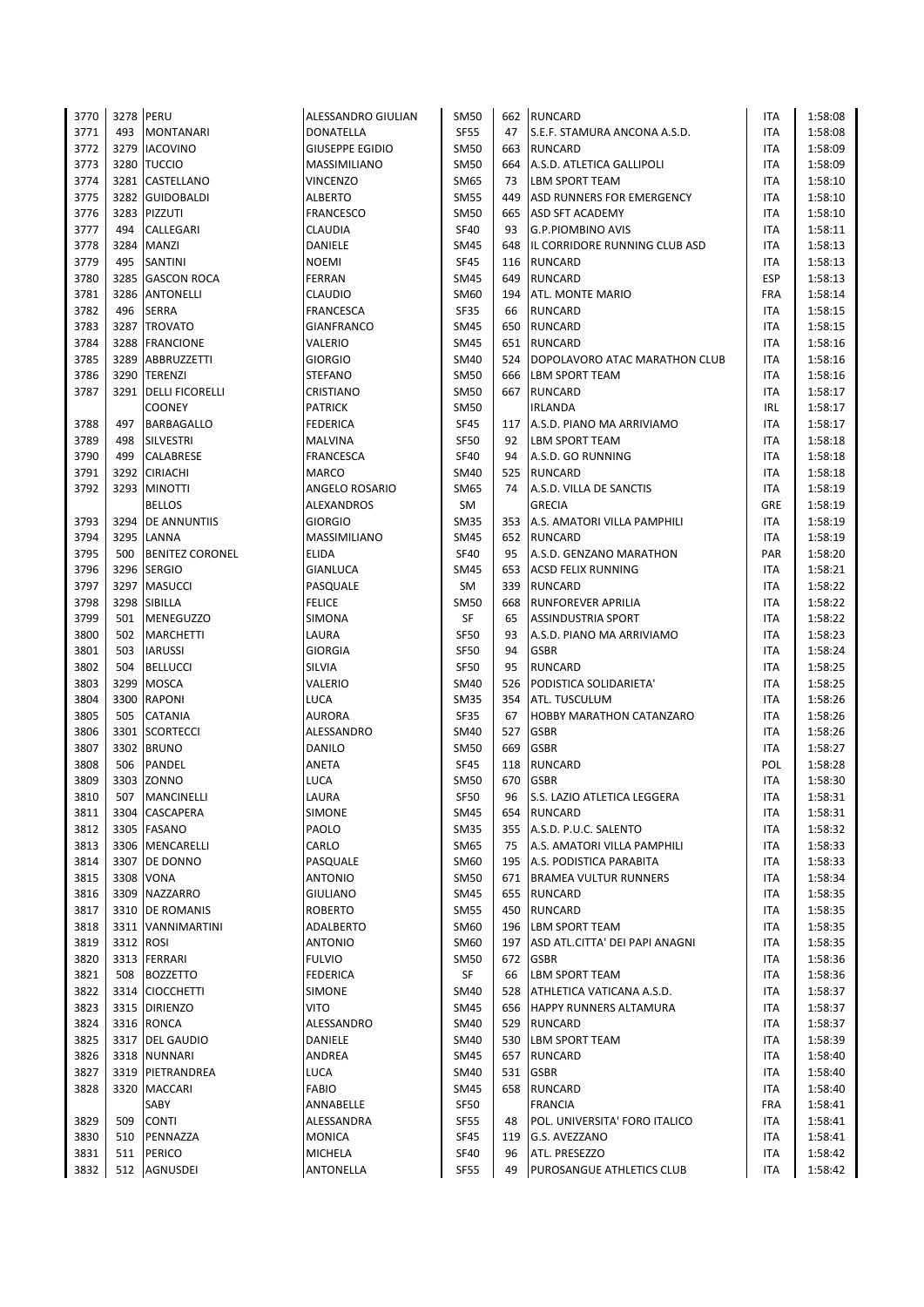| 3833 |      | 513   DI VITO       | EMANUELA              | <b>SF45</b> | 120 | A.S.D. GO RUNNING                  | ITA        | 1:58:42 |
|------|------|---------------------|-----------------------|-------------|-----|------------------------------------|------------|---------|
| 3834 |      | 3321 BOLOGNESI      | <b>MAURO</b>          | <b>SM45</b> | 659 | <b>GSBR</b>                        | ITA        | 1:58:43 |
| 3835 | 514  | <b>MARCONI</b>      | SARA                  | SF          | 67  | <b>GSBR</b>                        | ITA        | 1:58:43 |
| 3836 |      | 515 MONTEMARANO     | SERENA                | <b>SF40</b> | 97  | <b>GSBR</b>                        | <b>ITA</b> | 1:58:43 |
| 3837 |      | 3322 MAZZOLENI      | <b>FILIPPO</b>        | SM60        | 198 | ATL. PRESEZZO                      | ITA        | 1:58:43 |
| 3838 |      | 3323 MOBILIA        | <b>LORENZO MATTIA</b> | SM          | 340 | RM041                              | ITA        | 1:58:44 |
| 3839 | 516  | <b>ZIRPOLI</b>      | ANITA                 | <b>SF40</b> | 98  | A.S.D. PODISTICA POLLESE           | ITA        | 1:58:44 |
| 3840 |      | 3324 FANELLI        | <b>MAURIZIO</b>       | <b>SM55</b> | 451 | <b>LBM SPORT TEAM</b>              | <b>ITA</b> | 1:58:44 |
| 3841 | 517  | <b>CALAFATO</b>     | CARMELA               | <b>SF50</b> | 97  | A.S.D. MONTI ROSSI NICOLOSI        | <b>ITA</b> | 1:58:45 |
|      |      | <b>MURDOCH</b>      | SIENNA                | SF          |     | <b>REGNO UNITO</b>                 | <b>GBR</b> | 1:58:46 |
| 3842 | 3325 | <b>COLOMBINI</b>    | <b>MARCO</b>          | <b>SM45</b> | 660 | ATLETICA P.A.R. CANEGRATE          | ITA        | 1:58:47 |
| 3843 | 518  | CANDELORO           | <b>GIORGIA</b>        | <b>SF50</b> | 98  | PODISTICA SOLIDARIETA'             | <b>ITA</b> | 1:58:47 |
|      |      | <b>KICKERT</b>      | JAN                   | <b>SM55</b> |     | <b>AUSTRIA</b>                     | AUT        | 1:58:48 |
|      |      |                     |                       |             |     | <b>REGNO UNITO</b>                 |            |         |
|      |      | PAWSON              | CAIUS                 | <b>SM35</b> |     |                                    | <b>GBR</b> | 1:58:48 |
| 3844 | 3326 | <b>PROJETTI</b>     | <b>GIANLUCA</b>       | <b>SM45</b> | 661 | PODISTICA MARE DI ROMA             | ITA        | 1:58:48 |
| 3845 | 519  | PESAVENTO           | <b>ELENA</b>          | <b>SF50</b> | 99  | <b>GSBR</b>                        | <b>ITA</b> | 1:58:48 |
| 3846 | 520  | <b>FRANCESCHINI</b> | CHIARA                | <b>SF45</b> | 121 | <b>GSBR</b>                        | ITA        | 1:58:48 |
| 3847 | 3327 | <b>MARSIGLIA</b>    | GIOVANNI              | <b>SM40</b> | 532 | ASD PALERMO RUNNING                | ITA        | 1:58:48 |
| 3848 | 521  | LAURIA              | ANTONELLA             | <b>SF40</b> | 99  | <b>ASD RUNNER TRAINER</b>          | ITA        | 1:58:49 |
| 3849 |      | 3328 TARQUINI       | ALESSANDRO            | <b>SM45</b> |     | 662 ASD RUNNER TRAINER             | ITA        | 1:58:49 |
| 3850 | 522  | <b>ROTOLO</b>       | <b>MARIA</b>          | <b>SF45</b> |     | 122 ASD PALERMO RUNNING            | <b>ITA</b> | 1:58:49 |
| 3851 | 523  | <b>FONTANA</b>      | SIMONA                | <b>SF45</b> |     | 123 ASD RUNNERS TEAM COLLEFERRO    | ITA        | 1:58:49 |
| 3852 |      | 3329 NATALIZIA      | <b>MAURO</b>          | SM          |     | 341   X-SOLID SPORT LAB ASD        | ITA        | 1:58:50 |
| 3853 |      | 3330 CALCANI        | <b>GIULIANO</b>       | <b>SM55</b> |     | 452 LBM SPORT TEAM                 | ITA        | 1:58:51 |
| 3854 |      | 3331   IANNILLI     | <b>ALESSIO</b>        | <b>SM35</b> |     | 356 VALORE SALUTE, FORTI E VELOCI  | ITA        | 1:58:52 |
| 3855 | 524  | <b>RICCI</b>        | FRANCESCA             | SF          | 68  | A.S.D. RINCORRO                    | ITA        | 1:58:52 |
| 3856 |      | 3332 DI GIACOMO     | ANGELO                | SM65        | 76  | A.S.D. ATL. LENTINI                | <b>ITA</b> | 1:58:54 |
| 3857 |      | 3333 COSTANTINI     | <b>ANTONIO</b>        | SM65        | 77  | ASD US ACLI MARATHON CHIETI        | ITA        | 1:58:54 |
| 3858 | 525  | LONOCE              | ANNAMARIA             | SF35        | 68  | A.S. TEAM FRANCAVILLA              | ITA        | 1:58:55 |
| 3859 | 526  | PAOLILLO            | <b>GIADA BARBARA</b>  | <b>SF45</b> | 124 | <b>CORRERE OLTRE ASD</b>           | ITA        | 1:58:56 |
| 3860 | 527  | <b>CARNABUCI</b>    | <b>GIULIA</b>         | <b>SF35</b> | 69  | <b>RUNCARD</b>                     | <b>ITA</b> | 1:58:56 |
| 3861 |      | 3334 FERRALDESCHI   | <b>ALFREDO</b>        | <b>SM55</b> | 453 | <b>GSBR</b>                        | <b>ITA</b> | 1:58:56 |
| 3862 | 528  | SALICANDRO          | MARGHERITA            | <b>SF55</b> | 50  | A.S. TEAM FRANCAVILLA              | <b>ITA</b> | 1:58:57 |
| 3863 | 529  | <b>MILIOR</b>       | CHIARA                | <b>SF</b>   | 69  | <b>RUNCARD</b>                     | <b>ITA</b> | 1:58:57 |
| 3864 |      | 3335 MORANO         | <b>GIORGIO</b>        | <b>SM45</b> | 663 | <b>RUNCARD</b>                     | <b>ITA</b> | 1:58:57 |
| 3865 |      | 3336 MORELLI        | <b>GIUSEPPE</b>       | <b>SM55</b> | 454 | PODISTICA SOLIDARIETA'             | ITA        | 1:58:58 |
| 3866 | 3337 | <b>CASARINI</b>     | VANNI                 | SM65        | 78  | MODENA ATLETICA                    | ITA        | 1:58:58 |
|      |      | <b>BRETAUDEAU</b>   | THEO                  | PM          |     | <b>FRANCIA</b>                     | <b>FRA</b> | 1:58:59 |
| 3867 |      | 3338 RIILLO         | <b>FRANCESCO</b>      | SM          |     | 342 A.S. ROMA ROAD R.CLUB          | <b>ITA</b> | 1:59:00 |
| 3868 |      | 3339 BRUOGNOLO      | ALESSANDRO            | <b>SM40</b> |     | 533 RUNCARD                        | ITA        | 1:59:00 |
| 3869 | 3340 | <b>ACCIAI</b>       | <b>STEFANO</b>        | <b>SM55</b> |     | 455 A.S.D. CENTRO FITNESS MONTELLO | ITA        | 1:59:01 |
| 3870 | 530  | <b>DI CLEMENTE</b>  | DANIELA               | <b>SF45</b> | 125 | <b>GSBR</b>                        | ITA        | 1:59:02 |
| 3871 |      | 3341 FEDERICO       | <b>FABRIZIO</b>       | <b>SM50</b> |     | 673 GSBR                           | <b>ITA</b> | 1:59:03 |
| 3872 |      | 3342 BALVETTI       | ANDREA                | <b>SM45</b> |     | 664 PODISTICA POMEZIA A.S.D.       | ITA        | 1:59:04 |
| 3873 |      | 3343 DI FOLCO       | ACHILLE               | <b>SM55</b> | 456 | A.S.D. PIANO MA ARRIVIAMO          | ITA        | 1:59:05 |
| 3874 | 531  | PESAVENTO           | LIVIA                 | <b>SF55</b> | 51  | <b>GSBR</b>                        | ITA        | 1:59:05 |
| 3875 |      | 3344 PLACIDI        | <b>GIUSEPPE</b>       | <b>SM50</b> | 674 | <b>RUNCARD</b>                     | ITA        | 1:59:05 |
| 3876 | 532  | <b>CIBODDO</b>      | GIOVANNA              | <b>SF55</b> | 52  | <b>GSBR</b>                        | ITA        | 1:59:06 |
|      |      | LUNA                | <b>LILY</b>           | SF45        |     | <b>STATI UNITI</b>                 | <b>USA</b> | 1:59:06 |
| 3877 |      | 3345 LABONIA        | LUIGI                 | <b>SM45</b> | 665 | <b>GSBR</b>                        | ITA        | 1:59:07 |
| 3878 |      | 3346 CASTELLUCCI    | <b>FABIO</b>          | <b>SM50</b> | 675 | <b>GSBR</b>                        | ITA        | 1:59:08 |
| 3879 |      | 3347 QUINTILI       | ANDREA                | <b>SM45</b> |     | 666 A.S.D. LA FENICE               | ITA        | 1:59:09 |
| 3880 | 533  | <b>TONDELLO</b>     | <b>MICHELA</b>        | SF45        |     | 126 ASSINDUSTRIA SPORT             | ITA        | 1:59:09 |
| 3881 |      | 3348 CAROSI         | <b>STEFANO</b>        | <b>SM45</b> | 667 | <b>ASD SFT ACADEMY</b>             | ITA        | 1:59:10 |
| 3882 |      | 3349 FIACCHI        | CLAUDIO               | <b>SM70</b> | 19  | PODISTI VALMONTONE                 | ITA        | 1:59:10 |
| 3883 |      | 3350 VALENTE        | <b>STEFANO</b>        | SM          |     | 343 RUNCARD                        | ITA        | 1:59:12 |
| 3884 |      | 3351 ANDREOLETTI    | ANTONELLO             | <b>SM50</b> | 676 | <b>PUROSANGUE ATHLETICS CLUB</b>   | ITA        | 1:59:12 |
| 3885 |      | 3352 ZERPA          | ARNALDO AMERICO       | SM65        | 79  | <b>ITALIA MARATHON CLUB SSDRL</b>  | ITA        | 1:59:13 |
| 3886 |      | 3353 BENVENUTI      | <b>DARIO</b>          | <b>SM50</b> | 677 | <b>RUNCARD</b>                     | ITA        | 1:59:13 |
| 3887 |      | 3354 ANGELUCCI      | <b>DOMENICO</b>       | <b>SM65</b> | 80  | ATLETICO CASAL MONASTERO           | ITA        | 1:59:14 |
| 3888 |      | 3355 SCIASCIA       | <b>STEFANO</b>        | SM65        | 81  | <b>G.S. CAT SPORT ROMA</b>         | ITA        | 1:59:16 |
| 3889 |      | 534 SANACORE        | NATALIA               | <b>SF55</b> | 53  | <b>LIONS VALLE UFITA</b>           | ITA        | 1:59:16 |
| 3890 |      | 3356 TONONI         | ALDO                  | SM60        | 199 | A.S.D. GRUPPO GENERALI TRIESTE     | ITA        | 1:59:16 |
| 3891 |      | 3357 ROBERTI        | <b>MATTEO</b>         | <b>SM40</b> | 534 | <b>GSBR</b>                        | ITA        | 1:59:16 |
| 3892 |      | 3358 NAPPA          | <b>MARIO PIETRO</b>   | <b>SM45</b> | 668 | CLUB ATLETICO LAURIA SEDAS         | ITA        | 1:59:17 |
| 3893 |      | 3359 CERONE         | MAURO MICHELE         | SM60        |     | 200 URBAN RUNNERS                  | <b>ITA</b> | 1:59:17 |
|      |      |                     |                       |             |     |                                    |            |         |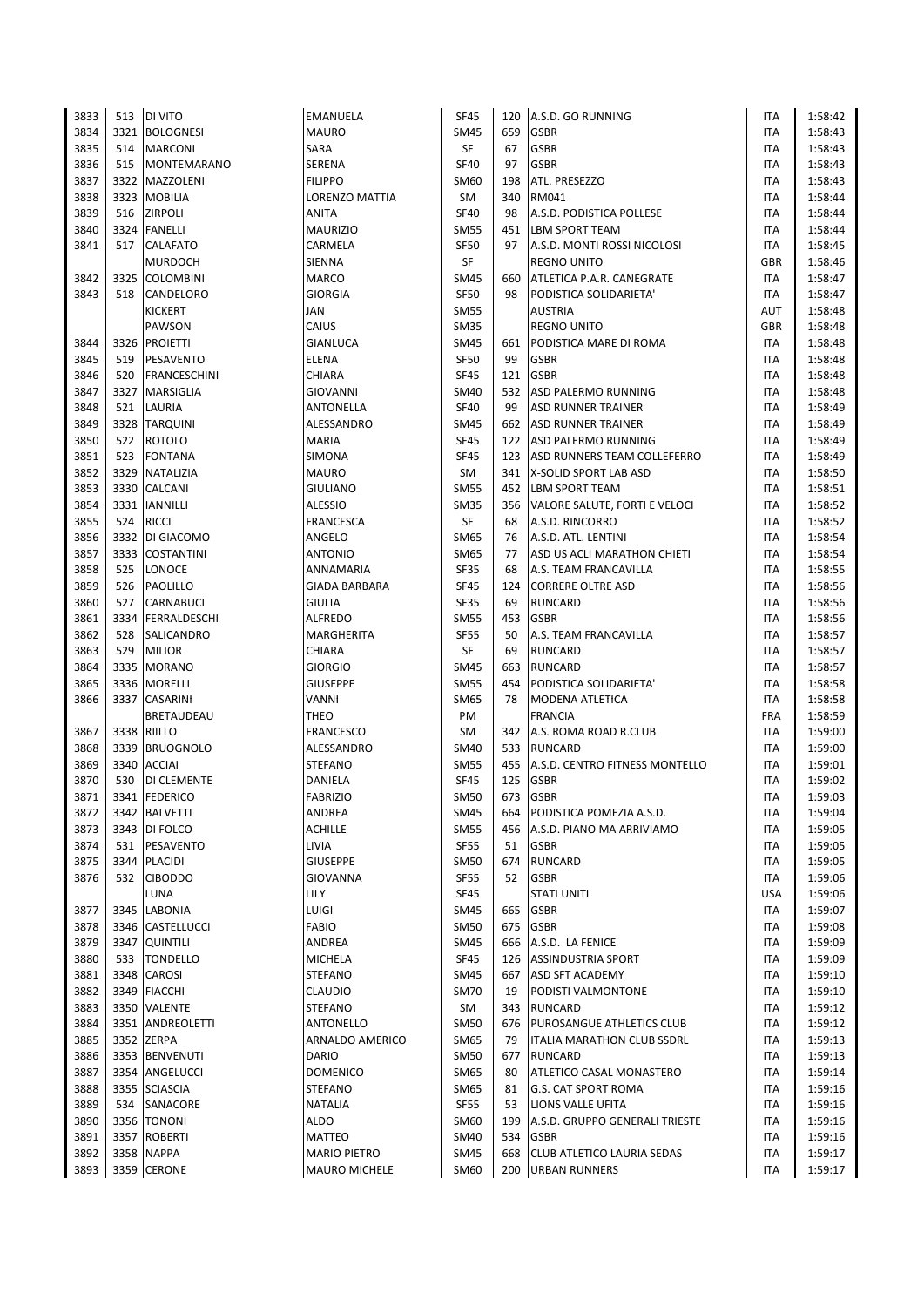| 3894 |            | 3360 FERRAIUOLO         | <b>VINCENZO</b>       | SM40        |     | 535   URBAN RUNNERS               | ITA        | 1:59:17 |
|------|------------|-------------------------|-----------------------|-------------|-----|-----------------------------------|------------|---------|
| 3895 |            | 3361 NASINI             | <b>DIEGO</b>          | <b>SM40</b> |     | 536 RUNCARD                       | ITA        | 1:59:17 |
| 3896 |            | 3362 MARCHI             | <b>PIERGIORGIO</b>    | SM40        | 537 | <b>RUNCARD</b>                    | ITA        | 1:59:17 |
| 3897 |            | 3363 SIMONELLI          | LUIGI                 | <b>SM50</b> | 678 | POLIGOLFO                         | <b>ITA</b> | 1:59:19 |
| 3898 |            | 3364 ALBANESE           | <b>MARCO</b>          | SM60        |     | 201 URBAN RUNNERS                 | <b>ITA</b> | 1:59:19 |
| 3899 | 535        | <b>FILOMENO</b>         | CONCETTA              | <b>SF55</b> | 54  | <b>HAPPY RUNNERS ALTAMURA</b>     | ITA        | 1:59:20 |
| 3900 |            | 3365 MARINI             |                       | <b>SM55</b> | 457 | <b>LBM SPORT TEAM</b>             | ITA        | 1:59:20 |
|      |            |                         | <b>MAURIZIO</b>       |             |     |                                   |            |         |
| 3901 |            | 3366 LAGHEZZA           | <b>FRANCESCO</b>      | <b>SM45</b> | 669 | OLGIATA 20.12 S.S.D.R.L.          | ITA        | 1:59:20 |
| 3902 |            | 3367 RIDULFO            | <b>GINO</b>           | <b>SM55</b> |     | 458 A.S.D. TRINACRIA PALERMO      | ITA        | 1:59:20 |
| 3903 |            | 3368 PETRILLO           | <b>GIAN LUCA</b>      | <b>SM45</b> | 670 | <b>RUNCARD</b>                    | ITA        | 1:59:21 |
| 3904 | 3369       | ARDIZZONE               | CARLO                 | <b>SM50</b> | 679 | <b>RUNCARD</b>                    | ITA        | 1:59:22 |
| 3905 |            | 3370 CINQUINA           | GIOVANNI              | <b>SM50</b> | 680 | A.S.D. PIANO MA ARRIVIAMO         | ITA        | 1:59:23 |
| 3906 |            | 3371 PATERNITI MARTELLO | <b>GIANFRANCO</b>     | <b>SM55</b> | 459 | <b>GSBR</b>                       | ITA        | 1:59:23 |
| 3907 |            | 3372 TANCIONI           | DANIELE               | <b>SM40</b> | 538 | <b>RUNCARD</b>                    | ITA        | 1:59:26 |
| 3908 | 3373       | AMMENDA                 | <b>ROBERTO</b>        | SM45        | 671 | I FRICATI I CAPU A.S.D.           | ITA        | 1:59:26 |
| 3909 |            | 3374 CABUTTO            | <b>MAURO</b>          | <b>SM50</b> |     | 681 RUNCARD                       | ITA        | 1:59:26 |
|      |            | <b>MARTINEZ PRADA</b>   | <b>ALFONSO</b>        | <b>SM45</b> |     | SPAGNA                            | <b>ESP</b> | 1:59:27 |
| 3910 |            | 3375 ZAPPA              | EMANUELE              | <b>SM50</b> |     | 682 S.S. LAZIO ATLETICA LEGGERA   | ITA        | 1:59:28 |
|      |            |                         |                       |             |     |                                   |            |         |
| 3911 |            | 3376   MONTI            | <b>FABRIZIO</b>       | SM45        | 672 | RUNCARD                           | ITA        | 1:59:28 |
| 3912 | 536        | <b>ROSATI</b>           | <b>MONICA</b>         | SF45        |     | 127 RUNFOREVER APRILIA            | ITA        | 1:59:28 |
| 3913 | 537        | <b>CATRACCHIA</b>       | GABRIELLA             | <b>SF55</b> | 55  | ATL. COLLEFERRO SEGNI             | ITA        | 1:59:29 |
| 3914 | 3377       | <b>LOCICERO</b>         | <b>MARCO</b>          | <b>SM45</b> | 673 | <b>RUNFOREVER APRILIA</b>         | ITA        | 1:59:29 |
| 3915 |            | 3378 CAPPABIANCA        | <b>MARIO</b>          | <b>SM50</b> | 683 | PODISTICA SOLIDARIETA'            | ITA        | 1:59:29 |
| 3916 | 538        | <b>GEISBERGER</b>       | <b>MONIKA</b>         | <b>SF50</b> | 100 | PODISTICA POMEZIA A.S.D.          | ITA        | 1:59:29 |
| 3917 | 539        | <b>BARTOLUCCI</b>       | GERMANA               | <b>SF50</b> |     | 101 PODISTICA SOLIDARIETA'        | ITA        | 1:59:29 |
| 3918 | 3379       | <b>TIRABASSI</b>        | <b>EMILIO RUGGERO</b> | SM50        | 684 | <b>RUNCARD</b>                    | ITA        | 1:59:31 |
| 3919 | 3380       | <b>TOMBOLESI</b>        | <b>ROBERTO</b>        | <b>SM55</b> | 460 | <b>RUNCARD</b>                    | ITA        | 1:59:31 |
| 3920 |            | 3381 MASSIMINI          | ANDREA                | SM40        | 539 | <b>GSBR</b>                       | ITA        | 1:59:31 |
| 3921 |            | 3382 REGINA             | <b>FRANCESCO</b>      | SM60        | 202 | <b>FREE RUNNERS MOLFETTA</b>      | ITA        | 1:59:32 |
|      |            | <b>KEANE</b>            | SARAH JO              | <b>SF45</b> |     | <b>IRLANDA</b>                    | IRL        | 1:59:32 |
|      |            |                         | PAOLO                 | <b>SM55</b> |     | 461 A.S. ROMA ROAD R.CLUB         | ITA        | 1:59:33 |
| 3922 |            | 3383 BROGLIA            |                       |             |     |                                   |            |         |
|      |            | <b>KEANE</b>            | <b>DERVAL</b>         | <b>SF45</b> |     | <b>IRLANDA</b>                    | IRL        | 1:59:33 |
| 3923 |            | 3384 EGIDI              | <b>AUGUSTO</b>        | <b>SM55</b> |     | 462 ASD SEMPRE DI CORSA TEAM      | ITA        | 1:59:34 |
| 3924 |            | 3385 SCANCARELLO        | FRANCESCO             | <b>SM50</b> | 685 | ASD PALERMO RUNNING               | ITA        | 1:59:35 |
| 3925 |            | 3386 FIORETTI           | VALERIO               | SM40        | 540 | <b>RUNCARD</b>                    | <b>ITA</b> | 1:59:35 |
| 3926 |            | 3387 KIRAMARIOS         | <b>GIOVANNI</b>       | <b>SM55</b> | 463 | <b>RUNFOREVER APRILIA</b>         | ITA        | 1:59:37 |
| 3927 |            | 3388 D'ERRICO           | <b>EMILIANO</b>       | <b>SM45</b> | 674 | RUNCARD                           | ITA        | 1:59:38 |
| 3928 | 3389       | <b>GIORNI</b>           | ANDREA                | <b>SM50</b> | 686 | <b>FORUM SPORT CENTER SSD SRL</b> | ITA        | 1:59:39 |
| 3929 |            | 3390 MAURI              | GIANLUCA              | <b>SM</b>   |     | 344 RUNCARD                       | ITA        | 1:59:39 |
| 3930 |            | 3391 TIBERI             | <b>LUCA</b>           | <b>SM35</b> |     | 357 A.S.D. ATL. VILLA GUGLIELMI   | ITA        | 1:59:39 |
| 3931 |            | 3392 DELLA SALA         | PIERLUCA              | <b>SM40</b> |     | 541 FORHANS TEAM                  | ITA        | 1:59:39 |
| 3932 |            | 3393 PATRIARCA          | <b>STEFANO</b>        | SM45        | 675 | <b>RUNCARD</b>                    | ITA        | 1:59:40 |
| 3933 | 3394 LALLI |                         | <b>FABIO</b>          | <b>SM50</b> |     | 687 LBM SPORT TEAM                | <b>ITA</b> | 1:59:41 |
| 3934 |            | 3395 LUCIANI            | <b>STEFANO</b>        | SM50        | 688 | <b>ASD PODISTI FRENTANI</b>       | ITA        | 1:59:41 |
|      |            |                         | <b>FERDINANDO</b>     |             |     | A.S.D. RINCORRO                   |            |         |
| 3935 |            | 3396 BATTILLOCCHI       |                       | SM45        | 676 |                                   | ITA        | 1:59:43 |
| 3936 |            | 3397 CACCIARRU          | ANDREA                | SM45        | 677 | <b>GSBR</b>                       | <b>ITA</b> | 1:59:43 |
| 3937 |            | 3398 LENZI              | VASCO                 | <b>SM50</b> | 689 | <b>ASD SPARTAN SPORT ACADEMY</b>  | ITA        | 1:59:43 |
| 3938 |            | 3399 RAPPA              | ALBERTO               | <b>SM55</b> | 464 | RUNCARD                           | ITA        | 1:59:43 |
| 3939 |            | 3400 DELL'ARIA          | <b>FEDERICO</b>       | SM          | 345 | RUNCARD                           | ITA        | 1:59:44 |
| 3940 |            | 3401 SETTIMO            | <b>RICCARDO</b>       | SM45        | 678 | PODISTICA SOLIDARIETA'            | ITA        | 1:59:45 |
| 3941 |            | 3402 MIGLIORE           | <b>NICOLA</b>         | <b>SM35</b> | 358 | ASD RUNNERS FOR EMERGENCY         | ITA        | 1:59:45 |
| 3942 | 540        | <b>TIRABASSI</b>        | SARA                  | <b>SF40</b> | 100 | <b>RUN &amp; SMILE ASD</b>        | ITA        | 1:59:47 |
| 3943 | 3403       | <b>GEMELLI</b>          | LUCA                  | SM45        | 679 | A.S.D. PIANO MA ARRIVIAMO         | ITA        | 1:59:48 |
| 3944 |            | 3404 MORO               | <b>FABIO</b>          | SM55        | 465 | <b>LBM SPORT TEAM</b>             | ITA        | 1:59:48 |
| 3945 |            | 3405 SPAVENTA           | ALESSANDRO            | <b>SM50</b> |     | 690 RUNCARD                       | ITA        | 1:59:49 |
| 3946 | 541        | ZAGARIA                 | <b>GIOVANNA</b>       | <b>SF40</b> |     | 101 PODISTICA SOLIDARIETA'        | ITA        | 1:59:49 |
| 3947 |            | 3406 GUERRIERO          | <b>FILIPPO</b>        | SM60        | 203 | A.S.D. ESERCITO CECCHIGNOLA       | ITA        | 1:59:50 |
| 3948 |            | 3407 GRAGNANIELLO       | GIOVANNI              | <b>SM35</b> | 359 | <b>RUNCARD</b>                    | <b>ITA</b> | 1:59:51 |
|      |            |                         |                       |             |     |                                   |            |         |
| 3949 |            | 3408 SARANDREA          | <b>FRANCESCO</b>      | <b>SM35</b> |     | 360 RUNCARD                       | ITA        | 1:59:51 |
| 3950 |            | 3409 CALISTI            | <b>MAURO</b>          | <b>SM50</b> | 691 | <b>GSBR</b>                       | ITA        | 1:59:53 |
| 3951 |            | 3410 DUMAS              | SALVATORE             | SM50        | 692 | ASD PALERMO RUNNING               | ITA        | 1:59:53 |
| 3952 |            | 3411 RUGGIERI           | <b>STEFANO</b>        | <b>SM45</b> | 680 | PODISTICA SOLIDARIETA'            | ITA        | 1:59:54 |
| 3953 |            | 3412 COLAVOLPE          | LUIGI                 | <b>SM45</b> | 681 | F.L.A.                            | <b>LUX</b> | 1:59:56 |
| 3954 |            | 3413 MASINI             | <b>FEDERICO</b>       | SM60        | 204 | <b>LBM SPORT TEAM</b>             | ITA        | 1:59:56 |
|      |            | SHALA                   | SEBAHATE              | SF          |     | <b>GERMANIA</b>                   | GER        | 1:59:56 |
| 3955 |            | 3414 CAVERNI            | <b>LUCA</b>           | <b>SM55</b> |     | 466 G.S. CAT SPORT ROMA           | ITA        | 1:59:56 |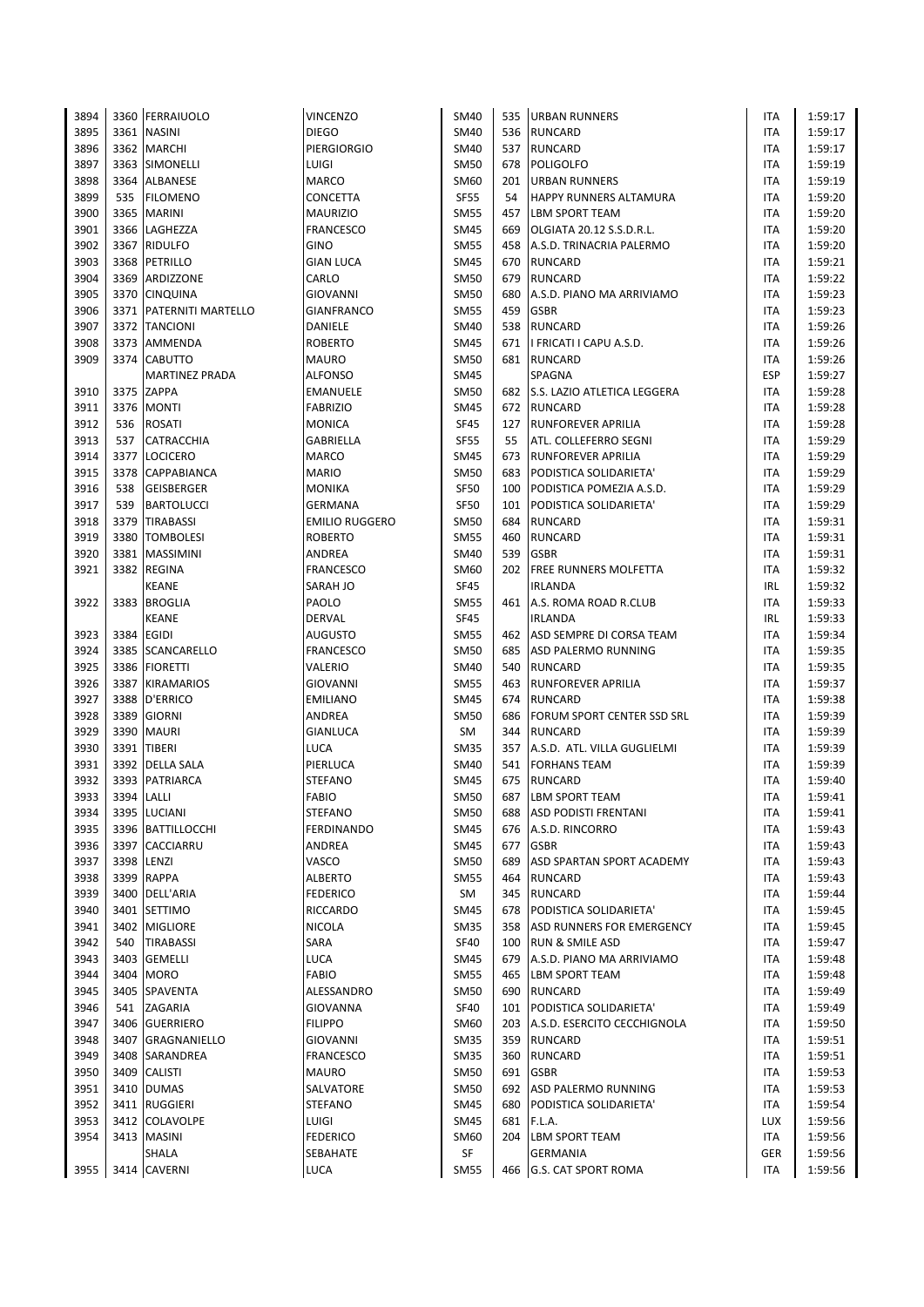| 3956 |            | 3415 BURTONE          | ROBERTO PIERO           | SM65        | 82  | ASD G.S. VV.F. F.SORGINI ROMA                | ITA        | 1:59:58 |
|------|------------|-----------------------|-------------------------|-------------|-----|----------------------------------------------|------------|---------|
| 3957 |            | 3416 BAZZI            | <b>TOMASO</b>           | <b>SM45</b> | 682 | <b>RUNCARD</b>                               | <b>ITA</b> | 1:59:58 |
| 3958 |            | 542 BUTTARELLI        | <b>FRANCESCA</b>        | <b>SF40</b> | 102 | PODISTICA SOLIDARIETA'                       | ITA        | 2:00:01 |
| 3959 |            | 3417 BETTA            | EMANUELE                | <b>SM50</b> | 693 | <b>VIRTUS VILLA ADA FASHION SPORT</b>        | <b>ITA</b> | 2:00:03 |
| 3960 |            | 3418 GRANIERI         | LUCA MARIA              | <b>SM55</b> | 467 | PODISTICA SOLIDARIETA'                       | ITA        | 2:00:03 |
| 3961 |            | 3419 PIETROLUCCI      | <b>DARIO</b>            | <b>SM35</b> | 361 | S.S. LAZIO ATLETICA LEGGERA                  | <b>ITA</b> | 2:00:04 |
| 3962 |            | 3420 MORELLO          | <b>STEFANO</b>          | <b>SM35</b> |     | 362 RUNCARD                                  | <b>ITA</b> | 2:00:05 |
|      |            | <b>BERINI</b>         | LUIGI                   | <b>SM55</b> |     | SVIZZERA                                     | SUI        | 2:00:05 |
| 3963 |            | 3421   PORTARULO      | <b>LUIGI</b>            | <b>SM35</b> | 363 | ATHLETICA VATICANA A.S.D.                    | <b>ITA</b> | 2:00:07 |
| 3964 | 543        | <b>FERRI</b>          | <b>FRANCESCA</b>        | <b>SF45</b> | 128 | <b>LBM SPORT TEAM</b>                        | ITA        | 2:00:08 |
| 3965 |            | 3422 CARAMANICA       | MOSE'                   | SM40        |     | 542 POLIGOLFO                                | ITA        | 2:00:08 |
| 3966 |            | 3423 MIANI            | GIANLUCA                | <b>SM</b>   | 346 | ASD ATLETICA VAL TAVO                        | <b>ITA</b> | 2:00:09 |
| 3967 | 544        | <b>MOYANO</b>         | <b>NATALIA PAULA</b>    | <b>SF45</b> | 129 | <b>RUNCARD</b>                               | ARG        | 2:00:09 |
| 3968 | 545        | <b>CONTE</b>          | <b>GIULIA</b>           | <b>SF45</b> | 130 | A.S.D. PIANO MA ARRIVIAMO                    | ITA        | 2:00:09 |
| 3969 |            | 3424 FERRI            | <b>CLAUDIO</b>          | SM60        | 205 | <b>LBM SPORT TEAM</b>                        | ITA        | 2:00:11 |
| 3970 |            | 3425 CHIODINI         | ANDREA                  | <b>SM50</b> | 694 | <b>GRIFO RUNNERS PERUGIA ASD</b>             | <b>ITA</b> | 2:00:11 |
| 3971 |            | 3426 COZZOLINO        | SALVATORE               | SM35        | 364 | <b>RUNCARD</b>                               | ITA        | 2:00:11 |
| 3972 |            | 3427 CARPITA          | <b>ITALO</b>            | <b>SM55</b> | 468 | PODISTICA SOLIDARIETA'                       | ITA        | 2:00:11 |
| 3973 | 546        | PARADISI              | <b>MIRIAM</b>           | <b>SF45</b> | 131 | A.S.D. PI8 RUNNING                           | <b>ITA</b> | 2:00:12 |
| 3974 |            | 3428 GENOVESE         | ANDREA                  | SM60        | 206 | <b>G.S. CAT SPORT ROMA</b>                   | <b>ITA</b> | 2:00:12 |
| 3975 |            | 3429 PALOMBA          | ANDREA                  | SM45        | 683 | <b>RUNCARD</b>                               | ITA        | 2:00:12 |
|      |            |                       |                         | SM40        | 543 |                                              |            |         |
| 3976 |            | 3430 RUGGIERI         | CHRISTIAN<br>ALESSANDRO |             |     | A.S.D. PI8 RUNNING<br>PODISTICA SOLIDARIETA' | ITA        | 2:00:12 |
| 3977 |            | 3431 PETTINATO        |                         | <b>SM55</b> | 469 |                                              | ITA        | 2:00:13 |
| 3978 | 3432 SILVI |                       | PIETRO                  | <b>SM70</b> | 20  | ITALIANA RUNNING A.S.D.                      | ITA        | 2:00:14 |
| 3979 |            | 3433 ALBERTI          | <b>DEVIS</b>            | SM45        | 684 | <b>ASSINDUSTRIA SPORT</b>                    | <b>ITA</b> | 2:00:14 |
| 3980 | 547        | <b>TRIVELLATO</b>     | AGATA                   | SF          | 70  | <b>ASSINDUSTRIA SPORT</b>                    | <b>ITA</b> | 2:00:14 |
| 3981 |            | 3434 ZATELLI          | <b>EMILIANO</b>         | SM45        | 685 | <b>GSBR</b>                                  | ITA        | 2:00:14 |
| 3982 |            | 3435 RUGGIERO         | <b>FRANCESCO</b>        | SM65        | 83  | PODISTICA SOLIDARIETA'                       | ITA        | 2:00:14 |
| 3983 |            | 3436 PIETROSTEFANI    | ALESSANDRO              | <b>SM35</b> | 365 | TEAM CAMELOT A.S.D.                          | ITA        | 2:00:15 |
| 3984 |            | 3437 TAMARRI          | <b>MARIO</b>            | <b>SM55</b> | 470 | RUNCARD                                      | ITA        | 2:00:16 |
| 3985 | 548        | <b>CAMPAGNA</b>       | LORELLA                 | <b>SF55</b> | 56  | ATL. COLLEFERRO SEGNI                        | ITA        | 2:00:16 |
| 3986 | 549        | MANFREDELLI           | ANTONELLA               | <b>SF45</b> | 132 | <b>RUNCARD</b>                               | <b>ITA</b> | 2:00:16 |
| 3987 |            | 3438 NASTASI          | CARMELO                 | SM45        | 686 | ASD MEETING SPORTING CLUB RUNN               | <b>ITA</b> | 2:00:17 |
| 3988 | 550        | <b>FALLANI</b>        | SABRA                   | <b>SF45</b> | 133 | <b>RUNCARD</b>                               | <b>ITA</b> | 2:00:17 |
| 3989 | 551        | PIZZA                 | VINCENZA                | <b>SF45</b> | 134 | RUNCARD                                      | <b>ITA</b> | 2:00:18 |
| 3990 |            | 3439 GATTULLI         | CARLO                   | SM35        | 366 | RUNCARD                                      | <b>ITA</b> | 2:00:18 |
| 3991 |            | 3440 ANGELINI         | MARIO                   | SM60        | 207 | PODISTICA SOLIDARIETA'                       | <b>ITA</b> | 2:00:19 |
|      |            | ARNDT                 | <b>NADJA</b>            | SF          |     | <b>GERMANIA</b>                              | <b>GER</b> | 2:00:20 |
| 3992 |            | 3441 CASSIANO         | COSIMO LUCIO            | SM55        | 471 | ITALIANA RUNNING A.S.D.                      | <b>ITA</b> | 2:00:20 |
| 3993 |            | 552 QUONDAM GIOVENALE | PATRIZIA                | <b>SF50</b> |     | 102 EASY FIT PALESTRE SSD A R.L.             | <b>ITA</b> | 2:00:22 |
| 3994 |            | 3442 ACQUAVIVA        | <b>GIOVANNI</b>         | <b>SM45</b> | 687 | HAPPY RUNNERS ALTAMURA                       | ITA        | 2:00:24 |
| 3995 |            | 3443 DE FILIPPIS      | <b>DANIELE</b>          | <b>SM45</b> | 688 | <b>LBM SPORT TEAM</b>                        | ITA        | 2:00:26 |
| 3996 | 553        | <b>DI LASCIO</b>      | <b>FRANCESCA</b>        | <b>SF45</b> | 135 | PUROSANGUE ATHLETICS CLUB                    | <b>ITA</b> | 2:00:28 |
| 3997 | 554        | <b>BISANTE</b>        | CHIARA                  | SF35        | 70  | ATLETICO CASAL MONASTERO                     | ITA        | 2:00:28 |
| 3998 |            | 3444 POMPILI          | <b>GIOVANNI</b>         | SM65        | 84  | S.S. LAZIO ATLETICA LEGGERA                  | ITA        | 2:00:28 |
| 3999 |            | 3445 SOLIMINI         | ANGELO                  | SM50        | 695 | <b>RIFONDAZIONE PODISTICA</b>                | ITA        | 2:00:28 |
| 4000 |            | 3446 PAESANI          | LUCA                    | <b>SM55</b> | 472 | <b>SPORT TEAM TRIGORIA ASD</b>               | ITA        | 2:00:31 |
| 4001 |            | 3447 TAMBURRANO       | <b>ANTONIO</b>          | SM45        | 689 | <b>GSBR</b>                                  | ITA        | 2:00:31 |
| 4002 |            | 3448 LUCCHETTI        | <b>SERGIO</b>           | SM50        | 696 | ASD ATLETICA LA SBARRA                       | ITA        | 2:00:32 |
| 4003 | 555        | <b>GIACOMODONATO</b>  | DANIELA                 | SF50        | 103 | <b>RUNCARD</b>                               | ITA        | 2:00:32 |
| 4004 | 556        | <b>MARRE MARRE</b>    | NICOLE BALBINA          | <b>SF40</b> | 103 | RUNCARD                                      | ITA        | 2:00:32 |
| 4005 |            | 3449 SALVATORI        | GIOVANNI                | SM60        | 208 | <b>RIFONDAZIONE PODISTICA</b>                | ITA        | 2:00:32 |
| 4006 | 557        | LONGHI                | FRANCESCA               | SF45        | 136 | <b>ASD RUNNER TRAINER</b>                    | ITA        | 2:00:33 |
| 4007 |            | 3450 BALLIN           | MARCO                   | SM55        | 473 | PODISTICA SOLIDARIETA'                       | ITA        | 2:00:35 |
| 4008 |            | 3451 GIONI            | ALESSANDRO              | <b>SM55</b> |     | 474 RUNCARD                                  | ITA        | 2:00:36 |
| 4009 |            | 3452 LAURENZI         | GIANCARLO               | SM40        | 544 | <b>ASD RUNNER TRAINER</b>                    | ITA        | 2:00:36 |
| 4010 |            | 3453 PAGLIONE         | <b>MAURIZIO</b>         | SM70        | 21  | DUE PONTI SRL                                | ITA        | 2:00:36 |
| 4011 |            | 3454 PAPITTO          | ALESSANDRO              | SM40        | 545 | <b>ASD RUNNER TRAINER</b>                    | ITA        | 2:00:37 |
| 4012 |            | 558 BALDASSARRI       | <b>GIORGIA</b>          | <b>SF40</b> | 104 | RUNCARD                                      | ITA        | 2:00:38 |
| 4013 |            | 3455   PELLIZOTTI     | HERBERT                 | SM50        | 697 | <b>RUNCARD</b>                               | ITA        | 2:00:38 |
| 4014 | 559        | <b>ROSSI</b>          | <b>MARIA</b>            | SF50        | 104 | ASD PALERMO RUNNING                          | ITA        | 2:00:38 |
| 4015 |            | 3456   DI ROLLO       | <b>CLAUDIO</b>          | SM45        | 690 | <b>PFIZER ITALIA RUNNING TEAM</b>            | ITA        | 2:00:39 |
|      |            | <b>BERINI</b>         | NATHALIE                | <b>SF55</b> |     | SVIZZERA                                     | SUI        | 2:00:39 |
| 4016 |            | 3457 MESOLELLA        | <b>ALFREDO</b>          | SM50        | 698 | <b>RUNCARD</b>                               | ITA        | 2:00:41 |
| 4017 |            | 3458 PUPILLI          | <b>FILIPPO</b>          | SM          | 347 | <b>RUNCARD</b>                               | ITA        | 2:00:42 |
| 4018 |            |                       |                         |             |     |                                              |            |         |
|      |            | 3459 LONZI            | <b>ALBERTO</b>          | SM55        |     | 475 ATL. JESI                                | <b>ITA</b> | 2:00:42 |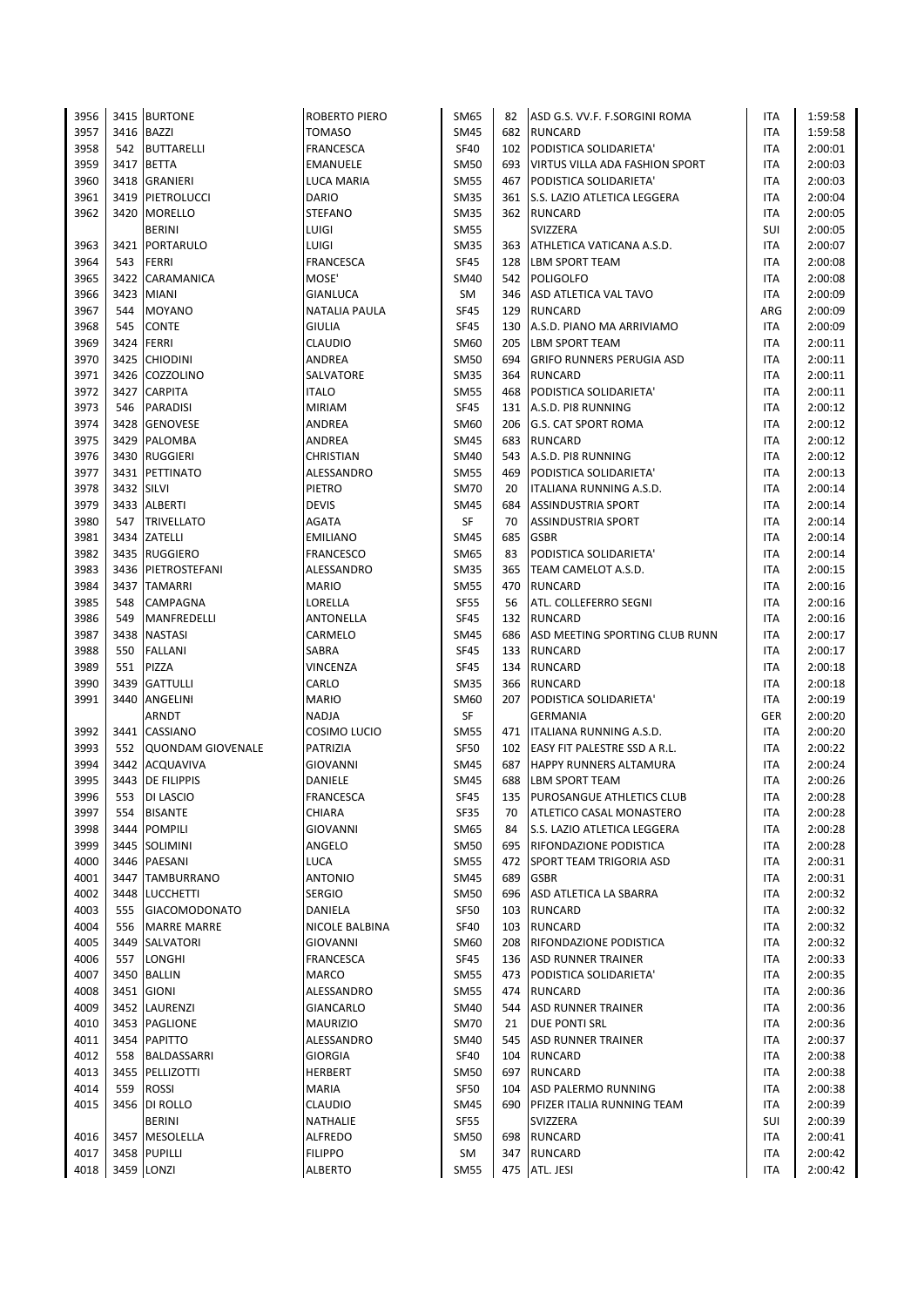| 4019 |      | 3460 CASALE               | AMERIGO               | SM40        | 546 | A.S.D. ATL. ENERGIA ROMA           | ITA        | 2:00:42 |
|------|------|---------------------------|-----------------------|-------------|-----|------------------------------------|------------|---------|
| 4020 |      | 3461 SARACINO             | PAOLO                 | <b>SM45</b> | 691 | <b>LBM SPORT TEAM</b>              | ITA        | 2:00:42 |
| 4021 |      | 3462 DE BELLIS            | <b>SIMONE</b>         | SM40        | 547 | A.S. ROMA ROAD R.CLUB              | ITA        | 2:00:43 |
|      |      | MARESCHAL DE CHARENTEN    | <b>PAULINE</b>        | PF          |     | <b>FRANCIA</b>                     | <b>FRA</b> | 2:00:43 |
| 4022 | 560  | KARAPANDZIC               | DANIJELA              | <b>SF45</b> | 137 | <b>GSBR</b>                        | SRB        | 2:00:43 |
| 4023 | 561  | <b>DE FREITAS</b>         | <b>FABIANA</b>        | <b>SF45</b> | 138 | S.E.F. STAMURA ANCONA A.S.D.       | ITA        | 2:00:44 |
|      |      |                           |                       |             |     |                                    |            |         |
| 4024 | 562  | VASSALLO                  | VINCENZA              | <b>SF55</b> | 57  | A.S.D. ATLETICA SALERNO            | ITA        | 2:00:44 |
|      |      | DE VULPIAN                | AGATHE                | PF          |     | <b>FRANCIA</b>                     | <b>FRA</b> | 2:00:45 |
| 4025 |      | 3463 DURANTI              | LUIGI                 | <b>SM50</b> | 699 | <b>ITALIA MARATHON CLUB SSDRL</b>  | ITA        | 2:00:46 |
| 4026 | 563  | COLLOVÀ                   | <b>MARIA</b>          | <b>SF55</b> | 58  | A.S.D. BARBONI DI LUSSO            | ITA        | 2:00:47 |
| 4027 |      | 3464 COLANTUONO           | OLINDO                | SM60        | 209 | A.S. ROMA ROAD R.CLUB              | ITA        | 2:00:48 |
| 4028 |      | 3465 GUARENTE             | ANGELO                | <b>SM50</b> | 700 | <b>G.S. CAT SPORT ROMA</b>         | <b>ITA</b> | 2:00:48 |
| 4029 |      | 3466 TURRIZIANI           | ANDREA                | <b>SM45</b> | 692 | IL CORRIDORE RUNNING CLUB ASD      | ITA        | 2:00:48 |
| 4030 |      | 3467 STERN                | ANDREA                | <b>SM55</b> | 476 | PODISTICA SOLIDARIETA'             | ITA        | 2:00:48 |
| 4031 |      | 3468 ERMO                 | <b>DIEGO</b>          | SM40        | 548 | <b>SPORT TEAM TRIGORIA ASD</b>     | ITA        | 2:00:49 |
| 4032 |      | 3469 ERMO                 | DANIELE               | <b>SM35</b> | 367 | <b>SPORT TEAM TRIGORIA ASD</b>     | <b>ITA</b> | 2:00:49 |
| 4033 | 564  | VADALA'                   | VALENTINA             | <b>SF45</b> | 139 | IL CORRIDORE RUNNING CLUB ASD      | ITA        | 2:00:49 |
| 4034 |      | 3470 CALCAGNI             | <b>EMILIANO</b>       | <b>SM45</b> | 693 | A.S.D. PIANO MA ARRIVIAMO          | ITA        | 2:00:50 |
| 4035 |      | 3471   MORETTI            | GIANLUCA              | <b>SM50</b> | 701 | RUNCARD                            | ITA        | 2:00:51 |
| 4036 |      | 3472 FORTUNATI            |                       |             |     |                                    |            |         |
|      |      |                           | <b>GIORGIO</b>        | <b>SM50</b> | 702 | <b>ASD RUNNER TRAINER</b>          | ITA        | 2:00:51 |
| 4037 |      | 3473 SABATELLA            | ADALBERTO             | SM60        | 210 | A.S.D. VILLA DE SANCTIS            | ITA        | 2:00:51 |
| 4038 |      | 3474 DE BATTISTA          | COSTANTINO            | <b>SM50</b> | 703 | <b>RUNCARD</b>                     | ITA        | 2:00:53 |
| 4039 |      | 3475 FRISONE              | GIANPAOLO             | <b>SM45</b> | 694 | PODISTICA MARE DI ROMA             | ITA        | 2:00:53 |
| 4040 |      | 3476 PERRI                | CARMINE               | SM65        | 85  | G.A.U. GIOVANI AMICI UNITI         | ITA        | 2:00:54 |
| 4041 | 565  | SAVA                      | DANIELA               | <b>SF55</b> | 59  | ATLETICA AMATORI BRINDISI          | ITA        | 2:00:54 |
| 4042 |      | 3477 GIULIANI             | <b>EMANUELE</b>       | SM40        | 549 | <b>RUN &amp; SMILE ASD</b>         | ITA        | 2:00:54 |
| 4043 | 566  | <b>DE VITO</b>            | <b>MARIA CRISTINA</b> | <b>SF55</b> | 60  | A.S.D. VILLA DE SANCTIS            | <b>ITA</b> | 2:00:54 |
| 4044 |      | 3478 GALLERA              | <b>GIULIO</b>         | <b>SM50</b> | 704 | <b>STRAMILANO RUNNING CLUB SSD</b> | <b>ITA</b> | 2:00:55 |
| 4045 |      | 3479 MAGNANIMI            | ANDREA                | <b>SM40</b> | 550 | ASD PODISTICA 2007 TORTRETESTE     | ITA        | 2:00:55 |
| 4046 |      | 3480 SCIPIONE             | <b>ANTONIO</b>        | <b>SM45</b> | 695 | <b>POLIGOLFO</b>                   | ITA        | 2:00:55 |
| 4047 |      | 3481 DIANA                | GIANCARLO             | SM65        | 86  | A.S.D. GO RUNNING                  | ITA        | 2:00:57 |
| 4048 |      | 3482 ZERPA                | FRANCESCO ALEXANDR    | SM          | 348 | <b>RUNCARD</b>                     | ITA        | 2:00:58 |
| 4049 | 3483 | <b>NIOLA</b>              | LUCA                  | <b>SM50</b> | 705 | <b>RUNCARD</b>                     | ITA        | 2:00:58 |
|      |      |                           |                       |             |     |                                    |            |         |
| 4050 | 3484 | <b>GALLITTO</b>           | <b>MASSIMO</b>        | <b>SM55</b> | 477 | A.S.D. PIANO MA ARRIVIAMO          | ITA        | 2:00:59 |
| 4051 | 567  | ZACCO                     | NATALIA ELISA         | <b>SF50</b> | 105 | A.S.D. FLORIDIA RUNNING            | ITA        | 2:01:00 |
| 4052 |      | 3485 BRIGANDI'            | LETTERIO              | <b>SM75</b> | 8   | <b>RUNCARD</b>                     | ITA        | 2:01:00 |
| 4053 | 568  | <b>CERA</b>               | DANIELA LUCIA         | SF50        | 106 | A.S.D. ATLETICA GALLIPOLI          | ITA        | 2:01:01 |
|      |      | <b>EDWARDS</b>            | KATE                  | SF          |     | <b>REGNO UNITO</b>                 | <b>GBR</b> | 2:01:02 |
| 4054 | 569  | <b>CAVALLINI</b>          | <b>ALICE</b>          | SF          | 71  | <b>GSBR</b>                        | ITA        | 2:01:02 |
| 4055 |      | 3486 CARPAVECCIA          | <b>ALBERTO</b>        | SM60        | 211 | <b>FORUM SPORT CENTER SSD SRL</b>  | ITA        | 2:01:02 |
| 4056 | 3487 | <b>CORVESE</b>            | <b>TOMMASO</b>        | <b>SM50</b> | 706 | <b>LBM SPORT TEAM</b>              | ITA        | 2:01:02 |
| 4057 | 3488 | <b>MASTROLIA</b>          | LUCA                  | <b>SM45</b> | 696 | <b>LBM SPORT TEAM</b>              | ITA        | 2:01:02 |
| 4058 |      | 3489 FANTUCCI             | <b>FABIO</b>          | <b>SM55</b> | 478 | <b>RUNCARD</b>                     | <b>ITA</b> | 2:01:02 |
| 4059 |      | 3490 PERRONE              | <b>SERGIO</b>         | <b>SM55</b> | 479 | A.S.D. ATLETICA GALLIPOLI          | ITA        | 2:01:02 |
| 4060 |      | 3491 BRIDA                | CLAUDIO               | SM          | 349 | <b>GSBR</b>                        | ITA        | 2:01:04 |
| 4061 |      | 3492 IVAGNES              | COSIMO                | SM60        | 212 | A.S.D. ATLETICA GALLIPOLI          | ITA        | 2:01:04 |
| 4062 |      | 3493   DE LUCA            | ALESSANDRO            | <b>SM45</b> | 697 | <b>RUNCARD</b>                     | ITA        | 2:01:05 |
|      |      |                           |                       |             |     |                                    |            |         |
| 4063 |      | 570 GRAZIOSI              | <b>FEDERICA</b>       | <b>SF40</b> | 105 | <b>RUNCARD</b>                     | ITA        | 2:01:05 |
|      |      | <b>HEYSCH DE LA BORDE</b> | HELENA                | SF          |     | <b>FRANCIA</b>                     | <b>FRA</b> | 2:01:05 |
| 4064 |      | 3494   MANISERA           | <b>GIUSEPPE</b>       | SM35        | 368 | A.S.D. PODISTICA POLLESE           | ITA        | 2:01:05 |
| 4065 |      | 3495 FONSECA              | CARLOS                | SM40        | 551 | RUNCARD                            | ITA        | 2:01:06 |
| 4066 |      | 3496 BARTOLONI            | <b>FABRIZIO</b>       | <b>SM45</b> | 698 | PODISTICA SOLIDARIETA'             | ITA        | 2:01:06 |
| 4067 |      | 3497 TIMPERI              | <b>FERDINANDO</b>     | SM65        | 87  | G.S. POD. PRENESTE                 | ITA        | 2:01:09 |
| 4068 |      | 3498 MANCIOCCHI           | ALESSANDRO            | <b>SM50</b> | 707 | RUNCARD                            | ITA        | 2:01:09 |
| 4069 |      | 571 SOLLAZZO              | ANNA                  | <b>SF55</b> | 61  | <b>ASD RUN LIFE</b>                | ITA        | 2:01:09 |
| 4070 |      | 3499 SETZU                | STEFANO               | SM45        | 699 | ATL. MONTE MARIO                   | ITA        | 2:01:10 |
| 4071 |      | 3500 SURICO               | GIANLUCA              | SM          | 350 | <b>TIVOLI MARATHON</b>             | ITA        | 2:01:11 |
| 4072 |      | 3501 CAFERRI              | ALESSANDRO            | <b>SM50</b> | 708 | <b>RUNCARD</b>                     | ITA        | 2:01:12 |
| 4073 |      | 3502 ROTUNDO              | LUIGI                 | <b>SM55</b> | 480 | <b>LBM SPORT TEAM</b>              | ITA        | 2:01:12 |
|      |      | <b>BADOUX</b>             | LAURENT               | <b>SM50</b> |     | SVIZZERA                           | SUI        | 2:01:12 |
| 4074 |      | 3503 NAGY                 | ADALBERTO FRANCO      | SM50        | 709 | VIRTUS VILLA ADA FASHION SPORT     | ITA        | 2:01:12 |
|      |      |                           |                       |             |     |                                    |            |         |
| 4075 |      | 3504 VAGNATI              | <b>DOMENICO</b>       | SM60        | 213 | A.S.D. MEDITERRANEA                | ITA        | 2:01:13 |
| 4076 |      | 3505 FAVARA               | SALVATORE             | SM45        | 700 | <b>RUNCARD</b>                     | ITA        | 2:01:13 |
| 4077 |      | 3506 DINALE               | OTTAVIO               | SM55        | 481 | A.S.D. ATL. ENERGIA ROMA           | ITA        | 2:01:13 |
| 4078 |      | 3507 NANNI                | <b>GREGORIO</b>       | SM65        | 88  | <b>GSBR</b>                        | ITA        | 2:01:13 |
| 4079 |      | 3508 PELLEGRINI           | GABRIELE              | <b>SM35</b> | 369 | A.S.D. JUST RUN                    | <b>ITA</b> | 2:01:18 |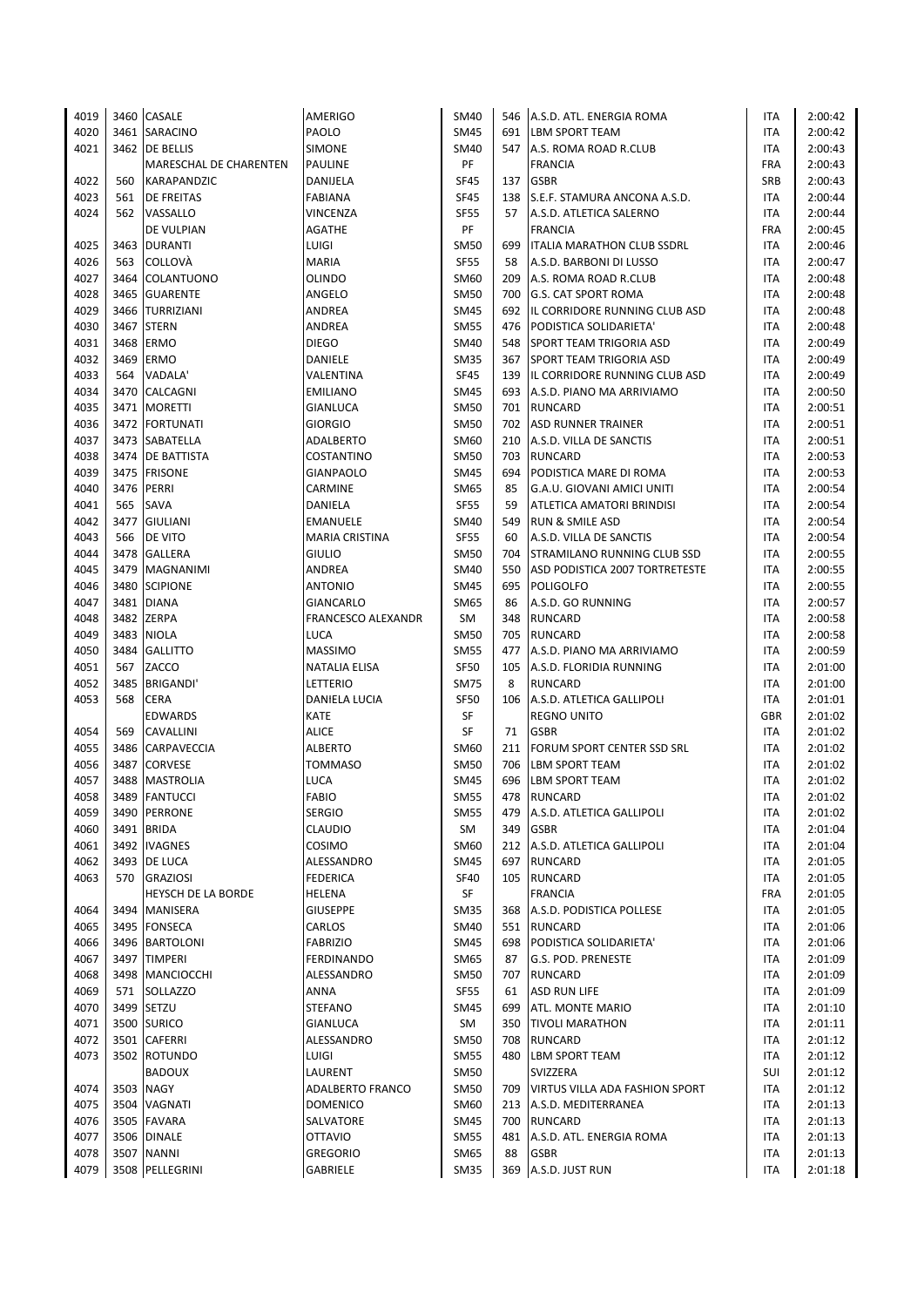| 4080 |          | 3509 DI TUCCI          | GIOVANNI           | SM50        |     | 710 POLIGOLFO                     | ITA        | 2:01:19 |
|------|----------|------------------------|--------------------|-------------|-----|-----------------------------------|------------|---------|
| 4081 | 3510     | LEVI                   | <b>SERGIO</b>      | <b>SM55</b> | 482 | <b>GSBR</b>                       | ITA        | 2:01:20 |
| 4082 |          | 3511 GIANFELICE        | <b>EMANUELE</b>    | SM40        | 552 | <b>GSBR</b>                       | ITA        | 2:01:21 |
|      |          |                        |                    |             |     |                                   |            |         |
| 4083 |          | 3512 CAVICCHIOLI       | <b>FABIO</b>       | <b>SM55</b> | 483 | <b>RUNCARD</b>                    | ITA        | 2:01:24 |
| 4084 |          | 3513 CONTI             | <b>MAURIZIO</b>    | SM60        | 214 | <b>RUNCARD</b>                    | ITA        | 2:01:26 |
| 4085 | 3514 RAO |                        | MARCELLO           | SM65        | 89  | <b>POLIGOLFO</b>                  | ITA        | 2:01:27 |
|      |          | ARAGÓN GONZÁLEZ        | <b>JOSÉ MIGUEL</b> | SM40        |     | SPAGNA                            | <b>ESP</b> | 2:01:27 |
|      |          | CARUSO                 | <b>DAVID</b>       | SM45        |     | <b>LUSSEMBURGO</b>                | LUX        | 2:01:29 |
|      |          | SAWYER                 | <b>MARTIN</b>      | SM50        |     | <b>REGNO UNITO</b>                | <b>GBR</b> | 2:01:30 |
|      |          |                        |                    |             |     |                                   |            |         |
| 4086 |          | 3515 FANFONI           | <b>MASSIMO</b>     | SM40        | 553 | <b>RUNCARD</b>                    | ITA        | 2:01:32 |
| 4087 |          | 3516 BRIGANDI'         | <b>GIOVANNI</b>    | SM35        | 370 | RUNCARD                           | <b>ITA</b> | 2:01:34 |
| 4088 |          | 572 RUFFINI            | MARINA             | <b>SF40</b> | 106 | A.S.D. PIANO MA ARRIVIAMO         | <b>ITA</b> | 2:01:36 |
| 4089 |          | 3517 MANGI             | ANDREA             | SM35        | 371 | <b>GSBR</b>                       | <b>ITA</b> | 2:01:38 |
|      |          | <b>MINOUI</b>          | LOUIS-KYAN         | SM          |     | <b>FRANCIA</b>                    | <b>FRA</b> | 2:01:39 |
| 4090 |          | 3518 DI FEO            | PAOLO              | <b>SM55</b> | 484 | <b>ASD RUNNERS FOR EMERGENCY</b>  | <b>ITA</b> | 2:01:40 |
|      |          |                        |                    |             |     |                                   |            |         |
| 4091 |          | 3519 COSTI             | <b>SERGIO</b>      | <b>SM50</b> | 711 | ASD RUNNERS FOR EMERGENCY         | ITA        | 2:01:41 |
| 4092 |          | 3520 RAMBOTTI          | <b>MARCO</b>       | <b>SM50</b> |     | 712 <b>DUE PONTI SRL</b>          | ITA        | 2:01:41 |
| 4093 |          | 3521 BONANNI           | <b>MORENO</b>      | <b>SM40</b> | 554 | <b>RUNCARD</b>                    | ITA        | 2:01:41 |
| 4094 |          | 3522 DI GIOVAMBATTISTA | MARCO              | <b>SM50</b> | 713 | <b>RUNCARD</b>                    | ITA        | 2:01:41 |
| 4095 |          | 3523 SCARAMELLA        | FABIO              | <b>SM50</b> | 714 | <b>ASD RUNNER TRAINER</b>         | ITA        | 2:01:42 |
| 4096 |          | 3524 MACCHIAROLO       | <b>GIOVANNI</b>    | SM60        | 215 | <b>ASD RUNNERS PESCARA</b>        | ITA        | 2:01:42 |
| 4097 |          | 3525 CIRULLI           | <b>FABIO</b>       | <b>SM50</b> | 715 | A.S. AMATORI VILLA PAMPHILI       | ITA        | 2:01:45 |
|      |          |                        | ALESSANDRO         |             |     |                                   |            |         |
| 4098 |          | 3526 SPADARO           |                    | <b>SM50</b> | 716 | <b>PFIZER ITALIA RUNNING TEAM</b> | ITA        | 2:01:48 |
| 4099 |          | 3527 HASSEMER          | <b>EUGENIO</b>     | SM60        |     | 216 A.S.D. VILLA DE SANCTIS       | <b>ITA</b> | 2:01:49 |
| 4100 | 573      | <b>BRIDI</b>           | GIOVANNA           | <b>SF50</b> | 107 | <b>ATLETICA TEAM LOPPIO</b>       | ITA        | 2:01:50 |
| 4101 | 3528     | <b>TONI</b>            | <b>FABRIZIO</b>    | SM75        | 9   | PODISTICA SOLIDARIETA'            | ITA        | 2:01:50 |
| 4102 |          | 3529 LAROVERE          | <b>DOMENICO</b>    | SM65        | 90  | <b>BITONTO SPORTIVA</b>           | <b>ITA</b> | 2:01:51 |
|      |          | <b>GARDIES</b>         | JULIA              | SF          |     | <b>FRANCIA</b>                    | <b>FRA</b> | 2:01:54 |
| 4103 |          | 3530 FIORAMANTI        | DANIELE            | <b>SM55</b> | 485 | POLISPORTIVA ROCCA PRIORA         | ITA        | 2:01:55 |
| 4104 |          | 3531 MESCHISI          |                    |             | 217 | <b>RUNCARD</b>                    | ITA        |         |
|      |          |                        | <b>FRANCESCO</b>   | SM60        |     |                                   |            | 2:01:56 |
| 4105 |          | 574 DE DONATIS         | SIMONETTA          | <b>SF50</b> | 108 | <b>RUNCARD</b>                    | ITA        | 2:01:57 |
| 4106 | 575      | <b>MARCHETTI</b>       | <b>CLAUDIA</b>     | <b>SF50</b> | 109 | PODISTICA SOLIDARIETA'            | ITA        | 2:01:59 |
| 4107 |          | 3532 BERTOLLINI        | <b>RICCARDO</b>    | SM60        | 218 | <b>SSD RCS ACTIVE TEAM A R.L.</b> | ITA        | 2:01:59 |
| 4108 |          | 3533 MASSIMINI         | <b>ENNIO</b>       | SM60        | 219 | <b>ASD PODISTI FRENTANI</b>       | ITA        | 2:01:59 |
| 4109 |          | 3534 VISTOLA           | <b>GIORDANO</b>    | <b>SM45</b> | 701 | <b>G.S. CAT SPORT ROMA</b>        | ITA        | 2:02:01 |
| 4110 |          | 3535 CELIA             | <b>GIUSEPPE</b>    | <b>SM55</b> | 486 | ASD PODISMO E SPORT SARACE        | <b>ITA</b> | 2:02:03 |
| 4111 |          | 3536 VAMPA             | <b>ENRICO</b>      | SM45        | 702 | <b>GSBR</b>                       | ITA        | 2:02:03 |
|      |          |                        |                    |             |     |                                   |            |         |
| 4112 |          | 3537 LONGO             | MARCO              | SM35        | 372 | <b>GSBR</b>                       | <b>ITA</b> | 2:02:04 |
| 4113 | 576      | <b>VALERI</b>          | <b>FEDERICA</b>    | <b>SF40</b> | 107 | MARATHON ROMA CASTELFUSANO        | ITA        | 2:02:05 |
| 4114 |          | 3538 DECAROLIS         | SETTIMIO           | SM35        | 373 | <b>LBM SPORT TEAM</b>             | <b>ITA</b> | 2:02:05 |
| 4115 | 577      | <b>LAPORTA</b>         | ANNA               | SF60        | 13  | G.S. ATLETICA RIVOLI A.S.D.       | ITA        | 2:02:06 |
| 4116 |          | 3539 DE SANTIS         | VALERIO            | SM          | 351 | <b>LBM SPORT TEAM</b>             | <b>ITA</b> | 2:02:07 |
| 4117 |          | 3540 COLOMBI           | <b>ROBERTO</b>     | <b>SM55</b> | 487 | <b>LBM SPORT TEAM</b>             | <b>ITA</b> | 2:02:07 |
| 4118 |          | 3541 LA GALA           | <b>GIUSEPPE</b>    | SM60        | 220 | PODISTICA SOLIDARIETA'            | ITA        | 2:02:08 |
|      | 578      |                        |                    |             |     |                                   |            |         |
| 4119 |          | <b>BACIGALUPO</b>      | <b>ALICE</b>       | <b>SF40</b> | 108 | <b>ATLETICA LEVANTE</b>           | ITA        | 2:02:09 |
| 4120 | 579      | DI NOTO                | SABRINA            | SF45        | 140 | ASD PALERMO RUNNING               | ITA        | 2:02:09 |
| 4121 |          | 3542 PUGLIESE          | <b>SERGIO</b>      | SM60        | 221 | <b>GSBR</b>                       | ITA        | 2:02:10 |
| 4122 |          | 3543 RAMUNDI           | MASSIMO GABRIELE   | SM60        | 222 | M. C. MANOPPELLO SOGEDA           | ITA        | 2:02:11 |
| 4123 |          | 3544 ISCARO            | <b>DOMENICO</b>    | <b>SM70</b> | 22  | PODISTICA SOLIDARIETA'            | ITA        | 2:02:11 |
| 4124 | 580      | <b>VARI</b>            | <b>ELISA</b>       | SF          | 72  | <b>RUNCARD</b>                    | ITA        | 2:02:13 |
| 4125 |          | 3545 MATARRESE         | <b>EMANUELE</b>    | SM50        | 717 | <b>LBM SPORT TEAM</b>             | ITA        | 2:02:14 |
| 4126 |          | 3546 CIANCI            | <b>IVO</b>         | SM65        | 91  | ASD TRIBU' FRENTANA LANCIANO      | ITA        | 2:02:15 |
|      |          |                        |                    |             |     |                                   |            |         |
| 4127 | 581      | <b>TASSA</b>           | SONIA              | <b>SF55</b> | 62  | <b>SPORT TEAM TRIGORIA ASD</b>    | ITA        | 2:02:15 |
| 4128 | 582      | <b>CERQUOZZI</b>       | <b>STEFANIA</b>    | <b>SF40</b> | 109 | IL CORRIDORE RUNNING CLUB ASD     | ITA        | 2:02:17 |
| 4129 |          | 3547 POLLASTRI         | MARCELLO           | SM50        | 718 | <b>RUNCARD</b>                    | ITA        | 2:02:20 |
| 4130 |          | 3548 VISCONTI          | <b>MARCO</b>       | <b>SM45</b> | 703 | A.S.D. GO RUNNING                 | ITA        | 2:02:20 |
| 4131 |          | 3549 CATINI            | ANTONELLO          | <b>SM55</b> | 488 | ASD MAGIC RUNNERS TAGLIACOZZO     | ITA        | 2:02:21 |
| 4132 |          | 3550 BROOKES           | <b>DAVID</b>       | SM40        | 555 | <b>GSBR</b>                       | <b>GBR</b> | 2:02:23 |
| 4133 |          | 3551 PONZI             | SANDRO             | <b>SM70</b> | 23  | ASD LAZIO OLIMPIA RUNNERS TEAM    | ITA        | 2:02:24 |
|      |          |                        |                    |             |     |                                   |            |         |
| 4134 |          | 3552 SCIPIONI          | FABIO              | <b>SM35</b> | 374 | LYCEUM ROMA XIII A.P.D.           | ITA        | 2:02:26 |
| 4135 |          | 3553 CASTALDO          | LORENZO            | SM35        | 375 | ASD LAZIO OLIMPIA RUNNERS TEAM    | ITA        | 2:02:26 |
| 4136 | 583      | VACCA                  | CLAUDIA            | SF          | 73  | <b>SCOTTISH ATHLETICS</b>         | ITA        | 2:02:27 |
| 4137 | 584      | <b>DALEMMO</b>         | ANNA               | SF45        | 141 | <b>ATL. MONTE MARIO</b>           | ITA        | 2:02:28 |
| 4138 | 585      | <b>FLUMINI</b>         | CATIA              | SF45        | 142 | PODISTICA SOLIDARIETA'            | ITA        | 2:02:28 |
|      |          | CREPET                 | <b>GHISLAINE</b>   | SF45        |     | <b>FRANCIA</b>                    | <b>FRA</b> | 2:02:28 |
| 4139 | 586      | CAPONE                 | SIMONA             | <b>SF50</b> | 110 | ISOLA SACRA A.S.C.D.              | ITA        | 2:02:28 |
|      |          |                        |                    |             |     |                                   |            |         |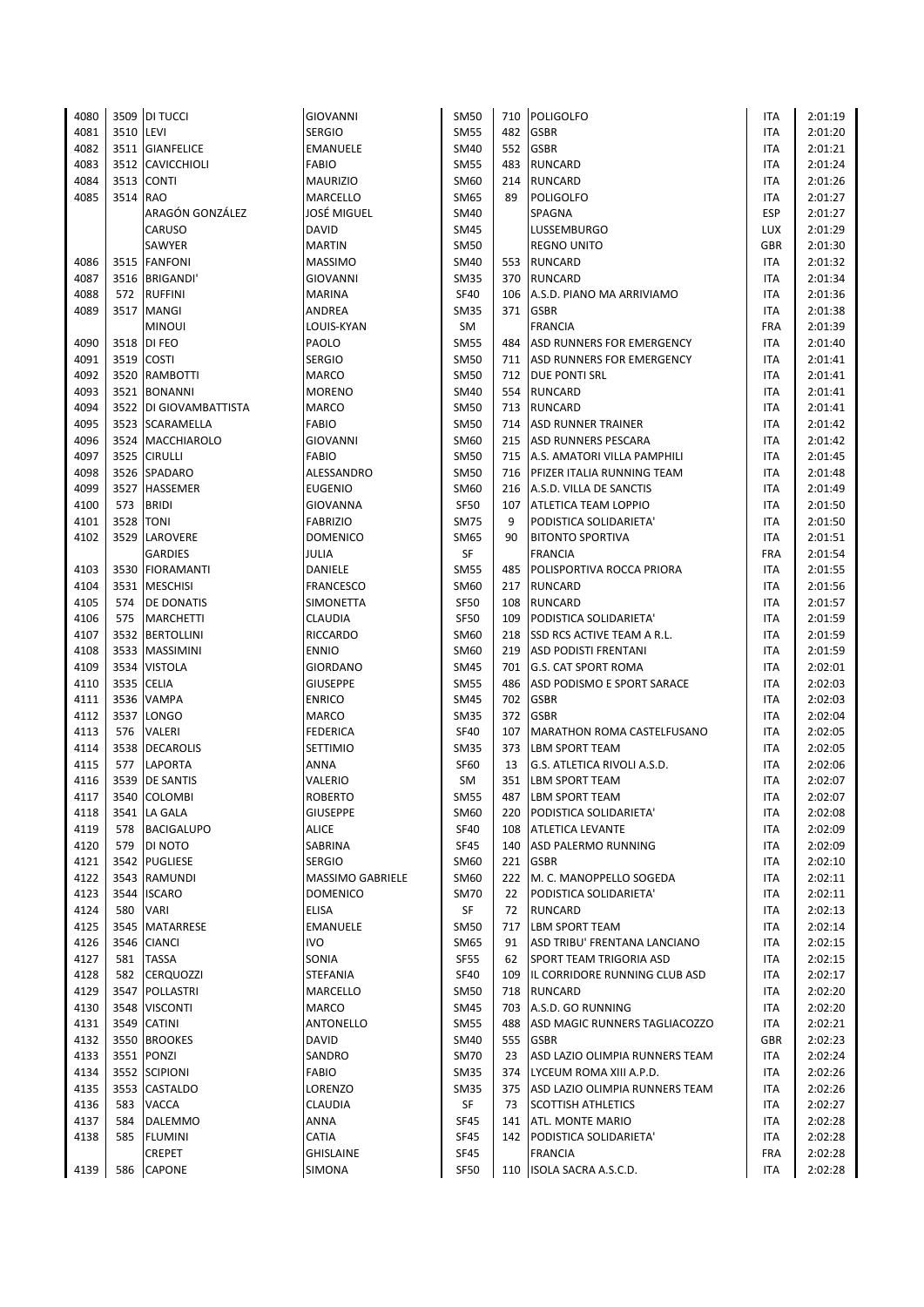| 4140 | 587  | <b>RECINE</b>         | ALESSANDRA              | SF35        | 71  | <b>POLIGOLFO</b>                 | ITA        | 2:02:29 |
|------|------|-----------------------|-------------------------|-------------|-----|----------------------------------|------------|---------|
| 4141 | 3554 | <b>NAPOLITANO</b>     | LEONARDO                | <b>SM35</b> |     | 376 ASD RUNNER TRAINER           | <b>ITA</b> | 2:02:30 |
| 4142 | 588  | <b>MUSSELLI</b>       | LUCIA                   | <b>SF50</b> |     | 111 C.U.S. PAVIA                 | ITA        | 2:02:30 |
| 4143 | 3555 | <b>CAROLETTI</b>      | <b>FABRIZIO</b>         | <b>SM45</b> |     | 704 RUNCARD                      | ITA        | 2:02:31 |
| 4144 | 589  | <b>DIODATI</b>        | MARCELLA                | <b>SF55</b> | 63  | ISOLA SACRA A.S.C.D.             | <b>ITA</b> | 2:02:31 |
| 4145 |      | 3556 SABBATINI        | LEONARDO                | <b>SM50</b> | 719 | S.E.F. STAMURA ANCONA A.S.D.     | ITA        | 2:02:33 |
| 4146 | 3557 | <b>MINERVA</b>        | <b>CLAUDIO FERNANDO</b> | <b>SM70</b> | 24  | <b>RUNCARD</b>                   | ITA        | 2:02:34 |
|      |      | RICHARDS              | <b>RUBY</b>             | SF          |     | <b>REGNO UNITO</b>               | <b>GBR</b> | 2:02:34 |
| 4147 | 3558 | MARSELLA              | <b>ROBERTO</b>          | <b>SM45</b> | 705 | ATL. COLLEFERRO SEGNI            | ITA        | 2:02:35 |
|      |      | <b>FAVEYRIAL</b>      | <b>GAELLE</b>           | <b>SF45</b> |     | <b>FRANCIA</b>                   | <b>FRA</b> | 2:02:35 |
|      |      | CZARNIECKI            | <b>KRZYSZTOF</b>        | <b>SM40</b> |     | <b>POLONIA</b>                   | POL        | 2:02:37 |
| 4148 |      | 3559 DE SANTIS        | <b>UGO</b>              | SM65        | 92  | <b>POLIGOLFO</b>                 | <b>ITA</b> | 2:02:37 |
| 4149 | 3560 | <b>MANILI</b>         | <b>DOMENICO</b>         | <b>SM55</b> | 489 | <b>GSBR</b>                      | <b>ITA</b> | 2:02:37 |
| 4150 | 3561 | <b>QUARANTA</b>       | <b>GIOVANNI</b>         | SM60        | 223 | <b>RUNCARD</b>                   | <b>ITA</b> | 2:02:40 |
| 4151 | 590  | <b>TRULLI</b>         | <b>MARIA ELENA</b>      | <b>SF55</b> | 64  | PODISTICA SOLIDARIETA'           | <b>ITA</b> | 2:02:41 |
| 4152 | 3562 | <b>BISSOLI</b>        | ANDREA                  | <b>SM40</b> |     | 556 RUNCARD                      | <b>ITA</b> | 2:02:41 |
| 4153 | 3563 | <b>AMARI</b>          | <b>MARCO</b>            | <b>SM45</b> | 706 | A.S. AMATORI VILLA PAMPHILI      | ITA        | 2:02:42 |
| 4154 | 3564 | <b>MACCARONE</b>      | <b>ROSARIO</b>          | SM60        | 224 | A.S.D. ESERCITO CECCHIGNOLA      | <b>ITA</b> | 2:02:42 |
|      | 3565 |                       |                         | <b>SM45</b> |     |                                  |            |         |
| 4155 |      | <b>BRUGNOLI</b>       | <b>GIORGIO</b>          |             | 707 | PODISTICA SOLIDARIETA'           | ITA        | 2:02:42 |
| 4156 | 3566 | <b>MAPPA</b>          | <b>STEFANO</b>          | <b>SM50</b> | 720 | TEAM PIANETA SPORT MASSAFRA      | <b>ITA</b> | 2:02:44 |
| 4157 |      | 3567 BELLACCINI       | <b>GIAN LUCA</b>        | <b>SM55</b> | 490 | TERNANA MARATHON CLUB A.S.D.     | <b>ITA</b> | 2:02:44 |
| 4158 | 3568 | <b>CASERTANO</b>      | <b>GAETANO</b>          | <b>SM55</b> | 491 | <b>CIRCOLO CANOTTIERI ANIENE</b> | <b>ITA</b> | 2:02:46 |
| 4159 | 591  | <b>LICCIARDI</b>      | MICAELA                 | SF          | 74  | A.S.D. PIANO MA ARRIVIAMO        | ITA        | 2:02:47 |
| 4160 |      | 3569 SCOMMEGNA        | SALVATORE               | <b>SM55</b> | 492 | LEPROTTI DI VILLA ADA            | <b>ITA</b> | 2:02:47 |
| 4161 | 3570 | <b>BARBETTA</b>       | DARIO                   | <b>SM40</b> |     | 557 ASD RUNNERS PESCARA          | ITA        | 2:02:48 |
| 4162 | 3571 | <b>SCIPIONI</b>       | <b>MATTEO</b>           | SM          | 352 | <b>RUNCARD</b>                   | ITA        | 2:02:51 |
| 4163 | 592  | <b>GUGLIELMO</b>      | ROBERTA                 | <b>SF50</b> | 112 | <b>GSBR</b>                      | <b>ITA</b> | 2:02:51 |
| 4164 |      | 3572 CAIAZZO          | CESARE                  | <b>SM55</b> | 493 | A.S.D. POD. 'IL LAGHETTO'        | <b>ITA</b> | 2:02:53 |
| 4165 | 3573 | <b>CURZI</b>          | <b>SIMONE</b>           | SM          |     | 353 A.S.D. PIANO MA ARRIVIAMO    | ITA        | 2:02:53 |
| 4166 | 3574 | <b>ROSATI</b>         | ANDREA                  | <b>SM55</b> | 494 | <b>RUNCARD</b>                   | ITA        | 2:02:54 |
| 4167 | 593  | <b>BRUNDO</b>         | EVA                     | <b>SF45</b> | 143 | G.S. POD. PRENESTE               | ITA        | 2:02:56 |
| 4168 | 594  | <b>SPURI</b>          | OMBRETTA                | <b>SF55</b> | 65  | PODISTICA SOLIDARIETA'           | <b>ITA</b> | 2:02:57 |
| 4169 | 595  | DI PIPPA              | MARIA PRISCA            | <b>SF55</b> | 66  | I PODISTI DI CAPITANATA          | ITA        | 2:02:57 |
| 4170 | 3575 | <b>BARRESI</b>        | <b>FRANCESCO PAOLO</b>  | <b>SM50</b> | 721 | ASD PALERMO RUNNING              | ITA        | 2:02:57 |
| 4171 | 596  | <b>MINICUCCI</b>      | ALESSIA                 | SF          | 75  | I PODISTI DI CAPITANATA          | ITA        | 2:02:58 |
| 4172 |      | 3576 SOLVINO          | <b>VINCENZO</b>         | <b>SM45</b> | 708 | <b>LBM SPORT TEAM</b>            | <b>ITA</b> | 2:02:59 |
| 4173 | 3577 | <b>CHIAVAROLI</b>     | GIANNI                  | <b>SM65</b> | 93  | ASD RUNNERS PESCARA              | <b>ITA</b> | 2:03:01 |
|      |      | <b>BENAVIDES HITA</b> | <b>MARIA JOSE</b>       | <b>SF40</b> |     | SPAGNA                           | ESP        | 2:03:02 |
| 4174 |      | 3578 MUSCEDERE        | MARCO                   | <b>SM50</b> | 722 | AMATORI TOP RUNNERS CAST. ROM.   | <b>ITA</b> | 2:03:04 |
|      |      | <b>BECERRA RUBIO</b>  | RAMON                   | <b>SM45</b> |     | SPAGNA                           | ESP        | 2:03:04 |
| 4175 | 3579 | DI BARTOLOMEI         | DANIELE                 | <b>SM35</b> | 377 | <b>RUNCARD</b>                   | <b>ITA</b> | 2:03:04 |
| 4176 | 597  | <b>SCAPIGLIATI</b>    | <b>ELEONORA</b>         | <b>SF40</b> | 110 | <b>LBM SPORT TEAM</b>            | <b>ITA</b> | 2:03:04 |
| 4177 |      | 3580 BASSO            | <b>ROBERTO</b>          | <b>SM55</b> | 495 | <b>GSBR</b>                      | <b>ITA</b> | 2:03:04 |
| 4178 |      | 3581 ROCCHINI         | GIOVANNI                | <b>SM35</b> | 378 | <b>RUNCARD</b>                   | ITA        | 2:03:07 |
| 4179 | 3582 | <b>BARABUCCI</b>      | NAZZARENO               | <b>SM45</b> | 709 | A.S.D. PIANO MA ARRIVIAMO        | ITA        | 2:03:09 |
| 4180 | 3583 | <b>BEATO</b>          | FABIO                   | <b>SM35</b> | 379 | <b>ASD RUNNER TRAINER</b>        | ITA        | 2:03:09 |
| 4181 | 598  | <b>GALEAZZI</b>       | AUGUSTA                 | SF50        |     | 113 RUNCARD                      | ITA        | 2:03:11 |
| 4182 | 599  | <b>PERRONE</b>        | MARIA ROSA OWENS        | SF35        | 72  | <b>GSBR</b>                      | ITA        | 2:03:12 |
| 4183 | 3584 | ORLANDO               | <b>SERGIO</b>           | <b>SM55</b> | 496 | <b>RUNCARD</b>                   | ITA        | 2:03:12 |
| 4184 | 3585 | <b>GIUFFRIDA</b>      | VINCENZO                | SM60        | 225 | A.S.D. ATLETICA SICILIA          | ITA        | 2:03:12 |
| 4185 |      | 3586 STRAINI          | <b>FABRIZIO</b>         | SM65        | 94  | U.S. ROMA 83                     | ITA        | 2:03:13 |
| 4186 | 600  | <b>SINCA</b>          | DELIA                   | SF40        | 111 | <b>RUNCARD</b>                   | ITA        | 2:03:13 |
| 4187 | 601  | <b>STORSILLO</b>      | CATERINA                | SF50        |     | 114 HAPPY RUNNERS ALTAMURA       | ITA        | 2:03:14 |
| 4188 | 3587 | <b>DAVOLOS</b>        | FABIO                   | SM50        | 723 | <b>LBM SPORT TEAM</b>            | ITA        | 2:03:14 |
| 4189 |      | 3588 MACERA           | MARCO                   | <b>SM35</b> | 380 | <b>POLIGOLFO</b>                 | ITA        | 2:03:14 |
| 4190 |      | 3589 MARTINETTI       | <b>STEFANO</b>          | <b>SM35</b> | 381 | ASD SPARTAN SPORT ACADEMY        | ITA        | 2:03:15 |
| 4191 | 3590 | <b>GIOVANNETTI</b>    | <b>STEFANO</b>          | <b>SM35</b> |     | 382 ASD SPARTAN SPORT ACADEMY    | ITA        | 2:03:15 |
| 4192 |      | 3591 BARBAGALLO       | MARCELLO                | SM60        |     | 226 RUNCARD                      | ITA        | 2:03:16 |
| 4193 |      | 3592 AVANTIFIORI      | RICCARDO                | <b>SM35</b> | 383 | <b>RUNCARD</b>                   | ITA        | 2:03:17 |
| 4194 |      | 3593 ZANLUNGO         | <b>FRANCESCO MARIA</b>  | <b>SM40</b> | 558 | <b>GSBR</b>                      | ITA        | 2:03:17 |
| 4195 | 602  | <b>FELIGIONI</b>      | FRANCESCA MARIA RO      | SF50        | 115 | <b>RUNCARD</b>                   | ITA        | 2:03:17 |
| 4196 | 3594 | DE PACE               | <b>ANTONIO</b>          | <b>SM55</b> | 497 | SPORT RUNNING PORTOSELVAGGIO     | ITA        | 2:03:19 |
| 4197 | 603  | ZIMBARO               | ALESSANDRA              | SF          | 76  | ASD DUILIA BARCELLONA P.G.       | ITA        | 2:03:20 |
| 4198 |      | 3595 RAFFONE          | <b>ROBERTO</b>          | SM45        | 710 | <b>GSBR</b>                      | ITA        | 2:03:20 |
| 4199 | 3596 | <b>RICCI</b>          | DANIELE                 | SM45        | 711 | IL CORRIDORE RUNNING CLUB ASD    | ITA        | 2:03:21 |
| 4200 | 604  | <b>ROSELLI</b>        | MARIA DOMENICA          | <b>SF50</b> |     | 116 MONZA MARATHON TEAM - A.S.D. | <b>ITA</b> | 2:03:23 |
|      |      |                       |                         |             |     |                                  |            |         |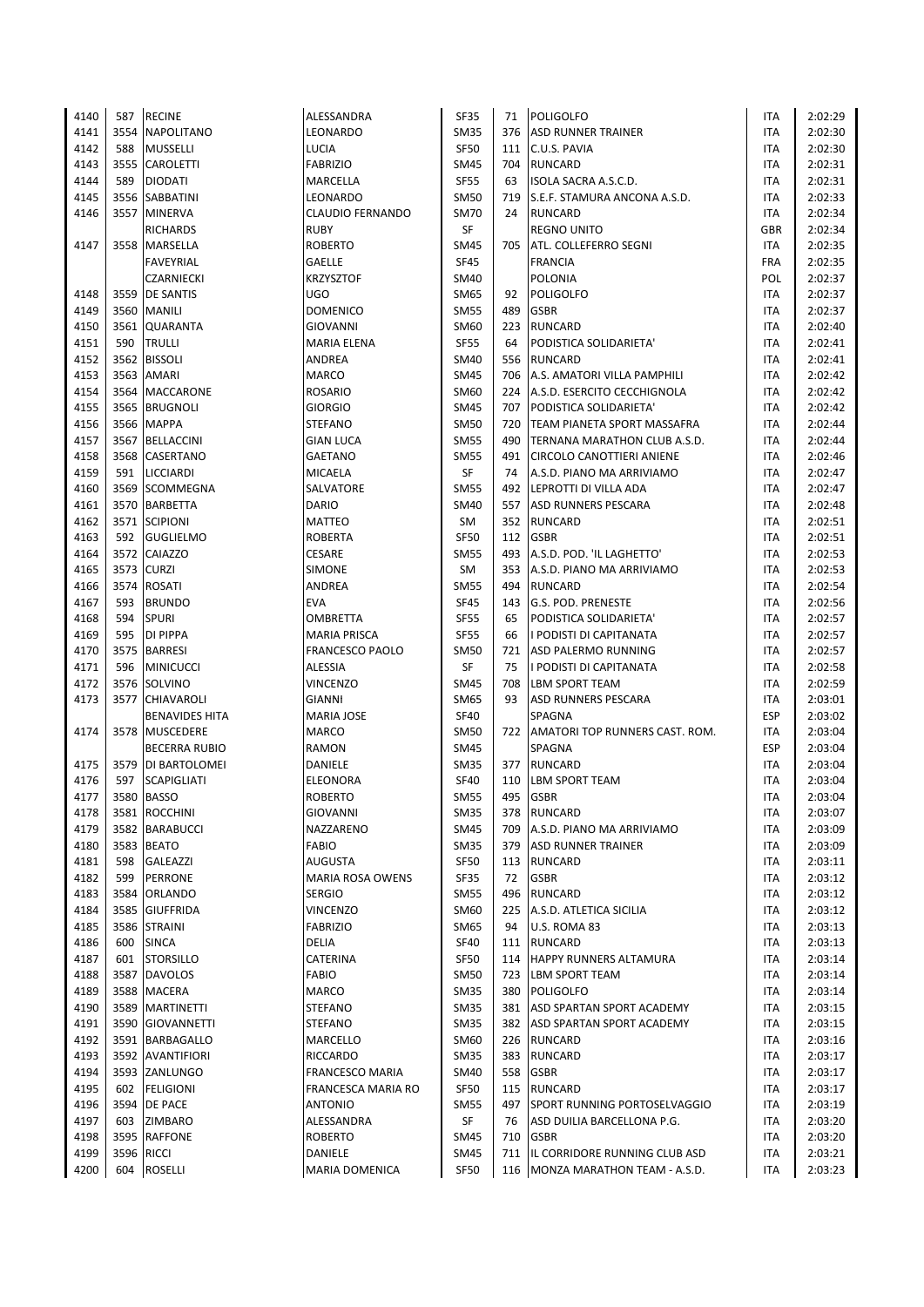| 4201 |      | 3597 NARDUCCI    | SIMONE             | <b>SM40</b> |     | 559 RUNCARD                      | ITA        | 2:03:24 |
|------|------|------------------|--------------------|-------------|-----|----------------------------------|------------|---------|
| 4202 | 605  | SIMUNDE          | ANNA SOFIA         | <b>SF50</b> | 117 | <b>RUNCARD</b>                   | <b>SWE</b> | 2:03:24 |
| 4203 | 606  | MEI              | DANIELA            | <b>SF45</b> | 144 | <b>RUNCARD</b>                   | ITA        | 2:03:25 |
| 4204 | 3598 | SEBASTIANO       | <b>MAURO</b>       | SM60        | 227 | <b>LBM SPORT TEAM</b>            | ITA        | 2:03:27 |
|      |      | PENG             | <b>HOUWEN</b>      | SM          |     | <b>TAIWAN</b>                    | <b>TPE</b> | 2:03:28 |
| 4205 | 3599 | <b>MATTIACCI</b> | MASSIMILIANO       | <b>SM50</b> |     | 724 A.S.D. PIANO MA ARRIVIAMO    | ITA        | 2:03:28 |
| 4206 | 3600 | <b>BICCARI</b>   | <b>FRANCESCO</b>   | <b>SM40</b> | 560 | <b>RUNCARD</b>                   | ITA        | 2:03:29 |
| 4207 |      | 3601 BOLOGNINI   | <b>FABRIZIO</b>    | <b>SM45</b> | 712 | S.E.F. STAMURA ANCONA A.S.D.     | ITA        | 2:03:29 |
| 4208 |      | 3602 ORLANDO     | LUCIANO            | <b>SM45</b> | 713 | <b>GSBR</b>                      | <b>ITA</b> | 2:03:31 |
| 4209 |      | 3603 SONG        | <b>JIAQI</b>       | PM          | 17  | <b>RUNCARD</b>                   | <b>CHN</b> | 2:03:32 |
| 4210 | 607  | AMORE            | SOFIA MARIA RITA   | SF          | 77  | A.S.D. PODISTICA MESSINA         | <b>ITA</b> | 2:03:33 |
| 4211 | 608  | <b>LIPRINO</b>   | ANNALISA           | <b>SF40</b> |     | 112 A.S.D. MONTI ROSSI NICOLOSI  | <b>ITA</b> | 2:03:33 |
| 4212 |      | 3604 FALLACE     | LEONARDO           | <b>SM35</b> | 384 | <b>RUNCARD</b>                   | <b>ITA</b> | 2:03:36 |
| 4213 | 3605 | <b>TOSCHI</b>    | ANSELMO            | SM60        | 228 | NUOVA ATLETICA CISTERNA ASD      | <b>ITA</b> | 2:03:37 |
|      |      |                  | <b>RENATO</b>      | <b>SM70</b> | 25  | <b>RUNCARD</b>                   |            |         |
| 4214 |      | 3606 SCAGLIONE   |                    |             |     |                                  | <b>ITA</b> | 2:03:38 |
| 4215 | 3607 | MINNIELLI        | LORENZO MARIA      | <b>SM65</b> | 95  | <b>GSBR</b>                      | <b>ITA</b> | 2:03:39 |
| 4216 | 3608 | <b>BONO</b>      | <b>DAVIDE</b>      | <b>SM55</b> | 498 | A.S.D. PODISTICA APRILIA         | <b>ITA</b> | 2:03:43 |
| 4217 | 609  | <b>BIACIONI</b>  | VALENTINA          | <b>SF40</b> | 113 | A.S.D. PODISTICA APRILIA         | <b>ITA</b> | 2:03:43 |
| 4218 | 610  | <b>ARCUTI</b>    | SABRINA            | <b>SF40</b> |     | 114 A.S.D. ATLETICA ZAGAROLO     | <b>ITA</b> | 2:03:43 |
| 4219 | 611  | <b>GRAZIANI</b>  | FRANCESCA ROMANA   | <b>SF40</b> |     | 115 PODISTICA SOLIDARIETA'       | <b>ITA</b> | 2:03:44 |
| 4220 | 612  | RICCARAND        | CHIARA             | <b>SF55</b> | 67  | ASD TALENTI RUNNING TEAM ROMA    | <b>ITA</b> | 2:03:44 |
| 4221 | 613  | <b>MANNINI</b>   | <b>ILARIA</b>      | <b>SF45</b> | 145 | POL. RINASCITA MONTEVARCHI       | <b>ITA</b> | 2:03:44 |
| 4222 | 3609 | <b>VENDITTI</b>  | <b>GIULIO</b>      | <b>SM50</b> | 725 | <b>ASD RUNNERS FOR EMERGENCY</b> | ITA        | 2:03:45 |
| 4223 | 614  | <b>FICCA</b>     | ALESSANDRA         | <b>SF40</b> |     | 116 PODISTICA SOLIDARIETA'       | <b>ITA</b> | 2:03:45 |
| 4224 | 615  | COLLICENZA       | GIULIANA           | <b>SF60</b> | 14  | <b>RUN &amp; SMILE ASD</b>       | ITA        | 2:03:47 |
| 4225 | 616  | <b>BENEDETTI</b> | <b>MARINA</b>      | <b>SF40</b> | 117 | <b>ATL. LA TORRE</b>             | ITA        | 2:03:47 |
| 4226 | 617  | <b>JOHNSON</b>   | <b>ZOE STOUMEN</b> | <b>SF40</b> |     | 118 RUNCARD                      | ITA        | 2:03:50 |
| 4227 |      | 3610 BOSCHIN     | <b>OMAR</b>        | <b>SM45</b> |     | 714 RUNCARD                      | <b>ITA</b> | 2:03:51 |
| 4228 | 618  | <b>FABBRI</b>    | <b>KATIA</b>       | <b>SF45</b> | 146 | ASD TALENTI RUNNING TEAM ROMA    | <b>ITA</b> | 2:03:52 |
| 4229 |      | 3611 LENZA       | SALVATORE          | <b>SM50</b> | 726 | <b>LBM SPORT TEAM</b>            | ITA        | 2:03:52 |
| 4230 |      | 3612 BRANCADORO  | <b>NICOLO</b>      | <b>SM50</b> | 727 | RUNCARD                          | ITA        | 2:03:52 |
| 4231 |      | 3613 SANTUCCI    | <b>JOHN</b>        | <b>SM50</b> | 728 | ASD NISSOLINO INTESATLETICA      | <b>ITA</b> | 2:03:52 |
| 4232 |      | 3614 MIANI       | ADELCHI            | <b>SM65</b> | 96  | ASD ATLETICA VAL TAVO            | ITA        | 2:03:52 |
| 4233 |      | 3615 BONASSISA   | ALFONSO            | SM65        | 97  | PUROSANGUE ATHLETICS CLUB        | ITA        | 2:03:53 |
| 4234 |      | 3616 FERRANTE    | <b>MAURO</b>       | SM60        | 229 | <b>RUNCARD</b>                   | <b>ITA</b> | 2:03:54 |
| 4235 |      | 3617 GRAZIANI    | LORENZO            | SM          |     | 354 RUNCARD                      | <b>ITA</b> | 2:03:55 |
| 4236 | 619  | CIARLA           | ALESSANDRA         | <b>SF55</b> | 68  | GIOVANNI SCAVO VELLETRI          | <b>ITA</b> | 2:03:55 |
| 4237 | 3618 | <b>VENTRE</b>    | <b>ENZO</b>        | <b>SM40</b> |     | 561 A.S.D. GENZANO MARATHON      | ITA        | 2:03:55 |
|      |      | MILLET           | <b>AUDE</b>        | SF          |     | <b>FRANCIA</b>                   | <b>FRA</b> | 2:03:56 |
| 4238 |      | 3619 FASANO      | ALESSANDRO         | <b>SM</b>   |     | 355 RUNCARD                      | <b>ITA</b> | 2:03:56 |
| 4239 |      | 3620 BASILI      | LUIGI              | SM60        | 230 | <b>GSBR</b>                      | <b>ITA</b> | 2:03:56 |
| 4240 | 620  | <b>OLIVARI</b>   | <b>BEATRICE</b>    | <b>SF45</b> | 147 | <b>LBM SPORT TEAM</b>            | ITA        | 2:03:57 |
| 4241 |      | 621 ARVELLI      | LUISA ANTONIA      | <b>SF55</b> | 69  | A.S.D. TEAM KM SPORT             | <b>ITA</b> | 2:03:58 |
| 4242 |      | 3621 TADIELLO    | CARLO MARIA        | SM60        |     | 231 A.S.D. TEAM KM SPORT         | ITA        | 2:03:58 |
|      |      | <b>HAUGHEY</b>   | <b>STEPHEN</b>     | SM          |     | <b>IRLANDA</b>                   | IRL        | 2:03:59 |
| 4243 |      | 3622 SCUTERI     | LUCA               | <b>SM35</b> | 385 | <b>RUNCARD</b>                   | ITA        | 2:03:59 |
| 4244 |      | 3623 SEVERA      | <b>TONINO</b>      | <b>SM55</b> | 499 | <b>RUN &amp; SMILE ASD</b>       | ITA        | 2:04:01 |
| 4245 |      | 3624 SARCHIAPONE | ALBERTO            | <b>SM45</b> |     | 715   ATLETICOM ASD              | ITA        | 2:04:02 |
| 4246 |      | 3625   D'ALO'    | <b>GIUSEPPE</b>    | <b>SM45</b> |     | 716 A.S.D. RUNNING EVOLUTION     | ITA        | 2:04:02 |
| 4247 |      | 3626 BAIGUERA    | <b>FRANCO</b>      | <b>SM55</b> |     | 500 ATLETICA BRESCIA MARATHON    | ITA        | 2:04:03 |
| 4248 |      | 622 MARCOTULLI   | SONIA              | <b>SF50</b> |     | 118 A.S.D. RUNNING EVOLUTION     | ITA        | 2:04:04 |
| 4249 |      | 3627 CAVA        | <b>FEDERICO</b>    | SM          |     | 356 GSBR                         | ITA        | 2:04:04 |
| 4250 |      |                  |                    |             |     | 562 GSBR                         |            | 2:04:04 |
|      |      | 3628 MARINI      | ROBERTO            | SM40        |     |                                  | ITA        |         |
| 4251 | 623  | <b>BERTELLI</b>  | SABRINA            | SF45        | 148 | PODISTICA SOLIDARIETA'           | ITA        | 2:04:05 |
| 4252 |      | 3629 CAPOBASSO   | <b>MIRCO</b>       | SM          | 357 | U.S. DOLOMITICA ASD              | ITA        | 2:04:05 |
| 4253 | 624  | <b>CIUFOLINI</b> | LUCIA              | SF40        |     | 119 A.S.D. IL CAMPANILE          | ITA        | 2:04:07 |
| 4254 |      | 3630 LETIZIA     | GABRIELE           | SM40        |     | 563 SALENTO IS RUNNING           | ITA        | 2:04:08 |
|      |      | SLATER           | EMMA               | SF          |     | <b>REGNO UNITO</b>               | <b>GBR</b> | 2:04:09 |
| 4255 | 625  | SGARLATA         | ILARIA             | SF45        | 149 | <b>GSBR</b>                      | ITA        | 2:04:09 |
| 4256 | 626  | SOMIGLI          | CECILIA            | SF45        | 150 | A.S.D. PIANO MA ARRIVIAMO        | ITA        | 2:04:10 |
| 4257 |      | 3631 FALILO      | ALESSANDRO         | <b>SM45</b> | 717 | <b>RUNCARD</b>                   | ITA        | 2:04:10 |
| 4258 |      | 3632 PIETRELLA   | <b>FRANCESCO</b>   | <b>SM55</b> | 501 | A.S.D. PIANO MA ARRIVIAMO        | ITA        | 2:04:10 |
| 4259 |      | 3633 DEL BIANCO  | <b>STEFANO</b>     | <b>SM45</b> |     | 718 RUNCARD                      | ITA        | 2:04:11 |
| 4260 |      | 3634 FALILO'     | VITO               | <b>SM70</b> | 26  | <b>RUNCARD</b>                   | ITA        | 2:04:11 |
| 4261 |      | 3635 FALILO'     | NICOLA             | SM40        |     | 564 RUNCARD                      | ITA        | 2:04:11 |
| 4262 |      | 3636 MICALETTO   | <b>ANTONIO</b>     | <b>SM50</b> |     | 729 A.S.D. P.U.C. SALENTO        | <b>ITA</b> | 2:04:11 |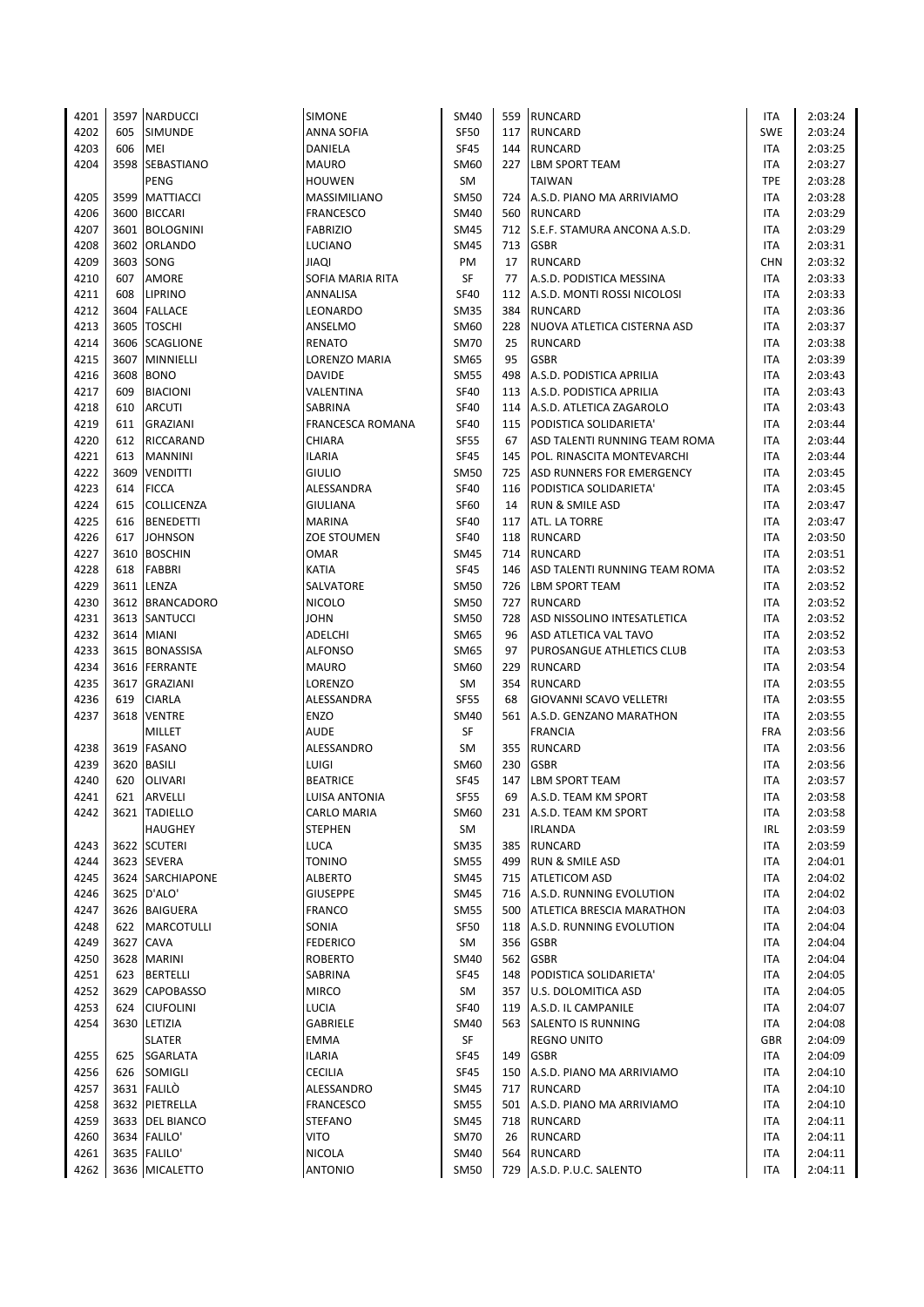| 4263 |           | 3637 PROIETTI          | <b>MARCO</b>         | SM45        |     | 719 RUNCARD                       | ITA        | 2:04:11 |
|------|-----------|------------------------|----------------------|-------------|-----|-----------------------------------|------------|---------|
| 4264 | 627       | <b>MARCHETTI</b>       | <b>FRANCESCA</b>     | <b>SF50</b> | 119 | A.S.D. PIANO MA ARRIVIAMO         | ITA        | 2:04:11 |
| 4265 | 628       | <b>AMICI</b>           | <b>ELENA</b>         | SF          | 78  | <b>GSBR</b>                       | <b>ITA</b> | 2:04:11 |
| 4266 |           | 3638 VARCHETTA         | LUCIO                | <b>SM45</b> | 720 | ISOLA SACRA A.S.C.D.              | <b>ITA</b> | 2:04:11 |
| 4267 |           | 3639 COIRO             | <b>OSCAR</b>         | SM65        | 98  | ITALIANA RUNNING A.S.D.           | <b>ITA</b> | 2:04:12 |
|      | 3640      | <b>PACE</b>            |                      |             |     |                                   |            |         |
| 4268 |           |                        | <b>FABIO</b>         | <b>SM55</b> | 502 | <b>G.S. POD. PRENESTE</b>         | <b>ITA</b> | 2:04:12 |
| 4269 |           | 3641 FALLOCCO          | <b>ROBERTO</b>       | <b>SM55</b> | 503 | <b>G.S. POD. PRENESTE</b>         | ITA        | 2:04:13 |
| 4270 |           | 3642 MARIANI           | LORENZO              | <b>SM70</b> | 27  | ATL. TUSCULUM                     | <b>ITA</b> | 2:04:14 |
| 4271 |           | 3643 BOSCHI            | <b>ANTONIO</b>       | <b>SM75</b> | 10  | PODISTI VALMONTONE                | <b>ITA</b> | 2:04:15 |
| 4272 | 3644      | <b>BELLO</b>           | DANIELE              | <b>SM50</b> | 730 | <b>RUNCARD</b>                    | <b>ITA</b> | 2:04:16 |
|      |           | PALFALVI               | <b>TINA</b>          | <b>SF35</b> |     | <b>UNGHERIA</b>                   | HUN        | 2:04:17 |
| 4273 | 629       | CASCONE                | LAURA                | <b>SF55</b> | 70  | A.S.D. BAROCCO RUNNING RAGUSA     | <b>ITA</b> | 2:04:19 |
| 4274 | 3645      | <b>GROSSI</b>          | <b>ANTONIO</b>       | SM60        |     | 232 S.S. LAZIO ATLETICA LEGGERA   | <b>ITA</b> | 2:04:19 |
| 4275 | 3646      | <b>MOCHI</b>           | <b>STEFANO</b>       | <b>SM55</b> | 504 | ATL. TUSCULUM                     | <b>ITA</b> | 2:04:19 |
|      |           |                        |                      |             |     |                                   |            |         |
| 4276 | 630       | <b>FERRAU'</b>         | ROSAMARIA            | <b>SF50</b> | 120 | ALMAVIVA RUNNERS CLUB A.S.D.      | <b>ITA</b> | 2:04:20 |
| 4277 | 631       | <b>DEGRITOT</b>        | <b>MARIE</b>         | SF          | 79  | <b>GSBR</b>                       | <b>FRA</b> | 2:04:22 |
| 4278 |           | 3647 DE SIO            | PIETRO               | SM          | 358 | <b>RUNCARD</b>                    | ITA        | 2:04:22 |
| 4279 | 3648      | PLEBANI                | <b>JEAN PIERRE</b>   | <b>SM45</b> | 721 | PODISTICA SOLIDARIETA'            | ITA        | 2:04:23 |
| 4280 |           | 3649 DI LUCA           | GABRIELE             | SM60        | 233 | <b>ROAD RUNNERS CLUB MILANO</b>   | <b>ITA</b> | 2:04:23 |
| 4281 |           | 3650 DAI PRA           | <b>ANTONIO</b>       | <b>SM40</b> | 565 | S.S. LAZIO ATLETICA LEGGERA       | <b>ITA</b> | 2:04:24 |
| 4282 |           | 632 ESPOSITO           | <b>CLARISSA</b>      | SF          | 80  | TIBURTINA RUNNING ROMA A.S.D.     | ITA        | 2:04:24 |
| 4283 |           | 3651 MARTINO           | <b>JACOPO</b>        | <b>SM45</b> | 722 | <b>RUNCARD</b>                    | <b>ITA</b> | 2:04:24 |
| 4284 |           | 3652 POTENTE           | <b>ENZO</b>          | <b>SM50</b> | 731 | TIBURTINA RUNNING ROMA A.S.D.     | <b>ITA</b> | 2:04:24 |
| 4285 |           | 3653 PEIFFER           |                      | SM60        |     | PODISTICA SOLIDARIETA'            | <b>ITA</b> | 2:04:24 |
|      |           |                        | DANIEL               |             | 234 |                                   |            |         |
| 4286 |           | 3654 PIERGALLINI       | <b>STEFANO</b>       | <b>SM50</b> |     | 732 RUN & SMILE ASD               | ITA        | 2:04:25 |
| 4287 | 3655      | <b>TRIGILIO</b>        | <b>FILIPPO</b>       | <b>SM55</b> | 505 | <b>RUNCARD</b>                    | <b>ITA</b> | 2:04:26 |
| 4288 | 3656      | <b>CELLERI</b>         | <b>GIANNI</b>        | <b>SM55</b> | 506 | SPEZIA MARATHON DLF               | <b>ITA</b> | 2:04:29 |
| 4289 | 633       | SINI                   | FRANCESCA            | <b>SF35</b> | 73  | <b>ASD RUNNERS FOR EMERGENCY</b>  | <b>ITA</b> | 2:04:30 |
|      |           | <b>TRINE</b>           | <b>MICHEL</b>        | SM60        |     | <b>BELGIO</b>                     | <b>BEL</b> | 2:04:30 |
|      |           | <b>LEFORT</b>          | <b>MARJORIE</b>      | SF          |     | <b>FRANCIA</b>                    | <b>FRA</b> | 2:04:30 |
| 4290 | 3657 PICA |                        | MASSIMILIANO         | <b>SM50</b> |     | 733   ISOLA SACRA A.S.C.D.        | <b>ITA</b> | 2:04:32 |
| 4291 |           | 3658 GARONNA           | <b>MARCO</b>         | <b>SM55</b> | 507 | A.S.D. PIANO MA ARRIVIAMO         | <b>ITA</b> | 2:04:34 |
| 4292 | 3659      | <b>SALVATO</b>         | SILVIO               | <b>SM40</b> | 566 | <b>GSBR</b>                       | <b>ITA</b> | 2:04:34 |
|      |           |                        |                      |             |     |                                   |            |         |
| 4293 | 634       | <b>SCARANTINO</b>      | <b>EVA</b>           | <b>SF45</b> |     | 151 ASD SICILIA RUNNING TEAM      | <b>ITA</b> | 2:04:34 |
| 4294 | 635       | PILIU                  | ANGELA               | <b>SF45</b> |     | 152 A.S.D. RUN FOR FUN            | <b>ITA</b> | 2:04:36 |
| 4295 |           | 3660 LATORRE           | <b>EUGENIO</b>       | SM40        |     | 567 RUNCARD                       | <b>ITA</b> | 2:04:36 |
| 4296 | 636       | <b>FURNARI</b>         | VANESSA              | <b>SF50</b> | 121 | <b>ATLETICOM ASD</b>              | ITA        | 2:04:37 |
|      |           | <b>MOREL</b>           | FRANÇOIS-XAVIER      | SM40        |     | <b>FRANCIA</b>                    | <b>FRA</b> | 2:04:37 |
| 4297 |           | 3661 ILARIO            | <b>DIEGO</b>         | <b>SM45</b> | 723 | OLGIATA 20.12 S.S.D.R.L.          | <b>ITA</b> | 2:04:38 |
| 4298 | 637       | COTTATELLUCCI          | <b>ANNA</b>          | <b>SF50</b> | 122 | <b>ITALIA MARATHON CLUB SSDRL</b> | ITA        | 2:04:39 |
| 4299 | 638       | <b>CARACRISTI</b>      | <b>MARINA</b>        | <b>SF55</b> | 71  | <b>ATLETICA TEAM LOPPIO</b>       | <b>ITA</b> | 2:04:39 |
| 4300 | 3662      | PELLICANO              | EZIO                 | <b>SM45</b> | 724 | ASD RUNNERS TEAM COLLEFERRO       | <b>ITA</b> | 2:04:40 |
|      |           |                        |                      |             |     |                                   |            |         |
| 4301 | 639       | <b>SCALA</b>           | <b>GIUSEPPINA</b>    | <b>SF55</b> | 72  | PODISTICA SOLIDARIETA'            | <b>ITA</b> | 2:04:40 |
| 4302 |           | 3663 LEONE             | <b>DOMENICO</b>      | SM35        | 386 | <b>ATLETICO CASAL MONASTERO</b>   | ITA        | 2:04:40 |
| 4303 |           | 3664 PETRILLI          | DANILO               | <b>SM45</b> | 725 | <b>RUNCARD</b>                    | ITA        | 2:04:43 |
| 4304 | 640       | <b>RONCHETTI</b>       | VALENTINA            | <b>SF40</b> | 120 | A.S.D. PODISTICA VEIO             | ITA        | 2:04:43 |
| 4305 | 641       | CARDARELLI             | VALERIA              | SF35        | 74  | <b>ATLETICA PEGASO</b>            | ITA        | 2:04:43 |
| 4306 |           | 3665 RAGUZZINI         | PAOLO                | SM60        |     | 235 A.S.D. PODISTICA VEIO         | ITA        | 2:04:43 |
| 4307 |           | 3666 PORCINI           | <b>MAURIZIO</b>      | SM60        |     | 236   ITALIA MARATHON CLUB SSDRL  | ITA        | 2:04:43 |
| 4308 |           | 3667 VANZILLOTTA       | SIMONE               | SM40        |     | 568 RUNCARD                       | ITA        | 2:04:45 |
| 4309 |           | 642 BELLI              | DANIELA              | SF50        |     | 123 RUNCARD                       | ITA        | 2:04:45 |
|      |           |                        |                      |             |     |                                   |            |         |
| 4310 |           | 3668 MENGONI           | <b>ROBERTO</b>       | SM60        |     | 237 CALCATERRA SPORT ASD          | ITA        | 2:04:45 |
| 4311 |           | 3669 ZACCAGNINI        | <b>ROBERTO</b>       | SM60        |     | 238 A.S. AMATORI VILLA PAMPHILI   | ITA        | 2:04:45 |
| 4312 | 3670 TITO |                        | <b>VINCENZO</b>      | <b>SM55</b> |     | 508 ANGRI RUNNER CLUB             | ITA        | 2:04:47 |
| 4313 | 643       | <b>GALKINA</b>         | OLGA                 | SF40        |     | 121 RUNCARD                       | ITA        | 2:04:49 |
| 4314 |           | 3671 ARUTA             | ANDREA               | SM45        |     | 726 RUNCARD                       | ITA        | 2:04:50 |
| 4315 |           | 3672 CASTELLANO        | VITO                 | SM35        | 387 | RUNCARD                           | ITA        | 2:04:52 |
| 4316 | 644       | FEI                    | ELEONORA             | <b>SF35</b> | 75  | U. P.POLICIANO AREZZO ATLETICA    | ITA        | 2:04:54 |
| 4317 |           | 3673 LUBRANO DI GIUNNO | NICOLO'              | <b>SM35</b> | 388 | <b>RUNCARD</b>                    | ITA        | 2:04:54 |
| 4318 |           | 3674 GRECO             | DANIELE              | <b>SM50</b> | 734 | RUNCARD                           | ITA        | 2:04:56 |
|      |           |                        |                      |             |     |                                   |            |         |
|      |           | BARTOLINI              | <b>BRIANNE MARIE</b> | SF          |     | CANADA                            | CAN        | 2:04:59 |
| 4319 |           | 3675 GANDINI           | RICCARDO             | SM50        | 735 | PODISTICA SOLIDARIETA'            | ITA        | 2:05:00 |
| 4320 | 645       | <b>MANTOAN</b>         | ANNA                 | <b>SF50</b> |     | 124 POLIGOLFO                     | ITA        | 2:05:04 |
| 4321 | 646       | EL MESSAOUDI           | <b>MOUNIA</b>        | <b>SF45</b> |     | 153 A.S.D. GENZANO MARATHON       | MAR        | 2:05:05 |
| 4322 | 647       | GRAZZINI               | ROSALBA              | <b>SF50</b> | 125 | ASD MANFREDONIA CORRE             | ITA        | 2:05:05 |
| 4323 |           | 3676 DI BENEDETTO      | <b>VINCENZO</b>      | <b>SM55</b> |     | 509 S.S. LAZIO ATLETICA LEGGERA   | <b>ITA</b> | 2:05:05 |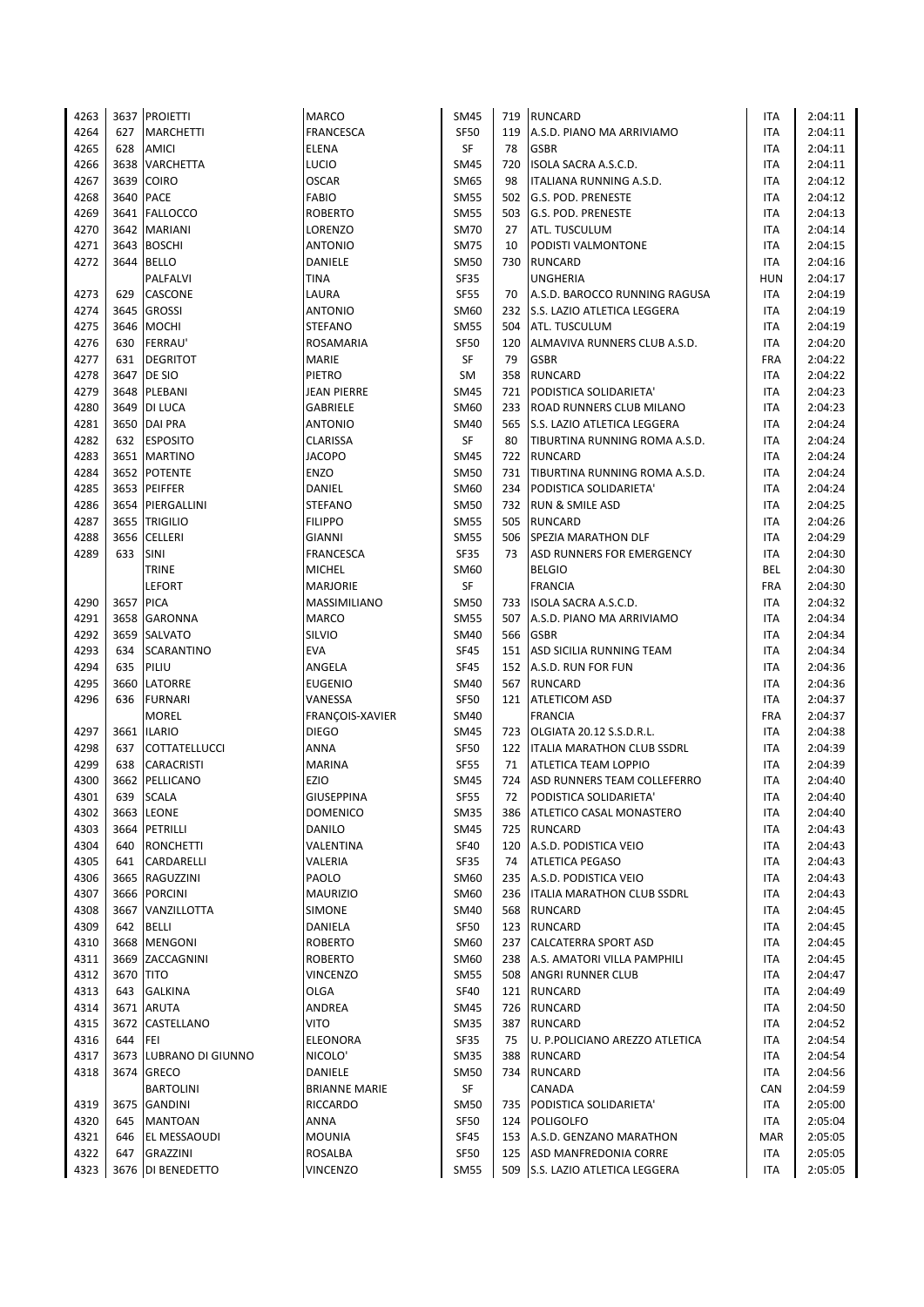| 4324 | 648  | <b>GAMBUTO</b>                    | MARIA                   | <b>SF50</b> | 126          | ASD MANFREDONIA CORRE           | ITA        | 2:05:05 |
|------|------|-----------------------------------|-------------------------|-------------|--------------|---------------------------------|------------|---------|
| 4325 | 3677 | <b>FORCELLA</b>                   | <b>GIANLUCA</b>         | <b>SM50</b> |              | 736 LYCEUM ROMA XIII A.P.D.     | ITA        | 2:05:07 |
| 4326 | 3678 | <b>RUSSO</b>                      | PASQUALE                | <b>SM50</b> | 737          | <b>RUNCARD</b>                  | <b>ITA</b> | 2:05:08 |
| 4327 | 3679 | <b>CIPOLLINI</b>                  | LUIGI                   | <b>SM45</b> | 727          | <b>RUNCARD</b>                  | <b>ITA</b> | 2:05:09 |
| 4328 |      | 3680 MARRAPODI                    | ALESSANDRO              | <b>SM40</b> | 569          | ASD ATLETICA LA SBARRA          | <b>ITA</b> | 2:05:10 |
| 4329 | 649  | <b>ALTOMARE</b>                   | <b>CRISTINA</b>         | SF          | 81           | <b>GSBR</b>                     | <b>ITA</b> | 2:05:12 |
| 4330 | 3681 | <b>COLICCHIA</b>                  | <b>LUCA</b>             | SM40        | 570          | <b>RUNCARD</b>                  | ITA        | 2:05:12 |
| 4331 | 650  | SPAGNOLLI                         | LAURA                   | <b>SF60</b> | 15           | <b>ATLETICA TEAM LOPPIO</b>     | <b>ITA</b> | 2:05:13 |
| 4332 |      | 3682 MAININI                      | <b>GIOVANNI</b>         | <b>SM40</b> | 571          | <b>RUNCARD</b>                  | <b>ITA</b> | 2:05:13 |
| 4333 | 3683 | <b>TALONE</b>                     | AMERICO                 | <b>SM65</b> | 99           | A.S.D. FREE RUNNERS             | ITA        | 2:05:13 |
|      |      | PALUSZNY                          | <b>MATTHEW</b>          | <b>SM</b>   |              | <b>POLONIA</b>                  | POL        | 2:05:13 |
| 4334 | 651  | PETROLINI                         | LUCIA                   | <b>SF55</b> | 73           | PODISTICA SOLIDARIETA'          | ITA        | 2:05:16 |
| 4335 | 652  | <b>MISITI</b>                     | LAURA                   | <b>SF45</b> |              | 154 PUROSANGUE ATHLETICS CLUB   | ITA        | 2:05:23 |
|      |      | GAY                               | OPHÉLIE                 | <b>SF35</b> |              | <b>RUNWITHFLO</b>               | <b>FRA</b> | 2:05:24 |
|      | 653  |                                   | <b>ROBERTA</b>          | <b>SF40</b> | 122          | <b>ATLETICA PEGASO</b>          | ITA        | 2:05:24 |
| 4336 |      | VARONE                            |                         |             |              |                                 |            |         |
| 4337 |      | 3684 TANTULLI                     | PAOLO                   | <b>SM50</b> | 738          | <b>RUNCARD</b>                  | <b>ITA</b> | 2:05:29 |
| 4338 |      | 3685 MICIONI                      | <b>RUGGERO</b>          | <b>SM55</b> | 510          | S.E.F. STAMURA ANCONA A.S.D.    | ITA        | 2:05:32 |
| 4339 | 3686 | <b>DOMENICI</b>                   | DANILO                  | <b>SM45</b> | 728          | <b>GSBR</b>                     | ITA        | 2:05:34 |
| 4340 | 3687 | <b>RAMPINI</b>                    | ARCANGELO               | SM65        | 100          | ASD PALESTRINA RUNNING          | <b>ITA</b> | 2:05:36 |
| 4341 |      | 3688 VALENTE                      | ALESSANDRO              | <b>SM40</b> | 572          | A.S.D. ATL. VILLA GUGLIELMI     | <b>ITA</b> | 2:05:36 |
| 4342 |      | 3689 DAMIANO                      | ALESSANDRO              | SM          | 359          | <b>GSBR</b>                     | <b>ITA</b> | 2:05:37 |
| 4343 | 3690 | STENDARDI                         | GIANLUCA                | <b>SM50</b> | 739          | OLGIATA 20.12 S.S.D.R.L.        | ITA        | 2:05:37 |
| 4344 |      | 3691 PLACIDI                      | <b>CESARE</b>           | <b>SM70</b> | 28           | ATLETICA WINNER FOLIGNO         | ITA        | 2:05:38 |
| 4345 | 654  | <b>FELICETTI</b>                  | MARIA                   | <b>SF50</b> | 127          | <b>GSBR</b>                     | ITA        | 2:05:38 |
| 4346 | 655  | <b>TURCO</b>                      | <b>MARIA LAURA</b>      | <b>SF60</b> | 16           | <b>GSBR</b>                     | ITA        | 2:05:38 |
| 4347 | 3692 | DI GIOIA                          | ANNUNZIO                | <b>SM55</b> | 511          | <b>ATLETICA MOLISE AMATORI</b>  | ITA        | 2:05:39 |
| 4348 | 3693 | LOMURNO                           | <b>ANTONIO</b>          | <b>SM55</b> | 512          | <b>HAPPY RUNNERS ALTAMURA</b>   | <b>ITA</b> | 2:05:39 |
| 4349 |      | 3694 FELICISSIMO                  | <b>ANTHONY</b>          | <b>SM45</b> | 729          | ASD MAGIC RUNNERS TAGLIACOZZO   | <b>ITA</b> | 2:05:40 |
| 4350 | 3695 | <b>CIALANI</b>                    | <b>FABRIZIO</b>         | <b>SM35</b> | 389          | <b>RUNCARD</b>                  | ITA        | 2:05:41 |
| 4351 | 656  | COMPARELLI                        | <b>MONICA</b>           | <b>SF45</b> | 155          | 6 IN MOVIMENTO A.S.D.           | ITA        | 2:05:41 |
| 4352 |      | 3696 POZZI                        | <b>MAURIZIO</b>         | SM60        | 239          | <b>LBM SPORT TEAM</b>           | <b>ITA</b> | 2:05:42 |
| 4353 |      | 3697 PISANI                       | <b>STEFANO</b>          | SM60        | 240          | A.S. AMATORI VILLA PAMPHILI     | <b>ITA</b> | 2:05:42 |
| 4354 |      | 3698 ZAPPONE                      | <b>MARCO</b>            | <b>SM50</b> | 740          | <b>LBM SPORT TEAM</b>           | ITA        | 2:05:42 |
| 4355 | 3699 | ZINELLI                           | <b>MARCO</b>            | <b>SM50</b> | 741          | <b>GSBR</b>                     | <b>ITA</b> | 2:05:43 |
| 4356 | 657  | <b>MONTALBANO</b>                 | <b>ROSARIA</b>          | <b>SF50</b> | 128          | <b>LBM SPORT TEAM</b>           | <b>ITA</b> | 2:05:43 |
| 4357 |      | 3700 MENDOLIA                     | <b>MAURO RICCARDO</b>   | <b>SM70</b> | 29           | <b>GSBR</b>                     | ITA        | 2:05:45 |
| 4358 | 3701 | <b>TUCCI</b>                      | LORENZO                 | <b>SM45</b> | 730          | ASD US ACLI MARATHON CHIETI     | ITA        | 2:05:45 |
| 4359 |      | 3702 LUCIANI                      | <b>GIAMMARIO</b>        | <b>SM50</b> | 742          | PODISTICA SOLIDARIETA'          | ITA        | 2:05:46 |
| 4360 |      | 3703 TINARELLI                    | DANIELE                 | <b>SM45</b> | 731          | <b>HILOVERUN ATHLETIC TERNI</b> | ITA        | 2:05:47 |
| 4361 |      | 3704 ADDORISIO DE FEO             | LUIGI                   | <b>SM35</b> | 390          | AS.TRA. ROMA                    | <b>ITA</b> | 2:05:48 |
| 4362 | 3705 | <b>MESSINA</b>                    | ANGELO                  | <b>SM</b>   | 360          | <b>RUNCARD</b>                  | ITA        | 2:05:49 |
| 4363 | 3706 | <b>AGOSTINO</b>                   | <b>EUGENIO DOMENICO</b> | SM35        | 391          | POLISPORTIVA MONTALTO ASD       | ITA        | 2:05:51 |
| 4364 | 658  | <b>CIRCELLI</b>                   | VANIA                   | <b>SF45</b> |              | 156 X-SOLID SPORT LAB ASD       | <b>ITA</b> | 2:05:54 |
| 4365 |      | 3707 TOCCHI                       | <b>FABRIZIO</b>         | SM60        |              | 241   DUE PONTI SRL             | ITA        | 2:05:55 |
| 4366 | 3708 | <b>MARFOLI GALDIERO</b>           | MARCO                   | SM45        | 732          | RUNCARD                         | ITA        | 2:05:56 |
| 4367 |      | 3709   MASTRANGELI                | TESEO                   | <b>SM55</b> |              | 513 GIOVANNI SCAVO VELLETRI     | <b>ITA</b> | 2:05:58 |
|      |      | <b>FAIDHERBE</b>                  | LAETITIA                | <b>SF40</b> |              | <b>RUNWITHFLO</b>               | <b>FRA</b> | 2:05:58 |
|      |      |                                   | <b>LUCAS</b>            |             |              | <b>BELGIO</b>                   |            | 2:06:03 |
|      |      | <b>DEGIVES</b>                    | <b>GIOVANNI</b>         | SM          |              |                                 | BEL        |         |
| 4368 | 659  | 3710 DE FINO<br><b>MONTEMURRO</b> |                         | SM60        | 242          | <b>RUNCARD</b>                  | ITA        | 2:06:07 |
| 4369 |      |                                   | ANNAMARIA               | <b>SF40</b> | 123          | <b>RUNCARD</b>                  | ITA        | 2:06:07 |
| 4370 |      | 3711 MUSTE'                       | <b>STEFANO</b>          | <b>SM55</b> | 514          | <b>GSBR</b>                     | ITA        | 2:06:07 |
| 4371 |      | 3712 GROSSI                       | DANIELE                 | SM45        | 733          | <b>ATLETICOM ASD</b>            | ITA        | 2:06:09 |
| 4372 | 660  | <b>HIRNYAK</b>                    | SOFIYA                  | SF65        | $\mathbf{1}$ | A.S. AMATORI VILLA PAMPHILI     | <b>UKR</b> | 2:06:09 |
| 4373 |      | 3713 CAROSINI                     | <b>MASSIMO</b>          | SM50        | 743          | <b>LBM SPORT TEAM</b>           | ITA        | 2:06:10 |
| 4374 | 661  | PECCHINI                          | PAOLA                   | SF55        | 74           | <b>MARATHON CREMONA</b>         | ITA        | 2:06:11 |
| 4375 |      | 3714 CHIMENTI                     | LUIGI                   | <b>SM55</b> | 515          | <b>GSBR</b>                     | ITA        | 2:06:11 |
| 4376 |      | 3715 PAPARELLA                    | GIOVANNI                | SM60        | 243          | <b>ATLETICA SETTIMESE</b>       | ITA        | 2:06:12 |
| 4377 |      | 3716 D'ERCOLE                     | <b>MAURIZIO</b>         | <b>SM55</b> | 516          | <b>ATLETICA PEGASO</b>          | <b>ITA</b> | 2:06:14 |
| 4378 |      | 3717 MORI                         | PAOLO                   | <b>SM70</b> | 30           | A.S. AMATORI VILLA PAMPHILI     | ITA        | 2:06:15 |
| 4379 |      | 3718 D'ELIA                       | LORENZO                 | SM          | 361          | <b>GSBR</b>                     | ITA        | 2:06:17 |
| 4380 |      | 3719 AMENDOLA                     | FRANCESCO               | SM40        | 573          | A.S.D. RUN                      | ITA        | 2:06:17 |
| 4381 |      | 3720 ALTOMARE                     | <b>ROBERTO</b>          | <b>SM40</b> |              | 574 RUNCARD                     | <b>ITA</b> | 2:06:17 |
| 4382 |      | 3721 CIANELLA                     | <b>MICHELE</b>          | <b>SM40</b> | 575          | <b>RUNCARD</b>                  | ITA        | 2:06:18 |
| 4383 |      | 3722 BRAY                         | <b>ADOLFO</b>           | SM55        | 517          | <b>GSBR</b>                     | ITA        | 2:06:19 |
| 4384 | 662  | RINALDI                           | TIZIANA                 | <b>SF50</b> | 129          | IL CORRIDORE RUNNING CLUB ASD   | ITA        | 2:06:22 |
| 4385 | 663  | <b>ORAZIETTI</b>                  | <b>GIORGIA</b>          | <b>SF40</b> |              | 124 RUNCARD                     | ITA        | 2:06:23 |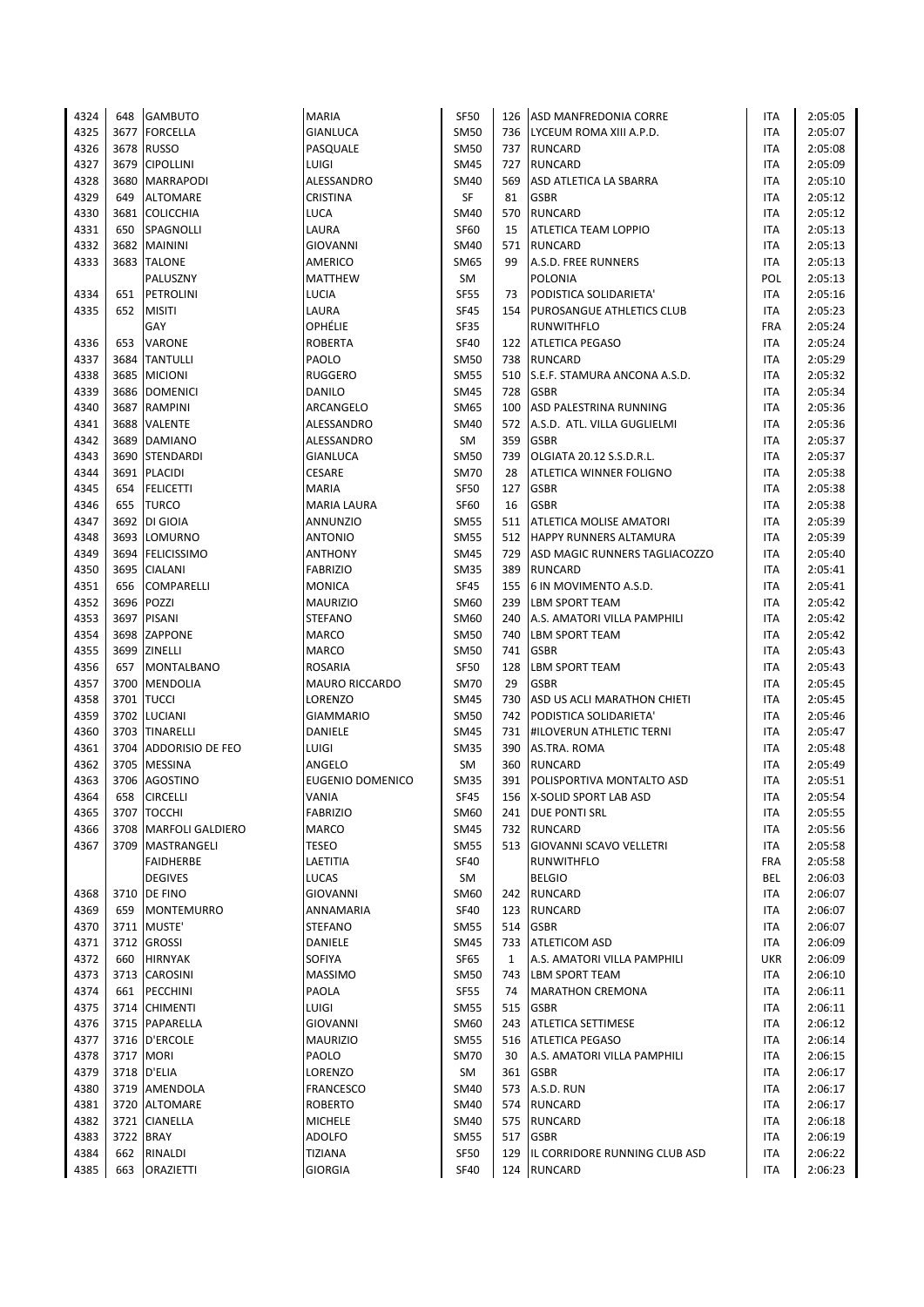| 4386 |           | 3723 LOBRACE         | GAETANO             | SM65        | 101 | <b>GSBR</b>                                   | ITA        | 2:06:23 |
|------|-----------|----------------------|---------------------|-------------|-----|-----------------------------------------------|------------|---------|
| 4387 |           | 3724 TESTERO         | <b>ROBERTO</b>      | SM40        | 576 | <b>ASD ROMATLETICA</b>                        | ITA        | 2:06:24 |
| 4388 | 3725      | PAOLACCI             | <b>UBERTO</b>       | SM65        | 102 | PODISTICA SOLIDARIETA'                        | ITA        | 2:06:27 |
| 4389 | 664       | <b>MARATEA</b>       | DANIELA             | <b>SF55</b> | 75  | A.S.D. PIANO MA ARRIVIAMO                     | <b>ITA</b> | 2:06:27 |
|      |           | JAMME                | ARMAND              | <b>SM55</b> |     | <b>FRANCIA</b>                                | <b>FRA</b> | 2:06:27 |
| 4390 |           | 3726 LUCHERONI       | <b>FABIO</b>        | <b>SM55</b> | 518 | <b>GSBR</b>                                   | ITA        | 2:06:27 |
| 4391 |           | 3727 BASEOTTO        | <b>MAURO</b>        | SM40        | 577 | <b>G.S. CAT SPORT ROMA</b>                    | <b>ITA</b> | 2:06:29 |
| 4392 |           | 3728 SPALLACCI       | LUIGI               | SM60        | 244 | <b>G.S. CAT SPORT ROMA</b>                    | <b>ITA</b> | 2:06:30 |
| 4393 |           | 3729 LIBERATORI      | <b>LUCA</b>         | SM40        | 578 | <b>G.S. CAT SPORT ROMA</b>                    | <b>ITA</b> | 2:06:30 |
| 4394 | 3730      | <b>VITALE</b>        | <b>GIUSEPPE</b>     | <b>SM70</b> | 31  | <b>ASD CORRICASTROVILLARI</b>                 | <b>ITA</b> | 2:06:30 |
| 4395 | 665       | PASQUARIELLO         | <b>RACHELE</b>      | <b>SF40</b> | 125 | A.S.D. PIANO MA ARRIVIAMO                     | ITA        | 2:06:31 |
| 4396 | 3731 IZZO |                      | <b>FRANCESCO</b>    | <b>SM75</b> | 11  | A.S.D. ESERCITO CECCHIGNOLA                   | <b>ITA</b> | 2:06:31 |
| 4397 |           | 3732 ZORZO           | <b>ROBERTO</b>      | <b>SM50</b> | 744 | A.S.D. CENTRO FITNESS MONTELLO                | <b>ITA</b> | 2:06:33 |
| 4398 | 3733      | <b>GALLIANI</b>      | VITO                | <b>SM45</b> | 734 | PODISTICA SOLIDARIETA'                        | ITA        | 2:06:34 |
| 4399 | 3734      | <b>PICCINI</b>       | RENATO              | SM40        | 579 |                                               | ITA        | 2:06:38 |
|      |           | LO GATTO             |                     |             |     | A.S.D. GO RUNNING                             |            |         |
| 4400 | 666       |                      | ANNIE               | <b>SF45</b> | 157 | <b>RUNCARD</b><br><b>CALCATERRA SPORT ASD</b> | <b>ITA</b> | 2:06:38 |
| 4401 |           | 3735 PANE            | <b>IVANA</b>        | <b>SM50</b> | 745 |                                               | ITA        | 2:06:41 |
| 4402 | 3736      | <b>MARTINI</b>       | DANIELE             | SM          | 362 | <b>RUNCARD</b>                                | <b>ITA</b> | 2:06:41 |
| 4403 | 667       | <b>MARINI</b>        | CARLA               | <b>SF55</b> | 76  | <b>RUNCARD</b>                                | <b>ITA</b> | 2:06:43 |
|      |           | <b>DEMJEN</b>        | <b>ISTVAN</b>       | SM          |     | <b>UNGHERIA</b>                               | <b>HUN</b> | 2:06:44 |
| 4404 | 668       | <b>BLASI</b>         | LAURA               | <b>SF40</b> | 126 | ATLETICA VITA                                 | ITA        | 2:06:44 |
| 4405 | 3737      | <b>AURELI</b>        | <b>FERDINANDO</b>   | SM60        | 245 | AS.TRA. ROMA                                  | ITA        | 2:06:46 |
| 4406 | 3738      | <b>VITELLI</b>       | EMANUEL             | SM          | 363 | <b>RUNCARD</b>                                | <b>ITA</b> | 2:06:46 |
| 4407 |           | 3739 FINAMORE        | GIOVANNI            | SM65        | 103 | <b>ASD RUNNERS FOR EMERGENCY</b>              | <b>ITA</b> | 2:06:46 |
|      |           | <b>RODINI</b>        | ELIZABETH           | <b>SF55</b> |     | <b>STATI UNITI</b>                            | <b>USA</b> | 2:06:48 |
| 4408 | 3740      | <b>AZZARRI</b>       | CARLO               | SM50        | 746 | <b>RUNCARD</b>                                | ITA        | 2:06:49 |
| 4409 | 3741      | <b>AZZARRI</b>       | <b>SERGIO</b>       | <b>SM55</b> | 519 | <b>GSBR</b>                                   | <b>ITA</b> | 2:06:51 |
| 4410 |           | 3742 TURICCHI        | <b>ANTONINO</b>     | SM55        | 520 | <b>LBM SPORT TEAM</b>                         | ITA        | 2:06:51 |
| 4411 | 3743      | <b>MARTORELLI</b>    | <b>FRANCESCO</b>    | SM          | 364 | VIRTUS VILLA ADA FASHION SPORT                | <b>ITA</b> | 2:06:52 |
| 4412 | 3744      | <b>CARTURAN</b>      | <b>GIULIANO</b>     | SM40        | 580 | <b>RUNNING CLUB LATINA</b>                    | ITA        | 2:06:53 |
| 4413 | 669       | <b>DOSHCHECHKINA</b> | LYUDMYLA            | <b>SF40</b> | 127 | <b>LUCANI FREE RUNNERS</b>                    | <b>UKR</b> | 2:06:56 |
| 4414 | 670       | PELLEGRINI           | <b>MARINA</b>       | <b>SF55</b> | 77  | ITALIA MARATHON CLUB SSDRL                    | <b>ITA</b> | 2:06:56 |
| 4415 | 3745      | <b>DANIELI</b>       | LORENZO             | <b>SM</b>   | 365 | A.S.D. GO RUNNING                             | ITA        | 2:06:57 |
| 4416 | 3746      | COCO                 | MARCELLO            | SM65        | 104 | <b>RUNCARD</b>                                | <b>ITA</b> | 2:06:59 |
| 4417 | 671       | <b>BARBONI</b>       | <b>ILARIA</b>       | SF          | 82  | S.E.F. STAMURA ANCONA A.S.D.                  | <b>ITA</b> | 2:06:59 |
| 4418 | 672       | <b>DI POLITO</b>     | <b>ALESSIA</b>      | <b>SF40</b> | 128 | <b>RUNCARD</b>                                | ITA        | 2:07:01 |
| 4419 | 3747      | PACCAGNELLA          | <b>DORINO</b>       | <b>SM70</b> | 32  | <b>RUNCARD</b>                                | ITA        | 2:07:04 |
| 4420 | 3748      | D'ANGELO             | <b>ALESSIO</b>      | <b>SM35</b> | 392 | <b>RUNCARD</b>                                | <b>ITA</b> | 2:07:05 |
| 4421 | 3749      | PERETTI              | <b>MARCO</b>        | <b>SM40</b> | 581 | <b>ASD RUNNERS FOR EMERGENCY</b>              | <b>ITA</b> | 2:07:06 |
| 4422 |           | 3750 LAZZONI         | <b>MAURO</b>        | <b>SM70</b> | 33  | <b>SPEZIA MARATHON DLF</b>                    | <b>ITA</b> | 2:07:08 |
| 4423 | 673       | <b>BEVACQUA</b>      | <b>NOEMI</b>        | SF          | 83  | <b>ASD RUNNER TRAINER</b>                     | ITA        | 2:07:09 |
| 4424 |           | 3751 NICOLO'         | SERGIO MASSIMO      | SM50        | 747 | <b>DUE PONTI SRL</b>                          | ITA        | 2:07:10 |
| 4425 |           | 3752 BOLLINI         | <b>MARIO</b>        | <b>SM70</b> | 34  | A.P.D. ECOLOGICA 'G'                          | <b>ITA</b> | 2:07:10 |
| 4426 |           | 3753 FILARDO         | <b>EMILIO</b>       | SM65        | 105 | ASD CORRERE E VITA                            | ITA        | 2:07:10 |
| 4427 |           | 3754 RANIERI         | <b>ENRICO</b>       | <b>SM55</b> | 521 | A.S.D. TERZIGNO CORRE                         | ITA        | 2:07:11 |
| 4428 |           | 3755 PIERI           | <b>FEDERICO</b>     | SM          |     | 366 GSBR                                      | <b>ITA</b> | 2:07:11 |
| 4429 |           | 3756 ANTONICELLI     | <b>STEFANO</b>      | SM60        | 246 | A.S.D. ESERCITO CECCHIGNOLA                   | ITA        | 2:07:11 |
| 4430 |           | 674 SPELONCA         | <b>ILARIA</b>       | SF          | 84  | <b>LBM SPORT TEAM</b>                         | ITA        | 2:07:13 |
| 4431 |           | 3757 STRAPPAVECCIA   | SANDRO              | SM65        | 106 | PODISTICA SOLIDARIETA'                        | ITA        | 2:07:14 |
|      |           | SELIKOVSKY           | <b>NIKOLAI</b>      | SM          |     | <b>AUSTRIA</b>                                | AUT        | 2:07:14 |
|      |           |                      |                     |             |     |                                               |            |         |
| 4432 |           | 3758 SPIDALIERI      | GIOVANNI            | SM45        | 735 | <b>RUNCARD</b>                                | ITA        | 2:07:15 |
| 4433 |           | 675   DI GIROLAMO    | FABIANA             | <b>SF50</b> | 130 | <b>ATLETICOM ASD</b>                          | ITA        | 2:07:16 |
| 4434 |           | 3759 SPELONCA        | CLAUDIO             | SM60        | 247 | <b>LBM SPORT TEAM</b>                         | ITA        | 2:07:16 |
| 4435 |           | 3760 CENTOLA         | <b>DIEGO</b>        | SM40        | 582 | PODISTICA SOLIDARIETA'                        | ITA        | 2:07:17 |
| 4436 |           | 3761 GARZIA          | MARCO               | SM          |     | 367 GSBR                                      | ITA        | 2:07:17 |
| 4437 |           | 3762 CUNGI           | RICCARDO            | <b>SM55</b> |     | 522   MARATHON ROMA CASTELFUSANO              | ITA        | 2:07:19 |
| 4438 |           | 3763 OLIVIERI        | <b>MASSIMO</b>      | SM60        | 248 | PODISTICA SOLIDARIETA'                        | ITA        | 2:07:19 |
| 4439 |           | 676 DI POCE          | <b>MARIA GRAZIA</b> | <b>SF50</b> |     | 131 A.S.D. PIANO MA ARRIVIAMO                 | ITA        | 2:07:22 |
| 4440 | 677       | <b>CORRADO</b>       | DANIELA             | <b>SF55</b> | 78  | 6 IN MOVIMENTO A.S.D.                         | ITA        | 2:07:22 |
| 4441 |           | 3764 PANFILI         | <b>CLAUDIO</b>      | SM40        | 583 | <b>RUNCARD</b>                                | ITA        | 2:07:24 |
| 4442 | 678       | <b>JENNINGS</b>      | VALERIA             | SF          | 85  | LBM SPORT TEAM                                | ITA        | 2:07:24 |
| 4443 |           | 3765 BALZERANI       | <b>UMBERTO</b>      | SM60        | 249 | PODISTICA SOLIDARIETA'                        | <b>ITA</b> | 2:07:25 |
| 4444 | 679       | LA MONICA            | PATRIZIA            | <b>SF55</b> | 79  | LBM SPORT TEAM                                | ITA        | 2:07:27 |
| 4445 | 3766      | <b>COSTI</b>         | ANDREA              | SM45        | 736 | <b>GSBR</b>                                   | ITA        | 2:07:28 |
| 4446 |           | 3767   MANCINOTTI    | MARCO               | SM45        | 737 | <b>RUNCARD</b>                                | <b>ITA</b> | 2:07:29 |
| 4447 |           | 3768 FORIERI         | <b>FABIO</b>        | <b>SM45</b> |     | 738 RUNCARD                                   | <b>ITA</b> | 2:07:30 |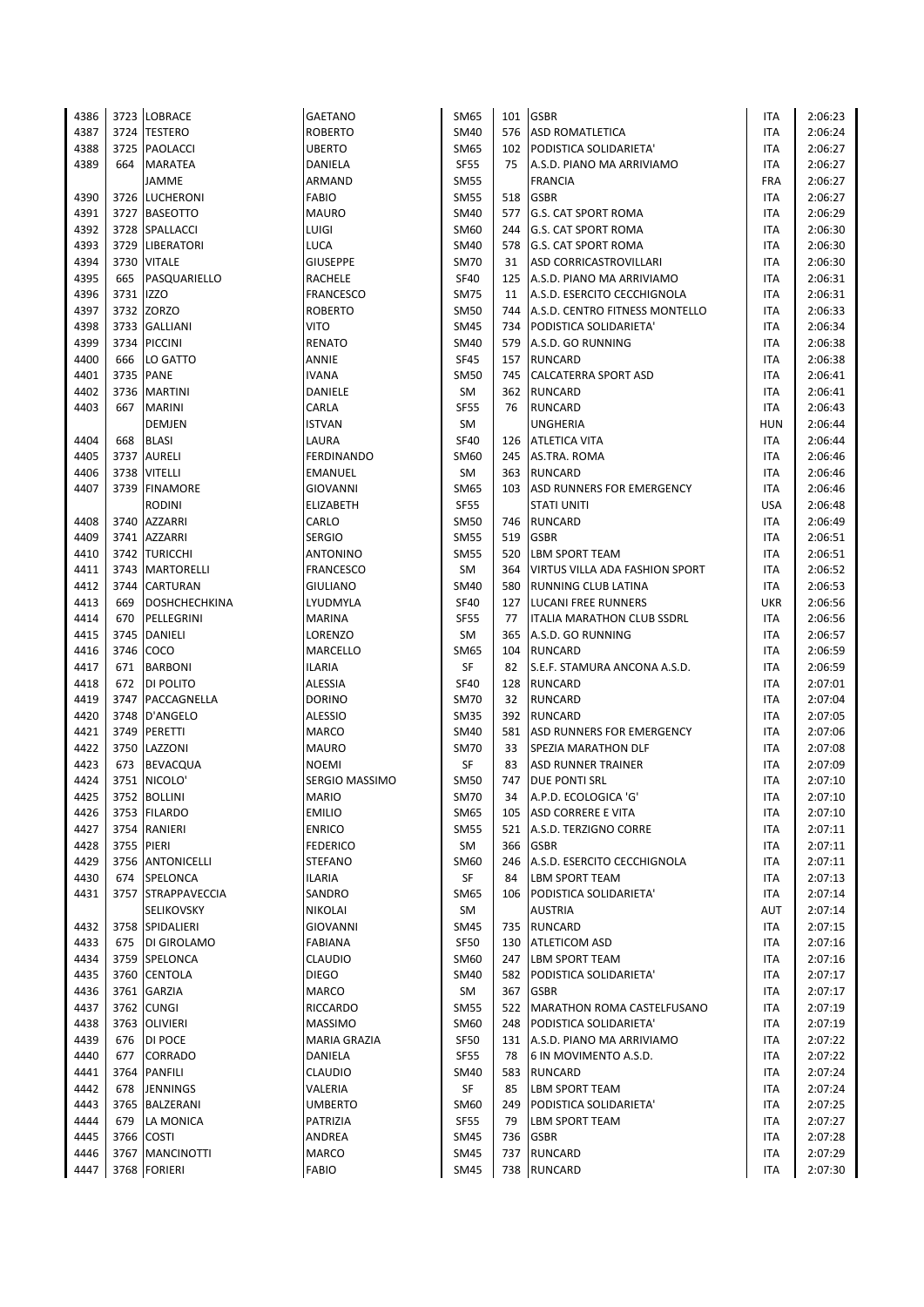| 4448 | 680  | <b>BASSI</b>          | LUCIA                    | <b>SF40</b> | 129 | <b>RUNCARD</b>                        | ITA        | 2:07:30 |
|------|------|-----------------------|--------------------------|-------------|-----|---------------------------------------|------------|---------|
| 4449 | 3769 | <b>FIORANI</b>        | SILVIO                   | <b>SM70</b> | 35  | ATLETICA WINNER FOLIGNO               | <b>ITA</b> | 2:07:32 |
| 4450 | 3770 | <b>SANTUCCI</b>       | <b>SIMONE</b>            | <b>SM50</b> | 748 | <b>GSBR</b>                           | <b>ITA</b> | 2:07:32 |
| 4451 |      | 3771 RICCI CURBASTRO  | FRANCESCO                | <b>SM55</b> | 523 | PODISTICA SOLIDARIETA'                | <b>ITA</b> | 2:07:33 |
| 4452 |      | 3772 CAPONETTI        | GIOVANNI                 | <b>SM55</b> | 524 | A.S. GINNIC-CLUB PIACENZA             | <b>ITA</b> | 2:07:33 |
| 4453 | 3773 | <b>ROMANO</b>         | <b>FRANCESCO</b>         | SM          | 368 | A.S.D. RUNNING SAVIANO                | <b>ITA</b> | 2:07:34 |
| 4454 | 3774 | DI LEONARDO           | <b>ENRICO</b>            | <b>SM70</b> | 36  | <b>GRUPPO POD. AMATORI TERAMO SSD</b> | ITA        | 2:07:36 |
| 4455 | 3775 | LAIENA                | <b>ALFONSO</b>           | <b>SM45</b> | 739 | <b>GSBR</b>                           | <b>ITA</b> | 2:07:36 |
| 4456 | 681  | <b>DURANTI</b>        | <b>MASHA</b>             | <b>SF40</b> | 130 | S.E.F. STAMURA ANCONA A.S.D.          | <b>ITA</b> | 2:07:37 |
| 4457 | 682  | <b>CASAGRANDE BEI</b> | <b>EMILIANA</b>          | <b>SF45</b> | 158 | PODISTICA POMEZIA A.S.D.              | <b>ITA</b> | 2:07:37 |
| 4458 | 683  | PAGANI                | PAOLA                    | <b>SF55</b> | 80  | A.S.D. VILLA DE SANCTIS               | ITA        | 2:07:38 |
| 4459 | 3776 | <b>COSTABILE</b>      | <b>FRANCESCO</b>         | <b>SM40</b> | 584 | PODISTICA SOLIDARIETA'                | <b>ITA</b> | 2:07:38 |
| 4460 | 3777 | <b>LOPS</b>           | PIERLUIGI                | <b>SM45</b> | 740 | A.S.D. VILLA DE SANCTIS               | ITA        | 2:07:38 |
| 4461 | 3778 | <b>PREZIUSI</b>       | ANDREA                   | <b>SM35</b> | 393 | <b>GSBR</b>                           | <b>ITA</b> | 2:07:39 |
| 4462 | 3779 | <b>HAAG O AGGA</b>    | PIERO                    | <b>SM35</b> | 394 | <b>GSBR</b>                           | ITA        | 2:07:41 |
| 4463 | 3780 | <b>NAPOLI</b>         | <b>GIANLUCA</b>          | <b>SM55</b> | 525 | <b>GSBR</b>                           | <b>ITA</b> | 2:07:41 |
| 4464 | 684  | <b>CAPPELLATO</b>     | <b>LUCIA</b>             | <b>SF45</b> | 159 | <b>GSBR</b>                           | <b>ITA</b> | 2:07:43 |
| 4465 | 685  | <b>FALCONE</b>        | <b>IOLANDA</b>           | <b>SF40</b> | 131 | A.S.D. PIANO MA ARRIVIAMO             | ITA        | 2:07:44 |
| 4466 | 3781 | <b>VITTI</b>          | AUGUSTO                  | SM65        | 107 | A.S.D. PEDAGNALONGA                   | <b>ITA</b> | 2:07:44 |
| 4467 | 3782 | <b>SCIONTI</b>        | <b>GIUSEPPE</b>          | <b>SM55</b> | 526 | <b>G.S. CAT SPORT ROMA</b>            | <b>ITA</b> | 2:07:44 |
| 4468 | 3783 | <b>ROMITELLI</b>      | GABRIEL                  | <b>SM45</b> | 741 | <b>RUNCARD</b>                        | <b>ITA</b> | 2:07:46 |
| 4469 | 3784 | <b>POMPONIO</b>       | ALESSANDRO               | <b>SM40</b> | 585 | <b>RUNCARD</b>                        | ITA        | 2:07:47 |
| 4470 | 686  | <b>ALVISI</b>         | PAOLA                    | <b>SF65</b> | 2   | G.S. LE PANCHE CASTELQUARTO           | ITA        | 2:07:49 |
| 4471 | 3785 | <b>VENDRAMIN</b>      | <b>GIOVANNI GIUSEPPE</b> | <b>SM65</b> | 108 | <b>G.S. LE PANCHE CASTELQUARTO</b>    | <b>ITA</b> | 2:07:49 |
| 4472 | 3786 | <b>CECCARELLI</b>     | LUCA                     | <b>SM40</b> | 586 | ATHLETICA VATICANA A.S.D.             | ITA        | 2:07:51 |
| 4473 | 3787 | <b>FERRARI</b>        | <b>MARCO</b>             | <b>SM45</b> | 742 | <b>GSBR</b>                           | ITA        | 2:07:51 |
| 4474 | 3788 | <b>DINNELLA</b>       | <b>NICOLA</b>            | <b>SM45</b> | 743 | <b>GSBR</b>                           | <b>ITA</b> | 2:07:55 |
| 4475 | 3789 | <b>RECINTO</b>        | <b>DOMENICO</b>          | <b>SM50</b> | 749 | <b>RUNCARD</b>                        | <b>ITA</b> | 2:07:57 |
| 4476 | 3790 | <b>TORELLI</b>        | GIOVANNI FERNANDO        | <b>SM55</b> | 527 | PODISTICA SOLIDARIETA'                | ITA        | 2:07:58 |
| 4477 | 3791 | SEDONI                | <b>MATTEO</b>            | SM          | 369 | <b>RUNCARD</b>                        | <b>ITA</b> | 2:08:01 |
| 4478 | 687  | LANZIDEI              | ANNA SOFIA               | SF          | 86  | <b>GSBR</b>                           | <b>ITA</b> | 2:08:02 |
| 4479 | 3792 | ALBIZZATI             | DANIEL LARS              | SM          | 370 | <b>GSBR</b>                           | <b>ITA</b> | 2:08:02 |
| 4480 | 3793 | ABATE                 | <b>FIORENZO</b>          | SM60        | 250 | A.S.D. RINCORRO                       | <b>ITA</b> | 2:08:03 |
| 4481 | 688  | <b>TALONI</b>         | SONIA                    | <b>SF35</b> | 76  | A.S.D. ATLETICA ZAGAROLO              | <b>ITA</b> | 2:08:04 |
| 4482 | 3794 | <b>GRAZIANO</b>       | <b>ANTONIO</b>           | <b>SM35</b> | 395 | <b>RUNCARD</b>                        | <b>ITA</b> | 2:08:04 |
| 4483 | 3795 | <b>CERAUDO</b>        | MASSIMILIANO             | <b>SM45</b> | 744 | TIBURTINA RUNNING ROMA A.S.D.         | <b>ITA</b> | 2:08:05 |
| 4484 | 3796 | LOIZZO                | PASQUALE                 | <b>SM55</b> | 528 | <b>HAPPY RUNNERS ALTAMURA</b>         | <b>ITA</b> | 2:08:06 |
| 4485 | 3797 | <b>MASSARO</b>        | <b>NICOLA</b>            | <b>SM50</b> | 750 | <b>HAPPY RUNNERS ALTAMURA</b>         | ITA        | 2:08:07 |
| 4486 | 689  | CONTERNO              | SABRINA                  | <b>SF50</b> | 132 | 6 IN MOVIMENTO A.S.D.                 | <b>ITA</b> | 2:08:08 |
| 4487 | 3798 | CRIVELLARI            | <b>GIUSTO</b>            | <b>SM70</b> | 37  | <b>RUNCARD</b>                        | ITA        | 2:08:10 |
| 4488 | 690  | LONGHI                | DANIELA                  | <b>SF55</b> | 81  | <b>LBM SPORT TEAM</b>                 | <b>ITA</b> | 2:08:10 |
| 4489 | 3799 | <b>MAIESE</b>         | <b>FRANCESCO</b>         | SM60        | 251 | A.S.D. ATL. SPORTING CALORE           | ITA        | 2:08:11 |
| 4490 |      | 3800 ENDERLE          | <b>ALBERTO</b>           | <b>SM50</b> |     | 751 PODISTICA POMEZIA A.S.D.          | <b>ITA</b> | 2:08:14 |
|      |      | <b>SHAMIR</b>         | OFIR                     | <b>SM35</b> |     | <b>ISRAELE</b>                        | ISR        | 2:08:16 |
| 4491 | 691  | <b>MASTROMARINO</b>   | PIERA                    | SF35        | 77  | ITALIA MARATHON CLUB SSDRL            | ITA        | 2:08:19 |
| 4492 | 3801 | <b>FABBRETTI</b>      | GUIDO                    | SM50        | 752 | PODISTICA SOLIDARIETA'                | ITA        | 2:08:21 |
| 4493 |      | 3802 NICOLUSSI        | RAFFAELE                 | <b>SM45</b> |     | 745 A.S.D. PIANO MA ARRIVIAMO         | ITA        | 2:08:22 |
| 4494 | 692  | <b>IRACE</b>          | ALFONSINA                | SF45        |     | 160   TRI-RACE TEAM TERMOLI           | ITA        | 2:08:22 |
| 4495 | 693  | PAIELLA               | SILVIA                   | SF45        |     | 161 RUNCARD                           | ITA        | 2:08:25 |
| 4496 | 3803 | CAMPANILE             | TOMMASO                  | <b>SM70</b> | 38  | MARATHON ROMA CASTELFUSANO            | ITA        | 2:08:26 |
| 4497 | 3804 | CANALE                | DANILO                   | <b>SM55</b> | 529 | SPORT TEAM TRIGORIA ASD               | ITA        | 2:08:29 |
| 4498 | 3805 | <b>PUFU</b>           | OVIDIU                   | SM40        | 587 | <b>GSBR</b>                           | ROU        | 2:08:30 |
|      |      | WEYGANDT              | <b>TOBIAS</b>            | SM          |     | <b>GERMANIA</b>                       | GER        | 2:08:31 |
| 4499 | 694  | <b>KNECHT</b>         | VIRGINIE                 | SF45        |     | 162 RUNCARD                           | BEL        | 2:08:33 |
| 4500 | 3806 | <b>MARCELLI</b>       | <b>GOFFREDO</b>          | <b>SM50</b> |     | 753 LBM SPORT TEAM                    | ITA        | 2:08:33 |
| 4501 | 3807 | <b>FRANCO</b>         | SAVERIO ANTONINO         | <b>SM50</b> |     | 754 RUNCARD                           | ITA        | 2:08:33 |
| 4502 | 3808 | <b>PESCA</b>          | <b>STEFANO</b>           | <b>SM35</b> | 396 | <b>BASE RUNNING</b>                   | ITA        | 2:08:35 |
| 4503 | 695  | CAROSELLA             | PAOLA                    | <b>SF45</b> | 163 | <b>GSBR</b>                           | ITA        | 2:08:35 |
| 4504 | 696  | VALENTI               | VALERIA TIZIANA          | <b>SF45</b> | 164 | <b>GSBR</b>                           | ITA        | 2:08:36 |
| 4505 | 697  | <b>SDEI</b>           | <b>STEFANIA</b>          | <b>SF50</b> |     | 133 ATLETICA SETTIMESE                | ITA        | 2:08:38 |
| 4506 | 3809 | <b>GIOVAGNOLI</b>     | CRISTIANO                | <b>SM50</b> |     | 755 S.S. LAZIO ATLETICA LEGGERA       | ITA        | 2:08:39 |
| 4507 |      | 3810 MUSTO            | PAOLO                    | SM60        |     | 252 ASD TALENTI RUNNING TEAM ROMA     | ITA        | 2:08:40 |
| 4508 |      | 3811 SAVINI           | <b>GUIDO</b>             | <b>SM35</b> |     | 397 RUNCARD                           | ITA        | 2:08:43 |
| 4509 |      | 3812 DE SANTIS        | DANIELE                  | SM          | 371 | <b>RUNCARD</b>                        | ITA        | 2:08:43 |
| 4510 |      | 3813 ZEVOLA           | <b>MARIO</b>             | SM          | 372 | PODISTICA SOLIDARIETA'                | ITA        | 2:08:43 |
| 4511 |      | 3814 PALONE           | <b>ATTILIO</b>           | <b>SM55</b> |     | 530 A.S.D. GO RUNNING                 | ITA        | 2:08:44 |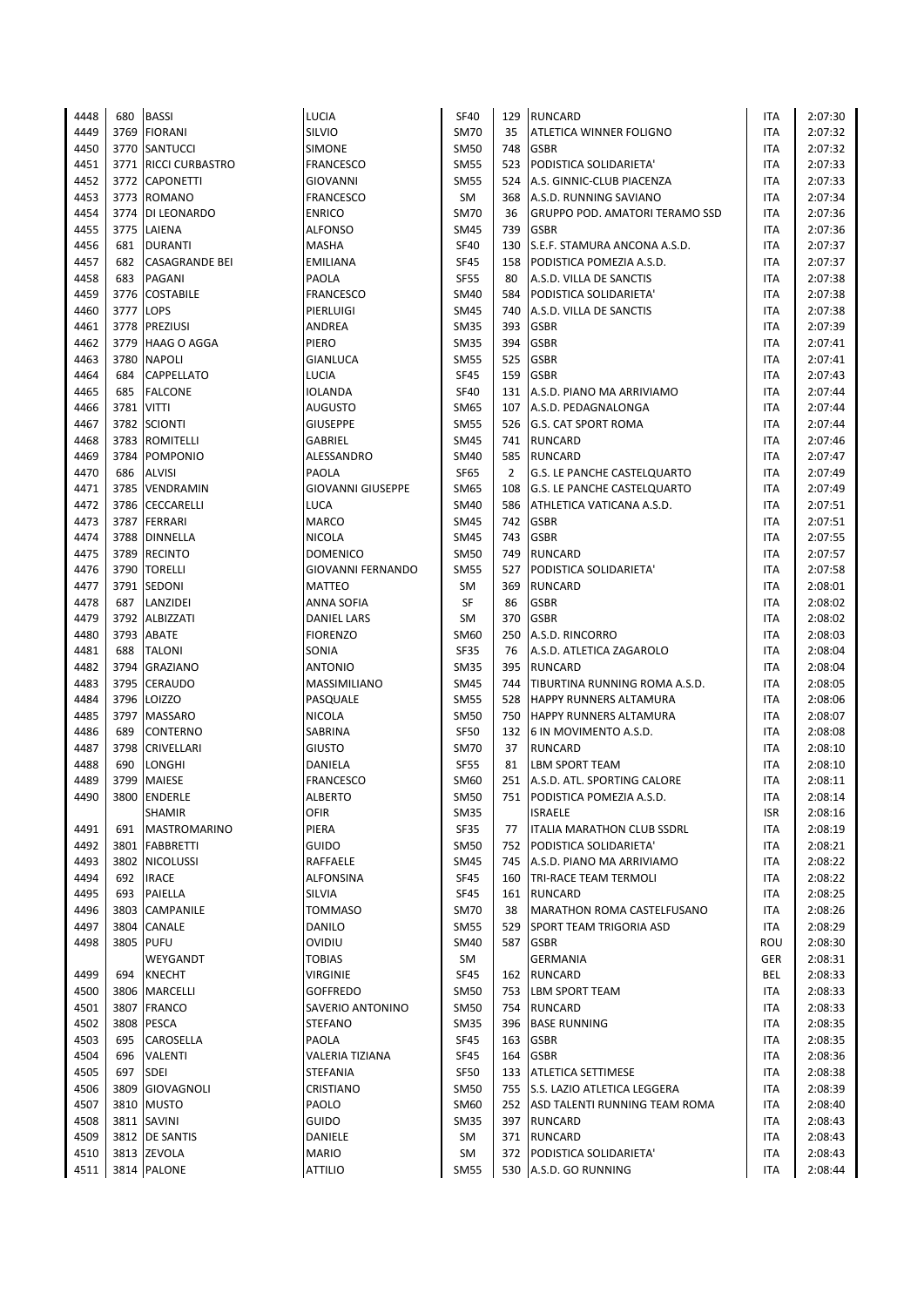| 4512 |      | 3815 MARINI         | LUCA                  | SM          |     | 373 RUNCARD                       | ITA        | 2:08:44 |
|------|------|---------------------|-----------------------|-------------|-----|-----------------------------------|------------|---------|
| 4513 |      | 3816 CURZI          | SANDRO                | <b>SM65</b> | 109 | A.S. AMATORI VILLA PAMPHILI       | <b>ITA</b> | 2:08:45 |
| 4514 |      | 3817   D'ARCANGELIS | <b>ALESSIO</b>        | <b>SM45</b> | 746 | S.S. LAZIO ATLETICA LEGGERA       | ITA        | 2:08:46 |
| 4515 |      | 3818 CUGURU         | <b>FEDERICO</b>       | SM60        |     | 253 A.S.D. PIANO MA ARRIVIAMO     | <b>ITA</b> | 2:08:49 |
| 4516 | 698  | <b>RICCI</b>        | ELEONORA              | <b>SF40</b> |     | 132 RUNCARD                       | <b>ITA</b> | 2:08:49 |
| 4517 |      | 3819   DE MARINIS   | ALESSANDRO            | <b>SM55</b> | 531 | MARATHON ROMA CASTELFUSANO        | <b>ITA</b> | 2:08:49 |
| 4518 | 699  | <b>IORFIDA</b>      | <b>TERESA</b>         | <b>SF45</b> | 165 | <b>PFIZER ITALIA RUNNING TEAM</b> | <b>ITA</b> | 2:08:51 |
|      |      | WEBSTER             | <b>RUTH</b>           | <b>SF45</b> |     | <b>REGNO UNITO</b>                | <b>GBR</b> | 2:08:53 |
|      |      |                     |                       |             |     |                                   |            |         |
| 4519 |      | 3820 NIGRO          | <b>ANTONIO</b>        | <b>SM55</b> | 532 | <b>RUNCARD</b>                    | <b>ITA</b> | 2:08:53 |
| 4520 |      | 3821 BUONOMINI      | ALESSANDRO            | <b>SM45</b> | 747 | <b>RUNCARD</b>                    | <b>ITA</b> | 2:08:54 |
| 4521 |      | 3822 FISCON         | <b>GIOVANNI</b>       | SM65        | 110 | <b>RUNCARD</b>                    | <b>ITA</b> | 2:08:56 |
| 4522 | 700  | <b>BARLOCCO</b>     | GERMANA               | SF          | 87  | <b>RUNCARD</b>                    | <b>ITA</b> | 2:08:56 |
| 4523 |      | 3823 TOMA           | <b>STEFANO</b>        | <b>SM40</b> | 588 | <b>DUE PONTI SRL</b>              | <b>ITA</b> | 2:08:57 |
| 4524 | 701  | <b>SCARDULLA</b>    | SIGOLÈNE              | SF          | 88  | <b>GSBR</b>                       | <b>ITA</b> | 2:09:01 |
| 4525 |      | 3824 AURELI         | <b>MAURO</b>          | <b>SM55</b> | 533 | <b>GSBR</b>                       | ITA        | 2:09:03 |
| 4526 |      | 3825 SCHIAPPONI     | <b>STEFANO</b>        | <b>SM50</b> | 756 | <b>RUN &amp; SMILE ASD</b>        | <b>ITA</b> | 2:09:04 |
| 4527 | 702  | MURZILLI            | <b>MONICA</b>         | <b>SF40</b> | 133 | ITALIANA RUNNING A.S.D.           | <b>ITA</b> | 2:09:05 |
| 4528 | 703  | <b>CETTOLIN</b>     | PAOLA                 | <b>SF40</b> | 134 | <b>CIMAVILLA RUNNING TEAM</b>     | <b>ITA</b> | 2:09:08 |
| 4529 | 704  | LA VERDE            | PATRIZIA              | <b>SF50</b> | 134 | ASD PALERMO RUNNING               | <b>ITA</b> | 2:09:09 |
| 4530 | 705  | <b>FRUCCI</b>       | <b>MARINA</b>         | SF          | 89  | <b>RUNCARD</b>                    | <b>ITA</b> | 2:09:13 |
| 4531 | 706  | <b>MINORE</b>       | <b>MARGHERITA</b>     | <b>SF45</b> | 166 | 9,92 RUNNING ASD                  | <b>ITA</b> | 2:09:15 |
| 4532 | 707  | COCO                | <b>FRANCESCA</b>      | <b>SF45</b> | 167 | A.S.D. TEAM ATLETICA UISP         | ITA        | 2:09:16 |
| 4533 |      | 3826 ORECCHIA       | <b>STEFANO</b>        | <b>SM50</b> | 757 | <b>RUNCARD</b>                    | <b>ITA</b> | 2:09:17 |
| 4534 |      | 3827 DE PAOLIS      | LEONARDO              | SM60        | 254 | X-SOLID SPORT LAB ASD             | <b>ITA</b> | 2:09:19 |
| 4535 |      | 3828 CERRONI        | LUIGI                 | <b>SM55</b> | 534 | <b>GSBR</b>                       | <b>ITA</b> | 2:09:19 |
|      |      |                     |                       |             |     |                                   |            |         |
| 4536 | 3829 | <b>TROTTA</b>       | <b>NICOLA</b>         | <b>SM55</b> | 535 | A.S.D. ATLETICA CAIVANO           | ITA        | 2:09:20 |
| 4537 |      | 3830 DELL'AQUILA    | PASQUALE              | SM40        | 589 | A.S. TEAM FRANCAVILLA             | <b>ITA</b> | 2:09:21 |
| 4538 |      | 3831 CUCCIARI       | <b>ANTONIO</b>        | <b>SM55</b> |     | 536 CORSA DEI SANTI               | <b>ITA</b> | 2:09:23 |
| 4539 |      | 3832 LENTINI        | LUCIANO               | <b>SM55</b> | 537 | <b>RUNNING SARONNO</b>            | <b>ITA</b> | 2:09:23 |
| 4540 |      | 3833 SCANDIZZO      | <b>BARTOLO</b>        | SM65        | 111 | A.S.D. ATL. SPORTING CALORE       | ITA        | 2:09:24 |
| 4541 | 708  | <b>FRANCO</b>       | SILVIA                | <b>SF50</b> | 135 | <b>RUNCARD</b>                    | <b>ITA</b> | 2:09:28 |
| 4542 | 709  | <b>MENGHINI</b>     | <b>GIULIANA</b>       | <b>SF45</b> | 168 | <b>ATLETICA WINNER FOLIGNO</b>    | <b>ITA</b> | 2:09:29 |
|      |      | <b>GÓRNICKI</b>     | <b>MAREK</b>          | SM65        |     | <b>POLONIA</b>                    | POL        | 2:09:29 |
| 4543 | 710  | MAZZEI              | <b>GAIA LAVINIA</b>   | <b>SF40</b> | 135 | <b>LBM SPORT TEAM</b>             | ITA        | 2:09:31 |
| 4544 |      | 3834 PORTA          | GIANCARLO             | SM60        | 255 | <b>SSD RCS ACTIVE TEAM A R.L.</b> | <b>ITA</b> | 2:09:35 |
| 4545 | 711  | LIBERALE            | <b>DEBORAH</b>        | <b>SF50</b> | 136 | PODISTICA SOLIDARIETA'            | <b>ITA</b> | 2:09:35 |
| 4546 | 712  | <b>BATTAGIN</b>     | GIULIANA              | <b>SF45</b> | 169 | <b>GSBR</b>                       | ITA        | 2:09:37 |
| 4547 | 713  | CARRARO             | VALENTINA             | <b>SF45</b> | 170 | <b>GSBR</b>                       | ITA        | 2:09:38 |
|      |      | <b>SEPESI</b>       | <b>MILAN</b>          | SM50        |     | <b>SLOVACCHIA</b>                 | <b>SVK</b> | 2:09:39 |
| 4548 | 714  | <b>MENGHIN</b>      | <b>GIOVANNA</b>       | <b>SF55</b> | 82  | <b>RUNCARD</b>                    | <b>ITA</b> | 2:09:39 |
| 4549 | 715  | <b>BERARDI</b>      | DANIELA               | <b>SF50</b> | 137 | <b>RUNCARD</b>                    | ITA        | 2:09:40 |
| 4550 |      | 3835 COMAND         | <b>MAURO</b>          | SM60        | 256 | PODISMO BUTTRIO                   | <b>ITA</b> | 2:09:43 |
| 4551 |      | 3836 MADDALENA      | <b>MAURO</b>          | <b>SM50</b> |     | 758 RUNCARD                       | <b>ITA</b> | 2:09:45 |
| 4552 |      | 3837 D'ANDREA       | <b>DEMIS GIUSEPPE</b> | SM45        | 748 | THE PRISON ASD                    | ITA        | 2:09:47 |
| 4553 | 716  | <b>DE SIMONI</b>    | <b>MICOL</b>          | SF          | 90  | <b>GSBR</b>                       | ITA        | 2:09:47 |
| 4554 |      |                     |                       |             |     | <b>TIVOLI MARATHON</b>            |            |         |
|      |      | 3838   DE FALCO     | <b>MICHELE</b>        | SM55        | 538 |                                   | ITA        | 2:09:50 |
| 4555 | 717  | <b>NONINO</b>       | OLGA                  | <b>SF50</b> | 138 | <b>TIVOLI MARATHON</b>            | <b>ITA</b> | 2:09:50 |
| 4556 |      | 3839   LO PRESTI    | <b>GIUSEPPE</b>       | SM65        | 112 | <b>TIVOLI MARATHON</b>            | <b>ITA</b> | 2:09:54 |
| 4557 | 718  | <b>VARA CORELLA</b> | REGINA                | SF          | 91  | <b>RUNCARD</b>                    | <b>ESP</b> | 2:09:54 |
| 4558 |      | 3840 TAGLIACOZZO    | <b>CLAUDIO</b>        | SM55        | 539 | RUNCARD                           | ITA        | 2:09:55 |
| 4559 | 719  | MARTINELLI          | ANDREINA              | <b>SF50</b> | 139 | A.R.C.U.S.                        | ITA        | 2:09:58 |
|      |      | CHATAING            | <b>JACQUELINE</b>     | <b>SF55</b> |     | <b>FRANCIA</b>                    | <b>FRA</b> | 2:09:58 |
|      |      | <b>SCHOFIELD</b>    | <b>RUBY</b>           | SF          |     | <b>REGNO UNITO</b>                | GBR        | 2:10:02 |
| 4560 |      | 3841 MAURIZI        | <b>MASSIMO</b>        | SM60        | 257 | <b>GSBR</b>                       | <b>ITA</b> | 2:10:03 |
| 4561 |      | 3842 MENICHINI      | <b>STEFANO</b>        | SM60        | 258 | <b>RUNCARD</b>                    | ITA        | 2:10:04 |
| 4562 | 720  | <b>SALATI</b>       | <b>ROBERTA</b>        | <b>SF55</b> | 83  | S.E.F. STAMURA ANCONA A.S.D.      | <b>ITA</b> | 2:10:04 |
| 4563 | 721  | DI MENTO            | MARZIA                | <b>SF50</b> | 140 | <b>LBM SPORT TEAM</b>             | ITA        | 2:10:05 |
| 4564 |      | 3843 DE SIMONE      | <b>VINCENZO</b>       | SM65        |     | 113 LBM SPORT TEAM                | <b>ITA</b> | 2:10:05 |
| 4565 | 722  | LAURIA              | ANNARITA              | <b>SF45</b> | 171 | PODISTICA OSTIA                   | <b>ITA</b> | 2:10:05 |
| 4566 |      | 3844 DI GIACOMO     | <b>FABIO</b>          | SM40        | 590 | <b>GSBR</b>                       | ITA        | 2:10:11 |
|      |      | GARDELLIN           | DANIEL                | <b>SM50</b> |     | <b>FRANCIA</b>                    | <b>FRA</b> | 2:10:11 |
|      |      | DI FEDE             | <b>BEATE</b>          | SF55        |     | <b>GERMANIA</b>                   | GER        | 2:10:12 |
| 4567 |      | 3845 DESSY          | <b>FABRIZIO</b>       | SM45        | 749 | <b>GSBR</b>                       | ITA        | 2:10:12 |
| 4568 |      | 3846 CARPANESE      | DANIELE               | SM40        | 591 | <b>RUNNING CLUB LATINA</b>        | ITA        | 2:10:13 |
| 4569 |      | 3847 CATENA         | MARCO                 | <b>SM55</b> | 540 | <b>G.S. CAT SPORT ROMA</b>        | ITA        | 2:10:14 |
| 4570 |      | 3848 BARBALISCIA    | FABIO                 | SM40        |     | 592 RUNCARD                       | <b>ITA</b> | 2:10:15 |
|      |      |                     |                       |             |     |                                   |            |         |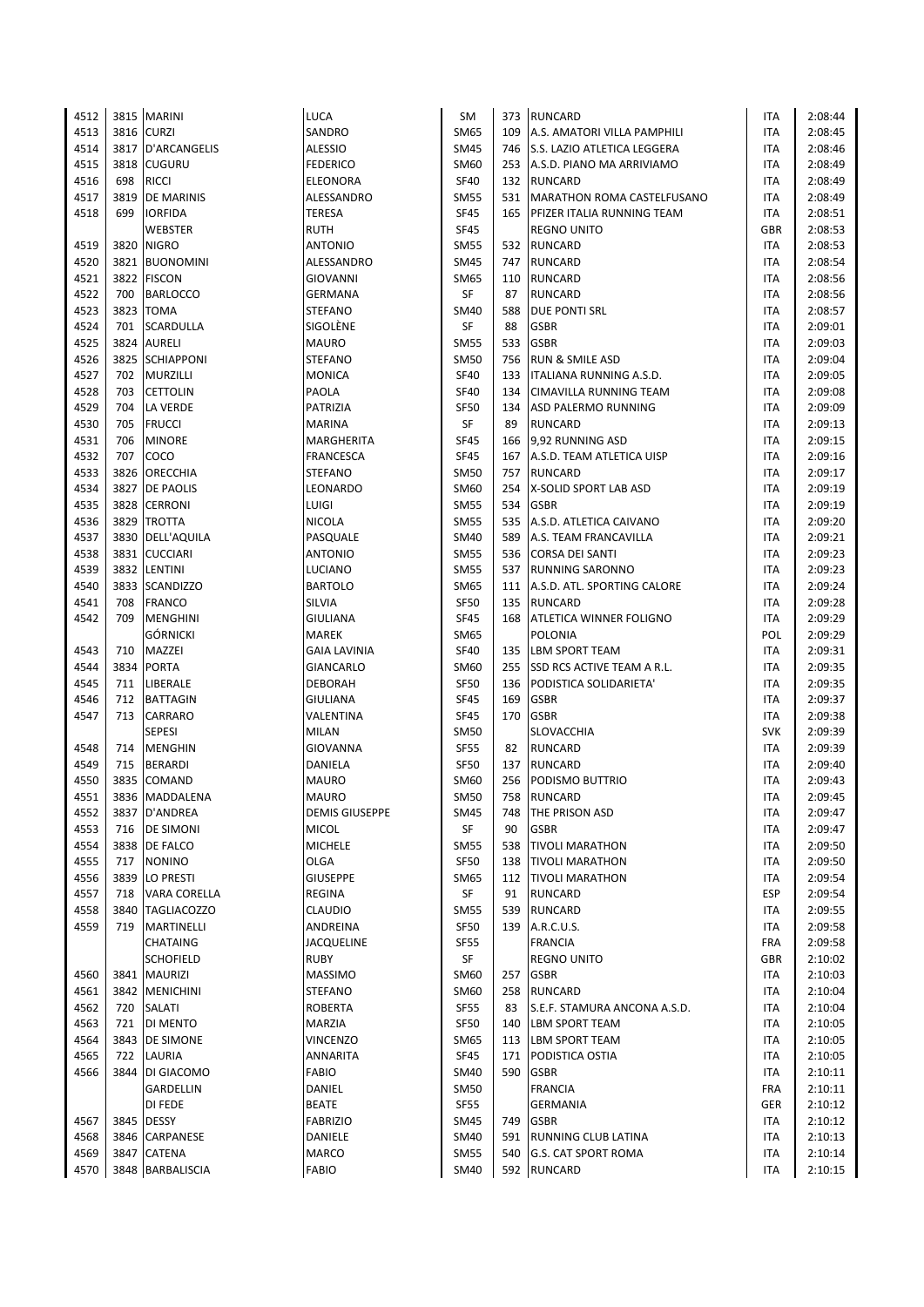| 4571 | 723  | <b>TECCA</b>            | <b>CRISTINA</b>       | <b>SF50</b> |     | 141 A.S.D. RINCORRO                | ITA        | 2:10:18 |
|------|------|-------------------------|-----------------------|-------------|-----|------------------------------------|------------|---------|
| 4572 | 724  | LAURINO                 | FRANCESCA             | <b>SF60</b> | 17  | S.E.F. STAMURA ANCONA A.S.D.       | <b>ITA</b> | 2:10:19 |
|      |      | <b>DIOKNO</b>           | <b>DENNIS</b>         | SM55        |     | <b>STATI UNITI</b>                 | <b>USA</b> | 2:10:19 |
| 4573 | 725  | <b>PAMPANINI</b>        | <b>FRANCESCA</b>      | SF          | 92  | A.S.D. GO RUNNING                  | <b>ITA</b> | 2:10:21 |
| 4574 | 3849 | <b>GALATIOTO</b>        | SALVATORE             | <b>SM55</b> |     | 541 A.S.D. GO RUNNING              | <b>ITA</b> | 2:10:21 |
| 4575 | 3850 | <b>COMPAGNONE</b>       | <b>MARIO</b>          | <b>SM45</b> |     | 750 LBM SPORT TEAM                 | <b>ITA</b> | 2:10:23 |
| 4576 | 726  | PIGÓ                    | PATRIZIA              | <b>SF55</b> | 84  | ALGHERO MARATHON                   | <b>ITA</b> | 2:10:31 |
| 4577 |      | 3851 MARSIGLIANTE       | <b>FABIO</b>          | SM45        | 751 | <b>GSBR</b>                        | <b>ITA</b> | 2:10:31 |
| 4578 | 727  | <b>SOLA</b>             | <b>BARBARA</b>        | <b>SF60</b> | 18  | ASDP ATLETICA PINEROLO             | <b>ITA</b> | 2:10:34 |
| 4579 | 3852 | <b>TROMBETTA</b>        | <b>MATTEO</b>         | <b>SM55</b> | 542 | <b>RUNCARD</b>                     | <b>ITA</b> | 2:10:34 |
| 4580 | 3853 | <b>BAIONE</b>           | <b>FABRIZIO</b>       | <b>SM50</b> | 759 | <b>RUNFOREVER APRILIA</b>          | <b>ITA</b> | 2:10:34 |
| 4581 |      | 3854 GIUSTINIANI        | <b>ENRICO</b>         | <b>SM55</b> |     | 543 RUNFOREVER APRILIA             | <b>ITA</b> | 2:10:34 |
| 4582 |      | 3855 GATTI              | <b>GIUSEPPE</b>       | SM60        | 259 | A.S. TEAM FRANCAVILLA              | <b>ITA</b> | 2:10:42 |
| 4583 | 3856 | <b>NOBILIO</b>          | PIERLUIGI             | SM          |     | 374 RUNCARD                        | <b>ITA</b> | 2:10:42 |
| 4584 |      | 3857 MONTINARO          | GIACOMO               | <b>SM45</b> | 752 | <b>GSBR</b>                        | ITA        | 2:10:43 |
| 4585 |      | 3858 FATICHENTI         | <b>MARCO</b>          | <b>SM35</b> |     | 398 DUE PONTI SRL                  | <b>ITA</b> | 2:10:46 |
| 4586 |      | 3859 TODESCA            | ALESSANDRO            | <b>SM50</b> |     | 760 A.S.D. CENTRO FITNESS MONTELLO | <b>ITA</b> | 2:10:47 |
| 4587 | 3860 | MOSTARDA                | <b>FRANCESCO</b>      | <b>SM50</b> | 761 | LYCEUM ROMA XIII A.P.D.            | ITA        | 2:10:47 |
| 4588 | 3861 | <b>IACOVACCI</b>        | <b>MARIO</b>          | SM60        | 260 | A.S.D. VILLA DE SANCTIS            | ITA        | 2:10:49 |
|      |      | PARVERY                 | SARAH                 | PF          |     | <b>FRANCIA</b>                     | <b>FRA</b> | 2:10:51 |
| 4589 | 728  | <b>ROSSO</b>            | ALESSANDRA            | <b>SF50</b> |     | 142 G.P. TRINESE                   | ITA        | 2:10:51 |
| 4590 | 729  | <b>DE PALO</b>          | <b>LUCIANA</b>        | <b>SF45</b> | 172 | PODISTICA POMEZIA A.S.D.           | ITA        | 2:10:51 |
| 4591 | 730  | LINARELLO               | DANIELA               | <b>SF50</b> | 143 | <b>GSBR</b>                        | <b>ITA</b> | 2:10:51 |
| 4592 | 731  | <b>CIOTTI</b>           | <b>DONATELLA</b>      | <b>SF40</b> | 136 | TERNANA MARATHON CLUB A.S.D.       | <b>ITA</b> | 2:10:53 |
| 4593 |      | 3862 CAVALLERI          | <b>GIACOMO ANGELO</b> | <b>SM35</b> | 399 | <b>GSBR</b>                        | <b>ITA</b> | 2:10:55 |
| 4594 | 732  | <b>CATONI</b>           | <b>ANTONELLA</b>      | <b>SF50</b> | 144 | <b>FILIPPIDE RUNNERS TEAM ASD</b>  | ITA        | 2:10:57 |
| 4595 | 733  | <b>MARTINO</b>          | <b>MARIA</b>          | <b>SF60</b> | 19  | A.S.D. MEDITERRANEA                | ITA        | 2:10:58 |
| 4596 |      | 3863 BORGESE            | <b>STEFANO</b>        | SM50        | 762 | <b>RUNCARD</b>                     | ITA        | 2:10:59 |
| 4597 | 734  | <b>NAPOLITANO</b>       | VERGILIA              | <b>SF45</b> | 173 | A.S.D. ATLETICA GALLIPOLI          | <b>ITA</b> | 2:10:59 |
| 4598 | 735  | CALDIRON                | <b>MONICA</b>         | <b>SF55</b> | 85  | <b>RUNCARD</b>                     | ITA        | 2:11:00 |
|      |      | <b>IVANČIČ</b>          | <b>MIJA</b>           | SF          |     | <b>SLOVENIA</b>                    | <b>SLO</b> | 2:11:00 |
| 4599 |      | 3864 SALVATI            | <b>FELICE</b>         | <b>SM70</b> | 39  | <b>RUNCARD</b>                     | <b>ITA</b> | 2:11:02 |
| 4600 | 736  | <b>BONELLI</b>          | <b>BARBARA</b>        | <b>SF50</b> | 145 | ASD RUNNERS FOR EMERGENCY          | <b>ITA</b> | 2:11:02 |
| 4601 | 3865 | <b>CURATOLO</b>         | <b>GIUSEPPE</b>       | SM65        | 114 | <b>ATLETICA PEGASO</b>             | <b>ITA</b> | 2:11:05 |
| 4602 | 737  | <b>MOHN</b>             | MARIASOLE             | PF          | 5   | <b>GSBR</b>                        | <b>ITA</b> | 2:11:08 |
| 4603 |      | 3866 FARINELLI          | <b>FABRIZIO</b>       | <b>SM50</b> | 763 | <b>LBM SPORT TEAM</b>              | ITA        | 2:11:11 |
| 4604 | 3867 | <b>RUSSO</b>            | <b>VITO</b>           | <b>SM50</b> | 764 | VALORE SALUTE, FORTI E VELOCI      | ITA        | 2:11:13 |
| 4605 | 3868 | <b>GUADAGNINI</b>       | ANDREA                | SM45        | 753 | <b>RUNCARD</b>                     | ITA        | 2:11:13 |
| 4606 | 3869 | POZZI                   | RANIERO               | <b>SM55</b> | 544 | <b>GS ATL. SIGNA</b>               | <b>ITA</b> | 2:11:14 |
| 4607 | 3870 | <b>PRIORA</b>           | <b>ROBERTO</b>        | <b>SM55</b> | 545 | <b>GSBR</b>                        | ITA        | 2:11:14 |
| 4608 | 3871 | <b>JANZEN</b>           | EVERHARDUS WILHELM    | <b>SM55</b> | 546 | <b>GSBR</b>                        | <b>NED</b> | 2:11:15 |
| 4609 | 738  | <b>MEDORI</b>           | <b>MARTINA</b>        | <b>SF50</b> | 146 | PODISTICA SOLIDARIETA'             | ITA        | 2:11:17 |
|      |      | VILLAR                  | <b>PATRICIA</b>       | <b>SF40</b> |     | <b>REGNO UNITO</b>                 | <b>GBR</b> | 2:11:17 |
| 4610 |      | 3872 CUGINI             | SIMONE                | SM45        | 754 | <b>GSBR</b>                        | ITA        | 2:11:19 |
| 4611 |      | 3873   DI PASQUALE      | <b>FRANCESCO</b>      | SM45        | 755 | <b>GSBR</b>                        | ITA        | 2:11:19 |
|      |      | <b>VICKERS</b>          | TONY                  | SM45        |     | <b>REGNO UNITO</b>                 | GBR        | 2:11:19 |
| 4612 |      | 3874 CAROZZA            | <b>ANTONIO</b>        | <b>SM55</b> | 547 | <b>ATLETICA PEGASO</b>             | ITA        | 2:11:21 |
| 4613 | 739  | <b>TONIARINI DORAZI</b> | LAURA                 | <b>SF55</b> | 86  | PODISTICA SOLIDARIETA'             | ITA        | 2:11:22 |
| 4614 | 3875 | <b>GIORGINI</b>         | <b>FRANCESCO</b>      | SM40        |     | 593 RUNCARD                        | ITA        | 2:11:22 |
|      |      | SANZ GUILLEN            | RAQUEL                | SF45        |     | SPAGNA                             | <b>ESP</b> | 2:11:23 |
| 4615 |      | 3876 PARRAVANO          | DANIELE               | SM45        | 756 | <b>GSBR</b>                        | ITA        | 2:11:25 |
| 4616 | 740  | <b>VIVANI</b>           | <b>ISABELLA</b>       | <b>SF50</b> |     | 147 S.E.F. STAMURA ANCONA A.S.D.   | ITA        | 2:11:25 |
|      |      | <b>GUTIÉRRREZ</b>       | MARIÁN                | <b>SF45</b> |     | SPAGNA                             | <b>ESP</b> | 2:11:25 |
| 4617 | 741  | <b>BASILI</b>           | FRANCESCA             | <b>SF45</b> | 174 | PODISTICA SOLIDARIETA'             | ITA        | 2:11:26 |
| 4618 | 742  | <b>GASTALDELLO</b>      | PATRIZIA              | SF60        | 20  | VILLA AURELIA SPORTING CLUB        | ITA        | 2:11:26 |
|      |      | DOMINGUEZ SAZ           | DANIEL                | SM45        |     | SPAGNA                             | <b>ESP</b> | 2:11:26 |
|      |      | ARRIBAS MAYORAL         | MARÍA CRUZ            | SF50        |     | SPAGNA                             | <b>ESP</b> | 2:11:27 |
|      |      | DOMINGUEZ SAZ           | LORENA                | <b>SF45</b> |     | SPAGNA                             | <b>ESP</b> | 2:11:27 |
| 4619 |      | 3877 NULLI              | <b>ALFREDO</b>        | SM50        |     | 765 A.S.D. CENTRO FITNESS MONTELLO | <b>ITA</b> | 2:11:27 |
| 4620 |      | 3878 MELCHIONDA         | LUIGI                 | SM60        |     | 261 DUE PONTI SRL                  | ITA        | 2:11:28 |
| 4621 |      | 3879 AVINO              | PAOLO                 | SM65        | 115 | A.S.D. TERZIGNO CORRE              | ITA        | 2:11:28 |
| 4622 |      | 3880 NULLI              | ALESSANDRO            | SM45        | 757 | <b>GSBR</b>                        | ITA        | 2:11:28 |
| 4623 | 743  | ZANCHI                  | CINZIA                | <b>SF60</b> | 21  | <b>RUNCARD</b>                     | ITA        | 2:11:32 |
| 4624 | 744  | MANCARELLA              | CATERINA              | <b>SF45</b> | 175 | <b>GPDM LECCE</b>                  | ITA        | 2:11:34 |
| 4625 | 3881 | <b>MINI</b>             | <b>MARCO</b>          | SM60        |     | 262 POL. RINASCITA MONTEVARCHI     | ITA        | 2:11:35 |
| 4626 |      | 3882 FONTANELLA         | NICOLA                | <b>SM50</b> |     | 766 PFIZER ITALIA RUNNING TEAM     | <b>ITA</b> | 2:11:37 |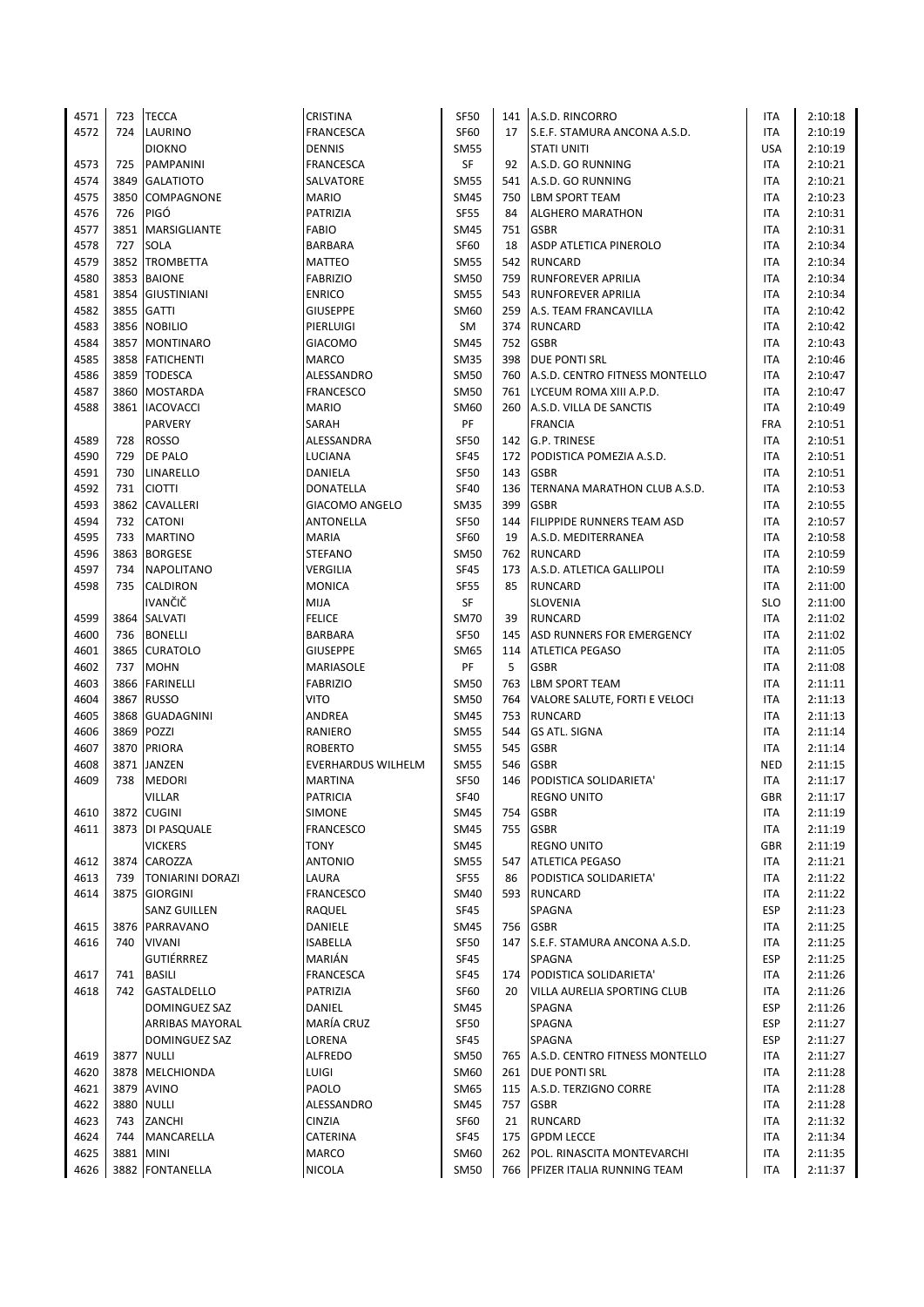| 4627 |           | 3883 RUGGIERI           | <b>MATTEO</b>           | SM          | 375 | <b>GSBR</b>                        | ITA        | 2:11:38 |
|------|-----------|-------------------------|-------------------------|-------------|-----|------------------------------------|------------|---------|
| 4628 | 3884      | PEZZETTA                | <b>GIANCARLO</b>        | SM65        | 116 | A.S.D. ATL. POMEZIA                | <b>ITA</b> | 2:11:39 |
| 4629 | 745       | <b>GALETTA</b>          | ANGELA                  | <b>SF55</b> | 87  | OLGIATA 20.12 S.S.D.R.L.           | ITA        | 2:11:40 |
| 4630 | 746       | MALLOZZI SANTA MARIA    | SARA                    | <b>SF40</b> | 137 | <b>POLIGOLFO</b>                   | <b>ITA</b> | 2:11:40 |
| 4631 |           | 3885 D'AURORA           | ANDREA                  | SM45        | 758 | PODISTICA SOLIDARIETA'             | <b>ITA</b> | 2:11:42 |
| 4632 |           | 3886 TRAVAGLINI         | <b>FRANCESCO</b>        | <b>SM45</b> | 759 | A.S.D. PIANO MA ARRIVIAMO          | <b>ITA</b> | 2:11:43 |
| 4633 | 3887      | DI GIROLAMO             | <b>ANTONIO</b>          | <b>SM50</b> | 767 | <b>GSBR</b>                        | <b>ITA</b> | 2:11:45 |
| 4634 |           | 3888 STELLA             | <b>DARIO</b>            | SM65        | 117 | PODISTICA SOLIDARIETA'             | <b>ITA</b> | 2:11:47 |
| 4635 |           | 3889 PIERGROSSI         | MARIO                   | SM60        |     | 263   ITALIANA RUNNING A.S.D.      | <b>ITA</b> | 2:11:49 |
| 4636 | 3890      | <b>DANIELE</b>          | LUIGI                   | <b>SM65</b> | 118 | <b>RUN &amp; SMILE ASD</b>         | ITA        | 2:11:50 |
| 4637 | 3891      | <b>CAPORALI</b>         | <b>STEFANO</b>          | SM45        | 760 | ITALIANA RUNNING A.S.D.            | ITA        | 2:11:50 |
| 4638 |           | 3892 FRESA              | <b>FABIO</b>            | <b>SM35</b> | 400 | ALTO LAZIO A.S.D.                  | <b>ITA</b> | 2:11:51 |
| 4639 |           | 3893 MANGIACAPRA        | <b>DAMIANO</b>          | <b>SM35</b> | 401 | <b>GSBR</b>                        | ITA        | 2:11:51 |
| 4640 | 3894      | <b>NUNNARI</b>          | <b>ANTONIO</b>          | <b>SM45</b> | 761 | <b>LBM SPORT TEAM</b>              | ITA        | 2:11:55 |
| 4641 | 3895      | <b>MELONI</b>           | <b>FEDERICO</b>         | SM          | 376 | <b>RUNCARD</b>                     | <b>ITA</b> | 2:11:56 |
| 4642 | 747       | PALMACCI                | LAURA                   | <b>SF50</b> | 148 | A.S.D. VILLA DE SANCTIS            | <b>ITA</b> | 2:11:57 |
| 4643 |           | 3896 MARRANI            | <b>EMANUELE</b>         | SM45        |     | 762 RUNCARD                        | <b>ITA</b> | 2:11:57 |
| 4644 | 748       | <b>BRANDIMARTE</b>      | LAURA                   | <b>SF40</b> | 138 | <b>USA TRACK &amp; FIELD</b>       | ITA        | 2:11:59 |
| 4645 |           | 3897 LOIZZO             | <b>NICOLA</b>           | SM          | 377 | <b>HAPPY RUNNERS ALTAMURA</b>      | ITA        | 2:12:00 |
| 4646 | 749       | <b>KIMMEL</b>           | LUCIANA ELIZABETH       | SF35        | 78  | A.S.D. GO RUNNING                  | ARG        | 2:12:01 |
| 4647 | 750       | <b>FADLON</b>           | SALLY                   | <b>SF35</b> | 79  | TIBURTINA RUNNING ROMA A.S.D.      | ITA        | 2:12:02 |
| 4648 | 3898      | <b>PASSIO</b>           | <b>LUCA</b>             | SM35        | 402 | <b>GSBR</b>                        | <b>ITA</b> | 2:12:06 |
|      |           | <b>ROBINSON</b>         | <b>RYAN</b>             | SM          |     | <b>IRLANDA</b>                     | <b>IRL</b> | 2:12:06 |
| 4649 | 751       | <b>MARTINEZ BRIONES</b> | <b>DEISE MARISEL</b>    | <b>SF55</b> | 88  | <b>G.S. CAT SPORT ROMA</b>         | <b>ITA</b> | 2:12:08 |
|      |           | FERNANDEZ               | <b>CRISTHIAN</b>        | <b>SM40</b> |     | <b>IRLANDA</b>                     | <b>ESP</b> | 2:12:11 |
| 4650 | 752       | <b>CACACE BOBADILLA</b> | MARTA MARIA MAGDAL      | <b>SF40</b> | 139 | <b>RUNCARD</b>                     | ITA        | 2:12:11 |
| 4651 | 3899      | PANI                    | <b>FRANCESCO</b>        | SM35        | 403 | <b>RUNCARD</b>                     | <b>ITA</b> | 2:12:11 |
| 4652 | 753       | <b>MIORANDI</b>         | ROSANNA                 | <b>SF50</b> | 149 | RUNCARD                            | ITA        | 2:12:14 |
| 4653 | 3900      | <b>STIPA</b>            | MATTIA                  | SM40        | 594 | <b>RUNCARD</b>                     | <b>ITA</b> | 2:12:14 |
| 4654 | 3901      | PETRUZZIELLO            | CARLO                   | SM45        | 763 | <b>G.S. CAT SPORT ROMA</b>         | <b>ITA</b> | 2:12:14 |
|      |           | <b>GONZÁLEZ BREA</b>    | RICARDO MANUEL          | SM60        |     | SPAGNA                             | <b>ESP</b> | 2:12:16 |
| 4655 | 754       | <b>TESTA</b>            | SANDRA                  | <b>SF50</b> |     | 150 RUNCARD                        | <b>ITA</b> | 2:12:17 |
| 4656 |           | 3902 DE ANGELIS         | <b>FRANCESCO</b>        | <b>SM55</b> |     | 548 S.S. LAZIO ATLETICA LEGGERA    | <b>ITA</b> | 2:12:17 |
| 4657 | 755       | <b>FRANCONERI</b>       | CLAUDIA                 | <b>SF35</b> | 80  | <b>RUNCARD</b>                     | <b>ITA</b> | 2:12:18 |
| 4658 | 756       | CORSALETTI              | <b>FRANCESCA ROMANA</b> | <b>SF50</b> | 151 | <b>RUN &amp; SMILE ASD</b>         | <b>ITA</b> | 2:12:21 |
| 4659 | 757       | <b>BONI</b>             | PAMELA                  | <b>SF45</b> | 176 | PODISTICA SOLIDARIETA'             | ITA        | 2:12:22 |
| 4660 | 3903      | SANTARCANGELO           | <b>GIORGIO</b>          | SM50        | 768 | <b>GSBR</b>                        | <b>ITA</b> | 2:12:22 |
| 4661 | 758       | PISELLI                 | <b>MICHELA</b>          | <b>SF50</b> | 152 | ASD OLIMPIA LAZIO                  | ITA        | 2:12:25 |
| 4662 |           | 3904 BENIGNO            | <b>ANTONINO</b>         | <b>SM40</b> | 595 | <b>RUNCARD</b>                     | <b>ITA</b> | 2:12:27 |
|      |           | <b>LINHART</b>          | JAN                     | <b>SM35</b> |     | REPUBBLICA CECA                    | <b>CZE</b> | 2:12:27 |
| 4663 | 3905      | <b>PUPILLI</b>          | <b>ROBERTO</b>          | <b>SM55</b> | 549 | <b>RUNCARD</b>                     | <b>ITA</b> | 2:12:28 |
| 4664 |           | 3906 URSELLA            | <b>BRUNO</b>            | <b>SM55</b> | 550 | A.S. AMATORI VILLA PAMPHILI        | <b>ITA</b> | 2:12:28 |
| 4665 |           | 3907 ANTONINI           | <b>GIANFRANCO</b>       | <b>SM55</b> |     | 551 RUN & SMILE ASD                | <b>ITA</b> | 2:12:28 |
| 4666 |           | 3908 D'ANDREA           | MARIANO                 | SM45        | 764 | RUNCARD                            | ITA        | 2:12:28 |
| 4667 |           | 3909 BENEDETTI GAGLIO   | EUGENIO MARIA           | <b>SM40</b> | 596 | <b>S.S. LAZIO ATLETICA LEGGERA</b> | <b>ITA</b> | 2:12:28 |
| 4668 |           | 3910 BELTRAME           | <b>BRUNO GINO</b>       | SM50        | 769 | MARCIATORI SAN GIORGIO             | <b>ITA</b> | 2:12:30 |
| 4669 |           | 3911 SALMASO            | <b>IVANO</b>            | <b>SM40</b> |     | 597 RUNCARD                        | ITA        | 2:12:32 |
|      |           | SOLOMON                 | AYELE                   | SM45        |     | <b>STATI UNITI</b>                 | <b>USA</b> | 2:12:37 |
| 4670 |           | 3912 GRIPPAUDO          | PIETRO                  | <b>SM50</b> | 770 | PODISTICA SOLIDARIETA'             | ITA        | 2:12:40 |
| 4671 | 759       | <b>CAROTENUTO</b>       | ANNAMARIA               | SF35        | 81  | <b>GSBR</b>                        | ITA        | 2:12:46 |
|      |           | LAGHI                   | DANIELLA                | SF          |     | PERÙ                               | PER        | 2:12:51 |
| 4672 | 760       | <b>HILL</b>             | SARAH-JANE              | SF45        | 177 | KIMBERLEY AND DISTRICT STRIDERS    | <b>GBR</b> | 2:12:51 |
| 4673 | 3913 HILL |                         | <b>DAVID</b>            | SM45        | 765 | KIMBERLEY AND DISTRICT STRIDERS    | GBR        | 2:12:52 |
| 4674 | 761       | <b>DI FELICE</b>        | ANNA MARIA              | <b>SF65</b> | 3   | ATL. MONTE MARIO                   | ITA        | 2:12:52 |
| 4675 |           | 3914 FASTELLI           | CLAUDIO                 | SM60        | 264 | PODISTICA SOLIDARIETA'             | ITA        | 2:12:53 |
| 4676 |           | 3915 MONSELESAN         | MATTEO                  | <b>SM45</b> | 766 | <b>GSBR</b>                        | ITA        | 2:12:54 |
| 4677 |           | 3916 GRECO              | ONOFRIO                 | SM60        | 265 | <b>TIVOLI MARATHON</b>             | ITA        | 2:12:55 |
| 4678 |           | 3917 SPALLACCINI        | CLAUDIO                 | <b>SM55</b> |     | 552 MARATHON ROMA CASTELFUSANO     | <b>ITA</b> | 2:12:56 |
|      |           | <b>GUNNARSON</b>        | <b>BERTIL</b>           | SM70        |     | <b>SVEZIA</b>                      | <b>SWE</b> | 2:12:56 |
| 4679 | 762       | <b>CORDOVA GARZON</b>   | ERIKA NATHALI           | SF35        | 82  | <b>RUNCARD</b>                     | ITA        | 2:12:56 |
| 4680 |           | 3918 RAGAZZINI          | GIOVANNI                | <b>SM55</b> | 553 | MARATHON ROMA CASTELFUSANO         | ITA        | 2:12:58 |
| 4681 |           | 3919 CHISARI            | CRISTIANO               | SM40        | 598 | <b>RUNCARD</b>                     | <b>ITA</b> | 2:12:59 |
| 4682 | 763       | <b>BUCCINNA'</b>        | <b>MARIA</b>            | <b>SF40</b> | 140 | A.S.D. VILLA DE SANCTIS            | ITA        | 2:13:04 |
| 4683 |           | 3920 MONTELEONE         | <b>EDUARDO</b>          | SM70        | 40  | A.S.D. IL CAMPANILE                | ITA        | 2:13:05 |
| 4684 |           | 3921 CAPPELLA           | GIANNI ANDREA           | SM60        | 266 | A.S.D. IL CAMPANILE                | ITA        | 2:13:05 |
| 4685 |           | 764 FRACCASCIA          | SILVIA                  | SF          | 93  | <b>RUNCARD</b>                     | ITA        | 2:13:08 |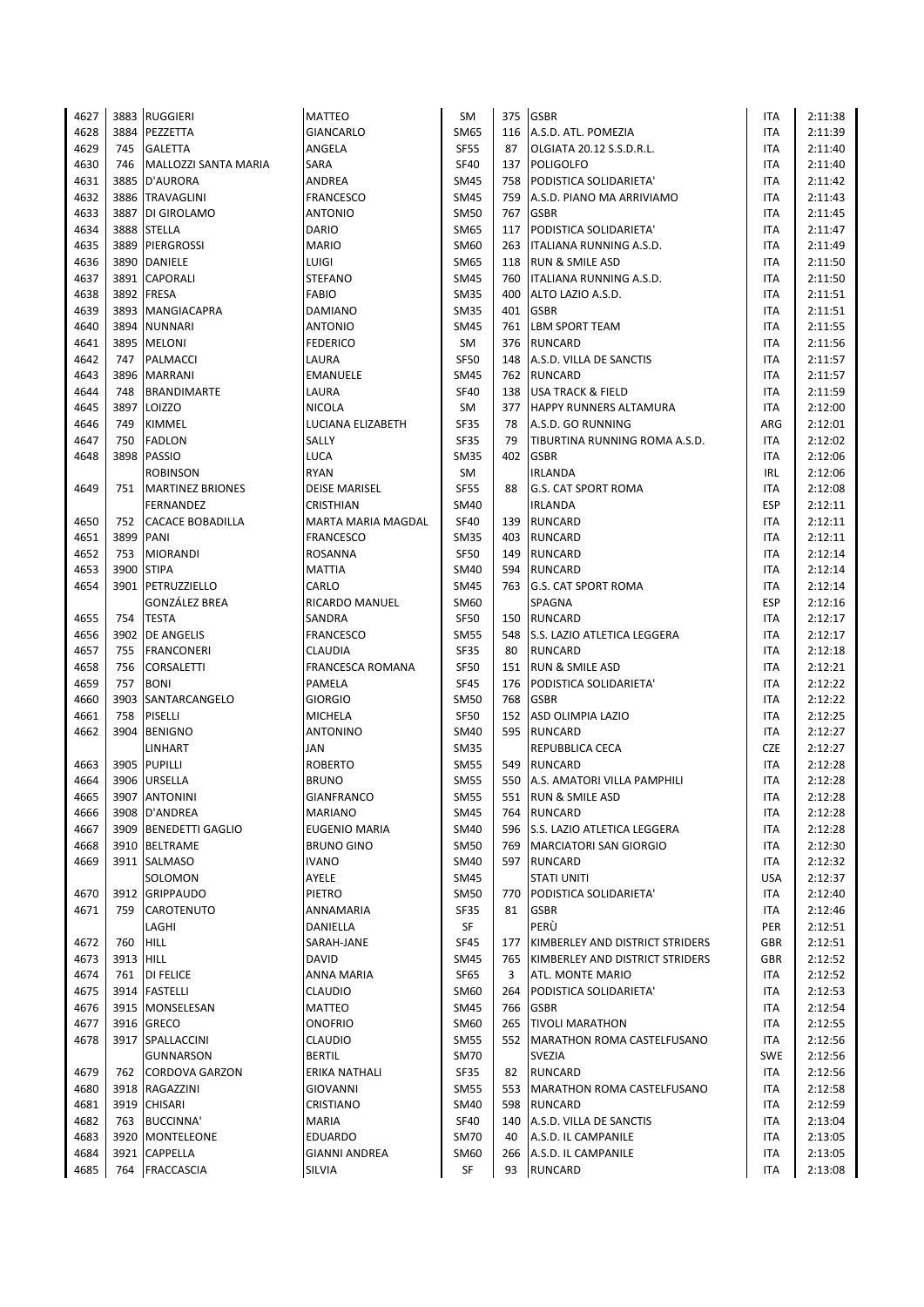| 4686         |      | 3922 BLASI                           | <b>MAURIZIO</b>           | <b>SM55</b> |                | 554 RUNCARD                               | ITA        | 2:13:08 |
|--------------|------|--------------------------------------|---------------------------|-------------|----------------|-------------------------------------------|------------|---------|
| 4687         | 765  | <b>GENOVA</b>                        | GILDA                     | <b>SF70</b> | $\overline{2}$ | <b>TRI-RACE TEAM TERMOLI</b>              | <b>ITA</b> | 2:13:11 |
| 4688         | 3923 | <b>BERTI</b>                         | <b>ROBERTO</b>            | <b>SM50</b> | 771            | <b>RUNCARD</b>                            | ITA        | 2:13:12 |
| 4689         | 3924 | <b>SINATTI</b>                       | SIMONE                    | <b>SM45</b> | 767            | <b>DUE PONTI SRL</b>                      | <b>ITA</b> | 2:13:12 |
| 4690         | 3925 | <b>IRACE</b>                         | <b>BRUNO</b>              | <b>SM65</b> | 119            | <b>TRI-RACE TEAM TERMOLI</b>              | ITA        | 2:13:12 |
| 4691         | 766  | CAVALLO                              | SANDRA                    | <b>SF45</b> | 178            | <b>RUNCARD</b>                            | ITA        | 2:13:15 |
| 4692         | 767  | <b>MARINI</b>                        | <b>FEDERICA</b>           | SF          | 94             | <b>GSBR</b>                               | ITA        | 2:13:17 |
| 4693         | 3926 | <b>TONI</b>                          | <b>FEDERICO</b>           | <b>SM75</b> | 12             | <b>GSBR</b>                               | ITA        | 2:13:18 |
| 4694         | 3927 | <b>MARCONI</b>                       | <b>FABRIZIO</b>           | <b>SM55</b> | 555            | <b>GSBR</b>                               | <b>ITA</b> | 2:13:19 |
| 4695         | 768  | LAZZARINI                            | LORENA                    | <b>SF40</b> | 141            | <b>RUNCARD</b>                            | <b>ITA</b> | 2:13:21 |
| 4696         | 769  | VALIANI                              | SILVIA                    | <b>SF55</b> | 89             | PODISTI VALMONTONE                        | ITA        | 2:13:22 |
| 4697         | 3928 | <b>RIGGIO</b>                        | SALVATORE                 | <b>SM50</b> | 772            | LBM SPORT TEAM                            | <b>ITA</b> | 2:13:30 |
| 4698         | 770  | <b>BORGIA</b>                        | <b>INES</b>               | <b>SF50</b> | 153            | <b>RUNCARD</b>                            | <b>ITA</b> | 2:13:31 |
| 4699         | 3929 | <b>BOLOGNA</b>                       | MASSIMILIANO              | <b>SM55</b> | 556            | <b>ITALIA MARATHON CLUB SSDRL</b>         | <b>ITA</b> | 2:13:31 |
| 4700         | 3930 | <b>RODRIGUEZ MAGNI</b>               | <b>FABRIZIO</b>           | <b>SM50</b> | 773            | <b>GSBR</b>                               | <b>ITA</b> | 2:13:32 |
| 4701         |      | 3931 RICCOMINI                       | MARCELLO                  | <b>SM65</b> | 120            | JUVENIA SSD A.R.L.                        | <b>ITA</b> | 2:13:33 |
| 4702         |      | 3932 PROIETTI                        | ANDREA                    | <b>SM45</b> | 768            | <b>RUN &amp; SMILE ASD</b>                | ITA        | 2:13:37 |
| 4703         | 771  | D'UVA                                | <b>FABIANA</b>            | <b>SF35</b> | 83             | <b>GSBR</b>                               | ITA        | 2:13:37 |
| 4704         | 3933 | <b>MAURIZI</b>                       | <b>ITALO</b>              | SM60        | 267            | A.S. ROMA ROAD R.CLUB                     | ITA        | 2:13:38 |
| 4705         | 3934 | <b>BELLUCCI</b>                      | <b>MASSIMO</b>            | <b>SM55</b> | 557            | PODISTICA SOLIDARIETA'                    | <b>ITA</b> | 2:13:38 |
| 4706         | 3935 | <b>CONSIGLIO</b>                     | <b>GIOVANNI</b>           | <b>SM55</b> | 558            | PODISTICA POMEZIA A.S.D.                  | <b>ITA</b> | 2:13:40 |
|              |      | BAZZARELLI                           | <b>AURELIE</b>            | <b>SF40</b> |                | <b>FRANCIA</b>                            | <b>FRA</b> | 2:13:45 |
| 4707         | 772  | D'ALESSIO                            | ALESSANDRA                | SF45        | 179            | PODISTICA SOLIDARIETA'                    | ITA        | 2:13:46 |
| 4708         | 773  | <b>DORIGO</b>                        | ILVA                      | SF60        | 22             | ITALIANA RUNNING A.S.D.                   | ITA        | 2:13:49 |
| 4709         |      | 3936 DE PETRIS                       | <b>ANTONIO</b>            | SM60        |                | 268 RUNCARD                               | <b>ITA</b> | 2:13:50 |
| 4710         | 3937 | <b>ANTONINI</b>                      | <b>GIULIANO</b>           | SM          | 378            | <b>RUNCARD</b>                            | ITA        | 2:13:50 |
| 4711         | 3938 | <b>ALOISIO</b>                       | RICCARDO                  | <b>SM50</b> | 774            | <b>PUROSANGUE ATHLETICS CLUB</b>          | ITA        | 2:13:53 |
| 4712         | 3939 | <b>GERMANI</b>                       | FERNANDO                  | <b>SM70</b> | 41             | A.S. AMATORI VILLA PAMPHILI               | <b>ITA</b> | 2:13:54 |
| 4713         | 3940 | <b>RICCI</b>                         | <b>LUCA</b>               | SM40        | 599            | IL CORRIDORE RUNNING CLUB ASD             | ITA        | 2:13:54 |
| 4714         | 3941 | <b>TESTUZZA</b>                      | PETER                     | <b>SM50</b> | 775            | PODISTICA SOLIDARIETA'                    | ITA        | 2:13:55 |
| 4715         | 774  | LA BARBERA                           | <b>ALESSIA</b>            | <b>SF40</b> |                | 142 S.S. LAZIO ATLETICA LEGGERA           | ITA        | 2:13:55 |
| 4716         | 775  | <b>OLDANI</b>                        | <b>IVANA</b>              | <b>SF50</b> |                | 154 A.S.D. PIANO MA ARRIVIAMO             | ITA        | 2:13:56 |
| 4717         | 3942 | <b>DUCA</b>                          | WALTER                    | SM65        | 121            | PODISTICA SOLIDARIETA'                    | ITA        | 2:13:57 |
| 4718         | 776  | <b>ARTUSO</b>                        | LORENA                    | <b>SF45</b> | 180            | PODISTICA SOLIDARIETA'                    | ITA        | 2:13:57 |
|              |      | WEIR                                 | ALY                       | PF          |                | <b>STATI UNITI</b>                        | <b>USA</b> | 2:13:59 |
|              |      | <b>NUNIS</b>                         | <b>AUSTIN</b>             | PF          |                | <b>STATI UNITI</b>                        | <b>USA</b> | 2:13:59 |
| 4719         |      | 3943 DI SANTE                        | <b>ROBERTO</b>            | SM60        | 269            | ATL. TUSCULUM                             | <b>ITA</b> | 2:14:00 |
| 4720         | 3944 | <b>SERRA</b>                         | <b>GIUSEPPE</b>           | SM60        | 270            | MARATHON ROMA CASTELFUSANO                | ITA        | 2:14:01 |
| 4721         | 777  | <b>BIAGINI</b>                       | <b>FEDERICA</b>           | <b>SF50</b> |                | 155 A.S.D. PIANO MA ARRIVIAMO             | <b>ITA</b> | 2:14:01 |
| 4722         | 3945 | <b>GENOVESE</b>                      | LUIGI                     | <b>SM55</b> |                | 559 POL. MAGNA GRAECIA ASD CASSANO        | <b>ITA</b> | 2:14:02 |
| 4723         | 3946 | PANETTIERI                           | <b>ALBERTO</b>            | <b>SM65</b> |                | 122 A.S.D. VILLA DE SANCTIS               | <b>ITA</b> | 2:14:04 |
|              | 3947 |                                      | GABRIELE                  | <b>SM50</b> | 776            | <b>RUNCARD</b>                            | <b>ITA</b> | 2:14:07 |
| 4724<br>4725 | 778  | COCOZZA<br><b>MASINI</b>             | <b>MATILDE</b>            | <b>SF55</b> | 90             | <b>GSBR</b>                               | <b>ITA</b> |         |
|              |      |                                      |                           |             |                |                                           |            | 2:14:09 |
| 4726         | 779  | <b>TOMASSINI</b>                     | <b>ALESSIA</b>            | <b>SF50</b> | 156            | <b>GSBR</b>                               | ITA        | 2:14:09 |
| 4727         | 780  | PERILLO                              | AMALIA                    | <b>SF45</b> | 181            | A.S.D. ATLETICA SALERNO<br><b>POLONIA</b> | ITA        | 2:14:12 |
|              |      | STEFANIAK                            | WIOLETTA                  | <b>SF45</b> |                |                                           | POL        | 2:14:18 |
| 4728         | 781  | <b>IOPPOLO</b>                       | ANGELINA                  | SF55        | 91             | PUROSANGUE ATHLETICS CLUB                 | <b>ITA</b> | 2:14:19 |
| 4729         |      | 3948 CAPOGROSSI                      | DANIELE                   | <b>SM35</b> | 404            | <b>GSBR</b>                               | ITA        | 2:14:19 |
|              |      | <b>BRETAUDEAU</b><br><b>PICCININ</b> | <b>LYDIE</b><br>ANTONELLA | SF50        |                | <b>FRANCIA</b>                            | <b>FRA</b> | 2:14:20 |
| 4730         | 782  |                                      |                           | SF35        | 84             | S.S. LAZIO ATLETICA LEGGERA               | ITA        | 2:14:20 |
| 4731         |      | 3949 PARADIES                        | FABIO                     | SM          | 379            | <b>G.S. CAT SPORT ROMA</b>                | ITA        | 2:14:20 |
| 4732         | 3950 | <b>CAPALDO</b>                       | GABRIELE                  | SM45        |                | 769 RUNCARD                               | ITA        | 2:14:21 |
| 4733         | 783  | CASCONE                              | NICOLETTA                 | SF45        |                | 182 IL CORRIDORE RUNNING CLUB ASD         | ITA        | 2:14:22 |
| 4734         | 3951 | LO SCHIAVO                           | <b>MAURIZIO</b>           | SM45        | 770            | <b>ATLETICA PEGASO</b>                    | ITA        | 2:14:23 |
| 4735         | 784  | <b>PENNA</b>                         | MARINA                    | SF50        | 157            | ASD TALENTI RUNNING TEAM ROMA             | ITA        | 2:14:24 |
| 4736         | 3952 | PERUGIA                              | SETTIMIO                  | SM60        |                | 271 A.S. AMATORI VILLA PAMPHILI           | ITA        | 2:14:30 |
| 4737         | 3953 | <b>CARETTA</b>                       | <b>MASSIMO</b>            | <b>SM45</b> | 771            | A.S. AMATORI VILLA PAMPHILI               | ITA        | 2:14:31 |
| 4738         | 785  | DI LECCE                             | SILVIA                    | SF          | 95             | <b>RUNCARD</b>                            | ITA        | 2:14:34 |
| 4739         |      | 3954   DI LECCE                      | PIERO                     | SM65        | 123            | <b>RUNCARD</b>                            | ITA        | 2:14:35 |
| 4740         | 786  | <b>BARGERO</b>                       | LUISA                     | SF65        | 4              | A.S. AMATORI VILLA PAMPHILI               | ITA        | 2:14:35 |
| 4741         | 3955 | <b>ALFIERI</b>                       | <b>ONOFRIO SANTINO</b>    | <b>SM45</b> | 772            | A.S.D. CENTRO FITNESS MONTELLO            | ITA        | 2:14:36 |
| 4742         | 787  | BALO'                                | FABIANA DANIELA           | SF60        | 23             | A.S.D TEAM SPARTANS                       | ITA        | 2:14:37 |
| 4743         |      | 3956 ALTOBELLI                       | LUCA                      | <b>SM50</b> | 777            | <b>RUNCARD</b>                            | ITA        | 2:14:38 |
| 4744         |      | 3957 DE LUME'                        | <b>GIANFRANCO</b>         | SM60        | 272            | <b>LBM SPORT TEAM</b>                     | ITA        | 2:14:39 |
| 4745         |      | 3958 PALMIERI                        | <b>MARCO</b>              | SM60        | 273            | <b>GSBR</b>                               | ITA        | 2:14:39 |
| 4746         | 788  | <b>RICCI</b>                         | <b>FLAVIA</b>             | <b>SF50</b> |                | 158 RUNCARD                               | <b>ITA</b> | 2:14:40 |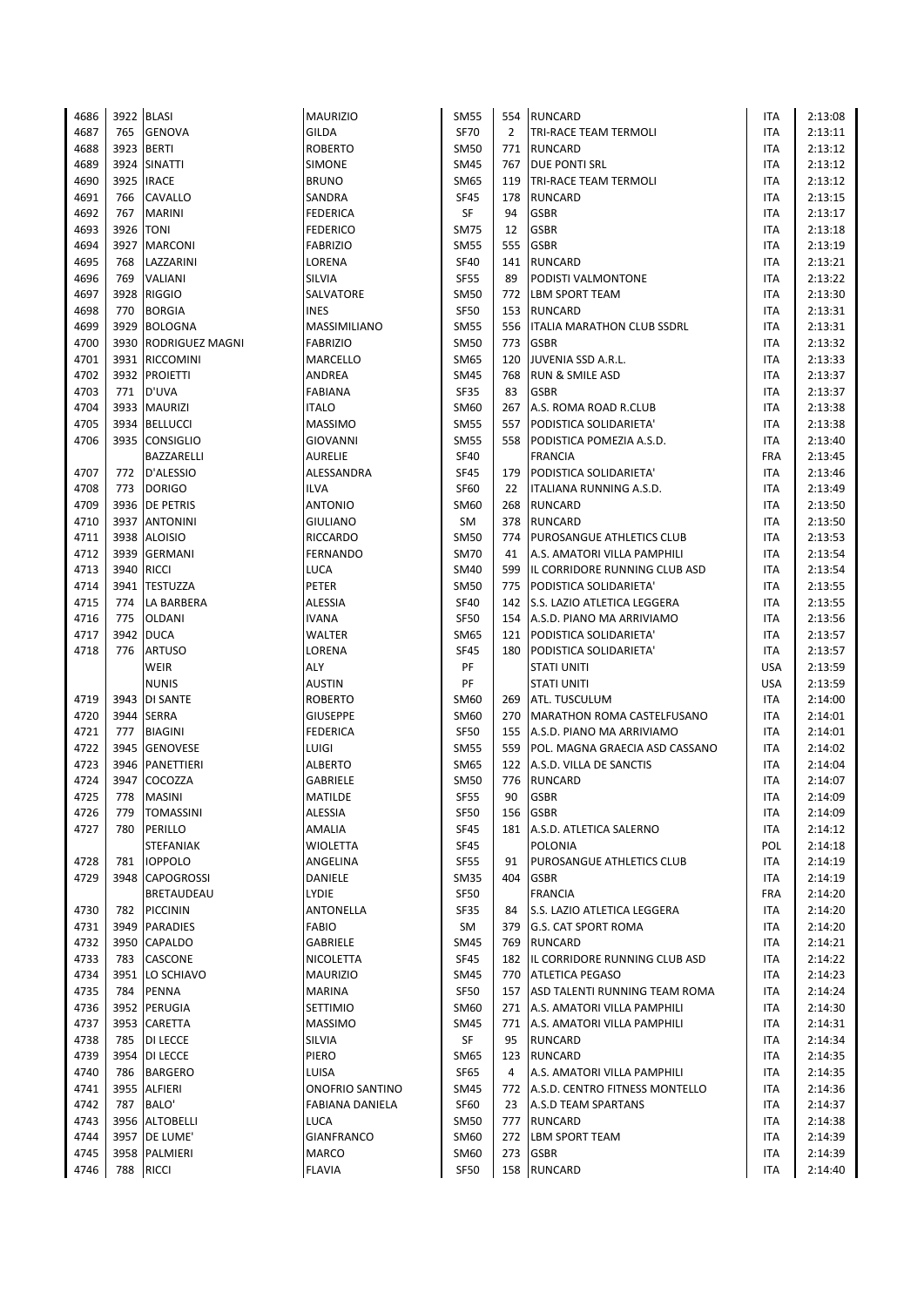| 4747         |                   | 3959 MCINTYRE                    | <b>ROY</b>                    | <b>SM55</b>                | 560        | PODISTICA SOLIDARIETA'                    | <b>USA</b>        | 2:14:41            |
|--------------|-------------------|----------------------------------|-------------------------------|----------------------------|------------|-------------------------------------------|-------------------|--------------------|
| 4748         |                   | 3960 MICHELON                    | <b>DAVIDE</b>                 | SM60                       |            | 274 A.S.D TEAM SPARTANS                   | <b>ITA</b>        | 2:14:42            |
| 4749         | 3961              | <b>ONDER</b>                     | <b>GRAZIANO</b>               | <b>SM50</b>                | 778        | ASD RUNNER TRAINER                        | ITA               | 2:14:43            |
| 4750         | 789               | <b>CRUCIANI</b>                  | VALERIA                       | <b>SF40</b>                | 143        | <b>RUNCARD</b>                            | ITA               | 2:14:47            |
| 4751         |                   | 3962 CALCAGNI                    | <b>MAURIZIO</b>               | <b>SM55</b>                | 561        | <b>RUNCARD</b>                            | ITA               | 2:14:49            |
| 4752         | 790               | <b>GORETTI</b>                   | CHARIS                        | <b>SF35</b>                | 85         | S.S. LAZIO ATLETICA LEGGERA               | ITA               | 2:14:50            |
| 4753         | 3963              | <b>INTERNULLO</b>                | <b>MATTIA</b>                 | <b>SM35</b>                | 405        | <b>GSBR</b>                               | ITA               | 2:14:53            |
|              |                   | <b>HOTTUA</b>                    | DAN                           | <b>SM40</b>                |            | <b>LUSSEMBURGO</b>                        | <b>LUX</b>        | 2:14:55            |
|              |                   | LESSING                          | LUKAS                         | SM                         |            | <b>GERMANIA</b>                           | GER               | 2:14:55            |
|              |                   | JOHNSON                          | <b>EMILY</b>                  | SF                         |            | <b>REGNO UNITO</b>                        | <b>GBR</b>        | 2:14:59            |
| 4754         | 3964              | <b>CIOCE</b>                     | <b>FRANCESCO</b>              | SM45                       | 773        | IL CORRIDORE RUNNING CLUB ASD             | ITA               | 2:15:00            |
| 4755         | 791               | PAPPALARDO                       | COSTANZA                      | <b>SF55</b>                | 92         | A.S.D. ATLETICA GALLIPOLI                 | <b>ITA</b>        | 2:15:01            |
| 4756         |                   | 3965 CASTELLARO                  | <b>BRUNO</b>                  | SM65                       |            | 124 G.A.U. GIOVANI AMICI UNITI            | <b>ITA</b>        | 2:15:02            |
| 4757         | 3966 LUPI<br>3967 |                                  | <b>SIMONE</b>                 | <b>SM</b><br>SM65          | 380<br>125 | <b>PODISTICA OSTIA</b><br>PODISTICA OSTIA | ITA               | 2:15:03            |
| 4758<br>4759 | 792               | <b>COLINI</b><br>CARLOMAGNO      | <b>SERGIO</b><br><b>IRENE</b> | <b>SF45</b>                | 183        | <b>ASD RUNNER TRAINER</b>                 | ITA<br><b>ITA</b> | 2:15:04<br>2:15:07 |
| 4760         |                   | 3968 VALERIO                     | <b>LUCA</b>                   | <b>SM50</b>                | 779        | <b>RUNCARD</b>                            | ITA               | 2:15:09            |
| 4761         | 3969              | <b>LA PLACA</b>                  | <b>ANTONINO</b>               | <b>SM50</b>                | 780        | <b>RUNCARD</b>                            | ITA               | 2:15:09            |
| 4762         |                   | 3970 MESSINA                     | <b>FABIO</b>                  | <b>SM55</b>                | 562        | A.S.D. BARBONI DI LUSSO                   | ITA               | 2:15:09            |
| 4763         |                   | 3971 PURPURA                     | PIETRO                        | SM60                       | 275        | A.S.D. BARBONI DI LUSSO                   | ITA               | 2:15:11            |
| 4764         | 793               | <b>MANDOLESI</b>                 | ALESSANDRA                    | <b>SF50</b>                | 159        | S.E.F. STAMURA ANCONA A.S.D.              | ITA               | 2:15:11            |
| 4765         | 794               | <b>COLABIANCHI</b>               | ADALGISA                      | <b>SF55</b>                | 93         | PODISTICA SOLIDARIETA'                    | ITA               | 2:15:11            |
| 4766         | 3972              | <b>SCHIAVO</b>                   | <b>BRUNO</b>                  | <b>SM70</b>                | 42         | PODISTICA SOLIDARIETA'                    | ITA               | 2:15:13            |
| 4767         | 795               | <b>GORI</b>                      | <b>VIVIANA</b>                | SF                         | 96         | <b>RUNCARD</b>                            | ITA               | 2:15:15            |
| 4768         | 3973              | <b>BRUSCHI</b>                   | ALESSANDRO                    | <b>SM55</b>                | 563        | PFIZER ITALIA RUNNING TEAM                | <b>ITA</b>        | 2:15:17            |
| 4769         | 3974              | SARDI DE LETTO                   | UGO                           | <b>SM55</b>                | 564        | <b>RUNCARD</b>                            | ITA               | 2:15:20            |
| 4770         | 3975              | <b>LOMBARDO</b>                  | <b>ENRICO</b>                 | SM50                       | 781        | A.S. AMATORI VILLA PAMPHILI               | ITA               | 2:15:21            |
| 4771         | 796               | <b>SIST</b>                      | SANDRA                        | <b>SF45</b>                |            | 184 AZZANO RUNNERS                        | <b>ITA</b>        | 2:15:21            |
| 4772         |                   | 3976 TOSELLO                     | CORRADO                       | SM65                       |            | 126 RUNCARD                               | ITA               | 2:15:22            |
|              |                   | HAINAUT                          | <b>MARIE</b>                  | SF                         |            | <b>REGNO UNITO</b>                        | BEL               | 2:15:22            |
| 4773         |                   | 3977 DAVIDDE                     | LUCA                          | SM40                       | 600        | <b>RUNCARD</b>                            | ITA               | 2:15:24            |
| 4774         | 797               | <b>DANTE</b>                     | <b>MONICA</b>                 | <b>SF40</b>                | 144        | RUNCARD                                   | ITA               | 2:15:25            |
| 4775         | 3978              | <b>BRUNO</b>                     | <b>VITO</b>                   | <b>SM</b>                  |            | 381 LUCANI FREE RUNNERS                   | ITA               | 2:15:26            |
|              |                   | <b>FER</b>                       | <b>MAXIME</b>                 | <b>SM</b>                  |            | <b>FRANCIA</b>                            | <b>FRA</b>        | 2:15:26            |
| 4776         | 798               | <b>GIACOMETTI</b>                | <b>MARTINA</b>                | <b>SF45</b>                | 185        | <b>ASSINDUSTRIA SPORT</b>                 | ITA               | 2:15:27            |
| 4777         |                   | 3979 TASSINARI                   | <b>MARCO</b>                  | <b>SM45</b>                |            | 774 RUNCARD                               | <b>ITA</b>        | 2:15:31            |
| 4778         | 3980              | LANNA                            | <b>NICOLA</b>                 | SM                         | 382        | PODISTICA POMEZIA A.S.D.                  | ITA               | 2:15:32            |
| 4779         | 3981              | DI FAUSTO                        | VALERIO                       | <b>SM35</b>                | 406        | RUNCARD                                   | ITA               | 2:15:33            |
| 4780         |                   | 3982 MONETA                      | <b>STEFANO</b>                | <b>SM50</b>                | 782        | PODISTICA POMEZIA A.S.D.                  | ITA               | 2:15:35            |
| 4781         |                   | 3983 FERIANI                     | <b>MARCO</b>                  | <b>SM50</b>                | 783        | <b>ASSINDUSTRIA SPORT</b>                 | <b>ITA</b>        | 2:15:43            |
| 4782         | 3984              | <b>SAMPIETRO</b>                 | <b>ALBERTO</b>                | <b>SM40</b>                | 601        | <b>RUNCARD</b>                            | ITA               | 2:15:44            |
| 4783         | 3985              | <b>MARINO</b>                    | ANGELO                        | SM60                       | 276        | A.S.D. ATL. SPORTING CALORE               | <b>ITA</b>        | 2:15:45            |
| 4784         | 799               | PEPE                             | <b>ROSALIA</b>                | <b>SF50</b>                |            | 160 A.S.D. ATL. SPORTING CALORE           | <b>ITA</b>        | 2:15:45            |
| 4785         |                   | 3986 MIANO                       | <b>ANTONIO</b>                | <b>SM55</b>                |            | 565 A.S.D. ATL. SPORTING CALORE           | ITA               | 2:15:45            |
| 4786<br>4787 | 3987<br>800       | <b>GACCIOLI</b>                  | <b>MARCO</b><br>PATRIZIA      | <b>SM45</b><br><b>SF45</b> | 775<br>186 | <b>GSBR</b><br><b>RUNCARD</b>             | ITA               | 2:15:46            |
| 4788         | 801               | <b>MINICUCCI</b><br><b>NIGRO</b> | <b>EMILIA</b>                 | <b>SF45</b>                | 187        | RUNCARD                                   | ITA<br>ITA        | 2:15:47<br>2:15:47 |
| 4789         | 802               | <b>DE ANGELIS</b>                | FRANCESCA                     | <b>SF50</b>                |            | 161 ASD RUNNERS FOR EMERGENCY             | ITA               | 2:15:50            |
| 4790         | 803               | <b>ESPOSITO</b>                  | LAURA                         | <b>SF50</b>                | 162        | PODISTICA SOLIDARIETA'                    | ITA               | 2:15:51            |
| 4791         |                   | 3988 ROTELLI                     | GIANLUCA                      | <b>SM50</b>                | 784        | <b>GSBR</b>                               | ITA               | 2:15:52            |
| 4792         |                   | 3989 ANTEI                       | ALESSANDRO                    | <b>SM70</b>                | 43         | A.S.D. CAFFARELLA RUNNERS                 | ITA               | 2:15:52            |
| 4793         |                   | 3990   MENICHELLI                | <b>FLAVIO</b>                 | SM55                       | 566        | PODISTICA SOLIDARIETA'                    | ITA               | 2:15:55            |
| 4794         |                   | 3991 AURILIA                     | RAUL                          | SM60                       | 277        | <b>ATLETICA VITA</b>                      | ITA               | 2:15:58            |
| 4795         |                   | 3992 RAFFREDDATO                 | <b>GIUSEPPE</b>               | <b>SM70</b>                | 44         | <b>GSBR</b>                               | ITA               | 2:15:59            |
| 4796         |                   | 3993 ALTOBELLI                   | <b>GIOVANNI</b>               | <b>SM40</b>                |            | 602   LIBERTAS ATLETICA 88 ACERRA         | ITA               | 2:15:59            |
| 4797         |                   | 3994 SEVERINI                    | <b>MASSIMO</b>                | SM                         |            | 383 ASD RUNNERS FOR EMERGENCY             | ITA               | 2:16:02            |
| 4798         |                   | 3995   MARCHESE                  | EDUARDO                       | SM45                       | 776        | <b>ASD RUNNERS FOR EMERGENCY</b>          | ITA               | 2:16:03            |
| 4799         | 804               | DI CAVIO                         | SIMONA                        | <b>SF40</b>                | 145        | <b>ITALIANA RUNNING A.S.D.</b>            | ITA               | 2:16:06            |
| 4800         |                   | 3996 PULLIERO                    | <b>FABRIZIO</b>               | <b>SM75</b>                | 13         | 2002 MARATHON CLUB                        | ITA               | 2:16:10            |
|              |                   | <b>BOURON</b>                    | <b>VICTOR</b>                 | SM                         |            | <b>FRANCIA</b>                            | <b>FRA</b>        | 2:16:10            |
|              |                   | <b>FERGUSON</b>                  | ELIZA                         | SF35                       |            | <b>REGNO UNITO</b>                        | GBR               | 2:16:11            |
|              |                   | <b>HUTTON</b>                    | GREY                          | SM35                       |            | <b>REGNO UNITO</b>                        | GBR               | 2:16:12            |
| 4801         | 805               | <b>DE ANGELIS</b>                | ANTONELLA                     | SF50                       | 163        | S.S. LAZIO ATLETICA LEGGERA               | ITA               | 2:16:15            |
| 4802         | 806               | PIVIDORI                         | ELEONORA                      | SF                         | 97         | <b>ASD RUNNER TRAINER</b>                 | ITA               | 2:16:17            |
|              |                   | <b>BIGOT</b>                     | LEA                           | SF                         |            | <b>FRANCIA</b>                            | FRA               | 2:16:18            |
|              |                   | <b>BIGOT</b>                     | <b>JEAN LUC</b>               | <b>SM70</b>                |            | <b>FRANCIA</b>                            | <b>FRA</b>        | 2:16:19            |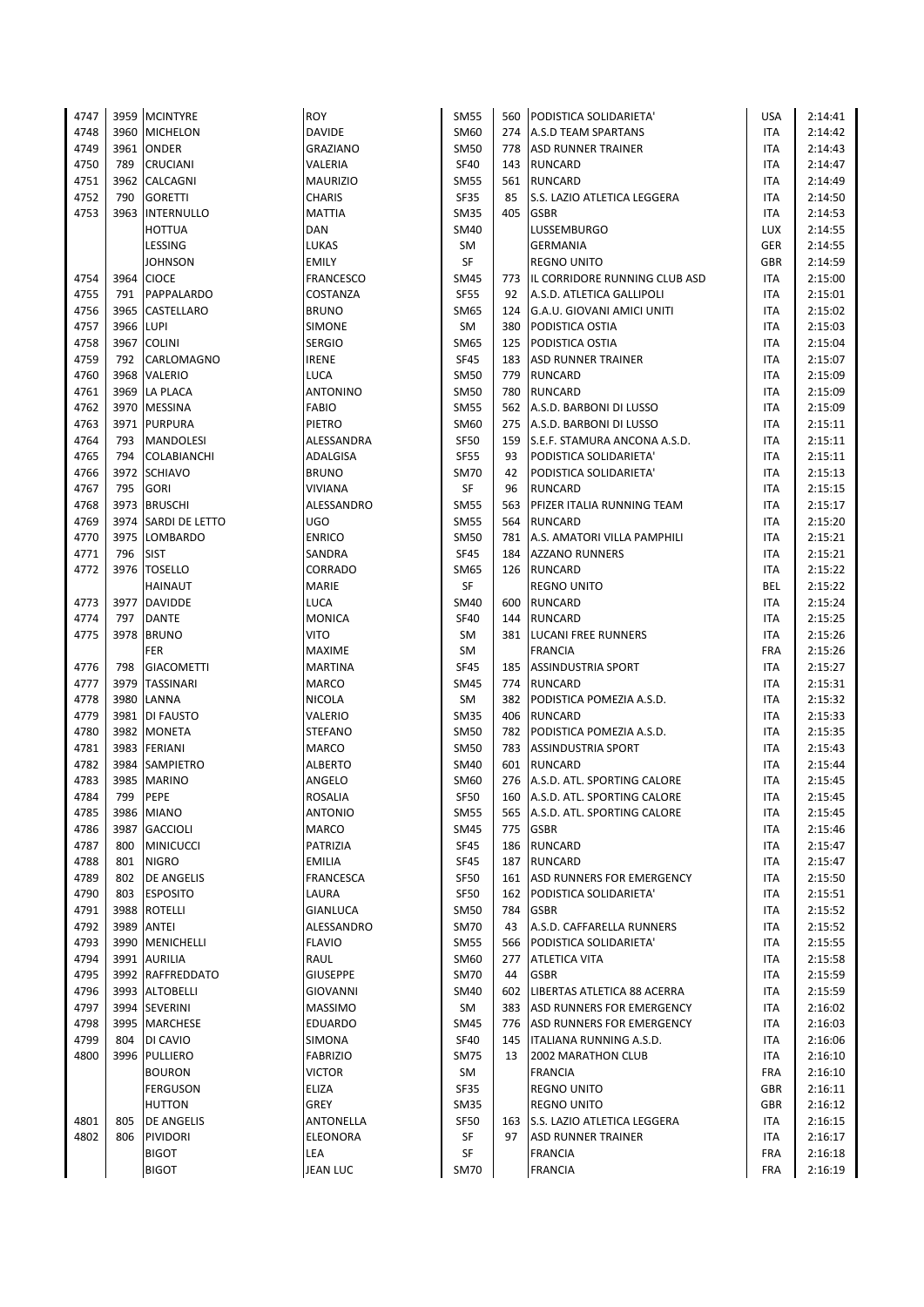| 4803 | 807  | <b>CORCIONE</b>       | LUISA                   | <b>SF45</b> | 188 | <b>GSBR</b>                       | ITA        | 2:16:24 |
|------|------|-----------------------|-------------------------|-------------|-----|-----------------------------------|------------|---------|
| 4804 | 808  | <b>GAVINI</b>         | ANNA                    | <b>SF60</b> | 24  | S.E.F. STAMURA ANCONA A.S.D.      | ITA        | 2:16:25 |
| 4805 | 3997 | <b>MODUGNO</b>        | <b>ELIA</b>             | SM40        | 603 | A.S.D. PIANO MA ARRIVIAMO         | ITA        | 2:16:26 |
| 4806 |      | 3998 SAVINO           | <b>MARIO</b>            | <b>SM45</b> | 777 | <b>RUNCARD</b>                    | <b>ITA</b> | 2:16:27 |
| 4807 | 809  | <b>GRADELLINI</b>     | PAOLA                   | <b>SF60</b> | 25  | ASD ATL.CITTA' DEI PAPI ANAGNI    | <b>ITA</b> | 2:16:35 |
| 4808 | 3999 | <b>MERCURI</b>        | <b>GABRIELE</b>         | <b>SM35</b> | 407 | A.S.D. ATLETICA GALLIPOLI         | <b>ITA</b> | 2:16:37 |
| 4809 | 810  | ZAMFIR                | <b>VIRGINIA</b>         | <b>SF45</b> | 189 | <b>PFIZER ITALIA RUNNING TEAM</b> | ITA        | 2:16:42 |
|      |      | CHART                 | <b>JODI</b>             | SF          |     | <b>REGNO UNITO</b>                | GBR        | 2:16:42 |
| 4810 |      | 4000 SAVASTANO        | <b>FRANCESCO</b>        | <b>SM70</b> | 45  | <b>LBM SPORT TEAM</b>             | <b>ITA</b> | 2:16:46 |
| 4811 |      | 4001 LEANZA           | <b>ANTONIO</b>          | <b>SM55</b> | 567 | <b>LBM SPORT TEAM</b>             | ITA        | 2:16:47 |
| 4812 | 4002 | <b>ANDRIAN</b>        | <b>RICCARDO</b>         | <b>SM45</b> | 778 | <b>RUNCARD</b>                    | ITA        | 2:16:54 |
| 4813 | 811  | COLAFRANCESCO         | LAURA                   | <b>SF45</b> | 190 | <b>RUNCARD</b>                    | ITA        | 2:16:55 |
| 4814 | 812  | <b>SPINOSA</b>        | EMANUELA                | <b>SF45</b> | 191 | ASD RUNNERS FOR EMERGENCY         | ITA        | 2:16:57 |
| 4815 | 813  | MARTEDI               | PAOLA                   | <b>SF65</b> | 5   | S.E.F. STAMURA ANCONA A.S.D.      | ITA        | 2:16:58 |
| 4816 | 4003 | <b>GESUALDI</b>       | <b>ANTONIO</b>          | <b>SM55</b> | 568 | <b>RUNCARD</b>                    | ITA        | 2:16:59 |
|      | 4004 | PESCHISOLIDO          | <b>FABIO</b>            | <b>SM55</b> | 569 | <b>RUNCARD</b>                    | <b>ITA</b> |         |
| 4817 |      |                       |                         |             |     | <b>GSBR</b>                       |            | 2:16:59 |
| 4818 | 814  | DISASSA BITEMA        | ASEGEDECH               | <b>SF50</b> | 164 |                                   | <b>ITA</b> | 2:17:01 |
| 4819 | 815  | <b>GUERRA</b>         | VIOLA                   | <b>SF45</b> | 192 | <b>RUNCARD</b>                    | ITA        | 2:17:01 |
| 4820 | 816  | <b>POLLIOTTO</b>      | EVI                     | <b>SF45</b> | 193 | RUNCARD                           | <b>ITA</b> | 2:17:01 |
| 4821 | 4005 | <b>BUCCOLIERO</b>     | <b>ANTONIO</b>          | SM60        | 278 | <b>GPDM LECCE</b>                 | ITA        | 2:17:02 |
| 4822 | 4006 | ARMELLIN              | <b>EMILIANO</b>         | SM45        | 779 | <b>RUNCARD</b>                    | ITA        | 2:17:02 |
| 4823 | 817  | <b>KROHN</b>          | LINDA CHARLOTTA         | <b>SF45</b> | 194 | <b>FREE RUNNERS MOLFETTA</b>      | <b>SWE</b> | 2:17:02 |
| 4824 | 818  | RONZANI               | <b>MARTINA</b>          | <b>SF35</b> | 86  | <b>GSBR</b>                       | <b>ITA</b> | 2:17:02 |
| 4825 | 819  | <b>LION</b>           | CRISTINA                | <b>SF50</b> | 165 | A.S.D. PIANO MA ARRIVIAMO         | ITA        | 2:17:05 |
| 4826 | 820  | <b>BARBACINI</b>      | COSTANZA                | <b>SF50</b> | 166 | A.S.D. PIANO MA ARRIVIAMO         | ITA        | 2:17:05 |
|      |      | <b>METTA</b>          | <b>ELENA</b>            | <b>SF45</b> |     | <b>STATI UNITI</b>                | <b>USA</b> | 2:17:08 |
| 4827 | 4007 | <b>STAFFIERI</b>      | PAOLO                   | SM40        | 604 | CORSA DEI SANTI                   | ITA        | 2:17:12 |
| 4828 |      | 4008 AMBROSETTI       | <b>ENZO</b>             | <b>SM65</b> | 127 | <b>POL. CIOCIARA ANTONIO FAVA</b> | <b>ITA</b> | 2:17:19 |
| 4829 | 4009 | <b>ROSSI IOMMETTI</b> | PIERFRANCESCO           | <b>SM40</b> | 605 | PODISTICA SOLIDARIETA'            | ITA        | 2:17:23 |
| 4830 |      | 4010 DE PETRILLO      | RAFFAELE                | SM60        | 279 | A.S.D. VILLA DE SANCTIS           | ITA        | 2:17:26 |
|      |      | <b>TROQUIER</b>       | AMÉLIE                  | SF          |     | <b>FRANCIA</b>                    | <b>FRA</b> | 2:17:28 |
| 4831 |      | 4011 CASELLA          | <b>ANTONIO</b>          | <b>SM55</b> | 570 | <b>DUE PONTI SRL</b>              | <b>ITA</b> | 2:17:28 |
| 4832 | 821  | <b>MITA</b>           | <b>CONSIGLIA</b>        | <b>SF50</b> | 167 | <b>ATLETICA AMATORI BRINDISI</b>  | ITA        | 2:17:32 |
| 4833 | 822  | <b>DEMARTE</b>        | ANNA MARIA              | <b>SF50</b> | 168 | <b>RUNCARD</b>                    | ITA        | 2:17:33 |
| 4834 |      | 4012 CARRARINI        | PAOLO                   | <b>SM55</b> | 571 | <b>G.S. CAT SPORT ROMA</b>        | <b>ITA</b> | 2:17:36 |
| 4835 | 823  | <b>TERMINI</b>        | SABRINA                 | <b>SF50</b> | 169 | <b>RUN &amp; SMILE ASD</b>        | ITA        | 2:17:39 |
| 4836 | 4013 | RELLINI               | <b>GIORGIO</b>          | <b>SM50</b> | 785 | RUNCARD                           | ITA        | 2:17:41 |
| 4837 | 4014 | ROSELLINI             | <b>ALDO</b>             | <b>SM70</b> | 46  | LBM SPORT TEAM                    | ITA        | 2:17:41 |
| 4838 | 824  | <b>MELONI</b>         | <b>MARIA ESTER</b>      | <b>SF50</b> | 170 | <b>RUN &amp; SMILE ASD</b>        | ITA        | 2:17:44 |
| 4839 |      | 4015   MONTELEONE     | <b>GUIDO</b>            | <b>SM45</b> | 780 | A.S.D. GO RUNNING                 | ITA        | 2:17:50 |
| 4840 | 4016 | <b>PACINI</b>         | <b>ALFONSO MARIA</b>    | SM65        | 128 | <b>ATL. TUSCULUM</b>              | ITA        | 2:17:57 |
| 4841 |      | 4017 LEPORATI         | <b>STEFANO</b>          | <b>SM45</b> | 781 | <b>RUNCARD</b>                    | ITA        | 2:18:04 |
| 4842 |      | 4018 MARIANI          | DANIELE                 | SM60        | 280 | A.S.D. RINCORRO                   | <b>ITA</b> | 2:18:06 |
| 4843 | 825  | AVANZINI              | VERONICA                | <b>SF45</b> | 195 | RUNCARD                           | ITA        | 2:18:06 |
| 4844 | 826  | <b>BOLDRINI</b>       | ALESSANDRA              | <b>SF60</b> | 26  | <b>PUROSANGUE ATHLETICS CLUB</b>  | ITA        | 2:18:07 |
| 4845 |      | 4019  TURRINI         | PAOLO                   | SM65        | 129 | <b>ASSINDUSTRIA SPORT</b>         | <b>ITA</b> | 2:18:16 |
| 4846 | 827  | <b>GOLDONI</b>        | SERENA                  | SF45        | 196 | <b>RUNCARD</b>                    | ITA        | 2:18:16 |
| 4847 | 828  | <b>BOURDOIS</b>       | <b>KAREN</b>            | SF45        | 197 | <b>RUNWITHFLO</b>                 | <b>FRA</b> | 2:18:23 |
| 4848 |      | 4020 PEZZELLA         | ALFREDO                 |             |     |                                   | ITA        | 2:18:30 |
| 4849 |      | 4021 NUNNARI          |                         | <b>SM55</b> | 782 | 572 S.S. LAZIO ATLETICA LEGGERA   |            |         |
|      |      | 4022 CARLINI          | <b>MASSIMO</b>          | SM45        |     | ASD CORRICASTROVILLARI            | ITA        | 2:18:31 |
| 4850 |      |                       | <b>MANUELE</b>          | <b>SM35</b> | 408 | PODISTICA SOLIDARIETA'            | ITA        | 2:18:35 |
| 4851 | 829  | BARRISKELL            | <b>MARION</b>           | <b>SF40</b> |     | 146 RUNCARD                       | GBR        | 2:18:36 |
| 4852 | 830  | <b>FORCUCCI</b>       | <b>ALICE</b>            | SF35        | 87  | <b>RUNCARD</b>                    | ITA        | 2:18:40 |
| 4853 |      | 4023 STO DOMINGO      | <b>VALENTIN REVOLOS</b> | <b>SM55</b> | 573 | <b>ITALIA MARATHON CLUB SSDRL</b> | ITA        | 2:18:40 |
| 4854 |      | 4024 LUCCI            | <b>ANTONIO</b>          | <b>SM50</b> | 786 | <b>LBM SPORT TEAM</b>             | ITA        | 2:18:41 |
| 4855 |      | 4025 PAGANO           | RAFFAELE                | <b>SM45</b> |     | 783 GSBR                          | ITA        | 2:18:44 |
|      |      | <b>BLANCO MAYOR</b>   | <b>IGNASI</b>           | SM35        |     | SPAGNA                            | ESP        | 2:18:44 |
| 4856 | 831  | LIBERATI              | DONATELLA               | SF55        | 94  | S.S. LAZIO ATLETICA LEGGERA       | ITA        | 2:18:44 |
| 4857 |      | 4026 MATTOZZI         | <b>GUIDO</b>            | <b>SM50</b> | 787 | <b>RUNCARD</b>                    | ITA        | 2:18:45 |
| 4858 |      | 4027 GRAMIGNA         | LUCA                    | <b>SM45</b> | 784 | <b>RUNCARD</b>                    | ITA        | 2:18:47 |
| 4859 | 4028 | PISTAGNI              | <b>FABRIZIO</b>         | <b>SM55</b> | 574 | <b>RUNCARD</b>                    | ITA        | 2:18:47 |
| 4860 | 832  | <b>CARUCCI</b>        | <b>STEFANIA</b>         | <b>SF45</b> |     | 198 RUNCARD                       | ITA        | 2:18:48 |
|      |      | TALLON                | <b>TINA</b>             | SF          |     | <b>STATI UNITI</b>                | <b>USA</b> | 2:18:50 |
|      |      | CAYOT                 | AMÉLIE                  | SF          |     | <b>FRANCIA</b>                    | <b>FRA</b> | 2:18:52 |
| 4861 | 833  | SOTGIU                | FRANCESCA               | SF50        | 171 | <b>RUNCARD</b>                    | ITA        | 2:18:52 |
|      |      | <b>DRAGO</b>          | <b>VERONICA</b>         | SF          |     | PERÙ                              | PER        | 2:18:55 |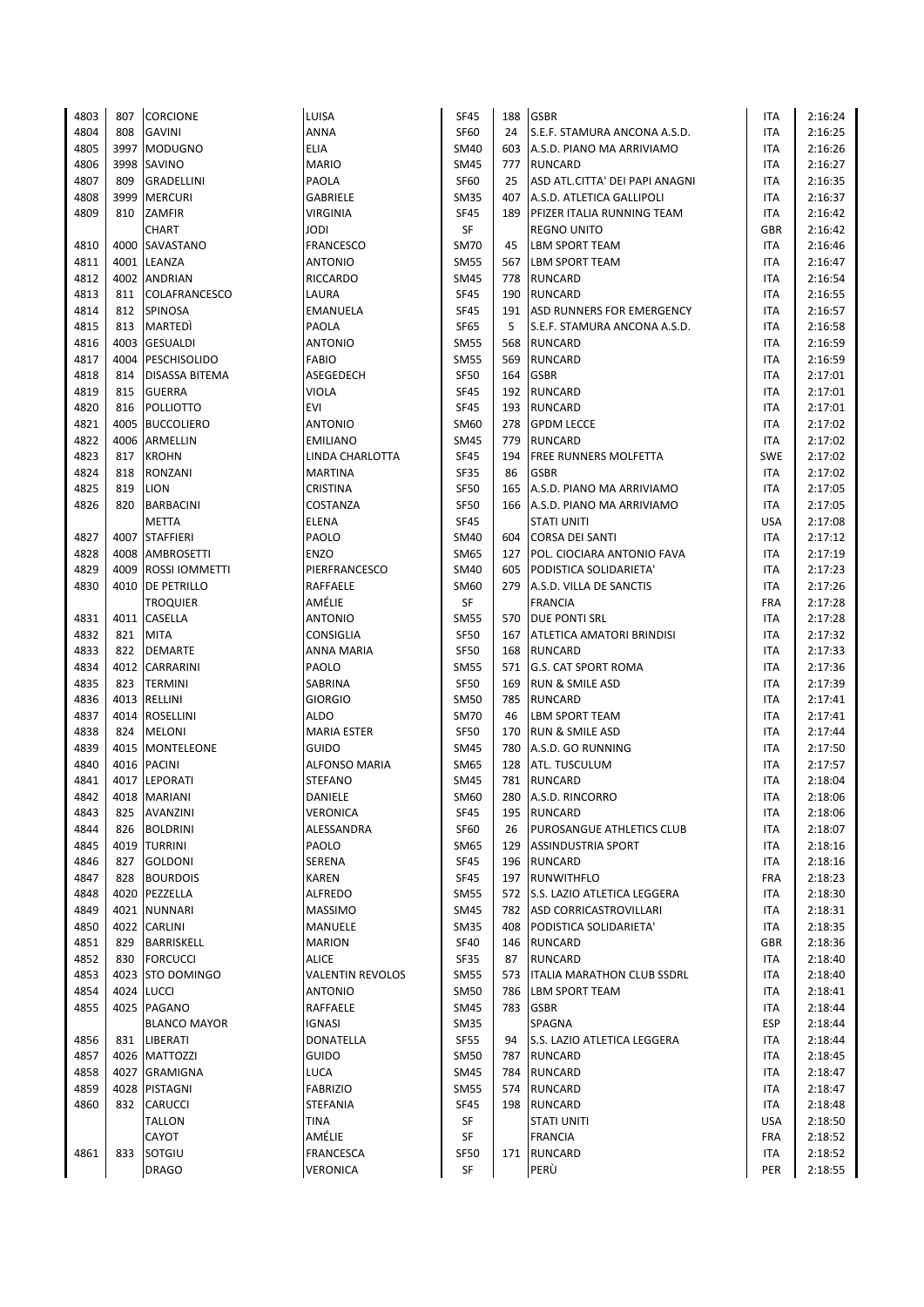| 4862 | 834  | <b>BARONI</b>       | SILVIA                  | <b>SF60</b> | 27             | <b>RUNCARD</b>                     | <b>ITA</b> | 2:18:56 |
|------|------|---------------------|-------------------------|-------------|----------------|------------------------------------|------------|---------|
| 4863 | 4029 | <b>GENCO</b>        | LUCA                    | SM35        | 409            | <b>HAPPY RUNNERS ALTAMURA</b>      | <b>ITA</b> | 2:18:56 |
| 4864 | 835  | <b>MINIGHINI</b>    | ANNA RITA               | <b>SF50</b> | 172            | <b>LBM SPORT TEAM</b>              | ITA        | 2:19:00 |
| 4865 | 836  | DE CRISTOFARO       | ANTONELLA               | <b>SF50</b> | 173            | <b>G.S. CAT SPORT ROMA</b>         | <b>ITA</b> | 2:19:02 |
| 4866 | 837  | <b>PIRRONE</b>      | MARIA CATERINA          | <b>SF45</b> | 199            | <b>RUNCARD</b>                     | ITA        | 2:19:05 |
| 4867 | 838  | SASSARO             | PATRIZIA                | <b>SF50</b> | 174            | <b>ASSINDUSTRIA SPORT</b>          | <b>ITA</b> | 2:19:07 |
|      |      |                     |                         |             |                |                                    |            |         |
| 4868 |      | 4030 FACHIN         | ORLANDO                 | SM65        | 130            | ITALIANA RUNNING A.S.D.            | ITA        | 2:19:09 |
| 4869 |      | 4031 GIANSANTI      | ANDREA                  | SM45        | 785            | A.S.D. TEAM ATLETICA UISP          | <b>ITA</b> | 2:19:11 |
| 4870 |      | 4032 BONDIOLI       | <b>MAURIZIO</b>         | SM60        |                | 281   ATLETICA SETTIMESE           | ITA        | 2:19:12 |
| 4871 |      | 4033 AMBROGI        | <b>DANIELE</b>          | <b>SM35</b> |                | 410 RUNCARD                        | ITA        | 2:19:17 |
| 4872 | 839  | <b>GAUCCI</b>       | <b>FEDERICA</b>         | <b>SF45</b> | 200            | <b>ASD LUNGOILTEVERE</b>           | ITA        | 2:19:17 |
| 4873 |      | 4034 PELAGALLI      | EMANUELE                | <b>SM45</b> | 786            | <b>RUNCARD</b>                     | <b>ITA</b> | 2:19:18 |
| 4874 |      | 4035 FEDELE         | <b>FEDERICO</b>         | SM45        | 787            | <b>ASD LUNGOILTEVERE</b>           | <b>ITA</b> | 2:19:19 |
|      |      | 4036 MAZZINI        | ALESSANDRO              | <b>SM50</b> | 788            |                                    | <b>ITA</b> |         |
| 4875 |      |                     |                         |             |                | A.S.D. GENZANO MARATHON            |            | 2:19:22 |
|      |      | <b>FRISCH</b>       | ANJA                    | <b>SF35</b> |                | <b>LUSSEMBURGO</b>                 | <b>LUX</b> | 2:19:24 |
| 4876 |      | 4037 AUFIERO        | <b>NICOLA</b>           | <b>SM55</b> | 575            | <b>RUNCARD</b>                     | <b>ITA</b> | 2:19:28 |
| 4877 | 840  | <b>CICCARELLI</b>   | SIMONA                  | <b>SF45</b> | 201            | A.S. ROMA ROAD R.CLUB              | ITA        | 2:19:30 |
| 4878 | 4038 | <b>POLIMENI</b>     | <b>FRANCESCO</b>        | <b>SM55</b> | 576            | <b>RUNCARD</b>                     | ITA        | 2:19:37 |
|      |      | <b>FROST</b>        | GLEN                    | <b>SM50</b> |                | <b>GRAN BRETAGNA</b>               | <b>GBR</b> | 2:19:37 |
| 4879 | 4039 | <b>FARACE</b>       | <b>MASSIMILIANO</b>     | SM40        | 606            | <b>RUNCARD</b>                     | <b>ITA</b> | 2:19:38 |
| 4880 | 4040 | ANNUNZIATA          | <b>FRANCESCO</b>        | <b>SM45</b> |                | 788 A.S.D. TERZIGNO CORRE          | <b>ITA</b> | 2:19:40 |
|      |      |                     |                         |             |                |                                    |            |         |
| 4881 |      | 4041 DURACCIO       | <b>ANTONIO</b>          | SM60        |                | 282 A.S.D. TERZIGNO CORRE          | <b>ITA</b> | 2:19:40 |
| 4882 | 4042 | <b>MARCANTONIO</b>  | <b>BRUNO</b>            | <b>SM55</b> | 577            | RUNCARD                            | <b>ITA</b> | 2:19:40 |
| 4883 |      | 4043 PIRRO          | PASQUALE                | SM60        | 283            | <b>LBM SPORT TEAM</b>              | <b>ITA</b> | 2:19:46 |
| 4884 | 4044 | D'ORAZIO            | <b>GIAMMARCO</b>        | <b>SM50</b> | 789            | <b>GSBR</b>                        | <b>ITA</b> | 2:19:46 |
| 4885 | 841  | MUZI                | ANTONELLA               | <b>SF55</b> | 95             | <b>LBM SPORT TEAM</b>              | ITA        | 2:19:47 |
| 4886 | 4045 | <b>PERONE</b>       | LUCA                    | SM55        | 578            | PODISTICA SOLIDARIETA'             | ITA        | 2:19:47 |
| 4887 | 842  | ROJAS               | ANDREA VIVIANA          | <b>SF35</b> | 88             | <b>RUNCARD</b>                     | <b>ITA</b> | 2:19:50 |
| 4888 | 843  | <b>ROSSI</b>        | <b>MARIA ANTONIETTA</b> | <b>SF60</b> | 28             | ITALIANA RUNNING A.S.D.            | ITA        | 2:19:51 |
|      |      |                     |                         |             |                |                                    |            |         |
| 4889 | 4046 | PELLE               | <b>MICHELE</b>          | SM45        | 789            | <b>CUS CASSINO</b>                 | ITA        | 2:19:56 |
|      |      | DI CRASTO           | MARLO                   | <b>SF45</b> |                | <b>STATI UNITI</b>                 | <b>USA</b> | 2:19:58 |
| 4890 | 844  | <b>WEBSTER</b>      | <b>CLARE ANN</b>        | <b>SF50</b> | 175            | <b>G.S. CAT SPORT ROMA</b>         | <b>ITA</b> | 2:20:03 |
| 4891 | 4047 | <b>SINERCHIA</b>    | <b>LUCA</b>             | SM55        | 579            | <b>G.S. CAT SPORT ROMA</b>         | <b>ITA</b> | 2:20:03 |
| 4892 | 4048 | <b>GIANDOMENICO</b> | <b>GIUSEPPE</b>         | SM50        | 790            | <b>LBM SPORT TEAM</b>              | ITA        | 2:20:08 |
| 4893 | 845  | <b>RAPUANO</b>      | <b>MARIA</b>            | <b>SF65</b> | 6              | <b>ATLETICA VITA</b>               | ITA        | 2:20:10 |
| 4894 | 4049 | DI PAOLANTONIO      | <b>LUCA</b>             | SM55        | 580            | <b>DUE PONTI SRL</b>               | <b>ITA</b> | 2:20:14 |
| 4895 | 846  | <b>BARALDO</b>      | ALESSANDRA              | <b>SF35</b> | 89             | <b>GSBR</b>                        | <b>ITA</b> | 2:20:15 |
| 4896 | 847  | <b>PASCALE</b>      | CRISTINA                | <b>SF40</b> | 147            | <b>G.S. CAT SPORT ROMA</b>         | ITA        | 2:20:20 |
|      |      |                     |                         |             |                |                                    |            |         |
| 4897 | 848  | CAPPARUCCI          | VALERIA                 | <b>SF45</b> |                | 202 A.S.D. JUST RUN                | <b>ITA</b> | 2:20:20 |
| 4898 | 849  | <b>LUCATELLI</b>    | <b>DORIANA</b>          | <b>SF50</b> |                | 176 A.S. ATL. ROCCA DI PAPA        | <b>ITA</b> | 2:20:20 |
| 4899 | 850  | <b>FLAVONI</b>      | <b>FABIANA</b>          | <b>SF45</b> | 203            | PODISTICA SOLIDARIETA'             | ITA        | 2:20:21 |
| 4900 | 4050 | <b>RAFFA</b>        | <b>VINCENZO</b>         | SM          | 384            | AS.TRA. ROMA                       | <b>ITA</b> | 2:20:21 |
| 4901 | 851  | <b>NEVOSO</b>       | <b>TIZIANA</b>          | <b>SF55</b> | 96             | AS.TRA. ROMA                       | <b>ITA</b> | 2:20:22 |
| 4902 |      | 4051 VENUTI         | <b>MARIO</b>            | SM60        |                | 284 AS.TRA. ROMA                   | ITA        | 2:20:23 |
|      |      | <b>ECHIVARD</b>     | LISE                    | SF          |                | <b>FRANCIA</b>                     | <b>FRA</b> | 2:20:26 |
| 4903 | 852  | <b>HARDIN</b>       | SAMANTHA                | SF35        | 90             | <b>GSBR</b>                        | <b>USA</b> | 2:20:29 |
| 4904 | 853  |                     |                         |             |                | A.S.D. PIANO MA ARRIVIAMO          |            |         |
|      |      | <b>DI CESARE</b>    | SILVIA                  | <b>SF40</b> | 148            |                                    | ITA        | 2:20:30 |
| 4905 |      | 4052 LORENZONI      | ANDREA                  | <b>SM75</b> | 14             | <b>PUROSANGUE ATHLETICS CLUB</b>   | ITA        | 2:20:33 |
| 4906 |      | 4053 CAPITANI       | <b>MARCO</b>            | SM60        | 285            | S.S.D. FERRATELLA SRL              | ITA        | 2:20:34 |
| 4907 |      | 4054 COVINO         | <b>DARIO</b>            | <b>SM50</b> | 791            | <b>G.S. CAT SPORT ROMA</b>         | <b>ITA</b> | 2:20:40 |
| 4908 |      | 4055 MASIN          | OSVALDO                 | <b>SM70</b> | 47             | <b>GSBR</b>                        | ITA        | 2:20:41 |
| 4909 | 854  | <b>TIRZI</b>        | ELENA                   | SF          | 98             | <b>GSBR</b>                        | <b>ITA</b> | 2:20:42 |
| 4910 | 855  | <b>ALBERA</b>       | CHIARA                  | SF35        | 91             | RM041                              | ITA        | 2:20:42 |
| 4911 |      | 4056 MORRA          | <b>STEFANO</b>          | SM50        | 792            | VIRTUS VILLA ADA FASHION SPORT     | <b>ITA</b> | 2:20:45 |
| 4912 |      | 4057 CASINOVI       | <b>FABIO</b>            | <b>SM55</b> |                | 581 GSBR                           | ITA        | 2:20:51 |
|      |      |                     |                         |             |                |                                    |            |         |
|      |      | YONASH              | <b>SHIRY</b>            | SF40        |                | <b>ISRAELE</b>                     | ISR        | 2:21:00 |
| 4913 |      | 4058 RONDINARA      | <b>MASSIMO</b>          | SM60        | 286            | PODISTICA OSTIA                    | ITA        | 2:21:00 |
| 4914 |      | 4059 PALMERI        | <b>ANTONINO</b>         | SM60        | 287            | G.S. POD. PRENESTE                 | ITA        | 2:21:03 |
| 4915 |      | 4060 CAMPANARO      | PAOLO                   | <b>SM45</b> |                | 790 ASD CORRERE E VITA             | ITA        | 2:21:06 |
| 4916 |      | 4061 ANTONELLI      | VALTER                  | <b>SM55</b> |                | 582 PUROSANGUE ATHLETICS CLUB      | ITA        | 2:21:10 |
| 4917 |      | 4062 RAGONESI       | LUIGI                   | <b>SM35</b> |                | 411   ITALIANA RUNNING A.S.D.      | ITA        | 2:21:11 |
| 4918 | 856  | SAVI                | <b>CINZIA</b>           | SF45        | 204            | <b>GRUPPO MARCIATORI SIMBRUINI</b> | ITA        | 2:21:13 |
| 4919 |      | 4063 FIORANI        | CARLO                   | SM70        | 48             | <b>LBM SPORT TEAM</b>              | ITA        | 2:21:18 |
| 4920 |      | 4064 MARCHI         | DAVIDE                  | SM45        | 791            | RUNCARD                            | ITA        | 2:21:22 |
|      |      |                     |                         |             |                |                                    |            |         |
|      |      | <b>BRETAUDEAU</b>   | <b>THOMAS</b>           | SM          |                | <b>FRANCIA</b>                     | FRA        | 2:21:22 |
| 4921 | 857  | <b>VERUCCI</b>      | ROSA                    | <b>SF65</b> | $\overline{7}$ | OLGIATA 20.12 S.S.D.R.L.           | <b>ITA</b> | 2:21:26 |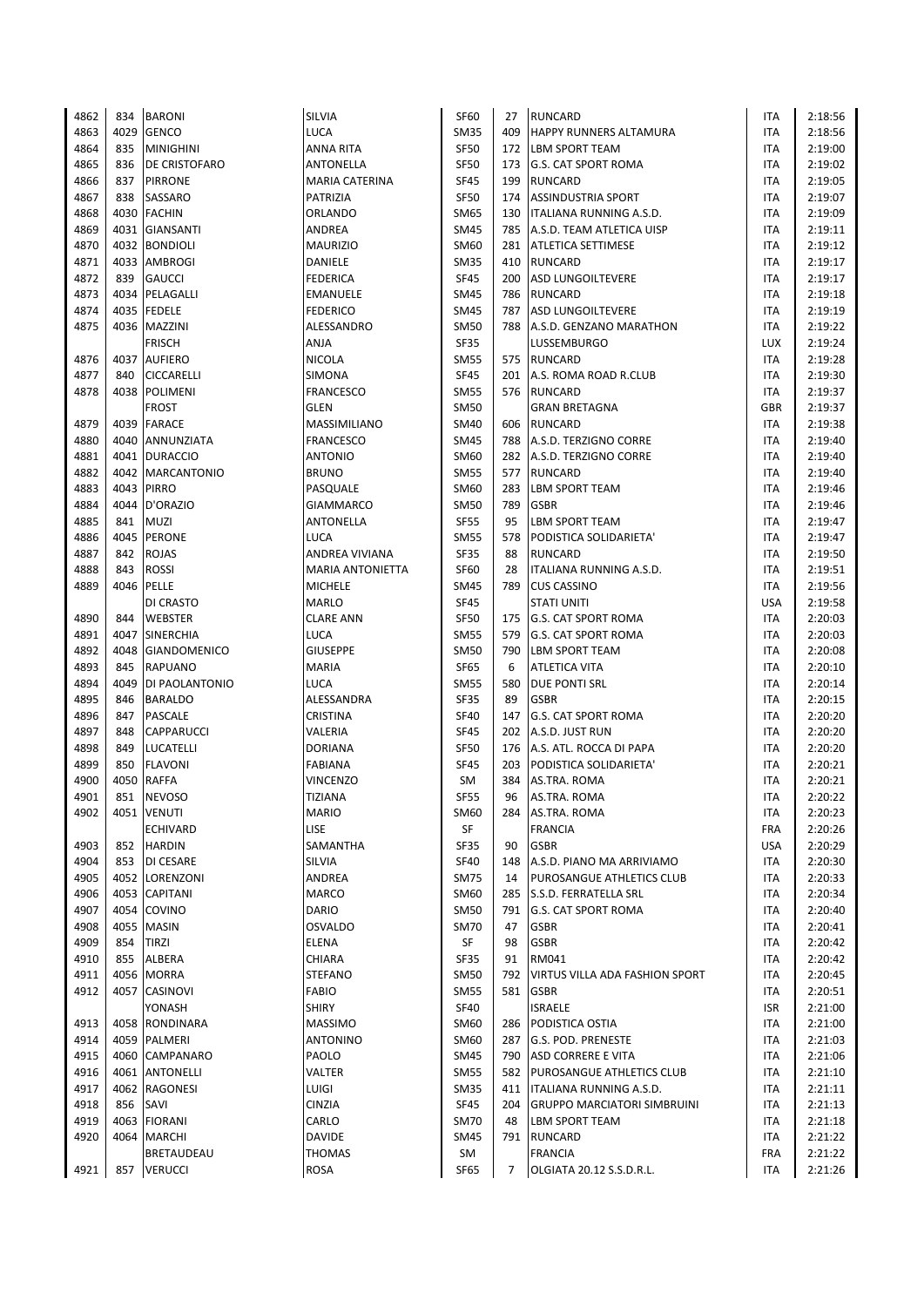|      |            | <b>SLOKAR</b>      | MAŠA                | SF          |     | <b>SLOVENIA</b>                   | <b>SLO</b> | 2:21:28 |
|------|------------|--------------------|---------------------|-------------|-----|-----------------------------------|------------|---------|
| 4922 | 4065       | DI FAZIO           | ENZO                | SM65        | 131 | <b>GSBR</b>                       | ITA        | 2:21:32 |
| 4923 | 4066       | <b>CESARO</b>      | <b>FLAVIO</b>       | SM35        | 412 | <b>RUNCARD</b>                    | ITA        | 2:21:32 |
| 4924 | 858        | <b>LUTRARIO</b>    | LUCIA               | <b>SF55</b> | 97  | <b>LBM SPORT TEAM</b>             | <b>ITA</b> | 2:21:33 |
|      |            | <b>ISTACE</b>      | <b>GREGORY</b>      | <b>SM35</b> |     | <b>BELGIO</b>                     | <b>BEL</b> | 2:21:39 |
|      |            | DI FEDE            | <b>FILIPPO</b>      | <b>SM55</b> |     | <b>GERMANIA</b>                   | GER        | 2:21:43 |
| 4925 | 4067       | PICARIELLO         | <b>GIUSEPPE</b>     | SM50        | 793 | A.S.D. NAPOLI NORD MARATHON       | ITA        | 2:21:44 |
| 4926 | 859        | <b>DE SANTIS</b>   | LUISA               | <b>SF50</b> | 177 | <b>RUNCARD</b>                    | <b>ITA</b> | 2:21:46 |
| 4927 |            | 4068 FRANZOLIN     | <b>GIORGIO</b>      | <b>SM45</b> | 792 | <b>ASSINDUSTRIA SPORT</b>         | <b>ITA</b> | 2:21:47 |
| 4928 | 4069       | <b>PONTOLILLO</b>  | ALESSANDRO          | <b>SM55</b> | 583 | <b>GSBR</b>                       | GRN        | 2:21:50 |
| 4929 | 4070       | DI BENEDETTO       | GIANNI              | <b>SM55</b> | 584 | A.S. ROMA ROAD R.CLUB             | ITA        | 2:22:00 |
|      |            | <b>GERVAISE</b>    | <b>ALAIN</b>        | SM60        |     | <b>FRANCIA</b>                    | <b>FRA</b> | 2:22:02 |
| 4930 | 860        | <b>DE MUTIIS</b>   | <b>CLAUDIA</b>      | SF          | 99  | <b>G.S. AVEZZANO</b>              | ITA        | 2:22:04 |
| 4931 | 861        | <b>TACCONE</b>     | ANNUNZIATA          | <b>SF35</b> | 92  | G.S. AVEZZANO                     | ITA        | 2:22:05 |
| 4932 | 862        | <b>ROMANO</b>      | MILENA              | <b>SF45</b> | 205 |                                   | ITA        | 2:22:08 |
|      | 863        |                    |                     |             |     | A.S.D. NISSOLINO SAL CATANIA      |            |         |
| 4933 |            | SICONOLFI          | ANNA                | <b>SF65</b> | 8   | A.S.D. PIANO MA ARRIVIAMO         | <b>ITA</b> | 2:22:13 |
| 4934 |            | 4071 FRANCHI       | VINCENZO            | SM65        |     | 132 ASD ATLETICA ABRUZZO L'AQUILA | ITA        | 2:22:18 |
| 4935 | 4072       | <b>CASTELLI</b>    | GIOVANNI            | SM65        | 133 | RUNCARD                           | ITA        | 2:22:19 |
| 4936 | 864        | ZOLI               | MARIANGELA          | SF50        | 178 | A.S.D. RUN FOR FUN                | <b>ITA</b> | 2:22:20 |
| 4937 |            | 4073 CAGIOLA       | <b>ROBERTO</b>      | SM55        | 585 | <b>RUNCARD</b>                    | <b>ITA</b> | 2:22:21 |
| 4938 |            | 4074 IDE CASTRO    | <b>ROBERTO</b>      | <b>SM70</b> | 49  | A.S.D. TRE CASALI                 | ITA        | 2:22:22 |
|      |            | RODRIGUEZ BARUCG   | <b>FERNANDO</b>     | SM60        |     | <b>FRANCIA</b>                    | <b>FRA</b> | 2:22:25 |
| 4939 |            | 4075 CORRIERI      | <b>TONINO</b>       | SM55        | 586 | A.S.D. RUNNING EVOLUTION          | ITA        | 2:22:29 |
| 4940 | 865        | <b>FERRARI</b>     | VANESSA             | <b>SF50</b> | 179 | <b>RUNCARD</b>                    | <b>ITA</b> | 2:22:31 |
| 4941 | 4076       | <b>ASTOLFI</b>     | <b>ROBERTO</b>      | SM50        | 794 | A.S.D. VILLA DE SANCTIS           | ITA        | 2:22:32 |
| 4942 | 866        | ROSSI              | GIOVANNINA          | <b>SF55</b> | 98  | <b>RUNCARD</b>                    | <b>ITA</b> | 2:22:32 |
| 4943 | 867        | KALPIO             | <b>MARI JOHANNA</b> | <b>SF40</b> | 149 | <b>GSBR</b>                       | <b>ITA</b> | 2:22:32 |
|      |            | O CORCORAIN        | SHANE               | SM35        |     | <b>IRLANDA</b>                    | IRL        | 2:22:35 |
|      |            | NI CHEALLAIGH      | <b>AISLING</b>      | <b>SF35</b> |     | <b>IRLANDA</b>                    | IRL        | 2:22:36 |
|      |            | <b>SMYTH</b>       | <b>BREDA</b>        | <b>SF50</b> |     | <b>IRLANDA</b>                    | <b>IRL</b> | 2:22:37 |
|      |            | O'MAHONY           | CATHERINE           | <b>SF50</b> |     | <b>IRLANDA</b>                    | <b>IRL</b> | 2:22:37 |
| 4944 | 868        | <b>ANTONUCCI</b>   | <b>BARBARA</b>      | <b>SF50</b> | 180 | <b>RUNFOREVER APRILIA</b>         | <b>ITA</b> | 2:22:39 |
| 4945 | 4077       | <b>VIOLETTI</b>    | <b>FRANCESCO</b>    | <b>SM55</b> | 587 | PODISTICA POMIGLIANO A.S.D        | <b>ITA</b> | 2:22:40 |
| 4946 | 4078       | <b>COPPOLA</b>     | LUIGI               | <b>SM55</b> | 588 | PODISTICA POMIGLIANO A.S.D        | <b>ITA</b> | 2:22:45 |
| 4947 | 4079       | <b>DE FALCO</b>    | <b>FRANCESCO</b>    | SM60        | 288 | <b>ASD NAPOLI SPORT EVENTS</b>    | <b>ITA</b> | 2:22:46 |
| 4948 | 4080       | <b>TADDEI</b>      | <b>ROBERTO</b>      | SM50        | 795 | <b>ASD RUNNERS FOR EMERGENCY</b>  | <b>ITA</b> | 2:22:50 |
| 4949 | 869        | <b>SCHNURIGER</b>  | CORNELIA            | <b>SF60</b> | 29  | <b>G.S. LAMONE</b>                | <b>ITA</b> | 2:22:51 |
| 4950 | 4081       | MAGGI              | PASQUALE            | SM55        | 589 | <b>G.S. CAT SPORT ROMA</b>        | ITA        | 2:23:02 |
|      |            | PICHOVÁ            | <b>MONIKA</b>       | <b>SF35</b> |     | REPUBBLICA CECA                   | <b>CZE</b> | 2:23:03 |
| 4951 | 4082       | <b>CICCARELLI</b>  | SILVIO              | SM45        | 793 | <b>ASD RUNNERS FOR EMERGENCY</b>  | ITA        | 2:23:03 |
| 4952 | 4083       | <b>MARTINO</b>     | <b>CLAUDIO</b>      | <b>SM50</b> | 796 | <b>ASD RUNNER TRAINER</b>         | <b>ITA</b> | 2:23:05 |
| 4953 | 4084       | <b>MARICCHIOLO</b> | CARMELO             | SM50        | 797 | <b>LBM SPORT TEAM</b>             | <b>ITA</b> | 2:23:05 |
| 4954 | 870        | <b>GIGLIO</b>      | <b>MARISA</b>       | <b>SF40</b> | 150 | ASD RUNNERS FOR EMERGENCY         | <b>ITA</b> | 2:23:09 |
|      |            | <b>BARHOUMI</b>    | AMIRA               | SF35        |     | <b>FRANCIA</b>                    | FRA        | 2:23:13 |
| 4955 | 871        | <b>BIANCHERI</b>   | <b>FRANCESCA</b>    | <b>SF55</b> | 99  | <b>ASD TOP RUN</b>                | ITA        | 2:23:14 |
| 4956 |            | 4085 DI PASQUALE   | <b>VINCENZO</b>     | SM45        | 794 | <b>GSBR</b>                       | ITA        | 2:23:16 |
| 4957 |            | 872 ABBONDANZA     | ADELE               | <b>SF60</b> | 30  | PODISTICA SOLIDARIETA'            | ITA        | 2:23:16 |
| 4958 |            | 4086 SPURI         | <b>ROBERTO</b>      | SM          | 385 | <b>GSBR</b>                       | ITA        | 2:23:17 |
| 4959 | 4087       | <b>GILI</b>        | <b>ENRICO</b>       | SM55        | 590 | <b>RUNCARD</b>                    | ITA        | 2:23:18 |
| 4960 |            | 4088   DE CLEMENTE | <b>GIANPIERO</b>    | <b>SM50</b> | 798 | <b>GSBR</b>                       | ITA        | 2:23:18 |
| 4961 |            | 4089 GUARRACINO    | <b>MAURIZIO</b>     | SM60        | 289 | A.S.D. RUNNING EVOLUTION          | ITA        | 2:23:23 |
| 4962 |            | 4090 DI LOLLI      | <b>GIOVANNI</b>     | <b>SM55</b> |     | 591 RUNCARD                       | ITA        | 2:23:25 |
| 4963 |            | 4091 PLACI         |                     |             |     | 413 RUNCARD                       |            | 2:23:27 |
|      |            |                    | LUIGI               | <b>SM35</b> |     |                                   | ITA        |         |
| 4964 |            | 4092 GAROFALO      | CHRISTIAN           | <b>SM35</b> | 414 | RUNCARD                           | ITA        | 2:23:28 |
| 4965 |            | 4093 MANGIONE      | <b>VINCENZO</b>     | SM60        | 290 | A.S. CULTURALE POD. S. STEFANO    | ITA        | 2:23:28 |
| 4966 |            | 4094 CAVICCHI      | <b>ADRIANO</b>      | <b>SM70</b> | 50  | PODISTICA MARE DI ROMA            | ITA        | 2:23:29 |
| 4967 | 873        | LEO                | SIMONA              | <b>SF40</b> |     | 151 ASD CORRERE PER SEMPRE        | ITA        | 2:23:32 |
|      |            | <b>KRUPKE</b>      | SABINE              | <b>SF55</b> |     | <b>GERMANIA</b>                   | GER        | 2:23:37 |
| 4968 | 874        | <b>CIMINO</b>      | LILIANA             | <b>SF55</b> | 100 | PODISTICA MEZZANESE               | <b>ITA</b> | 2:23:38 |
| 4969 |            | 875 APOLLONI       | <b>FABIANA</b>      | <b>SF35</b> | 93  | <b>RUNCARD</b>                    | ITA        | 2:23:44 |
| 4970 |            | 4095 MINNUCCI      | MARCO               | SM60        | 291 | <b>ATLETICA PEGASO</b>            | ITA        | 2:24:00 |
| 4971 |            | 4096 BONANNI       | SETTIMIO            | <b>SM50</b> | 799 | A.S. AMATORI VILLA PAMPHILI       | ITA        | 2:24:05 |
| 4972 | 4097 RICCI |                    | PAOLO               | <b>SM55</b> |     | 592 GSBR                          | ITA        | 2:24:05 |
| 4973 | 4098       | LAURELLI           | <b>MASSIMO</b>      | <b>SM50</b> | 800 | <b>GSBR</b>                       | ITA        | 2:24:06 |
| 4974 | 876        | CACCESE            | <b>ROBERTA</b>      | <b>SF55</b> | 101 | A.S.D. RINCORRO                   | ITA        | 2:24:07 |
| 4975 | 4099       | LABOZZETTA         | MASSIMO             | SM45        |     | 795 RUNCARD                       | <b>ITA</b> | 2:24:08 |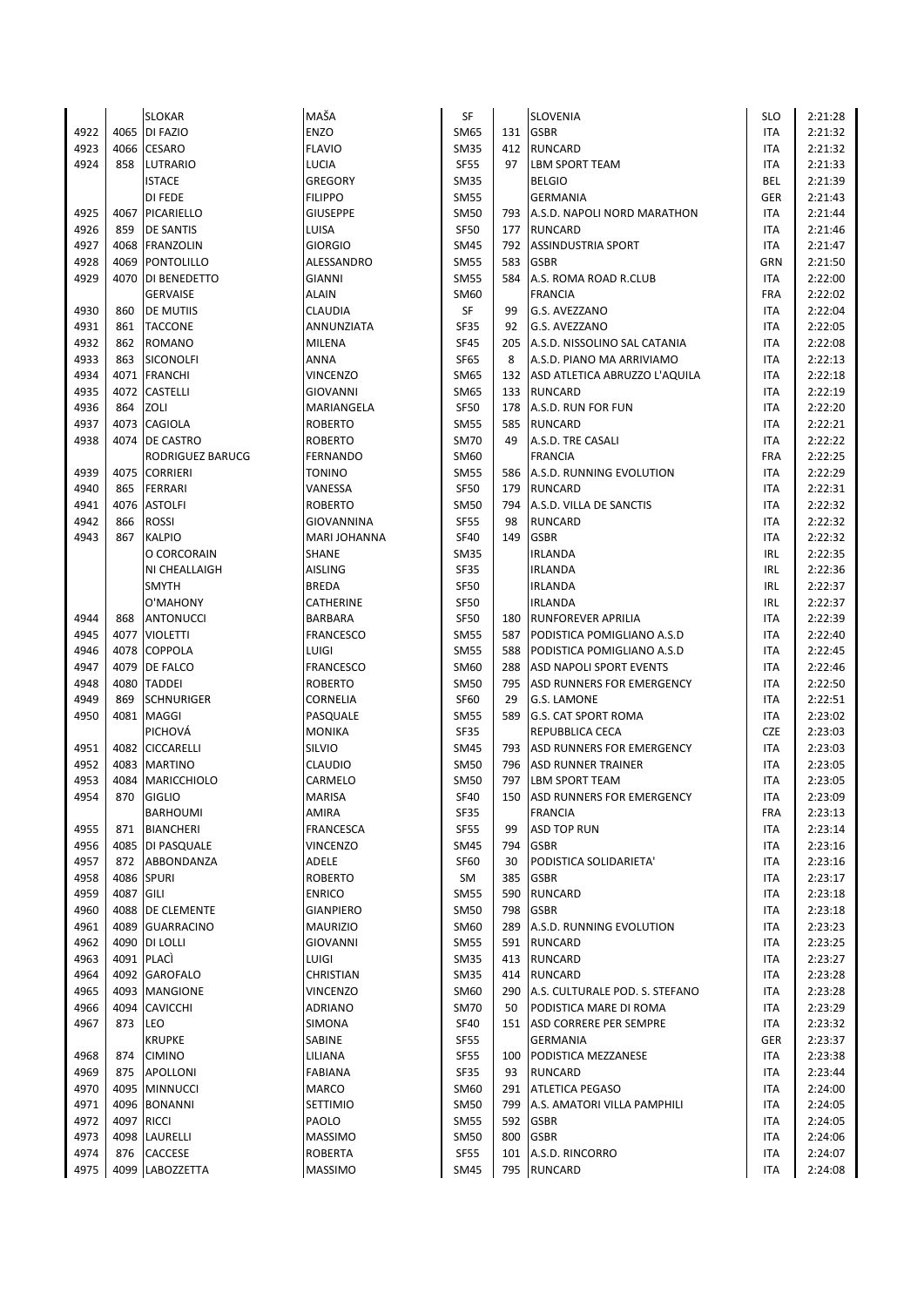| 4976 | 877        | BELARDINELLI           | SILVIA                | <b>SF60</b> | 31  | <b>RUNCARD</b>              | ITA        | 2:24:12            |
|------|------------|------------------------|-----------------------|-------------|-----|-----------------------------|------------|--------------------|
| 4977 | 878        | <b>PASCUCCI</b>        | <b>ALICE</b>          | SF35        | 94  | X-SOLID SPORT LAB ASD       | ITA        | 2:24:14            |
| 4978 | 4100       | VALLETTA               | ALESSANDRO            | SM40        | 607 | PODISTICA SOLIDARIETA'      | ITA        | 2:24:17            |
| 4979 |            | 4101 MARINO            | GIANLUCA              | <b>SM45</b> | 796 | <b>RUNCARD</b>              | ITA        | 2:24:18            |
|      |            | <b>OMERE</b>           | <b>VICTOR OSAROBO</b> | SM          |     | <b>REGNO UNITO</b>          | <b>GBR</b> | 2:24:19            |
| 4980 | 4102       | <b>VIOLANTE</b>        | SEBASTIANO            | SM45        | 797 | <b>GSBR</b>                 | ITA        | 2:24:21            |
| 4981 | 4103       | <b>GENTILUCCI</b>      | ANDREA                | SM60        | 292 | ASD RUNNERS FOR EMERGENCY   | ITA        | 2:24:22            |
| 4982 | 879        | <b>CICCACCI</b>        | <b>MONICA</b>         | <b>SF35</b> | 95  | <b>LBM SPORT TEAM</b>       | ITA        | 2:24:26            |
| 4983 | 880        | <b>TESTI</b>           | <b>CHIARA</b>         | SF          | 100 | <b>LBM SPORT TEAM</b>       | ITA        | 2:24:27            |
| 4984 | 4104       | <b>CORRIERI</b>        | <b>FERDINANDO</b>     | <b>SM55</b> | 593 | A.S.D. RUNNING EVOLUTION    | ITA        | 2:24:28            |
|      |            | <b>GARZON GONZALEZ</b> | <b>FELIX</b>          | <b>SM45</b> |     | SPAGNA                      | <b>ESP</b> | 2:24:29            |
|      |            | <b>SANZ TORRUBIAS</b>  | VANESA                | SF45        |     | SPAGNA                      | <b>ESP</b> | 2:24:30            |
|      |            | SANCHEZ PARRONDO       | <b>ENRIQUE</b>        | SM50        |     | SPAGNA                      | <b>ESP</b> | 2:24:31            |
| 4985 | 881        | <b>CELENTANO</b>       | <b>ROSA</b>           | <b>SF50</b> | 181 | A.S.D. MONTI ROSSI NICOLOSI | ITA        | 2:24:31            |
| 4986 | 882        | <b>GASTALDI</b>        | <b>FRANCESCA</b>      | <b>SF55</b> | 102 | <b>GSBR</b>                 | ITA        | 2:24:31            |
| 4987 |            | 4105 PAOLETTI          | <b>MARIO</b>          | SM50        | 801 | OLGIATA 20.12 S.S.D.R.L.    | <b>ITA</b> | 2:24:38            |
| 4988 |            | 4106 ANDRIOTTO         | ALESSANDRO            | SM          | 386 | PODISTICA SOLIDARIETA'      | ITA        | 2:24:39            |
| 4989 |            | 4107 APOLLONI          | <b>FABIO</b>          | SM65        | 134 | PODISTICA SOLIDARIETA'      | ITA        | 2:24:39            |
| 4990 | 4108       | <b>MALDERA</b>         | <b>GIUSEPPE</b>       | <b>SM70</b> | 51  | <b>RUNCARD</b>              | ITA        | 2:24:46            |
| 4991 |            | 4109 ONIDA             | ALESSANDRO            | SM55        | 594 | <b>RUNCARD</b>              | <b>ITA</b> | 2:24:47            |
| 4992 | 883        | <b>DE VITA</b>         | <b>CLAUDIA</b>        | <b>SF40</b> | 152 | ASD ATLETICO MONTEROTONDO   | ITA        | 2:24:47            |
| 4993 |            | 4110 BUZZI             | ADEMO                 | <b>SM55</b> | 595 | ASD ATLETICO MONTEROTONDO   | ITA        | 2:24:48            |
| 4994 |            |                        |                       | <b>SM70</b> |     | <b>RUNCARD</b>              | <b>ITA</b> |                    |
|      |            | 4111 POSSENTI          | <b>MARIO</b>          |             | 52  |                             |            | 2:24:50<br>2:24:51 |
| 4995 | 884        | PLINI                  | <b>VIVIANA</b>        | <b>SF35</b> | 96  | A.S.D. GO RUNNING           | <b>ITA</b> |                    |
| 4996 |            | 4112 CONTI             | LORENZO               | PM          | 18  | <b>TRIIRON</b>              | ITA        | 2:24:51            |
| 4997 | 885        | <b>ZLATKOVIC</b>       | SUZANA                | <b>SF50</b> | 182 | ATL. ROMA ACQUACETOSA       | ITA        | 2:24:52            |
| 4998 |            | 4113 SANDRI            | <b>FABRIZIO</b>       | <b>SM55</b> | 596 | POL. DIL. SANRAFEL          | <b>ITA</b> | 2:24:59            |
| 4999 |            | 4114 MAIURI            | <b>ARDUINO</b>        | <b>SM50</b> | 802 | A.S. AMATORI VILLA PAMPHILI | <b>ITA</b> | 2:24:59            |
| 5000 | 4115       | <b>STRIPPOLI</b>       | <b>MARCO</b>          | <b>SM55</b> | 597 | A.S.D. ACSI ITALIA ATLETICA | <b>ITA</b> | 2:25:00            |
| 5001 |            | 4116 CONTI             | <b>STEFANO</b>        | SM55        | 598 | POL. DIL. SANRAFEL          | ITA        | 2:25:01            |
| 5002 | 886        | SORANZO                | LAURA                 | <b>SF40</b> | 153 | <b>ASSINDUSTRIA SPORT</b>   | ITA        | 2:25:04            |
| 5003 | 887        | <b>MANTESE</b>         | <b>FRANCESCA</b>      | <b>SF45</b> | 206 | <b>ASSINDUSTRIA SPORT</b>   | ITA        | 2:25:04            |
| 5004 | 888        | <b>TOSO</b>            | <b>IRENE</b>          | <b>SF35</b> | 97  | <b>ASSINDUSTRIA SPORT</b>   | ITA        | 2:25:05            |
| 5005 | 889        | <b>NUNEZ FRAGA</b>     | MARIANA NATACHA       | <b>SF55</b> | 103 | <b>ASSINDUSTRIA SPORT</b>   | <b>SWE</b> | 2:25:05            |
| 5006 | 890        | <b>BUSSOLO</b>         | <b>NATASCIA</b>       | <b>SF45</b> | 207 | <b>ASSINDUSTRIA SPORT</b>   | ITA        | 2:25:05            |
| 5007 | 891        | <b>SENZOLO</b>         | <b>FEDERICA</b>       | <b>SF50</b> | 183 | <b>ASSINDUSTRIA SPORT</b>   | ITA        | 2:25:06            |
| 5008 | 892        | <b>ARTUSI</b>          | SIMONETTA             | <b>SF50</b> | 184 | <b>ASSINDUSTRIA SPORT</b>   | ITA        | 2:25:06            |
| 5009 |            | 4117 PAGLIANI          | <b>MASSIMO</b>        | SM50        | 803 | <b>RUNCARD</b>              | ITA        | 2:25:06            |
| 5010 | 893        | ARRIGONI               | CHIARA                | <b>SF45</b> | 208 | <b>ASSINDUSTRIA SPORT</b>   | ITA        | 2:25:06            |
| 5011 | 894        | CARTA                  | <b>GIUSEPPINA</b>     | <b>SF55</b> | 104 | <b>G.S. CAT SPORT ROMA</b>  | <b>ITA</b> | 2:25:08            |
| 5012 | 4118       | MULE'                  | SALVATORE             | SM55        | 599 | POL. DIL. SANRAFEL          | ITA        | 2:25:09            |
| 5013 | 895        | <b>ILARIO</b>          | VALENTINA             | <b>SF40</b> | 154 | PODISTICA SOLIDARIETA'      | <b>ITA</b> | 2:25:15            |
|      |            | <b>RUIZ MAS</b>        | PILAR                 | <b>SF55</b> |     | SPAGNA                      | <b>ESP</b> | 2:25:15            |
| 5014 |            | 4119 PATIRELIS         | PANTELEIMON           | <b>SM55</b> | 600 | <b>RUNCARD</b>              | ITA        | 2:25:15            |
| 5015 |            | 4120 CANDREVA          | PAOLO                 | SM40        | 608 | <b>GSBR</b>                 | ITA        | 2:25:27            |
| 5016 | 896        | ZORZI                  | ELENA                 | SF35        | 98  | <b>GSBR</b>                 | ITA        | 2:25:27            |
| 5017 | 4121 ILARI |                        | <b>STEFANO</b>        | SM65        | 135 | <b>GSBR</b>                 | ITA        | 2:25:30            |
| 5018 | 4122 ILARI |                        | <b>MARCO</b>          | SM          | 387 | <b>GSBR</b>                 | ITA        | 2:25:32            |
| 5019 |            | 4123 SALCI             | PAOLO                 | SM60        | 293 | <b>DUE PONTI SRL</b>        | ITA        | 2:25:39            |
| 5020 |            | 897 BARUCCI            | VALERIA               | <b>SF55</b> | 105 | <b>GSBR</b>                 | ITA        | 2:25:40            |
| 5021 |            | 898 FIORE              | ANTONELLA             | <b>SF50</b> | 185 | <b>RUNCARD</b>              | ITA        | 2:25:43            |
| 5022 |            | 4124   PAGLIAROLI      | <b>SERGIO</b>         | SM60        | 294 | A.S.D. RINCORRO             | ITA        | 2:25:53            |
| 5023 |            | 4125 FAZIO             | <b>NICOLINO</b>       | SM65        | 136 | ASD NISSOLINO INTESATLETICA | ITA        | 2:25:53            |
| 5024 |            | 4126 D'ADAMO           | <b>MARIO</b>          | <b>SM55</b> | 601 | <b>LBM SPORT TEAM</b>       | ITA        | 2:25:55            |
| 5025 |            | 899 EKECHUKWU          | <b>TINA GOLD</b>      | <b>SF50</b> |     | 186 RUNCARD                 | ITA        | 2:25:59            |
| 5026 |            | 900 SPATOLA            | <b>MARIA</b>          | <b>SF45</b> | 209 | <b>RUNCARD</b>              | ITA        | 2:26:02            |
| 5027 |            | 4127 FELICI            | GIOVANNI              | SM50        | 804 | <b>GSBR</b>                 | ITA        | 2:26:11            |
| 5028 |            | 4128 CENNAMO           | <b>EDOARDO</b>        | <b>SM35</b> | 415 | <b>RUNCARD</b>              | ITA        | 2:26:17            |
| 5029 |            | 4129 AQUARO            | GIOVANNI              | SM55        | 602 | <b>RUNCARD</b>              | ITA        | 2:26:22            |
| 5030 | 901        | <b>ORAZI</b>           | LAURA                 | <b>SF50</b> | 187 | <b>GSBR</b>                 | ITA        | 2:26:24            |
| 5031 |            | 4130 PERRI             | <b>GIUSEPPE NELLO</b> | SM60        | 295 | <b>RUNCARD</b>              | ITA        | 2:26:26            |
| 5032 |            | 4131 MANGIA            | LEONARDO              | SM60        | 296 | MARATHON ROMA CASTELFUSANO  | ITA        | 2:26:29            |
| 5033 |            | 4132 CARIATI           | <b>SERGIO</b>         | <b>SM55</b> | 603 | LA MICHETTA                 | ITA        | 2:26:36            |
| 5034 |            | 4133   DI CICCO        | ALESSANDRO            | SM50        | 805 | <b>LBM SPORT TEAM</b>       | ITA        | 2:26:37            |
| 5035 |            | 4134 FELIZIANI         | <b>MARCO</b>          | <b>SM35</b> | 416 | RUNCARD                     | ITA        | 2:26:38            |
| 5036 |            | 902 ROMEO              | ADELE                 | <b>SF55</b> |     | 106 ASSINDUSTRIA SPORT      | <b>ITA</b> | 2:26:43            |
|      |            |                        |                       |             |     |                             |            |                    |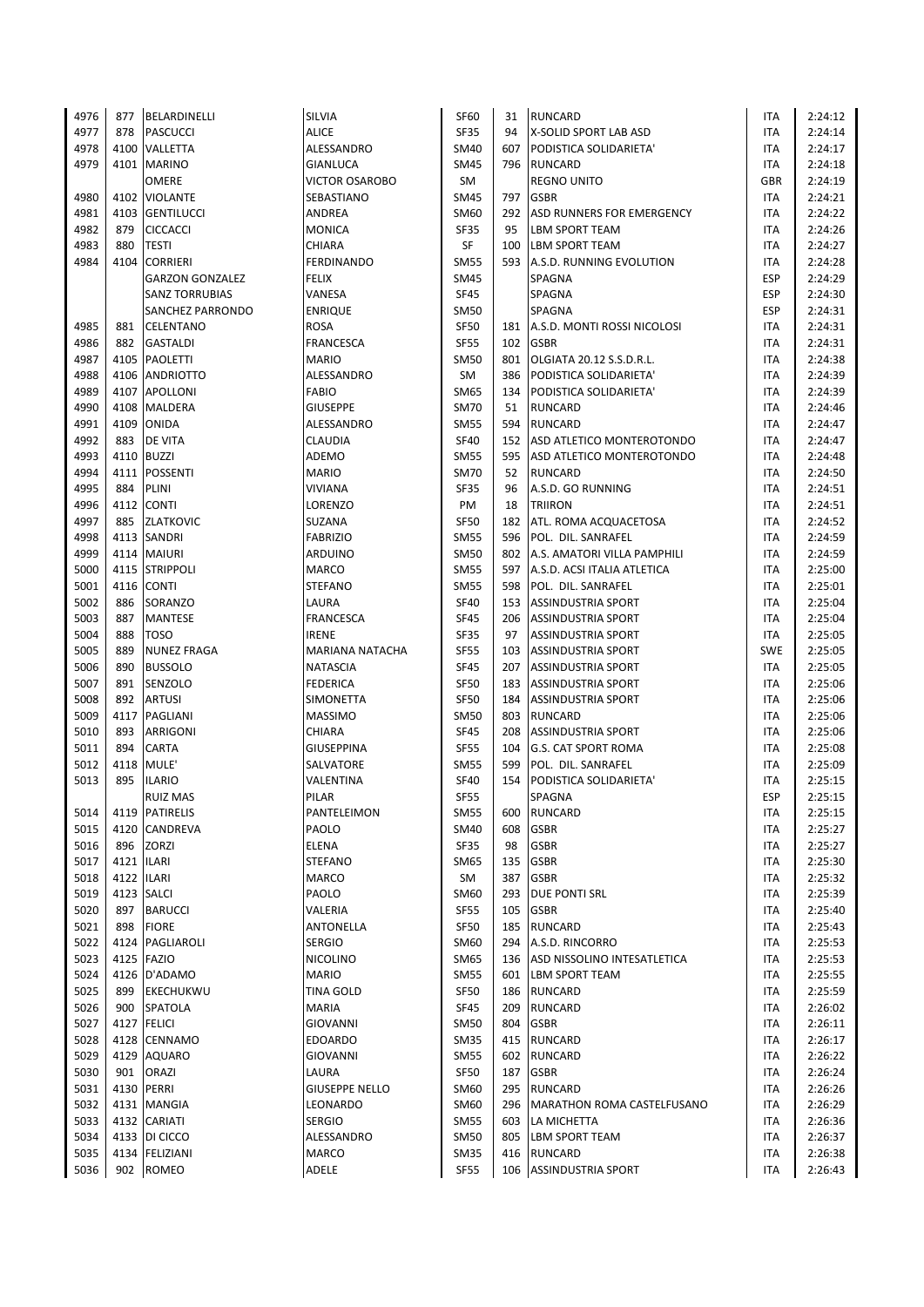| 5037 | 903      | MARTINELLI             | <b>BARBARA</b>         | <b>SF55</b> |     | 107 DUE PONTI SRL                | <b>ITA</b> | 2:26:46 |
|------|----------|------------------------|------------------------|-------------|-----|----------------------------------|------------|---------|
| 5038 |          | 4135 D'AMICO           | <b>MAURIZIO</b>        | SM60        |     | 297 ATLETICA CECCANO             | <b>ITA</b> | 2:26:47 |
| 5039 | 4136     | <b>IMPALLARIA</b>      | CALOGERO               | SM45        | 798 | A.S.D. ATHLON KAMARINA           | ITA        | 2:26:47 |
| 5040 | 904      | <b>FARINA</b>          | <b>KATIUSCIA</b>       | SF50        | 188 | A.S. AMATORI VILLA PAMPHILI      | <b>ITA</b> | 2:26:49 |
| 5041 | 905      | <b>GASPARI</b>         | ANNA                   | SF45        | 210 | <b>GSBR</b>                      | <b>ITA</b> | 2:26:52 |
| 5042 |          | 4137 LUPERI            | ALESSANDRO             | SM55        | 604 | <b>RUNCARD</b>                   | <b>ITA</b> | 2:26:53 |
| 5043 | 906      | <b>DIOMEDI</b>         | <b>DIANA</b>           | <b>SF55</b> | 108 | S.E.F. STAMURA ANCONA A.S.D.     | ITA        | 2:26:53 |
| 5044 | 4138     | <b>CAPORUSSO</b>       | <b>UGO MATTIA</b>      | <b>SM70</b> | 53  | LUCANI FREE RUNNERS              | ITA        | 2:26:56 |
| 5045 | 907      | <b>RICCIARDI</b>       | <b>MARIA BEATRICE</b>  | SF65        | 9   | LUCANI FREE RUNNERS              | <b>ITA</b> | 2:26:56 |
| 5046 | 4139     | <b>FASCETTI</b>        | DANILO                 | SM55        | 605 | A.S.D. RUN FOR FUN               | ITA        | 2:26:57 |
| 5047 | 4140     | VALABREGA              | PAOLO                  | SM40        | 609 | <b>SPORT TEAM TRIGORIA ASD</b>   | ITA        | 2:27:01 |
| 5048 | 908      | VILLANOVA              | PIA                    | <b>SF60</b> | 32  | <b>CIMAVILLA RUNNING TEAM</b>    | ITA        | 2:27:13 |
|      |          | HOLMBERG               | <b>NORA</b>            | PF          |     | <b>SVEZIA</b>                    | <b>SWE</b> | 2:27:14 |
|      |          | HOLMBERG               | MIKAEL                 | SM60        |     | SVEZIA                           | <b>SWE</b> | 2:27:15 |
| 5049 |          | 4141   DI SALVATORI    | <b>GIACOMO</b>         | <b>SM55</b> | 606 | <b>RUNCARD</b>                   | ITA        | 2:27:18 |
| 5050 |          | 4142 SCHIAVELLO        | GIOVANNI               | <b>SM55</b> | 607 | ITALIANA RUNNING A.S.D.          | ITA        | 2:27:18 |
| 5051 | 909      | <b>MANDOLINI</b>       | ANNAMARIA              | <b>SF55</b> | 109 | <b>RUNCARD</b>                   | <b>ITA</b> | 2:27:19 |
| 5052 |          | 4143 MAZZARA           | LEONARDO               | SM          | 388 | A.S. DILETT. POL. MARSALA DOC    | <b>ITA</b> | 2:27:21 |
| 5053 | 910      | ODDO                   | TIZIANA                | <b>SF35</b> | 99  | ASD AMATORI S. AGATA ANSPI       | ITA        | 2:27:26 |
| 5054 |          | 4144 FABRIZI           | <b>FABIO</b>           | <b>SM55</b> | 608 | <b>G.S. CAT SPORT ROMA</b>       | <b>ITA</b> | 2:27:28 |
| 5055 |          | 4145 NICOLO            | <b>GIUSEPPE</b>        | <b>SM50</b> | 806 | <b>ATLETICA PALAZZO</b>          | <b>ITA</b> | 2:27:33 |
| 5056 |          | 4146 NARDUCCI          | <b>ANTONIO</b>         | <b>SM50</b> | 807 | <b>RUNCARD</b>                   | <b>ITA</b> | 2:27:33 |
| 5057 | 4147 FEO |                        | <b>MICHELE</b>         | SM60        | 298 | <b>LUCANI FREE RUNNERS</b>       | ITA        | 2:27:34 |
| 5058 |          | 4148 DEL SIGNORE       | <b>MARIO</b>           | SM60        | 299 | A.S.D. PIANO MA ARRIVIAMO        | <b>ITA</b> | 2:27:35 |
| 5059 | 4149     | <b>CHIRICO</b>         | <b>VELIO ANDREA</b>    | SM65        | 137 | <b>ATLETICA CEGLIE MESSAPICA</b> | <b>ITA</b> | 2:27:35 |
| 5060 | 911      | <b>VENTOSILLA SHAW</b> | EDITH ROSARIO          | <b>SF60</b> | 33  | A.S.D. PIANO MA ARRIVIAMO        | ITA        | 2:27:36 |
| 5061 | 912      | <b>ROOS</b>            | <b>GISELE</b>          | <b>SF60</b> | 34  | A.S.D. PIANO MA ARRIVIAMO        | ITA        | 2:27:37 |
| 5062 | 913      | <b>FEDELE</b>          | CARMELA                | <b>SF50</b> | 189 | A.S.D. PIANO MA ARRIVIAMO        | <b>ITA</b> | 2:27:39 |
| 5063 |          | 4150 CALABRÒ           | <b>MARCO</b>           | SM          | 389 | <b>RUNCARD</b>                   | ITA        | 2:27:40 |
|      |          | DZIĘGIELEWSKI          | <b>MARCIN</b>          | SM45        |     | <b>POLONIA</b>                   | POL        | 2:27:40 |
| 5064 |          | 4151 COSTANZI          | ANDREA                 | SM45        | 799 | PODISTICA SOLIDARIETA'           | ITA        | 2:27:45 |
| 5065 |          | 4152 SATTA             | ANDREA                 | <b>SM50</b> | 808 | <b>RUNCARD</b>                   | ITA        | 2:27:50 |
| 5066 | 914      | <b>MORETTI</b>         | SIMONA                 | <b>SF45</b> | 211 | AGOS 4 RUNNING                   | ITA        | 2:27:52 |
| 5067 | 4153     | <b>TENAGLIA</b>        | CARLO                  | SM65        | 138 | <b>ASD PODISTI FRENTANI</b>      | ITA        | 2:27:55 |
| 5068 |          | 4154   DI CAMILLO      | SALVATORE              | SM65        | 139 | <b>ASD PODISTI FRENTANI</b>      | ITA        | 2:27:55 |
| 5069 | 915      | <b>TRENTA</b>          | <b>MARINA</b>          | <b>SF60</b> | 35  | RUNNERS CANINO ASD               | ITA        | 2:27:56 |
| 5070 |          | 4155 RICCI             | RICCARDO               | SM50        | 809 | PODISTICA SOLIDARIETA'           | ITA        | 2:28:03 |
| 5071 |          | 4156 ATTANASIO         | <b>MICHELE</b>         | <b>SM70</b> | 54  | A.S.D. ATLETICA SALERNO          | ITA        | 2:28:04 |
| 5072 |          | 4157 PISCOPO           | <b>VINCENZO</b>        | SM50        | 810 | A.S.D. ATLETICA SALERNO          | ITA        | 2:28:07 |
| 5073 |          | 4158 SARDU             | <b>BRUNO</b>           | SM60        | 300 | MARATHON CLUB ORISTANO           | ITA        | 2:28:11 |
| 5074 | 4159     | <b>CURZOLA</b>         | <b>THOMAS</b>          | <b>SM35</b> |     | 417 RUNCARD                      | ITA        | 2:28:12 |
| 5075 | 4160     | <b>CICIANI</b>         | <b>ENRICO</b>          | SM60        | 301 | PODISTICA SOLIDARIETA'           | ITA        | 2:28:19 |
| 5076 |          | 4161 RAGOGNA           | <b>GIOVANNI</b>        | SM60        |     | 302 RUNCARD                      | <b>ITA</b> | 2:28:20 |
| 5077 |          | 4162 GERMANO'          | <b>GIUSEPPE</b>        | SM60        |     | 303 RUNCARD                      | ITA        | 2:28:20 |
| 5078 |          | 4163 OTTOLINO          | PAOLO                  | <b>SM50</b> |     | 811 LYCEUM ROMA XIII A.P.D.      | ITA        | 2:28:26 |
| 5079 |          | 4164 SANTARPINO        | <b>LUDOVICO</b>        | SM          | 390 | <b>RUNCARD</b>                   | ITA        | 2:28:26 |
| 5080 |          | 4165 MESSANA           | <b>GREGORIO</b>        | SM          |     | 391 RUNCARD                      | <b>ITA</b> | 2:28:27 |
| 5081 | 916      | <b>BERLINCIONI</b>     | CARLA                  | <b>SF70</b> | 3   | A.S.D. CENTRO FITNESS MONTELLO   | <b>ITA</b> | 2:28:28 |
| 5082 | 917      | SOLANO                 | CRISTINA CARMELA       | <b>SF35</b> | 100 | <b>RUNCARD</b>                   | <b>ITA</b> | 2:28:37 |
| 5083 | 918      | <b>CELIA MAGNO</b>     | <b>MARIA</b>           | <b>SF50</b> | 190 | <b>RUNCARD</b>                   | ITA        | 2:28:38 |
| 5084 | 919      | <b>BISCARINI</b>       | VALENTINA              | <b>SF45</b> |     | 212 RUNCARD                      | ITA        | 2:28:38 |
| 5085 | 920      | SOLIGON                | <b>MONIA</b>           | <b>SF50</b> |     | 191 RUNCARD                      | ITA        | 2:28:39 |
| 5086 | 4166     | ABATE                  | <b>SIMONE</b>          | SM50        |     | 812 RUNFOREVER APRILIA           | ITA        | 2:28:43 |
| 5087 | 921      | QUILICI                | MANDELLA               | <b>SF50</b> | 192 | PODISTICA SOLIDARIETA'           | ITA        | 2:28:44 |
| 5088 | 922      | <b>GRANDI</b>          | MARIE-EVE              | <b>SF40</b> |     | 155 GSBR                         | <b>FRA</b> | 2:28:46 |
| 5089 | 923      | <b>QUATTROCCHI</b>     | <b>FEDERICA</b>        | <b>SF35</b> | 101 | <b>GSBR</b>                      | ITA        | 2:28:46 |
| 5090 | 4167     | VIGANO'                | <b>MARCO VALENTINO</b> | SM60        | 304 | <b>ATL. PRESEZZO</b>             | ITA        | 2:28:56 |
| 5091 | 924      | <b>ROMERO</b>          | <b>GISELLE</b>         | <b>SF40</b> |     | 156 RUNCARD                      | <b>USA</b> | 2:29:03 |
|      |          | GRUNDY                 | <b>GEORGIA</b>         | SF          |     | <b>REGNO UNITO</b>               | <b>GBR</b> | 2:29:12 |
| 5092 |          | 4168 DI CARLO          | <b>GIULIANO</b>        | <b>SM75</b> | 15  | ITALIANA RUNNING A.S.D.          | ITA        | 2:29:13 |
| 5093 |          | 4169 PRIORI            | <b>MASSIMO</b>         | <b>SM55</b> | 609 | MARATHON ROMA CASTELFUSANO       | ITA        | 2:29:20 |
| 5094 |          | 4170 VOSA              | <b>GIULIANO</b>        | SM35        | 418 | <b>RUNCARD</b>                   | ITA        | 2:29:21 |
| 5095 | 925      | <b>GRAZIANO</b>        | SILVESTRA              | SF65        | 10  | <b>GSBR</b>                      | ITA        | 2:29:29 |
| 5096 |          | 4171 PIZZO             | <b>VINCENZO</b>        | SM65        | 140 | A.S. AMATORI VILLA PAMPHILI      | ITA        | 2:29:32 |
| 5097 |          | 4172 STOPPOLONI        | ALESSANDRO             | SM40        | 610 | S.S. LAZIO ATLETICA LEGGERA      | ITA        | 2:29:34 |
| 5098 |          | 4173 SCARANO           | <b>FRANCESCO</b>       | SM60        |     | 305 ATLETICA CECCHINA AL.PA. ASD | ITA        | 2:29:34 |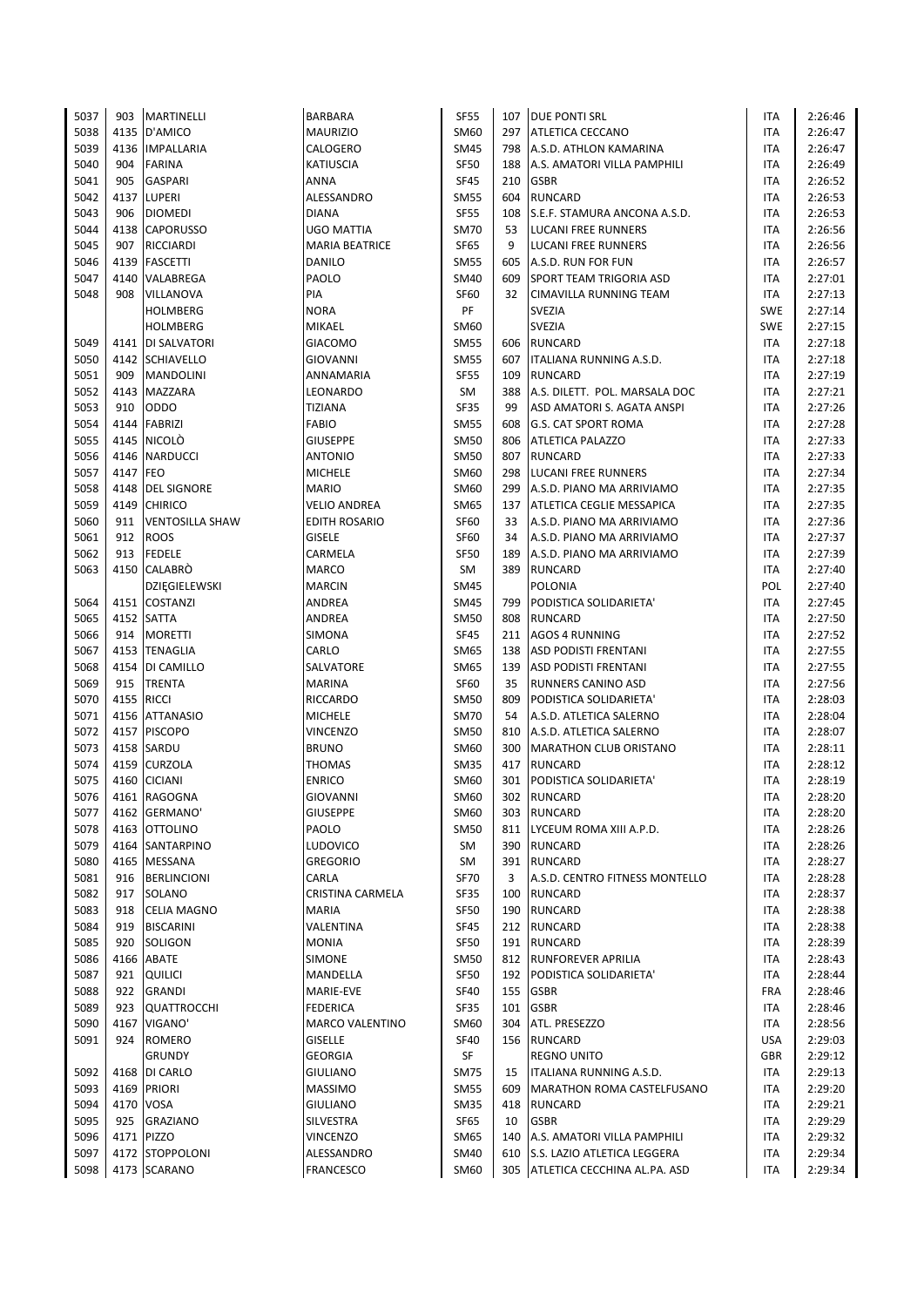| 5099 |            | 4174 TROISI          | RAFFAELE                | SM65        |     | 141 PODISTICA OSTIA                | ITA        | 2:29:35 |
|------|------------|----------------------|-------------------------|-------------|-----|------------------------------------|------------|---------|
| 5100 | 926        | <b>MASIERO</b>       | SUSI                    | <b>SF50</b> |     | 193 ASSINDUSTRIA SPORT             | ITA        | 2:29:36 |
| 5101 | 927        | <b>SCHIAVON</b>      | <b>ELISA</b>            | <b>SF35</b> |     | 102 ASSINDUSTRIA SPORT             | ITA        | 2:29:38 |
| 5102 | 928        | PADOVANI             | LORELLA                 | <b>SF50</b> |     | 194 PODISTICA SOLIDARIETA'         | <b>ITA</b> | 2:29:38 |
|      |            | SZYMAŃSKI            | ALEKSANDER              | <b>SM50</b> |     | <b>POLONIA</b>                     | POL        | 2:29:46 |
|      |            | SZYMANSKA            | ANITA                   | SF          |     | POLONIA                            | POL        | 2:29:46 |
|      |            | <b>GALECKI</b>       | <b>VIKTOR</b>           | SM          |     | <b>POLONIA</b>                     | POL        | 2:29:47 |
| 5103 |            | 4175 PUGLIESE        | <b>GIUSEPPE</b>         | SM45        | 800 | A.S.D. SPORT360                    | <b>ITA</b> | 2:29:51 |
| 5104 |            | 929 ROTONDI          | VIRIDIANA               | <b>SF45</b> |     | 213 ASD LAZIO OLIMPIA RUNNERS TEAM | <b>ITA</b> | 2:30:00 |
| 5105 |            | 4176 CASTALDI        | GIOVANNI                | <b>SM75</b> | 16  | <b>GSBR</b>                        | ITA        | 2:30:11 |
| 5106 | 4177       | <b>SERA</b>          | <b>MASSIMO</b>          | SM50        | 813 | POL. CIOCIARA ANTONIO FAVA         | ITA        | 2:30:18 |
| 5107 | 930        | <b>PROIA</b>         | <b>SABINA</b>           | <b>SF45</b> | 214 | POL. CIOCIARA ANTONIO FAVA         | <b>ITA</b> | 2:30:19 |
| 5108 | 4178       | <b>TONETTI</b>       | <b>MASSIMILIANO</b>     | SM50        | 814 | <b>RUNCARD</b>                     | <b>ITA</b> | 2:30:24 |
| 5109 | 931        | <b>GOMES DA MATA</b> | LEONTINA FRANCISCA      | <b>SF50</b> | 195 | <b>ATL. MONTE MARIO</b>            | ITA        | 2:30:24 |
|      | 932        | ZANOTTI              |                         | <b>SF50</b> |     |                                    |            |         |
| 5110 |            |                      | AGNESE                  |             | 196 | PODISTICA SOLIDARIETA'             | ITA        | 2:30:31 |
| 5111 | 933        | LINARDI              | MARIAGRAZIA             | <b>SF55</b> |     | 110 RUNCARD                        | <b>ITA</b> | 2:30:40 |
| 5112 | 4179       | <b>BODON</b>         | MASSIMILIANO            | SM55        | 610 | <b>LBM SPORT TEAM</b>              | ITA        | 2:30:43 |
| 5113 | 934        | CAVALLIN             | PAOLA                   | <b>SF50</b> | 197 | <b>ASSINDUSTRIA SPORT</b>          | <b>ITA</b> | 2:30:44 |
| 5114 | 4180       | DI CIACCIO           | <b>GIUSEPPE</b>         | SM55        | 611 | <b>POLIGOLFO</b>                   | ITA        | 2:30:50 |
| 5115 |            | 4181 NARCISI         | FABIO                   | SM50        |     | 815 ATL.VICENTINA                  | <b>ITA</b> | 2:30:50 |
|      |            | DAVID PUSTYNTSEVA    | <b>ANNA</b>             | <b>SF45</b> |     | <b>ISRAELE</b>                     | <b>ISR</b> | 2:30:56 |
| 5116 | 935        | <b>CRIPPA</b>        | ANNA                    | SF60        | 36  | GRUPPO PODISTICO MELZO A.S.D.      | ITA        | 2:30:59 |
| 5117 |            | 4182 LILLINI         | <b>GIORGIO</b>          | <b>SM70</b> | 55  | G.S.D. VAL ROSANDRA TRIESTE        | ITA        | 2:31:01 |
|      |            | <b>BRUNELET</b>      | <b>VIRGINIE</b>         | <b>SF40</b> |     | <b>RUNWITHFLO</b>                  | <b>FRA</b> | 2:31:02 |
|      |            | LUDWINSKI            | CÉLINE                  | <b>SF40</b> |     | RUNWITHFLO                         | <b>FRA</b> | 2:31:04 |
|      |            | LUDWINSKI            | DAVID                   | SM50        |     | RUNWITHFLO                         | <b>FRA</b> | 2:31:05 |
| 5118 | 936        | <b>BONIFAZI</b>      | PATRIZIA                | <b>SF55</b> |     | 111 RUNCARD                        | <b>ITA</b> | 2:31:05 |
| 5119 | 937        | <b>GALLELLA</b>      | MABEL                   | <b>SF50</b> | 198 | RUNCARD                            | ITA        | 2:31:05 |
| 5120 |            | 4183 SPINELLI        | <b>DOMENICO</b>         | SM40        |     | 611 RUNCARD                        | ITA        | 2:31:16 |
| 5121 | 938        | <b>MUZZARINI</b>     | SILVIA                  | <b>SF45</b> | 215 | <b>PASSO CAPPONI ASD</b>           | ITA        | 2:31:28 |
| 5122 |            | 4184 SORDELLO        | <b>ROBERTO</b>          | <b>SM80</b> | 1   | <b>ASD ROMATLETICA</b>             | ITA        | 2:31:37 |
| 5123 |            | 4185   MAMMETTI      | <b>RENZO</b>            | <b>SM50</b> | 816 | <b>SPORT TEAM TRIGORIA ASD</b>     | <b>ITA</b> | 2:31:55 |
|      |            | 4186 DI DOMENICO     | <b>SERGIO</b>           | <b>SM55</b> |     |                                    |            |         |
| 5124 |            |                      |                         |             |     | 612 SPORT TEAM TRIGORIA ASD        | ITA        | 2:31:55 |
| 5125 |            | 4187 DI CESARE       | <b>GIOVANNI</b>         | SM65        | 142 | <b>RUNCARD</b>                     | ITA        | 2:32:00 |
| 5126 |            | 4188 CAPRIOTTI       | <b>ALBINO</b>           | <b>SM75</b> | 17  | OLGIATA 20.12 S.S.D.R.L.           | <b>ITA</b> | 2:32:03 |
| 5127 | 939        | <b>IACOPONI</b>      | CATIA                   | <b>SF55</b> | 112 | <b>RUNCARD</b>                     | ITA        | 2:32:16 |
| 5128 | 940        | <b>TEN KORTENAAR</b> | CRISTINA                | <b>SF50</b> | 199 | <b>GSBR</b>                        | ITA        | 2:32:17 |
| 5129 | 4189       | <b>GROSSI</b>        | ADRIANO                 | <b>SM40</b> | 612 | <b>LBM SPORT TEAM</b>              | ITA        | 2:32:18 |
| 5130 |            | 4190 AVELLA          | <b>ALDO</b>             | SM65        | 143 | G.S. POD. PRENESTE                 | ITA        | 2:32:24 |
| 5131 |            | 4191 MORONI          | <b>ROBERTO</b>          | SM65        | 144 | G.S. POD. PRENESTE                 | ITA        | 2:32:24 |
| 5132 |            | 4192 BRUTI           | <b>GIUSEPPE</b>         | SM65        | 145 | <b>RUNCARD</b>                     | ITA        | 2:32:30 |
| 5133 | 941        | <b>BARBATO</b>       | STEFANIA                | <b>SF55</b> | 113 | RUNNERS CANINO ASD                 | ITA        | 2:32:31 |
| 5134 |            | 942 SCAPPI           | <b>DEBORA</b>           | <b>SF50</b> |     | 200 ASD AREA ATLETICA SAN CESAREO  | <b>ITA</b> | 2:32:35 |
| 5135 |            | 4193 CECERE          | <b>MASSIMO</b>          | SM60        | 306 | <b>RUNCARD</b>                     | ITA        | 2:32:36 |
| 5136 | 943        | <b>MELONI</b>        | <b>ILARIA</b>           | <b>SF45</b> | 216 | <b>RUNCARD</b>                     | ITA        | 2:32:39 |
| 5137 |            | 4194 LA ROCCA        | <b>STEFANO</b>          | SM50        |     | 817 GSBR                           | <b>ITA</b> | 2:32:47 |
|      |            | GOGOULOU             | <b>GEORGIA</b>          | SF          |     | <b>GRECIA</b>                      | GRE        | 2:32:56 |
| 5138 |            | 4195 SCARDIA         | <b>LUCA</b>             | SM          | 392 | <b>RUNCARD</b>                     | ITA        | 2:32:59 |
| 5139 |            | 4196 DEVOS           | LIONEL                  | SM60        | 307 | <b>RUNWITHFLO</b>                  | <b>FRA</b> | 2:33:00 |
| 5140 | 4197 LIZZI |                      | <b>SERGIO</b>           | SM60        | 308 | <b>ROAD RUNNERS CLUB MILANO</b>    | ITA        | 2:33:06 |
| 5141 | 944        | LIVOLI               | <b>TIZIANA</b>          | SF60        | 37  | AS.TRA. ROMA                       | ITA        | 2:33:11 |
| 5142 | 4198       | <b>MURIESS</b>       | <b>DAVIDE</b>           | SM60        | 309 | AS.TRA. ROMA                       | ITA        | 2:33:14 |
| 5143 | 4199       | CANDIDO              | <b>VINCENZO</b>         | SM40        | 613 | <b>RUNCARD</b>                     | ITA        | 2:33:14 |
|      |            | <b>SLOKAR</b>        | LIJA                    | <b>SF55</b> |     | SLOVENIA                           | <b>SLO</b> | 2:33:18 |
| 5144 |            | 4200 ZAPPULLA        | CARLO                   | SM65        | 146 | <b>RUNCARD</b>                     | ITA        | 2:33:18 |
| 5145 | 945        | <b>QUADRELLO</b>     | ALESSIA LUIGIA          | <b>SF50</b> | 201 | <b>GSBR</b>                        | ITA        | 2:33:19 |
| 5146 |            | 4201 MAGNANI         | <b>ALBERTO</b>          | SM45        | 801 | <b>RUNCARD</b>                     | ITA        | 2:33:19 |
| 5147 |            | 4202 MICUCCI         | DANTE                   | <b>SM40</b> | 614 | <b>RUNCARD</b>                     | ITA        | 2:33:20 |
| 5148 | 946        | DI IORIO             | SIMONA                  | <b>SF45</b> |     | 217 GSBR                           | ITA        | 2:33:20 |
| 5149 | 4203       | <b>IORI</b>          | <b>GIUSEPPE MICHELE</b> | SM55        | 613 | <b>RUNCARD</b>                     | ITA        | 2:33:21 |
|      |            |                      |                         |             |     |                                    |            |         |
| 5150 | 947        | MARKANDAY            | PRIYA                   | <b>SF65</b> | 11  | <b>GSBR</b>                        | <b>GBR</b> | 2:33:31 |
| 5151 | 948        | <b>BOLOGNESI</b>     | TERESA                  | SF          | 101 | <b>ALMOST ATHLETES</b>             | <b>ITA</b> | 2:33:33 |
| 5152 | 949        | D'AVELLO             | LOLA                    | <b>SF35</b> |     | 103   X-SOLID SPORT LAB ASD        | ITA        | 2:33:37 |
| 5153 | 4204       | CARDARELLO           | <b>CLAUDIO MARIA</b>    | <b>SM50</b> | 818 | <b>RUNNING CLUB LATINA</b>         | ITA        | 2:33:40 |
| 5154 |            | 4205 SACCOMANNO      | <b>FABIO</b>            | <b>SM55</b> | 614 | A.S.D. ATLETICA GALLIPOLI          | <b>ITA</b> | 2:33:42 |
| 5155 |            | 950   INNAMORATI     | PAOLA                   | <b>SF55</b> |     | 114 ATLETICA VITA                  | <b>ITA</b> | 2:33:44 |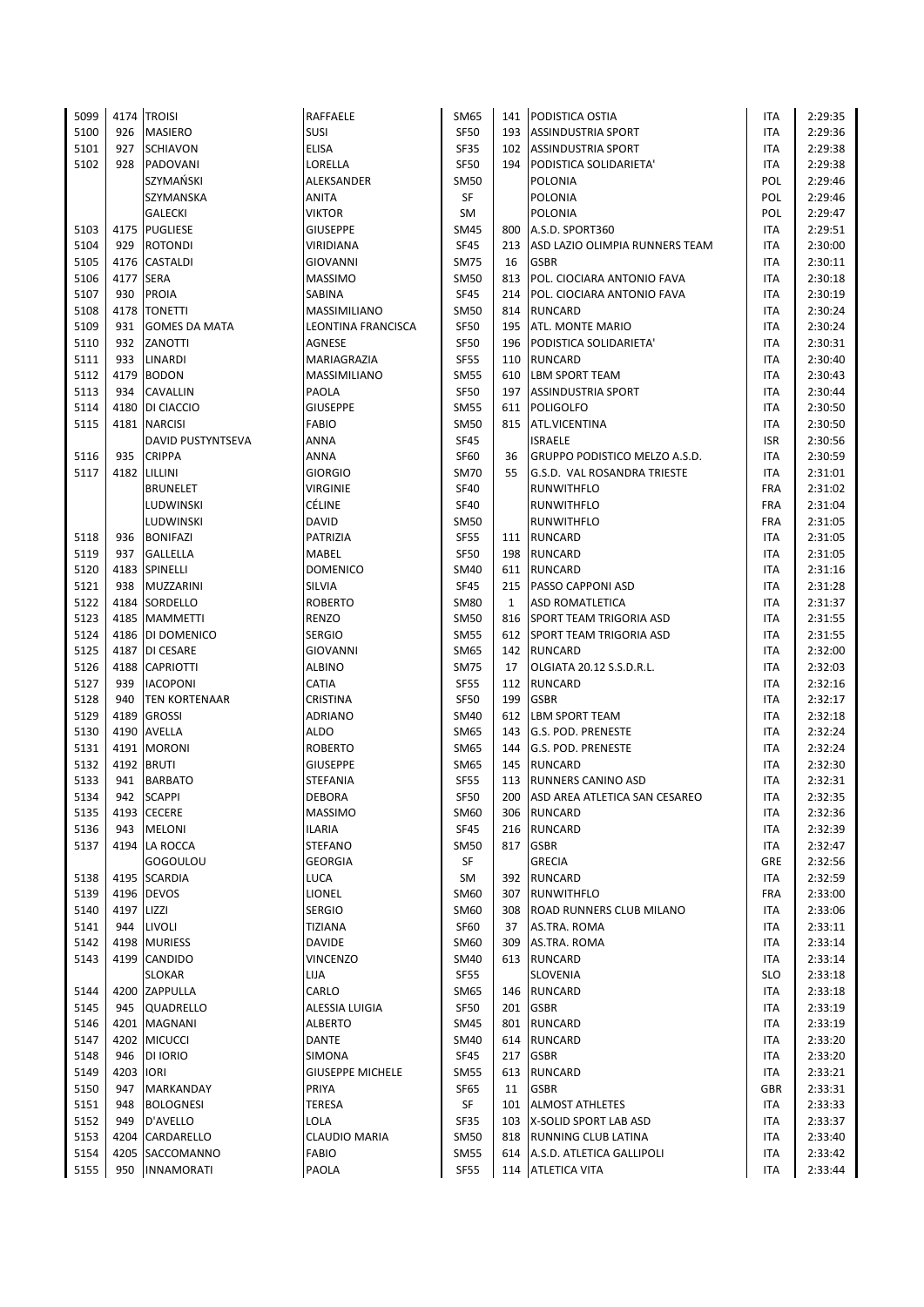| 5156 | 951        | <b>BANCHERI</b>                | <b>ROSARIA</b>          | <b>SF45</b>         |            | 218 PASSO CAPPONI ASD              | <b>ITA</b>               | 2:33:56 |
|------|------------|--------------------------------|-------------------------|---------------------|------------|------------------------------------|--------------------------|---------|
| 5157 |            | 4206 GIARDINI                  | MASSIMILIANO            | <b>SM50</b>         |            | 819   PASSO CAPPONI ASD            | <b>ITA</b>               | 2:33:59 |
| 5158 | 4207       | PETROSINO                      | <b>ANTONIO</b>          | SM65                |            | 147 RUNCARD                        | <b>ITA</b>               | 2:34:01 |
| 5159 | 4208       | <b>IACOMELLI</b>               | <b>GIORDANO</b>         | SM40                |            | 615 RUNCARD                        | ITA                      | 2:34:25 |
| 5160 | 4209       | <b>GUGLIELMI</b>               | CARMELO                 | SM65                | 148        | <b>ATLETICA AMATORI BRINDISI</b>   | <b>ITA</b>               | 2:34:26 |
| 5161 | 952        | <b>FILESI</b>                  | ANNA                    | <b>SF60</b>         | 38         | ASD ATLETICO MONTEROTONDO          | ITA                      | 2:34:40 |
|      |            | <b>BALLESTER</b>               | <b>ROLAND</b>           | SM                  |            | <b>FRANCIA</b>                     | <b>FRA</b>               | 2:34:44 |
| 5162 | 4210       | <b>GIORGINI</b>                | GIANFRANCO              | <b>SM70</b>         | 56         | TRICOLORE SPORT MARATHON ASD       | ITA                      | 2:34:50 |
| 5163 | 953        | CAPANNA                        | ISABELLA                | <b>SF50</b>         | 202        | A.S.D. MEDITERRANEA                | ITA                      | 2:35:03 |
| 5164 |            | 4211 SCHIAPPA                  | DELIO                   | <b>SM80</b>         | 2          | <b>POLIGOLFO</b>                   | <b>ITA</b>               | 2:35:09 |
| 5165 |            | 4212 SCARCI                    | CRISTIAN                | SM45                | 802        | <b>GSBR</b>                        | ITA                      | 2:35:10 |
| 5166 |            | 4213 PASSALACQUA               | LUCA                    | <b>SM55</b>         | 615        | PODISTICA SOLIDARIETA'             | <b>ITA</b>               | 2:35:25 |
| 5167 | 954        | <b>CLEMENTE</b>                | <b>SUSANNA</b>          | SF                  |            | 102 RUNCARD                        | <b>ITA</b>               | 2:35:27 |
| 5168 |            | 4214 PILATO                    | ANDREA                  | SM                  | 393        | <b>GSBR</b>                        | ITA                      | 2:35:31 |
| 5169 |            | 4215 QUARANTA                  | <b>FRANCO</b>           | SM65                | 149        | <b>RUNCARD</b>                     | ITA                      | 2:35:35 |
| 5170 |            | 4216 PAOLINO                   | <b>GIUSEPPE</b>         | <b>SM50</b>         | 820        | <b>GSBR</b>                        | ITA                      | 2:35:36 |
| 5171 | 955        | <b>DI CESARE</b>               | <b>GAETANINA</b>        | <b>SF50</b>         | 203        | G.S. AVEZZANO                      | <b>ITA</b>               | 2:35:41 |
| 5172 |            | 4217 URBANI                    | <b>MAURO</b>            | <b>SM55</b>         |            | 616 TEAM CAMELOT A.S.D.            | <b>ITA</b>               | 2:35:43 |
| 5173 |            | 4218 BURLETTA                  | <b>GIOVANNI</b>         | <b>SM50</b>         | 821        | <b>RUNCARD</b>                     | ITA                      | 2:35:45 |
| 5174 | 956        | <b>CECCONI</b>                 | TIZIANA                 | <b>SF60</b>         | 39         | PODISTICA MARE DI ROMA             | <b>ITA</b>               | 2:35:47 |
| 5175 | 957        | <b>CARUGHI</b>                 | <b>MARIA ANTONIETTA</b> | <b>SF60</b>         | 40         | PODISTICA MARE DI ROMA             | <b>ITA</b>               | 2:35:48 |
| 5176 |            | 4219 TAMBURELLO                | <b>MARCO</b>            | <b>SM60</b>         | 310        | <b>MARATHON ROMA CASTELFUSANO</b>  | <b>ITA</b>               | 2:35:54 |
| 5177 | 4220       | <b>MACINATI</b>                | VALENTINO               | SM60                |            | 311 SPORT TEAM TRIGORIA ASD        | ITA                      | 2:35:57 |
|      |            | YONASH                         | ERAN                    | <b>SM45</b>         |            |                                    | <b>ISR</b>               | 2:36:04 |
| 5178 | 958        | <b>CIAMPOLI</b>                | CLAUDIA                 | <b>SF50</b>         | 204        | <b>RUNCARD</b>                     | <b>ITA</b>               | 2:36:04 |
| 5179 |            | 4221 STAMERRA                  | <b>DAVIDE</b>           | <b>SM45</b>         | 803        | A.S.D. P.U.C. SALENTO              | <b>ITA</b>               | 2:36:06 |
| 5180 | 4222       | <b>TOMBAREL</b>                | <b>FLORIAN</b>          | SM                  | 394        | <b>RUNCARD</b>                     | <b>FRA</b>               | 2:36:07 |
| 5181 |            | 4223 MARIANO                   | ANGELO                  | <b>SM70</b>         | 57         | <b>GSBR</b>                        | <b>ITA</b>               | 2:36:41 |
| 5182 | 959        | <b>SCALA</b>                   | <b>ANTONIETTA</b>       | <b>SF50</b>         | 205        | PODISTICA SOLIDARIETA'             | ITA                      | 2:36:46 |
| 5183 |            | 4224 DEL TINTO                 | ANDREA                  | <b>SM50</b>         | 822        | TIBURTINA RUNNING ROMA A.S.D.      | ITA                      | 2:36:52 |
| 5184 |            | 4225 ATTISANI                  | <b>STEFANO</b>          | <b>SM55</b>         | 617        | <b>RUNCARD</b>                     | ITA                      | 2:36:54 |
| 5185 | 4226 CELLI |                                | MARCO                   | <b>SM55</b>         | 618        | <b>GSBR</b>                        | <b>ITA</b>               | 2:37:07 |
| 5186 | 4227 ALI   |                                | <b>GIUSEPPE</b>         | <b>SM70</b>         | 58         | A.S.D. GRUPPO GENERALI TRIESTE     | ITA                      | 2:37:13 |
| 5187 |            | 4228 RAGUZZINI                 | <b>CLAUDIO</b>          | SM60                | 312        | A.S.D. PODISTICA VEIO              | ITA                      | 2:37:22 |
| 5188 |            | 4229 DOMINGO                   | <b>BRUNO BENEDETTO</b>  | SM                  |            | 395 RUNCARD                        | ITA                      | 2:37:28 |
| 5189 |            | 4230 NICOLETTI                 | VINCENZO                | SM                  |            | 396 RUNCARD                        | ITA                      | 2:37:32 |
| 5190 |            | 4231 BERNARDO                  | PIETRO                  | <b>SM55</b>         |            | 619 A.S.D. FREE RUNNERS            | ITA                      | 2:37:48 |
| 5191 |            | 4232 LIZZIO                    | RAIMONDO                | <b>SM55</b>         | 620        | A.S.D. PODISTICA JONIA GIARRE      | ITA                      | 2:38:11 |
| 5192 |            | 4233 BOBO'                     | <b>MAURO</b>            | <b>SM65</b>         | 150        | MARATHON ROMA CASTELFUSANO         | ITA                      | 2:38:13 |
| 5193 |            | 4234 BERNARDINI                | <b>ENRICO</b>           | <b>SM70</b>         | 59         | <b>MARATHON ROMA CASTELFUSANO</b>  | ITA                      | 2:38:16 |
| 5194 | 960        | <b>COLUZZI</b>                 | PAOLA                   | SF60                | 41         | <b>LBM SPORT TEAM</b>              | ITA                      | 2:38:22 |
|      |            | LEJSEK                         | <b>ALFRED</b>           |                     |            | <b>AUSTRIA</b>                     | AUT                      | 2:38:40 |
| 5195 |            | 4235 COLOMBI                   | <b>GIOVANNI</b>         | SM60<br><b>SM45</b> |            | 804 RUNCARD                        | <b>ITA</b>               | 2:39:03 |
| 5196 |            | 4236 CIVITELLA                 | <b>DIEGO</b>            | <b>SM40</b>         |            | <b>LBM SPORT TEAM</b>              |                          | 2:39:04 |
|      |            | 4237 PIERLUIGI                 |                         | <b>SM45</b>         | 616<br>805 | <b>GSBR</b>                        | ITA<br><b>ITA</b>        |         |
| 5197 |            |                                | <b>FRANCESCO</b>        |                     |            |                                    |                          | 2:39:05 |
| 5198 |            | 4238 FILIPPETTO<br>4239 BIANCO | <b>MARCO</b>            | SM65                | 151        | PODISTICA SOLIDARIETA'             | <b>ITA</b><br><b>ITA</b> | 2:39:10 |
| 5199 |            |                                | <b>GIOVANNI</b>         | <b>SM75</b>         | 18         | AVIS IN CORSA CONVERSANO           |                          | 2:39:11 |
| 5200 |            | 961 BELLACANZONE               | PATRIZIA                | <b>SF45</b>         |            | 219 LBM SPORT TEAM                 | ITA                      | 2:39:19 |
|      |            | <b>BRANASHKO</b>               | SERGEI                  | <b>SM45</b>         |            |                                    | <b>ISR</b>               | 2:39:20 |
| 5201 |            | 4240 GIULIANI                  | CARLO                   | <b>SM45</b>         | 806        | <b>CILENTO RUN</b>                 | ITA                      | 2:39:29 |
| 5202 |            | 4241 FERRU                     | <b>ROBERTO</b>          | SM65                |            | 152 RUNCARD                        | <b>ITA</b>               | 2:39:35 |
| 5203 |            | 4242 ANASTASI                  | <b>GAETANO</b>          | <b>SM50</b>         |            | 823 ATLETICA SETTIMESE             | ITA                      | 2:39:38 |
|      |            | <b>BRICOT</b>                  | <b>INGRID</b>           | <b>SF35</b>         |            | <b>RUNWITHFLO</b>                  | <b>FRA</b>               | 2:39:39 |
| 5204 | 4243       | <b>IBARRA</b>                  | ALESSANDRO              | SM40                | 617        | <b>GSBR</b>                        | ITA                      | 2:39:43 |
| 5205 | 962        | LA ROCCA                       | RITA                    | SF65                | 12         | A.S.D. PEDAGNALONGA                | ITA                      | 2:40:24 |
| 5206 | 963        | <b>OPPIZZI</b>                 | CARLOTTA                | <b>SF45</b>         | 220        | <b>GSBR</b>                        | ITA                      | 2:40:29 |
| 5207 | 964        | PICCERILLO                     | ANNAMARIA               | SF50                |            | 206 FED. ITA. CAMMINATORI SPORTIVI | ITA                      | 2:40:37 |
| 5208 |            | 4244   IACOPONI                | <b>STEFANO</b>          | SM60                |            | 313 PUROSANGUE ATHLETICS CLUB      | ITA                      | 2:40:46 |
| 5209 |            | 4245 NOTARGIACOMO              | <b>MAURO</b>            | SM60                |            | 314 ALMAVIVA RUNNERS CLUB A.S.D.   | ITA                      | 2:40:56 |
| 5210 |            | 4246 VASQUEZ                   | FRANCESCO MARIA         | SM                  |            | 397 GSBR                           | ITA                      | 2:41:05 |
| 5211 |            | 4247 GROSSI                    | <b>ROBERTO</b>          | <b>SM55</b>         |            | 621 G.S. CAT SPORT ROMA            | ITA                      | 2:41:27 |
|      |            | PROVOST                        | MAGALY                  | <b>SF50</b>         |            | <b>RUNWITHFLO</b>                  | <b>FRA</b>               | 2:41:40 |
| 5212 | 965        | LENTI                          | ANTONIA                 | <b>SF50</b>         | 207        | A.S. TEAM FRANCAVILLA              | ITA                      | 2:42:07 |
| 5213 | 966        | <b>LEGROS</b>                  | CAROLINE                | SF45                |            | 221 GSBR                           | CAN                      | 2:42:21 |
| 5214 | 967        | <b>FAUSTI</b>                  | FABRIZIA                | <b>SF55</b>         |            | 115 DUE PONTI SRL                  | ITA                      | 2:42:24 |
| 5215 |            | 4248 VASAI                     | ANDREA                  | SM60                |            | 315 RUNCARD                        | ITA                      | 2:42:37 |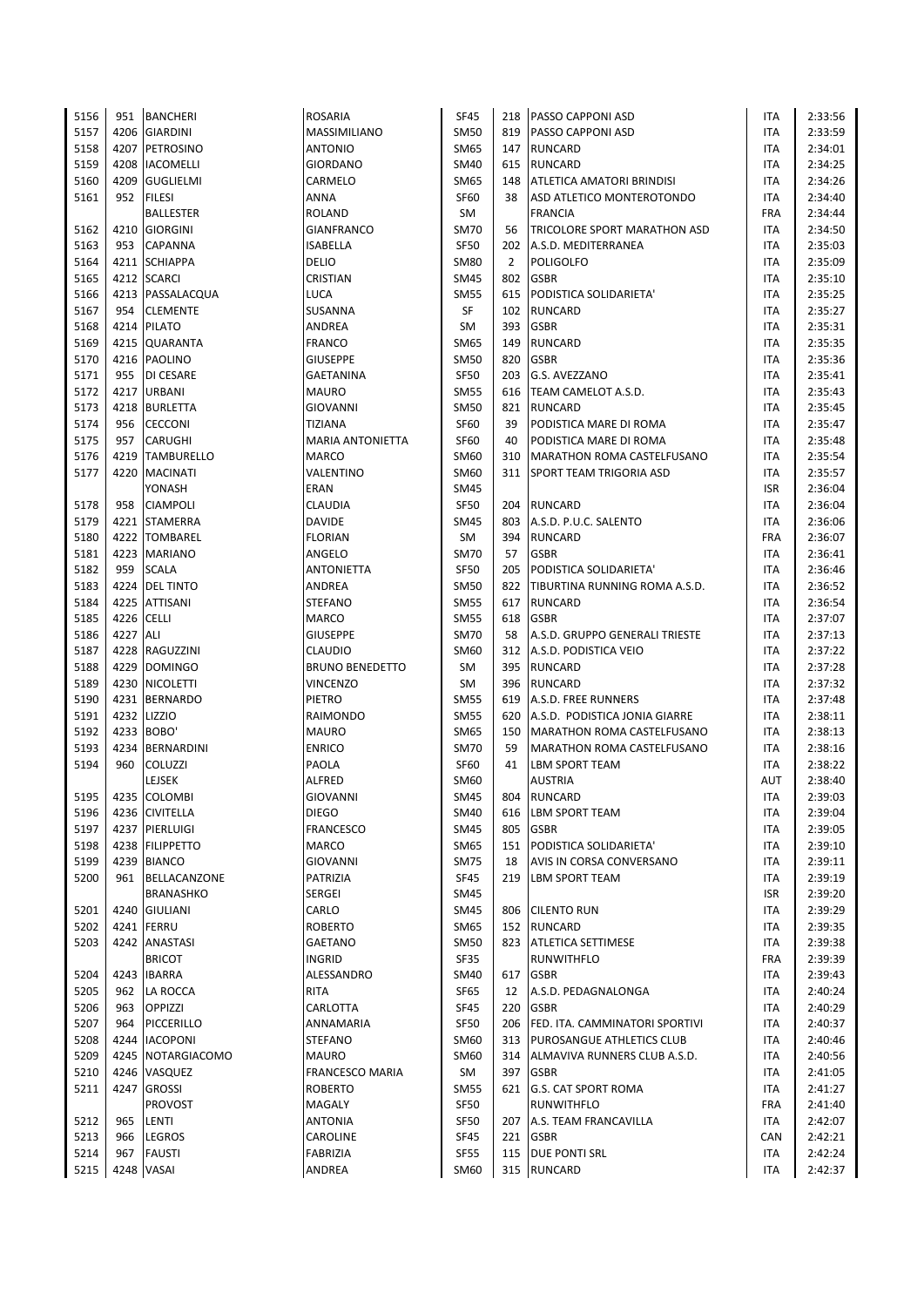| 5216         |             | 4249 LUCIANI                         | ALESSANDRO        | <b>SM45</b>         |                | 807 A.S.D. ATLETICA SALERNO                                   | <b>ITA</b> | 2:42:38            |
|--------------|-------------|--------------------------------------|-------------------|---------------------|----------------|---------------------------------------------------------------|------------|--------------------|
|              |             | KOHUT                                | RAFAL             | <b>SM50</b>         |                | <b>POLONIA</b>                                                | POL        | 2:42:42            |
|              |             | <b>MCCLEAN</b>                       | <b>UNA</b>        | SF50                |                | <b>IRLANDA</b>                                                | IRL        | 2:43:08            |
| 5217         |             | 4250 CERVELLI                        | <b>EVENO</b>      | SM65                |                | 153 G.S. POD. PRENESTE                                        | ITA        | 2:43:25            |
| 5218         |             | 4251 VICARIO                         | LORENZO           | <b>SM45</b>         |                | 808 RUNCARD                                                   | ITA        | 2:43:30            |
| 5219         | 968         | <b>BRUNELLO</b>                      | ANTONELLA         | <b>SF40</b>         |                | 157 ASSINDUSTRIA SPORT                                        | ITA        | 2:43:34            |
| 5220         | 4252        | <b>DEL PAPATO</b>                    | <b>AURELIO</b>    | <b>SM45</b>         | 809            | ASD ATLETICA LA SBARRA                                        | ITA        | 2:43:37            |
|              |             | CAMIÑA                               | <b>MARTA</b>      | SF                  |                | SPAGNA                                                        | <b>ESP</b> | 2:43:39            |
| 5221         | 4253        | <b>MINARDI RUSPI</b>                 | <b>ADRIANO</b>    | SM60                |                | 316 S.S. LAZIO ATLETICA LEGGERA                               | <b>ITA</b> | 2:43:54            |
| 5222         | 4254        | <b>NUCCI</b>                         | LUCIANO           | SM65                | 154            | <b>LBM SPORT TEAM</b>                                         | <b>ITA</b> | 2:43:55            |
| 5223         | 969         | LOSCHIAVO                            | <b>ETHEL</b>      | <b>SF40</b>         |                | 158 GSBR                                                      | ITA        | 2:43:56            |
|              |             | SANTOS                               | ALA               | SF35                |                | POLONIA                                                       | POL        | 2:43:56            |
| 5224         |             | 4255 MURACCHINI                      | MAURO             | SM60                | 317            | <b>GSBR</b>                                                   | ITA        | 2:43:57            |
| 5225         |             | 4256 PERILLI                         | <b>CLAUDIO</b>    | <b>SM45</b>         |                | 810 PODISTICA SOLIDARIETA'                                    | <b>ITA</b> | 2:44:02            |
| 5226         | 4257        | <b>VERRE</b>                         | RAFFAELE          | <b>SM65</b>         |                | 155 RUN FOR CATANZARO                                         | <b>ITA</b> | 2:44:02            |
|              |             | <b>ULRICH</b>                        | <b>STEFANIE</b>   | <b>SF35</b>         |                | <b>AUSTRIA</b>                                                | AUT        | 2:44:14            |
| 5227         | 970         | <b>BERARDONE</b>                     | DONATELLA         | <b>SF60</b>         | 42             | <b>ASSINDUSTRIA SPORT</b>                                     | ITA        | 2:44:41            |
| 5228         | 4258        | PETRIANNI                            | LIDANO            | <b>SM70</b>         | 60             | G.S. POD. PRENESTE                                            | ITA        | 2:44:42            |
| 5229         | 4259        | SAMBO                                | SANDRO            | SM60                | 318            | <b>RUNCARD</b>                                                | ITA        | 2:44:42            |
| 5230         | 971         | CALLEGARIN                           | SANDRA            | SF50                |                | 208 ASSINDUSTRIA SPORT                                        | ITA        | 2:44:43            |
| 5231         | 972         | <b>BRIGHI</b>                        | LUCILLA           | <b>SF50</b>         | 209            | <b>LBM SPORT TEAM</b>                                         | ITA        | 2:44:57            |
| 5232         | 973         | LANDI                                | <b>VINCENZA</b>   | <b>SF55</b>         |                | 116 A.S.D. ATLETICA SALERNO                                   | <b>ITA</b> | 2:45:07            |
| 5233         | 974         | <b>PESCE</b>                         | PAOLA             | <b>SF50</b>         |                | 210 A.S.D. ATLETICA SALERNO                                   | ITA        | 2:45:11            |
| 5234         | 975         | <b>ASCOLESE</b>                      | MARIA GIOVANNA    | <b>SF50</b>         |                | 211 A.S.D. ATLETICA SALERNO                                   | ITA        | 2:45:12            |
| 5235         | 976         | <b>VAN TREECK</b>                    | <b>ARIANE</b>     | <b>SF55</b>         |                | 117 FED. ITA. CAMMINATORI SPORTIVI                            | ITA        | 2:45:23            |
| 5236         | 977         | BUONAVOLONTA'                        | FRANCESCA         | <b>SF55</b>         |                | 118 FED. ITA. CAMMINATORI SPORTIVI                            | ITA        | 2:45:24            |
| 5237         | 978         | ALTESE                               | GERMANA           | <b>SF35</b>         | 104            | ALMAVIVA RUNNERS CLUB A.S.D.                                  | ITA        | 2:45:26            |
| 5238         | 979         | <b>POLITO</b>                        | MARIA CARMELA     | <b>SF55</b>         |                | 119 A.S.D. ATLETICA SALERNO                                   | ITA        | 2:45:30            |
| 5239         | 980         | <b>SALMASO CROBU</b>                 | CRISTIANA         | <b>SF50</b>         |                | 212 LBM SPORT TEAM                                            | ITA        | 2:45:47            |
| 5240         | 4260        | DE AMICIS                            | <b>ADAMO</b>      | <b>SM75</b>         | 19             | G.S. POD. PRENESTE                                            | ITA        | 2:45:53            |
| 5241         | 4261        |                                      |                   | $\omega$            | $\overline{2}$ |                                                               | ITA        | 2:45:59            |
| 5242         | 981         | <b>GIARRATANA</b>                    | ANGELA            | <b>SF45</b>         |                | 222 ITALIANA RUNNING A.S.D.                                   | <b>ITA</b> | 2:46:05            |
| 5243         | 4262        | DELCASTELLO                          | <b>GIOVANNI</b>   | <b>SM35</b>         | 419            | <b>GSBR</b>                                                   | ITA        | 2:46:11            |
| 5244         | 4263        | DI ROSA                              | ANDREA            | <b>SM70</b>         | 61             | <b>FIAMME GIALLE G. SIMONI</b>                                | ITA        | 2:46:14            |
| 5245         | 4264        | SPAZIANI                             | <b>GIUSEPPE</b>   | <b>SM70</b>         | 62             | <b>FIAMME GIALLE G. SIMONI</b>                                | ITA        | 2:46:14            |
| 5246         | 982         | <b>TIMPANI</b>                       | LAURA             | <b>SF40</b>         |                | 159 RUNCARD                                                   | <b>ITA</b> | 2:46:28            |
| 5247         | 983         | <b>VISTOLI</b>                       | GIULIA            | <b>SF40</b>         | 160            | SPORT TEAM TRIGORIA ASD                                       | <b>ITA</b> | 2:46:40            |
| 5248         | 4265        | <b>RUSSO</b>                         | <b>MAURO</b>      | <b>SM50</b>         | 824            | A.S.D. ATLETICA SALERNO                                       | ITA        | 2:46:42            |
| 5249         | 984         | PETTI                                | ARIANNA           | <b>SF60</b>         | 43             | SPORT TEAM TRIGORIA ASD                                       | <b>ITA</b> | 2:46:42            |
| 5250         | 4266        | <b>MIANI</b>                         | <b>MAURO</b>      | SM65                |                | 156 SPORT TEAM TRIGORIA ASD                                   | <b>ITA</b> | 2:46:46            |
| 5251         | 985         | BELARDINI                            | SILVIA            | SF                  |                | 103 LBM SPORT TEAM                                            | ITA        | 2:46:56            |
| 5252         | 4267        | <b>BELARDINI</b>                     | VALTER            | <b>SM55</b>         | 622            | <b>LBM SPORT TEAM</b>                                         | <b>ITA</b> | 2:46:57            |
| 5253         |             | 4268 SUMMO                           | <b>MICHELE</b>    | <b>SM50</b>         |                | 825 ATLETICA AMATORI BRINDISI                                 | <b>ITA</b> | 2:46:57            |
| 5254         | 4269        | CACCIAMANI                           | ALESSANDRO        | <b>SM40</b>         | 618            | LBM SPORT TEAM                                                | ITA        | 2:46:59            |
| 5255         | 986         | ZOLLA                                | ANTONELLA         | <b>SF50</b>         | 213            | <b>LBM SPORT TEAM</b>                                         | ITA        | 2:46:59            |
| 5256         | 987         | <b>GIULIANO</b>                      | <b>IOLANDA</b>    | <b>SF55</b>         | 120            | A.S.D. ATLETICA SALERNO                                       | ITA        | 2:47:17            |
| 5257         | 988         | <b>IANNONE</b>                       | <b>FRANCA</b>     | SF45                |                | 223 ASD PODISTI FRENTANI                                      | ITA        | 2:47:25            |
| 5258         | 989         | <b>VENTURI</b>                       | VALERIA           | <b>SF40</b>         | 161            | <b>GSBR</b>                                                   | ITA        | 2:47:39            |
| 5259         | 990         | <b>GROSSI</b>                        | ANNALISA          | <b>SF50</b>         | 214            | <b>GSBR</b><br><b>RUNCARD</b>                                 | ITA        | 2:47:49            |
| 5260<br>5261 | 4270<br>991 | <b>PICCIONI</b><br><b>BELLONI</b>    | <b>REMIGIO</b>    | SM60<br>SF45        | 319            |                                                               | ITA        | 2:47:50            |
|              |             |                                      | MAURA             |                     |                | 224 PFIZER ITALIA RUNNING TEAM                                | ITA        | 2:47:55            |
| 5262<br>5263 | 992<br>993  | <b>MARAMAO</b>                       | DANIELA           | <b>SF50</b>         |                | 215 GSBR                                                      | ITA        | 2:48:11<br>2:48:14 |
| 5264         | 994         | <b>PICCININI</b><br><b>GIANNOTTA</b> | ELENA<br>CRISTINA | SF55<br><b>SF55</b> | 122            | 121 SPORT TEAM TRIGORIA ASD<br><b>SPORT TEAM TRIGORIA ASD</b> | ITA<br>ITA | 2:48:29            |
| 5265         |             | 4271 LA STARZA                       | <b>FABIO</b>      | <b>SM35</b>         | 420            | <b>GSBR</b>                                                   | ITA        | 2:48:34            |
| 5266         |             | 4272 CLARIZIA                        | MARCELLO          | <b>SM55</b>         | 623            | PODISTICA SOLIDARIETA'                                        | ITA        | 2:48:45            |
| 5267         | 995         | <b>ZUCCARDI MERLI</b>                | ELEONORA          | <b>SF50</b>         |                | 216 SPORT TEAM TRIGORIA ASD                                   | ITA        | 2:48:46            |
| 5268         |             | 4273 FIORELLI                        | LIVIO             | <b>SM70</b>         | 63             | <b>RUNCARD</b>                                                | ITA        | 2:48:50            |
| 5269         | 996         | <b>BARONI</b>                        | ANNA              | SF50                | 217            | <b>LBM SPORT TEAM</b>                                         | ITA        | 2:49:15            |
| 5270         | 4274        | PAPALE                               | <b>GIUSEPPE</b>   | SM60                | 320            | <b>GSBR</b>                                                   | ITA        | 2:49:39            |
| 5271         | 997         | PETRANGELI                           | ALESSANDRA        | SF35                | 105            | <b>RUNCARD</b>                                                | ITA        | 2:50:51            |
| 5272         | 4275        | <b>FERRELLI</b>                      | SEBASTIANO        | <b>SM75</b>         | 20             | <b>FIAMME GIALLE G. SIMONI</b>                                | ITA        | 2:50:58            |
| 5273         | 998         | <b>RAINONE</b>                       | PAOLA             | SF55                | 123            | A.S.D. ATLETICA SALERNO                                       | ITA        | 2:51:17            |
| 5274         |             | 4276 PAOLINI                         | SALVATORE         | SM60                | 321            | A.S.D. RUNNING EVOLUTION                                      | ITA        | 2:51:21            |
| 5275         | 4277        | <b>CONIGLI</b>                       | <b>ENRICO</b>     | <b>SM55</b>         |                | 624 G.S. CAT SPORT ROMA                                       | ITA        | 2:51:47            |
| 5276         |             | 4278 DI PAOLA                        | <b>ANTONIO</b>    | SM60                |                | 322 VALORE SALUTE, FORTI E VELOCI                             | <b>ITA</b> | 2:51:48            |
|              |             |                                      |                   |                     |                |                                                               |            |                    |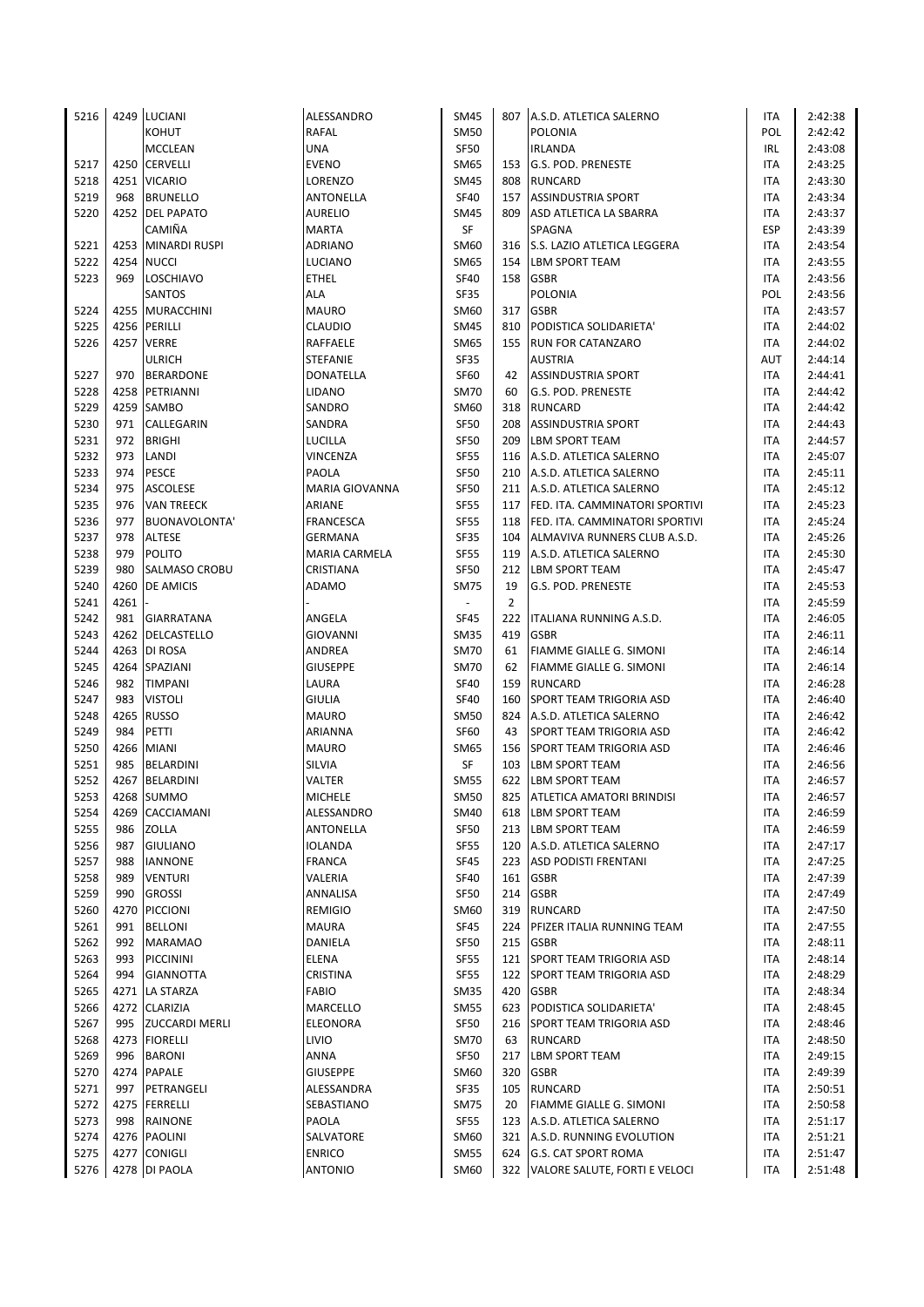| 5277 | 999  | <b>BENVENUTI</b>       | <b>BARBARA</b>       | <b>SF40</b> |     | 162 GIOVANNI SCAVO 2000 ATL.       | <b>ITA</b> | 2:51:58 |
|------|------|------------------------|----------------------|-------------|-----|------------------------------------|------------|---------|
| 5278 | 1000 | <b>GUIDI</b>           | <b>FRANCESCA</b>     | <b>SF45</b> |     | 225 PODISTICA SOLIDARIETA'         | <b>ITA</b> | 2:52:25 |
| 5279 | 4279 | <b>LOMBARDI</b>        | FABIO                | <b>SM55</b> | 625 | <b>RUNCARD</b>                     | ITA        | 2:52:28 |
| 5280 |      | 1001 MICHELI           | ALESSANDRA           | <b>SF50</b> |     | 218 PODISTICA SOLIDARIETA'         | <b>ITA</b> | 2:52:28 |
| 5281 |      | 1002 BOLOGNA           | <b>FABIANA</b>       | <b>SF55</b> | 124 | <b>LBM SPORT TEAM</b>              | <b>ITA</b> | 2:52:38 |
|      |      |                        |                      |             |     |                                    |            |         |
| 5282 | 1003 | <b>CECERE</b>          | <b>ROBERTA</b>       | <b>SF40</b> |     | 163 FED. ITA. CAMMINATORI SPORTIVI | <b>ITA</b> | 2:52:59 |
| 5283 | 1004 | <b>BOSELLA</b>         | CARMELINA            | <b>SF45</b> | 226 | FED. ITA. CAMMINATORI SPORTIVI     | ITA        | 2:53:10 |
| 5284 | 4280 | <b>CAPORALI</b>        | <b>MAURO</b>         | <b>SM45</b> |     | 811 G.S. CAT SPORT ROMA            | <b>ITA</b> | 2:53:12 |
| 5285 | 4281 | ANSELMI                | <b>GIANLUCA</b>      | <b>SM45</b> |     | 812 ASD ROMATLETICA                | <b>ITA</b> | 2:53:17 |
| 5286 | 4282 | <b>LATINO QUIRTO</b>   | <b>ALBERTO</b>       | <b>SM45</b> |     | 813 FED. ITA. CAMMINATORI SPORTIVI | <b>ITA</b> | 2:53:45 |
| 5287 | 4283 | LANCIANI               | SERAFINO             | SM60        | 323 | G.S. AVEZZANO                      | ITA        | 2:54:13 |
| 5288 | 1005 | <b>MARIUCCI</b>        | MARINA               | <b>SF55</b> | 125 | PODISTICA SOLIDARIETA'             | <b>ITA</b> | 2:54:19 |
| 5289 |      | 1006 TRIBUZI           | BARBARA              | <b>SF50</b> | 219 | PODISTICA SOLIDARIETA'             | ITA        | 2:54:37 |
| 5290 | 1007 | <b>MICILLO</b>         | ANGELA               | <b>SF60</b> | 44  | ISOLA SACRA A.S.C.D.               | ITA        | 2:54:56 |
| 5291 | 1008 | ARCIDIACONE            | CARMELA              | <b>SF55</b> | 126 | <b>RUNCARD</b>                     | ITA        | 2:55:04 |
| 5292 | 1009 |                        | LAURA                | <b>SF50</b> |     | <b>SPORT TEAM TRIGORIA ASD</b>     | <b>ITA</b> |         |
|      |      | <b>ATTIANI</b>         |                      |             | 220 |                                    |            | 2:55:04 |
| 5293 | 4284 | ZONZIN                 | <b>SERGIO</b>        | SM60        |     | 324 A.S.D. CENTRO FITNESS MONTELLO | ITA        | 2:55:21 |
| 5294 | 4285 | LUBRANO                | ADRIANO              | <b>SM55</b> |     | 626   LBM SPORT TEAM               | ITA        | 2:55:24 |
| 5295 | 4286 | <b>DONARELLI</b>       | VALERIO              | <b>SM75</b> | 21  | ATL.STUD. RIETI ANDREA MILARDI     | <b>ITA</b> | 2:55:27 |
| 5296 | 1010 | <b>CIMMINO</b>         | DANIELA              | SF50        | 221 | SPORT TEAM TRIGORIA ASD            | ITA        | 2:55:35 |
| 5297 | 1011 | LAURIA                 | MARIELLA             | <b>SF55</b> | 127 | <b>SPORT TEAM TRIGORIA ASD</b>     | ITA        | 2:55:36 |
| 5298 | 4287 | LAMBELET               | <b>ALDO</b>          | <b>SM80</b> | 3   | <b>GSBR</b>                        | ITA        | 2:55:52 |
| 5299 | 1012 | <b>CINQUE</b>          | TERESA               | <b>SF55</b> | 128 | FED. ITA. CAMMINATORI SPORTIVI     | ITA        | 2:56:01 |
| 5300 |      | 4288 BATTISTI          | DANIELE              | <b>SM55</b> | 627 | <b>RUNCARD</b>                     | <b>ITA</b> | 2:56:08 |
| 5301 | 1013 | PANTARELLI             | VIVIANA              | <b>SF50</b> |     | 222 FED. ITA. CAMMINATORI SPORTIVI | ITA        | 2:56:22 |
| 5302 | 1014 | <b>MUSCEDERE</b>       | <b>MONICA</b>        | <b>SF50</b> | 223 | <b>RUNCARD</b>                     | ITA        | 2:56:25 |
|      |      |                        |                      |             |     |                                    |            |         |
| 5303 |      | 1015 MARIANI           | <b>FEDERICA</b>      | <b>SF40</b> | 164 | RUNCARD                            | ITA        | 2:56:25 |
| 5304 |      | 1016 DE SIMONE         | <b>FULVIA</b>        | <b>SF45</b> |     | 227 RUNCARD                        | <b>ITA</b> | 2:56:39 |
| 5305 |      | 1017 MANIGOLD          | <b>MONICA YVETTE</b> | <b>SF55</b> |     | 129 RUNCARD                        | ITA        | 2:56:46 |
| 5306 | 1018 | DI RUGGIERO            | ROSA PAOLA           | <b>SF50</b> | 224 | <b>SPORT TEAM TRIGORIA ASD</b>     | ITA        | 2:56:46 |
| 5307 |      | 1019 BALDASSARRE       | SANDRA               | <b>SF55</b> | 130 | <b>RUNCARD</b>                     | <b>ITA</b> | 2:56:56 |
| 5308 |      | 1020 ANTONELLI         | <b>CRISTINA</b>      | <b>SF35</b> | 106 | A.S.D. PIANO MA ARRIVIAMO          | <b>ITA</b> | 2:56:57 |
| 5309 | 1021 | <b>MATTIOLI</b>        | <b>FRANCESCA</b>     | <b>SF55</b> | 131 | <b>SPORT TEAM TRIGORIA ASD</b>     | <b>ITA</b> | 2:57:30 |
| 5310 | 1022 | <b>PIPOLO</b>          | ANNAMARIA            | <b>SF65</b> | 13  | A.S.D. ATLETICA SALERNO            | ITA        | 2:57:40 |
| 5311 |      | 1023 DE VITO           | ANNA                 | <b>SF65</b> | 14  | A.S.D. ATLETICA SALERNO            | <b>ITA</b> | 2:57:41 |
| 5312 |      | 4289 MARCODOPPIDO      | ROCCO                | <b>SM50</b> | 826 | <b>RUNCARD</b>                     | ITA        | 2:57:45 |
| 5313 | 4290 | CASELLA                | <b>FRANCO</b>        | <b>SM65</b> | 157 | <b>GSBR</b>                        | <b>ITA</b> | 2:58:57 |
| 5314 | 1024 | <b>CIPULLO</b>         | GIUSEPPINA           | <b>SF40</b> | 165 | FED. ITA. CAMMINATORI SPORTIVI     | ITA        | 2:58:59 |
|      | 1025 |                        |                      | <b>SF50</b> |     |                                    | <b>ITA</b> |         |
| 5315 |      | <b>ROBERTI</b>         | <b>FABIOLA</b>       |             | 225 | FED. ITA. CAMMINATORI SPORTIVI     |            | 2:59:00 |
| 5316 | 1026 | <b>CAMPOLI</b>         | <b>FEDERICA</b>      | <b>SF35</b> | 107 | SPORT TEAM TRIGORIA ASD            | ITA        | 2:59:32 |
| 5317 | 4291 | <b>JOAQUIM BARRETO</b> | <b>DAVID</b>         | <b>SM45</b> | 814 | <b>RUNCARD</b>                     | POR        | 3:00:07 |
| 5318 | 4292 | FRASCA                 | <b>GIORGIO</b>       | <b>SM50</b> | 827 | <b>RUNCARD</b>                     | ITA        | 3:00:17 |
| 5319 |      | 1027 COSTA             | PATRIZIA SUSANNA     | <b>SF50</b> |     | 226 RUNCARD                        | <b>ITA</b> | 3:00:18 |
| 5320 |      | 4293 MORANDINI ROSSI   | ALESSANDRO           | SM65        | 158 | <b>ATL. TUSCULUM</b>               | ITA        | 3:00:34 |
| 5321 | 4294 | <b>CORSI</b>           | GIANNI               | SM60        | 325 | A.S.D. ASI ATLETICA ROMA           | ITA        | 3:01:06 |
| 5322 | 4295 | <b>PERNA</b>           | PASQUALINO           | SM65        |     | 159 G.S. POD. PRENESTE             | ITA        | 3:01:17 |
| 5323 |      | 1028 GALOPPO           | ANNALISA             | SF45        |     | 228 PODISTICA SOLIDARIETA'         | ITA        | 3:01:42 |
| 5324 |      | 4296 TESTI             | <b>ENRICO</b>        | <b>SM70</b> | 64  | <b>ITALIA MARATHON CLUB SSDRL</b>  | ITA        | 3:01:42 |
| 5325 | 4297 | <b>MIRABILE</b>        | MARIO                | SM40        | 619 | A.S.D. ATLETICA GALLIPOLI          | ITA        | 3:02:33 |
| 5326 |      | 4298 SACCONE           | <b>LUIGI</b>         | <b>SM50</b> |     | 828 LIBERTAS ATLETICA 88 ACERRA    | ITA        | 3:02:56 |
|      |      |                        |                      |             |     |                                    |            |         |
| 5327 |      | 1029 OLIVEIRA          | CLÁUDIA              | SF35        | 108 | <b>RUNCARD</b>                     | POR        | 3:02:56 |
| 5328 | 1030 | <b>ZOCCOLI</b>         | SABRINA              | <b>SF45</b> | 229 | <b>GSBR</b>                        | ITA        | 3:03:00 |
| 5329 | 1031 | ANGRISANI              | GAETANA              | SF50        | 227 | <b>GSBR</b>                        | ITA        | 3:04:51 |
| 5330 | 1032 | <b>BALDAZZI</b>        | BARBARA              | <b>SF50</b> | 228 | <b>GSBR</b>                        | ITA        | 3:04:52 |
| 5331 |      | 4299 CANINI            | CRISTIANO            | <b>SM35</b> | 421 | <b>ITALIA MARATHON CLUB SSDRL</b>  | ITA        | 3:04:53 |
| 5332 | 4300 | PAMBIANCHI             | <b>GIANNI</b>        | <b>SM75</b> | 22  | PODISTICA MARE DI ROMA             | ITA        | 3:04:57 |
| 5333 | 4301 | DI TOSTO               | CLAUDIO              | <b>SM55</b> | 628 | <b>RUNCARD</b>                     | ITA        | 3:05:28 |
| 5334 |      | 4302 PEDERZOLI         | <b>MARIO</b>         | SM60        |     | 326 RUNCARD                        | ITA        | 3:05:53 |
| 5335 |      | 4303 DESSI             | <b>ROMANO</b>        | SM65        | 160 | PODISTICA SOLIDARIETA'             | ITA        | 3:06:07 |
| 5336 | 1033 | <b>BORGO CARATTI</b>   | VALENTINA            | <b>SF40</b> |     | 166 GSBR                           | ITA        | 3:06:15 |
| 5337 | 1034 | <b>MILLER</b>          | ANGELA               | <b>SF45</b> | 230 | <b>RUNCARD</b>                     | BOL        | 3:06:18 |
|      |      |                        |                      |             |     |                                    |            |         |
| 5338 |      | 1035 SORVILLO          | <b>NADIA</b>         | SF35        | 109 | <b>GSBR</b>                        | ITA        | 3:06:18 |
| 5339 |      | 4304 TENACE            | LUCIANO              | <b>SM65</b> | 161 | <b>GSBR</b>                        | ITA        | 3:06:28 |
| 5340 | 4305 | PISTILLI               | <b>EMIDIO</b>        | SM65        | 162 | <b>RUNCARD</b>                     | ITA        | 3:07:00 |
| 5341 | 4306 | <b>INSOLITO</b>        | <b>GIUSEPPE</b>      | <b>SM50</b> | 829 | FED. ITA. CAMMINATORI SPORTIVI     | ITA        | 3:07:39 |
| 5342 |      | 1036 ZAPPONE           | MARIA GRAZIA         | SF60        | 45  | LBM SPORT TEAM                     | <b>ITA</b> | 3:07:51 |